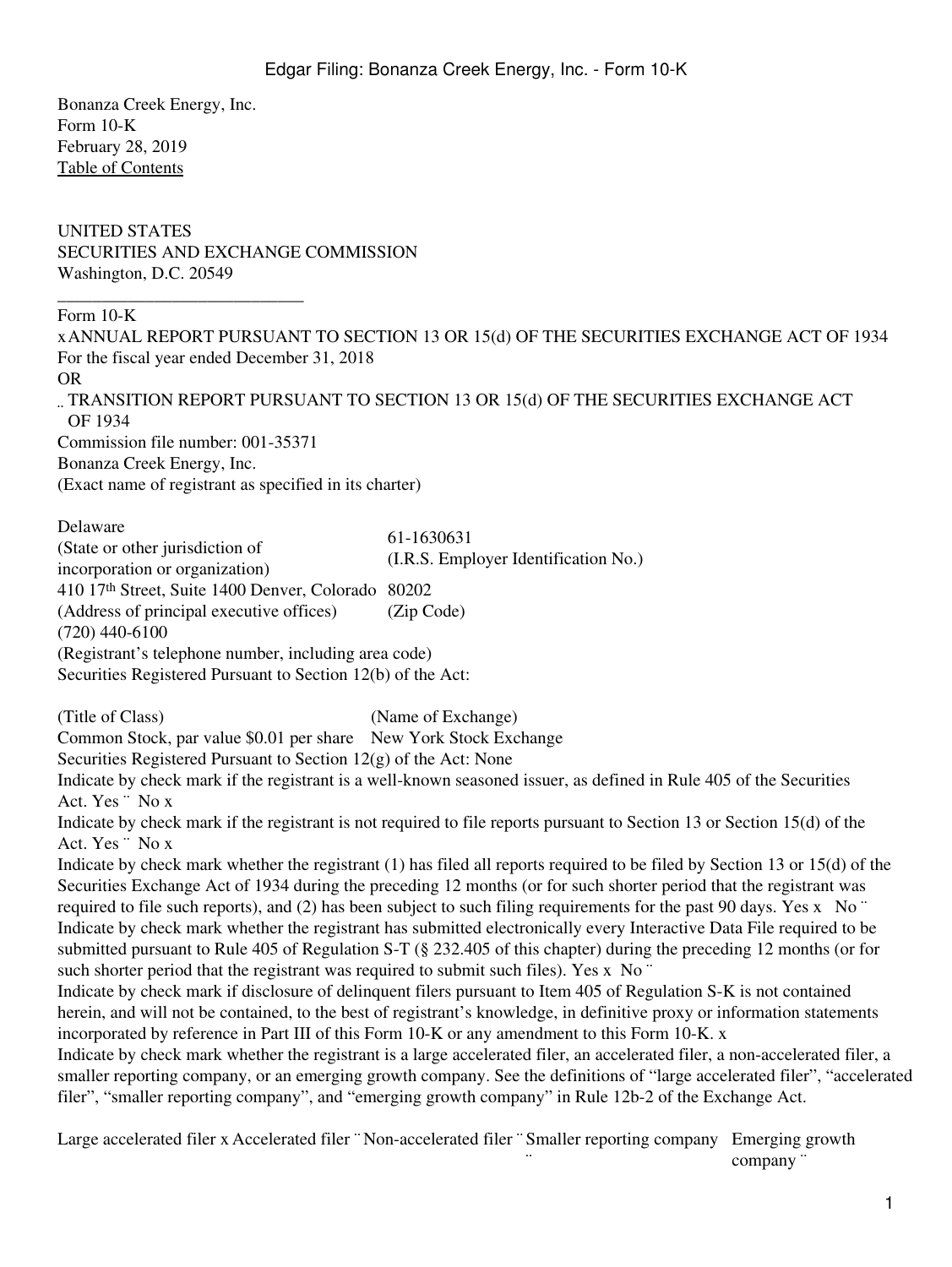If an emerging growth company, indicate by check mark if the registrant has elected not to use the extended transition period for complying with any new or revised financial accounting standards provided pursuant to Section 13(a) of the Exchange Act. ¨

Indicate by check mark whether the registrant is a shell company (as defined in Rule 12b-2 of the Act). Yes "No x Indicate by check mark whether the registrant has filed all documents and reports required to be filed by Sections 12, 13 or 15(d) of the Securities Exchange Act of 1934 subsequent to the distribution of securities under a plan confirmed by a court. Yes x No "

The aggregate market value of the registrant's voting and non-voting common equity held by non-affiliates on June 30, 2018, based upon the closing price of \$37.87 of the registrant's common stock as reported on the New York Stock Exchange, was approximately \$776,136,334. Excludes approximately 13,858 shares of the registrant's common stock held by executive officers, directors and stockholders that the registrant has concluded, solely for the purpose of the foregoing calculation, were affiliates of the registrant.

Number of shares of registrant's common stock outstanding as of February 25, 2019: 20,558,591 Documents Incorporated By Reference:

Portions of the registrant's definitive proxy statement, will be filed with the Securities and Exchange Commission within 120 days of December 31, 2018, as incorporated by reference into Part III of this report for the year ended December 31, 2018.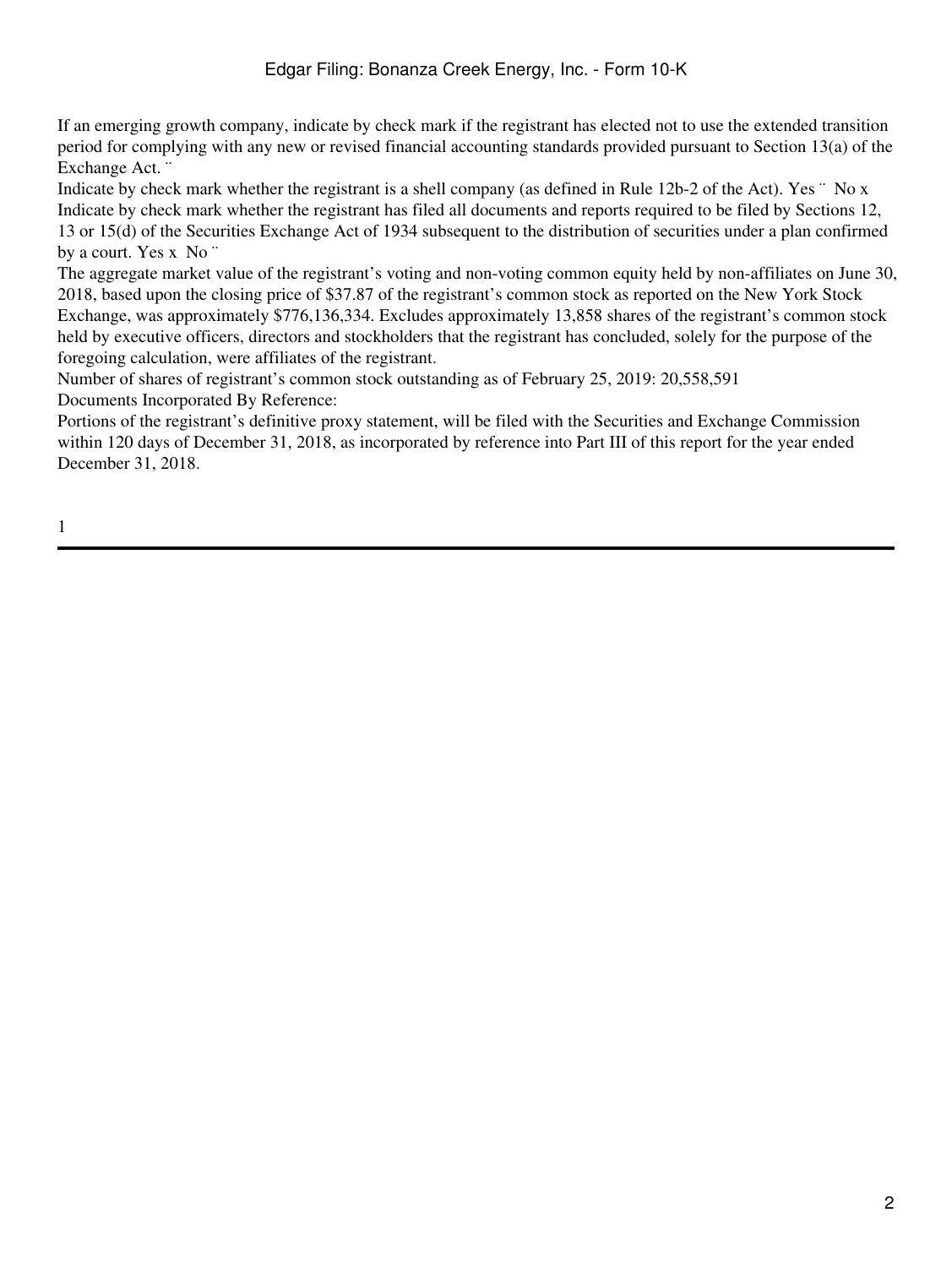<span id="page-2-0"></span>BONANZA CREEK ENERGY, INC. FORM 10-K FOR THE YEAR ENDED DECEMBER 31, 2018

# TABLE OF CONTENTS

| <b>Glossary of Oil and Natural Gas Terms</b>                                                                                    | <b>PAGE</b><br>$\overline{2}$ |
|---------------------------------------------------------------------------------------------------------------------------------|-------------------------------|
| <u>PART I</u>                                                                                                                   |                               |
| <u>IteButiness</u>                                                                                                              | 11                            |
| <u>Item.</u><br>1A.                                                                                                             | <u>35</u>                     |
| <u>Item</u><br><u>1B.</u><br>1B.                                                                                                | 52                            |
| <u>Item</u><br>2. Properties                                                                                                    | 52                            |
| <u>Item</u><br>3. Legal Proceedings                                                                                             | 52                            |
| <b>IteMine Safety Disclosures</b>                                                                                               | 53                            |
| PART II<br>Market for Registrant's Common Equity, Related Stockholder Matters and Issuer Purchases of Equity<br>Item Securities | 53                            |
| <u>Item</u><br>6. Selected Financial Data                                                                                       | <u>56</u>                     |
| IteMangement's Discussion and Analysis of Financial Condition and Results of Operations                                         | 58                            |
| <u>Item</u><br>7A. Quantitative and Qualitative Disclosure about Market Risk<br>7A.                                             | 72                            |
| <u>Item</u><br><u>8. Financial Statements and Supplementary Data</u>                                                            | $\overline{25}$               |
| Item<br><u>9.</u> Changes in and Disagreements with Accountants on Accounting and Financial Disclosure                          | <u>119</u>                    |
| <u>Item</u><br>9A. Controls and Procedures                                                                                      | <u>119</u>                    |
| <u>Item</u><br>9B. Other Information                                                                                            | 122                           |
| <u>PART III</u>                                                                                                                 |                               |
| <u>Item.</u><br>10. Directors, Executive Officers and Corporate Governance                                                      | <u>123</u>                    |
| <u>Item</u><br>11. Executive Compensation                                                                                       | <u>123</u>                    |
| <u>Item</u><br>12. Security Ownership of Certain Beneficial Owners and Management and Related Stockholder Matters               | 123                           |
| Item<br>13. Eertain Relationships and Related Transactions and Director Independence                                            | 123                           |
| <u>Item</u><br>14. Principal Accountant Fees and Services                                                                       | 123                           |
| <u>PART IV</u>                                                                                                                  |                               |
| Item<br>15. Exhibits, Financial Statement Schedules                                                                             | 124                           |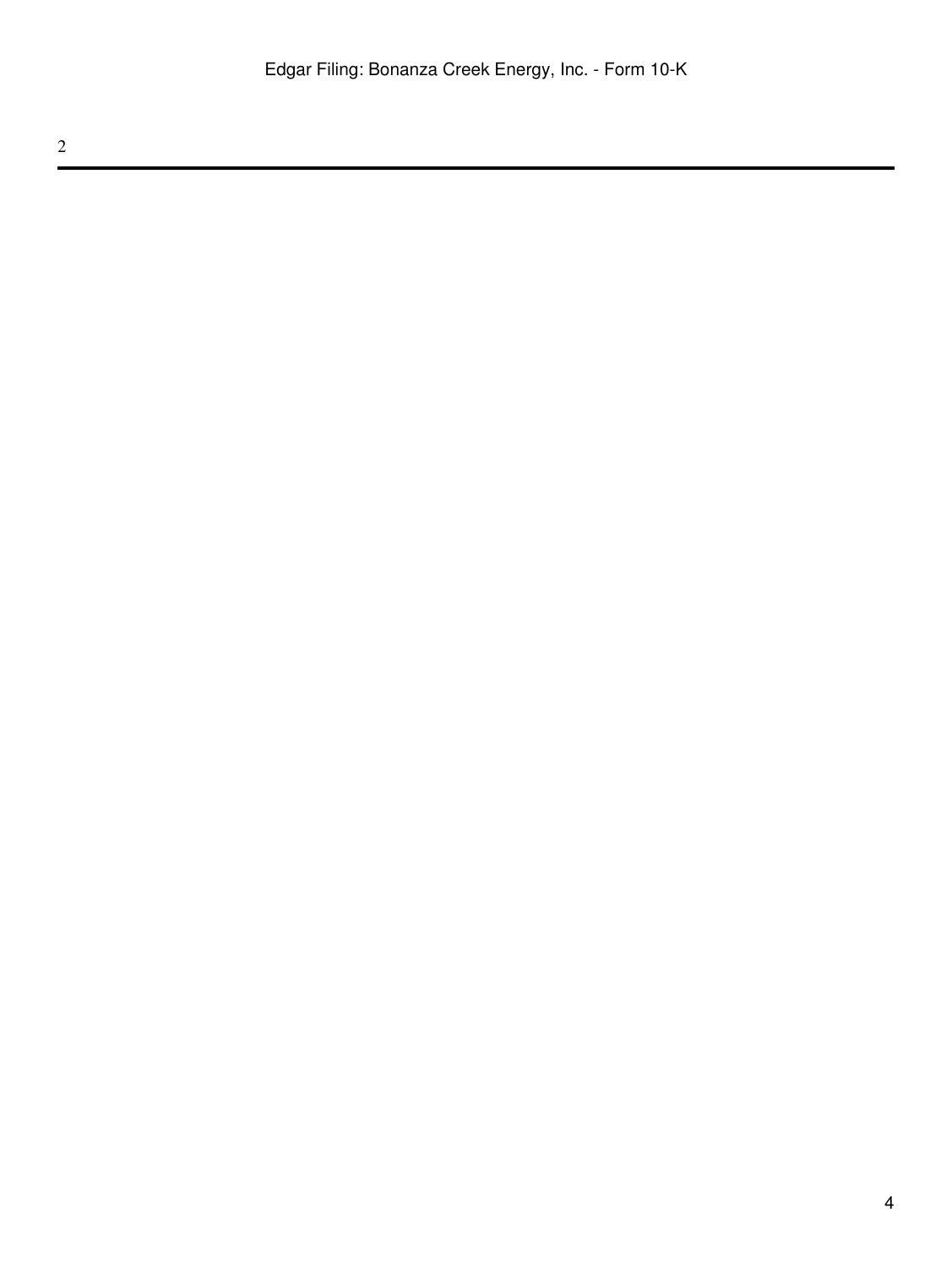Information Regarding Forward-Looking Statements

This Annual Report on Form 10-K contains various statements, including those that express belief, expectation or intention, as well as those that are not statements of historic fact, that are forward-looking statements within the meaning of Section 27A of the Securities Act of 1933, as amended, and Section 21E of the Securities and Exchange Act of 1934, as amended. When used in this Annual Report on Form 10-K, the words "could," "believe," "anticipate," "intend," "estimate," "expect," "may," "continue," "predict," "potential," "project," "plan" "will," and similar expressions are identify forward-looking statements, although not all forward-looking statements contain such identifying words. Forward-looking statements include statements related to, among other things:

the Company's business strategies;

•reserves estimates;

•estimated sales volumes;

• expenses; amount and allocation of forecasted capital expenditures and plans for funding capital expenditures and operating

•ability to modify future capital expenditures;

•anticipated costs;

•compliance with debt covenants;

•ability to fund and satisfy obligations related to ongoing operations;

• thereunder; compliance with government regulations, including environmental, health and safety regulations and liabilities

•adequacy of gathering systems and continuous improvement of such gathering systems;

impact from the lack of available gathering systems and processing facilities in certain areas;

impact of effectiveness of vapor control systems at central tank batteries;

•natural gas, oil and natural gas liquid prices and factors affecting the volatility of such prices;

impact of lower commodity prices;

sufficiency of impairments;

• future; the ability to use derivative instruments to manage commodity price risk and ability to use such instruments in the

•our drilling inventory and drilling intentions;

impact of potentially disruptive technologies;

our estimated revenues and losses;

•the timing and success of specific projects;

•our implementation of standard and long reach laterals in the Wattenberg Field;

•our use of multi-well pads to develop the Niobrara and Codell formations;

•intention to continue to optimize enhanced completion techniques and well design changes;

stated working interest percentages;

•management and technical team;

•outcomes and effects of litigation, claims and disputes;

•primary sources of future production growth;

•full delineation of the Niobrara B, C, and Codell benches in our legacy, French Lake, and northern acreage; •our ability to replace oil and natural gas reserves;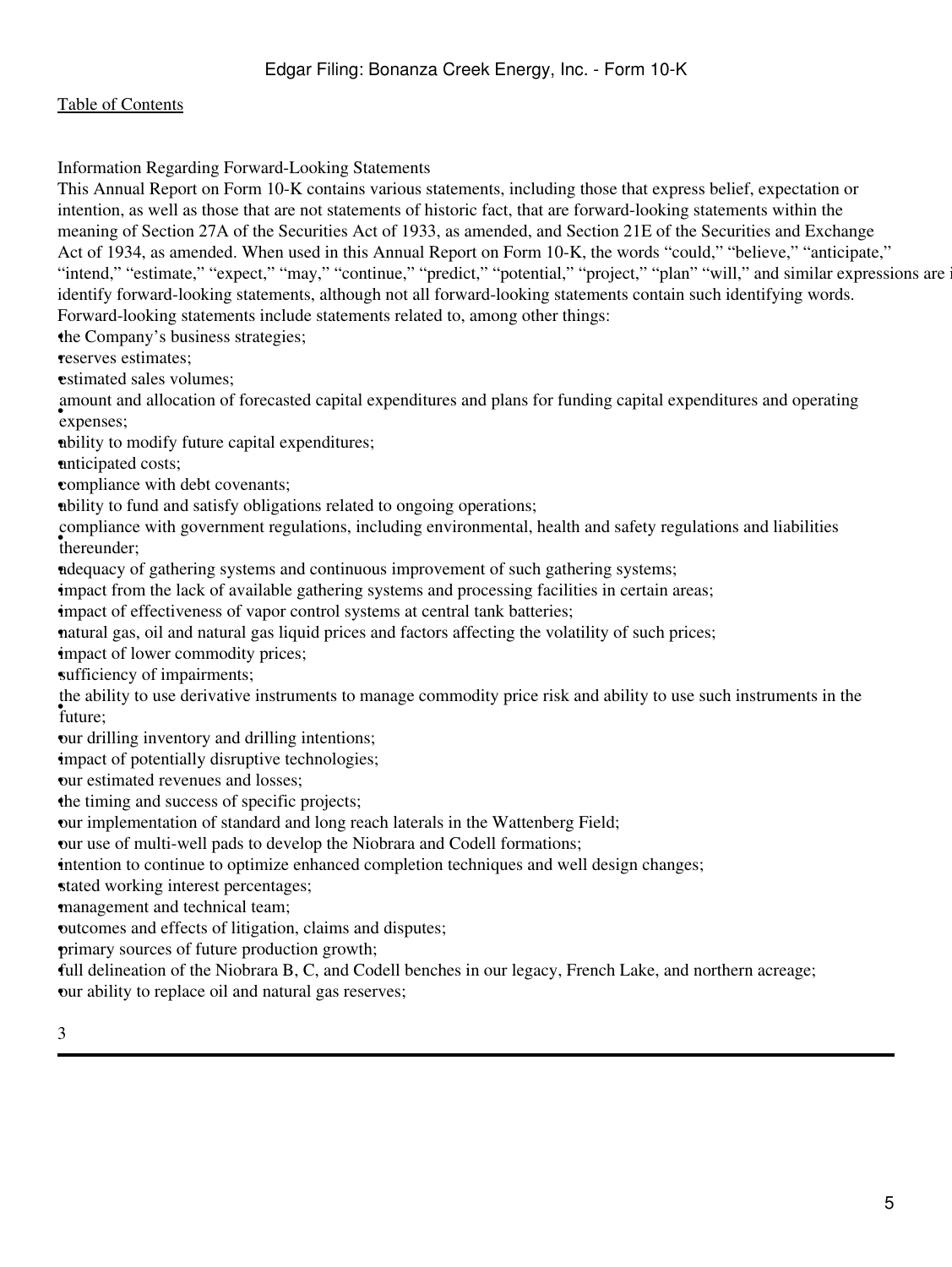•our ability to convert PUDs to producing properties within five years of their initial proved booking;

impact of recently issued accounting pronouncements;

impact of the loss a single customer or any purchaser of our products;

•timing and ability to meet certain volume commitments related to purchase and transportation agreements;

the impact of customary royalty interests, overriding royalty interests, obligations incident to operating agreements,

liens for current taxes and other industry-related constraints;

•our financial position;

•our cash flow and liquidity;

the adequacy of our insurance; and

•other statements concerning our operations, economic performance and financial condition.

We have based these forward-looking statements on certain assumptions and analyses we have made in light of our experience and our perception of historical trends, current conditions and expected future developments as well as other factors we believe are appropriate under the circumstances. They can be affected by inaccurate assumptions or by known or unknown risks and uncertainties. Many such factors will be important in determining actual future results. The actual results or developments anticipated by these forward-looking statements are subject to a number of risks and uncertainties, many of which are beyond our control, and may not be realized or, even if substantially realized, may not have the expected consequences. Actual results could differ materially from those expressed or implied in the forward-looking statements.

Factors that could cause actual results to differ materially include, but are not limited to, the following:

•the risk factors discussed in Part I, Item 1A of this Annual Report on Form 10-K;

•further declines or volatility in the prices we receive for our oil, natural gas liquids and natural gas;

• do business; general economic conditions, whether internationally, nationally or in the regional and local market areas in which we

whility of our customers to meet their obligations to us;

•our access to capital;

• our undeveloped acreage positions; our ability to generate sufficient cash flow from operations, borrowings or other sources to enable us to fully develop

associated costs; the presence or recoverability of estimated oil and natural gas reserves and the actual future sales volume rates and

•uncertainties associated with estimates of proved oil and gas reserves;

Inceptional taxes and changes in environmental regulation); the possibility that the industry may be subject to future local, state, and federal regulatory or legislative actions

•environmental risks;

•seasonal weather conditions;

**dease stipulations;** 

• techniques; drilling and operating risks, including the risks associated with the employment of horizontal drilling and completion

•our ability to acquire adequate supplies of water for drilling and completion operations;

•availability of oilfield equipment, services and personnel;

exploration and development risks;

•competition in the oil and natural gas industry;

•management's ability to execute our plans to meet our goals;

•our ability to attract and retain key members of our senior management and key technical employees;

•our ability to maintain effective internal controls;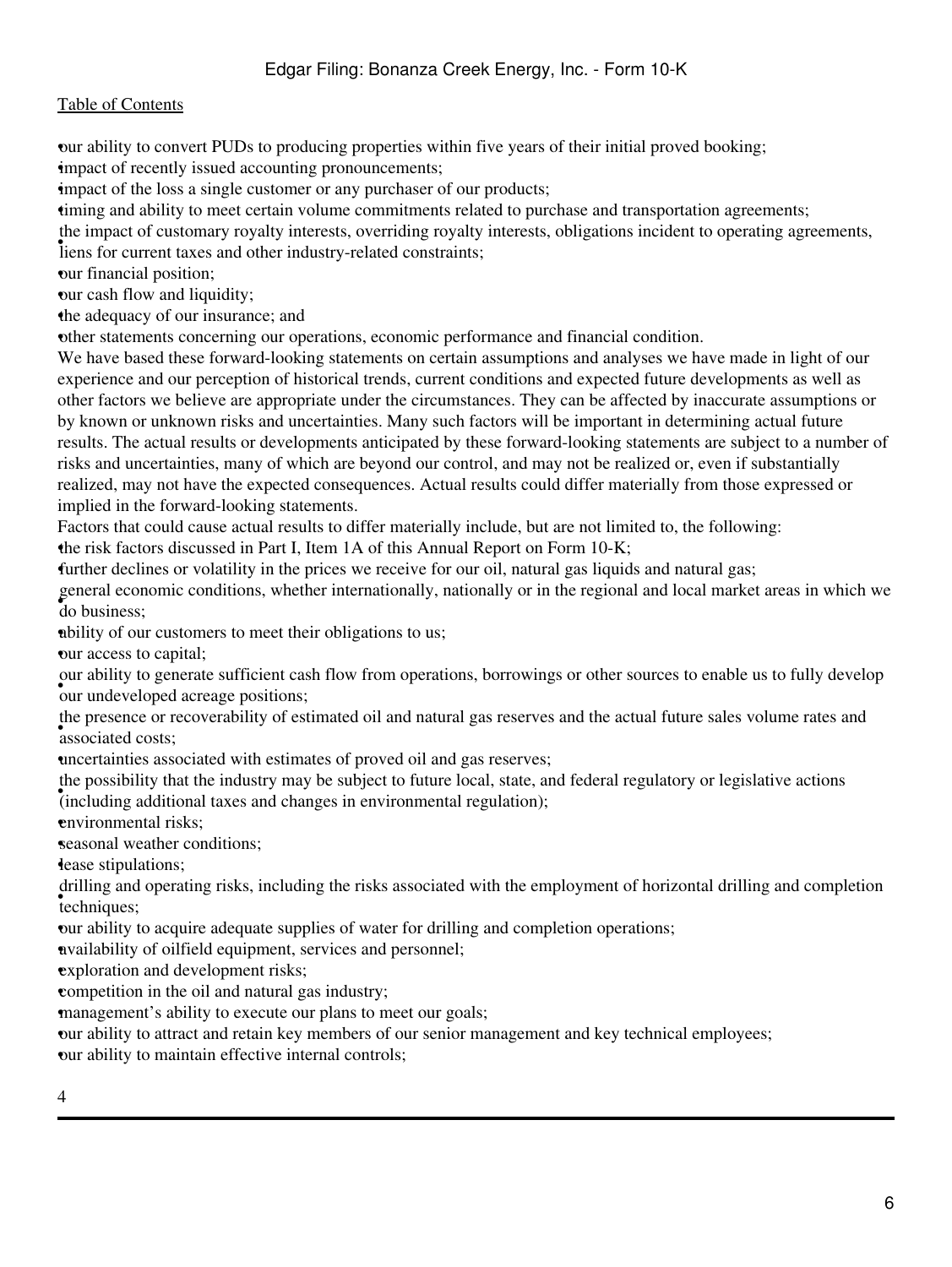•access to adequate gathering systems and pipeline take-away capacity;

• oil, natural gas, and natural gas liquids we produce, and to sell the oil, natural gas, and natural gas liquids at market our ability to secure adequate processing capacity for natural gas we produce, to secure adequate transportation for prices;

•costs and other risks associated with curing title for mineral rights in some of our properties;

• sabotage; and continued hostilities in the Middle East, South America, and other sustained military campaigns or acts of terrorism or

• negatively impact our businesses, operations or pricing. other economic, competitive, governmental, legislative, regulatory, geopolitical and technological factors that may

All forward-looking statements speak only as of the date of this Annual Report on Form 10-K. We disclaim any obligation to update or revise these statements unless required by law, and you should not place undue reliance on these forward-looking statements. Although we believe that our plans, intentions and expectations reflected in or suggested by the forward-looking statements we make in this Annual Report on Form 10-K are reasonable, we can give no assurance that these plans, intentions or expectations will be achieved. We disclose important factors that could cause our actual results to differ materially from our expectations under Item 1A. Risk Factors and Item 7. Management's Discussion and Analysis of Financial Condition and Results of Operations and elsewhere in this Annual Report on Form 10-K. These cautionary statements qualify all forward-looking statements attributable to us or persons acting on our behalf.

### <span id="page-6-0"></span>GLOSSARY OF OIL AND NATURAL GAS TERMS

We have included below the definitions for certain terms used in this Annual Report on Form 10-K:

"3-D seismic data." Geophysical data that depict the subsurface strata in three dimensions. 3-D seismic data typically provide a more detailed and accurate interpretation of the subsurface strata than 2-D, or two-dimensional, seismic data.

"Analogous reservoir." Analogous reservoirs, as used in resources assessments, have similar rock and fluid properties, reservoir conditions (depth, temperature, and pressure) and drive mechanisms, but are typically at a more advanced stage of development than the reservoir of interest and thus may provide concepts to assist in the interpretation of more limited data and estimation of recovery. When used to support proved reserves, an "analogous reservoir" refers to a reservoir that shares the following characteristics with the reservoir of interest:

(i)Same geological formation (but not necessarily in pressure communication with the reservoir of interest);

(ii)Same environment of deposition;

(iii)Similar geological structure; and

(iv)Same drive mechanism.

"Asset Sale." Any direct or indirect sale, lease (including by means of production payments and reserve sales and a sale and lease-back transaction), transfer, issuance or other disposition, or a series of related sales, leases, transfers, issuances or dispositions that are part of a common plan, of (a) shares of capital stock of a subsidiary (b) all or substantially all of the assets of any division or line of business of the Company or any subsidiary or (c) any other assets of the Company or any subsidiary outside of the ordinary course of business.

"Bbl." One stock tank barrel, or 42 U.S. gallons liquid volume, used herein in reference to crude oil, condensate or natural gas liquids.

"Bcf." One billion cubic feet of natural gas.

"Boe." One stock tank barrel of oil equivalent, calculated by converting natural gas and natural gas liquids volumes to equivalent oil barrels at a ratio of six Mcf to one Bbl of oil.

"British thermal unit" or "BTU." The heat required to raise the temperature of a one-pound mass of water from 58.5 to 59.5 degrees Fahrenheit.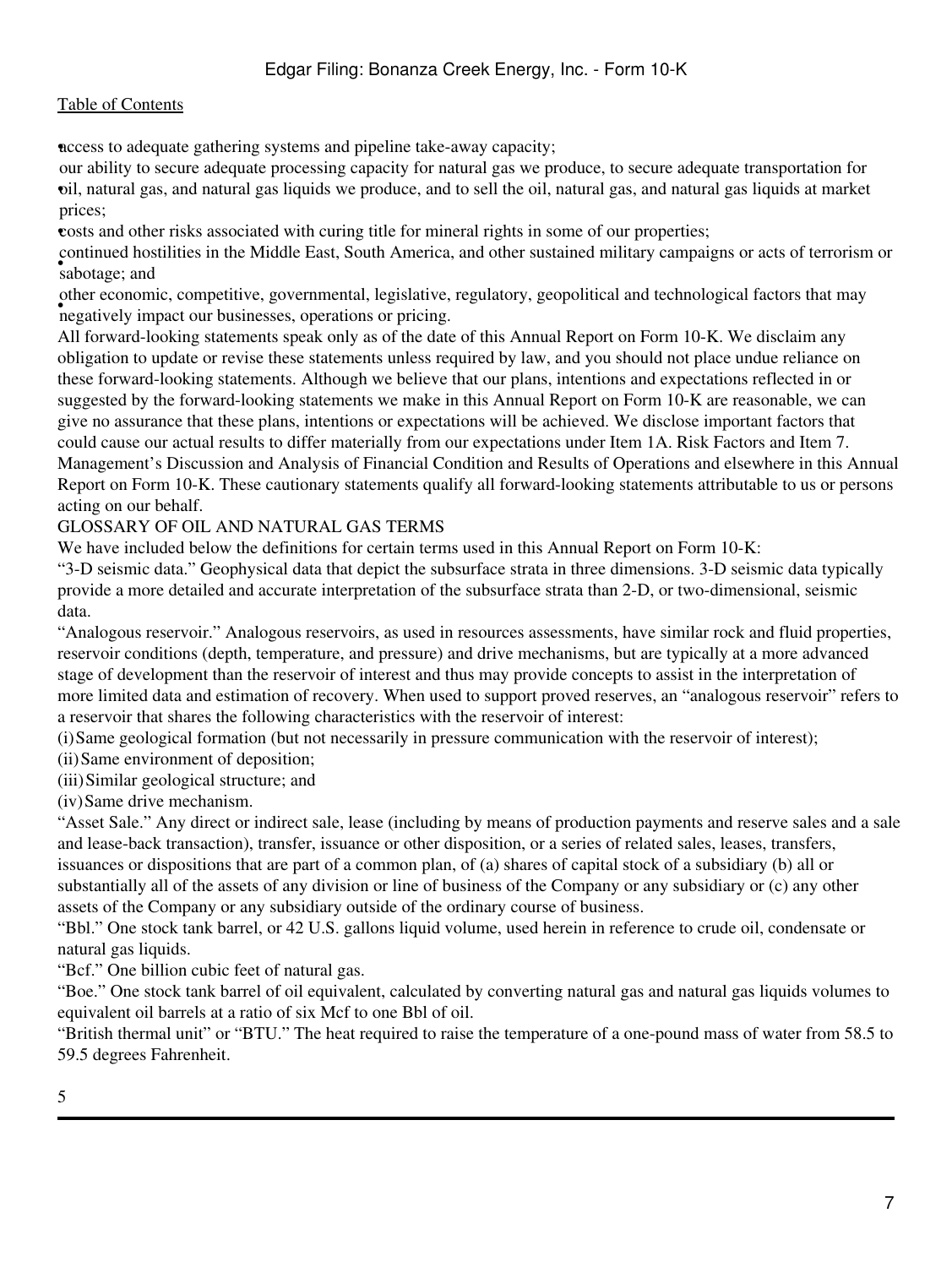#### [Table of Contents](#page-2-0)

"Basin." A large natural depression on the earth's surface in which sediments generally deposited via water accumulate. "Completion." The process of stimulating a drilled well followed by the installation of permanent equipment to allow for the production of crude oil and/or natural gas, or in the case of a dry hole, the reporting of abandonment to the appropriate agency.

"Condensate." A mixture of hydrocarbons that exists in the gaseous phase at original reservoir temperature and pressure, but that, when produced, is in the liquid phase at surface pressure and temperature.

"Developed acres." The number of acres that are allocated or assignable to productive wells or wells capable of production.

"Development costs." Costs incurred to obtain access to proved reserves and to provide facilities for extracting, treating, gathering and storing the oil and gas. More specifically, development costs, including depreciation and applicable operating costs of support equipment and facilities and other costs of development activities, are costs incurred to: (i) gain access to and prepare well locations for drilling, including surveying well locations for the purpose of determining specific development drilling sites, clearing ground, draining, road building, and relocating public roads, gas lines, and power lines, to the extent necessary in developing the proved reserves; (ii) drill and equip development wells, development-type stratigraphic test wells, and service wells, including the costs of platforms and of well equipment such as casing, tubing, pumping equipment, and the wellhead assembly; (iii) acquire, construct, and install production facilities such as lease flow lines, separators, treaters, heaters, manifolds, measuring devices, and production storage tanks, natural gas cycling and processing plants, and central utility and waste disposal systems; and (iv) provide vapor recovery systems.

"Development well." A well drilled within the proved area of a natural gas or oil reservoir to the depth of a stratigraphic horizon known to be productive.

"Differential." The difference between a benchmark price of oil and natural gas, such as the NYMEX crude oil spot, and the wellhead priced received.

"Deterministic method." The method of estimating reserves or resources using a single value for each parameter (from the geoscience, engineering or economic data) in the reserves calculation.

"Dry hole." Exploratory or development well that does not produce oil or gas in commercial quantities.

"Economically producible." The term economically producible, as it relates to a resource, means a resource which generates revenue that exceeds, or is reasonably expected to exceed, the cash costs of the operation. The value of the products that generate revenue shall be determined at the terminal point of oil and gas producing activities.

"Environmental assessment." A study that can be required pursuant to federal law to assess the potential direct, indirect and cumulative impacts of a project.

"Estimated ultimate recovery (EUR)." Estimated ultimate recovery is the sum of reserves remaining as of a given date and cumulative production as of that date.

"Exploratory well." A well drilled to find a new field or to find a new reservoir in a field previously found to be productive of oil or gas in another reservoir. Generally, an exploratory well is any well that is not a development well, an extension well, a service well, or a stratigraphic test well.

"Extension well." A well drilled to extend the limits of a known reservoir.

"Field." An area consisting of a single reservoir or multiple reservoirs all grouped on or related to the same individual geological structural feature and/or stratigraphic condition. There may be two or more reservoirs in a field which are separated vertically by intervening impervious strata, or laterally by local geologic barriers, or by both. Reservoirs that are associated by being in overlapping or adjacent fields may be treated as a single or common operational field. The geological terms "structural feature" and "stratigraphic condition" are intended to identify localized geological features as opposed to the broader terms of basins, trends, provinces, plays, areas-of-interest, etc.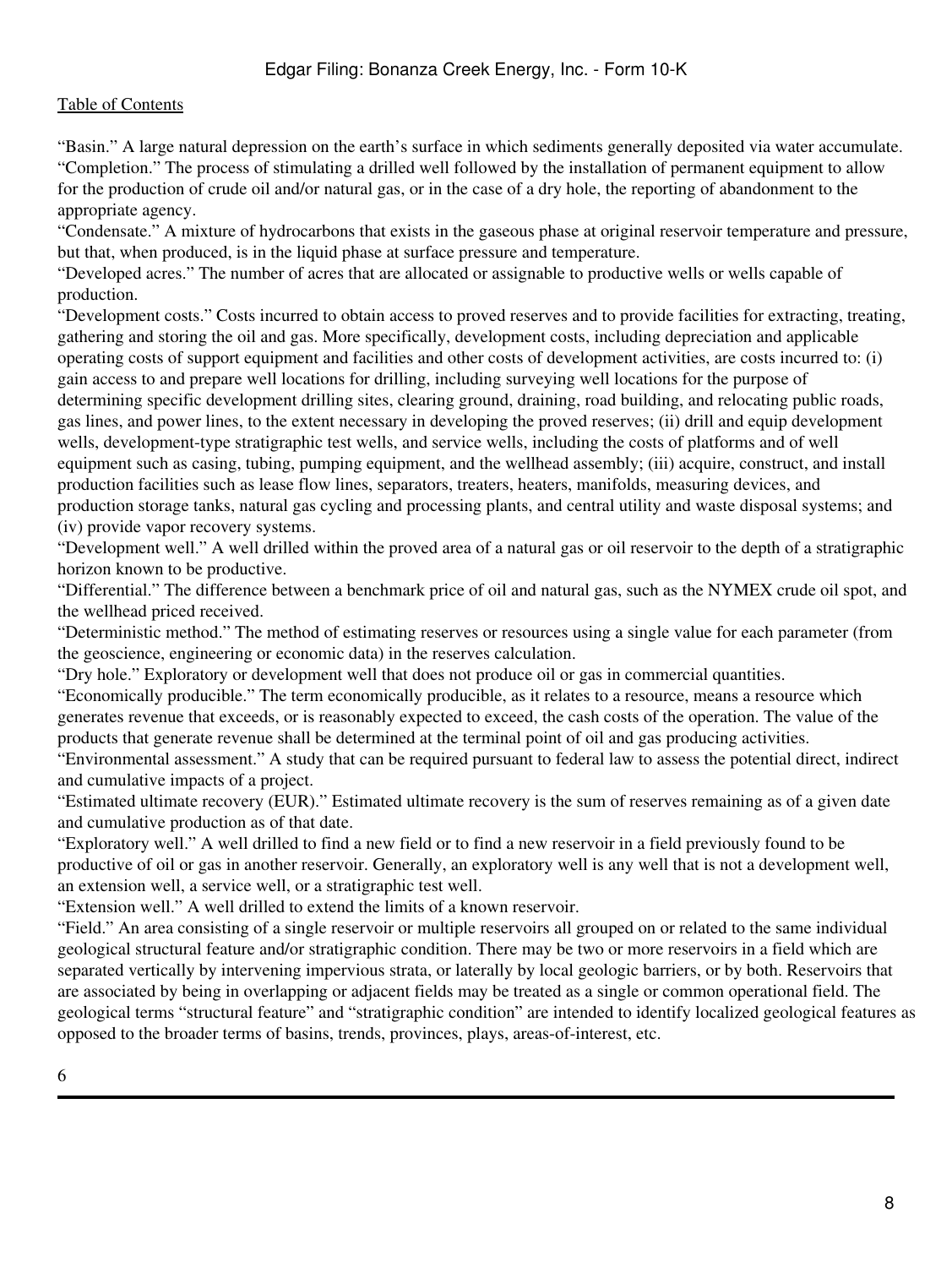#### [Table of Contents](#page-2-0)

"Finding and development costs." Calculated by dividing the amount of total capital expenditures for oil and natural gas activities, by the amount of estimated net proved reserves added through discoveries, extensions, infill drilling,

acquisitions, and revisions of previous estimates less sales of reserves, during the same period.

"Formation." A layer of rock which has distinct characteristics that differ from nearby rock.

"GAAP." Generally accepted accounting principles in the United States.

"HH." Henry Hub index.

"Gross Wells." The total wells in which an entity owns a working interest.

"Horizontal drilling." A drilling technique used in certain formations where a well is drilled vertically to a certain depth and then drilled at a right angle within a specified interval.

''Hydraulic fracturing." The process of injecting water, proppant and chemicals under pressure into the formation to fracture the surrounding rock and stimulate production into the wellbore.

"Infill drilling." The addition of wells in a field that decreases average well spacing.

"LIBOR." London interbank offered rate.

"MBbl." One thousand barrels of oil or other liquid hydrocarbons.

"MBoe." One thousand Boe.

"Mcf." One thousand cubic feet.

"MMBoe." One million Boe.

"MMBtu." One million British Thermal Units.

"MMcf." One million cubic feet.

"Net acres." The percentage of total acres an owner has out of a particular number of acres, or a specified tract. An owner who has 50% interest in 100 acres owns 50 net acres.

"Net production." Production that is owned by the registrant and produced to its interest, less royalties and production due others.

"Net revenue interest." Economic interest remaining after deducting all royalty interests, overriding royalty interests and other burdens from the working interest ownership.

"Net well." Deemed to exist when the sum of fractional ownership working interests in gross wells equals one. The number of net wells is the sum of the fractional working interest owned in gross wells expressed as whole numbers and fractions of whole numbers.

"NGL." Natural gas liquid.

"NYMEX." The New York Mercantile Exchange.

"Oil and gas producing activities." Defined as (i) the search for crude oil, including condensate and natural gas liquids, or natural gas in their natural states and original locations; (ii) the acquisition of property rights or properties for the purpose of further exploration or for the purpose of removing the oil or gas from such properties; (iii) the construction, drilling and production activities necessary to retrieve oil and gas from their natural reservoirs, including the acquisition, construction, installation, and maintenance of field gathering and storage systems, such as lifting the oil and gas to the surface and gathering, treating and field processing (as in the case of processing gas to extract liquid hydrocarbons); and (iv) extraction of saleable hydrocarbons, in the solid, liquid, or gaseous state, from oil sands, shale, coal beds, or other nonrenewable natural resources which are intended to be upgraded into synthetic oil or gas, and activities undertaken with a view to such extraction.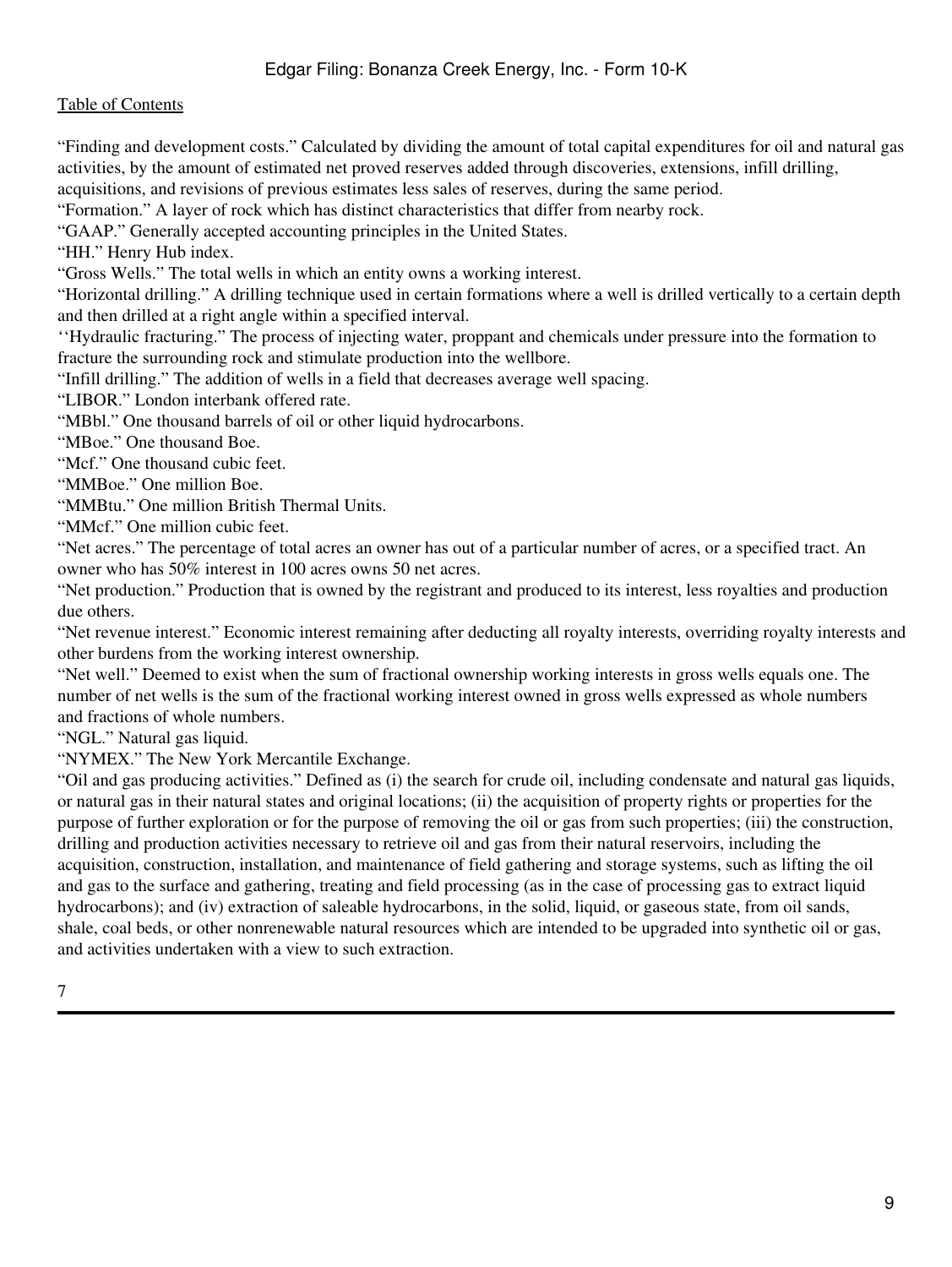"PDNP." Proved developed non-producing reserves.

"PDP." Proved developed producing reserves.

"Percentage-of-proceeds." A processing contract where the processor receives a percentage of the sold outlet stream, dry gas, NGLs or a combination, from the mineral owner in exchange for providing the processing services.

"Play." A term applied to a portion of the exploration and production cycle following the identification by geologists and geophysicists of areas with potential oil and gas reserves.

"Plugging and abandonment." The sealing off of all gas and liquids in the strata penetrated by a well so that the gas and liquids from one stratum will not escape into another stratum or to the surface.

"Pooling." Pooling, either contractually or statutorily through regulatory actions, allows an operator to combine multiple leased tracts to create a governmental spacing unit for one or more productive formations. (Pooling is also known as unitization or communitization.). Ownership interests are calculated within the pooling/spacing unit according to the net acreage contributed by each tract within the pooling/spacing unit.

"Possible reserves." Those additional reserves that are less certain to be recovered than probable reserves. "Probable reserves." Those additional reserves that are less certain to be recovered than proved reserves but which, together with proved reserves, are as likely as not to be recovered.

"Production costs." Costs incurred to operate and maintain wells and related equipment and facilities, including depreciation and applicable operating costs of support equipment and facilities and other costs of operating and maintaining those wells and related equipment and facilities. They become part of the cost of oil and gas produced. Examples of production costs (sometimes called lifting costs) are (a) costs of labor to operate the wells and related equipment and facilities; (b) repairs and maintenance; (c) materials, supplies, and fuel consumed and supplies utilized in operating the wells and related equipment and facilities; (d) property taxes and insurance applicable to proved properties and wells and related equipment and facilities; and (e) severance taxes. Some support equipment or facilities may serve two or more oil and gas producing activities and may also serve transportation, refining, and marketing activities. To the extent that the support equipment and facilities are used in oil and gas producing activities, their depreciation and applicable operating costs become exploration, development or production costs, as appropriate. Depreciation, depletion, and amortization of capitalized acquisition, exploration, and development costs are not production costs but also become part of the costs of oil and gas produced along with production (lifting) costs identified above.

"Productive well." An exploratory, development or extension well that is not a dry well.

"Proppant." Sized particles mixed with fracturing fluid to hold fractures open after a hydraulic fracturing treatment. In addition to naturally occurring sand grains, man-made or specially engineered proppants, such as resin-coated sand or high-strength ceramic materials like sintered bauxite, may also be used. Proppant materials are carefully sorted for size and sphericity to provide an efficient conduit for production of fluid from the reservoir to the wellbore. "Proved developed reserves." Proved reserves that can be expected to be recovered through existing wells with existing equipment and operating methods or in which the cost of the required equipment is relatively minor compared to the cost of a new well.

"Proved reserves." Those quantities of oil and gas which, by analysis of geoscience and engineering data, can be estimated with reasonable certainty to be economically producible—from a given date forward, from known reservoirs and under existing economic conditions, operating methods and government regulations—prior to the time at which contracts providing the right to operate expire, unless evidence indicates that renewal is reasonably certain, regardless of whether deterministic or probabilistic methods are used for the estimation. The project to extract the hydrocarbons must have commenced, or the operator must be reasonably certain that it will commence the project, within a reasonable time.

(i)The area of the reservoir considered as proved includes:

(a)The area identified by drilling and limited by fluid contacts, if any, and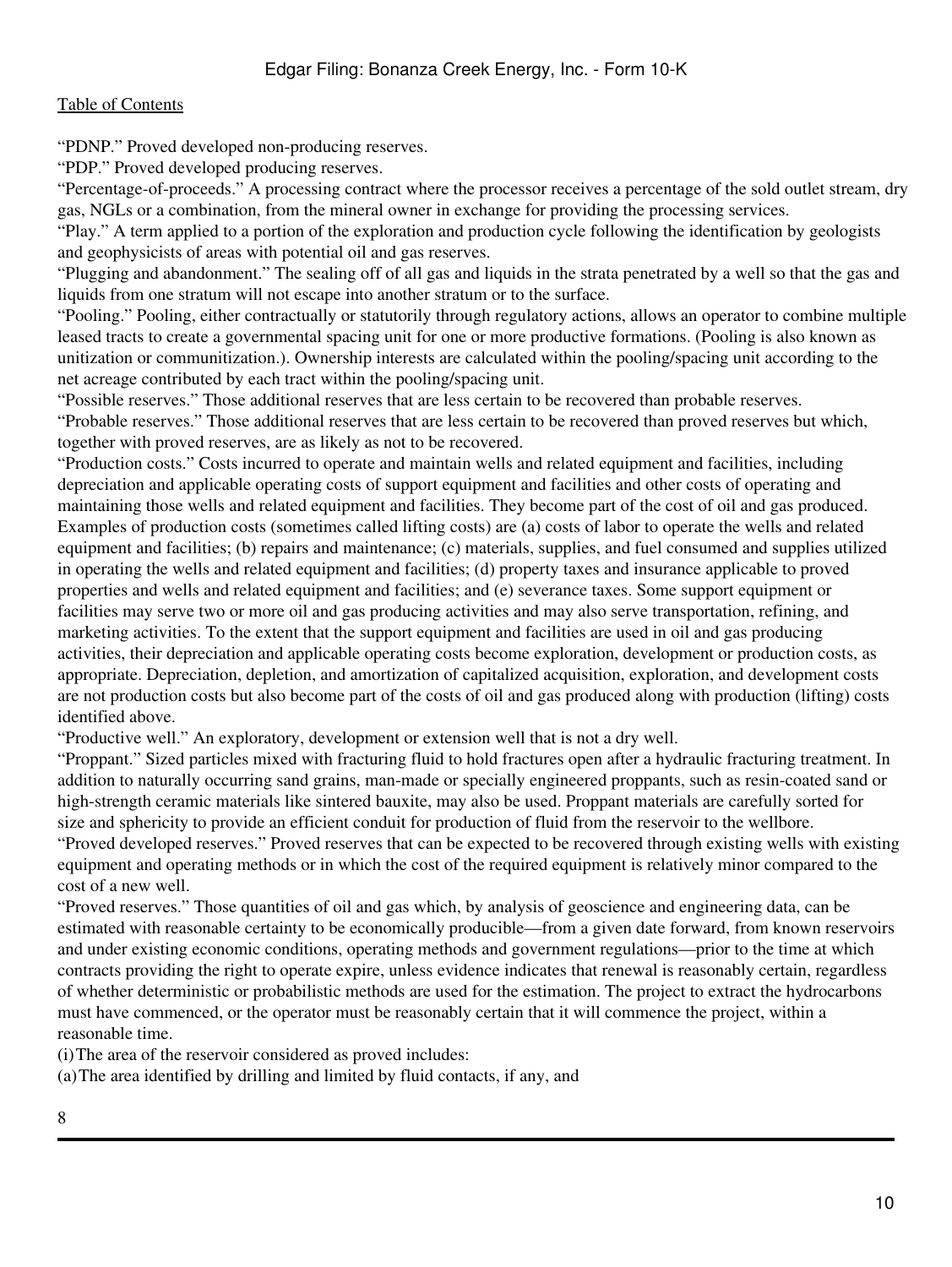(b) Adjacent undrilled portions of the reservoir that can, with reasonable certainty, be judged to be continuous with it and to contain economically producible oil or gas on the basis of available geoscience and engineerin

In the absence of data on fluid contacts, proved quantities in a reservoir are limited by the lowest known

(ii) hydrocarbons (LKH) as seen in a well penetration unless geoscience, engineering, or performance data and reliable technology establishes a lower contact with reasonable certainty.

Where direct observation from well penetrations has defined a highest known oil (HKO) elevation and the

(iii) potential exists for an associated gas cap, proved oil reserves may be assigned in the structurally higher potions of (iii) the receiving only if coordinately contained and reliable to the book of the bigher the reservoir only if geoscience, engineering, or performance data and reliable technology establish the higher contact with reasonable certainty.

(iv)Reserves that can be produced economically through application of improved recovery techniques (including, but not limited to, fluid injection) are included in the proved classification when:

(a) reservoir as a whole, the operation of an installed program in the reservoir or an analogous reservoir, or other Successful testing by a pilot project in an area of the reservoir with properties no more favorable than in the

- evidence using reliable technology establishes the reasonable certainty of the engineering analysis on which the project or program was based, and
- (b)The project has been approved for development by all necessary parties and entities, including governmental entities.

Existing economic conditions include prices and costs at which economic producibility from a reservoir is to be determined. The price shall be the average price during the 12-month period prior to the ending date of the period

(v) covered by the report, determined as an unweighted arithmetic average of the first-day-of-the-month price for each month within such period, unless prices are defined by contractual arrangements, excluding escalations based upon future conditions.

"Proved undeveloped reserves" or "PUD." Proved reserves that are expected to be recovered from new wells on undrilled acreage, or from existing wells where a relatively major expenditure is required for recompletion. Reserves on undrilled acreage shall be limited to those directly offsetting development spacing areas that are reasonably certain of production when drilled, unless evidence using reliable technology exists that establishes reasonable certainty of economic producibility at greater distances. Undrilled locations can be classified as having undeveloped reserves only if a development plan has been adopted indicating that they are scheduled to be drilled within five years, unless specific circumstances justify a longer time. Under no circumstances shall estimates for proved undeveloped reserves be attributable to any acreage for which an application of fluid injection or other improved recovery technique is contemplated, unless such techniques have been proved effective by actual projects in the same reservoir or an analogous reservoir, or by other evidence using reliable technology establishing reasonable certainty. "PV-10." A non-GAAP financial measure that represents inflows from proved crude oil and natural gas reserves, less future development and production costs, discounted at 10% per annum to reflect timing of future cash inflows and using the twelve-month unweighted arithmetic average of the first-day-of-the-month commodity prices (after adjustment for differentials in location and quality) for each of the preceding twelve months. Please refer to footnote 2 of the Proved Reserves table in Item 1 of this Annual Report on Form 10-K for additional discussion.

"Reasonable certainty." If deterministic methods are used, reasonable certainty means a high degree of confidence that the quantities will be recovered. If probabilistic methods are used, there should be at least a 90 percent probability that the quantities actually recovered will equal or exceed the estimate. A high degree of confidence exists if the quantity is much more likely to be achieved than not, and, as changes due to increased availability of geoscience (geological, geophysical and geochemical) engineering, and economic data are made to estimated ultimate recovery ("EUR") with time, reasonably certain estimated ultimate recovery is much more likely to increase or remain constant than to decrease.

"Reclamation." The process to restore the land and other resources to their original state prior to the effects of oil and gas development.

"Recompletion." The process of re-entering an existing wellbore that is either producing or not producing and completing new reservoirs in an attempt to establish or increase existing production.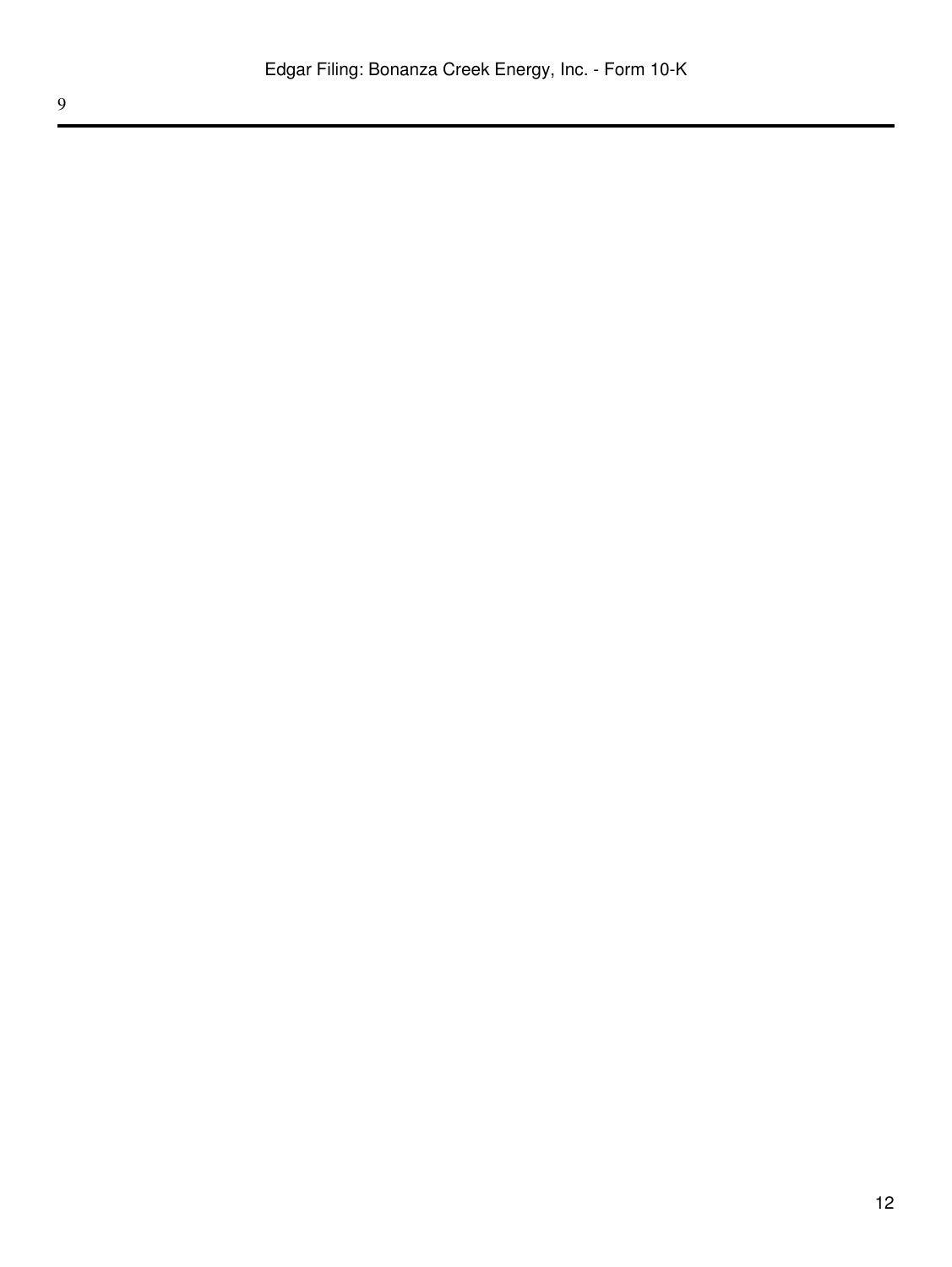#### [Table of Contents](#page-2-0)

"Reserves." Estimated remaining quantities of oil and gas and related substances anticipated to be economically producible, as of a given date, by application of development projects to known accumulations. In addition, there must exist, or there must be a reasonable expectation that there will exist, the legal right to produce or a revenue interest in the production, installed means of delivering oil and gas or related substances to market, and all permits and financing required to implement the project.

"Reserve replacement percentage." The sum of sales of reserves, reserve extensions and discoveries, reserve acquisitions, and reserve revisions of previous estimates for a specified period of time divided by production for that same period.

"Reservoir." A porous and permeable underground formation containing a natural accumulation of producible crude oil and/or natural gas that is confined by impermeable rock or water barriers and is individual and separate from other reservoirs.

"Resource play." Drilling programs targeted at regionally distributed oil or natural gas accumulations. Successful exploitation of these reservoirs is dependent upon new technologies such as horizontal drilling and multi-stage fracture stimulation to access large rock volumes in order to produce economic quantities of oil or natural gas. "Royalty interest." An interest in an oil and natural gas property entitling the owner to a share of oil, natural gas or NGLs produced and sold unencumbered by expenses of drilling, completing and operating of the well.

"Sales volumes." All volumes for which a reporting entity is entitled to proceeds, including production, net to the reporting entity's interest and third party production obtained from percentage-of-proceeds contracts and sold by the reporting entity.

"Service well." A service well is drilled or completed for the purpose of supporting production in an existing field. Wells in this class are drilled for the following specific purposes: gas injection, water injection, steam injection, air injection, salt-water disposal, water supply for injection, observation, or injection for in-situ combustion. "Spacing." Spacing as it relates to a spacing unit is defined by the governing authority having jurisdiction to designate the size in acreage of a productive reservoir along with the appropriate well density for the designated spacing unit size. Typical spacing for conventional wells is 40 acres for oil wells and 640 acres for gas wells. Typical spacing for unconventional wells is either 640 acres or 1,280 acres for both oil and gas.

"Standard reach lateral equivalent well." Equates to a ratio of one well to one well for a standard reach lateral well, one and half wells to one well for a medium reach lateral well, and two wells to one well for an extended reach lateral well. Standard reach laterals typically include lengths of up to one mile, medium reach laterals of up to one and a half miles, and extended reach laterals of up to two miles.

"Three stream." The separate reporting of NGLs extracted from the natural gas stream and sold as a separate product. "Undeveloped acreage." Those leased acres on which wells have not been drilled or completed to a point that would permit the production of economic quantities of oil or gas regardless of whether such acreage contains proved reserves.

"Undeveloped reserves." Undeveloped oil and gas reserves are reserves of any category that are expected to be recovered from new wells on undrilled acreage, or from existing wells where a relatively major expenditure is required for recompletion. Also referred to as "undeveloped oil and gas reserves."

"Working interest." The right granted to the lessee of a property to explore for and to produce and own oil, gas, or other minerals. The working interest owners bear the exploration, development, and operating costs on either a cash, penalty, or carried basis.

"Workover." Operations on a producing well to restore or increase production.

"WTI." West Texas Intermediate index.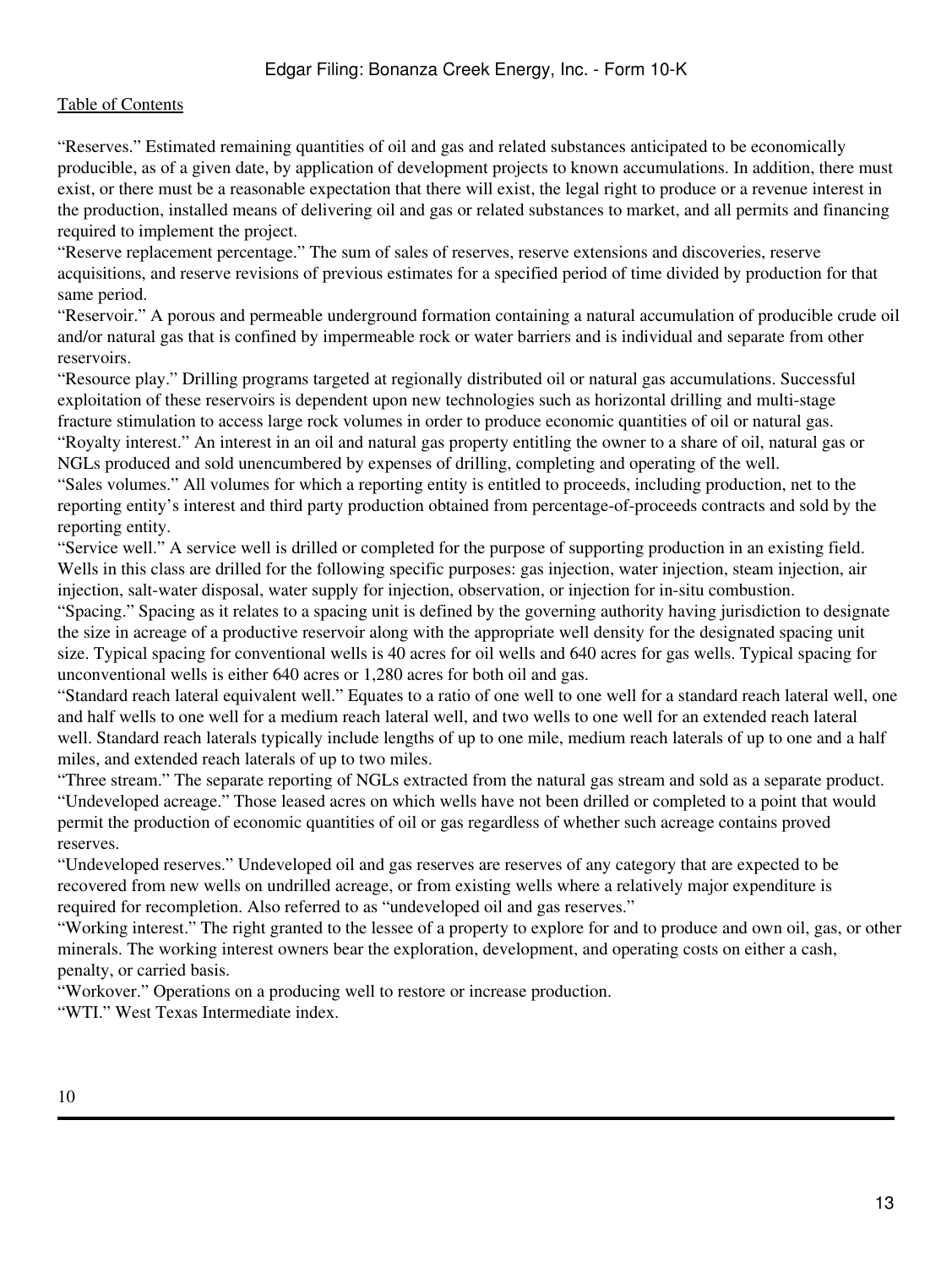#### <span id="page-13-0"></span>PART I

#### <span id="page-13-1"></span>Item 1. Business

When we use the terms "Bonanza Creek," the "Company," "we," "us," or "our" we are referring to Bonanza Creek Energy, Inc. and its consolidated subsidiaries unless the context otherwise requires. We have included certain technical terms important to an understanding of our business under Glossary of Oil and Natural Gas Terms above. Throughout this document we make statements that may be classified as "forward-looking" Please refer to the Information Regarding Forward-Looking Statements section above for an explanation of these types of statements. **Overview** 

Bonanza Creek is a Denver-based exploration and production company focused on the extraction of oil and associated liquids-rich natural gas in the Rocky Mountain region of the United States. Bonanza Creek Energy, Inc. was incorporated in Delaware on December 2, 2010 and went public in December 2011.

The Company's assets and operations are concentrated in the rural portions of unincorporated Weld County within the Wattenberg Field. We operate approximately 80% of all our productive wells allowing us to control the pace, costs and completion techniques used in the development of our reserves. The Wattenberg Field has a low cost structure, mature infrastructure, strong production efficiencies, multiple producing horizons, multiple service providers, established reserves and prospective drilling opportunities, which helps facilitate predictable production and reserve growth.

The challenging commodity price environment that began in late 2014 and continued through 2017 improved steadily during the majority of 2018. While commodity prices improved, they continued to be volatile. Nevertheless, we believe we remain well-positioned in this environment due to our healthy balance sheet, ample liquidity, improved inventory of economic drilling locations, and our operational flexibility which allows us to respond to commodity price fluctuations.

During 2018, we demonstrated our operational focus on achieving best-in-class execution by lowering our cost of operations on a per unit basis. We increased drilling efficiencies and improved well performance via enhanced completion designs, which contributed to a significant growth in reserves. Additionally, we maintained our conservative balance sheet and significantly improved our available liquidity by entering into a larger, more flexible, reserve-based credit facility. We intend to continue our operational focus in 2019, emphasizing full-cycle returns and capital discipline. We will continue to monitor the ongoing commodity price environment and expect to retain the operational flexibility to adjust our drilling and completion plans in response to market conditions. Our Business Strategies

The Company's primary objective is to maximize shareholder returns by responsibly developing our oil and gas resources. We seek to accomplish this through development of existing inventory and value-accretive acquisition and divestiture activity. We seek to balance production growth with maintaining a conservative balance sheet. Key aspects of our strategy include:

way to recover the hydrocarbons located within our leasehold. Multi-well pad development across our leasehold. We believe horizontal development is the most efficient and safest

**FIGURE 1999** FOR THE SUPERFORM CONSIDERED STATES IN A geophysical geological analysis is used in conjunction with spacing evaluations and individualized well designs to increase value Enhanced completions. We continuously evaluate completion designs to increase well productivity and apply a multivariate regression analysis with the objective of optimizing economic returns. Petrophysical, geological and of each spacing unit.

Continuous safety improvement and strict adherence to health and safety regulations. Our goal is to utilize

• industry best practices to meet or exceed regulatory requirements and consistently engage stakeholders in our development planning. We strive to maintain a safe workplace for our employees and contractors at all times.

• gathering and takeaway as well as vapor recovery and leak detection equipment. Additionally, we work closely with Environmental stewardship. We constantly strive to control and reduce emissions and seek to comply with all applicable air quality and other environmental rules and regulations. We employ best practices including pipeline our service providers to help ensure they stay in compliance with environmental regulations when operating on our behalf.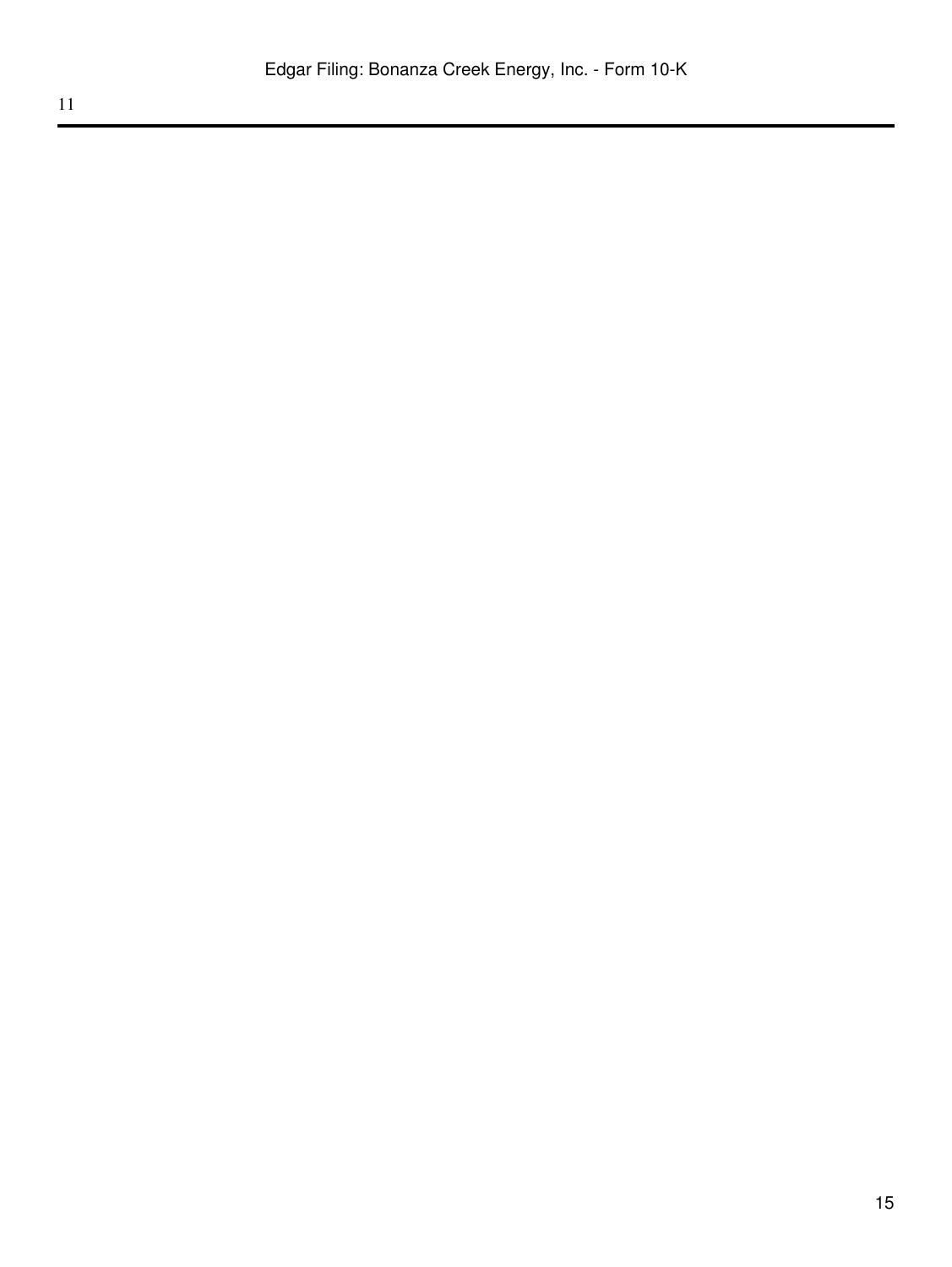• development flexibility and a healthy balance sheet. We pursue value-accretive acquisitions and strive to maximize Disciplined approach to acquisitions and divestitures. Opportunities are evaluated in the context of maintaining scale and minimize financial and operational risk.

spending program enable us to respond to changing market conditions. Hedge a portion of its production to reduce Prudent risk management. The Company believes a healthy balance sheet, focus on cost control, and minimizing long-term commitments are critical to controlling risk. A low debt profile and judicious use of hedging practices help reduce cash flow volatility. Continually striving to be a cost-efficient operator and maintaining a flexible capital realized price volatility allowing for enhanced certainty of development program rates of return and improved capital allocation decisions.

Significant Developments in 2018

Leadership

During 2018, the Company secured key leadership roles in order to help develop and achieve the Company's strategies.

Effective April 11, 2018, the Company appointed Eric T. Greager as the new President and Chief Executive Officer of the Company. Mr. Greager has over 20 years of experience in the oil and gas industry, including exposure to both the operating and technical aspects of the industry. Mr. Greager previously served as a Vice President and General Manager at Encana Oil & Gas (USA) Inc.

Effective November 13, 2018, the Company appointed Brant H. DeMuth as the new Executive Vice President and Chief Financial Officer and principal financial officer of the Company. Mr. DeMuth has 34 years of management and finance experience in capital markets and the oil and gas industry. Mr. DeMuth previously served as Vice President of Finance and Treasurer at SRC Energy Inc.

# **Operations**

In order to focus on and partially fund the development of our core assets, we divested of our Mid-Continent region and North Park Basin assets. We successfully sold our Mid-Continent assets on August 6, 2018 for net proceeds of \$102.9 million which resulted in a gain of \$27.3 million. The Company sold its North Park Basin assets on March 9, 2018 for minimal net proceeds and full release of all current and future obligations.

We continued to take steps to improve our access to gas processing in the DJ Basin, which resulted in improved costs, greater reliability, and greater optionality than available to many other operators in the basin while enhancing the value of our Rocky Mountain Infrastructure, LLC ("RMI") system. RMI provides low gathering system pressures at the wellhead and access to four gas processors through eleven interconnects. This flexibility helps ensure product flow from both existing and new wells. We will continue to look for ways to improve our access to gas gathering and processing services.

Our cost reductions in 2018 were focused primarily around compression contracts, water services, labor, and well servicing. Through these cost saving efforts the Company experienced a 46% reduction in Wattenberg Field lease operating expense per Boe when comparing the fourth quarters of 2018 and 2017. Further efficiency improvements will continue to be a focus for the Company, with our per-unit costs continuing to benefit from production growth in 2019 and beyond. The Company incurred some non-recurring costs in the first half of the year, including one-time facility emissions modeling and compressor replacement costs.

The Company accelerated its development in the DJ Basin while testing enhanced completion designs on large, efficient multi-well pads throughout the Company's acreage position. Enhanced completion designs varied to ensure that thorough knowledge could be applied to future drilling programs. Fluid volumes and types, proppant volumes and types, stage spacing, well spacing, and flowback techniques were the primary variables that were tested throughout the 2018 program. The Company will continue to monitor industry trends, public data, and information from non-operated wells to further define optimum completion techniques. We deployed one rig in the first half of 2018 with a second rig added mid-year to coincide with our access to additional gas processing capacity. We discontinued our use of the second rig in late 2018 in response to the weakening commodity price environment. Wattenberg sales volumes increased by approximately 48% when comparing the fourth quarters of 2018 and 2017.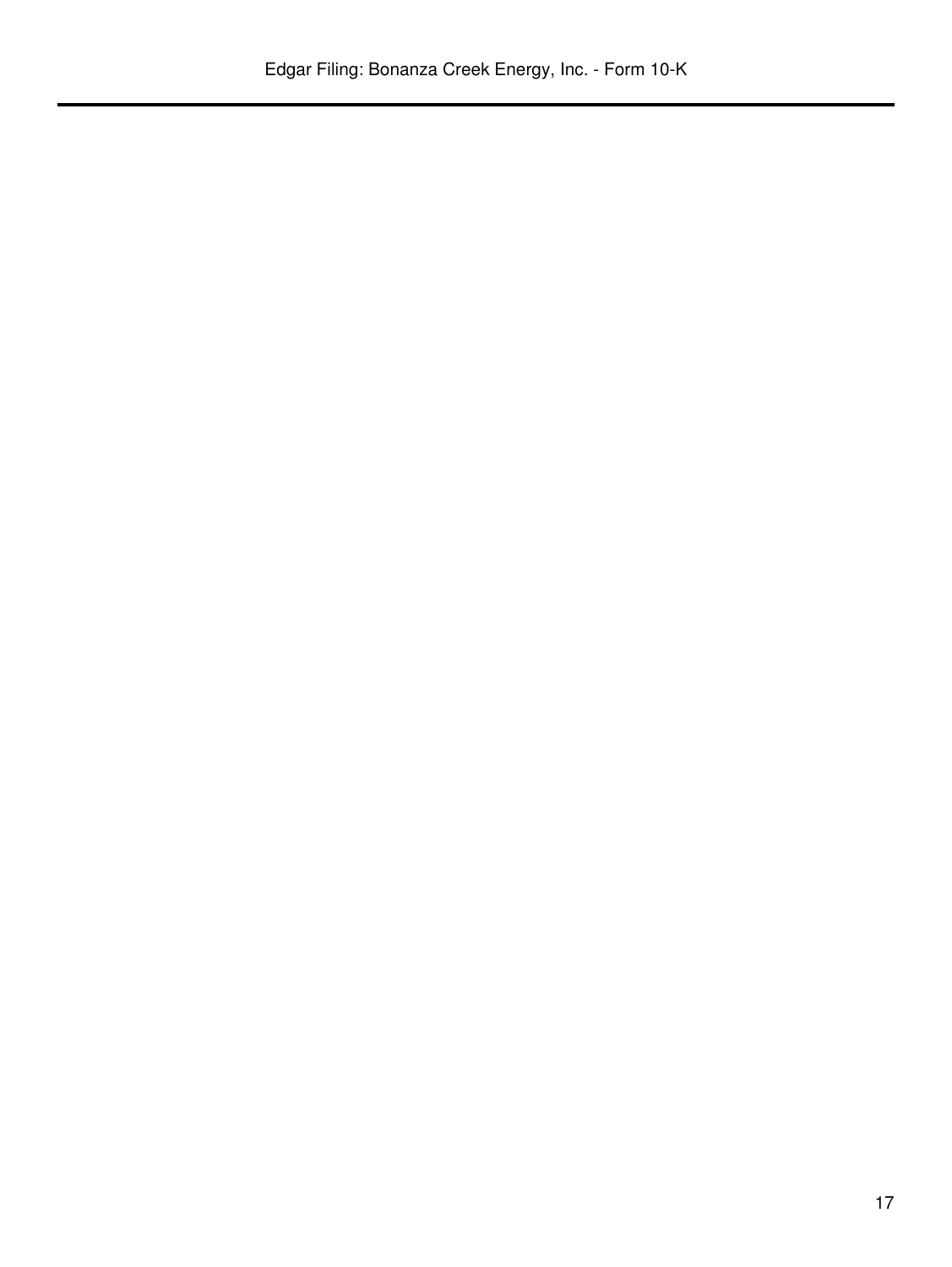Consistent with the Company's 2018 budget, our capital program equaled approximately \$275.3 million, which resulted in the drilling of 77 gross operated wells, turning to sales 41 gross operated wells and participating in the drilling and completion of one non-operated well.

The following table summarizes our estimated proved reserves as of December 31, 2018:

|                                  |         |            | Natural                            |         |    |  |
|----------------------------------|---------|------------|------------------------------------|---------|----|--|
|                                  | Crude   | Natural    | Gas                                | Total   |    |  |
|                                  | Oil     | <b>Gas</b> | Liquids                            | Proved  |    |  |
| <b>Estimated Proved Reserves</b> | (MBbls) | (MMcf)     | (MBbls)                            | (MBoe)  |    |  |
| Developed                        |         |            |                                    |         |    |  |
| Rocky Mountain                   | 23,725  | 79,630     | 11.703                             | 48,699  |    |  |
| Undeveloped                      |         |            |                                    |         |    |  |
| Rocky Mountain                   | 40,629  | 85.382     | 13.227                             | 68,086  |    |  |
| <b>Total Proved</b>              | 64,354  | 165,012    | 24,930                             | 116,785 |    |  |
| <b>TRUE 1 TTT</b>                |         |            | $\sim$ $\sim$ $\sim$ $\sim$ $\sim$ |         | 11 |  |

Total Wattenberg Field proved reserves as of December 31, 2018 increased by approximately 29% over the comparable period in 2017.

The following table summarizes our PV-10 reserve value, sales volumes, and projected capital spend as of December 31, 2018:  $\overline{a}$ 

|                                |         |                                     |                     |                                       | Sales                 |              |                                    |              |  |  |
|--------------------------------|---------|-------------------------------------|---------------------|---------------------------------------|-----------------------|--------------|------------------------------------|--------------|--|--|
|                                |         |                                     |                     |                                       | Volumes for           |              |                                    |              |  |  |
|                                |         |                                     |                     |                                       |                       |              | the Year Ended                     | Gross Proved |  |  |
|                                |         | <b>Estimated Proved Reserves at</b> |                     |                                       |                       | December 31, | Undeveloped                        |              |  |  |
|                                |         | December 31, 2018 <sup>(1)</sup>    |                     |                                       |                       |              | 2018                               |              |  |  |
|                                |         |                                     |                     |                                       | Average<br>Net.       |              | Projected                          | Locations    |  |  |
|                                | Total   |                                     |                     |                                       | Daily<br><b>Sales</b> |              | 2019 Capital                       | as of        |  |  |
|                                | Proved  |                                     | $\%$ of $\%$ Proved | $PV-10$                               |                       |              | Volumes $%$ of Expenditures        | December 31, |  |  |
|                                | (MBoe)  |                                     |                     | Total Developed $(\$$ in MM $)^{(2)}$ |                       |              | $(Boe/d)$ Total $(\$$ in millions) | $2018^{(4)}$ |  |  |
| Rocky Mountain 116,785         |         | <b>VOO</b>                          | $42\%$              | \$955.0                               | 15,844                |              | $90\%$ \$ 230-255                  | 300          |  |  |
| Mid-Continent <sup>(3)</sup> — |         |                                     | $-\% -\%$           |                                       | 1,728                 | $10 \%$      | $\frac{1}{2}$                      |              |  |  |
| Total                          | 116,785 | <b>VOO</b>                          | $42\%$              | \$955.0                               | 17,572                |              | 100\% \$ 230-255                   | 300          |  |  |
|                                |         |                                     |                     |                                       |                       |              |                                    |              |  |  |

Proved reserves and related future net revenue and PV-10 were calculated using prices equal to the twelve-month unweighted arithmetic average of the first-day-of-the-month commodity prices for each of the preceding twelve

(1) months, which were \$65.56 per Bbl WTI and \$3.10 per MMBtu HH. Adjustments were then made for location, grade, transportation, gravity, and Btu content, which resulted in a decrease of \$6.27 per Bbl for crude oil and a decrease of \$0.82 per MMBtu for natural gas.

(2)PV-10 is a non-GAAP financial measure and represents the present value of estimated future cash inflows from proved crude oil, natural gas, and natural gas liquid reserves, less future development and production costs, discounted at 10% per annum to reflect timing of future cash inflows using the twelve-month unweighted arithmetic average of the first-day-of-the-month commodity prices, after adjustment for differentials in location and quality, for each of the preceding twelve months. We believe that PV-10 provides useful information to investors as it is widely used by professional analysts and sophisticated investors when evaluating oil and gas companies. We believe that PV-10 is relevant and useful for evaluating the relative monetary significance of our reserves. Professional analysts and sophisticated investors may utilize the measure as a basis for comparison of the relative size and value of our reserves to other companies' reserves. Because there are many unique factors that can impact an individual company when estimating the amount of future income taxes to be paid, we believe the use of a pre-tax measure is valuable in evaluating the Company and our reserves. PV-10 is not intended to represent the current market value of our estimated reserves. PV-10 differs from Standardized Measure of Discounted Future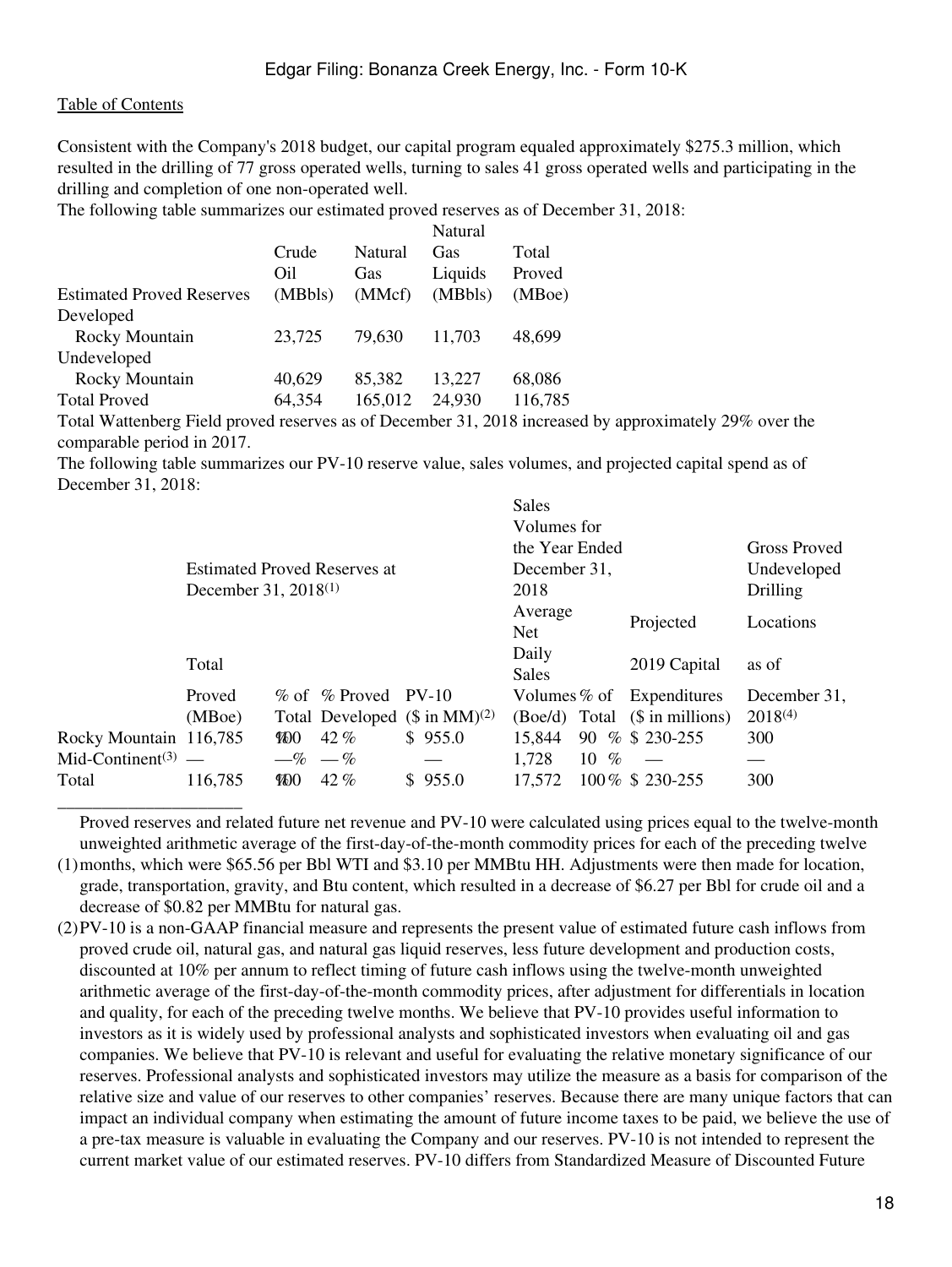Net Cash Flows ("Standardized Measure") because it does not include the effect of future income taxes. Please refer to the Reconciliation of PV-10 to Standardized Measure presented in the "Reserves" subsection of Item 1 below. (3) our interest and 178 Boe/d sales volumes from our percentage-of-proceeds contracts. We sold all of our assets Mid-Continent sales volumes were 1,728 Boe/d for 2018, which is comprised of 1,550 Boe/d of production net to within the Mid-Continent region on August 6, 2018.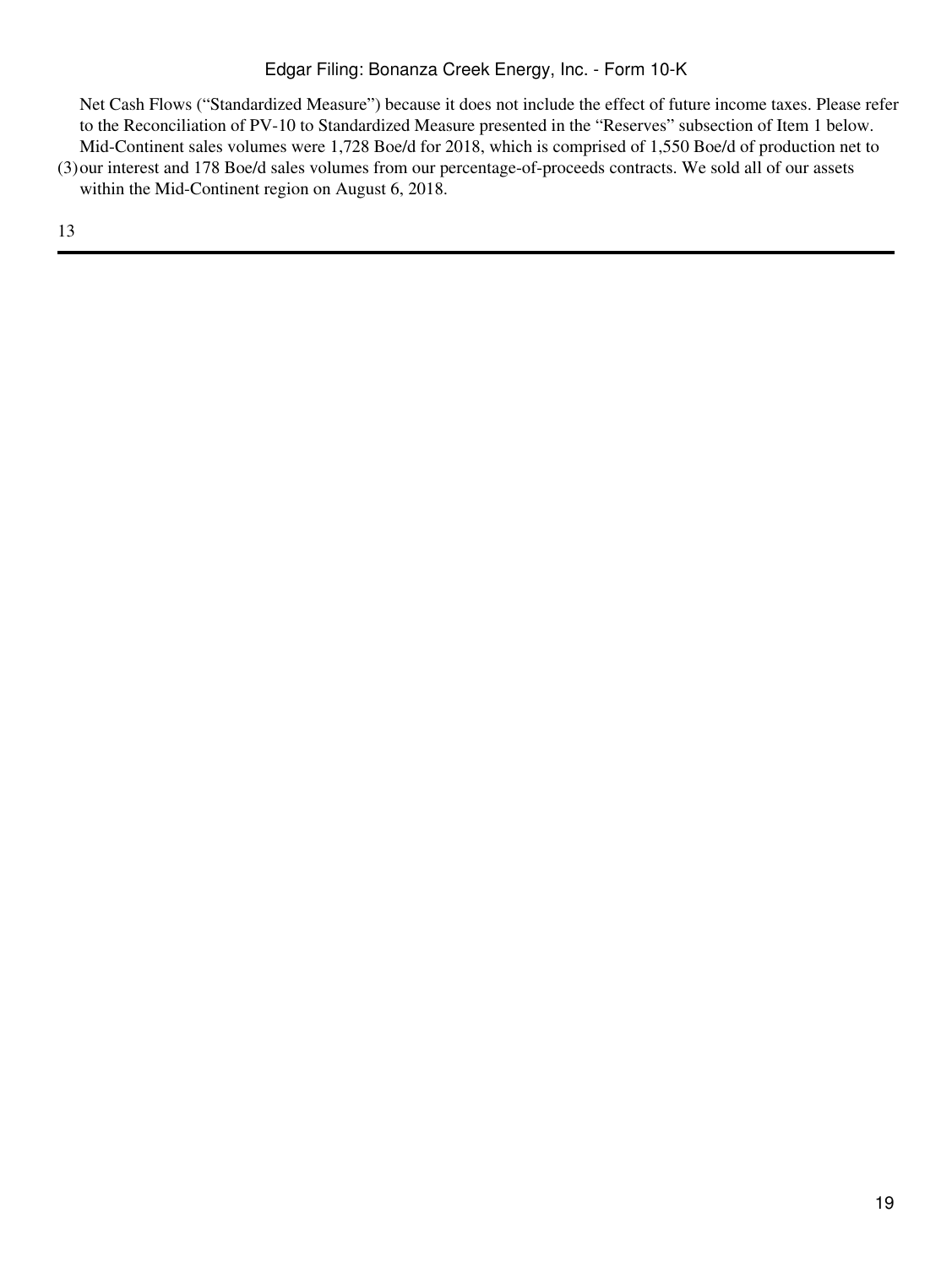(4)The Company has 444.5 standard reach lateral equivalent gross proved undeveloped drilling locations as of December 31, 2018.

Our Operations

As of December 31, 2018, our operations are solely focused in the rural portions of the Wattenberg Field in the Rocky Mountain region. The Company sold all of its assets within the Mid-Continent region and North Park Basin on August 6, 2018 and March 9, 2018, respectively.

Rocky Mountain Region

Our Rocky Mountain Region consists of one operating area in the Wattenberg Field in Weld County, Colorado. As of December 31, 2018, our estimated proved reserves in the Rocky Mountain region were 116,785 MBoe, which represented 100% of our total estimated proved reserves and contributed 15,844 Boe/d, or 90%, of sales volumes during 2018.

Wattenberg Field - Weld County, Colorado. Our operations are located in the rural portions of the oil and liquids-weighted extension area of the Wattenberg Field targeting the Niobrara and Codell formations. As of December 31, 2018, our Wattenberg position consisted of approximately 92,000 gross (65,000 net) acres. The Wattenberg Field is now primarily developed for the Niobrara and Codell formations using horizontal drilling and multi-stage fracture stimulation techniques. We believe the Niobrara B and C benches have been fully delineated on our legacy acreage, while the Codell formation has been delineated on our western legacy acreage. Our northern and southern acreage positions are currently being delineated.

As of December 31, 2018, we had a total of 695 gross producing wells, of which 507 were horizontal wells. Our sales volumes for the fourth quarter of 2018 were 17,748 Boe/d. As of December 31, 2018, our working interest for all producing wells averaged approximately 80% and our net revenue interest was approximately 66%.

We drilled and participated in drilling 116.5 gross (92.2 net) standard reach lateral ("SRL") equivalent wells in 2018 in the Wattenberg Field. As of December 31, 2018, we have an identified drilling inventory of approximately 300 gross (200.3 net) proved undeveloped ("PUD") drilling locations (444.5 gross SRL equivalents) on our acreage. The following table summarizes our drilling and completion activity for SRL wells, medium reach lateral wells ("MRL"), and extended reach laterals wells ("XRL") on a gross basis for the year ended December 31, 2018.

|                               | SRL |       | MRL |                                                   | XRL         |             |  |
|-------------------------------|-----|-------|-----|---------------------------------------------------|-------------|-------------|--|
|                               |     |       |     | Drilledmpleted Drilledompleted Drilledmpleted     |             |             |  |
| Niobrara - Operated           |     | 34 16 |     |                                                   |             | 33 20       |  |
| Codell - Operated             | 2 3 |       |     | <u>________</u>                                   |             | $1 \quad -$ |  |
| Niobrara - Non-operated — $-$ |     |       |     | $\overline{\phantom{a}}$ $\overline{\phantom{a}}$ | $1 \quad 1$ |             |  |

The Company's Rocky Mountain Infrastructure ("RMI") gathering asset has eleven interconnects to four independent gas processors. This system improves flow assurance and operates at relatively low line pressure at the wellhead. Reduced gathering system pressure at the wellhead enhances well performance and the system's interconnects provide for delivery flexibility, enabling the Company to maximize available price realizations.

The Company's 2019 capital budget contemplates the continuous use of one drilling rig. The rig is scheduled to drill large-scale five to eighteen well pads throughout our legacy west, central and east acreage position. The Company plans to complete wells in 2019 using slickwater designs similar to the techniques used in 2018 that resulted in significant well improvements. The Company will continue to remain agile and modify drilling and completion techniques as additional data from both operated and non-operated wells becomes available.

Assuming a one rig drilling program, the Company anticipates 2019 Wattenberg production growth to be greater than 30% year-over-year as compared to Wattenberg-only production realized in 2018. Furthermore, the Company anticipates being able to grow Wattenberg production by approximately 20% in 2020 as compared to 2019 using a one-and-a-half operated rig program.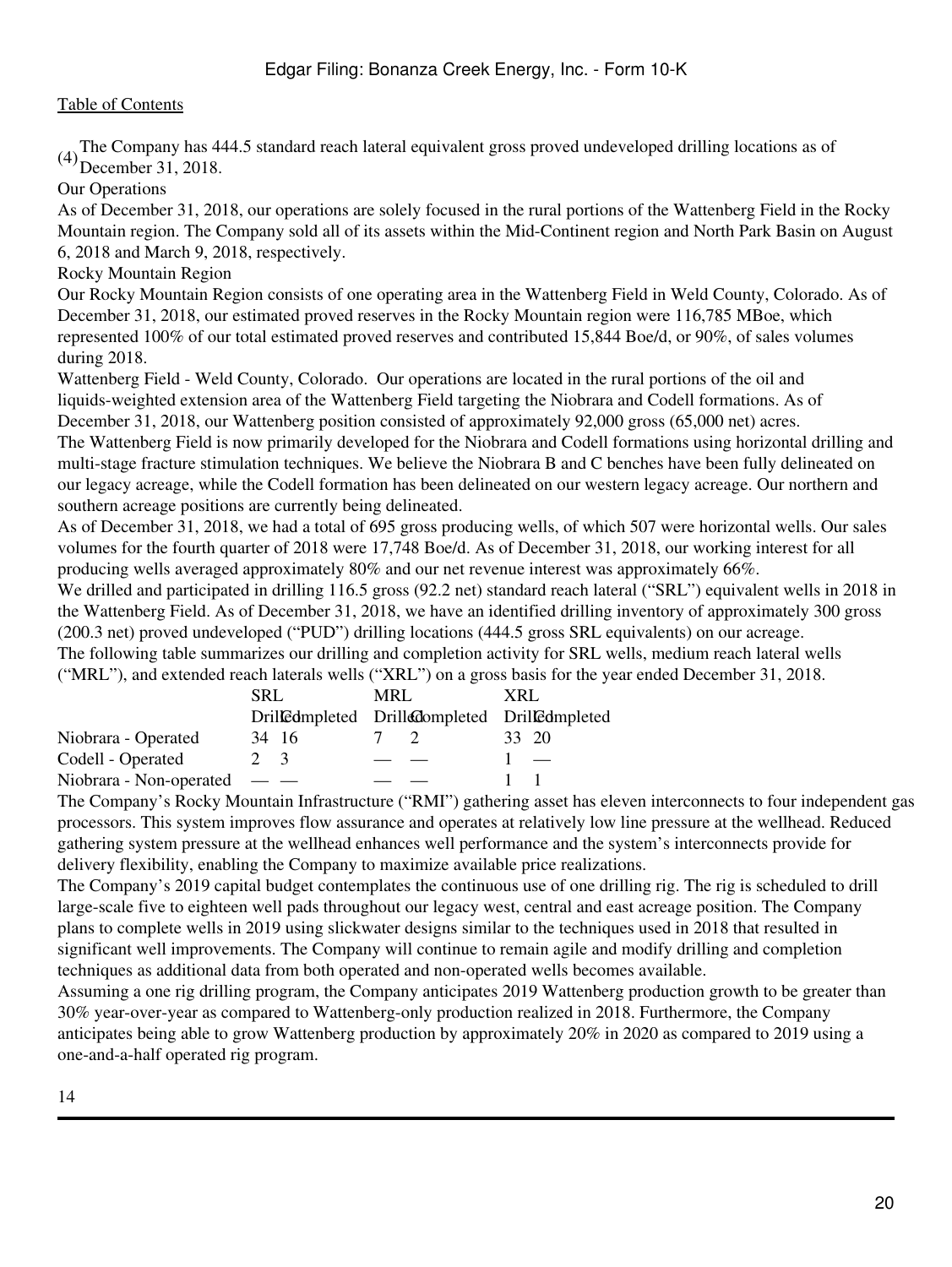Our drilling and completion capital investment in 2019 is expected to be approximately \$210.0 million to \$220.0 million, which will support drilling 59 gross wells and turning to sales 45 gross wells. This drilling and completion capital budget includes an estimated \$15.0 million for non-operated activity. An additional \$20.0 million to \$35.0 million in capital is contemplated for investments in infrastructure, land, and seismic. The 2019 drilling and completion program by well type is presented in the following table.

SRL MRL XRL Drilled mpleted Drilled Drilled Drilled Completed Niobrara 33 24 — 5 26 16

North Park Basin - Jackson County, Colorado. We successfully sold all of our North Park assets on March 9, 2018 for minimal net proceeds and full release of all current and future obligations. Our sales volumes for 2018, prior to the divestiture, were10 Boe/d.

Mid-Continent Region

We successfully sold our Mid-Continent assets on August 6, 2018 for \$117.0 million, prior to customary closing adjustments, which resulted in net proceeds of \$102.9 million. We achieved a sales volume rate for 2018 of 1,728 Boe/d prior to the divestiture, or 10% of sales volume for 2018. At December 31, 2017, the Company had 300 gross producing vertical wells and proved reserves of approximately 10,419 MBoe.

Reserves

Estimated Proved Reserves

The summary data with respect to our estimated proved reserves presented below has been prepared in accordance with rules and regulations of the Securities and Exchange Commission (the "SEC") applicable to companies involved in oil and natural gas producing activities. Our reserve estimates do not include probable or possible reserves. Our estimated proved reserves for the years ended December 31, 2018, 2017 and 2016 were determined using the preceding twelve month unweighted arithmetic average of the first-day-of-the-month prices. For a definition of proved reserves under the SEC rules, please see the Glossary of Oil and Natural Gas Terms included in the beginning of this report.

Reserve estimates are inherently imprecise, and estimates for undeveloped properties are more imprecise than reserve estimates for producing oil and gas properties. Accordingly, all of these estimates are expected to change as new information becomes available. The PV-10 values shown in the following table are not intended to represent the current market value of our estimated proved reserves. Neither prices nor costs have been escalated. The actual quantities and present values of our estimated proved reserves may vary from what we have estimated. The table below summarizes our estimated proved reserves as of December 31, 2018, 2017 and 2016 for each of the regions and currently producing fields in which we operate. The proved reserve estimates as of December 31, 2018 and 2017 were prepared by Netherland, Sewell & Associates, Inc. ("NSAI"), our third-party independent reserve engineers. The proved reserves as of December 31, 2016 are based on reports prepared by our internal corporate reservoir engineering group, of which 100% were audited by NSAI. For more information regarding our independent reserve engineers, please see Independent Reserve Engineers below. The information in the following table is not intended to represent the current market value of our proved reserves nor does it give any effect to or reflect our commodity derivatives or current commodity prices.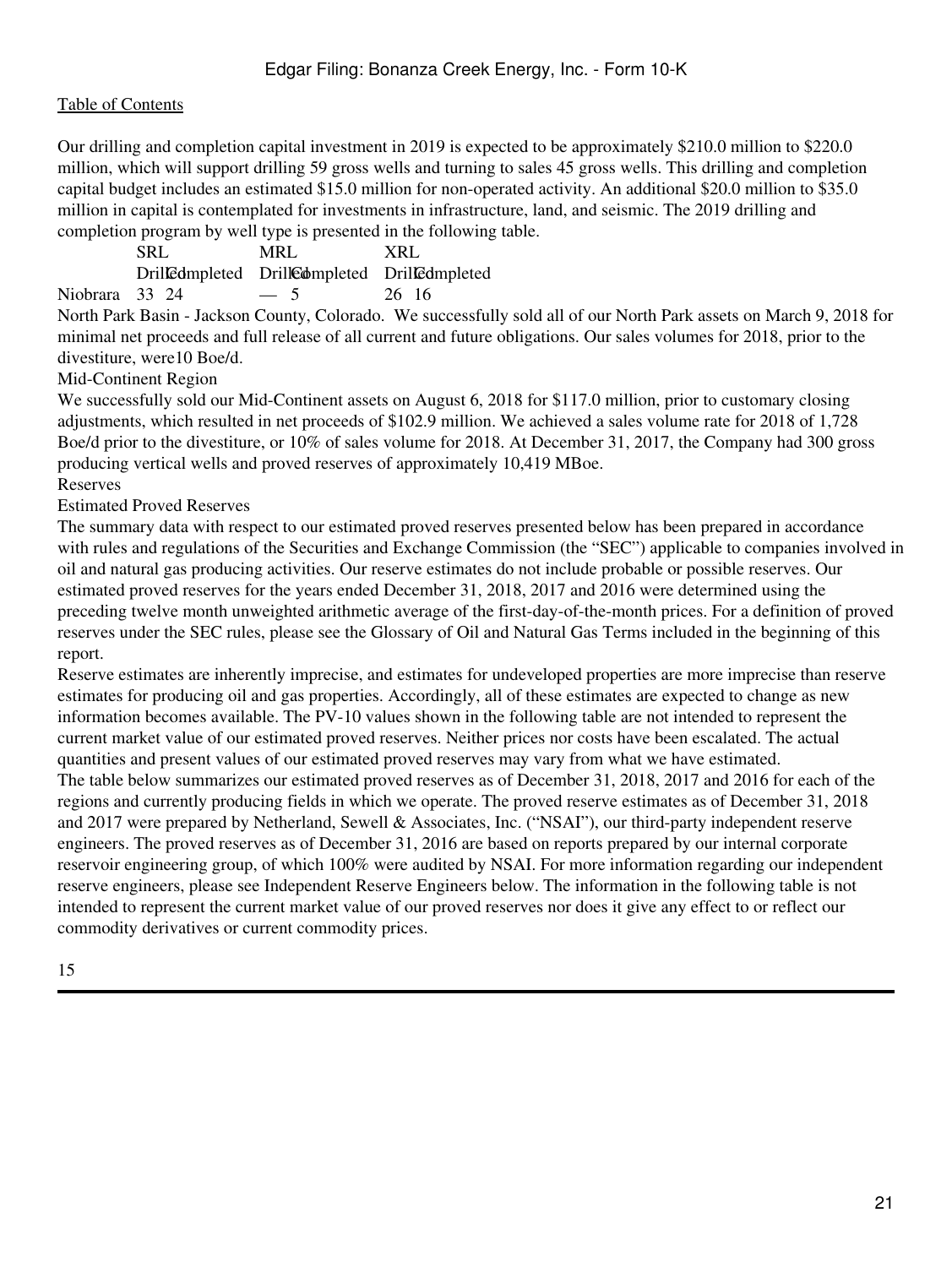\_\_\_\_\_\_\_\_\_\_\_\_\_\_\_\_\_\_\_\_

|                    |         | At December 31, |      |
|--------------------|---------|-----------------|------|
| Region/Field       | 2018    | 2017            | 2016 |
|                    | (MMBoe) |                 |      |
| Rocky Mountain     | 116.8   | 90.5            | 78.0 |
| Wattenberg         | 116.8   | 90.3            | 77.8 |
| North Park         |         | 0.2             | 0.2  |
| Mid-Continent      |         | 11.5            | 12.7 |
| Dorcheat Macedonia |         | 10.4            | 11.6 |
| McKamie Patton     |         | 1.1             | 1.1  |
| Total              | 116.8   | 102 O           | 90.7 |

The following table sets forth more information regarding our estimated proved reserves at December 31, 2018, 2017 and 2016:

|                                                                    | At December 31, |            |            |  |
|--------------------------------------------------------------------|-----------------|------------|------------|--|
|                                                                    | 2018            | 2017       | 2016       |  |
| Reserve Data $(1)$ :                                               |                 |            |            |  |
| Estimated proved reserves:                                         |                 |            |            |  |
| Oil (MMBbls)                                                       | 64.4            | 52.9       | 50.1       |  |
| Natural gas (Bcf)                                                  | 165.0           | 157.7      | 138.0      |  |
| Natural gas liquids (MMBbls)                                       | 24.9            | 22.8       | 17.5       |  |
| Total estimated proved reserves (MMBoe) <sup>(2)</sup>             | 116.8           | 102.0      | 90.7       |  |
| Percent oil and liquids                                            | $\%$<br>76      | 74<br>$\%$ | 75<br>$\%$ |  |
| Estimated proved developed reserves:                               |                 |            |            |  |
| Oil (MMBbls)                                                       | 23.7            | 25.8       | 26.3       |  |
| Natural gas (Bcf)                                                  | 79.6            | 92.7       | 86.0       |  |
| Natural gas liquids (MMBbls)                                       | 11.7            | 12.7       | 10.0       |  |
| Total estimated proved developed reserves (MMBoe) <sup>(2)</sup>   | 48.7            | 53.9       | 50.6       |  |
| Percent oil and liquids                                            | 73<br>$\%$      | 71<br>$\%$ | 72<br>$\%$ |  |
| Estimated proved undeveloped reserves:                             |                 |            |            |  |
| Oil (MMBbls)                                                       | 40.6            | 27.1       | 23.8       |  |
| Natural gas (Bcf)                                                  | 85.4            | 65.0       | 52.0       |  |
| Natural gas liquids (MMBbls)                                       | 13.2            | 10.1       | 7.5        |  |
| Total estimated proved undeveloped reserves (MMBoe) <sup>(2)</sup> | 68.1            | 48.1       | 40.1       |  |
| Percent oil and liquids                                            | 79<br>$\%$      | 77<br>$\%$ | 78<br>$\%$ |  |

 $(1)$  first-day-of-the-month prices, which were \$65.56 per Bbl WTI and \$3.10 per MMBtu HH, \$51.34 per Bbl WTI<br>(1) and \$2.08 per MMBtu HH, and \$42.75 per Bbl WTI and \$2.48 per MMBtu HH, for the years anded Desember 3 Proved reserves were calculated using the preceding twelve month unweighted arithmetic average of the

and \$2.98 per MMBtu HH, and \$42.75 per Bbl WTI and \$2.48 per MMBtu HH for the years ended December 31, 2018, 2017 and 2016, respectively. Adjustments were made for location and grade.

(2)Determined using the ratio of 6 Mcf of natural gas to one Bbl of crude oil.

Proved developed oil and gas reserves are reserves that can be expected to be recovered through existing wells with existing equipment and operating methods. Proved undeveloped oil and gas reserves are reserves that are expected to be recovered from new wells on undrilled acreage, or from existing wells where a relatively major expenditure is required for completion. Proved undeveloped reserves on undrilled acreage are limited to those directly offsetting development spacing areas that are reasonably certain of production when drilled, unless evidence using reliable technology exists that establishes reasonable certainty of economic productivity at greater distances.

Proved undeveloped locations in our December 31, 2018 reserve report are included in our development plan and are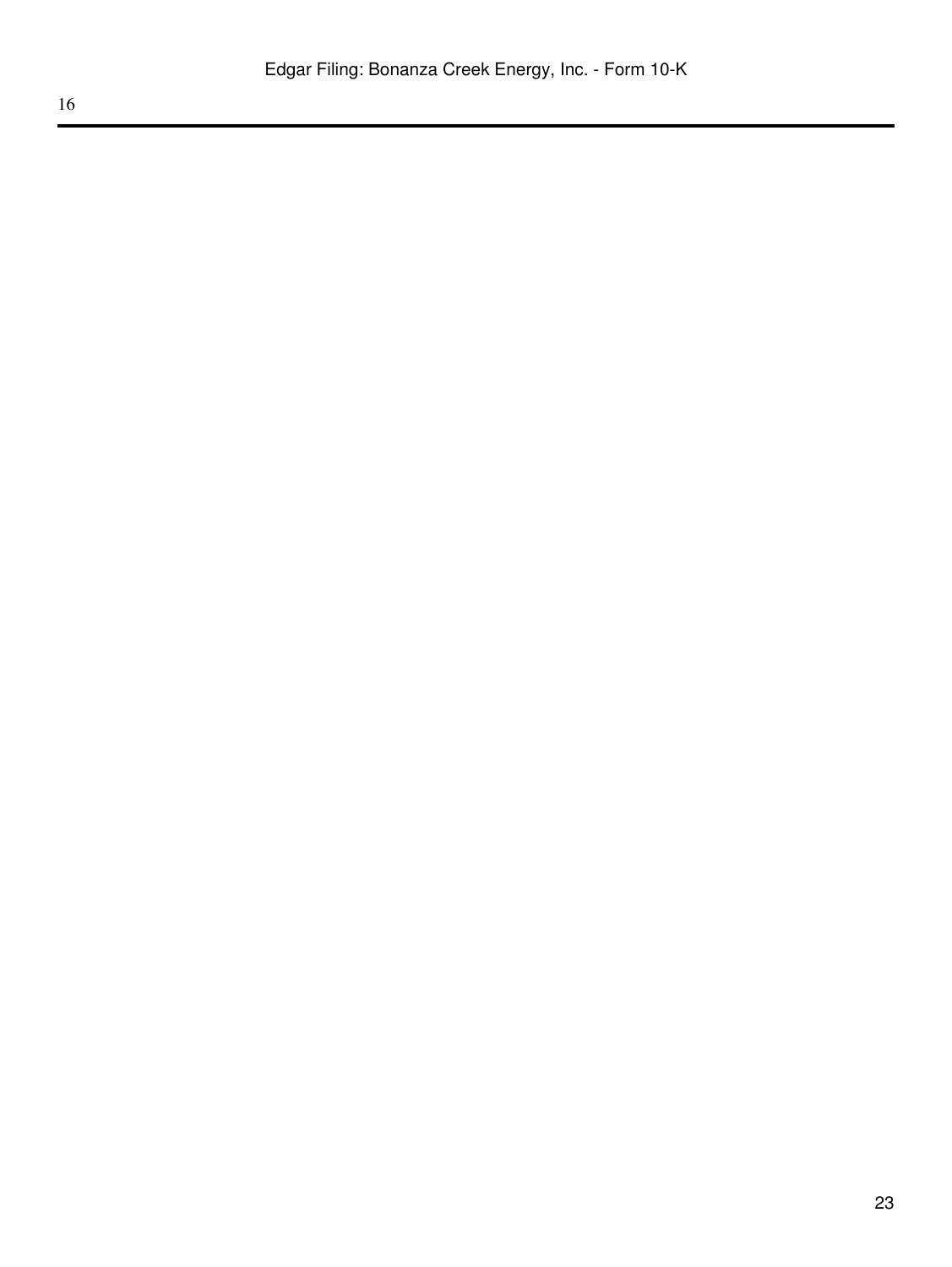scheduled to be drilled within five years from the date they were initially recorded. The Company's management evaluated the proved undeveloped drilling plan using NYMEX strip prices, the liquidation model for general and administrative costs, updated capital expenditures and lease operating costs to match revised bids and actuals from year-end. The reserve report factored in a one-rig program for 2019, a one-and-a-half rig program in 2020, and two rigs starting in the second half of 2022, which allows all PUDs to be drilled within the allotted five-year window. We typically book proved undeveloped locations within one development spacing area from developed producing locations. For the instances where a proved undeveloped location is beyond one spacing area from a developed producing location, we utilized reliable geologic and engineering technology. The reliable technologies used to establish our proved reserves are a combination of pressure performance, geologic mapping, offset productivity, electric logs, seismic, and production data.

As of December 31, 2018, the total proved undeveloped gross location count in our Wattenberg Field was 300.0 (444.5 SRL equivalents), compared to 205.0 (248.0 SRL equivalents) gross location counts as of December 31, 2017. Our five-year drilling program captures these proved undeveloped locations. For the year ending December 31, 2018, approximately 60% of the proved undeveloped locations are spaced on 80 acres within a single bench and approximately 40% are planned to be drilled on 80/40 geometry, which involves drilling wells on 80 acre spacing on each of two benches with a 40 acre offset between wells on the upper and lower bench.

The Company-wide and Wattenberg Field estimated proved reserves at December 31, 2018 were 116.8 MMBoe, a 14% and 29% increase from the Company-wide and Wattenberg Field estimated proved reserves at December 31, 2017, respectively. The net increase in our Company-wide reserves of 14.8 MMBoe is the result of a 28.8 MMBoe increase from PUD and capital additions, coupled with a 3.8 MMBoe increase in cost and engineering revisions, and a 2.3 MMBoe increase due to pricing, offset by divested reserves of 11.2 MMBoe, 2.5 MMBoe of undeveloped reserves removed from our five-year drilling program, and 2018 production of 6.4 MMBoe.

Positive adjustments to the estimated proved reserves during 2018 consisted of pricing and LOE changes, reserve additions from capital and PUD developments, and engineering revisions. The positive pricing revision of 2,333 Mboe resulted from an increase in average commodity price from \$51.34 per Bbl WTI and \$2.98 per MMBtu HH for the year ended December 31, 2017 to \$65.56 per Bbl WTI and \$3.10 per MMBtu HH for the year ended December 31, 2018. The 1,536 MBoe LOE revision is due to continued decreases in LOE as a result of numerous cost-cutting initiatives completed over the past few years. The 28,832 Mboe in PUD and capital additions is the result of turning to sales 41 operated horizontal locations in the Niobrara and Codell formations in the Wattenberg Field during 2018 and adding infill and extension PUD locations that are on the 2019 rig schedule.

Estimated proved reserves at December 31, 2017 were 102.0 MMBoe, a 13% increase from estimated proved reserves of 90.7 MMBoe at December 31, 2016. Approximately 89% of our December 31, 2017 proved reserves were attributed to the Rocky Mountain region, and 99.8% of the Rocky Mountain proved reserves were attributed to the Wattenberg Field. The net increase in our reserves of 11.3 MMBoe was the result of a 15.5 MMBoe increase from PUD and capital additions, coupled with a 7.1 MMBoe increase in net positive cost revisions (reserve prices less drilling and completion costs and LOE), and a 2.1 MMBoe increase due to positive engineering revisions, offset by PUD demotions of 7.6 MMBoe and 2017 production of 5.7 MMBoe.

Positive adjustments to the estimated proved reserves during 2017 consisted of pricing and LOE changes, reserve additions from capital and PUD developments, and engineering revisions. The positive pricing revision of 5,405 Mboe resulted from an increase in average commodity price from \$42.75 per Bbl WTI and \$2.48 per MMBtu HH for the year ended December 31, 2016 to \$51.34 per Bbl WTI and \$2.98 per MMBtu HH for the year ended December 31, 2017. The 1,672 MBoe LOE revision was due to continued decreased LOE as a result of numerous cost-cutting initiatives completed over the past few years. The 15,547 Mboe in PUD and capital additions was the result of turning to sales 10 operated and 24 non-operated unproved horizontal locations in the Niobrara and Codell formations in the Wattenberg Field during 2017 and adding infill PUD locations that were the 2018 rig schedule, offset by PUD locations that were removed due to a shift within our development strategy.

Estimated proved reserves at December 31, 2016 were 90.7 MMBoe, a 10% decrease from estimated proved reserves of 101.3 MMBoe at December 31, 2015. The net decrease in our reserves of 10.6 MMBoe was the result of 2016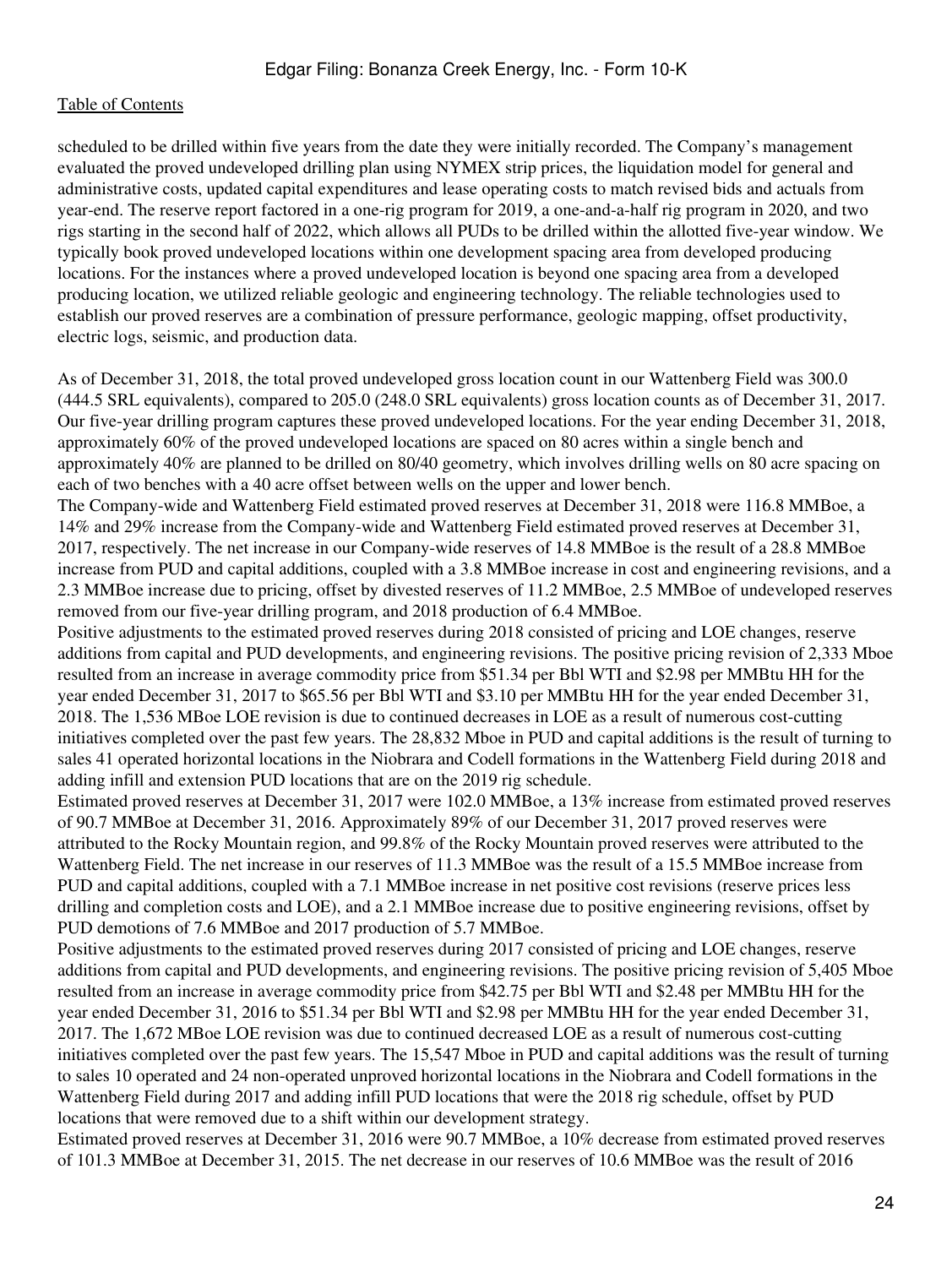production of 7.8 MMBoe coupled with writing off 16.4 MMBoe of PUDs and 1.9 MMBoe of other engineering revisions, offset by additions in extensions, discoveries, and infills of 10.8 MMBoe and net positive cost revisions (reserve prices less drilling and completion costs and LOE) of 4.7 MMBoe.

The 10.8 MMBoe addition in extensions, discoveries, and infills in 2016 was primarily the result of turning to sales five operated and six non-operated unproved horizontal locations in the Niobrara formation that were in progress at year-end 2015, and drilling and completing three non-operated unproved horizontal wells and one operated unproved vertical well in the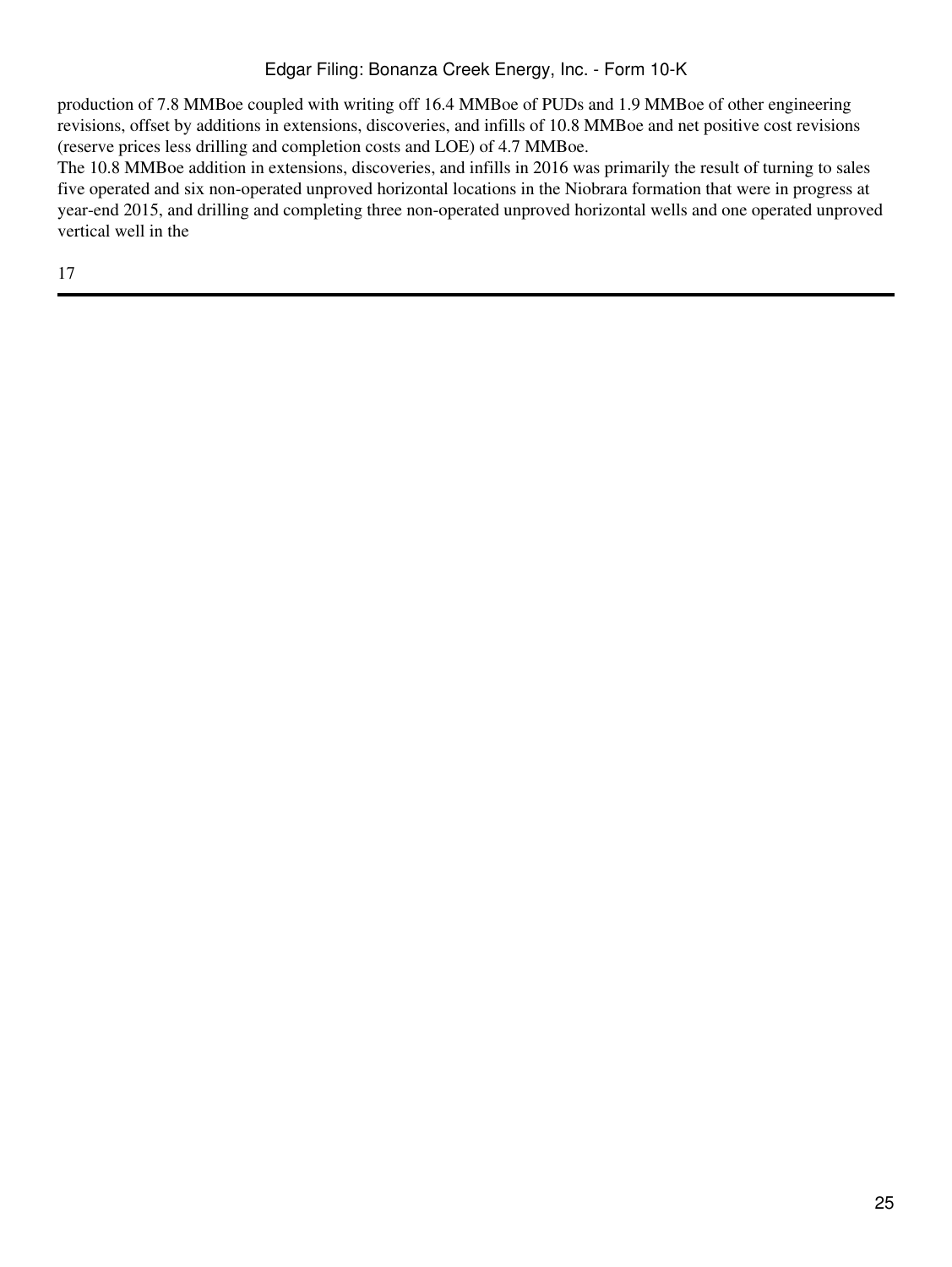Niobrara formation in the Wattenberg Field during 2016. In 2016 our five-year drilling plan was adjusted to focus on locations that were adjacent to existing production facilities. As a result, 42 PUD locations were added and 38 PUD locations under the prior plan were removed.

Total Company positive engineering revisions as of December 31, 2016, were 28,625 Mboe, of which 32,899 Mboe were related to positive reserve changes in the Wattenberg Field and 4,416 Mboe were related to negative reserve changes in the Dorcheat Macedonia Field. The overall positive engineering revision is offset by a negative pricing revision of 39,222 Mboe in the Wattenberg Field and 2,778 Mboe in the Dorcheat Macedonia Field. The negative pricing revision of 42,143 Mboe for the Company resulted from a decrease in average commodity price from \$50.28 per Bbl WTI and \$2.59 per MMBtu HH for the year ended December 31, 2015 to \$42.75 per Bbl WTI and \$2.48 per MMBtu HH for the year ended December 31, 2016. The majority of the positive revisions in the Wattenberg Field resulted from a combination of decreased drilling and completion costs and a continued decrease in LOE, which had begun in 2015. Our total proved undeveloped location count in the Wattenberg Field as of December 31, 2016 was 210 (226 standard reach lateral equivalents) and 204 as of December 31, 2015.

Reconciliation of PV-10 to Standardized Measure

PV-10 is derived from the Standardized Measure, which is the most directly comparable GAAP financial measure. PV-10 is a computation of the Standardized Measure on a pre-tax basis. PV-10 is equal to the Standardized Measure at the applicable date, before deducting future income taxes, discounted at 10%. We believe that the presentation of PV-10 is relevant and useful to investors because it presents the discounted future net cash flows attributable to our estimated net proved reserves prior to taking into account future corporate income taxes, and it is a useful measure for evaluating the relative monetary significance of our oil and natural gas properties. We use this measure when assessing the potential return on investment related to our oil and natural gas properties. PV-10, however, is not a substitute for the Standardized Measure. Neither our PV-10 measure or the Standardized Measure purport to present the fair value of our oil and natural gas reserves.

The following table provides a reconciliation of PV-10 to Standardized Measure at December 31, 2018, 2017 and 2016:

|                                                                 | December 31, |                         |      |  |  |
|-----------------------------------------------------------------|--------------|-------------------------|------|--|--|
|                                                                 | 2018         | 2017                    | 2016 |  |  |
|                                                                 |              | (in millions)           |      |  |  |
| $PV-10$                                                         |              | \$955.0 \$598.5 \$276.9 |      |  |  |
| Present value of future income taxes discounted at $10\%^{(1)}$ |              |                         |      |  |  |
| Standardized Measure                                            |              | \$955.0 \$598.5 \$276.9 |      |  |  |

(1) The tax basis of our oil and gas properties as of December 31, 2018, 2017, and 2016 provides more tax deduction than income generated from our oil and gas properties when the reserve estimates were prepared using \$65.56 per Bbl WTI and \$3.10 per MMBTU HH, \$51.34 per Bbl WTI and \$2.98 per MMBtu HH, and \$42.75 per Bbl WTI and \$2.48 per MMBtu HH, respectively.

Proved Undeveloped Reserves

\_\_\_\_\_\_\_\_\_\_\_\_\_\_\_\_\_\_\_\_\_\_\_\_\_\_\_\_

|                                | Net Reserves, MBoe  |                               |         |  |  |  |
|--------------------------------|---------------------|-------------------------------|---------|--|--|--|
|                                | At December 31,     |                               |         |  |  |  |
|                                | 2018                | 2017                          | 2016    |  |  |  |
| Beginning of year              |                     | 48,082 40,057 49,184          |         |  |  |  |
| Converted to proved developed  |                     | $(8,643)$ $(2,196)$ $(1,352)$ |         |  |  |  |
| Additions from capital program |                     | $27,978$ 11,717 -             |         |  |  |  |
| Removed from capital program   | $(2,527)$ $(7,577)$ |                               |         |  |  |  |
| Acquisitions                   |                     |                               |         |  |  |  |
| Revisions                      | 3.196               | 6,081                         | (7,775) |  |  |  |
| End of year                    | 68.086              | 48,082                        | 40,057  |  |  |  |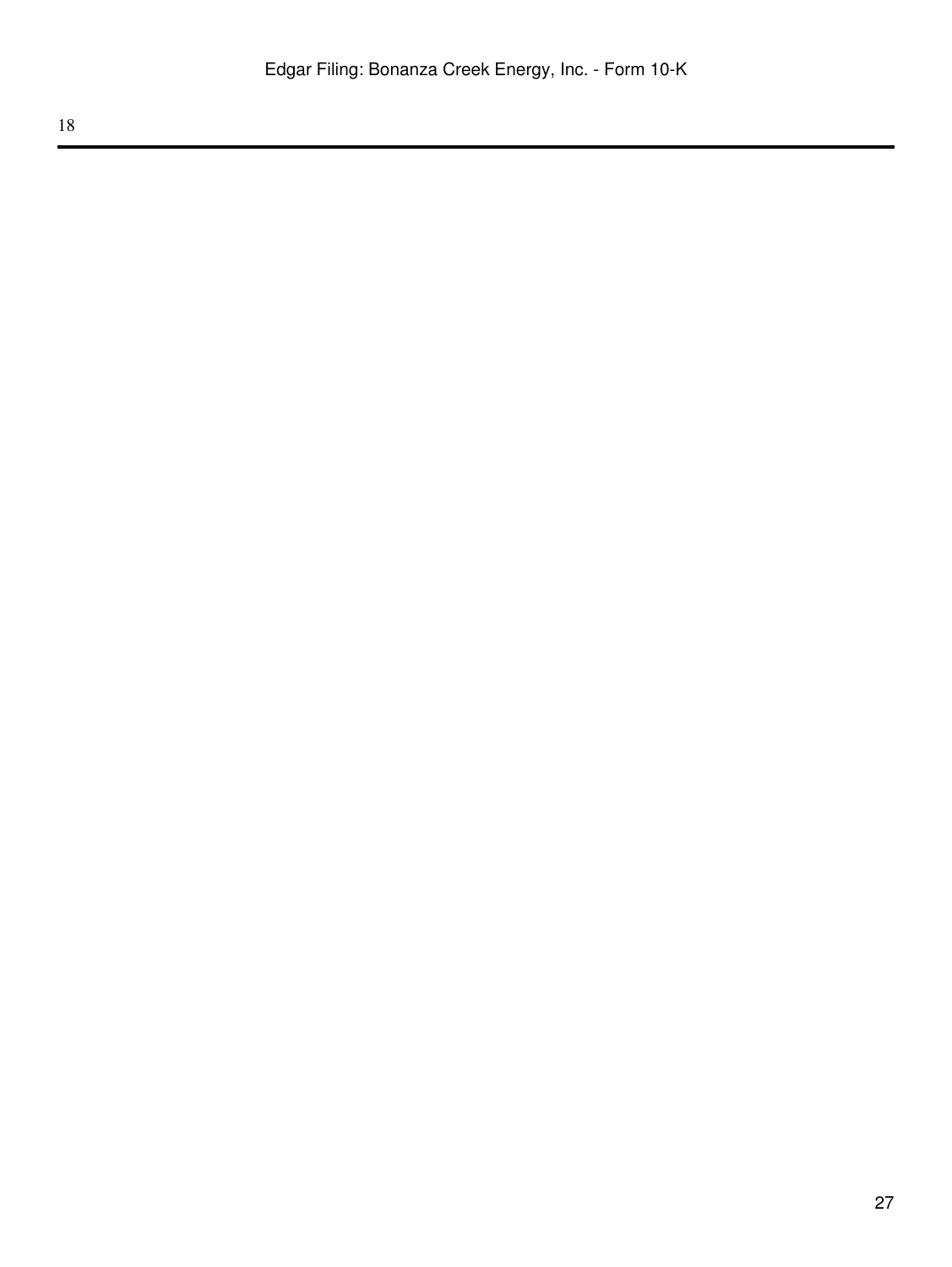At December 31, 2018, our proved undeveloped reserves were 68,086 MBoe, all of which are scheduled to be drilled within five years from the date they were initially recorded. During 2018, the Company converted 18% of its proved undeveloped reserves (29 gross wells representing net reserves of 8,643 MBoe) at a cost of \$127.8 million. The net increase of 27,978 Mboe in PUD additions is the result of adding 92 XRL and 18 SRL infill PUD locations in the Company's southern "French Lake" area and 14 XRL and 12 SRL PUD locations in other areas that are captured in our five-year drilling program. Twelve PUD locations were removed from our reserve base as they were no longer part of our five-year drilling program.

At December 31, 2017, our proved undeveloped reserves were 48,082 MBoe, all of which were scheduled to be drilled within five years of their initial proved booking date. During 2017, the Company converted 6% of its proved undeveloped reserves (seven gross wells representing net reserves of 2,196 MBoe) at a cost of \$26.1 million. The net increase of 4,140 Mboe in PUD additions are the result of adding infill PUD locations that were on the 2018 rig schedule, offset by PUD locations that were removed due to a changes in our development strategy. The increase in revisions was primarily due to the forecasted production uplift resulting from enhanced completion designs.

At December 31, 2016, our proved undeveloped reserves were 40,057 MBoe, all of which were scheduled to be drilled within five years of their initial proved booking date. During 2016, the Company converted 3% of its proved undeveloped reserves (seven gross wells representing net reserves of 1,352 MBoe) at a cost of \$16.2 million. Our 2016 capital program was suspended after the first quarter, and no proved undeveloped locations were added as a result of drilling. The net decrease in our PUD reserves from December 31, 2015 to December 31, 2016 was mainly the result of removing 7.8 MMBoe of PUDs in the Mid-Continent region, as drilling focus shifted entirely to the Wattenberg Field. Thirty-eight Wattenberg proved undeveloped locations not within areas in close proximity to existing CPFs were demoted and were replaced with 42 infill proved undeveloped locations that were near existing CPFs.

### Internal controls over reserves estimation process

Our policies regarding internal controls over the recording of reserves estimates require reserves to be in compliance with SEC definitions and guidance and prepared in accordance with Standards Pertaining to the Estimating and Auditing of Oil and Gas Reserves Information promulgated by the Society of Petroleum Engineers. The Company's Reserves Committee reviews significant reserve changes on an annual basis and our third-party independent reserve engineers, NSAI, is engaged by and has direct access to the Reserves Committee. The reserves estimates for the year ended December 31, 2018 and 2017 shown herein have been independently prepared by NSAI. These NSAI reserve estimates are reviewed by our in-house petroleum engineer who oversees and controls preparation of the reserve report data by working with NSAI to ensure the integrity, accuracy and timeliness of data furnished to NSAI for their evaluation process. The Company's technical person who was primarily responsible for overseeing the preparation of our reserve estimates was our Manager of Corporate Reserves who has over 30 years of experience in the oil and gas industry, including four years in her role at the Company. Her professional qualifications include a bachelor's degree in Petroleum Engineering from the University of Wyoming and a master's degree in Petroleum Engineering from the Colorado School of Mines.

For the year ended December 31, 2016 the Company prepared the reserves estimate, which were audited by NSAI. The responsibility for compliance in reserves estimation was delegated to our internal corporate reservoir engineering group. The Company's Corporate Reserves Manager, at that time, had a Bachelor of Science degree in Geological Engineering and a Master of Science degree in Mineral Economics from the Colorado School of Mines and had been in the petroleum industry for 41 years. Our internal corporate reservoir engineering group had over 85 years of industry experience.

### Independent Reserve Engineers

The reserves estimates shown herein for December 31, 2018 and 2017 have been independently evaluated by Netherland, Sewell & Associates, Inc. (NSAI), a worldwide leader of petroleum property analysis for industry and financial organizations and government agencies. NSAI was founded in 1961 and performs consulting petroleum engineering services under Texas Board of Professional Engineers Registration No. F-2699. Within NSAI, the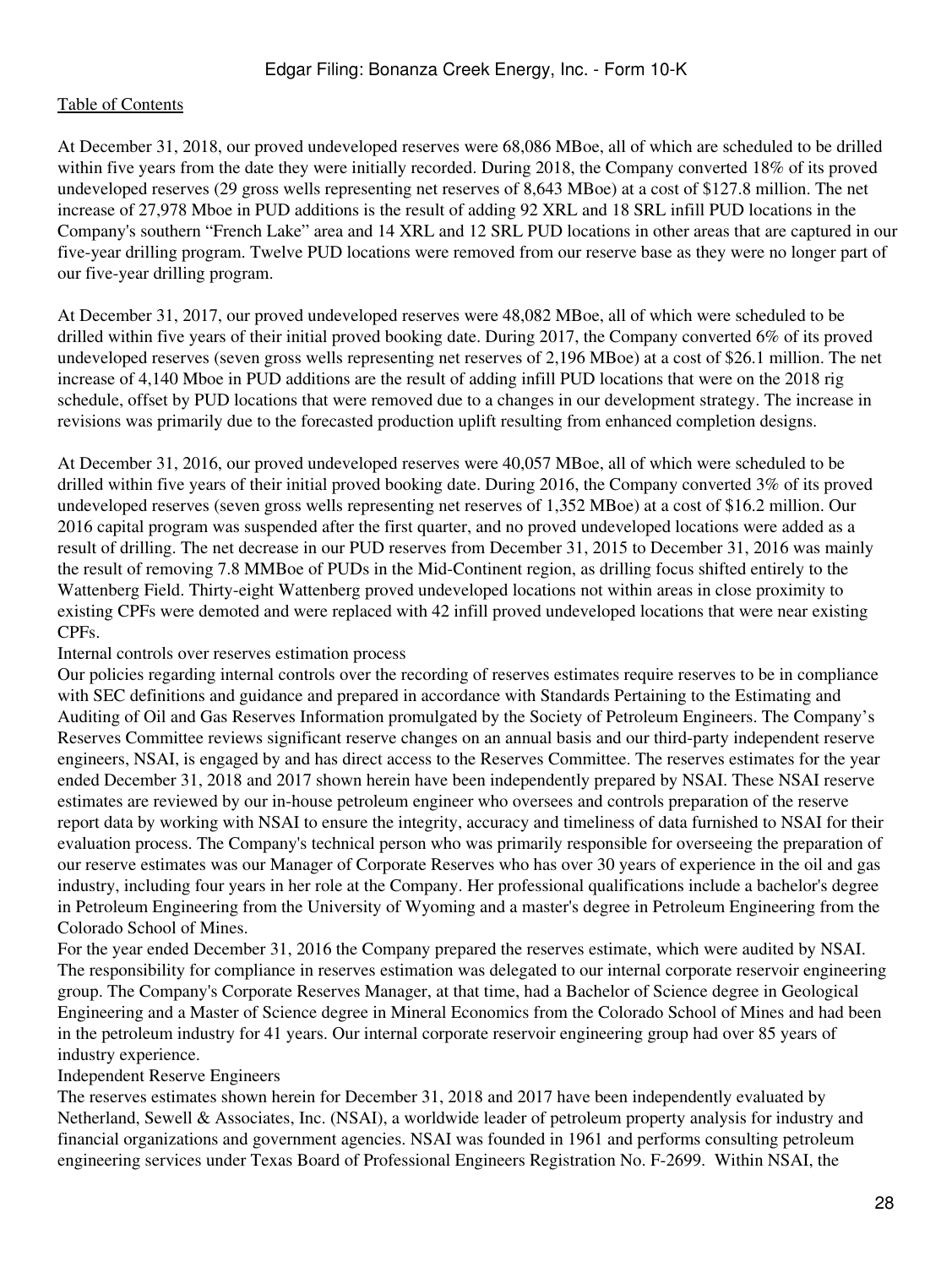technical persons primarily responsible for preparing the estimates set forth in the NSAI reserves report incorporated herein are Mr. Benjamin W. Johnson and Mr. John G. Hattner. Mr. Johnson, a Licensed Professional Engineer in the State of Texas (No. 124738), has been practicing consulting petroleum engineering at NSAI since 2007 and has over 2 years of prior industry experience. He graduated from Texas Tech University in 2005 with a Bachelor of Science Degree in Petroleum Engineering. Mr. Hattner, a Licensed Professional Geoscientist in the State of Texas, Geophysics (No. 559), has been practicing consulting petroleum geoscience at NSAI since 1991, and has over 11 years of prior industry experience. He graduated from University of Miami, Florida, in 1976 with a Bachelor of Science Degree in Geology; from Florida State University in 1980 with a Master of Science Degree in Geological Oceanography; and from Saint Mary's College of California in 1989 with a Master of Business Administration Degree. Both technical principals meet or exceed the education, training, and experience requirements set forth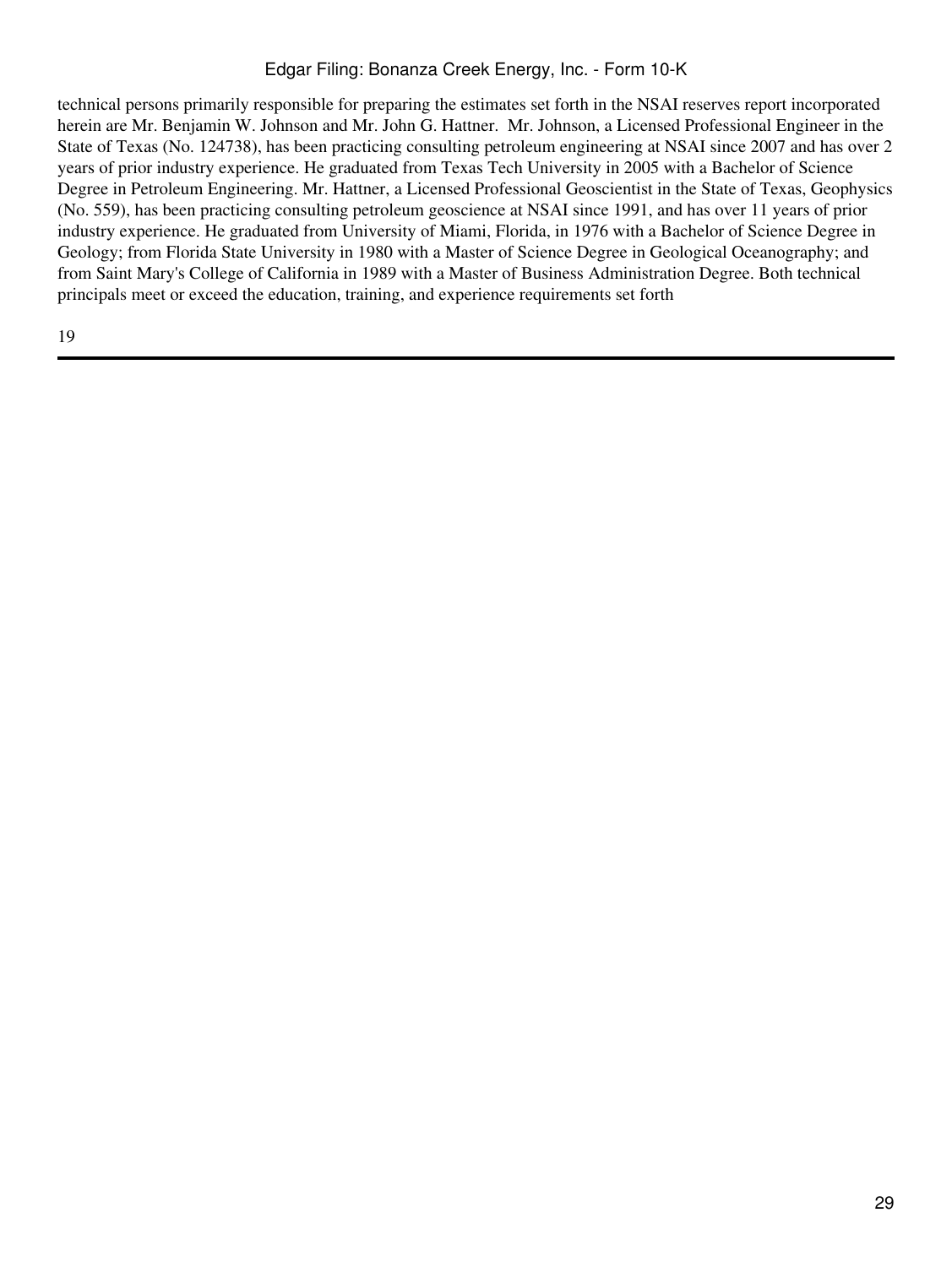in the Standards Pertaining to the Estimating and Auditing of Oil and Gas Reserves Information promulgated by the Society of Petroleum Engineers; both are proficient in judiciously applying industry standard practices to engineering and geoscience evaluations as well as applying SEC and other industry reserves definitions and guidelines. Production, Revenues and Price History

Oil and gas prices fluctuated significantly during 2018 and the beginning of 2019. Oil prices are impacted by production levels, crude oil inventories, real or perceived geopolitical risks in oil producing regions, the relative strength of the U.S. dollar, weather and the global economy. During periods of favorable pricing, we expect increased industry activity, which could moderate the magnitude of price increases throughout the year. Sensitivity Analysis

If oil and natural gas SEC prices declined by 10%, our proved reserve volumes would decrease by 0.3% and our PV-10 value as of December 31, 2018 would decrease by approximately 23% or \$223.1 million. If oil and natural gas SEC prices increased by 10%, our proved reserve volumes would increase by 0.4% and our PV-10 value as of December 31, 2018 would increase by approximately 24% or \$229.8 million.

Production

The following table sets forth information regarding oil, natural gas, and natural gas liquids production, sales prices, and production costs for the periods indicated. For additional information on price calculations, please see information set forth in Part II, Item 7. Management's Discussion and Analysis of Financial Condition and Results of Operations.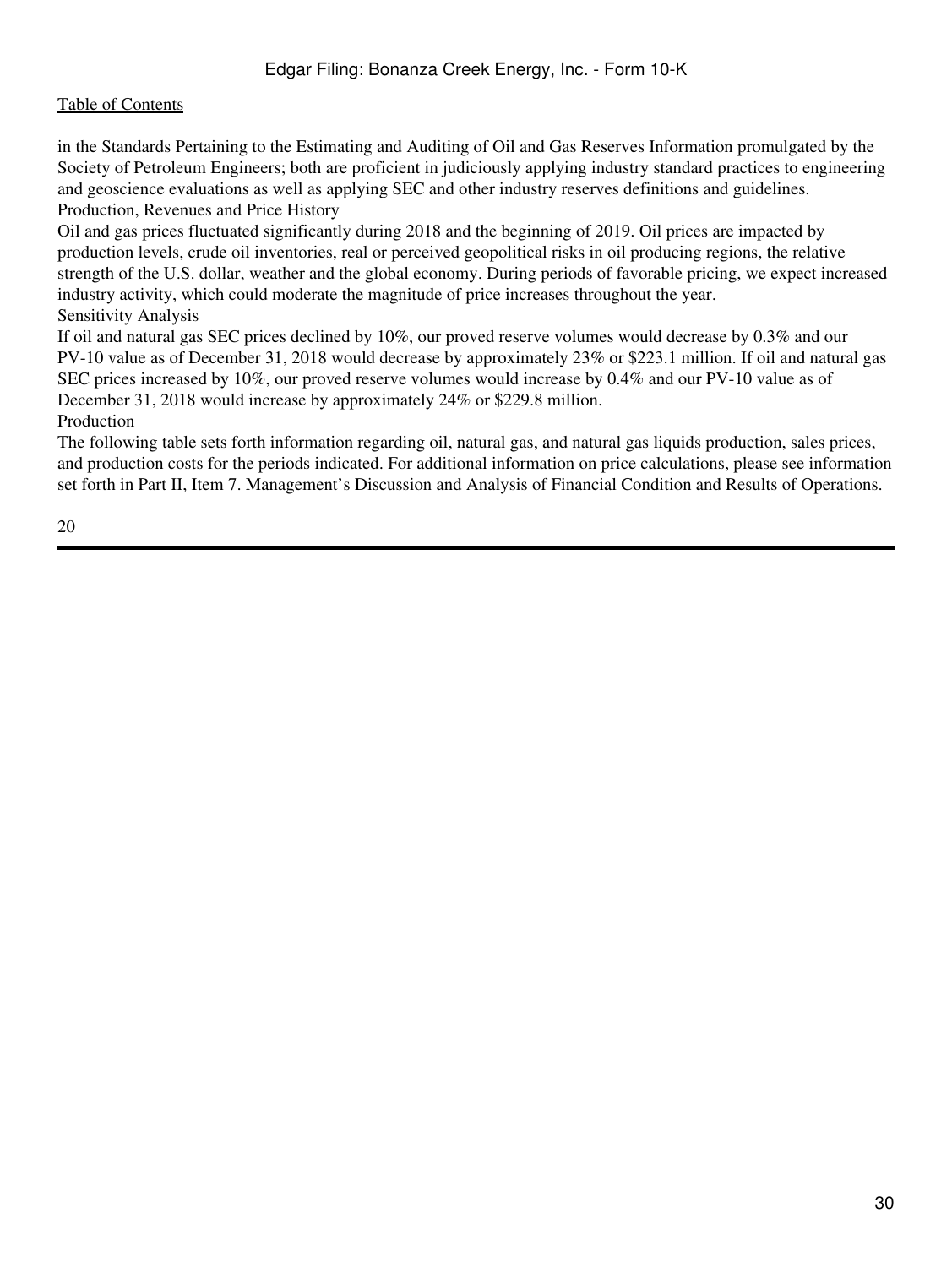|                                                                     | Predecessor<br>Successor |           |                    |          |
|---------------------------------------------------------------------|--------------------------|-----------|--------------------|----------|
|                                                                     | For the                  | April 29, | January 1, For the |          |
|                                                                     | Year                     | 2017      | 2017               | Year     |
|                                                                     | Ended                    | through   | through            | Ended    |
|                                                                     | December                 | December  | April 28,          | December |
|                                                                     | 31, 2018                 | 31, 2017  | 2017               | 31, 2016 |
| Oil:                                                                |                          |           |                    |          |
| <b>Total Production (MBbls)</b>                                     | 3,840.8                  | 2,012.7   | 1,068.5            | 4,309.9  |
| Wattenberg Field                                                    | 3,500.2                  | 1,568.5   | 834.4              | 3,470.7  |
| Dorcheat Macedonia Field                                            | 340.6                    | 379.9     | 193.2              | 750.0    |
| Average sales price (per Bbl), including derivatives <sup>(3)</sup> | \$54.77                  | \$46.44   | \$48.29            | \$39.57  |
| Average sales price (per Bbl), excluding derivatives $(3)$          | \$59.38                  | \$47.18   | \$48.29            | \$35.32  |
| <b>Natural Gas:</b>                                                 |                          |           |                    |          |
| <b>Total Production (MMcf)</b>                                      | 8,591.2                  | 5,767.5   | 3,242.5            | 11,906.3 |
| Wattenberg Field                                                    | 7,408.3                  | 4,588.1   | 2,564.9            | 9,574.8  |
| Dorcheat Macedonia Field                                            | 1,182.8                  | 1,179.3   | 677.6              | 2,331.4  |
| Average sales price (per Mcf), including derivatives <sup>(4)</sup> | \$2.39                   | \$2.29    | \$2.57             | \$1.76   |
| Average sales price (per Mcf), excluding derivatives <sup>(4)</sup> | \$2.45                   | \$2.29    | \$2.57             | \$1.76   |
| Natural Gas Liquids:                                                |                          |           |                    |          |
| <b>Total Production (MBbls)</b>                                     | 1,141.2                  | 712.9     | 422.7              | 1,491.1  |
| Wattenberg Field                                                    | 1,048.3                  | 656.2     | 391.1              | 1,354.3  |
| Dorcheat Macedonia Field                                            | 92.8                     | 56.8      | 31.6               | 136.8    |
| Average sales price (per Bbl), including derivatives                | \$22.46                  | \$18.38   | \$17.52            | \$12.39  |
| Average sales price (per Bbl), excluding derivatives                | \$22.46                  | \$18.38   | \$17.52            | \$12.39  |
| Oil Equivalents:                                                    |                          |           |                    |          |
| <b>Total Production (MBoe)</b>                                      | 6,413.8                  | 3,686.9   | 2,031.6            | 7,785.4  |
| Wattenberg Field                                                    | 5,783.2                  | 2,989.4   | 1,653.0            | 6,420.8  |
| Dorcheat Macedonia Field                                            | 630.6                    | 633.2     | 337.7              | 1,275.4  |
| Average Daily Production (Boe/d)                                    | 17,572.0                 | 15,048.4  | 16,930.4           | 21,271.7 |
| Wattenberg Field                                                    | 15,844.0                 | 12,201.5  | 13,774.9           | 17,543.4 |
| Dorcheat Macedonia Field                                            | 1,728.0                  | 2,584.5   | 2,814.3            | 3,484.5  |
| Average Production Costs (per Boe) $(1)(2)$                         | \$7.11                   | \$9.28    | \$8.20             | \$7.25   |
|                                                                     |                          |           |                    |          |

(1)Excludes ad valorem and severance taxes.

Represents lease operating expense and gas plant and midstream operating expense per Boe using total production volumes of 6,413.8 MBoe, 3,686.9 MBoe, 2,031.6 MBoe, and 7,785.4 MBoe for the Current Successor Period,

(2) 2017 Successor Period, 2017 Predecessor Period, and the 2016 Predecessor Period, respectively. Total production (2) velocities and the 2016 Predecessor Period, respectively. Total production volumes exclude volumes from our percentage-of-proceeds contracts in our Mid-Continent region of 65.0 MBoe, 77.9 MBoe, 41.9 MBoe, and 150.1 MBoe for the Current Successor Period 2017 Successor Period, 2017 Predecessor Period, and the 2016 Predecessor Period, respectively.

(3) from third parties, which do not have associated sales volumes, for the Current Successor Period, 2017 Successor Crude oil sales excludes \$0.6 million, \$0.2 million, \$0.1 million, and \$0.5 million of oil transportation revenues Period, 2017 Predecessor Period, and the 2016 Predecessor Period, respectively.

(4) third parties, which do not have associated sales volumes, for the Current Successor Period, 2017 Successor Period, Natural gas sales excludes \$1.3 million, \$0.8 million, \$0.4 million, and \$1.5 million of gas gathering revenues from 2017 Predecessor Period, and the 2016 Predecessor Period, respectively.

Principal Customers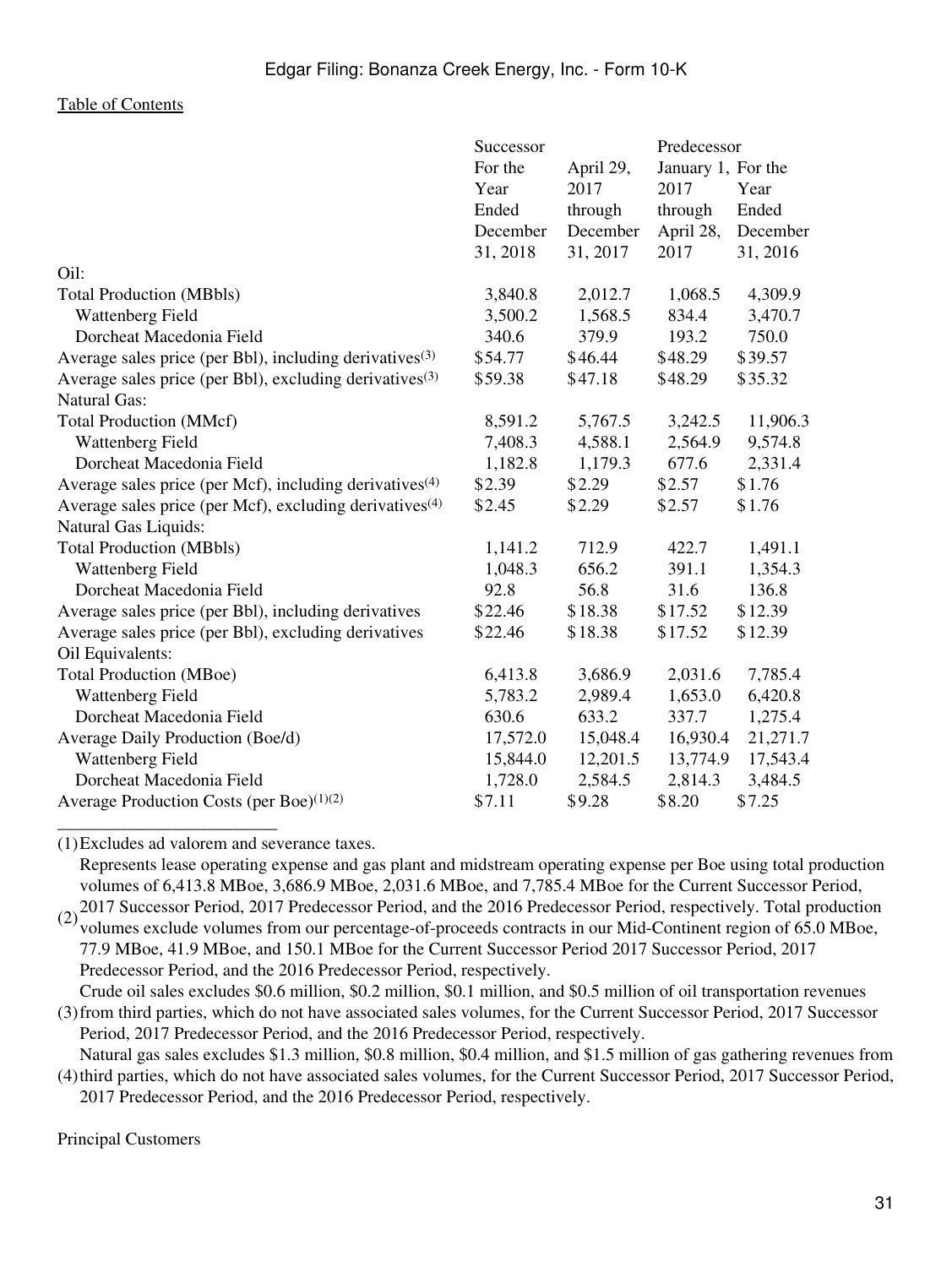One of our customers, NGL Crude Logistics, LLC comprised 66% of our total revenue for the year ended December 31, 2018. No other single non-affiliated customer accounted for 10% or more of our oil and natural gas sales in 2018. We believe the loss of any one customer would not have a material effect on our financial position or results of operations because there are numerous potential customers for our product.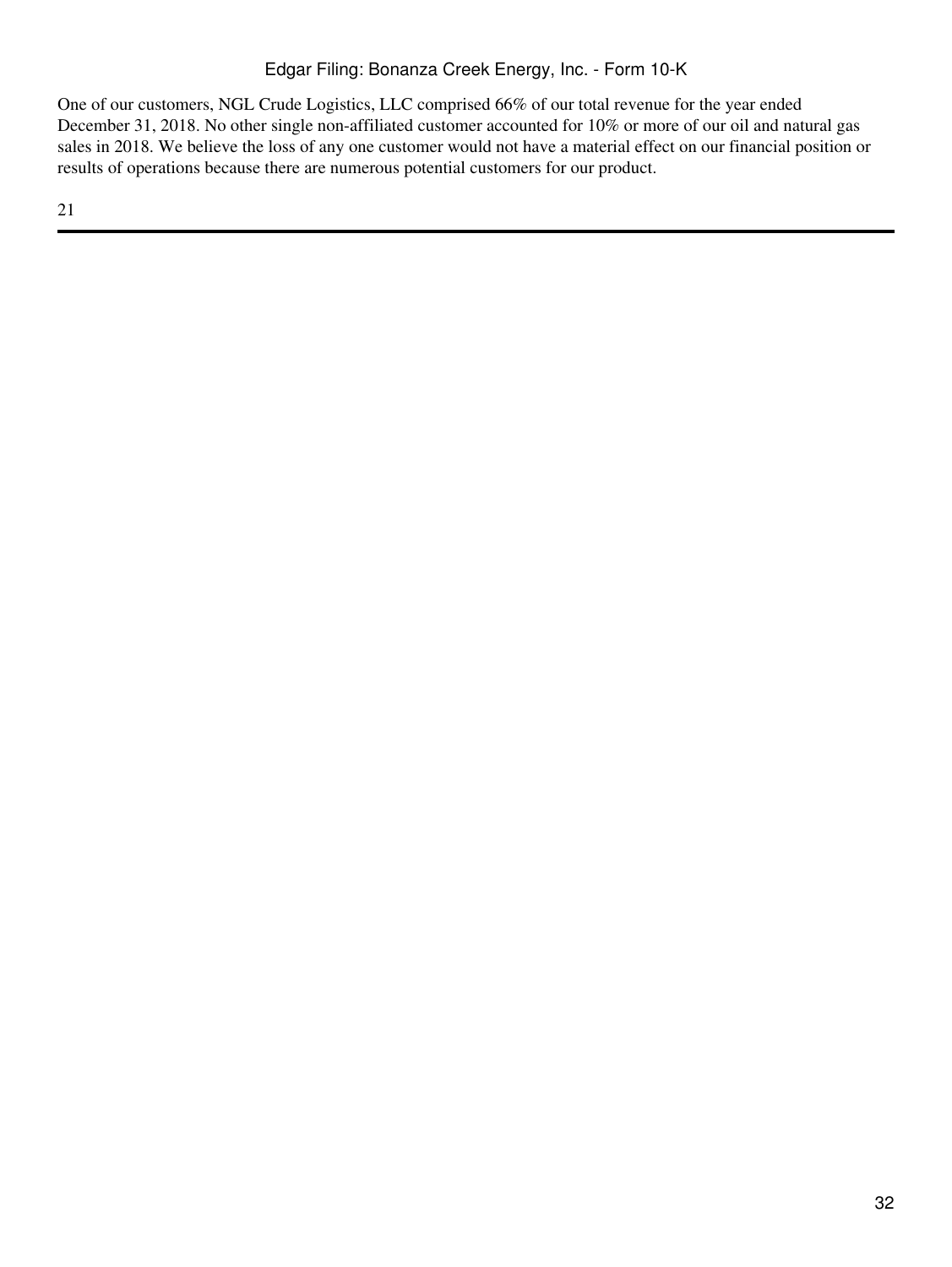# Delivery Commitments

The Company entered into a new purchase agreement upon emergence from bankruptcy. The terms of the agreement consists of defined volume commitments over an initial seven-year term. The Company will be required to make periodic deficiency payments for any shortfalls in delivering minimum volume commitments, which are set in six-month periods beginning in January 2018. The Company's capital program is designed to exceed these minimum volume commitments. During 2018, the average minimum volume commitment was approximately 10,100 barrels per day and increased by approximately 41% from 2018 to 2019 and approximately 3% each year thereafter for the remainder of the contract, to a maximum of approximately 16,000 barrels per day. The aggregate financial commitment fee over the seven-year term, based on the minimum volume commitment schedule (as defined in the agreement) and the applicable differential fee, is \$136.3 million as of December 31, 2018. Please refer to Part II, Item 8, Note 8 - Commitments and Contingencies for additional discussion.

### Productive Wells

The following table sets forth the number of producing oil and natural gas wells in which we owned a working interest at December 31, 2018.

|                              | O <sub>i</sub> 1 <sup>(2)</sup> | Natural<br>Gas <sup>(1)</sup> | Total <sup>(2)</sup> Operated <sup>(2)</sup> |
|------------------------------|---------------------------------|-------------------------------|----------------------------------------------|
|                              |                                 | Grows Gross Net Grows Growset |                                              |
| Rocky Mountain $69556.1$ — — |                                 |                               | 6955.06.1 580.4064.1                         |

\_\_\_\_\_\_\_\_\_\_\_\_\_\_\_\_\_\_\_\_\_\_\_\_\_\_ (1)All gas production is associated gas from producing oil wells.

(2)Count was obtained from internal production reporting system.

#### Acreage

The following table sets forth certain information regarding the developed and undeveloped acreage in which we own a working interest as of December 31, 2018, along with the PV-10 value. Acreage related to royalty, overriding royalty, and other similar interests is excluded from this summary.

|                                                                                   | Undeveloped           |                                                   |                     |  |                    |  |       |
|-----------------------------------------------------------------------------------|-----------------------|---------------------------------------------------|---------------------|--|--------------------|--|-------|
|                                                                                   | Developed Acres Acres |                                                   |                     |  | <b>Total Acres</b> |  |       |
|                                                                                   |                       | Gross Net                                         | Gross Net Gross Net |  |                    |  | PV-10 |
| Wattenberg Field - Rocky Mountain 66,479 54,681 25,685 10,739 92,164 65,420 955.0 |                       |                                                   |                     |  |                    |  |       |
| Total                                                                             |                       | 66,479 54,681 25,685 10,739 92,164 65,420 \$955.0 |                     |  |                    |  |       |

Undeveloped acreage

We critically review and consider at-risk leasehold with attention to our ability either to convert term leasehold to held-by-production status or obtain term extensions. Decisions to let leasehold expire generally relate to areas outside of our core area of development or when the expirations do not pose material impacts to development plans or reserves.

The following table sets forth the number of net undeveloped acres by area as of December 31, 2018 that will expire over the next three years unless production is established within the spacing units covering the acreage or the applicable leases are extended prior to the expiration dates:

|                                                  |                               |  | Expiring 2019 Expiring 2020 Expiring 2021 |  |  |  |
|--------------------------------------------------|-------------------------------|--|-------------------------------------------|--|--|--|
|                                                  | Gross Net Gross Net Gross Net |  |                                           |  |  |  |
| Rocky Mountain 1,019 432 7,962 2,959 2,723 1,429 |                               |  |                                           |  |  |  |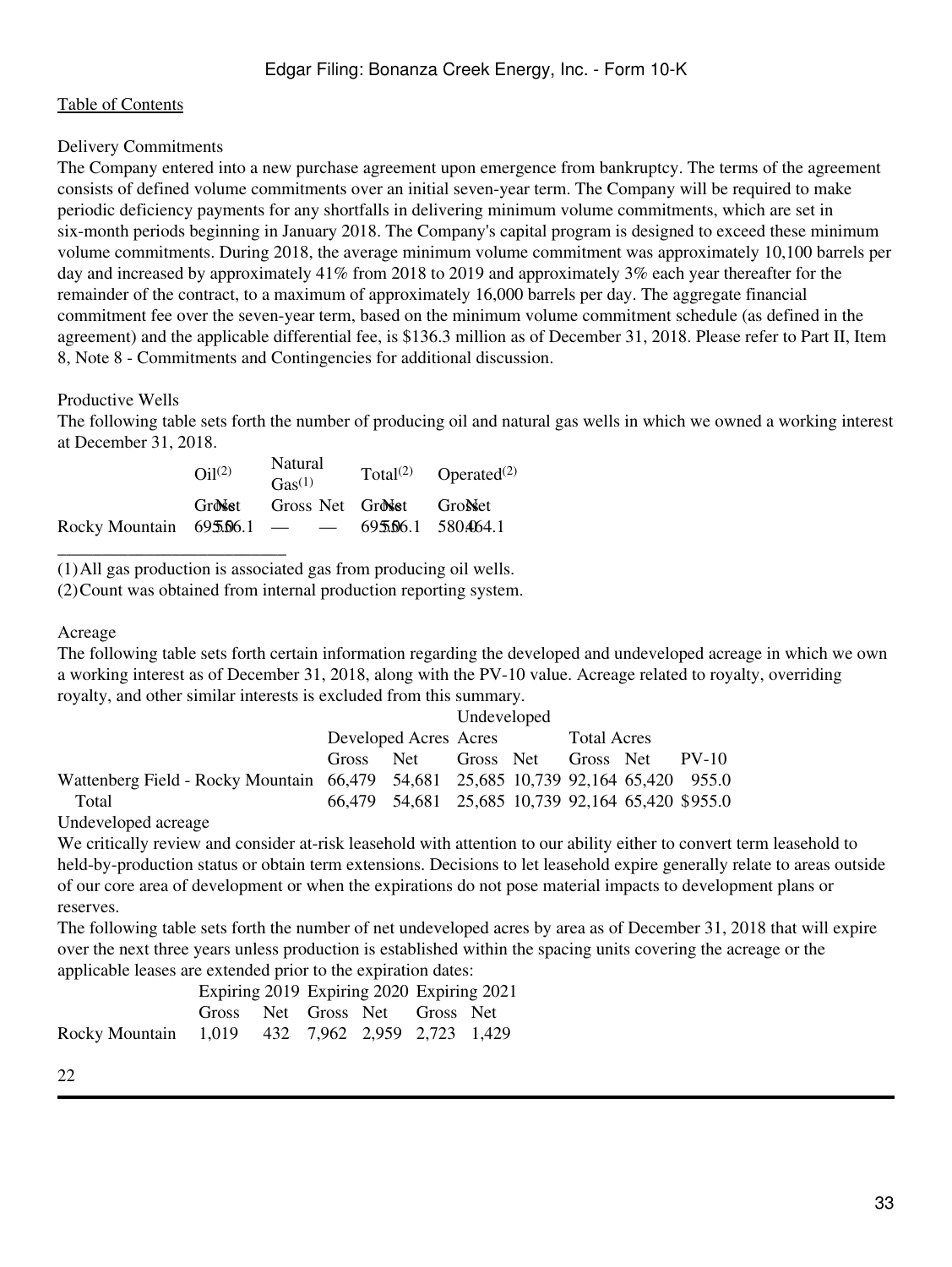#### Drilling Activity

The following table describes the exploratory and development wells we drilled and completed during the years ended December 31, 2018, 2017, and 2016.

|                          | For the Years Ended December 31, |      |   |         |   |         |  |
|--------------------------|----------------------------------|------|---|---------|---|---------|--|
|                          | 2018                             |      |   | 2017    |   | 2016    |  |
|                          | Gross Net                        |      |   | GrosNet |   | GrosNet |  |
| Exploratory              |                                  |      |   |         |   |         |  |
| Productive Wells         |                                  |      |   |         |   |         |  |
| Dry Wells                |                                  |      |   |         |   |         |  |
| <b>Total Exploratory</b> |                                  |      |   |         |   |         |  |
| Development              |                                  |      |   |         |   |         |  |
| Productive Wells         | 27                               | 21.9 | 4 | 4.0     | 4 | 3.9     |  |
| Dry Wells                |                                  |      |   |         |   |         |  |
| <b>Total Development</b> | 27                               | 21.9 | 4 | 4.0     | 4 | 3.9     |  |
| Total                    | 27                               | 21.9 | 4 | 4.0     | 4 | 3.9     |  |

The following table describes the present operated drilling activities as of December 31, 2018.

|                          | As of     |      |  |  |
|--------------------------|-----------|------|--|--|
|                          | December  |      |  |  |
|                          | 31, 2018  |      |  |  |
|                          | Gross Net |      |  |  |
| Exploratory              |           |      |  |  |
| Rocky Mountain           |           |      |  |  |
| <b>Total Exploratory</b> |           |      |  |  |
| Development              |           |      |  |  |
| Rocky Mountain           | 50        | 40.4 |  |  |
| <b>Total Development</b> | 50        | 40.4 |  |  |
| Total                    | 50        | 40.4 |  |  |
|                          |           |      |  |  |

Capital Expenditure Budget

The Company's 2019 capital budget of \$230.0 million to \$255.0 million assumes a continuous one-rig development pace. The drilling and completion portion of the budget is expected to be approximately \$210.0 million to \$220.0 million, which will support drilling 59 gross wells and turning to sales 45 gross wells. Included in the drilling completion budget is \$15.0 million for non-operated capital. Of the operated wells planned to be drilled, approximately 26 are XRL wells and 33 are SRL wells. Of the wells planned to be completed, 16 are XRL wells, five are MRL wells, and 24 are SRL wells. The remaining 2019 capital budget of \$20.0 million to \$35.0 million is to support infrastructure and leasehold costs. Actual capital expenditures could vary significantly based on, among other things, market conditions, commodity prices, drilling and completion costs, well results, and changes in the borrowing base under our Current Credit Facility.

Derivative Activity

In addition to supply and demand, oil and gas prices are affected by seasonal, economic, local and geo-political factors that we can neither control nor predict. We attempt to mitigate a portion of our exposure to potentially adverse market changes in commodity prices and the associated impact on cash flows through the use of derivative contracts. We have successfully hedged approximately 54% and 59% of our average 2019 guided production as of December 31, 2018 and as of the filing date of this report, respectively.

As of December 31, 2018, the Company had entered into the following commodity derivative contracts: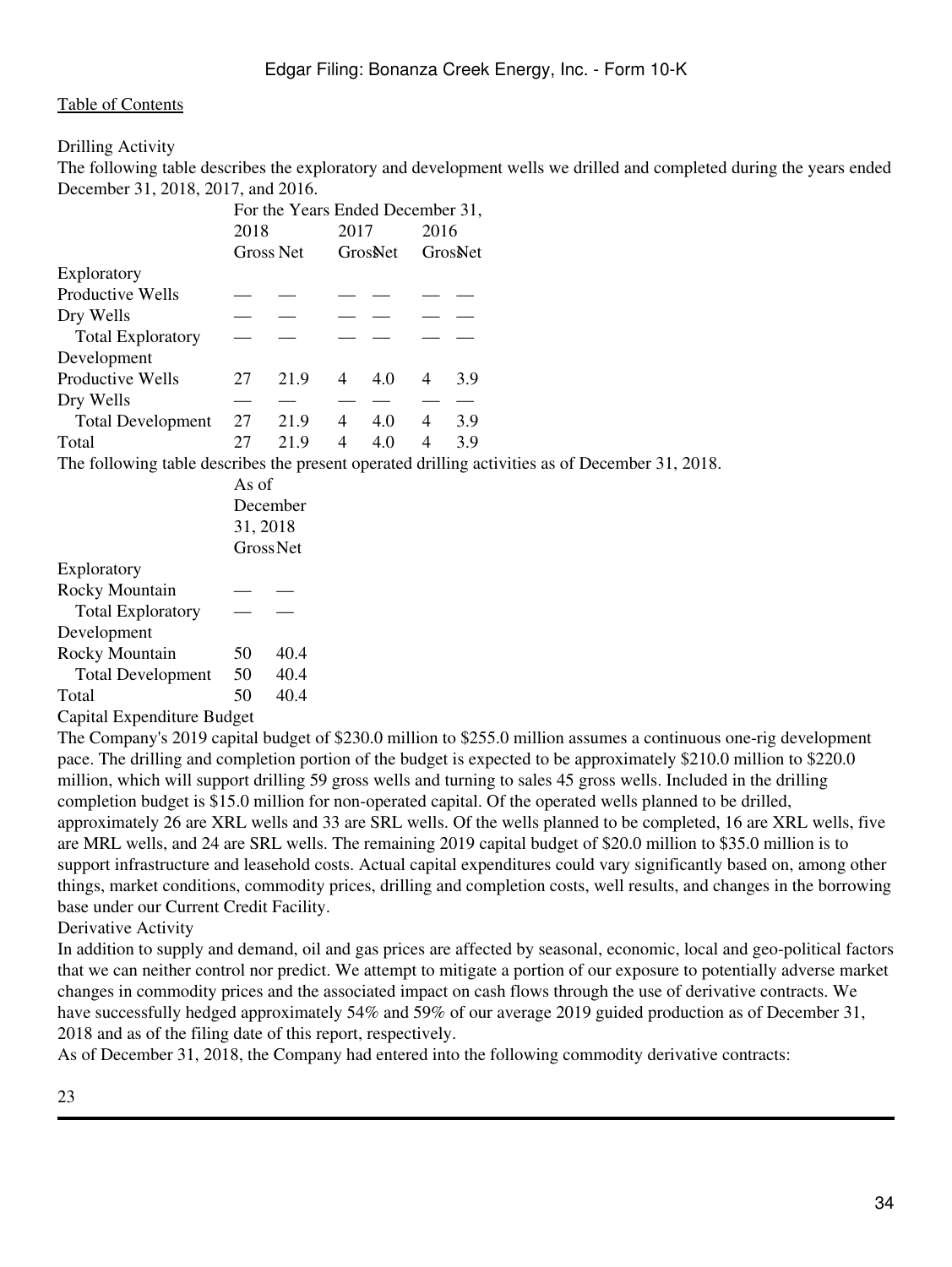|                            | Crude Oil<br>(NYMEX WTI) |                                                                                                                                                  | <b>Natural Gas</b><br>(NYMEX Henry Hub) |                                                      | <b>Natural Gas</b><br>(CIG Basis) |                                                                               | <b>Natural Gas</b><br>(CIG) |                          |
|----------------------------|--------------------------|--------------------------------------------------------------------------------------------------------------------------------------------------|-----------------------------------------|------------------------------------------------------|-----------------------------------|-------------------------------------------------------------------------------|-----------------------------|--------------------------|
|                            |                          | Weighted Avg.<br>Bbls/day<br>Price per Bbl                                                                                                       |                                         | Weighted Avg.<br>MMBtBridzeyper<br><b>MMBtu</b>      |                                   | Weighted<br>MMBtu/day Avg. Price per MMBtu/day Avg. Price per<br><b>MMBtu</b> |                             | Weighted<br><b>MMBtu</b> |
| 1Q19                       |                          |                                                                                                                                                  |                                         |                                                      |                                   |                                                                               |                             |                          |
| Cashless<br>Collar         |                          | 4,000 \$50.88/\$63.83                                                                                                                            |                                         | 7,600 \$2.75/\$3.22                                  |                                   |                                                                               |                             |                          |
| Swap<br>Put<br>2Q19        | 500                      | 4,000 \$59.16<br>\$55.00                                                                                                                         |                                         | 1,500 \$3.13                                         | 7,600                             | \$0.67                                                                        | 10,000                      | \$2.17                   |
| Cashless<br>Collar         |                          | 5,330 \$54.42/\$67.57                                                                                                                            |                                         | 2,505 \$2.75/\$3.22                                  |                                   |                                                                               |                             |                          |
| Swap<br>Put<br>3Q19        | 500                      | 3,500 \$57.84<br>\$55.00                                                                                                                         |                                         |                                                      |                                   |                                                                               | 16,703                      | \$2.11                   |
| Cashless<br>Collar         |                          | 3,000 \$59.17/\$75.72                                                                                                                            |                                         |                                                      |                                   |                                                                               |                             |                          |
| Swap<br>Put<br>4Q19        | 500                      | 5,000 \$59.92<br>\$55.00                                                                                                                         |                                         |                                                      |                                   |                                                                               | 20,000                      | \$2.10                   |
| Cashless<br>Collar         |                          | 3,000 \$59.17/\$75.72                                                                                                                            |                                         |                                                      |                                   |                                                                               |                             |                          |
| Swap<br>Put<br>1Q20        | 500                      | 5,000 \$59.92<br>\$55.00                                                                                                                         |                                         |                                                      |                                   |                                                                               | 20,000                      | \$2.10                   |
| Swap                       | Crude Oil                | 3,000 \$63.48<br>As of the filing date of this report, the Company had entered into the following commodity derivative contracts:<br>(NYMEX WTI) | Natural Gas                             | (NYMEX Henry Hub)                                    | <b>Natural Gas</b><br>(CIG Basis) |                                                                               | <b>Natural Gas</b><br>(CIG) |                          |
|                            |                          | Weighted Avg.<br>Bbls/day. Price per Bbl                                                                                                         |                                         | Weighted Avg.<br><b>MMBtRfdagper</b><br><b>MMBtu</b> |                                   | Weighted<br>MMBtu/day Avg. Price per MMBtu/day Avg. Price per<br><b>MMBtu</b> |                             | Weighted<br><b>MMBtu</b> |
| 1Q19<br>Cashless<br>Collar |                          | 4,656 \$51.46/\$65.40                                                                                                                            |                                         | 7,600 \$2.75/\$3.22                                  |                                   |                                                                               |                             |                          |
| Swap<br>Put<br>2Q19        | 172                      | 4,000 \$59.16<br>\$55.00                                                                                                                         |                                         | 1,500 \$3.13                                         | 7,600                             | \$0.67                                                                        | 11,639                      | \$2.20                   |
| Cashless<br>Collar         |                          | 6,330 \$54.51/\$68.74                                                                                                                            |                                         | 2,505 \$2.75/\$3.22                                  |                                   |                                                                               |                             |                          |
| Swap<br>Put<br>3Q19        |                          | 3,500 \$57.84                                                                                                                                    |                                         |                                                      |                                   |                                                                               | 19,203                      | \$2.15                   |
| Cashless<br>Collar         |                          | 4,000 \$58.13/\$75.54                                                                                                                            |                                         |                                                      |                                   |                                                                               |                             |                          |
| Swap<br>Put<br>4Q19        |                          | 5,000 \$59.92                                                                                                                                    |                                         |                                                      |                                   |                                                                               | 22,500                      | \$2.13                   |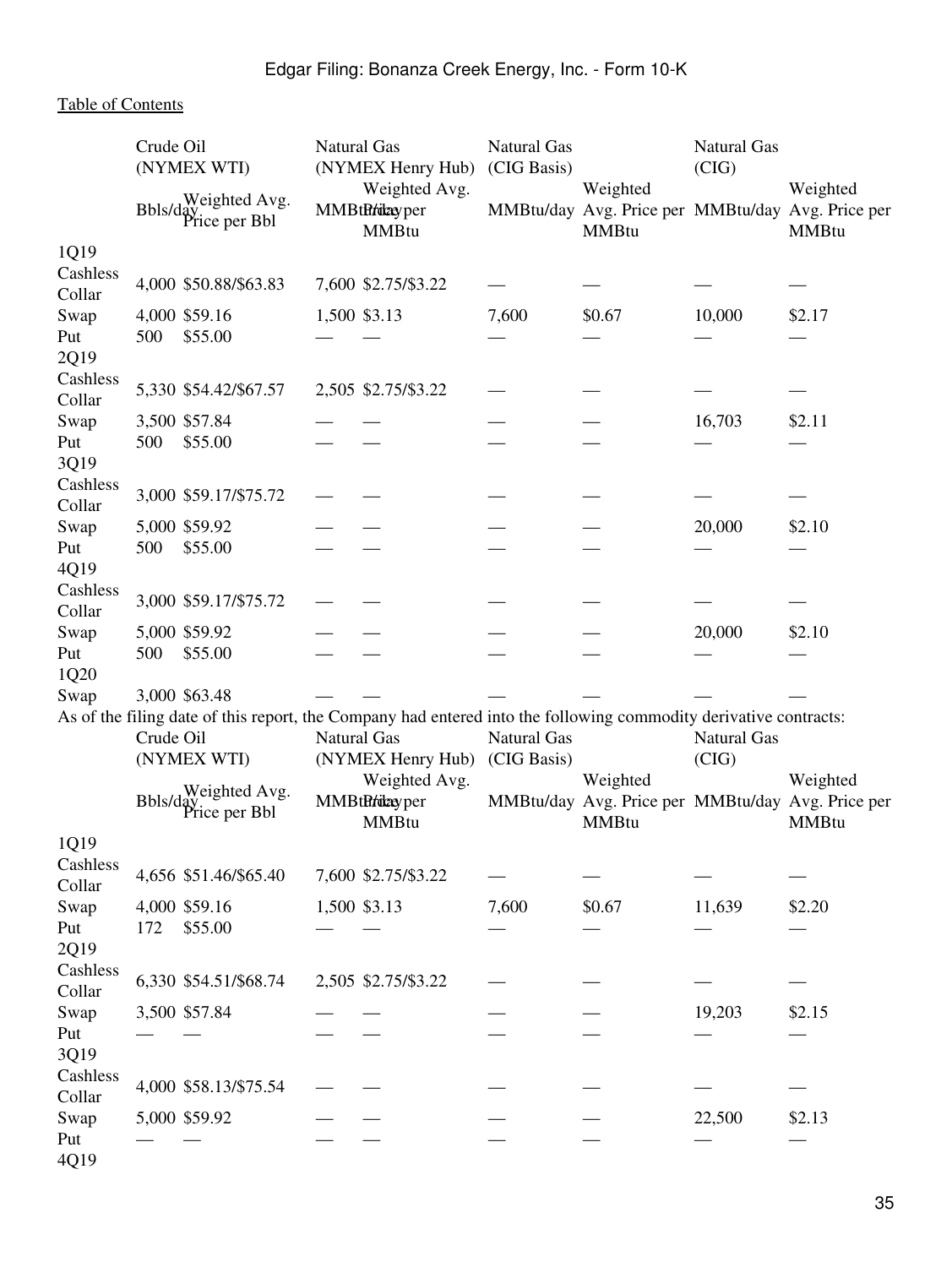| Cashless<br>Collar | 4,000 \$58.13/\$75.54 |  |        |        |
|--------------------|-----------------------|--|--------|--------|
| Swap               | 5,000 \$59.92         |  | 22,500 | \$2.13 |
| Put                |                       |  |        |        |
| 1Q20               |                       |  |        |        |
| Swap               | 3,000 \$63.48         |  | 2,500  | \$2.40 |
| Collar             | 2,000 \$55.00/\$62.00 |  |        |        |
|                    |                       |  |        |        |

Bankruptcy Proceedings under Chapter 11

On January 4, 2017, the Company and all of its direct and indirect subsidiaries (collectively, the "Debtors") filed voluntary petitions under Chapter 11 in the United States Bankruptcy Court for the District of Delaware (the "Bankruptcy Court"). The Debtors received bankruptcy court confirmation of their Third Amended Joint Prepackaged Plan of Reorganization, dated April 6, 2017 (the "Plan"), and emerged from bankruptcy on April 28, 2017 (the "Effective Date"). For additional information about our bankruptcy proceedings and emergence, please refer to Part II, Item 8, Note 15 - Chapter 11 Proceedings and Emergence.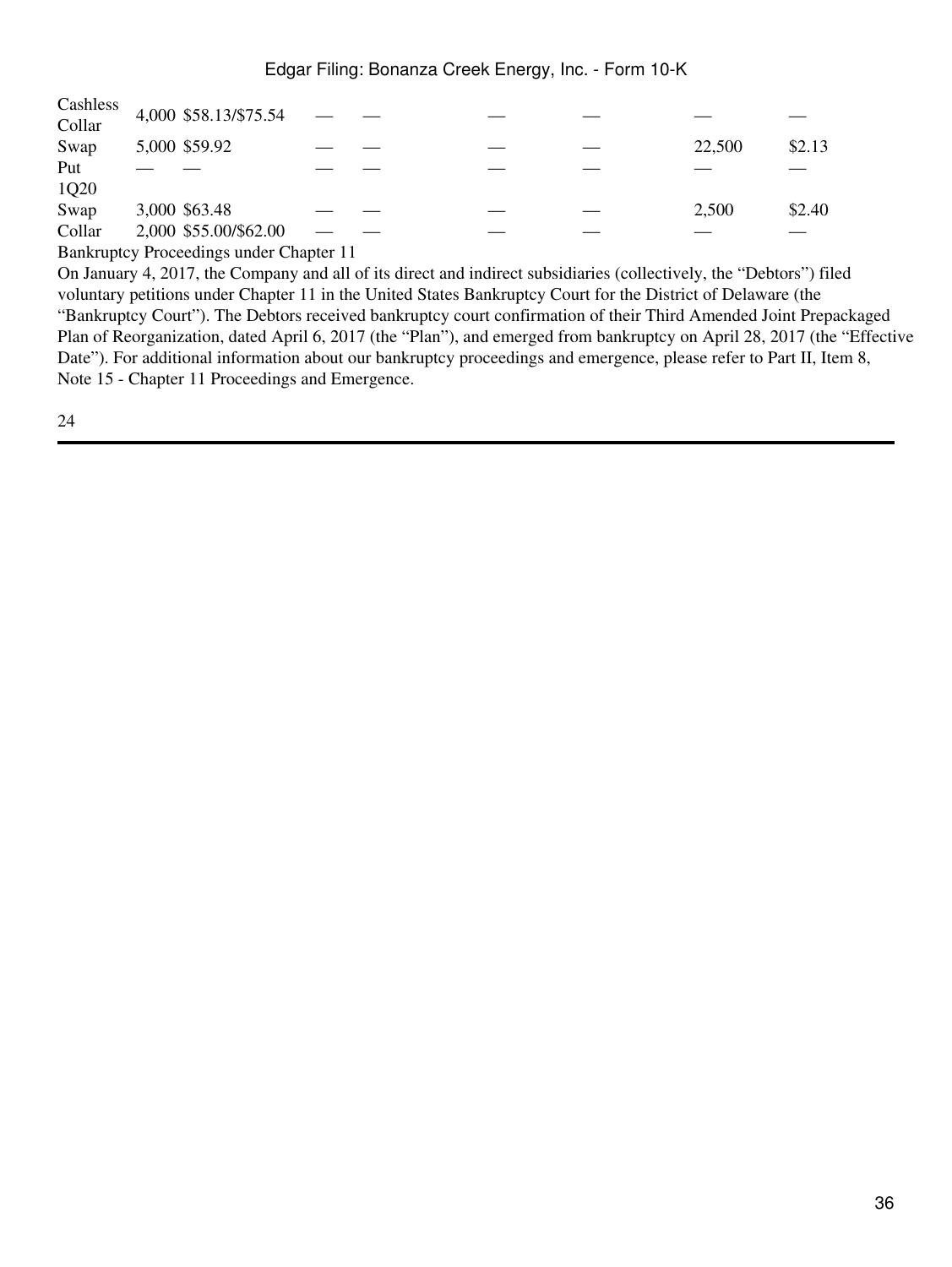Upon emergence from bankruptcy, the Company adopted fresh-start accounting and became a new entity for financial reporting purposes. Upon adoption of fresh-start accounting, our assets and liabilities were recorded at their fair values as of the Effective Date, which differed materially from the recorded values of those same assets and liabilities in the Predecessor Company. As a result, our balance sheets and statement of operations subsequent to the Effective Date are not comparable to our balance sheets and statements of operations prior to the Effective Date. For additional information about our application of fresh-start accounting, please refer to Part II, Item 8, Note 16 - Fresh-Start Accounting.

References to "Successor" or "Successor Company" relate to the financial position and results of operations of the reorganized Company subsequent to April 28, 2017. References to "Predecessor" or "Predecessor Company" relate to the financial position and results of operations of the Company on or prior to April 28, 2017. References to "2017 Successor Period" relates to the period of April 29, 2017 through December 31, 2017. References to "2017 Predecessor Period" relate to the period of January 1, 2017 through April 28, 2017. References to "2016 Predecessor Period" relate to the period of January 1, 2016 through December 31, 2016.

#### Title to Properties

Our properties are subject to customary royalty interests, overriding royalty interests, obligations incident to operating agreements, liens for current taxes, other industry related constraints, and certain other leasehold restrictions. We do not believe that any of these burdens materially interfere with our use of the properties in the operation of our business. We believe that we have satisfactory title to all of our producing properties. We undergo a thorough title review process upon receipt of title opinions received from outside legal counsel before we commence drilling operations. Although title to our properties is subject to complex interpretation of multiple conveyances, deeds, reservations, and other instruments that serve to affect mineral title, we believe that none of these risks will materially detract from the value of our properties or from our interest therein or otherwise materially interfere with the operation of our business.

#### Competition

The oil and natural gas industry is highly competitive, and we compete with a substantial number of other companies that often have greater resources. Many of these companies explore for, produce, and market oil and natural gas, carry on refining operations, and market the resultant products on a worldwide basis. The primary areas in which we encounter substantial competition are in locating and acquiring desirable leasehold acreage for our drilling and development operations, locating and acquiring attractive producing oil and gas properties, attracting and retaining qualified personnel, and obtaining transportation for the oil and gas we produce in certain regions. There is also competition between producers of oil and gas and other industries producing alternative energy and fuel. Furthermore, competitive conditions may be substantially affected by various forms of energy legislation and/or regulation considered from time to time by federal, state, and local governments; however, it is not possible to predict the nature of any such legislation or regulation that may ultimately be adopted or its effects upon our future operations. Such laws and regulations may, however, substantially increase the costs of exploring for, developing, or producing gas and oil and may prevent or delay the commencement or continuation of a given operation. The effect and potential impacts of these risks are difficult to accurately predict.

Further, oil prices and natural gas prices do not necessarily fluctuate in direct relationship to each other. Because approximately 76% of our estimated proved reserves as of December 31, 2018 were oil and natural gas liquids reserves, our financial results are more sensitive to movements in oil prices. During the year ended December 31, 2018, the daily NYMEX WTI oil spot price ranged from a high of \$77.41 per Bbl to a low of \$44.48 per Bbl, and the NYMEX natural gas HH spot price ranged from a high of \$6.24 per MMBtu to a low of \$2.49 per MMBtu. Insurance Matters

As is common in the oil and gas industry, we will not insure fully against all risks associated with our business, either because such insurance is not available or customary, or because premium costs are considered cost prohibitive. A loss not fully covered by insurance could have a material adverse effect on our financial position, results of operations, or cash flows.

Regulation of the Oil and Natural Gas Industry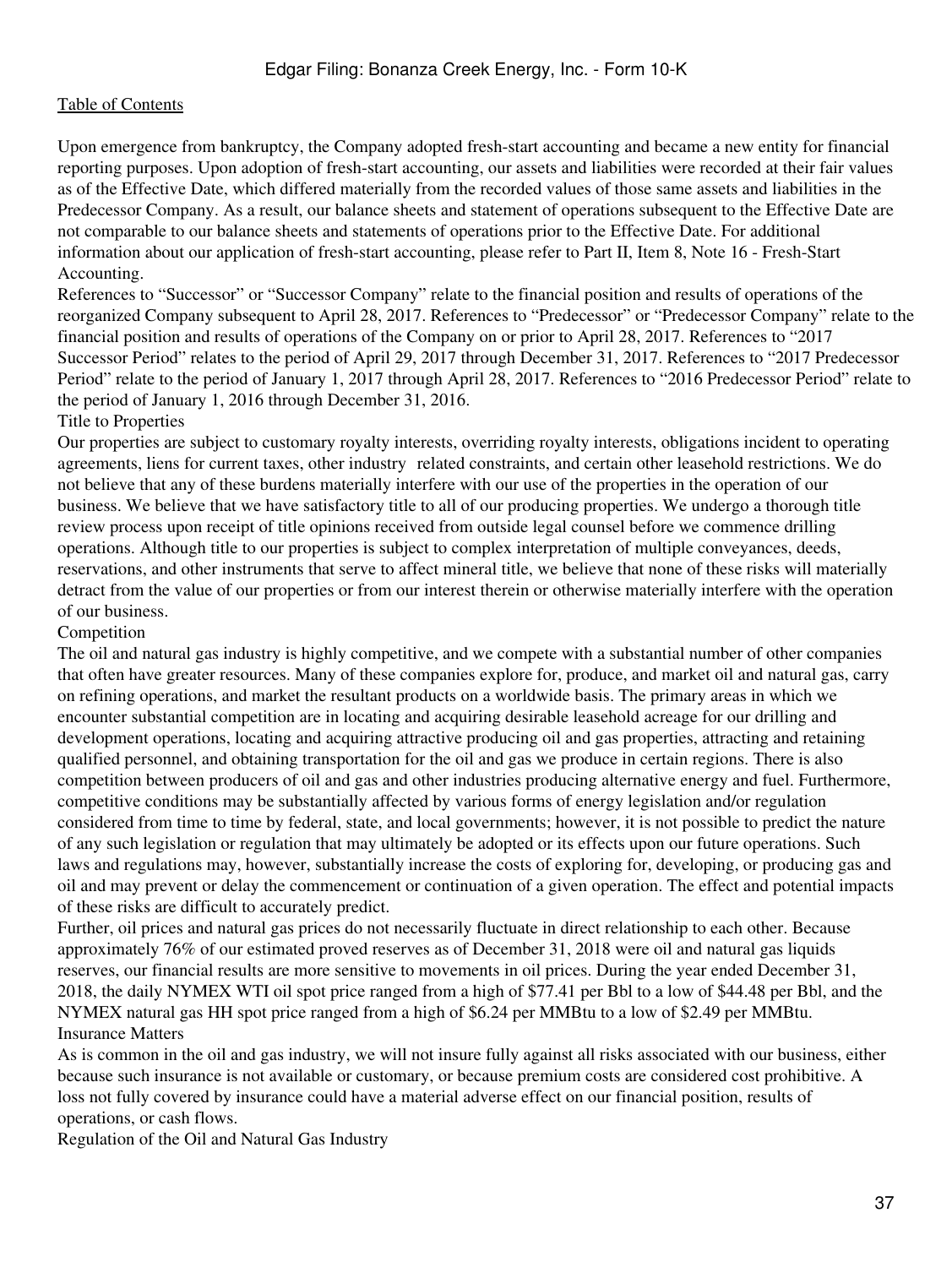Our operations are substantially affected by federal, state, and local laws and regulations. In particular, oil and natural gas production and related operations are, or have been, subject to price controls, taxes, and numerous other laws and regulations. The jurisdiction in which we own and operate properties or assets for oil and natural gas production has statutory provisions regulating the exploration for and production of oil and natural gas, including, among other things, provisions related to permits for the drilling of wells, bonding requirements to drill or operate wells, the location of wells, the method of drilling and casing wells, the surface use and restoration of properties upon which wells are drilled, sourcing and disposal of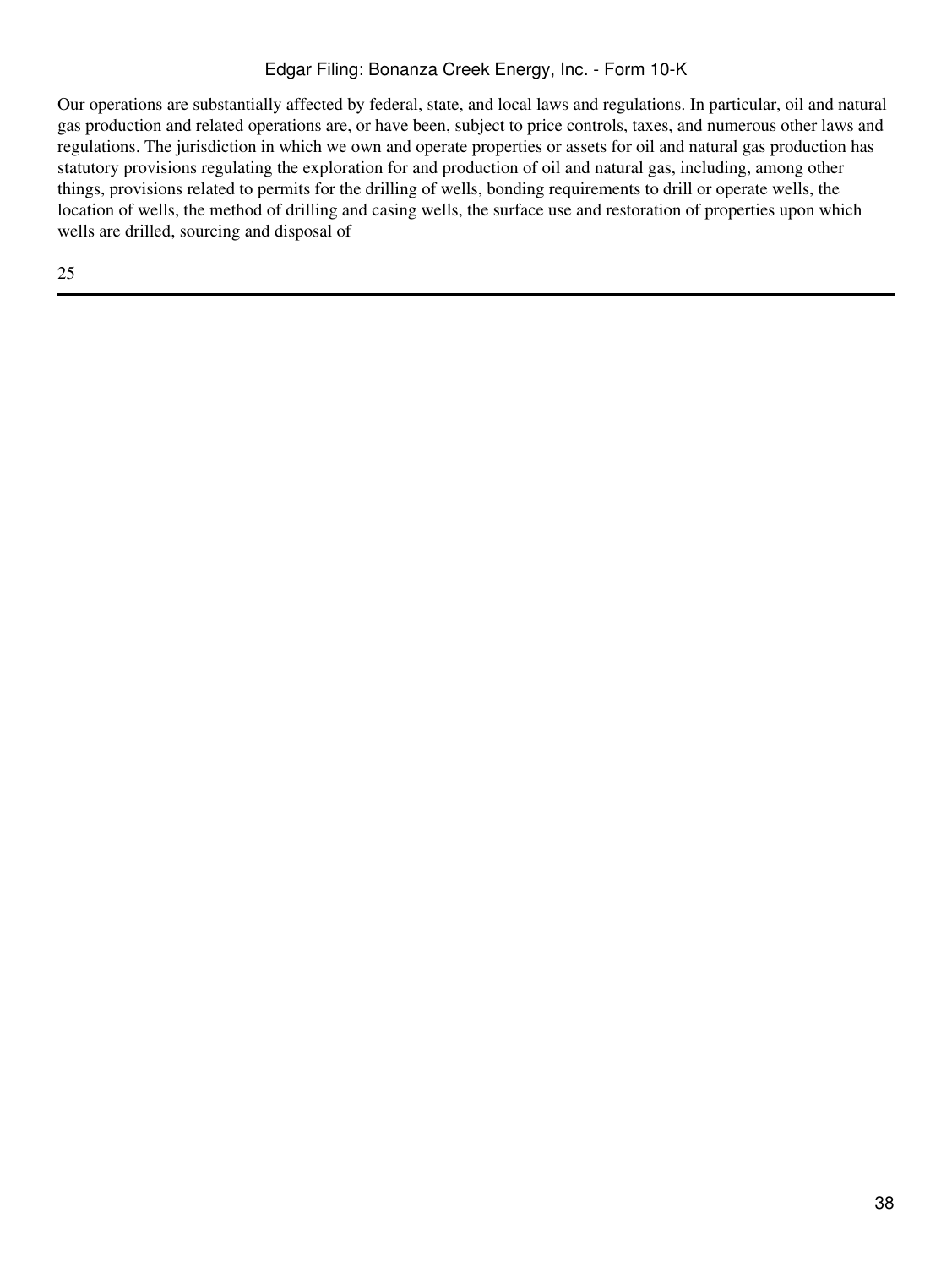water used in the drilling and completion process, and the abandonment of wells. Our operations are also subject to various conservation laws and regulations. These include regulation of the size of drilling and spacing units or proration units, the number of wells which may be drilled in an area, and the unitization or pooling of oil and natural gas wells, and regulations that generally prohibit the venting or flaring of natural gas and that impose certain requirements regarding the ratability or fair apportionment of production from fields and individual wells. Failure to comply with applicable laws and regulations can result in substantial penalties. Our competitors in the oil and natural gas industry are subject to the same regulatory requirements and restrictions that affect our operations. The regulatory burden on the industry can increase the cost of doing business and negatively affect profitability. Because such laws and regulations are frequently revised and amended through various legislative actions and rulemakings, it is difficult to predict the future costs or impact of compliance. Additional rulemakings that affect the oil and natural gas industry are regularly considered at the federal, state, and various local government levels, including statutorily and through powers granted to various agencies that regulate our industry, and various court actions. We cannot predict when or whether any such rulemakings may become effective or if the outcomes will negatively affect our operations.

We believe that continued substantial compliance with existing requirements will not have a material adverse effect on our financial position, cash flows, or results of operations. However, current regulatory requirements may change, currently unforeseen incidents may occur, or past noncompliance with laws or regulations may be discovered. Regulation of production

The production of oil and natural gas is subject to regulation under a wide range of local, state, and federal statutes, rules, orders, and regulations. Federal, state, and local statutes and regulations require, among other things, permits for drilling operations, drilling bonds, and reports concerning operations. Colorado, the state in which we own and operate all of our properties, has regulations governing conservation matters, including provisions for the spacing and unitization or pooling of oil and natural gas properties, the regulation of well spacing and well density, and procedures for proper plugging and abandonment of wells. The intent of these regulations is to promote the efficient recovery of oil and gas reserves while reducing waste and protecting correlative rights. By collaborating with industry's exploration and development operations, these regulations effectively identify where wells can be drilled, well densities by geologic formation, and the appropriate spacing and pooling unit size to effectively drain the resources. Operators can apply for exceptions to such regulations, including applications to increase well densities to more effectively recover the oil and gas resources. Moreover, Colorado imposes a production or severance tax with respect to the production and sale of oil, natural gas, and natural gas liquids within its jurisdiction.

We own interests in properties located onshore in one U.S. state, Colorado. This state regulates drilling and operating activities by requiring, among other things, permits for the drilling of wells, maintaining bonding requirements in order to drill or operate wells, and regulating the location of wells, the method of drilling and casing wells, the surface use and restoration of properties upon which wells are drilled, and the plugging and abandonment of wells. Colorado laws also govern a number of environmental and conservation matters, including the handling and disposal of waste materials, air pollution, the size of drilling and spacing units or proration units, the density of wells that may be drilled, and the unitization and pooling of oil and gas properties.

Regulation of transportation of oil

Our sales of crude oil are affected by the availability, terms, and cost of transportation. Interstate transportation of oil by pipeline is regulated by FERC pursuant to the Interstate Commerce Act ("ICA"), the Energy Policy Act of 1992, and the rules and regulations promulgated under those laws. The ICA and its implementing regulations require that tariff rates for interstate service on oil pipelines, including interstate pipelines that transport crude oil and refined products (collectively referred to as "petroleum pipelines"), be just and reasonable and non‑discriminatory and that such rates and terms and conditions of service be filed with FERC.

Intrastate oil pipeline transportation rates are subject to regulation by state regulatory commissions. The basis for intrastate oil pipeline regulation, and the degree of regulatory oversight and scrutiny given to intrastate oil pipeline rates, varies from state to state. Insofar as effective interstate and intrastate rates are equally applicable to all comparable shippers, we believe that the regulation of oil transportation rates will not affect our operations in any way that is materially different from how it affects operations of our competitors who are similarly situated.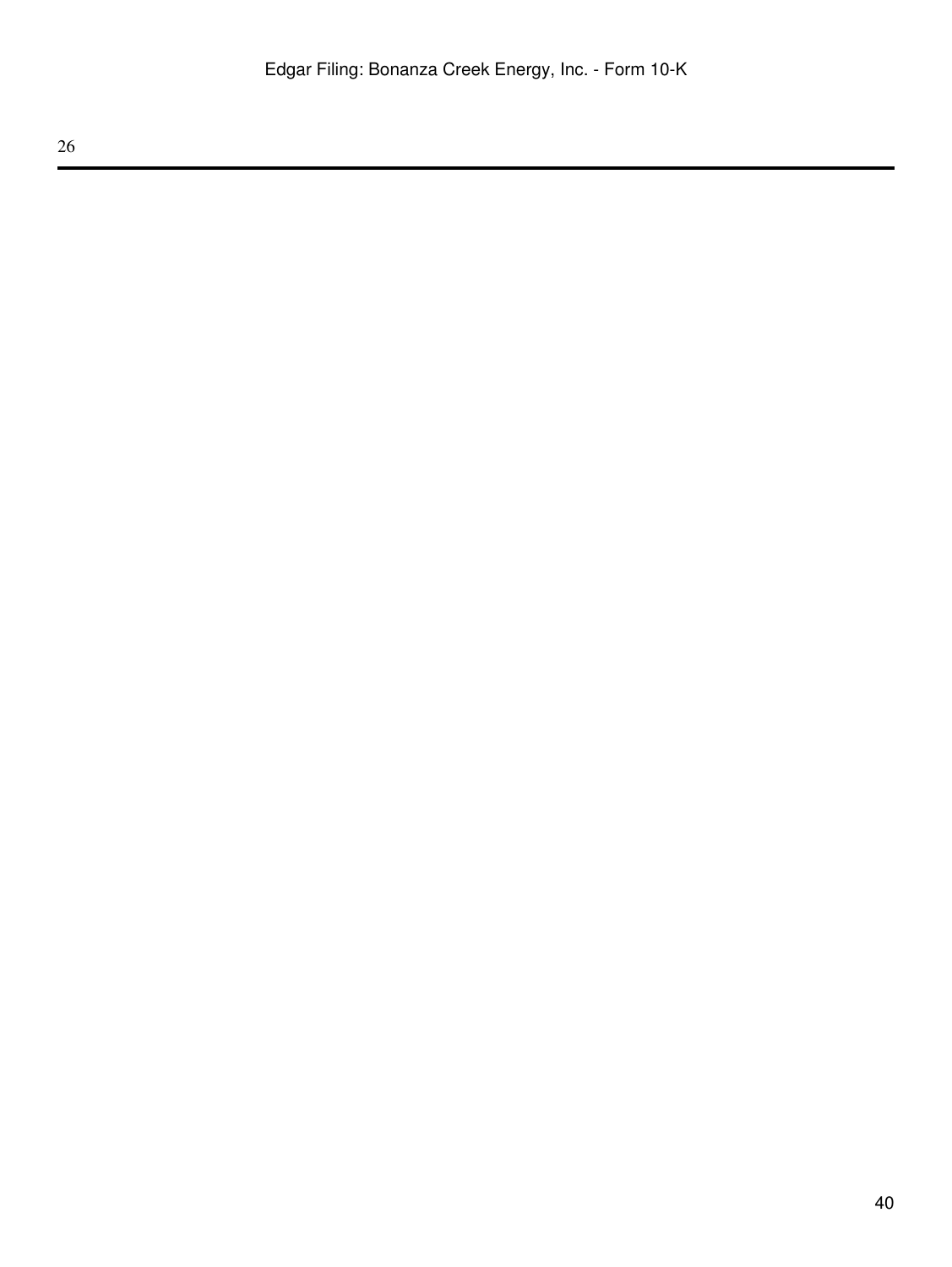Regulation of transportation and sales of natural gas

Historically, the transportation and sale for resale of natural gas in interstate commerce have been regulated by agencies of the U.S. federal government, primarily FERC. FERC regulates interstate natural gas transportation rates and service conditions, which affects the marketing of natural gas that we produce, as well as the revenues we receive for sales of our natural gas.

In the past, the federal government has regulated the prices at which natural gas could be sold. While sales by producers of natural gas can currently be made at uncontrolled market prices, Congress could reenact price controls in the future. Deregulation of wellhead natural gas sales began with the enactment of the Natural Gas Policy Act ("NGPA") and culminated in adoption of the Natural Gas Wellhead Decontrol Act which removed controls affecting wellhead sales of natural gas effective January 1, 1993. The transportation and sale for resale of natural gas in interstate commerce is regulated primarily under the Natural Gas Act ("NGA"), and by regulations and orders promulgated under the NGA by FERC. In certain limited circumstances, intrastate transportation and wholesale sales of natural gas may also be affected directly or indirectly by laws enacted by Congress and by FERC regulations. FERC issued a series of orders in 1996 and 1997 to implement its open access policies. As a result, the interstate pipelines' traditional role as wholesalers of natural gas has been greatly reduced and replaced by a structure under which pipelines provide transportation and storage service on an open access basis to others who buy and sell natural gas. Although FERC's orders do not directly regulate natural gas producers, they are intended to foster increased competition within all phases of the natural gas industry.

The Domenici Barton Energy Policy Act of 2005 ("EP Act of 2005") is a comprehensive compilation of tax incentives, authorized appropriations for grants and guaranteed loans, and significant changes to the statutory policy that affects all segments of the energy industry. Among other matters, the EP Act of 2005 amends the NGA to add an anti-market manipulation provision which makes it unlawful for any entity to engage in prohibited behavior to be prescribed by FERC. The EP Act of 2005 provides FERC with the power to assess civil penalties of up to \$1,000,000 per day for violations of the NGA and increases FERC's civil penalty authority under the NGPA from \$5,000 per violation per day to \$1,000,000 per violation per day. The civil penalty provisions are applicable to entities that engage in the sale of natural gas for resale in interstate commerce. On January 19, 2006, FERC issued Order No. 670, a rule implementing the anti-market manipulation provision of the EP Act of 2005, and subsequently denied rehearing. The rules make it unlawful, in connection with the purchase or sale of natural gas subject to the jurisdiction of FERC, or the purchase or sale of transportation more accessible to natural gas services subject to the jurisdiction of FERC, for any entity, directly or indirectly, (1) to use or employ any device, scheme, or artifice to defraud; (2) to make any untrue statement of material fact or omit to make any such statement necessary to make the statements made not misleading; or (3) to engage in any act or practice that operates as a fraud or deceit upon any person. The new anti-market manipulation rule does not apply to activities that relate only to intrastate or other non-jurisdictional sales or gathering, but does apply to activities of gas pipelines and storage companies that provide interstate services, as well as otherwise non-jurisdictional entities to the extent the activities are conducted "in connection with" gas sales, purchases, or transportation subject to FERC jurisdiction, which now includes the annual reporting requirements under Order 704. The anti-market manipulation rule and enhanced civil penalty authority reflect an expansion of FERC's NGA enforcement authority.

Gathering service, which occurs upstream of jurisdictional transmission services, is regulated by the states onshore and in state waters. Although its policy is still in flux, FERC has reclassified certain jurisdictional transmission facilities as non-jurisdictional gathering facilities, which has the tendency to increase our costs of getting gas to point-of-sale locations. State regulation of natural gas gathering facilities generally includes various safety, environmental, and, in some circumstances, nondiscriminatory-take requirements. Although nondiscriminatory-take regulation has not generally been affirmatively applied by state agencies, natural gas gathering may receive greater regulatory scrutiny in the future.

Section 1(b) of the NGA exempts natural gas gathering facilities from regulation by FERC as a natural gas company under the NGA. We believe that the natural gas pipelines in our gathering systems meet the traditional tests FERC has used to establish a pipeline's status as a gatherer not subject to regulation as a natural gas company. However, the distinction between FERC-regulated transmission services and federally unregulated gathering services is the subject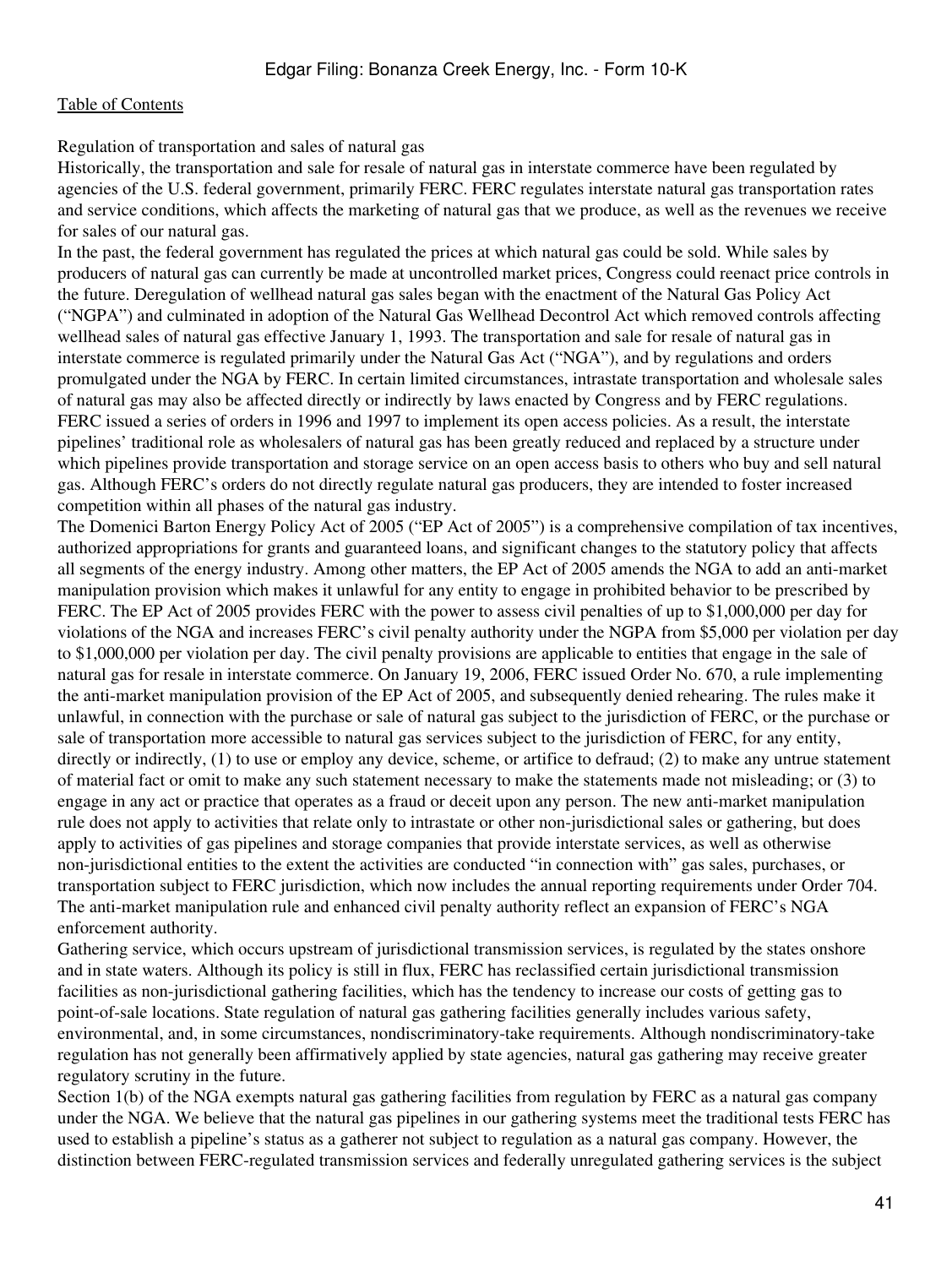of ongoing litigation, so the classification and regulation of our gathering facilities are subject to change based on future determinations by FERC, the courts, or Congress.

Our sales of natural gas are also subject to requirements under the Commodity Exchange Act ("CEA"), and regulations promulgated thereunder by the Commodity Futures Trading Commission ("CFTC"). The CEA prohibits any person from manipulating or attempting to manipulate the price of any commodity in interstate commerce or futures on such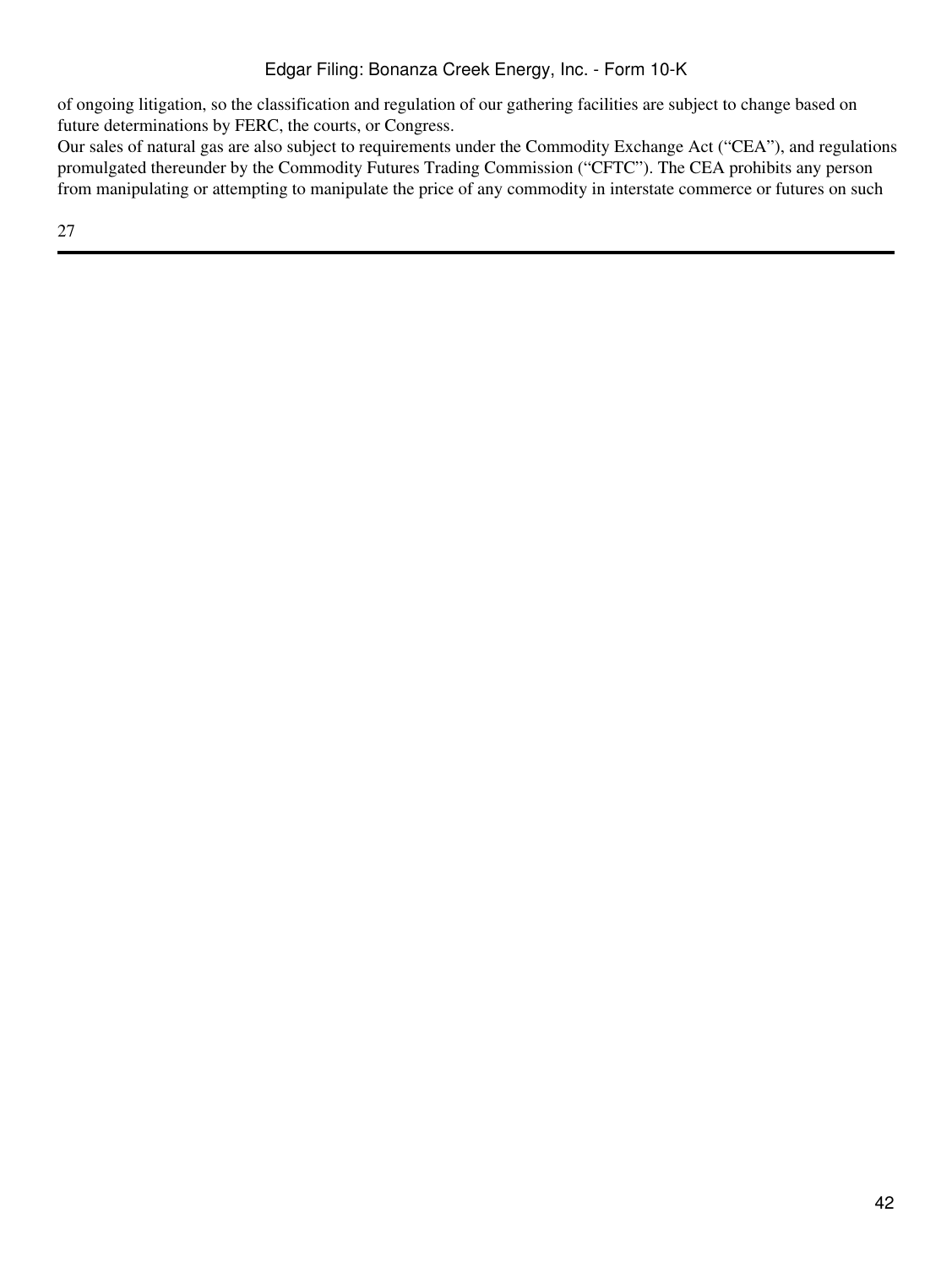commodity. The CEA also prohibits knowingly delivering or causing to be delivered false or misleading or knowingly inaccurate reports concerning market information or conditions that affect or tend to affect the price of a commodity. Intrastate natural gas transportation is also subject to regulation by state regulatory agencies. The basis for intrastate regulation of natural gas transportation and the degree of regulatory oversight and scrutiny given to intrastate natural gas pipeline rates and services varies from state to state. Insofar as such regulation within a particular state will generally affect all intrastate natural gas shippers within the state on a comparable basis, we believe that the regulation of similarly situated intrastate natural gas transportation in the state in which we operate and ship natural gas on an intrastate basis will not affect our operations in any way that is materially different from how it affects operations of our competitors. Like the regulation of interstate transportation rates, the regulation of intrastate transportation rates affects the marketing of natural gas that we produce, as well as the revenues we receive for sales of our natural gas. Changes in law and to FERC policies and regulations may adversely affect the availability and reliability of firm and/or interruptible transportation service on interstate pipelines, and we cannot predict what future action FERC will take. We do not believe, however, that any regulatory changes will affect us in a way that materially differs from the way they will affect other natural gas producers, gatherers, and marketers with which we compete. Regulation of derivatives

The Dodd-Frank Wall Street Reform and Consumer Protection Act (the "Dodd-Frank Act") was passed by Congress and signed into law in July 2010. The Dodd-Frank Act is designed to provide a comprehensive framework for the regulation of the over-the-counter derivatives market with the intent to provide greater transparency and reduction of risk between counterparties. The Dodd-Frank Act subjects swap dealers and major swap participants to capital and margin requirements and requires many derivative transactions to be cleared on exchanges. The Dodd-Frank Act provides for a potential exemption from these clearing and cash collateral requirements for commercial end-users. Environmental, Health and Safety Regulation

Our natural gas and oil exploration and production operations are subject to numerous stringent federal, regional, state, and local laws and regulations governing safety and health, the discharge of materials into the environment, or otherwise relating to protection of the environment or natural resources, noncompliance with which can result in substantial administrative, civil, and criminal penalties and other sanctions, including suspension or cessation of operations. These laws and regulations may, among other things, require the acquisition of permits before drilling or other regulated activity commences; restrict the types, quantities, and concentrations of various substances that can be released into the environment; govern the sourcing and disposal of water used in the drilling and completion process; limit or prohibit drilling activities that impact threatened or endangered species or that occur in certain areas and on certain lands lying within wilderness, wetlands, frontier, and other protected areas; require some form of investigation or remedial action to prevent or mitigate pollution from former operations such as plugging abandoned wells or closing earthen pits; establish specific safety and health criteria addressing worker and natural resource protection and impose substantial liabilities for pollution resulting from operations or failure to comply with regulatory filing obligations. Cumulatively, these laws and regulations may impact our rate of production.

The following is a summary of the more significant existing environmental and health and safety laws and regulations to which we are subject and for which compliance may have a material adverse impact on our capital expenditures, results of operations, or financial position.

## Air emissions

The Clean Air Act ("CAA") and comparable state laws and regulations restrict the emission of air pollutants from many sources, including oil and gas operations, and impose various monitoring and reporting requirements. These laws and regulations may require us to obtain pre-approval for the construction or modification of certain projects or facilities expected to produce or significantly increase air emissions, obtain and comply with stringent air permit requirements or utilize specific equipment or technologies to control emissions. Obtaining required air permits can significantly delay the development of certain oil and natural gas projects. Over the next several years, we may be required to incur certain capital expenditures for air pollution control equipment or other air emissions related issues. For example, on August 16, 2012, the EPA published final rules under the CAA that subject oil and natural gas

production, processing, transmission, and storage operations to regulation under the National Emission Standards for Hazardous Air Pollutants ("NESHAP") programs. These regulations establish specific new requirements regarding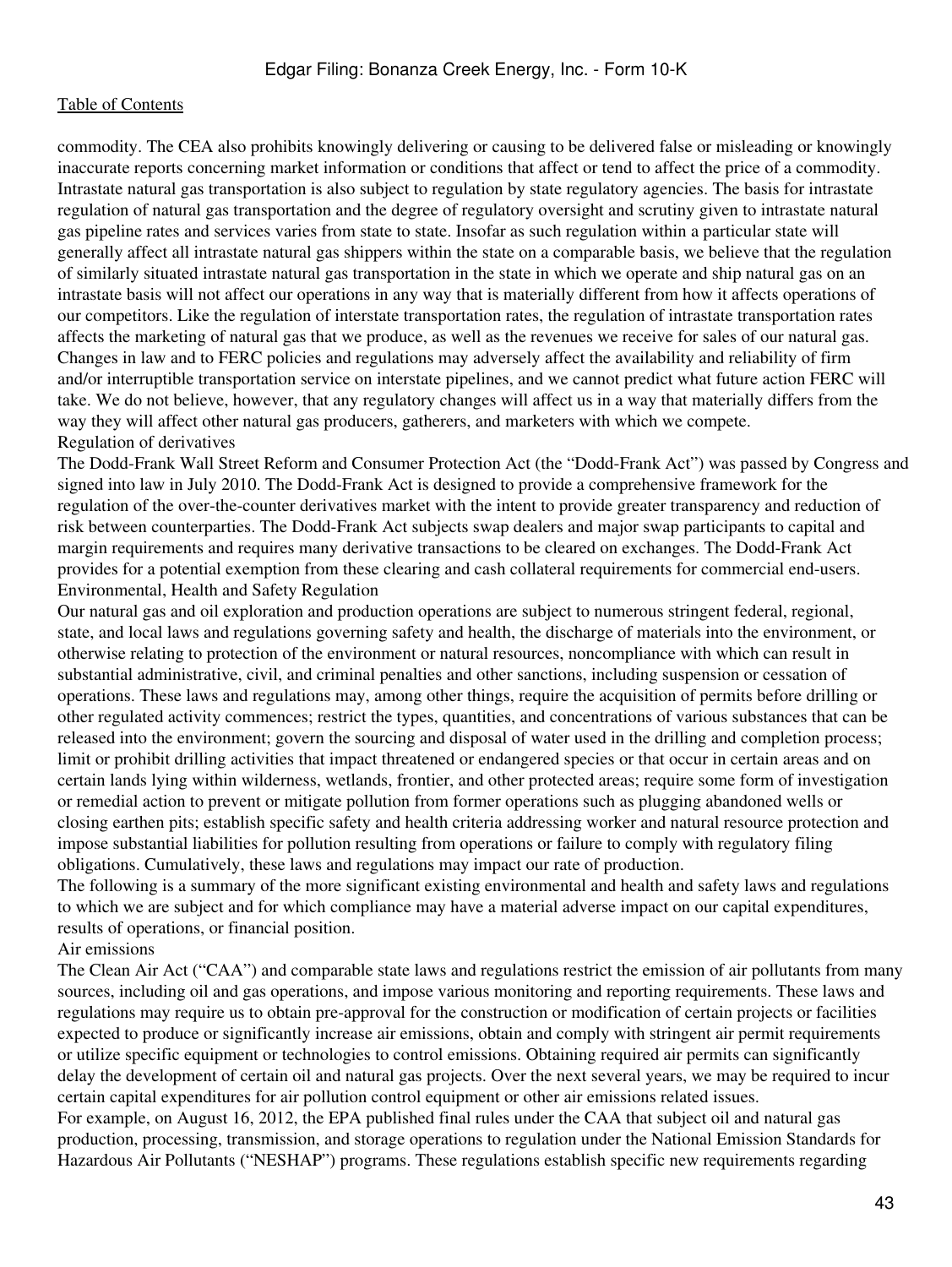emissions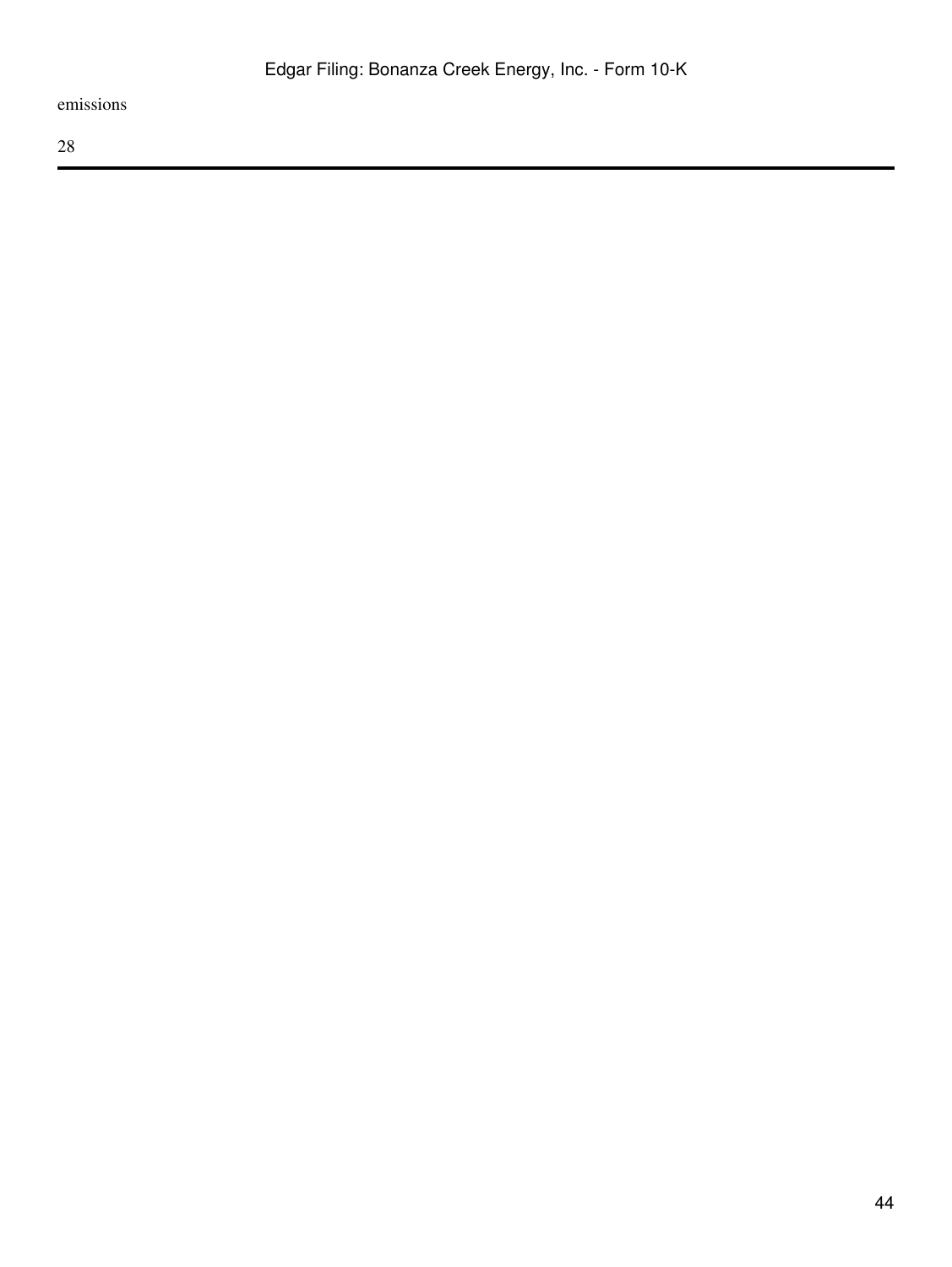from production-related wet seal and reciprocating compressors and from certain pneumatic controllers and storage vessels. The EPA issued revised rules in 2013 and 2014 in response to requests for reconsideration of portions the 2012 NESHAP rules from industry and the environmental community. In May 2016, the EPA issued New Source Performance Standards ("NSPS") rules focused on achieving additional methane and volatile organic compound reductions from oil and natural gas operations. Among other things, these revisions impose new requirements for leak detection and repair, control requirements for oil well completions, and additional control requirements for gathering, boosting, and compressor stations. EPA proposed further revisions to the NSPS rules on September 11, 2018 intended to roll back parts of the 2016 rules. The proposed revisions address certain technical issues raised in administrative petitions and include proposed changes to, among other things, the frequency for monitoring fugitive emissions at well sites and compressor stations.

In February 2014, the Colorado Department of Public Health and Environment's Air Quality Control Commission ("AQCC") adopted new and revised air quality regulations that impose stringent new requirements to control emissions from both existing and new or modified oil and gas facilities in Colorado. The regulations include new emissions control, monitoring, recordkeeping, and reporting requirements on oil and gas operators in Colorado. For example, the regulations impose Storage Tank Emission Management ("STEM") requirements for certain new and existing storage tanks. The STEM requirements require us to install costly emission control technologies as well as monitoring and recordkeeping programs at most of our new and existing well production facilities. The new Colorado regulations also impose a Leak Detection and Repair ("LDAR") program for well production facilities and compressor stations. The LDAR program primarily targets hydrocarbon (i.e., methane) emissions from the oil and gas sector in Colorado and represents a significant new use of state authority regarding these emissions.

On October 1, 2015, EPA finalized its rule lowering the existing 75 part per billion ("ppb") national ambient air quality standard ("NAAQS") for ozone under the CAA to 70 ppb. Also in 2015, the state of Colorado received a bump-up in its existing ozone standard non-attainment status from "marginal" to "moderate." Oil and natural gas operations in ozone non-attainment areas, including in the DM/NFR area, may be subject to increased regulatory burdens in the form of more stringent emission controls, emission offset requirements, and increased permitting delays and costs. Based on 2018 air quality monitoring data, the DM/NFR area may be reclassified to "serious" non-attainment on January 1, 2020 because the area does not meet the 2008 NAAQS for 2018. A "serious" classification would trigger significant additional obligations for the state under the CAA and could result in new and more stringent air quality control requirements applicable to our operations and significant operating costs and delays in obtaining necessary permits for new and modified production facilities.

In May 2016, the EPA also finalized a rule regarding source determination, including defining the term "adjacent" under the CAA, which affects how major sources are defined, particularly regarding criteria for aggregating multiple small surface sites into a single source for air quality permitting purposes applicable to the oil and natural gas industry. This rule could cause small facilities, on an aggregate basis, to be deemed a major sources, thereby triggering more stringent air permitting requirements. These EPA rulemakings will have nominal effect on our operations, because the rule clarified our existing presumption on "adjacent" and presents no conflict with the state of Colorado definitions. The EPA also published Control Technique Guidelines ("CTGs") in October 2016 aimed at providing states with guidance and setting a presumptive floor for Reasonably Achievable Control Technology ("RACT") for the oil and gas industry in areas of ozone non-attainment, including the DM/NFR area. In November 2017, as required following issuance of the CTGs, the Colorado Air Quality Control Commission AQCC adopted additional RACT and other air quality regulations that increased emissions control, monitoring, recordkeeping, and reporting requirements on oil and gas operators in the DM/NFR area, and to some extent state-wide.

Compliance with these and other air pollution control and permitting requirements has the potential to delay the development of oil and natural gas projects and increase our costs of development and production, which costs could be significant.

Hydraulic fracturing

Regulations relating to hydraulic fracturing. We are subject to extensive federal, state, and local laws and regulations concerning health, safety, and environmental protection. Government authorities frequently add to those requirements, and both oil and gas development generally and hydraulic fracturing specifically are receiving increasing regulatory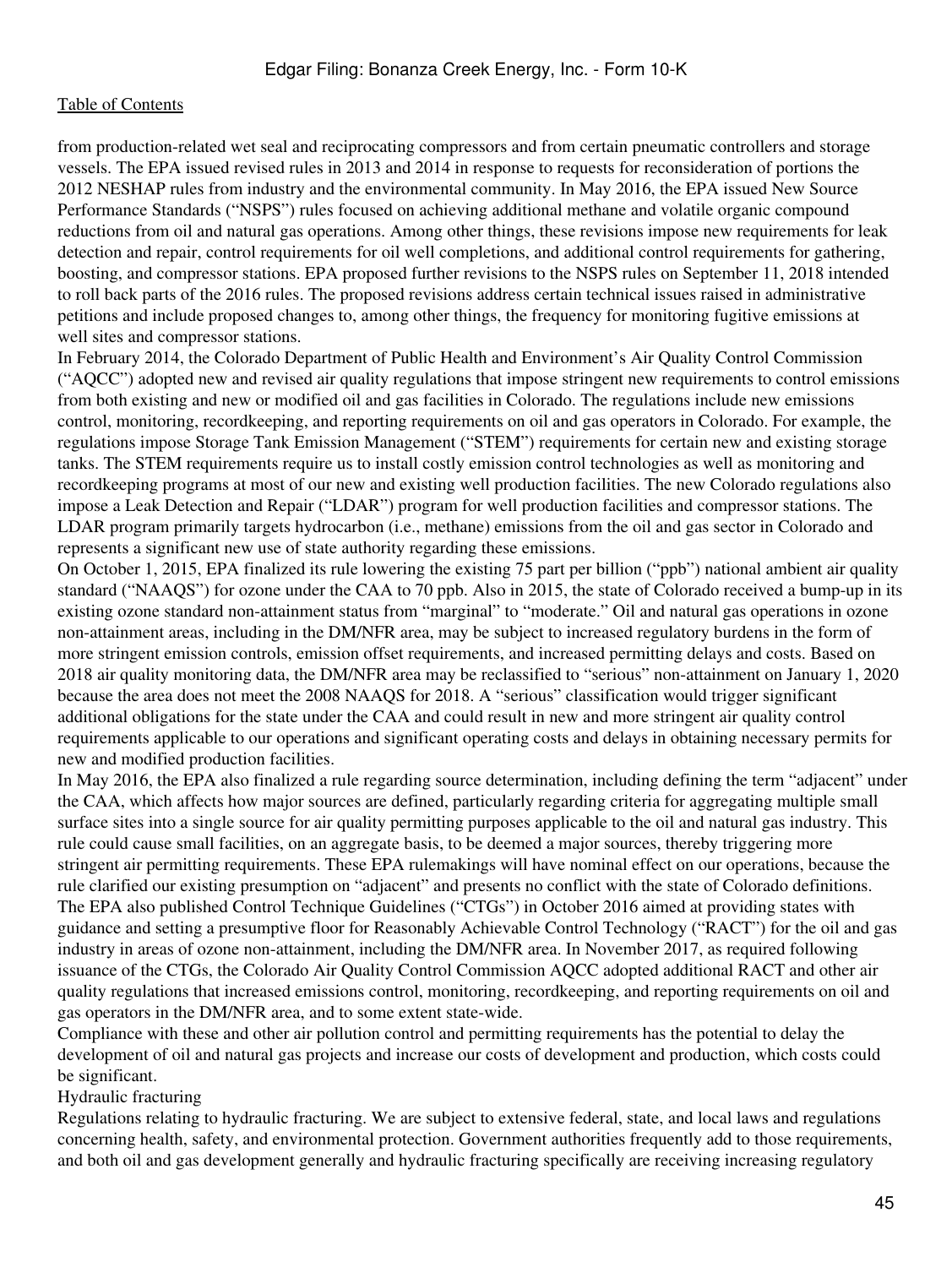attention. Our operations utilize hydraulic fracturing, an important and commonly used process in the completion of oil and natural gas wells in low-permeability formations. Hydraulic fracturing involves the injection of water,

proppant, and chemicals under pressure into rock formations to stimulate hydrocarbon production.

States have historically regulated oil and gas exploration and production activity, including hydraulic fracturing. State governments in the areas where we operate have adopted or are considering adopting additional requirements relating to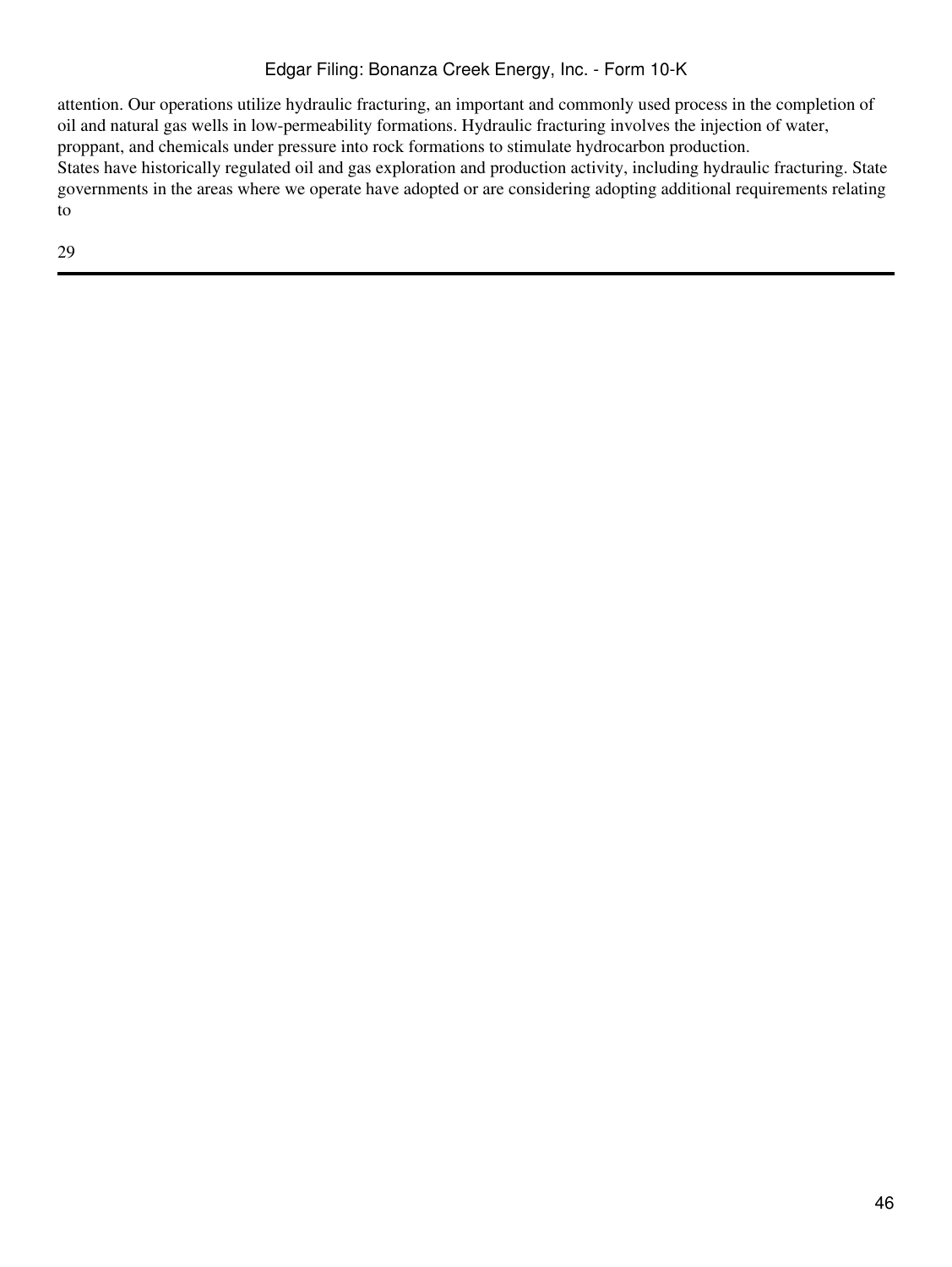hydraulic fracturing that could restrict its use in certain circumstances or make it more costly to utilize. Such measures may address any risk to drinking water, the potential for hydrocarbon migration, the disclosure of the chemicals used in fracturing, or other matters. Colorado, for example, comprehensively updated its oil and gas regulations in 2008 and adopted significant additional amendments in 2011, 2013, 2014, 2015, 2016, and 2018. Among other things, the updated and amended regulations require operators to reduce methane emissions associated with hydraulic fracturing, compile and report additional information regarding wellbore integrity, publicly disclose the chemical ingredients used in hydraulic fracturing, increase the minimum distance between occupied structures and oil and gas wells, undertake additional mitigation for nearby residents, implement additional groundwater testing, undertake certain measures to minimize flood risks, and comply with new requirements for the installation and operation of flowlines. In 2014, Colorado enacted legislation to increase the potential sanctions for statutory, regulatory and other violations. Among other things, this legislation and its implementing regulations mandate monetary penalties for certain types of violations, require a penalty to be assessed for each day of violation and significantly increase the maximum daily penalty amount. Colorado has also expanded its inspection and enforcement of staff. In early 2016, Colorado adopted rules imposing additional permitting requirements for certain large scale facilities in urban mitigation areas and additional notice requirements prior to engaging in operations near certain municipalities. Any enforcement actions or requirements of additional studies or investigations by governmental authorities where we operate could increase our operating costs and cause delays or interruptions of our operations. In 2018, Colorado adopted rules requiring new wells and production facilities to be sited at least 1,000 feet from school facilities and child care centers. The federal Safe Drinking Water Act ("SDWA") and comparable state statutes may restrict the disposal, treatment, or release of water produced or used during oil and gas development. Subsurface emplacement of fluids, primarily via disposal wells or enhanced oil recovery ("EOR") wells, is governed by federal or state regulatory authorities that, in some cases, include the state oil and gas regulatory or the state's environmental authority. The federal Energy Policy Act of 2005 amended the Underground Injection Control provisions of the SDWA to expressly exclude certain hydraulic fracturing from the definition of "underground injection," but disposal of hydraulic fracturing fluids and produced water or their injection for EOR is not excluded.

Federal agencies have periodically considered additional regulation of hydraulic fracturing. The EPA has published guidance for issuing underground injection permits that would regulate hydraulic fracturing using diesel fuel. This guidance eventually could encourage other regulatory authorities to adopt permitting and other restrictions on the use of hydraulic fracturing. As noted above, in June 2016, EPA finalized regulations that address discharges of wastewater pollutants from onshore unconventional extraction facilities to publicly-owned treatment works. Regulated entities are required to come into compliance with these standards by August 29, 2019. The EPA also published a study of the impact of hydraulic fracturing on drinking water resources in December 2016, which concluded that drinking water resources can be affected by hydraulic fracturing under specific circumstances. The results of this study could result in additional regulations, which could lead to operational burdens similar to those described above. As also noted above, in January 2017, the EPA issued a proposed rule to include natural gas processing facilities in the Toxic Release Inventory ("TRI") program. The United States Department of the Interior also finalized a new rule regulating hydraulic fracturing activities on federal lands, including requirements for disclosure, wellbore integrity, and handling of flowback water; however, on December 29, 2017, the BLM issued a rescission of the hydraulic fracturing rule. This rescission and the rule as promulgated are subject to ongoing litigation. Additionally, in early 2016, the Bureau of Land Management ("BLM") proposed rules related to further controlling the venting and flaring of natural gas on BLM land. On September 28, 2018, the BLM published a final rule that revises the 2016 rules. The new rule, among other things, rescinds the 2016 rule requirements related to waste-minimization plans, gas-capture percentages, well drilling, well completion and related operations, pneumatic controllers, pneumatic diaphragm pumps, storage vessels, and leak detection and repair. The new rule also revised provisions related to venting and flaring. Environmental groups and the states of California and New Mexico have filed challenges to the 2018 rule in the United States District Court for the Northern District of California.

Apart from these ongoing federal and state initiatives, some local governments have adopted their own new requirements on hydraulic fracturing and other oil and gas operations. Voters in Colorado have proposed or advanced initiatives restricting or banning oil and gas development in Colorado, but these initiatives have failed to date.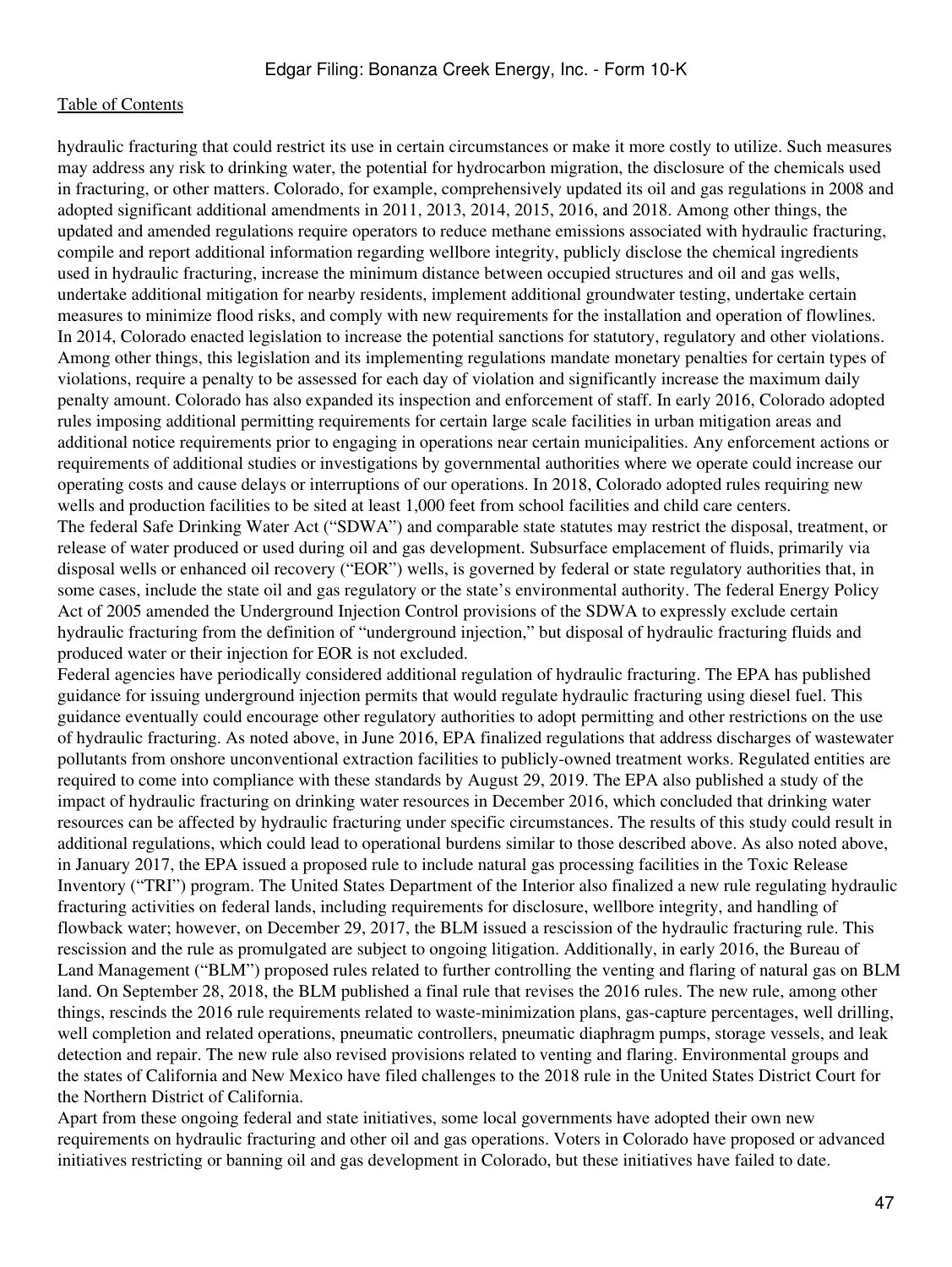Legislation has also been introduced in Colorado to increase local control regarding oil and gas development. Although this legislation was not adopted, similar legislation could be enacted in the future. Any successful bans or moratoriums where we operate could increase the costs of our operations, impact our profitability, and even prevent us from drilling in certain locations. In addition, in light of concerns about seismic activity being triggered by the injection of produced waters into underground wells, certain regulators are also considering additional requirements related to seismic safety for hydraulic fracturing activities. A 2015 U.S. Geological Survey report identified eight states with areas of increased rates of induced seismicity that could be attributed to fluid injection or oil and gas extraction. Any regulation that restricts our ability to dispose of produced waters or increases the cost of doing business could cause have a material adverse effect on our business.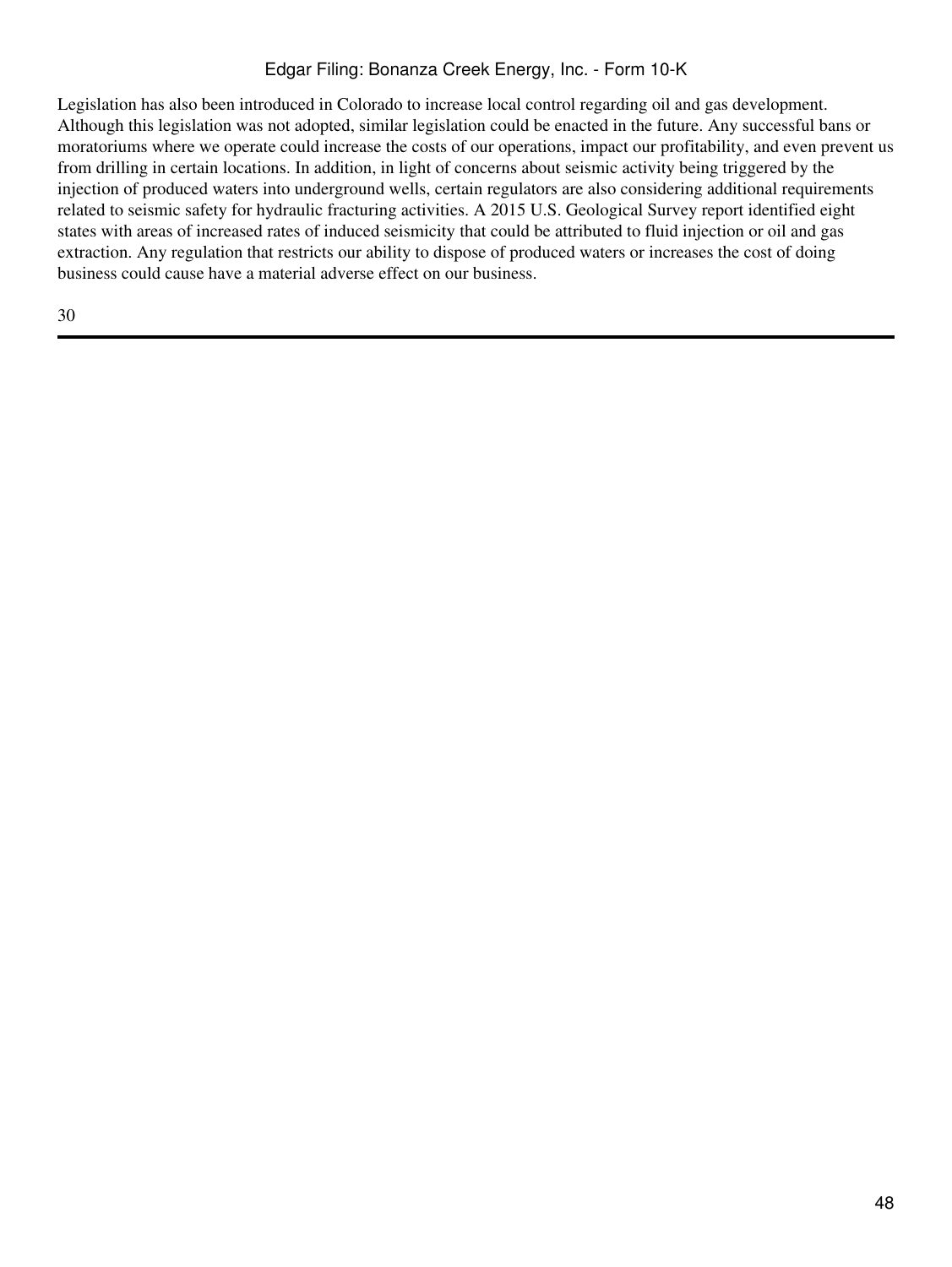At this time, it is not possible to estimate the potential impact on our business of recent state and local actions or the enactment of additional federal or state legislation or regulations affecting hydraulic fracturing. The adoption of future federal, state, or local laws or implementing regulations imposing new environmental obligations on, or otherwise limiting, our operations could make it more difficult and more expensive to complete oil and natural gas wells, increase our costs of compliance and doing business, delay or prevent the development of certain resources (including especially shale formations that are not commercial without the use of hydraulic fracturing), or alter the demand for and consumption of our products. We cannot assure you that any such outcome would not be material, and any such outcome could have a material and adverse impact on our cash flows and results of operations.

Our use of hydraulic fracturing. We use hydraulic fracturing as a means to maximize production of oil and gas from formations having low permeability such that natural flow is restricted. Fracture stimulation has been used for decades in the Rocky Mountain region.

Typical hydraulic fracturing treatments are made up of water, chemical additives, and sand. We utilize major hydraulic fracturing service companies who track and report additive chemicals that are used in fracturing as required by the appropriate government agencies, including FracFocus, the national hydraulic fracturing chemical registry managed by the Ground Water Protection Council and Interstate Oil and Gas Compact Commission. Each of the service companies we use fracture stimulate a multitude of wells for the industry each year.

We periodically review our plans and policies regarding oil and gas operations, including hydraulic fracturing, in order to minimize any potential environmental impact. Our operations are subject to close supervision by state and federal regulators (including the BLM with respect to federal acreage), who frequently inspect our fracturing operations.

#### Other State Laws

Our properties located in Colorado are subject to the authority of the Colorado Oil and Gas Conservation Commission (the "COGCC"), as well as other state agencies. On August 22, 2017, Colorado Governor John Hickenlooper announced seven policy initiatives developed during the Colorado's review of oil and gas operations. One rulemaking initiative resulting from Colorado's review was a strengthening of COGCC's flowline regulations and requirements. COGCC finalized the new flowline rules on February 19, 2018. The new rule includes: increased registration requirements, flowline design requirements, integrity management requirements, and leak detection programs, and requirements for abandoned flowlines. Over the past several years, the COGCC has also approved new rules regarding various other matters, including wellbore integrity, hydraulic fracturing, well control, waste management, spill reporting, spacing of wells and pooling of mineral interests, and an increase in potential sanctions for COGCC rule violations. Additionally, the COGCC approved rules regarding minimum setbacks, groundwater monitoring, large-scale facilities in urban mitigation areas, and public notice requirements that are intended to prevent or mitigate environmental impacts of oil and gas development and include the permitting of wells. Depending on how these and any other new rules are applied, they could add substantial increases in well costs for our Colorado operations. The rules could also impact our ability to operate and extend the time necessary to obtain drilling permits, which would create substantial uncertainty about our ability to meet future drilling plans and thus production and capital expenditure targets. The state of Colorado also created a task force to make recommendations for minimizing land use and other conflicts concerning the location of new oil and gas facilities. In early 2016, COGCC finalized a rulemaking to implement rules applicable to the permitting of large-scale oil and gas facilities in urban mitigation areas and rules requiring operators to register with and provide operational information, including advance notice for certain operations, to municipalities prior to conducting oil and gas operations.

In 2016, the Colorado Supreme Court ruled that the cities of Fort Collins and Longmont do not have authority to ban oil and gas operations within their jurisdictional limits. Although we do not own or lease minerals or operate within any of these municipal areas, the Colorado Supreme Court decision has bearing on our ability to continue to operate in Colorado. Further, Weld County completed implementation of a revised local government permitting process for land use approval, and Boulder County substantially revised its oil and gas regulations. We do not expect that these local government regulations will have any material impact on our operations. Hazardous substances and waste handling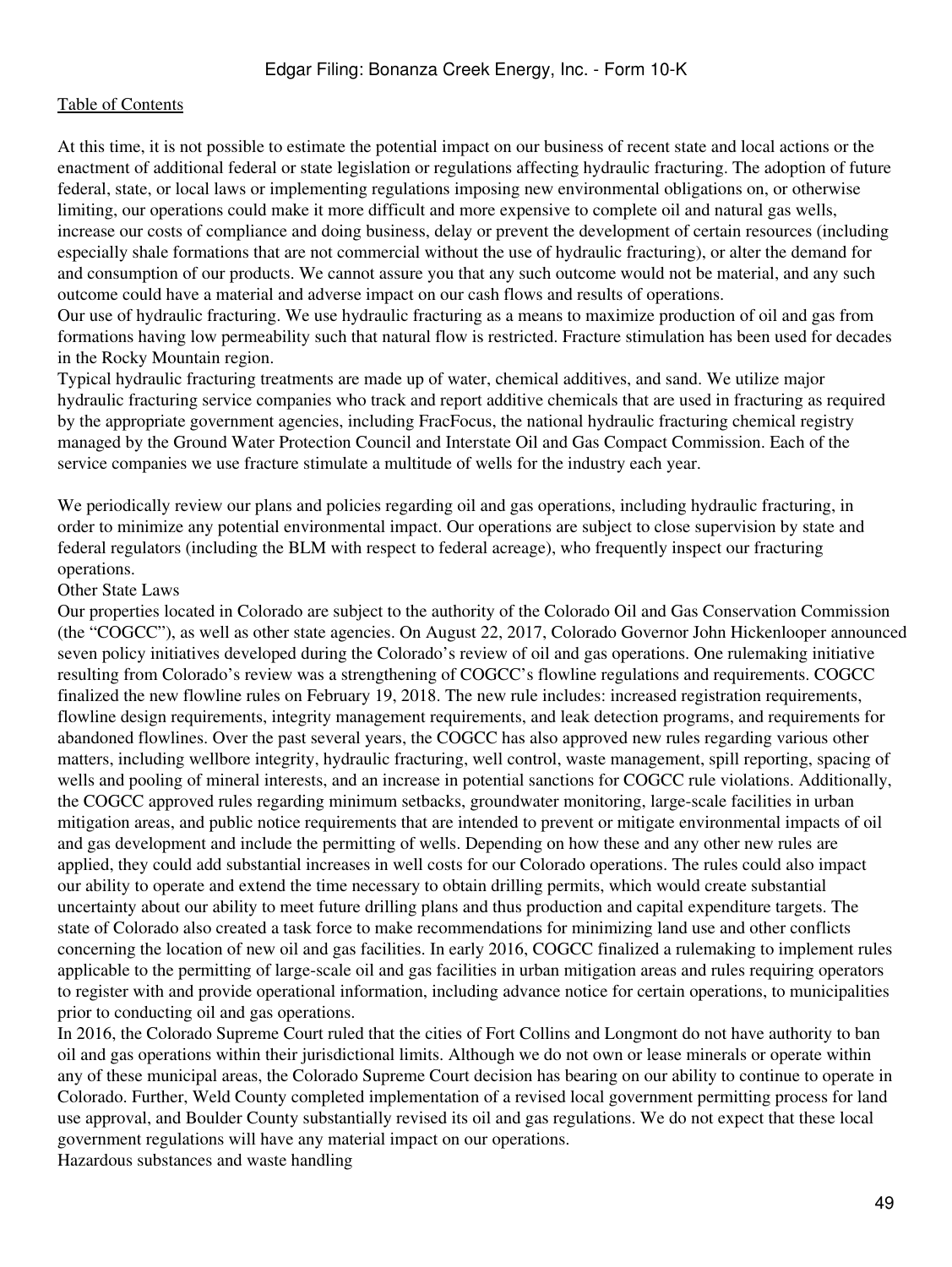The Comprehensive Environmental Response, Compensation and Liability Act of 1980 ("CERCLA"), also known as the Superfund law, and comparable state laws impose liability without regard to fault or the legality of the original conduct on certain classes of persons who are considered to be responsible for the release of a "hazardous substance" into the environment. These persons include current and prior owners or operators of the site where the release occurred and entities that disposed or arranged for the disposal of the hazardous substances found at the site. Under CERCLA, these potentially "responsible persons" may be subject to strict, joint and several liability for the costs of cleaning up the hazardous substances that have been released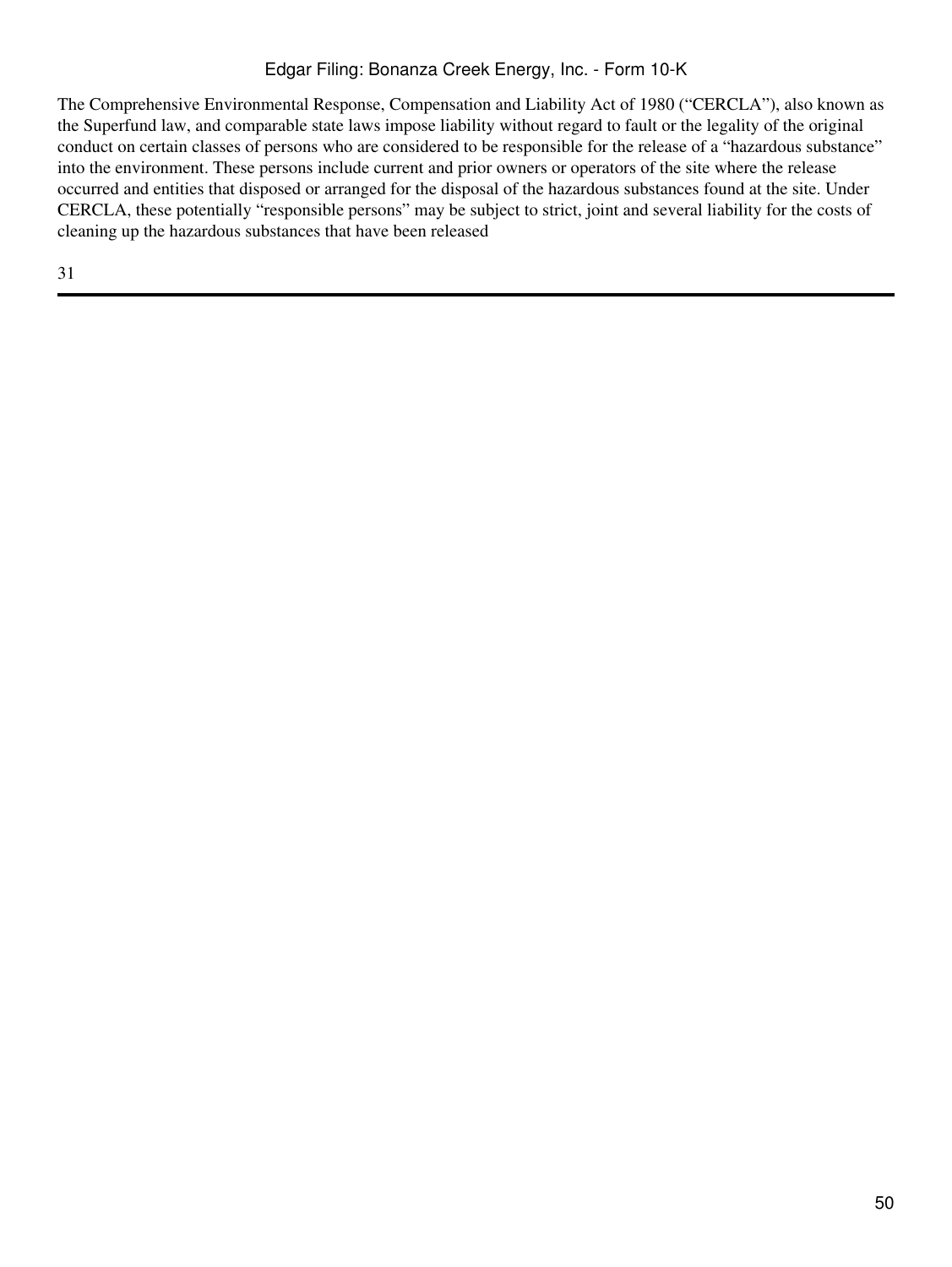into the environment, for damages to natural resources, and for the costs of certain health studies, and it is not uncommon for neighboring landowners and other third parties to file claims for personal injury and property damage allegedly caused by the hazardous substances released into the environment. We are able to control directly the operation of only those wells with respect to which we act as operator. Notwithstanding our lack of direct control over wells operated by others, the failure of an operator other than us to comply with applicable environmental regulations may, in certain circumstances, be attributed to us. We generate materials in the course of our operations that may be regulated as or contain CERCLA hazardous substances but we are not aware of any liabilities for which we may be held responsible that would materially or adversely affect us.

The Resource Conservation and Recovery Act ("RCRA") and comparable state statutes regulate the generation, transportation, treatment, storage, disposal, and cleanup of hazardous wastes, and distinguishes between hazardous and non-hazardous or solid wastes. With the approval of the EPA, the individual states can administer some or all of the provisions of RCRA, and some states have adopted their own, more stringent hazardous waste requirements, while all states regulate solid waste. Drilling fluids, produced waters and most of the other wastes associated with the exploration, development, and production of natural gas and oil are currently regulated under RCRA's non-hazardous waste provisions and state solid waste laws. However, legislation has been proposed from time to time and various environmental groups have filed lawsuits that, if successful, could result in the reclassification of certain natural gas and oil exploration and production wastes as "hazardous wastes," which would make such wastes subject to much more stringent handling, disposal, and clean-up requirements. For example, in May 2016, several environmental groups filed a lawsuit in the U.S. District Court for the District of Columbia that seeks to compel the EPA to review and, if necessary, revise its regulations regarding existing exemptions for exploration and production related wastes. On December 28, 2016, the EPA entered into a consent decree with those environmental groups to settle the lawsuit, which requires the EPA by March 15, 2019 to either propose new regulations regarding exploration and production related wastes or sign a determination that revision of such regulations is not necessary. If the EPA proposes new rulemaking, the 2016 consent decree requires the EPA to take final action on such rules no later than July 15, 2021. We currently own or lease, and have in the past owned or leased, properties that have been used for numerous years to explore for and produce oil and natural gas. Although we have utilized operating and disposal practices that were standard in the industry at the time, exploration and production fluids and gases may have been disposed of or released on or under the properties owned or leased by us or on or under the other locations where these hydrocarbons and wastes have been taken for treatment or disposal. In addition, certain of these properties have been operated by third parties whose treatment and disposal or release of hydrocarbons and wastes were not under our control. These properties and wastes disposed thereon may be subject to CERCLA, RCRA, and analogous state laws. Under these laws, we could be required to remove or remediate previously disposed wastes (including wastes disposed of or released by prior owners or operators), to clean up contaminated property (including groundwater contaminated by prior owners or operators), to pay for damages for the loss or impairment of natural resources, and to take measures to prevent future contamination from our operations.

In addition, other laws require the reporting on use of hazardous and toxic chemicals. For example, in October 2015, EPA granted, in part, a petition filed by several national environmental advocacy groups to add the oil and gas extraction industry to the list of industries required to report releases of certain "toxic chemicals" under the Toxic Release Inventory ("TRI") program under the Emergency Planning and Community Right-to-Know Act. EPA determined that natural gas processing facilities may be appropriate for addition to TRI applicable facilities and in January 2017, EPA issued a proposed rule to include natural gas processing facilities in the TRI program. EPA review of comments on this proposed rule is ongoing.

#### Pipeline safety and maintenance

Pipelines, gathering systems, and terminal operations are subject to increasingly strict safety laws and regulations. Both the transportation and storage of refined products and crude oil involve a risk that hazardous liquids may be released into the environment, potentially causing harm to the public or the environment. In turn, such incidents may result in substantial expenditures for response actions, significant penalties, liability for natural resources damages, and significant business interruption. The U.S. Department of Transportation has adopted safety regulations with respect to the design, construction, operation, maintenance, inspection, and management of our pipeline and storage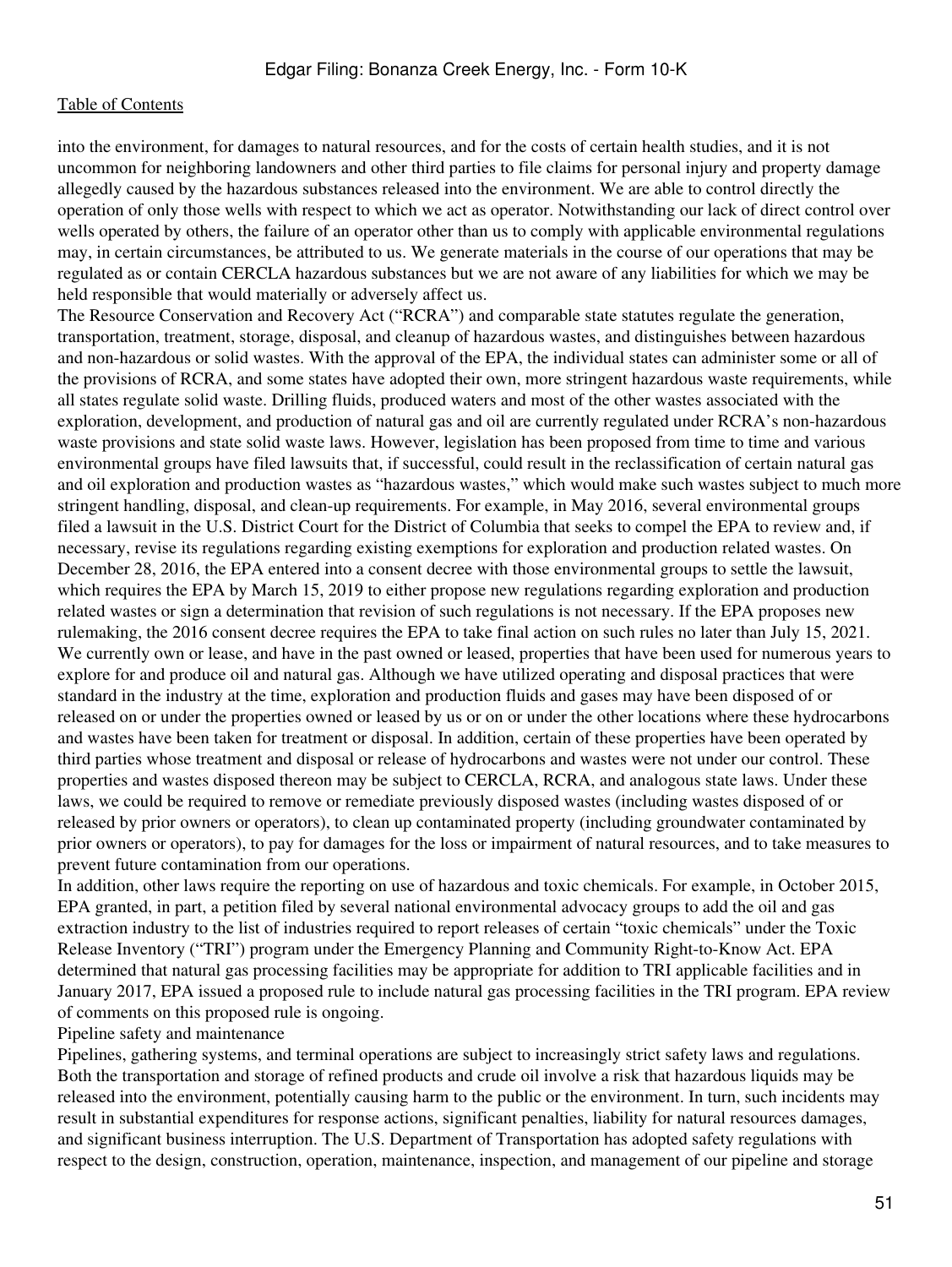facilities. These regulations contain requirements for the development and implementation of pipeline integrity management programs, which include the inspection and testing of pipelines and the correction of anomalies. These regulations also require that pipeline operation and maintenance personnel meet certain qualifications and that pipeline operators develop comprehensive spill response plans.

There have been recent initiatives to strengthen and expand pipeline safety regulations and to increase penalties for violations. The Pipeline Safety, Regulatory Certainty, and Job Creation Act was signed into law in early 2012. In addition, the Pipeline and Hazardous Materials Safety Administration ("PHMSA") has issued new rules to strengthen federal pipeline safety enforcement programs. In 2015, PHMSA proposed to expand its regulations in a number of ways, including through the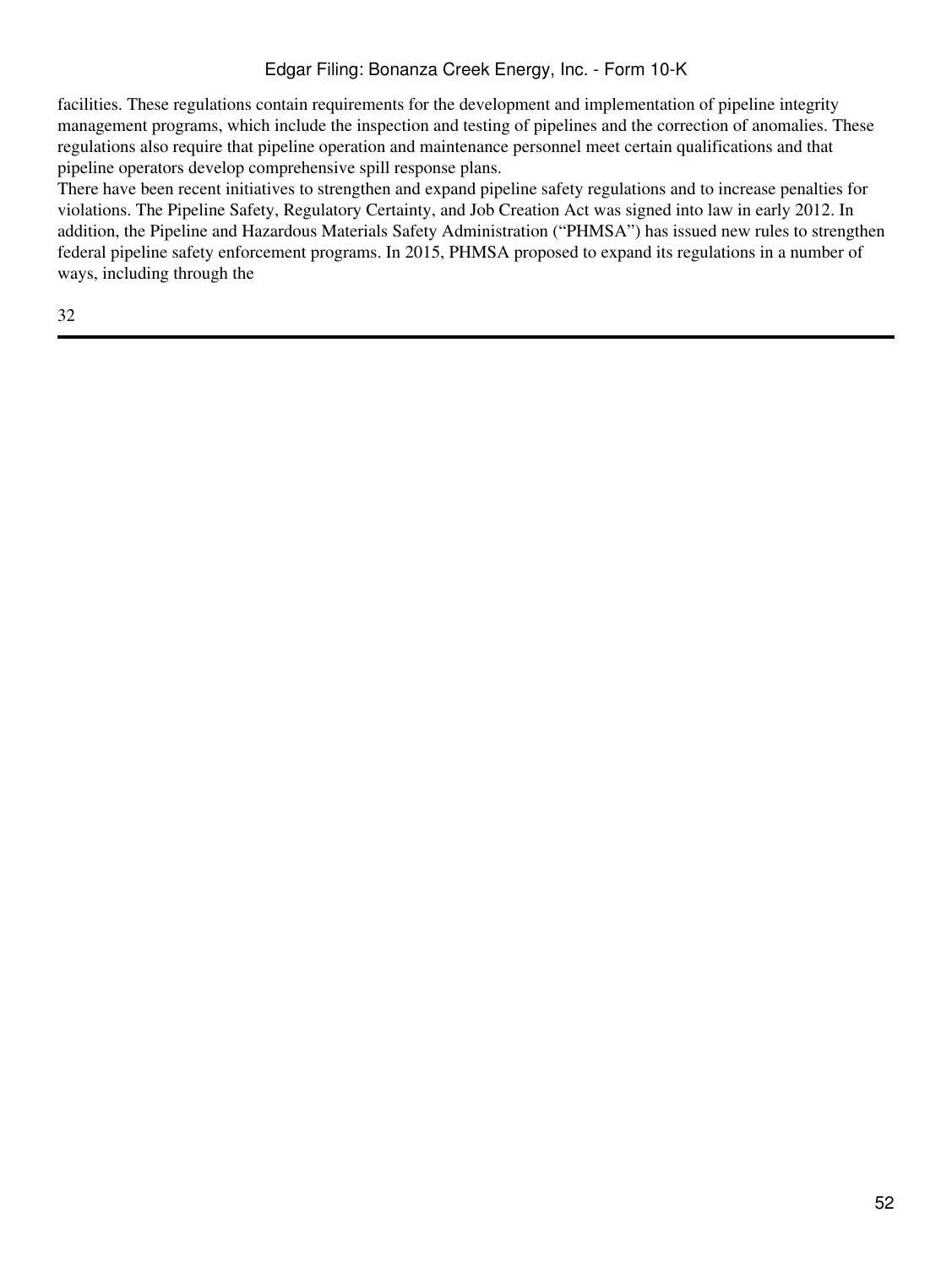increased regulation of gathering lines, even in rural areas. In 2016, PHMSA increased its regulations to require crude oil sampling and reporting as an "offeror" (as defined under the PHMSA) and increased its civil penalty structure. Climate change

Based on EPA findings that emissions of carbon dioxide, methane, and other greenhouse gases ("GHGs") present an endangerment to public health and the environment, the EPA adopted regulations under the CAA that, among other things, established Prevention of Significant Deterioration ("PSD"), construction, and Title V operating permit reviews for GHG emissions from certain large stationary sources that are already major sources of emissions of regulated pollutants. In a subsequent ruling, the U.S. Supreme Court upheld a portion of EPA's GHG stationary source program, but also invalidated a portion of it, holding that stationary sources already subject to the PSD or Title V program for non-GHG criteria pollutants remained subject to GHG BACT requirements, but that sources subject to the PSD or Title V program only for GHGs could not be forced to comply with EPA's GHG BACT requirements. Upon remand, the D.C. Circuit issued an amended judgment, which, among other things, vacated the PSD and Title V regulations under review in that case to the extent they require a stationary source to obtain a PSD or Title V permit solely because the source emits or has the potential to emit GHGs above the applicable major source thresholds. In October 2016, EPA issued a proposed rule to further revise its PSD and Title V regulations applicable to GHGs in accordance with these court rulings, including a proposed de minimis level of GHG emissions below which BACT is not required. This rulemaking process is ongoing. Depending on an EPA's final rule, it is possible that any regulatory or permitting obligation that limits emissions of GHGs could extend to smaller stationary sources and require us to incur costs to reduce and monitor emissions of GHGs associated with our operations, and may also adversely affect demand for the oil and natural gas that we produce.

In addition, the EPA has adopted rules requiring the monitoring and reporting of GHGs from specified onshore and offshore oil and gas production sources in the United States on an annual basis, which include certain of our operations. We are monitoring GHG emissions from our operations in accordance with the GHG emissions reporting rule.

In August of 2015, the EPA finalized rules to further reduce GHG emissions, primarily from coal-fired power plants, under its Clean Power Plan ("CPP"). On March 28, 2017, President Trump signed an Executive Order directing the EPA to review the CPP regulations. Following the Executive Order, on April 4, 2017, the EPA announced that it was formally reviewing the CPP. On October 9, 2017, the EPA published a proposed rule to repeal the Clean Power Plan. The comment period on the proposed rule closed on April 26, 2018. On August 21, 2018, EPA proposed the Affordable Clean Energy ("ACE") rule, which would establish emission guidelines for states to develop plans to address greenhouse gas emissions from existing coal-fired power plants. The ACE would replace the CPP, and the rulemaking process is ongoing.

Congress has, from time to time, considered but not yet passed legislation to reduce emissions of GHGs. In addition, a number of state and regional efforts have emerged that are aimed at tracking and/or reducing GHG emissions by means of cap and trade programs that typically require major sources of GHG emissions, such as electric power plants, to acquire and surrender emission allowances in return for emitting those GHGs.

Additional GHG regulation may also result from the December 2015 agreement that the United States reached during the December 2015 United Nations climate change conference in Paris, France (the "Paris Agreement"). Within the Paris Agreement, the United States agreed to reduce its GHG emissions by 26-28% by the year 2025 as compared with 2005 levels, and provide periodic updates on its progress. On June 1, 2017, President Trump announced that the United States would withdraw from the Paris Agreement. Although President Trump has the authority to unilaterally withdraw the United States from the Paris Agreement, it is not clear at this time what steps the Trump Administration plans to take to withdraw from the Paris Agreement, whether a new agreement can be negotiated, or what terms would be included in such an agreement.

Although it is not possible at this time to predict how legislation or new regulations that may be adopted to address GHG emissions would impact our business, any such future laws and regulations imposing reporting obligations on, or limiting, emissions of GHGs from our equipment and operations could require us to incur costs to reduce emissions of GHGs associated with our operations. Severe limitations on GHG emissions could adversely affect our production operations and/or demand for the oil and natural gas we produce. Moreover, incentives to conserve energy or use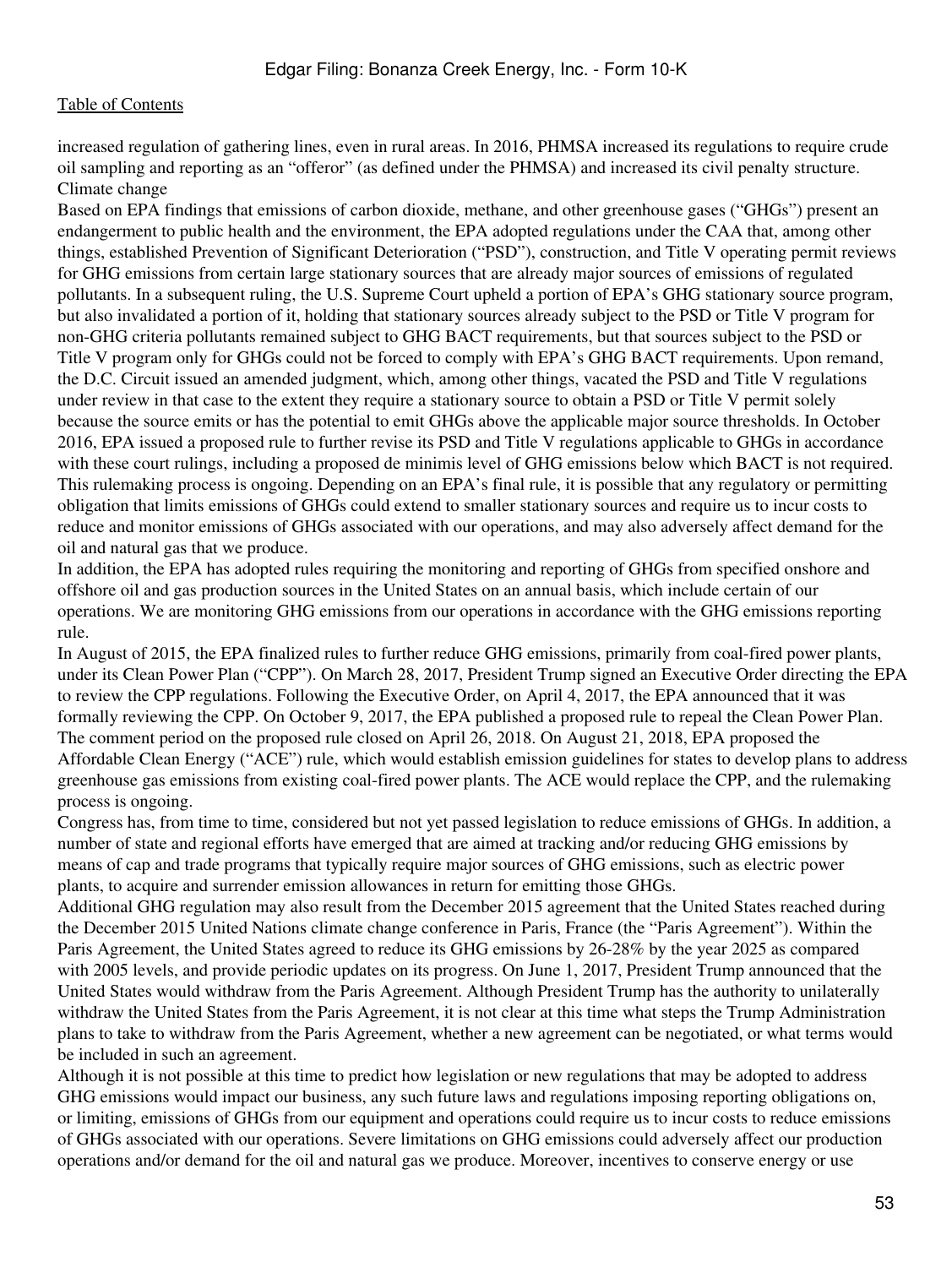alternative energy sources as a means of addressing climate change could also reduce demand for the oil and natural gas we produce. In addition, parties concerned about the potential effects of climate change have directed their attention at sources of funding for energy companies, which has resulted in certain financial institutions, funds, and other sources of capital restricting or eliminating their investment in oil and natural gas activities. Water discharges

The Federal Water Pollution Control Act or the Clean Water Act ("CWA") and analogous state laws impose restrictions and controls regarding the discharge of pollutants into certain surface waters of the U.S., including spills and leaks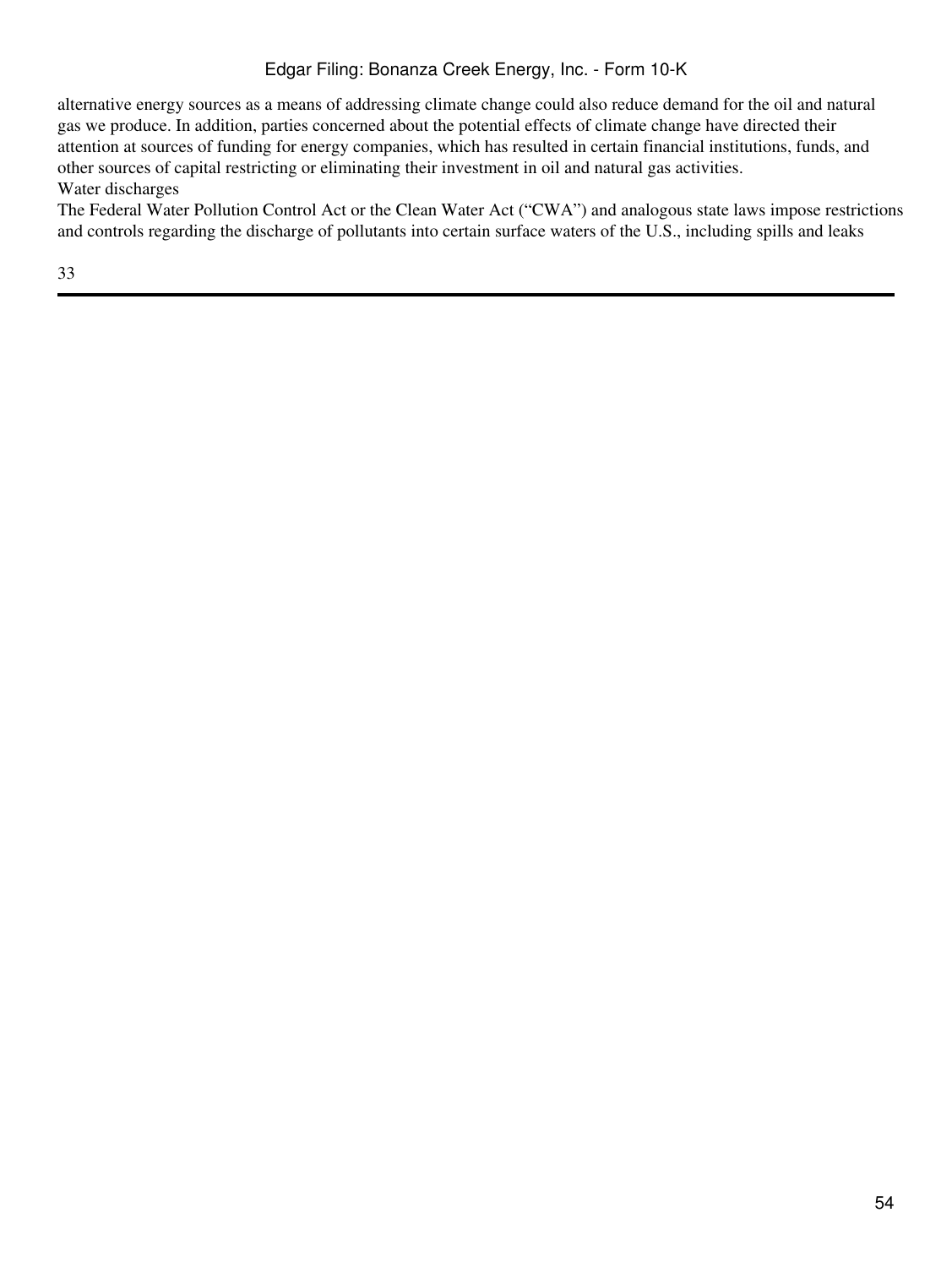of hydrocarbons and produced water. Pursuant to these laws and regulations, we may be required to obtain and maintain approvals or permits for the discharge of wastewater or storm water and are required to develop and implement spill prevention, control, and countermeasure plans, also referred to as "SPCC plans," in connection with on-site storage of significant quantities of oil. As properties are acquired, we determine the need for new or updated SPCC plans and, where necessary, will develop or update such plans to implement physical and operation controls, the costs of which are not expected to be material. In June 2015, the EPA and the U.S. Army Corps of Engineers adopted a new regulatory definition of "waters of the U.S." ("WOTUS"), which governs which waters and wetlands are subject to the CWA. In February 2018, the EPA issued a rule that delays the applicability of the new definition of the waters of the United States until 2020. On August 16, 2018, the U.S. District Court for South Carolina found that the EPA and the Corps failed to comply with the Administrative Procedure Act and struck the 2018 rule that attempted to delay the applicability date of the 2015 rule. Other district courts, however, have issued rulings temporarily enjoining the applicability of the 2015 rule itself. On December 11, 2018, the EPA and the Corps issued a proposed new rule that would differently revise the definition of "waters of the United States" and essentially replace both the 1986 rule and the 2015 rule. According to the agencies, the proposed new rule is "intended to increase CWA program predictability and consistency by increasing clarity as to the scope of 'waters of the United States' federally regulated under the Act." If finalized, this new definition of "waters of the United States" will likely be challenged and sought to be enjoined in federal court. Until that time, regulations are being implemented as they were prior to August 2015. Additionally, in June 2016, the EPA finalized new CWA pretreatment standards that would prevent onshore unconventional oil and natural gas wells from discharging wastewater pollutants to publicly-owned treatment facilities. Regulated entities are required to come into compliance with these pretreatment standards by August 29, 2019.

#### Endangered Species Act

The federal Endangered Species Act restricts activities that may affect endangered and threatened species or their habitats. A final rule amending how critical habitat and suitable habitat areas are designated was finalized by the U.S. Fish and Wildlife Service in 2016. Some of our facilities may be located in areas that are designated as habitat for endangered or threatened species. The designation of previously unidentified endangered or threatened species could cause us to incur additional costs or become subject to operating restrictions or bans in the affected areas. Employee health and safety

We are subject to a number of federal and state laws and regulations, including the federal Occupational Safety and Health Act ("OSHA"), and comparable state statutes, the purpose of which are to protect the health and safety of workers. In 2016, there were substantial revisions to the regulations under OSHA that may impact our operations. These changes include among other items: record keeping and reporting, revised crystalline silica standard (which requires the oil and gas industry to implement engineering controls and work practices to limit exposures below the new limits by June 23, 2021), naming oil and gas as a high hazard industry, and requirements for a safety and health management system. In addition, OSHA's hazard communication standard, the EPA community right-to-know regulations under Title III of the federal Superfund Amendment and Reauthorization Act and comparable state statutes, requires that information be maintained concerning hazardous materials used or produced in our operations, and that this information be provided to employees, state and local government authorities, and citizens. National Environmental Policy Act

Natural gas and oil exploration and production activities on federal lands are subject to the National Environmental Policy Act ("NEPA"). NEPA requires federal agencies, including the Departments of Interior and Agriculture, to evaluate major agency actions having the potential to significantly impact the environment. In the course of such evaluations, an agency prepares an Environmental Assessment to evaluate the potential direct, indirect, and cumulative impacts of a proposed project. If impacts are considered significant, the agency will prepare a more detailed environmental impact study that is made available for public review and comment. All of our current exploration and production activities, as well as proposed exploration and development plans, on federal lands require governmental permits that are subject to the requirements of NEPA. The vast majority of our exploration and production activities are not on federal lands. This environmental impact assessment process has the potential to delay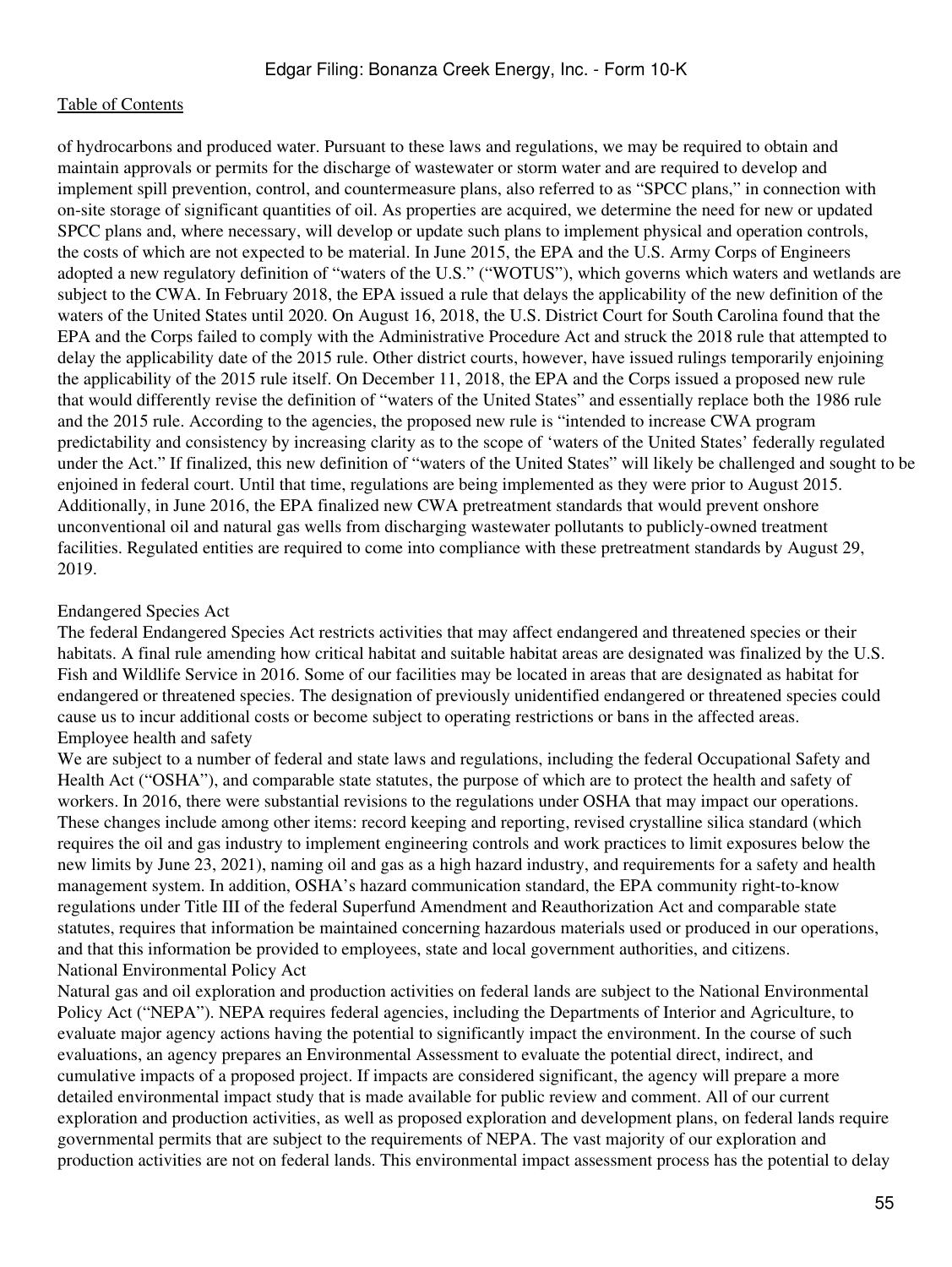or limit, or increase the cost of, the development of natural gas and oil projects on federal lands. Authorizations under NEPA also are subject to protest, appeal, or litigation, which can delay or halt projects. Oil Pollution Act

The Oil Pollution Act of 1990 ("OPA") establishes strict liability for owners and operators of facilities that are the site of a release of oil into waters of the U.S. The OPA and its associated regulations impose a variety of requirements on responsible parties related to the prevention of oil spills and liability for damages resulting from such spills. A "responsible party" under the OPA includes owners and operators of certain onshore facilities from which a release may affect waters of the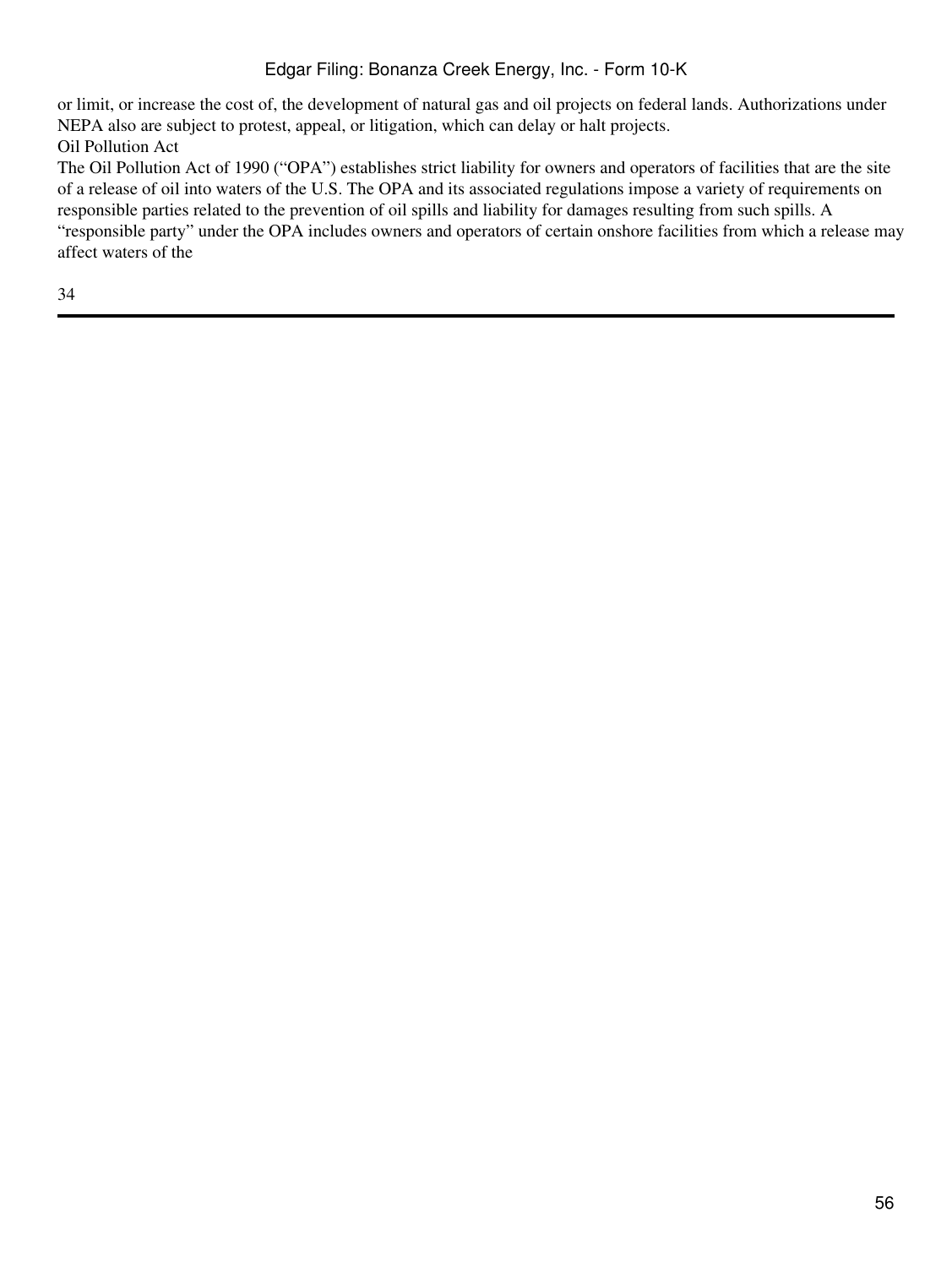U.S. The OPA assigns liability to each responsible party for oil cleanup costs and a variety of public and private damages. While liability limits apply in some circumstances, a party cannot take advantage of liability limits if the spill was caused by gross negligence or willful misconduct or resulted from violation of a federal safety, construction, or operating regulation. If the party fails to report a spill or to cooperate fully in the cleanup, liability limits likewise do not apply. Few defenses exist to the liability imposed by the OPA. The OPA imposes ongoing requirements on a responsible party, including the preparation of oil spill response plans and proof of financial responsibility to cover environmental cleanup and restoration costs that could be incurred in connection with an oil spill. Employees

As of December 31, 2018, we had 144 employees, of which 20 full-time employee equivalents were dedicated to our Rocky Mountain Infrastructure, LLC operations. We also utilized the services of numerous independent contractors to perform various field and other services. Our future success will depend partially on our ability to attract, retain, and motivate qualified personnel. We are not a party to any collective bargaining agreements and have not experienced any strikes or work stoppages.

### **Offices**

As of December 31, 2018, we leased 63,783 square feet of office space in Denver, Colorado at 410 17<sup>th</sup> Street where our principal offices are located, and we leased 7,780 square feet near our operations in Weld County, Colorado, where we have a field office and storage facilities. We also own a field office in Evans, Colorado. Available Information

We are required to file annual, quarterly, and current reports, proxy statements and other information with the SEC. You may read and copy any documents filed by us with the SEC at the SEC's Public Reference Room at 100 F Street, N.E., Washington, D.C. 20549. You may obtain information on the operation of the Public Reference Room by calling the SEC at 1–800–SEC–0330. Our filings with the SEC are also available to the public from commercial document retrieval services and at the SEC's website at http://www.sec.gov.

Our common stock is listed and traded on the New York Stock Exchange under the symbol "BCEI." Our reports, proxy statements, and other information filed with the SEC can also be inspected and copied at the New York Stock Exchange, 20 Broad Street, New York, New York 10005.

We also make available on our website at http://www.bonanzacrk.com all of the documents that we file with the SEC, free of charge, as soon as reasonably practicable after we electronically file such material with the SEC. Information contained on our website is not incorporated by reference into this Annual Report on Form 10 K.

Item 1A. Risk Factors.

Our business involves a high degree of risk. If any of the following risks, or any risk described elsewhere in this Annual Report on Form 10-K, actually occurs, our business, financial condition, or results of operations could suffer. The risks described below are not the only ones facing us. Additional risks not presently known to us or which we currently consider immaterial also may adversely affect us.

Risks Related to Our Business

Further declines, in oil and, to a lesser extent, natural gas prices, will adversely affect our business, financial condition or results of operations, and our ability to meet our capital expenditure obligations or targets and financial commitments.

The price we receive for our oil and, to a lesser extent, natural gas and NGLs, heavily influences our revenue, profitability, cash flows, liquidity, access to capital, present value and quality of our reserves, the nature and scale of our operations, and future rate of growth. Oil and natural gas are commodities and, therefore, their prices are subject to wide fluctuations in response to relatively minor changes in supply and demand. In recent years, the markets for oil and natural gas have been volatile. These markets will likely continue to be volatile in the future. Further, oil prices and natural gas prices do not necessarily fluctuate in direct relation to each other. Because approximately 76% of our estimated proved reserves as of December 31, 2018 were oil and NGLs, our financial results are more sensitive to movements in oil prices. Since mid-2014, the price of crude oil has significantly declined and has not regained previous highs. As a result, we experienced significant decreases in crude oil revenues and recorded asset impairment charges. A prolonged period of low market prices for oil, natural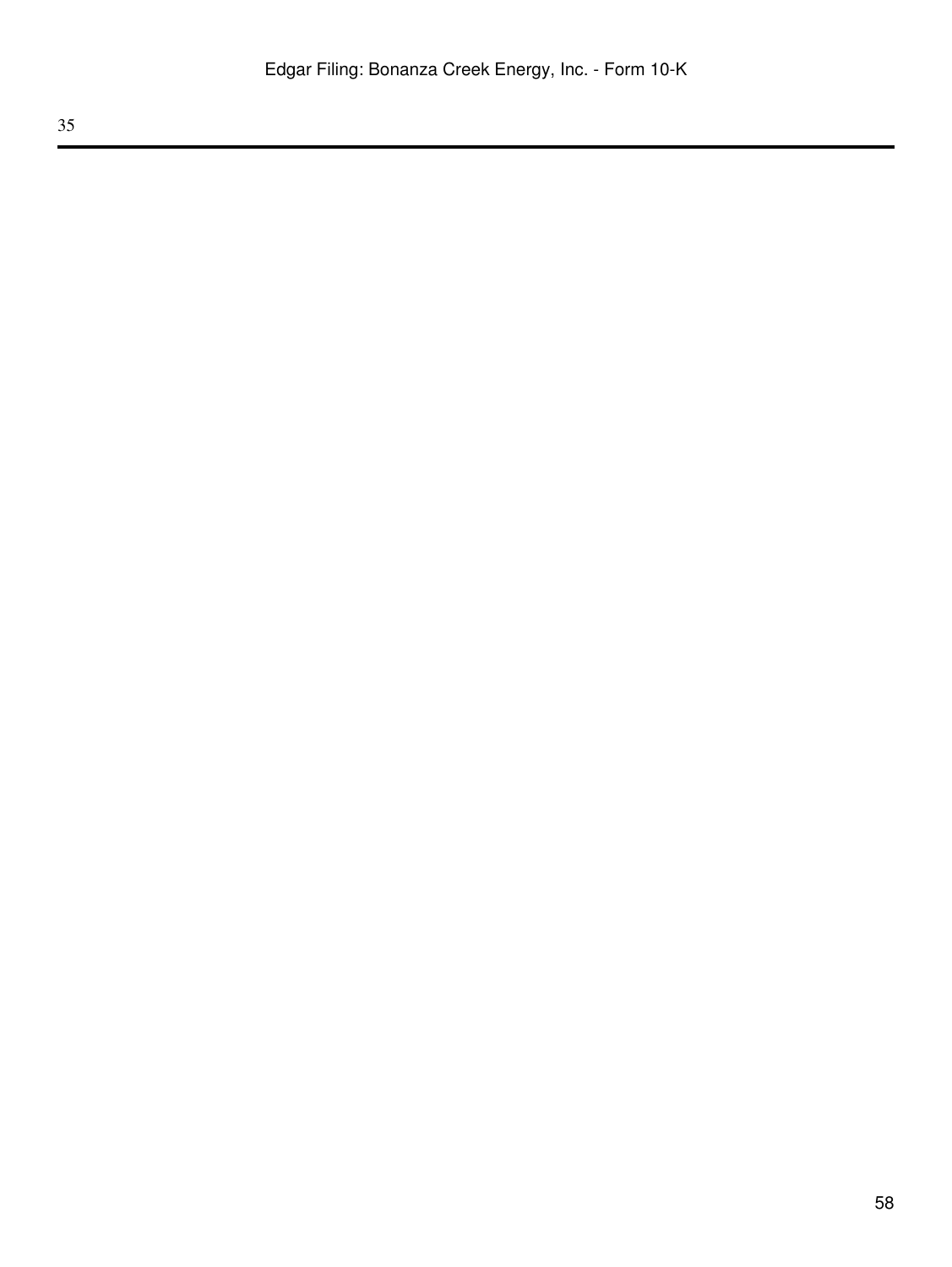### [Table of Contents](#page-2-0)

gas, and NGLs or further declines in the market prices for oil and natural gas, could result in capital expenditures being further reduced and will adversely affect our business, financial condition, and liquidity and our ability to meet obligations, targets, or financial commitments. During the year ended December 31, 2018, the daily New York Mercantile exchange ("NYMEX") WTI oil spot price ranged from a high of \$77.41 per Bbl to a low of \$44.48 per Bbl, and the NYMEX natural gas HH spot price ranged from a high of \$6.24 per MMBtu to a low of \$2.49 per MMBtu. As of February 25, 2019, the daily NYMEX WTI oil spot price and NYMEX natural gas HH spot price was \$55.33 per Bbl and \$2.84 per MMBtu, respectively.

The prices we receive for our production, and the levels of our production, depend on numerous factors beyond our control. These factors include, but are not limited to, the following:

•worldwide and regional economic conditions impacting the global supply and demand for oil and natural gas; •the actions from members of the Organization of Petroleum Exporting Countries and other oil producing nations; •the price and quantity of imports of foreign oil and natural gas;

• conflicts in the Middle East and conditions in South America and Russia; political conditions in or affecting other oil-producing and natural gas-producing countries, including the current

•the level of global oil and natural gas exploration and production;

•the level of global oil and natural gas inventories;

•localized supply and demand fundamentals and transportation availability;

•weather conditions and natural disasters;

•domestic and foreign governmental regulations;

•speculation as to the future price of oil and the speculative trading of oil and natural gas futures contracts;

•the price and availability of competitors' supplies of oil and natural gas;

•technological advances affecting energy consumption;

•variability in subsurface reservoir characteristics, particularly in areas with immature development history;

•the availability of pipeline capacity and infrastructure; and

•the price and availability of alternative fuels.

Substantially all of our production is sold to purchasers under contracts at market-based prices. Declines in commodity prices may have the following effects on our business:

reduction of our revenues, profit margins, operating income and cash flows;

• liquidity and inability to pay our liabilities as they come due; reduction in the amount of crude oil, natural gas, and NGLs that we can produce economically, and reduction in our

**example 1** certain properties in our portfolio becoming economically unviable;

•delay or postponement of some of our capital projects;

•significant reductions in future capital programs, resulting in a reduced ability to develop our reserves;

•limitations on our financial condition, liquidity, and/or ability to finance planned capital expenditures and operations; such as equity or debt; reduction to the borrowing base under our Current Credit Facility or limitations in our access to sources of capital,

•declines in our stock price;

reduction in industry demand for crude oil;

reduction in storage availability for crude oil;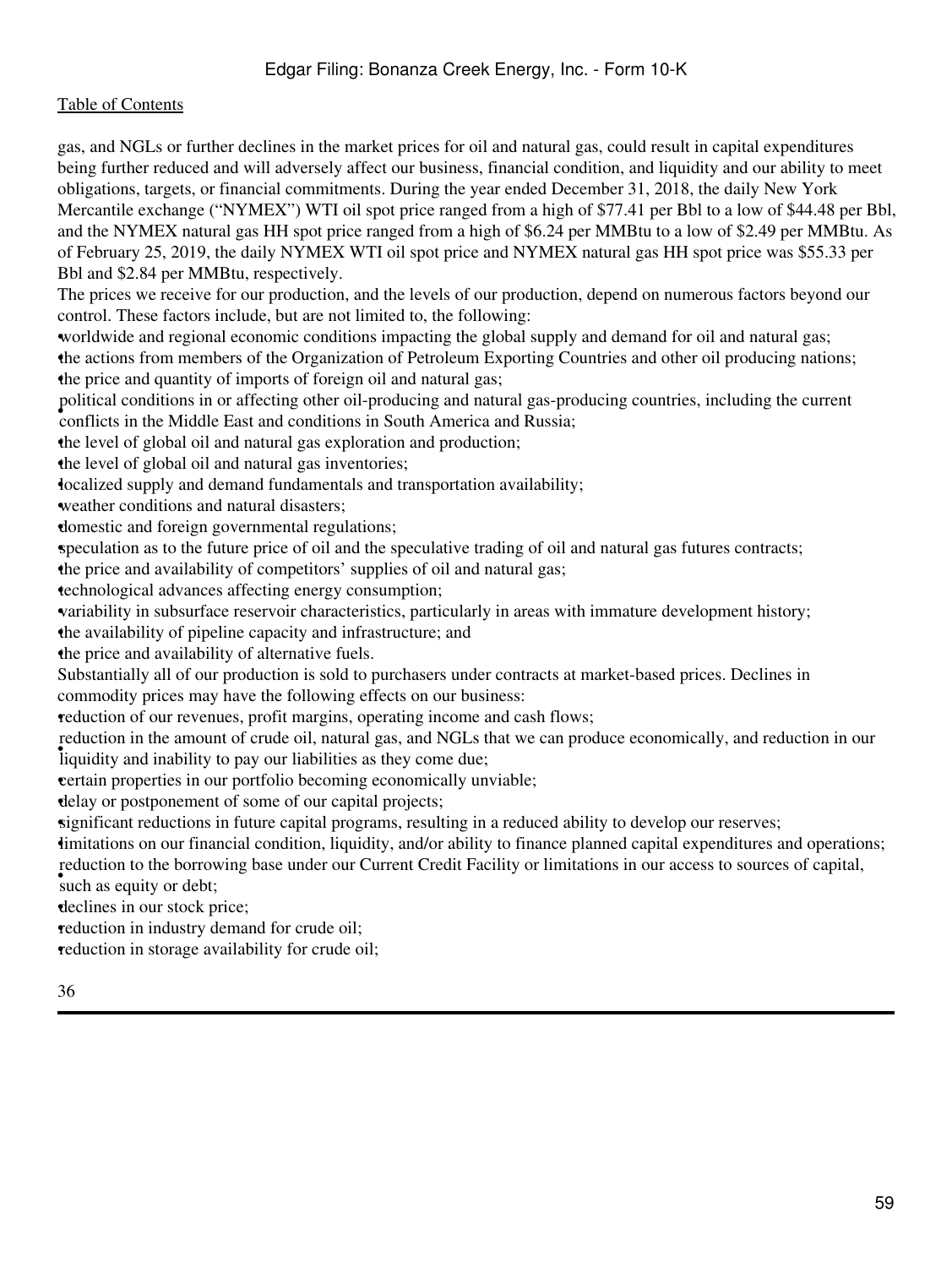•reduction in pipeline and processing industry demand and capacity for natural gas;

• eduction in the ability<br>market conditions; and reduction in the ability of our vendors, suppliers, and customers to continue operations due to the prevailing adverse

the date of assessment. asset impairment charges resulting from reductions in the carrying values of our crude oil and natural gas properties at

Our production is not fully hedged, and we are exposed to fluctuations in the price of oil and will be affected by continuing and prolonged declines in the price of oil and natural gas.

Oil and natural gas prices are volatile. We hedge a portion of our oil and natural gas production to reduce our exposure to adverse fluctuations in these prices. We have stated limitations as prescribed in our Current Credit Facility as to the percentage of our production that can be hedged. The limitations range from 85% to 100% of our projected production from our proved developed properties and 65% to 85% of our projected production from our total proved properties, dependent on the duration of the hedge. Due to the Current Credit Facility's restrictions and/or management's decision to hedge less than 100% of our projected production, some of our future production will be sold at market prices, exposing us to fluctuations in the price of crude oil and natural gas. Currently, we have approximately 59% of our guided 2019 production hedged. To the extent that the price of oil and natural gas decline below current levels, our results of operations and financial condition would be materially adversely impacted. See the Derivative Activity section in Part I, Item I of this Annual Report on Form 10-K for a summary of our hedging activity.

Due to reduced commodity prices and lower operating cash flows we may be unable to maintain adequate liquidity, and our ability to make interest payments in respect of any indebtedness could be adversely affected.

Oil, natural gas, and NGL prices have significantly declined since mid-2014 and have not regained previous highs. This depressed price environment resulted in a reduction in our available liquidity until we negotiated a new reserve based credit facility in late 2018. However, we have substantial capital needs, including in connection with the continued development of our oil and gas assets. We may not have the ability to generate sufficient cash flows from operations and our credit facility's borrowing base may be reduced in the future. Therefore, we may have insufficient liquidity to meet our anticipated working capital, debt service, and other liquidity needs.

Terrorist attacks could have a material adverse effect on our business, financial condition, or results of operations. Terrorist attacks may significantly affect the energy industry, including our operations and those of our current and potential customers, as well as general economic conditions, consumer confidence and spending, and market liquidity. Strategic targets, such as energy-related assets, may be at greater risk of future attacks than other targets in the United States. Our insurance may not protect against such occurrences. Consequently, it is possible that any of these occurrences, or a combination of them, could have a material adverse effect on our business, financial condition, and results of operations.

We recently emerged from bankruptcy, which could adversely affect our business and relationships.

It is possible that our having filed for bankruptcy and our recent emergence from the Chapter 11 bankruptcy proceedings could adversely affect our business and relationships with customers, employees, and suppliers. Due to uncertainties, many risks exist, including the following:

•key suppliers could terminate their relationship or require financial assurances or enhanced performance; •the ability to renew existing contracts and compete for new business may be adversely affected;

•the ability to attract, motivate, and/or retain key executives and employees may be adversely affected;

• opportunities; and employees may be distracted from performance of their duties or more easily attracted to other employment

• impacted. competitors may take business away from us, and our ability to attract and retain customers may be negatively

The occurrence of one or more of these events could have a material and adverse effect on our operations, financial condition, and reputation. There can be no assurance that having been subject to bankruptcy protection will not adversely affect our operations in the future.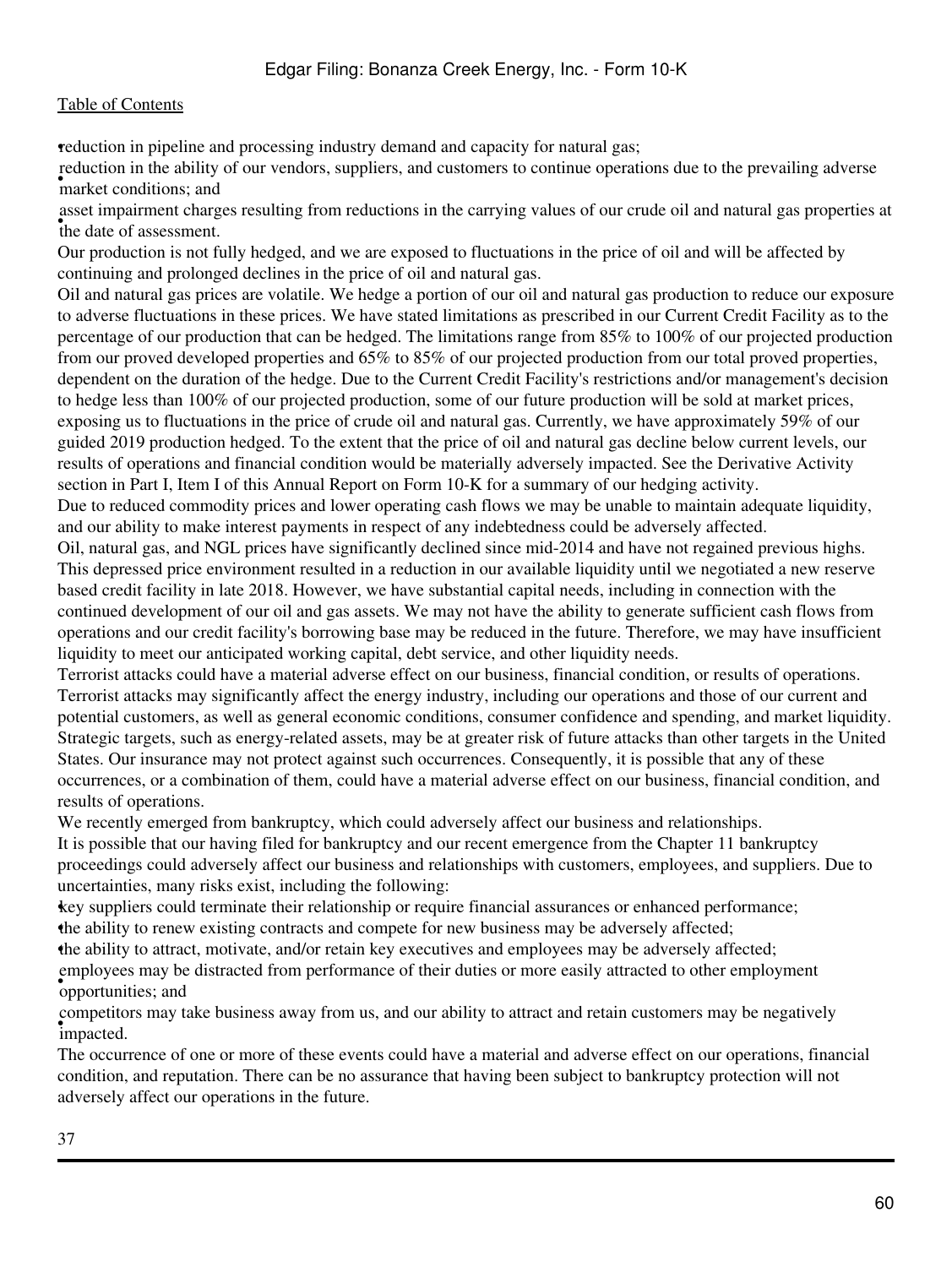Our actual financial results after emergence from bankruptcy may not be comparable to our historical financial information as a result of the implementation of our reorganization plan and the transactions contemplated thereby and the adoption of fresh-start accounting.

In connection with the disclosure statement we filed with the United States Bankruptcy Court for the District of Delaware (the "Bankruptcy Court"), and the hearing to consider confirmation of our Third Amended Joint Prepackaged Plan of Reorganization Under Chapter 11 of the Bankruptcy Code, dated April 6, 2017 (the "reorganization plan"), we prepared projected financial information to demonstrate to the Bankruptcy Court the feasibility of the reorganization plan and our ability to continue operations upon emergence from bankruptcy. Those projections were prepared solely for the purpose of the bankruptcy proceedings and have not been, and will not be, updated on an ongoing basis and should not be relied upon by investors. At the time they were prepared, the projections reflected numerous assumptions concerning anticipated future performance and with respect to prevailing and anticipated market and economic conditions that were and remain beyond our control and that may not materialize. Projections are inherently subject to substantial and numerous uncertainties and to a wide variety of significant business, economic, and competitive risks, and the assumptions underlying the projections and/or valuation estimates may prove to be wrong in material respects. Actual results will likely vary significantly from those contemplated by the projections. As a result, investors should not rely on these projections.

In addition, upon emergence from bankruptcy, we adopted fresh-start accounting, as a consequence of which our assets and liabilities were adjusted to fair value and our accumulated deficit was restated to zero. Accordingly, our future financial conditions and results of operations following our emergence are not comparable to the financial condition or results of operations reflected in our historical financial statements. The lack of comparable historical financial information may discourage investors from purchasing our common stock.

The Current Credit Facility has restrictive covenants that could limit our growth and our ability to finance our operations, fund capital needs, respond to changing conditions, and engage in other business activities that may be in our best interests.

The Current Credit Facility contains restrictive covenants that limit our ability to engage in activities that may be in our long-term best interests. Our ability to borrow under the Current Credit Facility is subject to compliance with certain financial covenants, including the maintenance of certain financial ratios, including a minimum current ratio and a maximum leverage ratio. In addition, the Current Credit Facility contains covenants that, among other things, limit our ability to:

•incur or guarantee additional indebtedness;

•issue preferred stock;

sell or transfer assets;

•pay dividends on, redeem, or repurchase capital stock;

•repurchase or redeem subordinated debt;

•make certain acquisitions and investments;

•create or incur liens;

engage in transactions with affiliates;

•enter into agreements that restrict distributions or other payments from restricted subsidiaries to us; •consolidate, merge, or transfer all or substantially all of our assets; and

•engage in certain other business activities.

 Our failure to comply with these covenants could result in an event of default that, if not cured or waived, could result in the acceleration of all of our indebtedness. We would not have sufficient working capital to satisfy our debt obligations in the event of an acceleration of all or a significant portion of our outstanding indebtedness. As of the date of this Annual Report on Form 10-K, we are in compliance with all financial and non-financial covenants.

We may be prevented from taking advantage of business opportunities that arise because of the limitations imposed on us by the restrictive covenants contained in the Current Credit Facility. Our ability to comply with the financial ratios and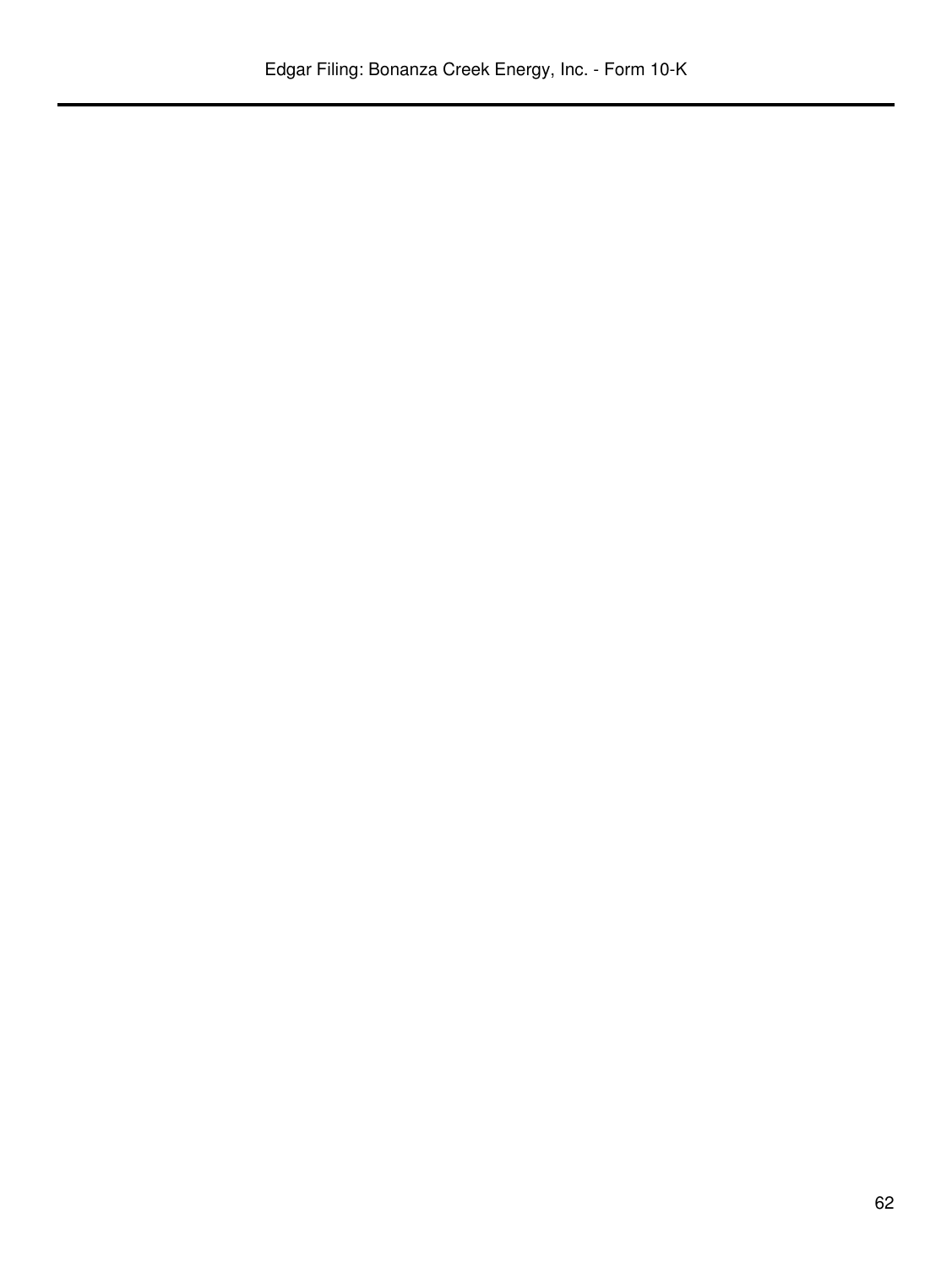financial condition tests under the Current Credit Facility may be affected by events beyond our control and, as a result, we may be unable to meet these ratios and financial condition tests. These financial ratio restrictions and financial condition tests could limit our ability to obtain future financings, make needed capital expenditures, withstand a continued downturn in commodity prices, our business, or the economy in general, or otherwise conduct necessary corporate activities.

Borrowings under the Current Credit Facility are limited by our borrowing base, which is subject to periodic redetermination.

Beginning on May 1, 2019, the borrowing base under the Current Credit Facility will be redetermined at least semiannually and up to two additional times per year between scheduled determinations upon request of us or lenders holding more than 50% of the aggregate commitments. Redeterminations are based upon a number of factors, including commodity prices and reserve levels. In addition, our lenders have substantial flexibility to reduce our borrowing base due to subjective factors. Upon a redetermination, we could be required to repay a portion of our bank debt to the extent our outstanding borrowings at such time exceed the redetermined borrowing base. We may not have sufficient funds to make such repayments, which could result in a default under the terms of the facility and an acceleration of the loans thereunder requiring us to negotiate renewals, arrange new financing, or sell significant assets, all of which could have a material adverse effect on our business and financial results.

Drilling for and producing oil and natural gas are high-risk activities with many uncertainties that could adversely affect our business, financial condition, or results of operations.

Our future financial condition and results of operations will depend on the success of our exploitation, exploration, development, and production activities. Our oil and natural gas exploration and production activities are subject to numerous risks beyond our control, including the risk that drilling will not result in commercially viable oil or natural gas production. Our decisions to purchase, lease, explore, develop, or otherwise exploit drilling locations or properties will depend in part on the evaluation of data obtained through geophysical and geological analyses, production data, and engineering studies, the results of which are often inconclusive or subject to varying interpretations. For a discussion of the uncertainty involved in these processes, see Our estimated proved reserves and our ultimate number of prospective well development locations are based on many assumptions that may turn out to be inaccurate. Any significant inaccuracies in these reserve estimates or underlying assumptions will materially affect the quantities and present value of our reserves below. Our cost of drilling, completing, and operating wells is often uncertain before drilling commences. Overruns in budgeted expenditures are common risks that can make a particular project uneconomical. Further, many factors, including, but not limited to, the following, may result in substantial losses, including personal injury or loss of life, penalties, damage or destruction of property and equipment, and curtailments, delays, or cancellations of our scheduled drilling, completion, and infastructure projects:

•shortages of or delays in obtaining equipment and qualified personnel;

facility or equipment malfunctions;

## •unexpected operational events;

•unanticipated environmental liabilities;

•pressure or irregularities in geological formations;

•adverse weather conditions, such as extreme cold temperatures, blizzards, ice storms, tornadoes, floods, and fires; reductions in oil and natural gas prices;

•delays imposed by or resulting from compliance with regulatory requirements, such as permitting delays;

- proximity to and capacity of transportation
- facilities;

title problems;

safety concerns; and

imitations in the market for oil and natural gas.

Our estimated proved reserves and our ultimate number of prospective well development locations are based on many assumptions that may turn out to be inaccurate. Any significant inaccuracies in these reserve estimates or underlying assumptions will materially affect the quantities and present value of our reserves.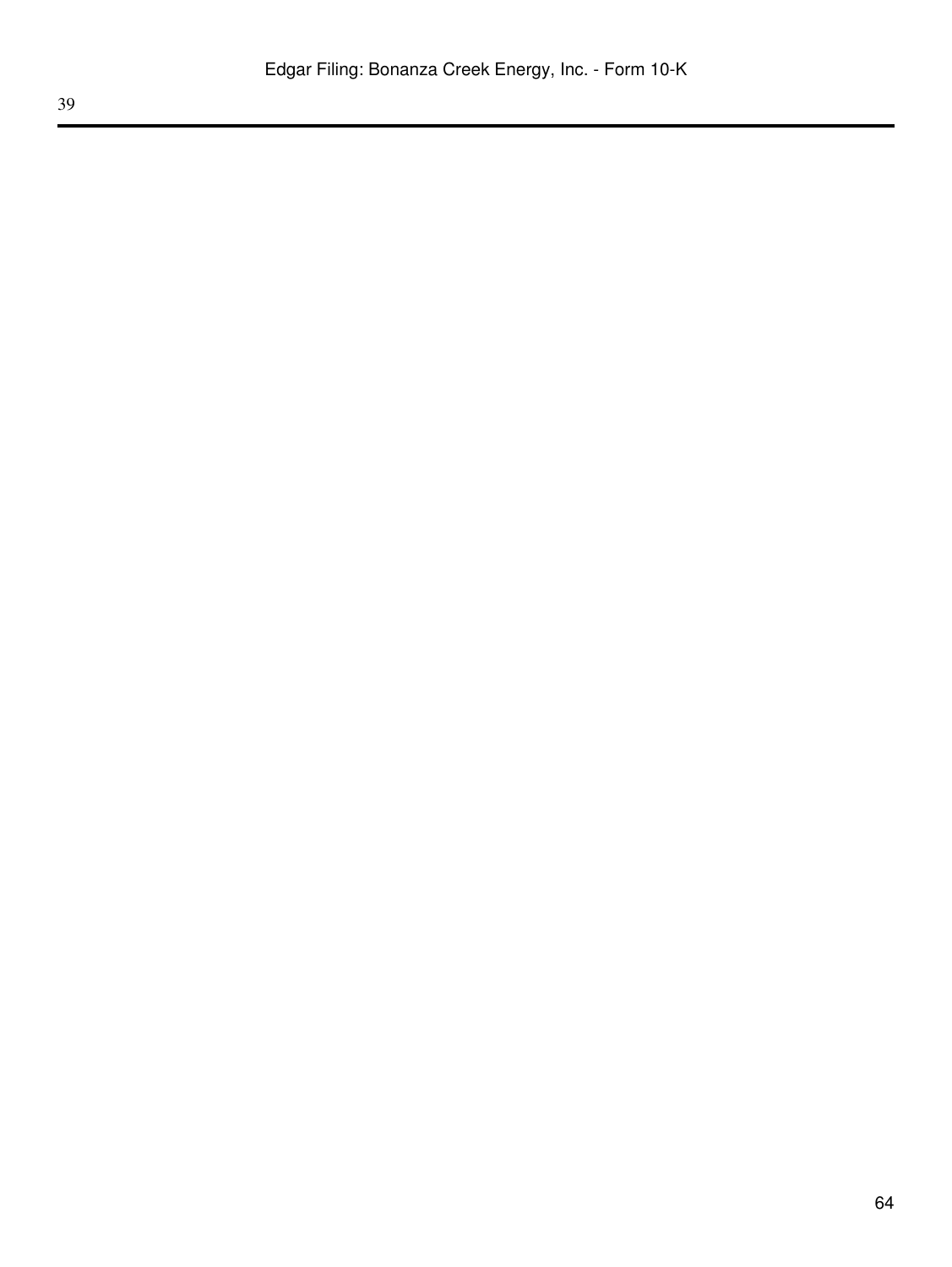The process of estimating oil and natural gas reserves and the production possible from our oil and gas wells is complex. It requires interpretations of available technical data and many assumptions, including assumptions relating to current and future economic conditions and commodity prices. Any significant inaccuracies in these interpretations or assumptions could materially affect the estimated quantities and present value of reserves shown in this Annual Report on Form 10-K. See Estimated Proved Reserves under Part I, Item 1 of this Annual Report on Form 10-K for information about our estimated oil and natural gas reserves and the PV-10 (a non-GAAP financial measure) as of December 31, 2018, 2017 and 2016.

In order to prepare our estimates, we must project production rates and the timing of development expenditures. We must also analyze available geological, geophysical, production, and engineering data. The extent, quality, and reliability of this data can vary. The process also requires economic assumptions about matters such as oil and natural gas prices, drilling and operating expenses, capital expenditures, taxes, and availability of funds, and given the current volatility in pricing, such assumptions are difficult to make. Although the reserves information contained herein is reviewed by independent reserves engineers, estimates of oil and natural gas reserves are inherently imprecise, particularly as they relate to state-of-the-art technologies being employed such as the combination of hydraulic fracturing and horizontal drilling.

Actual future production, oil and natural gas prices, revenues, taxes, development expenditures, operating expenses, and quantities of recoverable oil and natural gas reserves will vary from our estimates. Any significant variance could materially affect the estimated quantities and present value of reserves shown in this Annual Report on Form 10-K and potential impairment charges. In addition, we may adjust estimates of proved reserves to reflect production history, results of exploration and development, prevailing oil and natural gas prices, and other factors, many of which are beyond our control.

The present value of future net revenues from our proved reserves will not necessarily be the same as the current market value of our estimated oil and natural gas reserves.

You should not assume that the present value of future net revenues from our proved reserves is the current market value of our estimated oil and natural gas reserves. In accordance with SEC requirements for the years ended December 31, 2018, 2017, and 2016, we based the estimated discounted future net revenues from our proved reserves on the unweighted arithmetic average of the first-day-of-the-month commodity prices for the preceding twelve months (after adjustment for location and quality differentials), without giving effect to derivative transactions. Actual future net revenues from our oil and natural gas properties will be affected by factors such as:

•actual prices we receive for oil and natural gas and hedging instruments;

•actual cost of development and production expenditures;

•the amount and timing of actual production;

the amount and timing of future development costs;

•wellbore productivity realizations above or below type curve forecast models;

•the supply and demand of oil and natural gas; and

•changes in governmental regulations or taxation.

The timing of both our production and our incurrence of expenses in connection with the development and production of oil and natural gas properties will affect the timing and amount of actual future net revenues from proved reserves, and thus their actual present value. In addition, the 10% discount factor (the factor required by the SEC) used when calculating discounted future net revenues may not be the most appropriate discount factor based on interest rates in effect from time to time and risks associated with us or the oil and natural gas industry in general.

As a result of the predominately sustained decrease in prices for oil, natural gas, and NGLs since the fourth quarter of 2014, we have taken write-downs of the carrying value of our properties and may be required to take further write-downs if oil and natural gas prices remain depressed or decline further or if we have substantial downward adjustments to our estimated proved reserves, increases in our estimates of development costs, or deterioration in our drilling results.

We review our proved oil and natural gas properties for impairment whenever events and circumstances indicate that a decline in the recoverability of their carrying value may have occurred. Based on specific market factors and circumstances at the time of prospective impairment reviews, and the continuing evaluation of development plans,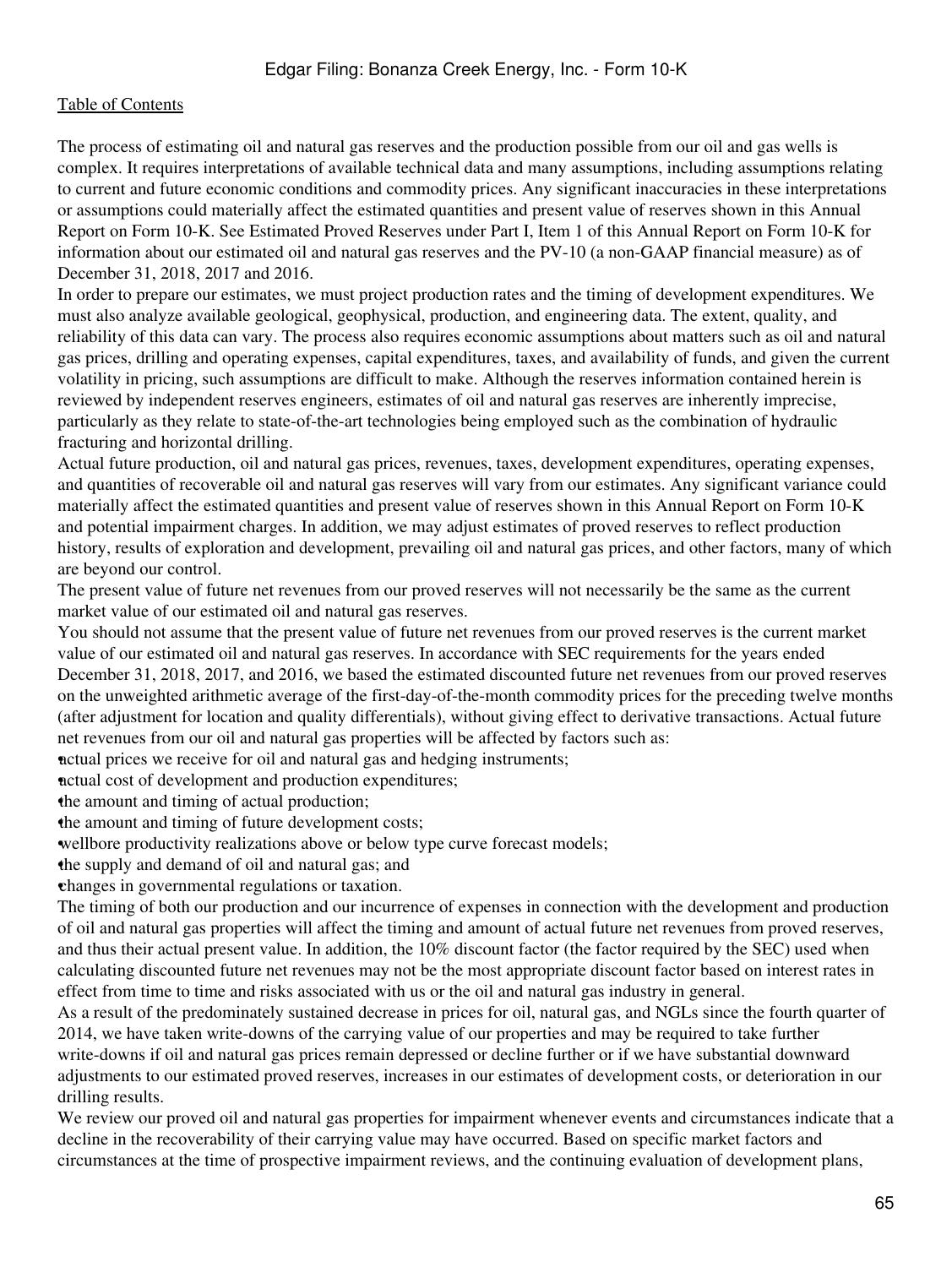production data, economics, and other factors, from time to time, we may be required to write-down the carrying value of our oil and natural gas properties. A write-down constitutes a non-cash charge to earnings. Oil, natural gas, and NGL prices have significantly declined since mid-2014 and have not regained previous highs. Additionally, given the history of price volatility in the oil and natural gas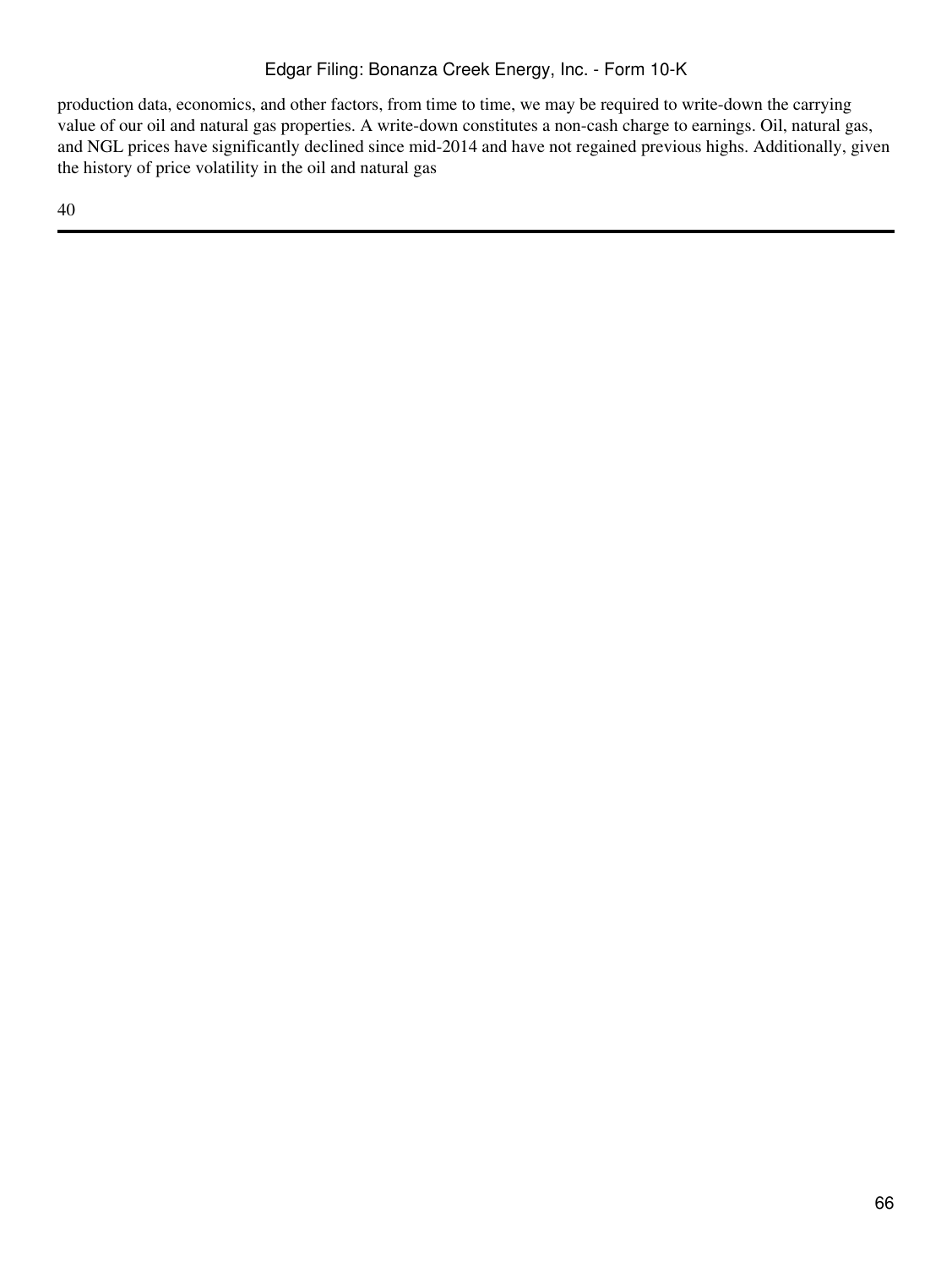### [Table of Contents](#page-2-0)

markets, prices could remain depressed or decline further or other events may arise that would require us to record further impairments of the book values associated with oil and natural gas properties. Accordingly, we may incur significant impairment charges in the future which could have a material adverse effect on our results of operations and could reduce our earnings and stockholders' equity for the periods in which such charges are taken. We intend to pursue the further development of our properties in the Wattenberg Field through horizontal drilling and completion. Horizontal development operations can be more operationally challenging and costly relative to our

historic vertical drilling operations.

Horizontal drilling is generally more complex and more expensive on a per well basis than vertical drilling. As a result, there is greater risk associated with a horizontal well program. Risks associated with our horizontal drilling program include, but are not limited to, the following, any of which could materially and adversely impact the success of our horizontal drilling program and, thus, our cash flows and results of operations:

•successfully drilling and maintaining the wellbore to planned total depth;

•landing our wellbore in the desired hydrocarbon reservoir;

•effectively controlling the level of pressure flowing from particular wells;

•staying in the desired hydrocarbon reservoir while drilling horizontally through the formation;

•running our casing through the entire length of the wellbore;

•running tools and other equipment consistently through the horizontal wellbore;

fracture stimulating the planned number of stages;

•preventing downhole communications with other wells;

•successfully cleaning out the wellbore after completion of the final fracture stimulation stage; and

•designing and maintaining efficient forms of artificial lift throughout the life of the well.

Ultimately, the success of these drilling and completion techniques can only be evaluated over time as more wells are drilled and production profiles are established over a sufficiently long time period. If our drilling results are less than anticipated or we are unable to execute our drilling program because of capital constraints, lease expirations, access to gathering systems, limited takeaway capacity, or depressed natural gas and oil prices, the return on our investment in these areas may not be as attractive as anticipated. Further, as a result of any of these developments, we could incur material impairments of our oil and gas properties and the value of our undeveloped acreage could decline in the future.

Our ability to produce natural gas and oil economically and in commercial quantities could be impaired if we are unable to acquire adequate supplies of water for our drilling and completion operations or are unable to dispose of or recycle the water we use at a reasonable cost and in accordance with applicable environmental rules.

The hydraulic fracture stimulation process on which we depend to produce commercial quantities of oil and natural gas requires the use and disposal of significant quantities of water. Our inability to secure sufficient amounts of water (including during times of droughts), or to dispose of or recycle the water used in our operations, could adversely impact our operations. The imposition of new environmental initiatives and regulations could include restrictions on our ability to conduct certain operations such as hydraulic fracturing or disposal of waste, including, but not limited to, produced water, drilling fluids, and other wastes associated with the exploration, development, or production of oil and natural gas. Compliance with environmental regulations and permit requirements governing the withdrawal, storage, and use of surface water or groundwater necessary for hydraulic fracturing of wells may increase our operating costs and cause delays, interruptions, or termination of our operations, the extent of which cannot be predicted, and all of which could have an adverse effect on our operations and financial condition.

The unavailability or high cost of additional drilling rigs, pressure pumping fleets, equipment, supplies, personnel, and oilfield services could adversely affect our ability to execute our exploration and development plans within our budget and on a timely basis.

Shortages or the high cost of drilling rigs, pressure pumping fleets, equipment, supplies, personnel, or oilfield services could delay or adversely affect our development and exploration operations or cause us to incur significant expenditures that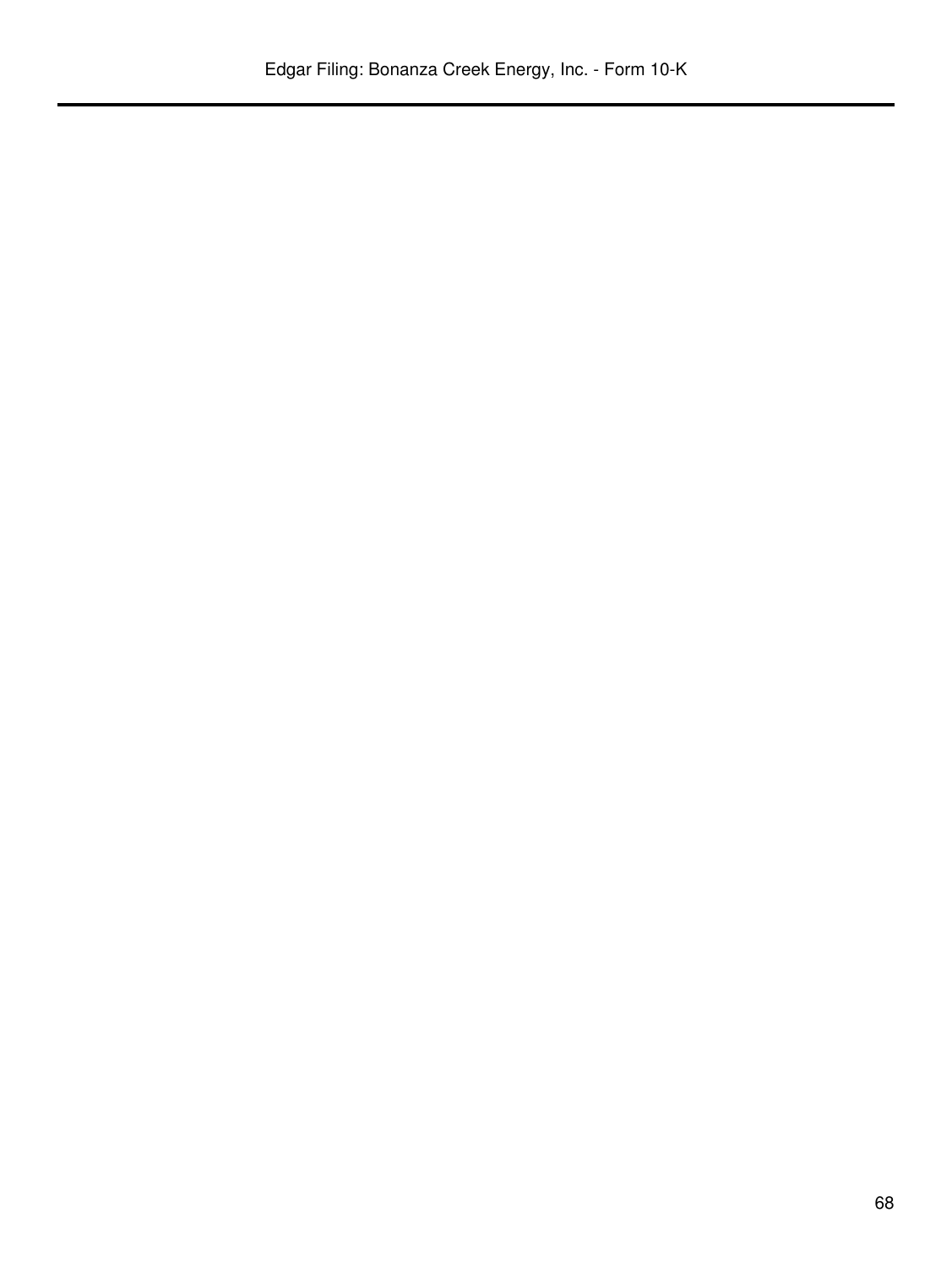are not provided for in our capital budget, which could have a material adverse effect on our business, financial condition, or results of operations and may lead to reduced liquidity and the inability to pay our liabilities as they come due.

Our exploration, development, and exploitation projects require substantial capital expenditures. We may be unable to obtain needed capital or financing on satisfactory terms, which could lead to expiration of our leases or a decline in our oil and natural gas reserves or anticipated production volumes.

Our exploration, development, and exploitation activities are capital intensive. We make and expect to continue to make substantial capital expenditures in our business for the development, exploitation, production, and acquisition of oil and natural gas reserves. At this time, we intend to finance future capital expenditures primarily through cash flows provided by operating activities and borrowings under the Current Credit Facility. Declines in commodity prices coupled with our financing needs may require us to alter or increase our capitalization substantially through the issuance of additional equity securities or debt securities or the strategic sale of assets. The issuance of additional debt may require that a portion of our cash flows provided by operating activities be used for the payment of principal and interest on our debt, thereby reducing our ability to use cash flows to fund working capital, capital expenditures, and acquisitions. In addition, upon the issuance of certain debt securities (other than on a borrowing base redetermination date), our borrowing base under the Current Credit Facility would be reduced. The issuance of additional equity securities could have a dilutive effect on the value of our common stock.

Our cash flows provided by operating activities and access to capital are subject to a number of variables, including: •our proved reserves;

•the amount of oil and natural gas we are able to produce from new and existing wells;

the prices at which our oil and natural gas are sold;

•the costs of developing and producing our oil and natural gas production;

•our ability to acquire, locate and produce new reserves;

•the ability and willingness of our banks to lend; and

•our ability to access the equity and debt capital markets.

If the borrowing base under the Current Credit Facility decreases or if our revenues decrease as a result of lower oil or natural gas prices, operating difficulties, declines in reserves, or for any other reason, we may have limited ability to obtain the capital necessary to sustain our operations. If additional capital is needed, we may not be able to obtain debt or equity financing on favorable terms, or at all. If cash generated by operations or cash available under the Current Credit Facility is not sufficient to meet our capital requirements, the failure to obtain additional financing could result in a curtailment of our operations relating to development of our drilling locations, which in turn could lead to a possible expiration of our undeveloped leases and a decline in our oil and natural gas reserves, and an adverse effect on our business, financial condition, and results of operations.

Increased costs of capital could adversely affect our business.

Recent and continuing disruptions and volatility in the global financial markets may lead to an increase in interest rates or a contraction in credit availability, impacting our ability to finance our operations. Our business and operating results can be harmed by factors such as the terms and cost of capital, increases in interest rates, or a reduction in credit rating. Changes in any one or more of these factors could cause our cost of doing business to increase, limit our access to capital, limit our ability to pursue acquisition opportunities, reduce our cash flows available for drilling, render us unable to replace reserves and production, and place us at a competitive disadvantage.

Concentration of our operations in one core area may increase our risk of production loss.

Our assets and operations are currently concentrated in one core area: the Wattenberg Field in Colorado. The core area currently provides 100% of our current sales volumes and development projects.

During the first quarter of 2018, we established a plan to sell all of our assets within our Mid-Continent region and North Park Basin, at which point they were deemed held for sale. We sold our North Park Basin assets on March 9, 2018. On August 6, 2018, we divested of our assets within the Dorcheat and Macedonia Fields in southern Arkansas. Because our operations are not as diversified geographically as some of our competitors, the success of our operations and our profitability may be disproportionately exposed to the effect of any regional events, including: fluctuations in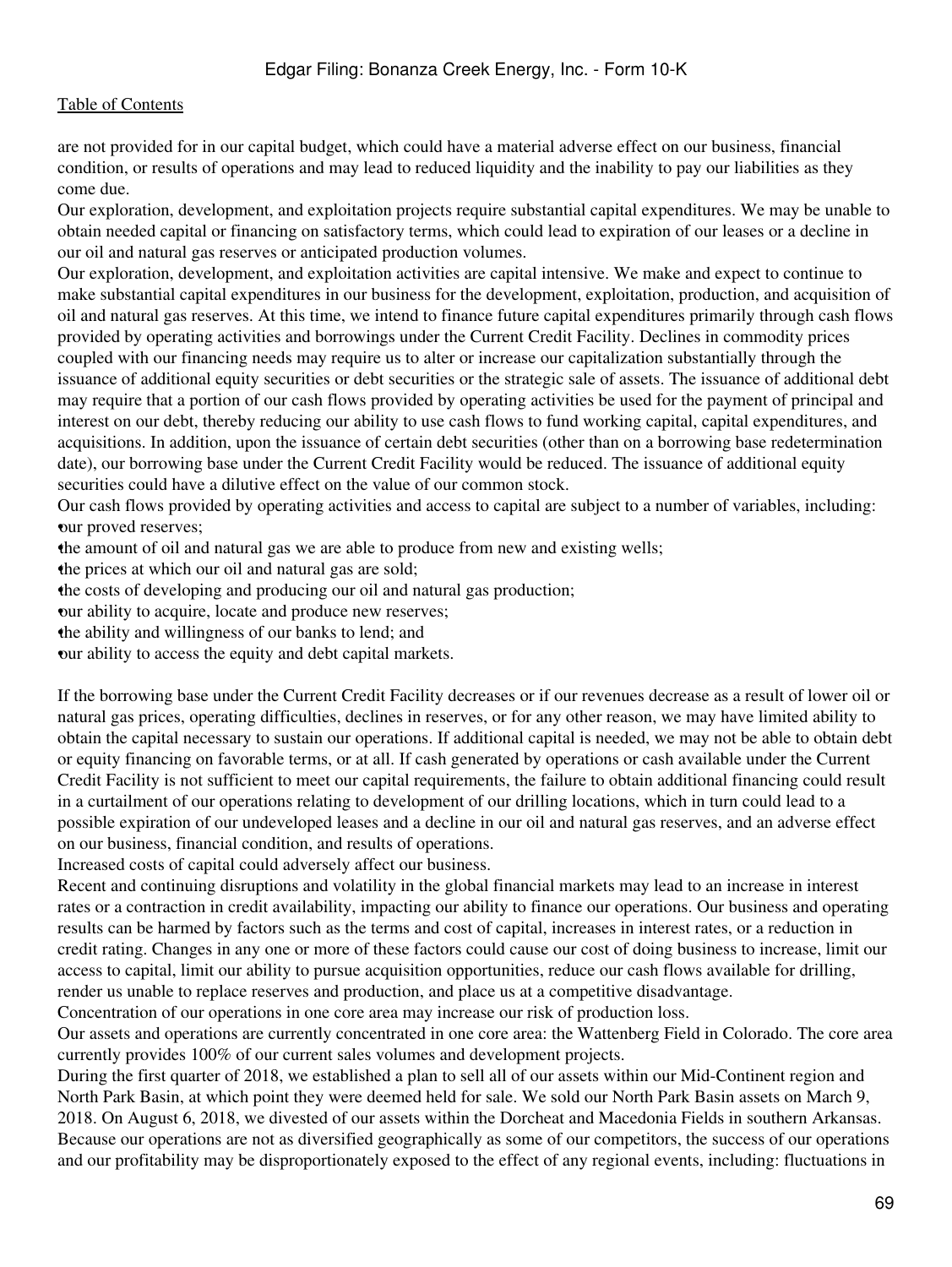prices of crude oil, natural gas, and NGLs produced from wells in the area, accidents or natural disasters, restrictive governmental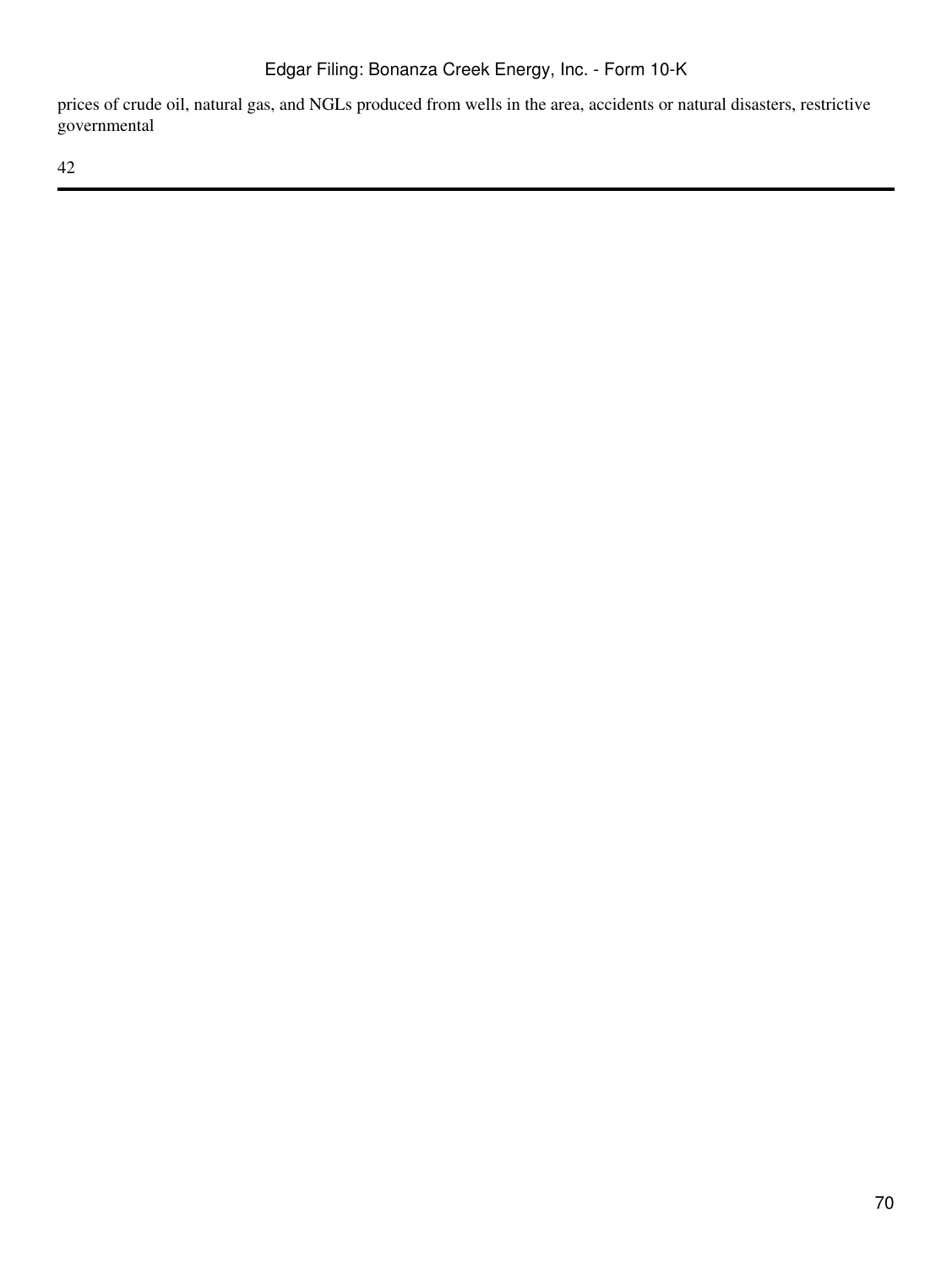regulations, curtailment of production, interruption in the availability of gathering, processing, or transportation infrastructure and services, and any resulting delays or interruptions of production from existing or planned new wells. Similarly, the concentration of our assets within a single producing formation exposes us to risks, such as changes in field-wide rules, which could adversely affect development activities or production relating to the formation. In addition, in areas where exploration and production activities are increasing, as has been the case in recent years in the Wattenberg Field, we are subject to increasing competition for drilling rigs, pressure pumping fleets, oilfield equipment, services, supplies, and qualified personnel, which may lead to periodic shortages or delays. These constraints and the resulting shortages or high costs could delay our operations and materially increase our operating and capital costs.

We do not maintain business interruption (loss of production) insurance for our oil and gas producing properties. Loss of production or limited access to reserves in our core operating area could have a significant negative impact on our cash flows and profitability.

As a Colorado-only oil and gas operator, we face disproportionate risk associated with the long-term trend toward increased activism against oil and gas exploration and development activities in Colorado.

Opposition toward oil and gas drilling and development activity has been growing globally. Companies in the oil and gas industry are often the target of activist efforts from both individuals and non-governmental organizations regarding safety, environmental compliance, and business practices. Anti-development activists are working to, among other things, reduce access to federal and state government lands and delay or cancel certain projects such as the development of oil or gas shale plays. For example, environmental activists continue to advocate for increased regulations or bans on shale drilling in the United States, even in jurisdictions that are among the most stringent in their regulation of the industry. Further efforts could result in the following:

•delay or denial of drilling permits;

shortening of lease terms or reduction in lease size;

•restrictions on installation or operation of production, gathering, or processing facilities;

•mandatory and lengthy distances between drilling locations and buildings and/or bodies of water;

restrictions on the use of certain operating practices, such as hydraulic fracturing, or the disposal of related waste

**Exercises** of the use of certain operating practices, such as hydraulic fracturing fluids and produced water;

•increased severance and/or other taxes;

•cyber-attacks;

•legal challenges or lawsuits;

•negative publicity about us or the oil and gas industry in general;

•increased costs of doing business;

•reduction in demand for our products; and

•other adverse effects on our ability to develop our properties and expand production.

Specifically in Colorado, anti-development activity has both increased and become more effective in recent years. For example, anti-development activists succeeded in adding a measure to the November 6, 2018 ballot in Colorado, which sought to require a minimum 2,500 foot setback from occupied structures and vulnerable areas for all new oil and gas development on non-federal land. This initiative was rejected by voters, but if it had been successful, it may have resulted in dramatically reducing the area of future oil and gas development in Colorado. More recently, the same anti-development activists filed a lawsuit challenging the constitutionality of the statutory pooling provision of the Colorado Oil and Gas Act. If successful, the lawsuit could result in significantly reducing the area of oil and gas development in the state. Additionally, Colorado's newly elected governor, Jared Polis, has vowed to increase local governmental control over oil and gas development in the state, which could serve to increase anti-development initiatives in certain communities. Such anti-development efforts are likely to continue in the future, which could result in dramatically reducing the area of future oil and gas development in Colorado or outright banning oil and gas development in Colorado.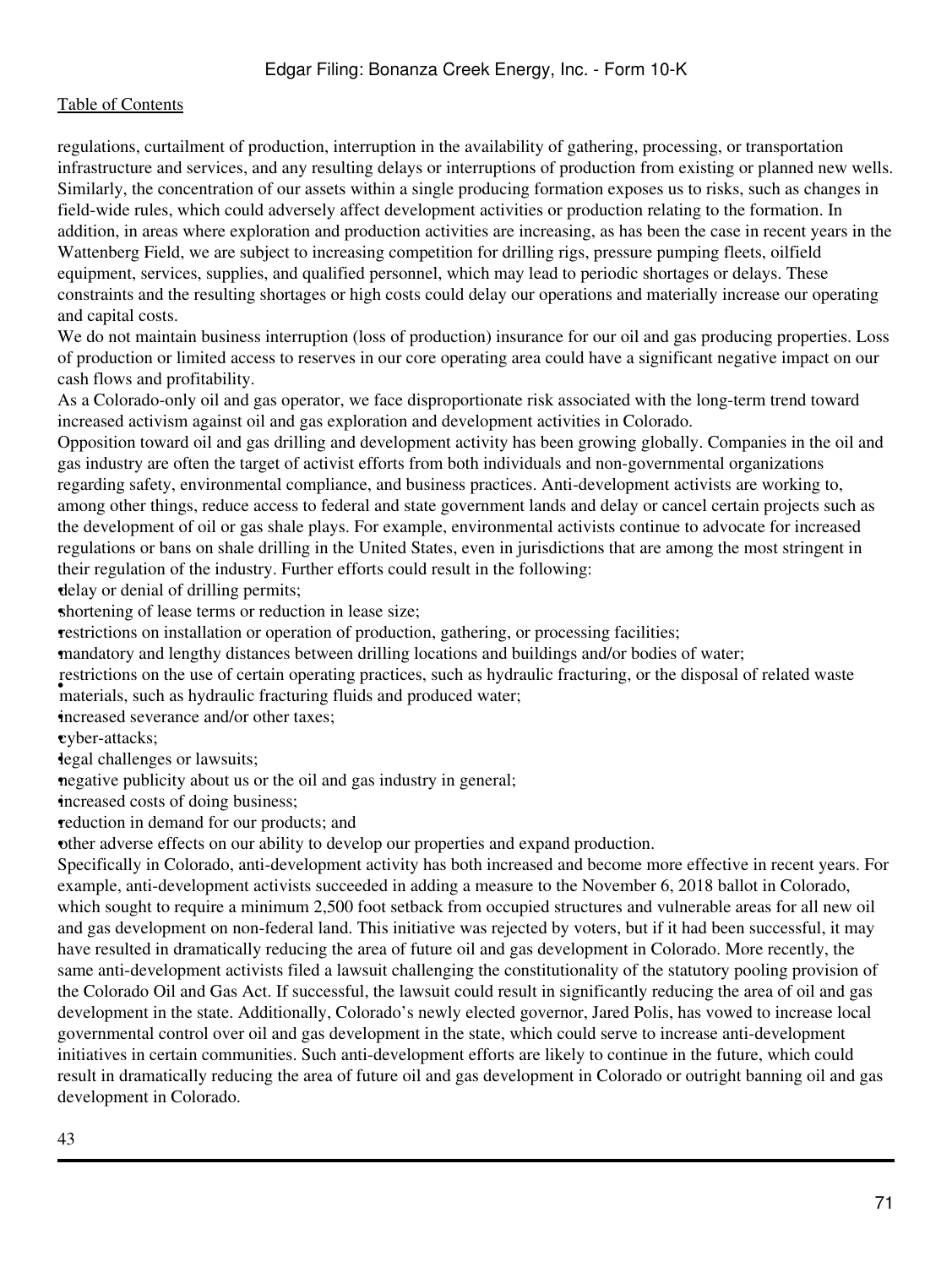We may need to incur significant costs associated with responding to these initiatives. Complying with any resulting additional legal or regulatory requirements that are substantial could have a material adverse effect on our business, financial condition, and results of operations.

We have limited control over activities on properties in which we own an interest but we do not operate, which could reduce our production and revenues.

We do not operate all of the properties in which we have an interest. As a result, we may have a limited ability to exercise influence over normal operating procedures, expenditures, or future development of underlying properties and their associated costs. For all of the properties that are operated by others, we are dependent on their decision-making with respect to day-to-day operations over which we have little control. The failure of an operator of wells in which we have an interest to adequately perform operations, or an operator's breach of applicable agreements, could reduce production and revenues we receive from that well. The success and timing of our drilling and development activities on properties operated by others depend upon a number of factors outside of our control, including the timing and amount of capital expenditures, the available expertise and financial resources, the inclusion of other participants, and the use of technology. Our lack of control over non-operated properties also makes it more difficult for us to forecast capital expenditures, revenues, production, and related matters.

We are dependent on third-party pipeline, trucking, and rail systems to transport our oil production and, in the Wattenberg Field, gathering and processing systems to deliver our natural gas production. These systems have limited capacity and at times have experienced service disruptions. Curtailments, disruptions, or lack of availability in these systems interfere with our ability to market the oil and natural gas we produce, and could materially and adversely affect our cash flow and results of operations.

Market conditions or the unavailability of satisfactory oil and natural gas transportation arrangements may hinder our access to oil and natural gas markets or delay our production getting to market. The marketability of our oil and natural gas and production, particularly from our wells located in the Wattenberg Field, depends in part on the availability, proximity, and capacity of gathering, processing, pipeline, trucking, and rail systems. The amount of oil and natural gas that can be produced and sold is subject to limitation in certain circumstances, such as pipeline interruptions due to scheduled and unscheduled maintenance, excessive pressure, physical damage to the gathering or transportation system, or lack of contracted capacity on such systems. A portion of our production may also be interrupted, or shut in, from time to time for numerous other reasons, including as a result of accidents, maintenance, weather, field labor issues, or disruptions in service. Curtailments and disruptions in these systems may last from a few days to several months. Any significant curtailment in gathering, processing, or pipeline system capacity, significant delay in the construction of necessary facilities, or lack of availability of transport, would interfere with our ability to market the oil and natural gas we produce, and could materially and adversely affect our cash flow and results of operations, and the expected results of our development program.

The development of our proved undeveloped reserves may take longer and may require higher levels of capital expenditures than we currently anticipate. Therefore, our undeveloped reserves may not be ultimately developed or produced.

Approximately 58% of our total proved reserves were classified as proved undeveloped as of December 31, 2018. Development of these reserves may take longer and require higher levels of capital expenditures than we currently anticipate or that may be available to us. Delays in the development of our reserves or increases in costs to drill and develop such reserves will reduce the value of our estimated proved undeveloped reserves and future net revenues estimated for such reserves and may result in some projects becoming uneconomic. In addition, delays in the development of reserves could cause us to have to reclassify our proved reserves as unproved reserves. Unless we replace our oil and natural gas reserves, our reserves and production will decline, which would adversely

affect our business, financial condition, and results of operations.

In general, production from oil and gas properties declines as reserves are depleted, with the rate of decline depending on reservoir characteristics. Our current proved reserves will decline as reserves are produced and, therefore, our level of production and cash flows will be affected adversely unless we conduct successful exploration and development activities or acquire properties containing proved reserves. Thus, our future oil and natural gas production and, therefore, our cash flow and income are highly dependent upon our level of success in finding or acquiring additional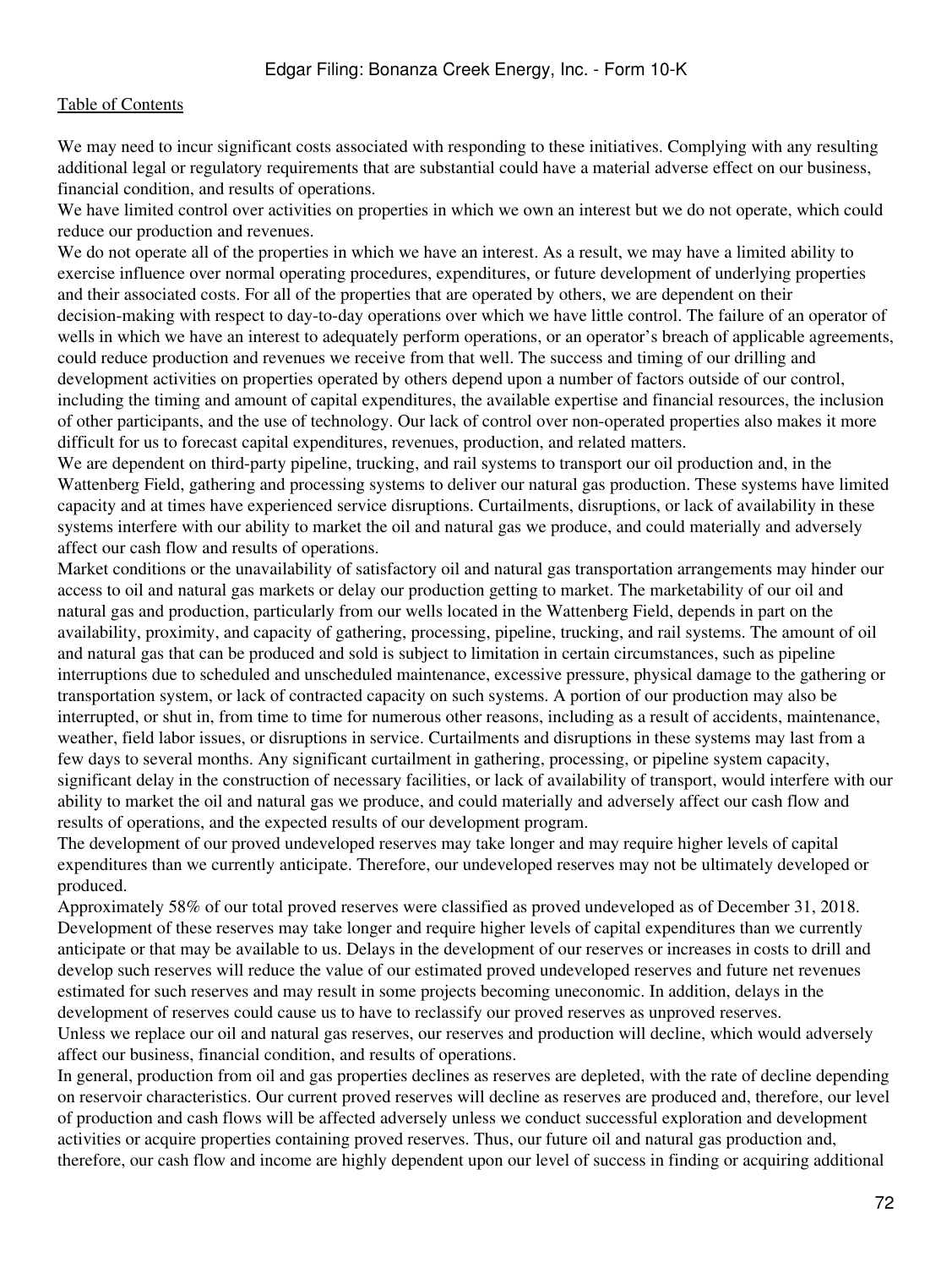reserves. However, we cannot assure you that our future acquisition, development, and exploration activities will result in any specific amount of additional proved reserves or that we will be able to drill productive wells at acceptable costs.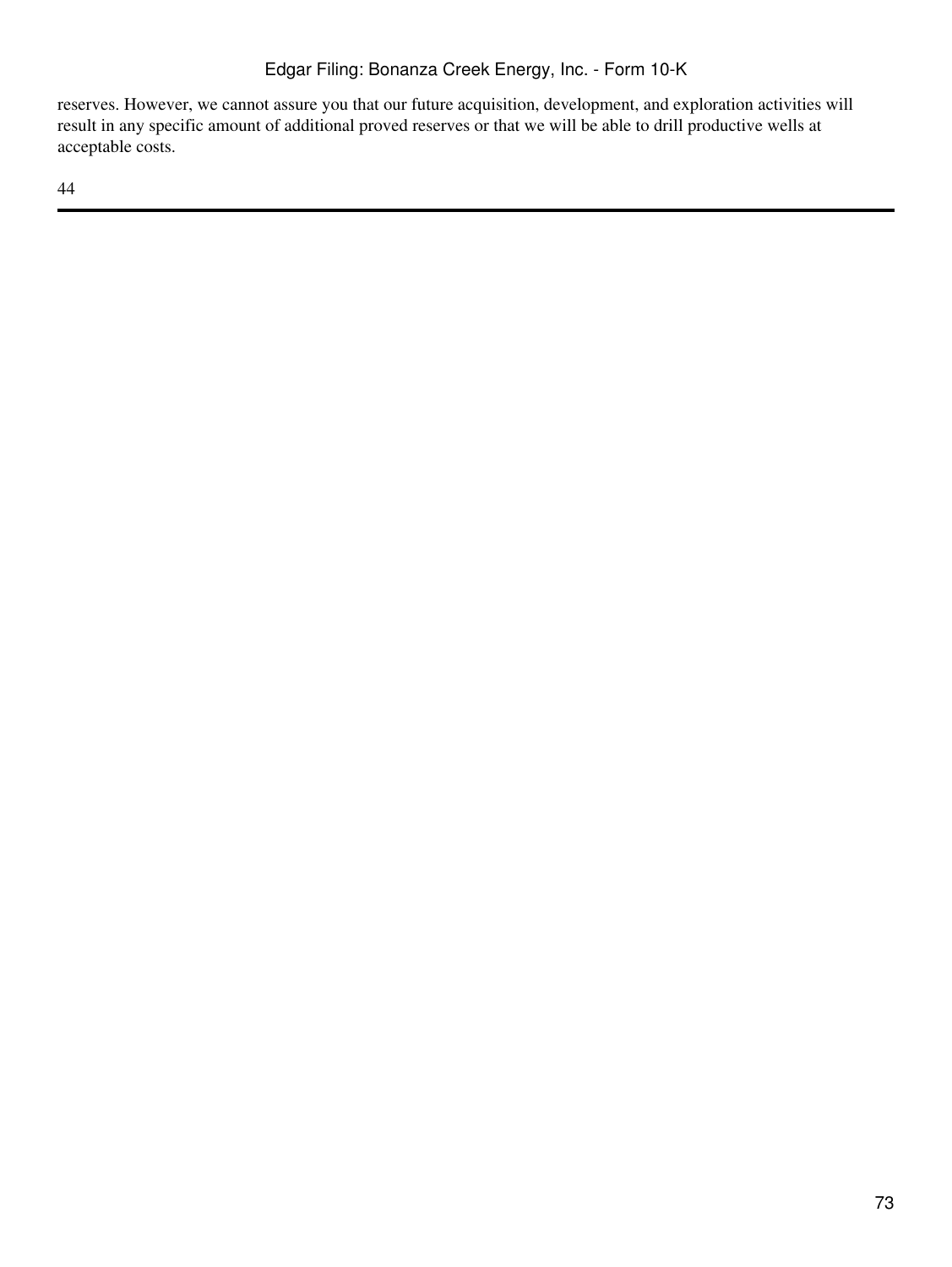We may incur substantial losses and be subject to substantial liability claims as a result of our oil and natural gas operations. Additionally, we may not be insured for, or our insurance may be inadequate to protect us against, these risks, including those related to our hydraulic fracturing operations.

Our oil and natural gas exploration and production activities are subject to all of the operating risks associated with drilling for and producing oil and natural gas, including, but not limited to, the possibility of:

• hazardous air pollutants, or other pollution into the environment, including soil, surface water, groundwater, and environmental hazards, such as spills, uncontrollable flows of oil, natural gas, brine, well fluids, natural gas, shoreline contamination;

• releases of natural gas and hazardous air pollutants or other substances into the atmosphere (including releases at our oil and gas facilities);

hazards resulting from the presence of hydrogen sulfide  $(H<sub>2</sub>S)$  or other contaminants in natural gas we produce; •abnormally pressured formations resulting in well blowouts, fires, or explosions;

•mechanical difficulties, such as stuck down-hole tools or casing collapse;

•cratering (catastrophic failure);

•downhole communication leading to migration of contaminants;

•personal injuries and death; and

•natural disasters.

Any of these risks could adversely affect our ability to conduct operations or result in substantial losses to us as a result of:

•injury or loss of life;

•damage to and destruction of property, natural resources, and equipment;

•pollution and other environmental damage;

•regulatory investigations and penalties;

suspension of our operations; and

•repair and remediation costs.

The presence of H<sub>2</sub>S, a toxic, flammable, and colorless gas, is a common risk in the oil and gas industry and may be present in small amounts for brief periods from time to time at our well and facility locations. In addition, our operations in Colorado are susceptible to damage from natural disasters such as flooding, wildfires, tornadoes, and other natural phenomena and weather conditions, including extreme temperatures, which involve increased risks of personal injury, property damage, and marketing interruptions. The occurrence of one of these operating hazards may result in injury, loss of life, suspension of operations, environmental damage and remediation, and/or governmental investigations and penalties. The payment of any of these liabilities could reduce, or even eliminate, the funds available for exploration and development, or could result in a loss of our properties.

As is customary in the oil and gas industry, we maintain insurance against some, but not all, of these potential risks and losses. Although we believe the coverage and amounts of insurance that we carry are consistent with industry practice, we do not have insurance protection against all risks that we face, because we choose not to insure certain risks, insurance is not available at a level that balances the costs of insurance and our desired rates of return, or actual losses exceed coverage limits. Insurance costs will likely continue to increase, which could result in our determination to decrease coverage and retain more risk to mitigate those cost increases. In addition, pollution and environmental risks generally are not fully insurable. If we incur substantial liability, and the damages are not covered by insurance or are in excess of policy limits, then our business, results of operations, and financial condition may be materially adversely affected.

Because hydraulic fracturing activities are integral to our operations, they are covered by our insurance against claims made for bodily injury, property damage, and clean-up costs stemming from a sudden and accidental pollution event. However,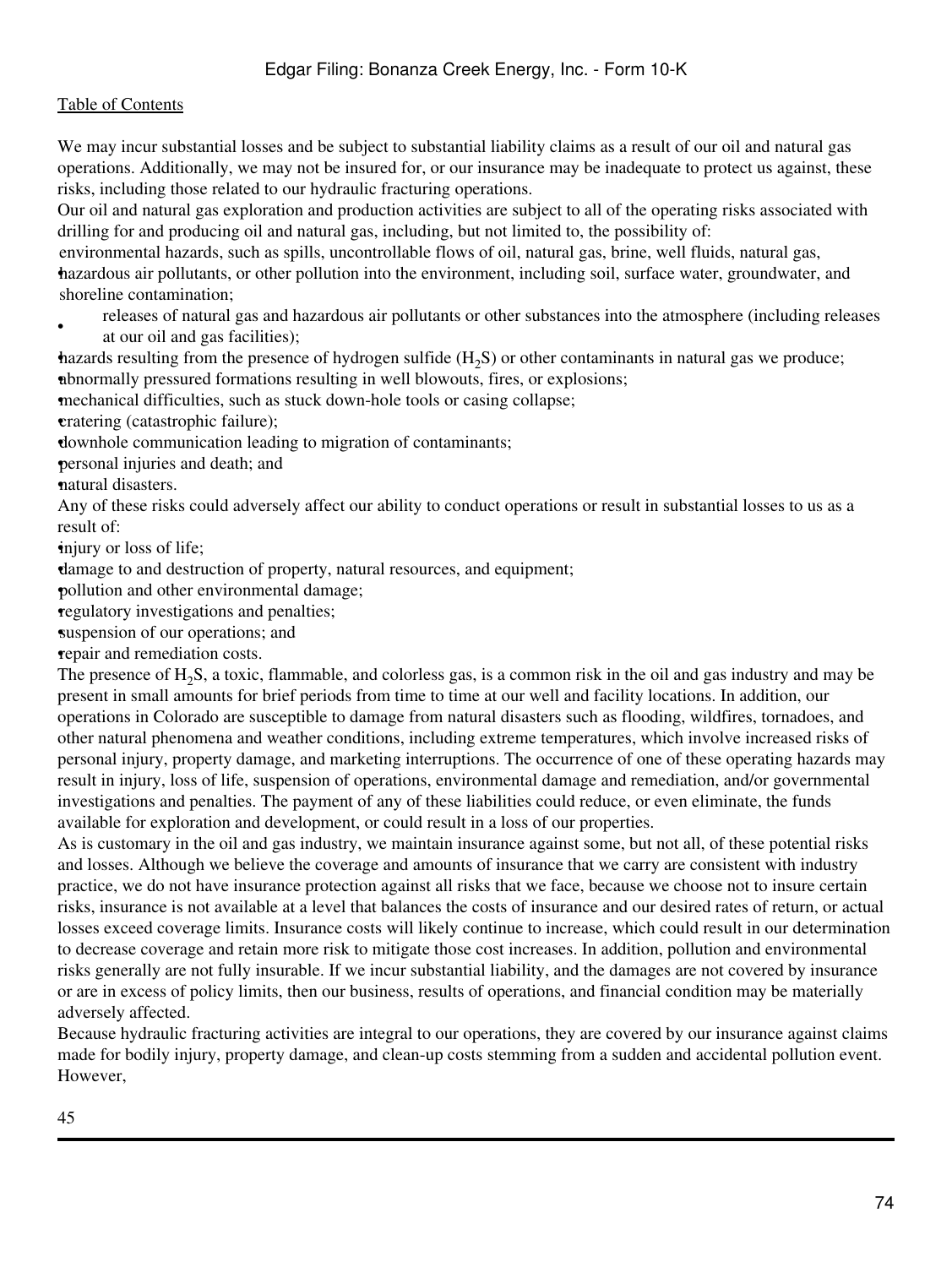we may not have coverage if the operator is unaware of the pollution event and unable to report the "occurrence" to the insurance company within the required time frame. We also do not have coverage for gradual, long-term pollution events.

Under certain circumstances, we have agreed to indemnify third parties against losses resulting from our operations. Pursuant to our surface leases, we typically indemnify the surface owner for clean-up and remediation of the site. As owner and operator of oil and gas wells and associated gathering systems and pipelines, we typically indemnify the drilling contractor for pollution emanating from the well, while the contractor indemnifies us against pollution emanating from its equipment.

Drilling locations that we decide to drill may not yield oil or natural gas in commercially viable quantities. We describe some of our drilling locations and our plans to explore those drilling locations in this Annual Report on Form 10-K. Our drilling locations are in various stages of evaluation, ranging from a location that is ready to drill to a location that will require substantial additional evaluation. There is no way to predict in advance of drilling and testing whether any particular location will yield oil or natural gas in sufficient quantities to recover drilling or completion costs or to be economically viable. Prior to drilling, the use of 2-D and 3-D seismic technologies, various other technologies, and the study of producing fields in the same area will not enable us to know conclusively whether oil or natural gas will be present or, if present, whether oil or natural gas will be present in sufficient quantities to be economically viable. In addition, the use of 2-D and 3-D seismic data and other technologies requires greater pre-drilling expenditures than traditional drilling strategies, and we could incur greater drilling and testing expenses as a result of such expenditures which may result in a reduction in our returns or increase our losses. Even if sufficient amounts of oil or natural gas exist, we may damage the potentially productive hydrocarbon bearing formation or experience mechanical difficulties while drilling or completing the well, resulting in a reduction in production from the well or abandonment of the well. If we drill any dry holes in our current and future drilling locations, our profitability and the value of our properties will likely be reduced. We cannot assure you that the analogies we draw from available data from other wells, more fully explored locations or producing fields will be applicable to our drilling locations. Further, initial production rates reported by us or other operators may not be indicative of future or long-term production rates. In sum, the cost of drilling, completing, and operating any well is often uncertain, and new wells may not be productive.

Our potential drilling locations are scheduled to be developed over several years, making them susceptible to uncertainties that could materially alter the occurrence or timing of development. In addition, we may not be able to raise the substantial amount of capital that would be necessary to drill a substantial portion of our potential drilling locations.

Our management has identified and scheduled drilling locations as an estimation of our future multi-year drilling activities on our existing acreage. These potential drilling locations, including those without proved undeveloped reserves, represent a significant part of our growth strategy. Our ability to drill and develop these locations is subject to a number of uncertainties, including uncertainty in the level of reserves, the availability of capital to us and other participants, seasonal conditions, regulatory approvals, oil, natural gas and NGL prices, availability of permits, costs, and well performance. Because of these uncertainties, we do not know if the numerous potential drilling locations we have identified will ever be drilled or if we will be able to produce oil or natural gas from these or any other potential drilling locations. Pursuant to existing SEC rules and guidance, subject to limited exceptions, proved undeveloped reserves may only be booked if they relate to wells scheduled to be drilled within five years of the date of booking, and we may therefore be required to downgrade to probable or possible categories any proved undeveloped reserves that are not developed within this five-year time frame. These limitations may limit our potential to book additional proved undeveloped reserves as we pursue our drilling program.

Certain of our undeveloped leasehold acreage is subject to leases that will expire over the next several years unless production is established on units containing the acreage.

The terms of our oil and gas leases often stipulate that the lease will terminate if not held by production, rentals, or some form of an extension payment to extend the term of the lease. As of the filing date of this report, approximately 10,739 net acres of our properties were not held by production. For these properties, if production in paying quantities is not established on units containing these leases during the next year, then approximately 432 net acres will expire in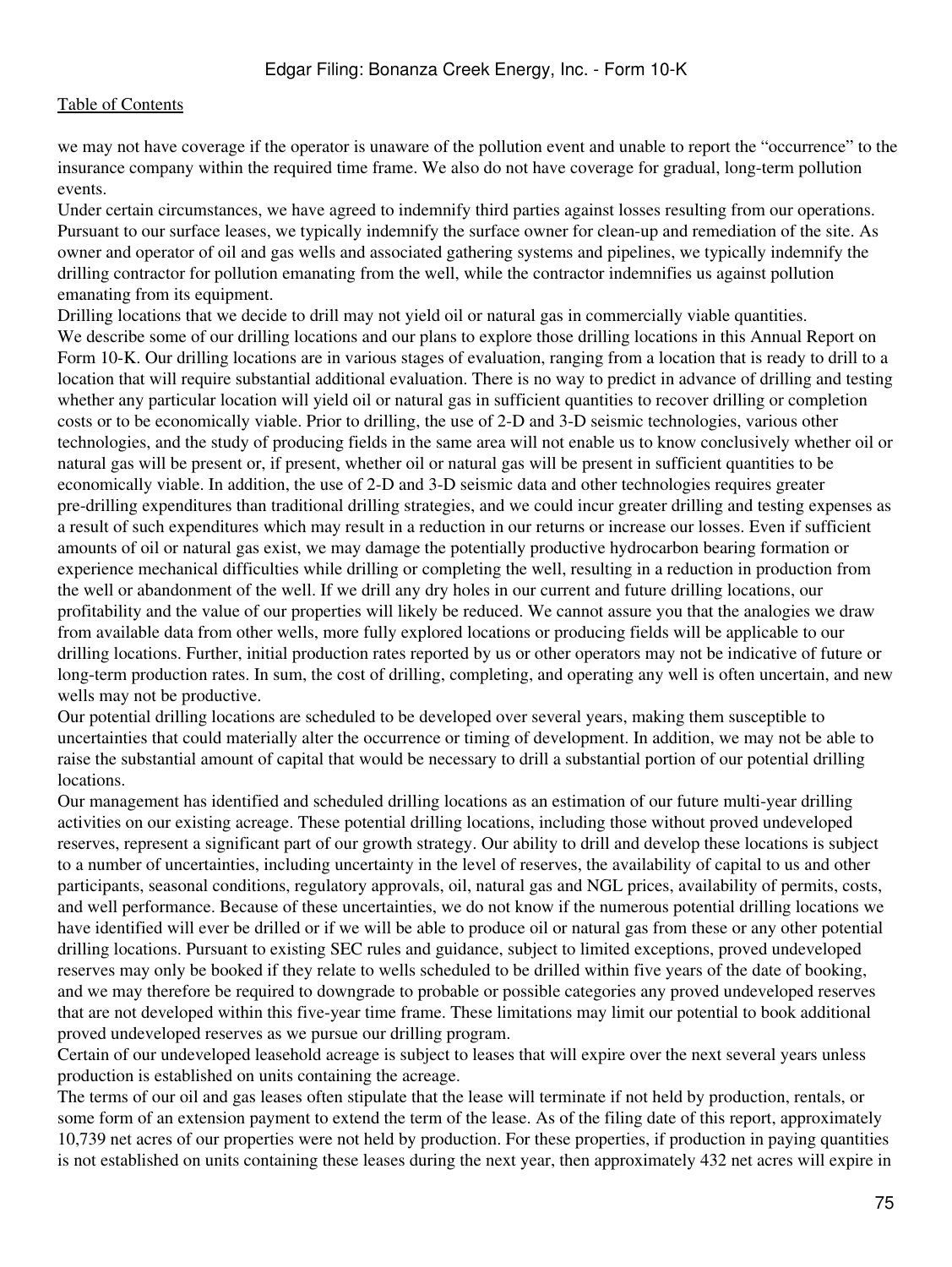2019, approximately 2,959 net acres will expire in 2020, and approximately 1,429 net acres will expire in 2021 and thereafter. While some expiring leases may contain predetermined extension payments, other expiring leases will require us to negotiate new leases at the time of lease expiration. It is possible that market conditions at the time of negotiation could require us to agree to new leases on less favorable terms to us than the terms of the expired leases or cause us to lose the leases entirely. If our leases expire, we will lose our right to develop the related properties. We may incur losses as a result of title deficiencies.

The existence of a title deficiency can diminish the value of an acquired leasehold interest and can adversely affect our results of operations and financial condition. Title insurance covering mineral leasehold interests is not generally available. As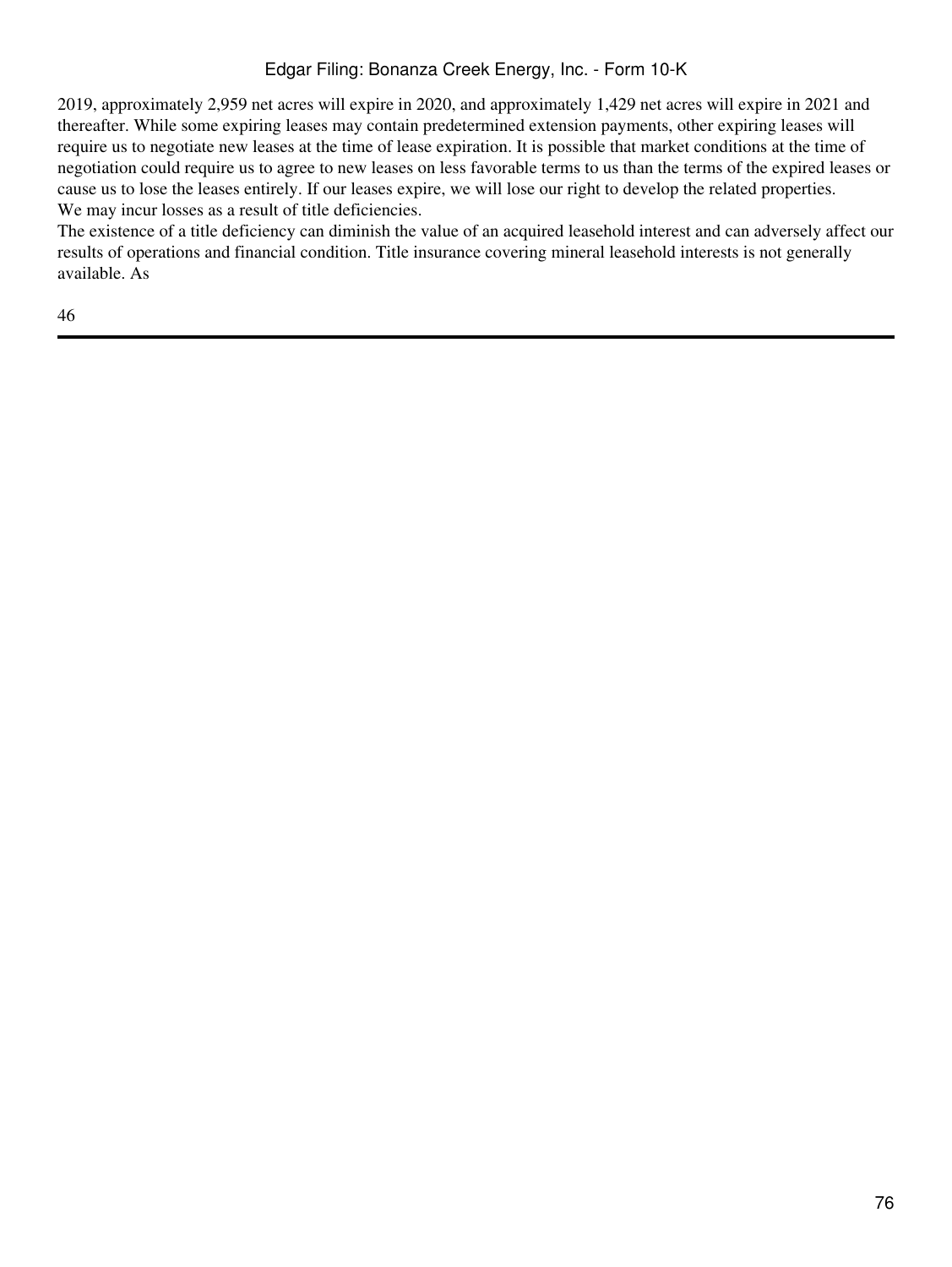is industry standard, we may rely upon a land professional's careful examination of public records prior to purchasing or leasing a mineral interest. Once a mineral or leasehold interest has been acquired, we typically defer the expense of obtaining further title verification by a practicing title attorney until approval to drill a well that includes the acquired mineral interest is required. We perform the necessary curative work to correct deficiencies in the marketability of the title, and we have compliance and control measures to ensure any associated business risk is approved by the appropriate Company authority. In cases involving more serious title deficiencies, all or part of a mineral or leasehold interest may be determined to be invalid or unleased, and, as a result, the target area may be deemed to be undrillable until owners can be contacted and curative measures performed to adequately perfect title. In other cases, title deficiencies may result in our failure to have paid royalty owners correctly. Certain title deficiencies may also result in litigation to quiet the title and effectively agree or render a decision upon title ownership. We are subject to health, safety, and environmental laws and regulations that may expose us to significant costs and liabilities.

We are subject to stringent and complex federal, state, and local laws and regulations governing health and safety aspects of our operations, the discharge of materials into the environment, and the protection of the environment. These laws and regulations may impose on our operations numerous requirements, including the obligation to obtain a permit before conducting drilling or underground injection activities; restrictions on the types, quantities, and concentration of materials that may be released into the environment; limitations or prohibitions of drilling or completion activities that impact threatened or endangered species or that occur on certain lands lying within wilderness, wetlands, and other sensitive or protected areas; the application of specific health and safety criteria to protect workers; and the responsibility for cleaning up pollution resulting from operations. Numerous governmental authorities, such as the EPA and analogous state agencies, have the power to enforce compliance with these laws and regulations and the permits issued under them, oftentimes requiring difficult and costly actions. Failure to comply with these laws and regulations may result in the assessment of administrative, civil, and criminal penalties; the imposition of investigatory or remedial obligations; the issuance of injunctions limiting or preventing some or all of our operations; delays in granting permits; or even the cancellation of leases.

There is an inherent risk of incurring significant environmental costs and liabilities in our operations, some of which may be material, due to our handling of petroleum hydrocarbons and wastes, our emissions into air and water, the underground injection or other disposal of our wastes, the use and disposition of hydraulic fracturing fluids, and historical industry operations and waste disposal practices. Under certain environmental laws and regulations, we may be liable for the full cost of removing or remediating contamination, regardless of whether we were at fault, and even when multiple parties contributed to the release and the contaminants were released in compliance with all applicable laws then in effect. In addition, accidental spills or releases on or off our properties may expose us to significant liabilities that could have a material adverse effect on our financial condition or results of operations. Aside from government agencies, the owners of properties where our wells are located, the owners or operators of facilities where our petroleum hydrocarbons or wastes are taken for reclamation or disposal or otherwise come to be located, and other private parties may be able to sue us to enforce compliance with environmental laws and regulations, collect penalties for violations, or obtain damages for any related personal injury, or damage and property damage, and certain trustees may seek natural resource damages. Some sites we operate are located near current or former third-party oil and natural gas operations or facilities, and there is a risk that historic contamination has migrated from those sites to ours. Changes in environmental laws and regulations occur frequently, and any changes that result in more stringent or costly requirements could require us to make significant expenditures to attain and maintain compliance or may otherwise have a material adverse effect on our own results of operations, competitive position, or financial condition. We may not be able to recover some or any of these costs from insurance.

Evolving environmental legislation or regulatory initiatives, including those related to hydraulic fracturing, could result in increased costs and additional operating restrictions or delays.

We are subject to extensive federal, state, and local laws and regulations concerning health, safety, and environmental protection. Governmental authorities frequently add to those requirements, and both oil and gas development generally, and hydraulic fracturing specifically, are receiving increasing regulatory attention. Our operations utilize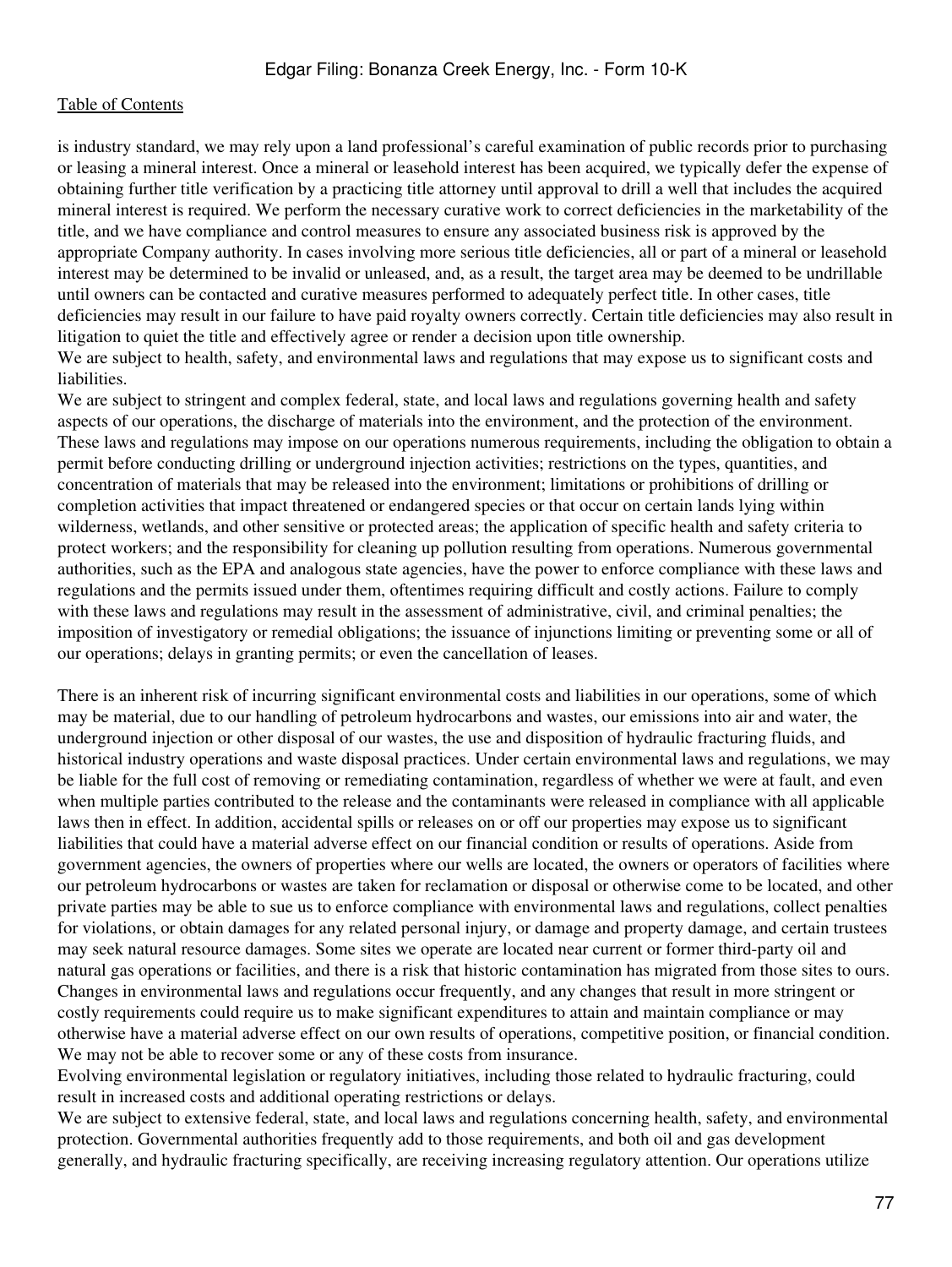hydraulic fracturing, an important and commonly used process in the completion of oil and natural gas wells in low-permeability formations. Hydraulic fracturing involves the injection of water, proppant, and chemicals under pressure into rock formations to stimulate hydrocarbon production.

Some activists have attempted to link hydraulic fracturing to various environmental problems, including potential adverse effects to drinking water supplies, migration of methane and other hydrocarbons into groundwater, increased seismic activity, and human health effects. The federal government has periodically studied the environmental risks associated with hydraulic fracturing and evaluated whether to adopt, and in some cases have adopted, additional regulatory requirements.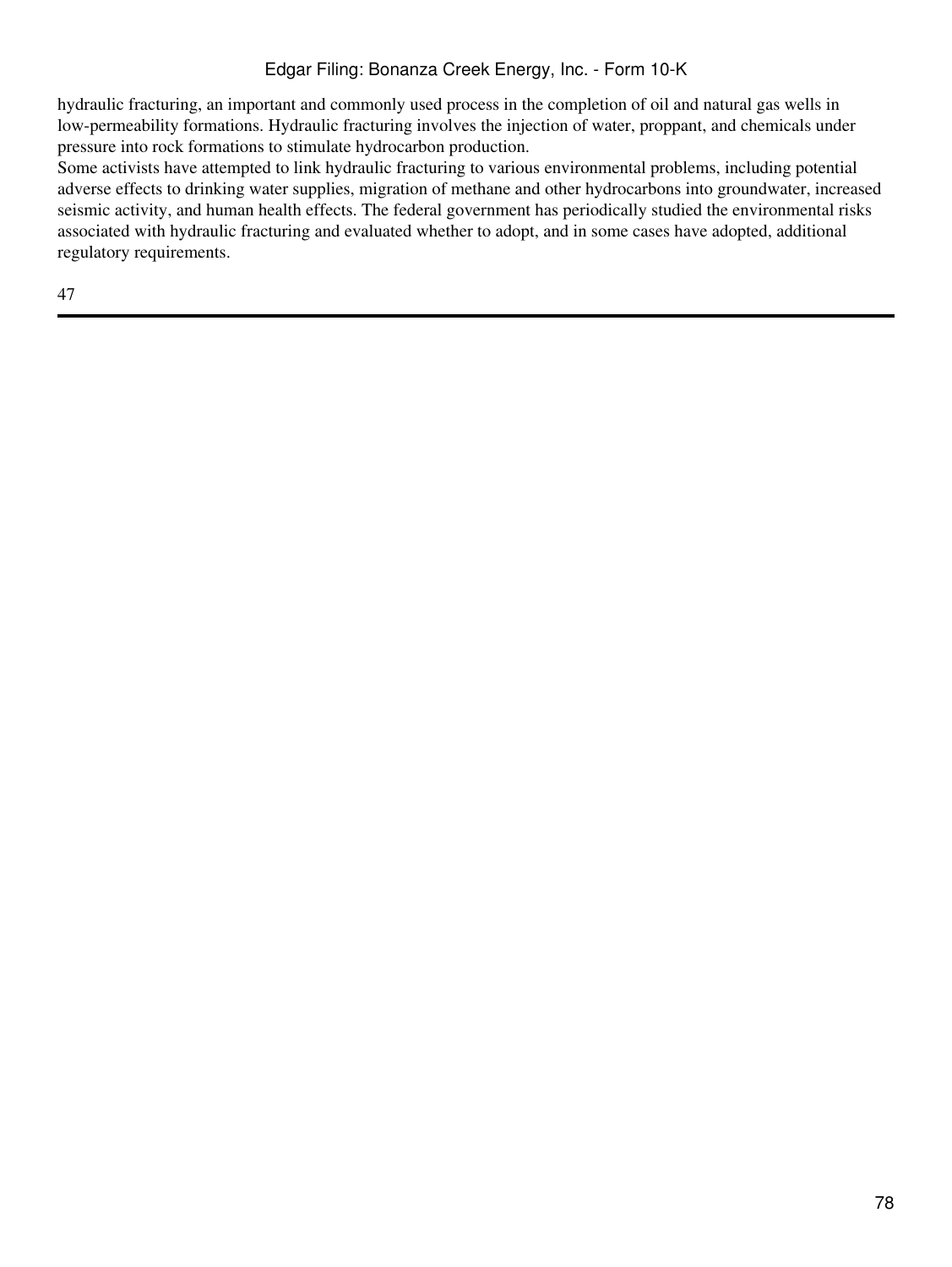In some instances certain state and local governments are adopting new requirements on hydraulic fracturing and other oil and gas operations. Some counties in Colorado, for instance, have amended their land use regulations to impose new requirements on oil and gas development, while other local governments have entered memoranda of agreement with oil and gas producers to accomplish the same objective. In addition, voters in Colorado have proposed or advanced ballot initiatives restricting or banning oil and gas development in Colorado. Because a substantial portion of our operations and reserves are located in Colorado, the risks we face with respect to such ballot initiatives are greater than other companies with more geographically diverse operations.

The adoption of future federal, state, or local laws or implementing regulations imposing new environmental obligations on, or otherwise limiting, our operations could make it more difficult and more expensive to complete oil and natural gas wells, increase our costs of compliance operations, delay or prevent the development of certain resources (including especially shale formations that are not commercial without the use of hydraulic fracturing), or alter the demand for and consumption of our products. We cannot assure you that any such outcome would not be material, and any such outcome could have a material adverse impact on our cash flows and results of operations. Climate change laws and regulations restricting emissions of greenhouse gases could result in increased operating costs and reduced demand for the oil and natural gas that we produce, while the physical effects of climate change could disrupt our production and cause us to incur significant costs in preparing for or responding to those effects. There is a growing belief that human-caused (anthropogenic) emissions of greenhouse gases ("GHGs") may be linked to climate change. Climate change and the costs that may be associated with its impacts and the regulation of GHGs have the potential to affect our business in many ways, including negatively impacting the costs we incur in providing our products and the demand for and consumption of our products (due to potential changes in both costs and weather patterns).

The EPA also adopted regulations requiring the reporting of GHG emissions from specific categories of higher GHG emitting sources in the United States, including certain oil and natural gas production facilities, which include certain of our operations. Information in such reporting may form the basis for further GHG regulation. Further, the EPA has continued with its comprehensive strategy for further reducing methane emissions from oil and gas operations, with a final rule being issued in May 2016 as part of "Quad O" discussed above. The EPA's GHG rules could adversely affect our operations and restrict or delay our ability to obtain air permits for new or modified facilities.

In the meantime, many states already have taken such measures, which have included renewable energy standards, development of GHG emission inventories or cap and trade programs. Cap and trade programs typically work by requiring major sources of emissions or major producers of fuels to acquire and surrender emission allowances, with the number of available allowances reduced each year until the overall GHG emission reduction goal is achieved. These allowances would be expected to escalate significantly in cost over time.

The adoption of legislation or regulatory programs to reduce emissions of GHGs could require us to incur increased operating costs, such as costs to purchase and operate emissions control systems, to acquire emissions allowances, or to comply with new regulatory or reporting requirements. If we are unable to recover or pass through a significant level of our costs related to complying with climate change regulatory requirements imposed on us, it could have a material adverse effect on our results of operations and financial condition. Any such legislation or regulatory programs could also increase the cost of consuming, and thereby reduce demand for, the oil and natural gas we produce. Consequently, legislation and regulatory programs to reduce emissions of GHGs could have an adverse effect on our business, financial condition, and results of operations. Moreover, incentives to conserve energy or use alternative energy sources as a means of addressing climate change could reduce demand for the oil and natural gas we produce. In addition, parties concerned about the potential effects of climate change have directed their attention at sources of funding for energy companies, which has resulted in certain financial institutions, funds, and other sources of capital restricting or eliminating their investment in oil and natural gas activities.

Competition in the oil and natural gas industry is intense, making it more difficult for us to acquire properties, market oil and natural gas, and secure trained personnel.

Our ability to acquire additional drilling locations and to find and develop reserves in the future will depend heavily on our financial resources and ability to evaluate and select suitable properties and to consummate transactions in a highly competitive environment for acquiring properties, marketing oil and natural gas, and securing equipment and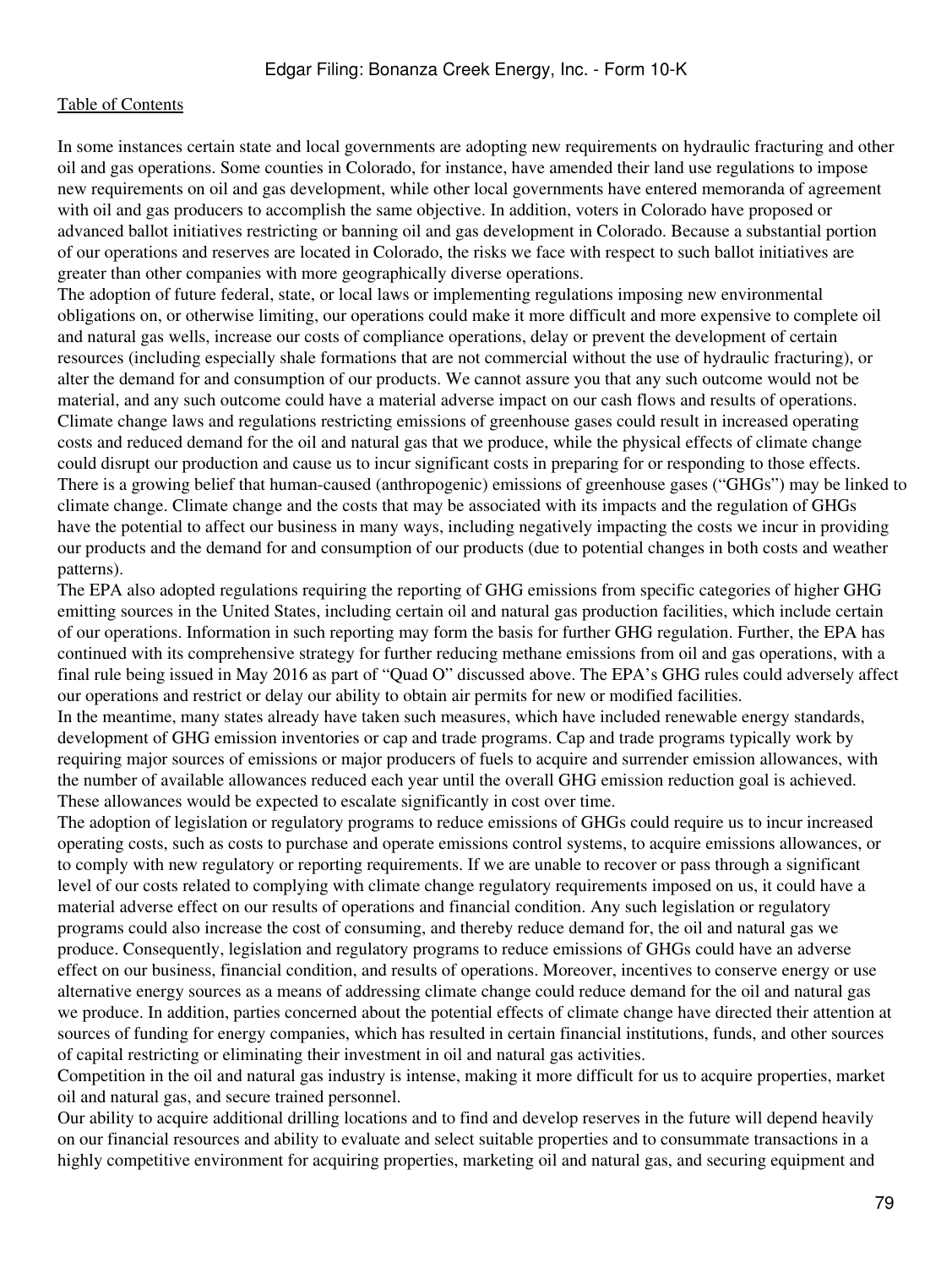trained personnel. Also, there is substantial competition for capital available for investment in the oil and natural gas industry. Many of our competitors possess and employ financial, technical, and personnel resources substantially greater than ours. Those companies may be able to pay more for productive oil and natural gas properties and exploratory drilling locations or to identify, evaluate, bid for, and purchase a greater number of properties and locations than our financial or personnel resources permit. Furthermore, these companies may also be better able to withstand unsuccessful drilling attempts and sustained periods of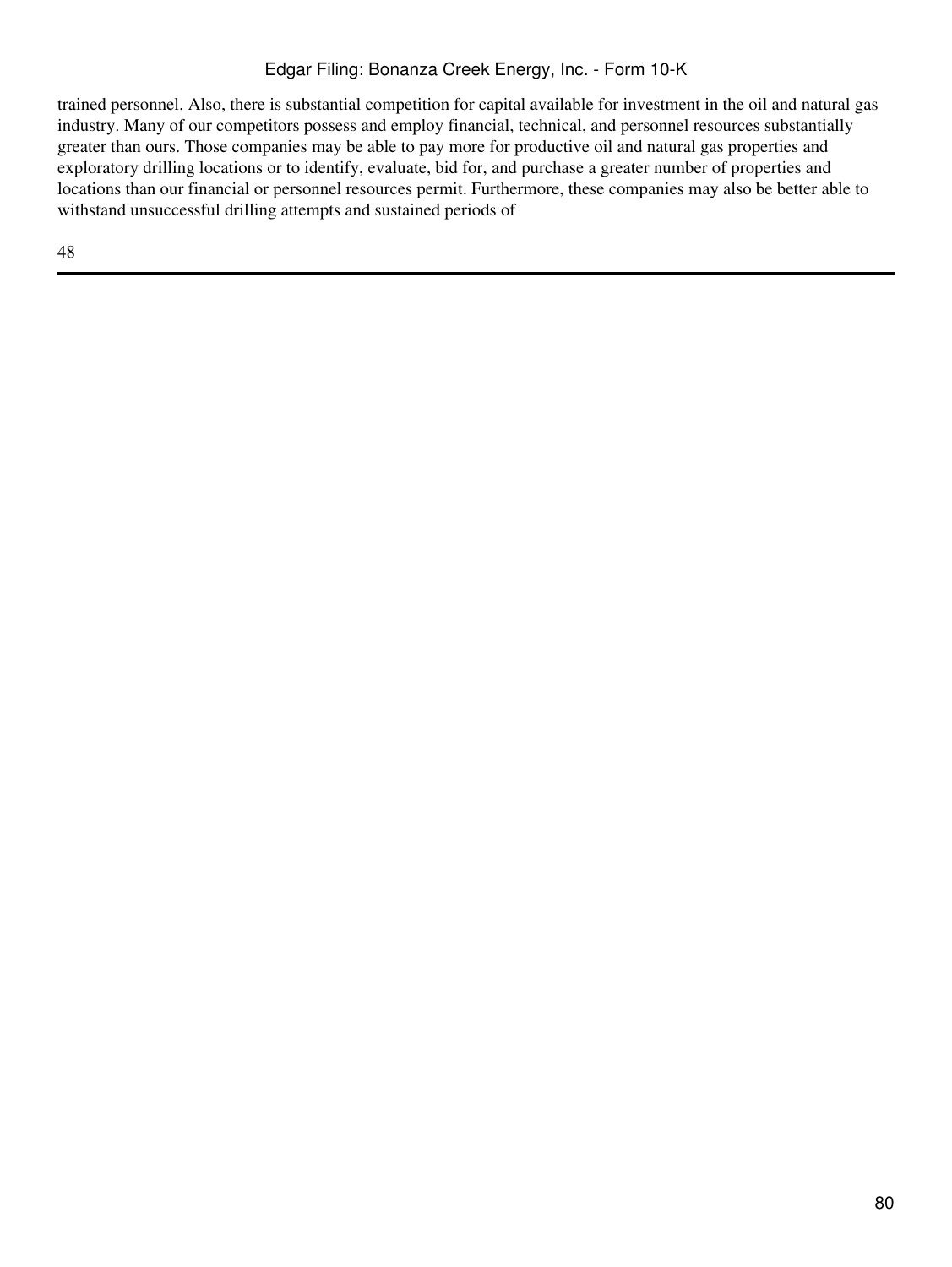volatility in financial markets and generally adverse global and industry-wide economic conditions, and may be better able to absorb the burdens resulting from changes in relevant laws and regulations, which would adversely affect our competitive position. In addition, other companies may be able to offer better compensation packages to attract and retain qualified personnel than we are able to offer. We may not be able to compete successfully in the future in acquiring prospective reserves, developing reserves, marketing hydrocarbons, attracting and retaining quality personnel, and raising additional capital, which could have a material adverse effect on our business. If we fail to retain our existing senior management or technical personnel or attract qualified new personnel, such failure could adversely affect our operations. The volatility in commodity prices and business performance may affect our ability to retain senior management, and the loss of these key employees may affect our business, financial condition, and results of operations.

To a large extent, we depend on the services of our senior management and technical personnel. The loss of the services of our senior management, technical personnel, or any of the vice presidents of the Company, could have a material adverse effect on our operations or strategy. The volatility in commodity prices and our business performance may affect our ability to incentivize and retain senior management or key employees. Competition for experienced senior management, technical, and other professional personnel remains strong.

If we cannot retain our current personnel or attract additional experienced personnel, our ability to compete could be adversely affected. Also, the loss of experienced personnel could lead to a loss of technical expertise. We do not maintain, nor do we plan to obtain, any insurance against the loss of any of these individuals. Our derivative activities could result in financial losses or could reduce our income.

To achieve more predictable cash flows and to reduce our exposure to adverse fluctuations in the prices of oil and natural gas, we have, and may in the future enter into additional, derivative arrangements for a portion of our oil and natural gas production, including collars and fixed-price swaps. We have not in the past designated any of our derivative instruments as hedges for accounting purposes and have recorded all derivative instruments on our balance sheet at fair value. Changes in the fair value of our derivative instruments are recognized in earnings. Accordingly, our earnings may fluctuate significantly as a result of changes in the fair value of our derivative instruments.

Derivative arrangements also expose us to the risk of financial loss in some circumstances, including when: •production is less than the volume covered by the derivative instruments;

•the counterparty to the derivative instrument defaults on its contract obligations; or

• received. there is an increase in the differential between the underlying price in the derivative instrument and actual prices

In addition, these types of derivative arrangements may limit the benefit we would receive from increases in the prices for oil and natural gas and may expose us to cash margin requirements. Further, our credit facility provides for certain limitations to the extent of our hedging, which may expose us to unfavorable fluctuations in the prices of oil and natural gas.

We are exposed to credit risks of our hedging counterparties, third parties participating in our wells, and our customers.

Our principal exposures to credit risk are through receivables resulting from commodity derivatives instruments, which were \$38.3 million at December 31, 2018, joint interest and other receivables of \$47.6 million at December 31, 2018, and the sale of our oil, natural gas, and NGLs production of \$31.8 million in receivables at December 31, 2018, which we market to energy marketing companies, refineries, and affiliates.

Joint interest receivables arise from billing entities who own partial interest in the wells we operate. These entities participate in our wells primarily based on their ownership in leases on which we wish to drill. We can do very little to choose who participates in our wells.

We are also subject to credit risk due to concentration of our oil, natural gas and NGLs receivables with significant customers. This concentration of customers may impact our overall credit risk since these entities may be similarly affected by changes in economic and other conditions. For the year ended December 31, 2018, sales to NGL Crude Logistics, LLC comprised 66% of our total sales. Beginning in 2017 and continuing for seven years, we have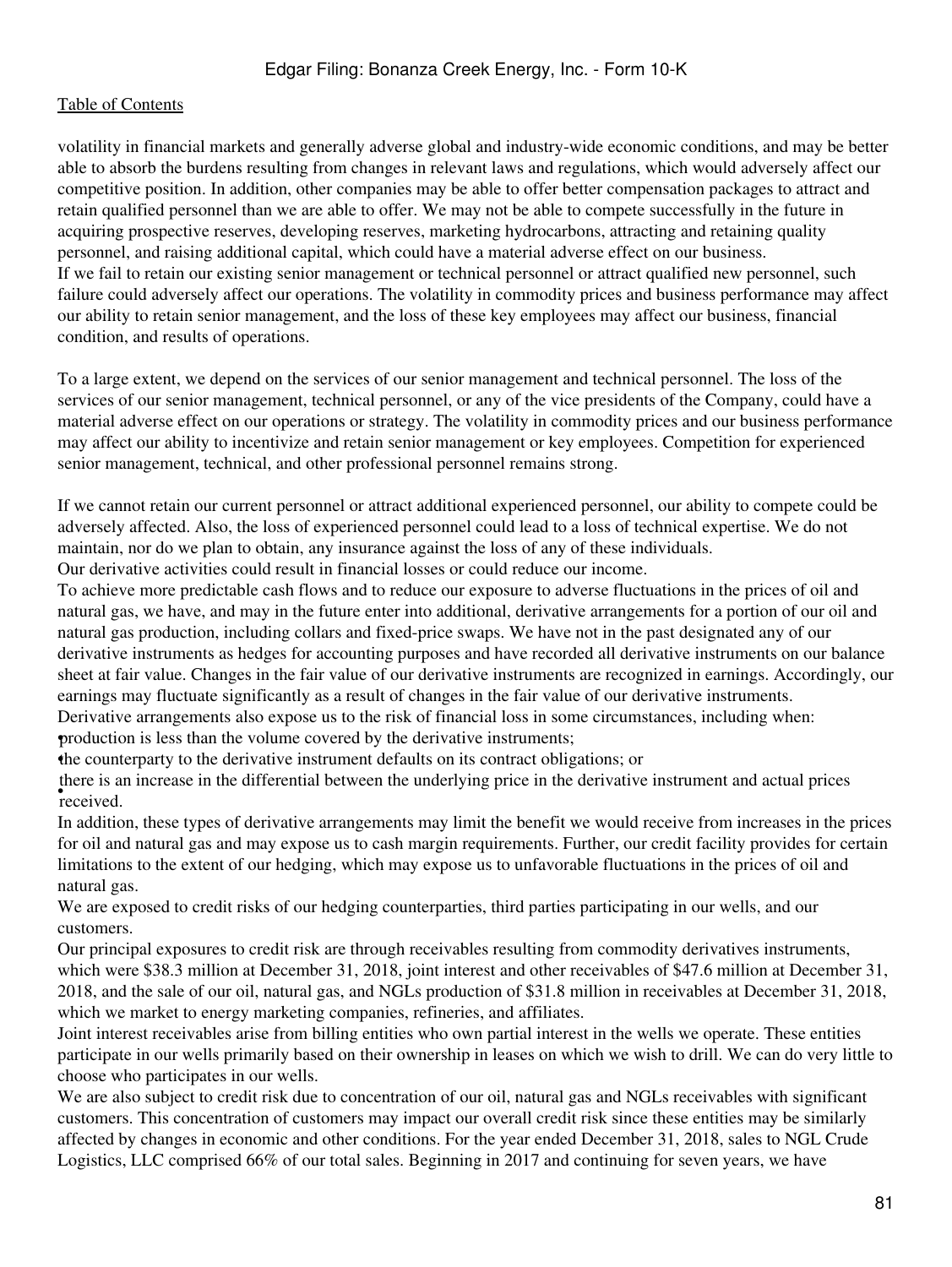contracted to sell up to 16,000 barrels per day of our crude oil produced in the Wattenberg Field to NGL Crude Logistics, LLC.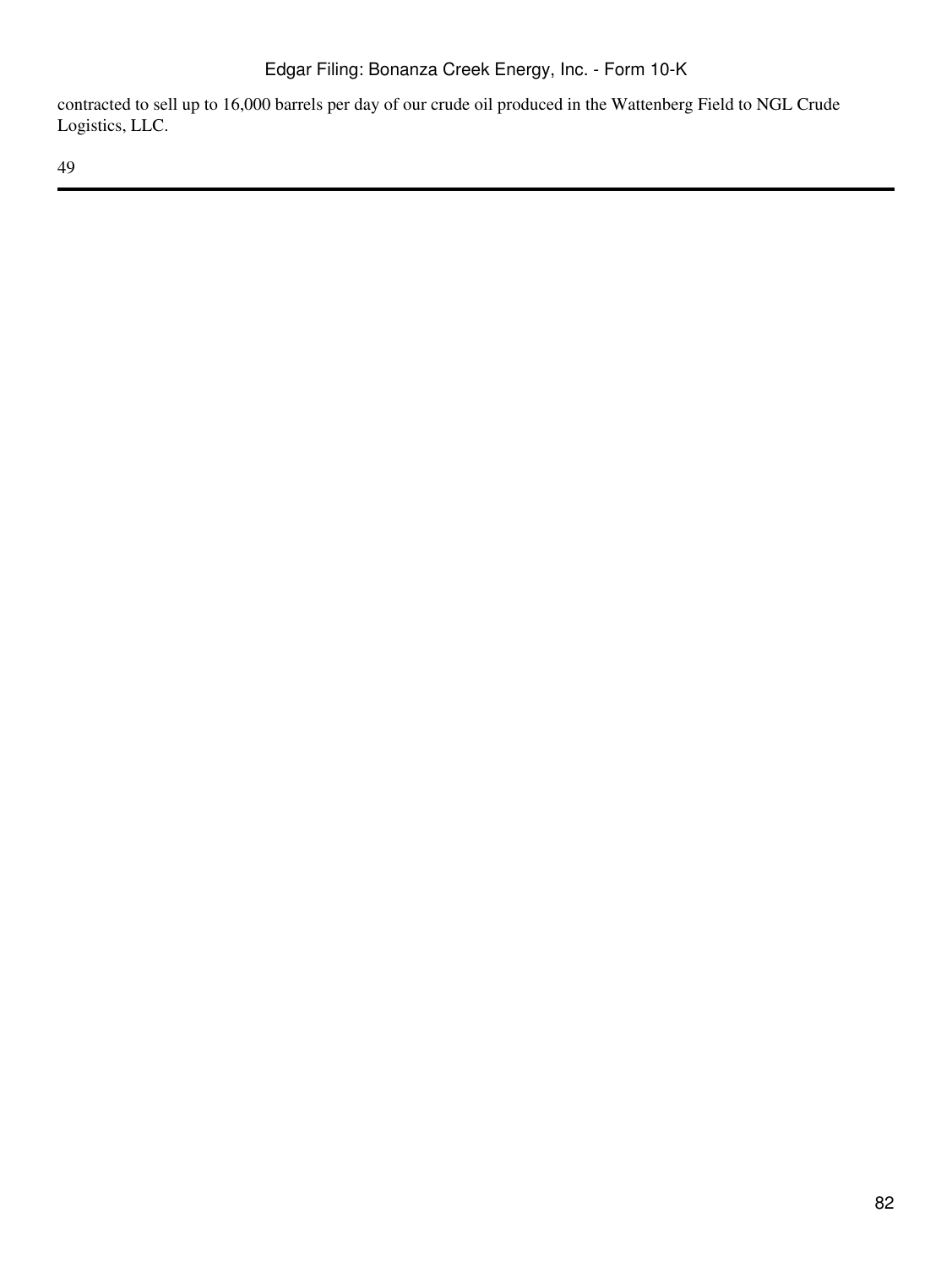We are exposed to credit risk in the event of default of our counterparty, principally with respect to hedging agreements, but also with respect to insurance contracts and bank lending commitments. We do not require most of our customers to post collateral. The inability or failure of our significant customers to meet their obligations to us or their insolvency or liquidation may adversely affect our financial results. Deterioration in the credit markets may impact the credit ratings of our current and potential counterparties and affect their ability to fulfill their existing obligations to us and their willingness to enter into future transactions with us.

Current or proposed financial legislation and rulemaking could have an adverse effect on our ability to use derivative instruments to reduce the effect of commodity price, interest rate, and other risks associated with our business. The Dodd-Frank Act establishes, among other provisions, federal oversight and regulation of the over-the-counter derivatives market and entities that participate in that market. The Dodd-Frank Act also establishes margin requirements and certain transaction clearing and trade execution requirements. The Dodd-Frank Act may require us to comply with margin requirements in our derivative activities, although the application of those provisions to us is uncertain at this time. The financial reform legislation may also require the counterparties to our derivative instruments to spin off some of their derivatives activities to separate entities, which may not be as creditworthy as the current counterparties.

The Dodd-Frank Act and any new regulations could significantly increase the cost of derivative contracts (including through requirements to post collateral, which could adversely affect our available liquidity), materially alter the terms of derivative contracts, reduce the availability of derivatives to protect against risks we encounter, reduce our ability to monetize or restructure our existing derivative contracts, and increase our exposure to less creditworthy counterparties. If we reduce our use of derivative as a result of the Dodd-Frank Act and regulations, our results of operations may be more volatile and our cash flows may be less predictable, which could adversely affect our ability to plan for and fund capital expenditures.

We may be involved in legal cases that may result in substantial liabilities.

Like many oil and gas companies, we are from time to time involved in various legal and other cases, such as title, royalty or contractual disputes, regulatory compliance matters, and personal injury or property damage matters, in the ordinary course of our business. Such legal cases are inherently uncertain, and their results cannot be predicted. Regardless of the outcome, such cases could have an adverse impact on us because of legal costs, diversion of management and other personnel, and other factors. In addition, it is possible that a resolution of one or more such cases could result in liability, penalties, or sanctions, as well as judgments, consent decrees, or orders requiring a change in our business practices, which could materially and adversely affect our business, operating results, and financial condition. Accruals for such liability, penalties, or sanctions may be insufficient. Judgments and estimates to determine accruals or range of losses related to legal and other cases could change from one period to the next, and such changes could be material.

In February 2019, the Company was sent a notice of intent to sue ("NOI") letter by WildEarth Guardians ("WEG"), alleging failure to obtain required permits under the federal Clean Air Act before constructing and operating well production facilities in the ozone non-attainment area around the Denver Metropolitan and North Front Range of Colorado, among other things. The NOI letter appears to challenge long-established federal and state regulations and policies for permitting the construction and initial operation of upstream oil and gas production facilities in Colorado and elsewhere under the Clean Air Act and state counterpart statutes. Because the allegations made in the NOI letter are based on novel and unprecedented interpretations of complex federal and state air quality laws and regulations, it is not possible for the Company to determine at this time whether the allegations have merit or will lead to actual suit by WEG against the Company.

We are subject to federal, state, and local taxes and may become subject to new taxes, and certain federal income tax deductions currently available with respect to oil and gas exploration and development may be eliminated as a result of future legislation.

The federal, state, and local governments in the areas in which we operate (i) impose taxes on the oil and natural gas products we sell, and (ii) for many of our wells, sales and use taxes on significant portions of our drilling and operating costs. Many states have raised state taxes on energy sources or state taxes associated with the extraction of hydrocarbons and additional increases may occur. In addition, there has been a significant amount of discussion by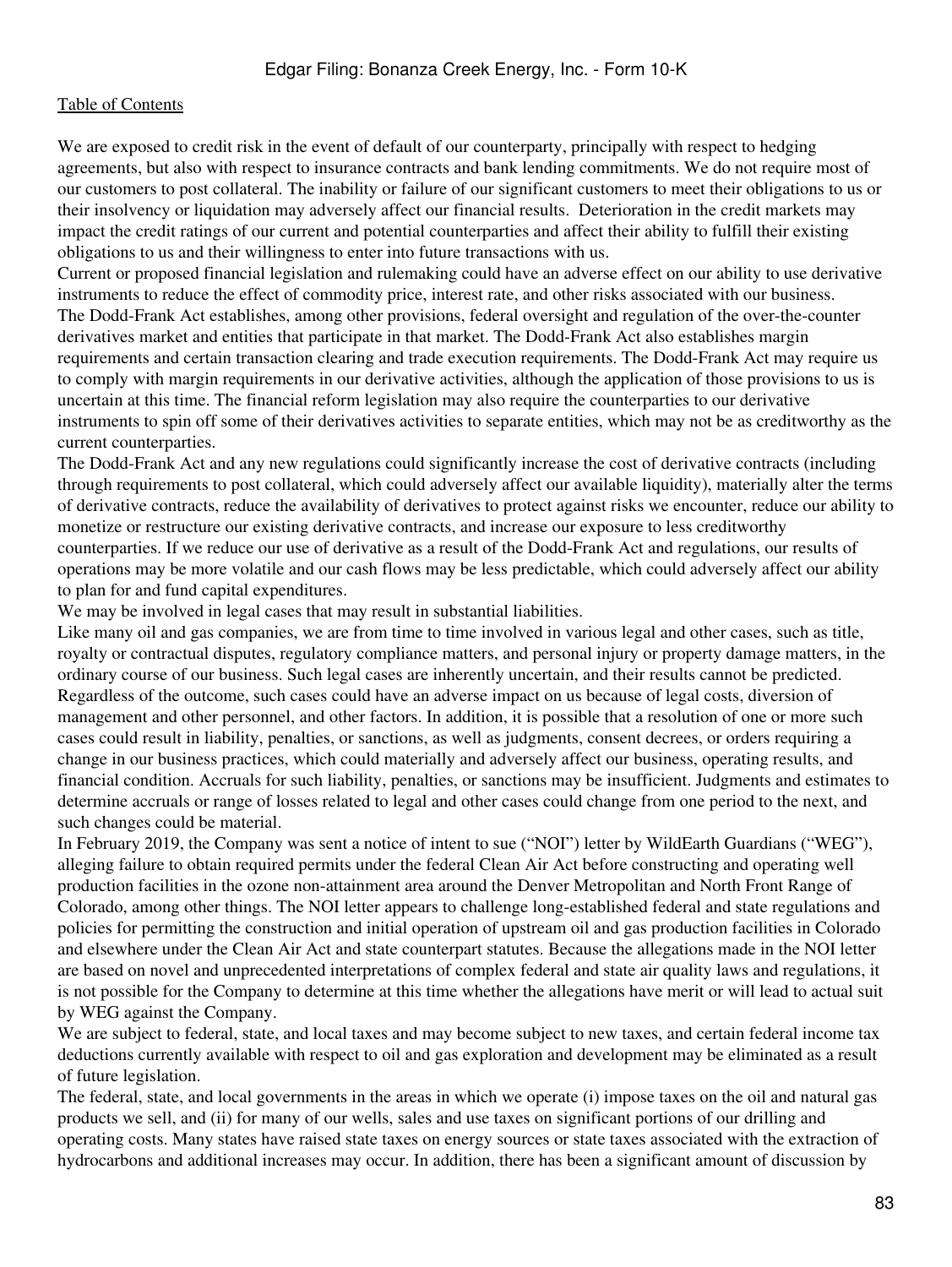legislators and presidential administrations concerning a variety of energy tax proposals.

There have been proposals for legislative changes that, if enacted into law, would eliminate certain key U.S. federal income tax incentives currently available to oil and natural gas exploration and production companies. Such changes include, but are not limited to, (i) the repeal of the percentage depletion allowance for oil and gas properties; (ii) the elimination of current deductions for intangible drilling and development costs; (iii) the elimination of the deduction for certain U.S. production activities; and (iv) an extension of the amortization period for certain geological and geophysical expenditures. It is unclear whether these or similar changes will be enacted and, if enacted, how soon any such changes could become effective.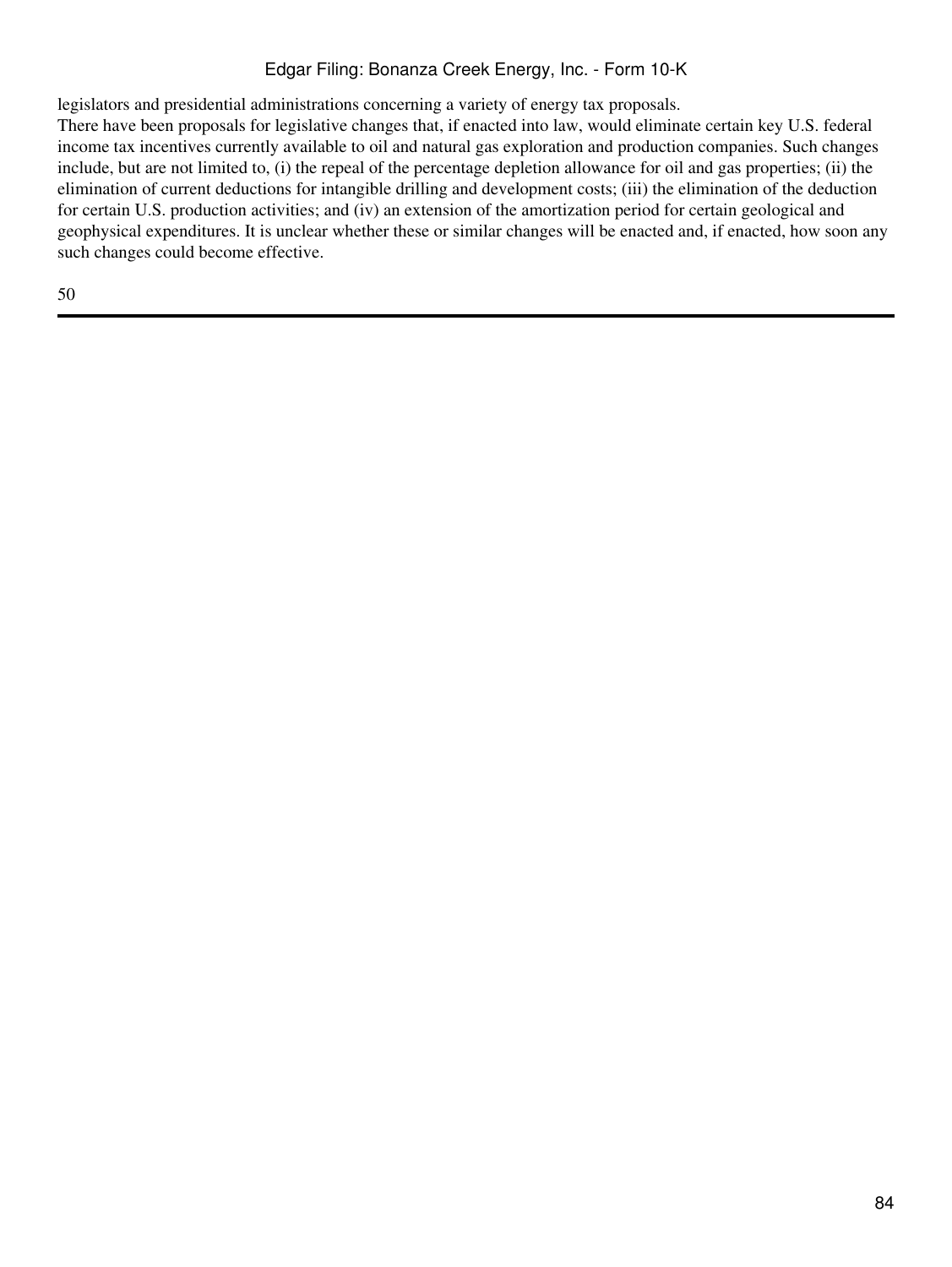Any such changes in U.S. federal income tax law could eliminate or defer certain tax deductions within the industry that are currently available with respect to oil and gas exploration and development, and any such change could negatively affect our financial condition, results of operations, and cash flow.

Changes to federal tax deductions, as well as any changes to or the imposition of new state or local taxes (including production, severance, or similar taxes) could negatively affect our financial condition and results of operations. We are subject to cyber security risks. A cyber incident could occur and result in information theft, data corruption, operational disruption, or financial loss.

The oil and gas industry has become increasingly dependent on digital technologies to conduct certain exploration, development, production, processing, and distribution activities. For example, we depend on digital technologies to interpret seismic data, manage drilling rigs, production equipment and gathering and transportation systems, conduct reservoir modeling and reserves estimation, and process and record financial and operating data. Pipelines, refineries, power stations, and distribution points for both fuels and electricity are becoming more interconnected by computer systems. At the same time, cyber incidents, including deliberate attacks or unintentional events, have increased. Our technologies, systems, networks, and those of our vendors, suppliers, and other business partners may become the target of cyber-attacks or information security breaches that could result in the unauthorized release, gathering, monitoring, misuse, loss or destruction of proprietary and other information, or other disruption of our business operations. In addition, weaknesses in the cyber security of our vendors, suppliers, and other business partners could facilitate an attack on our technologies, systems, and networks. In addition, certain cyber incidents, such as surveillance, may remain undetected for an extended period. Given the politically sensitive nature of hydraulic fracturing and the controversy generated by its opponents, our technologies, systems, and networks may be of particular interest to certain groups with political agendas, which may seek to launch cyber-attacks as a method of promoting their message. Our systems and insurance coverage for protecting against cyber security risks may not be sufficient.

We depend on digital technology, including information systems and related infrastructure, as well as cloud applications and services, to process and record financial and operating data, communicate with our employees and business parties, analyze seismic and drilling information, estimate quantities of oil and gas reserves, as well as other activities related to our business. Our business partners, including vendors, service providers, purchasers of our production, and financial institutions, are also dependent on digital technology. The technologies needed to conduct our oil and gas exploration and development activities make certain information the target of theft or misappropriation.

Although to date we have not experienced any material losses relating to cyber-attacks, we may suffer such losses in the future.

Risks Relating to our Common Stock

We do not intend to pay, and are subject to certain restrictions on our ability to pay dividends on our common stock, and consequently, our stockholders' likely only opportunity to achieve a return on their investment is if the price of our stock appreciates.

We do not plan to declare dividends on shares of our common stock in the foreseeable future. Additionally, our Current Credit Facility places certain restrictions on our ability to pay dividends. Consequently, our stockholders' only likely opportunity to achieve a return on their investment in us will be if the market price of our common stock appreciates, which may not occur, and the stockholders sell their shares at a profit. There is no guarantee that the price of our common stock will ever exceed the price that the stockholders paid.

We have experienced recent volatility in the market price and trading volume of our common stock and may continue to do so in the future.

The trading price of shares of our common stock has fluctuated widely and in the future may be subject to similar fluctuations. As an example, during the 2018 calendar year, the sales price of our common stock ranged from a low of \$18.41 per share to a high of \$40.38 per share. The trading price of our common stock may be affected by a number of factors, including the volatility of oil, natural gas, and NGL prices, our operating results, changes in our earnings estimates, additions or departures of key personnel, our financial condition and liquidity, drilling activities, legislative and regulatory changes, general conditions in the oil and natural gas exploration and development industry, general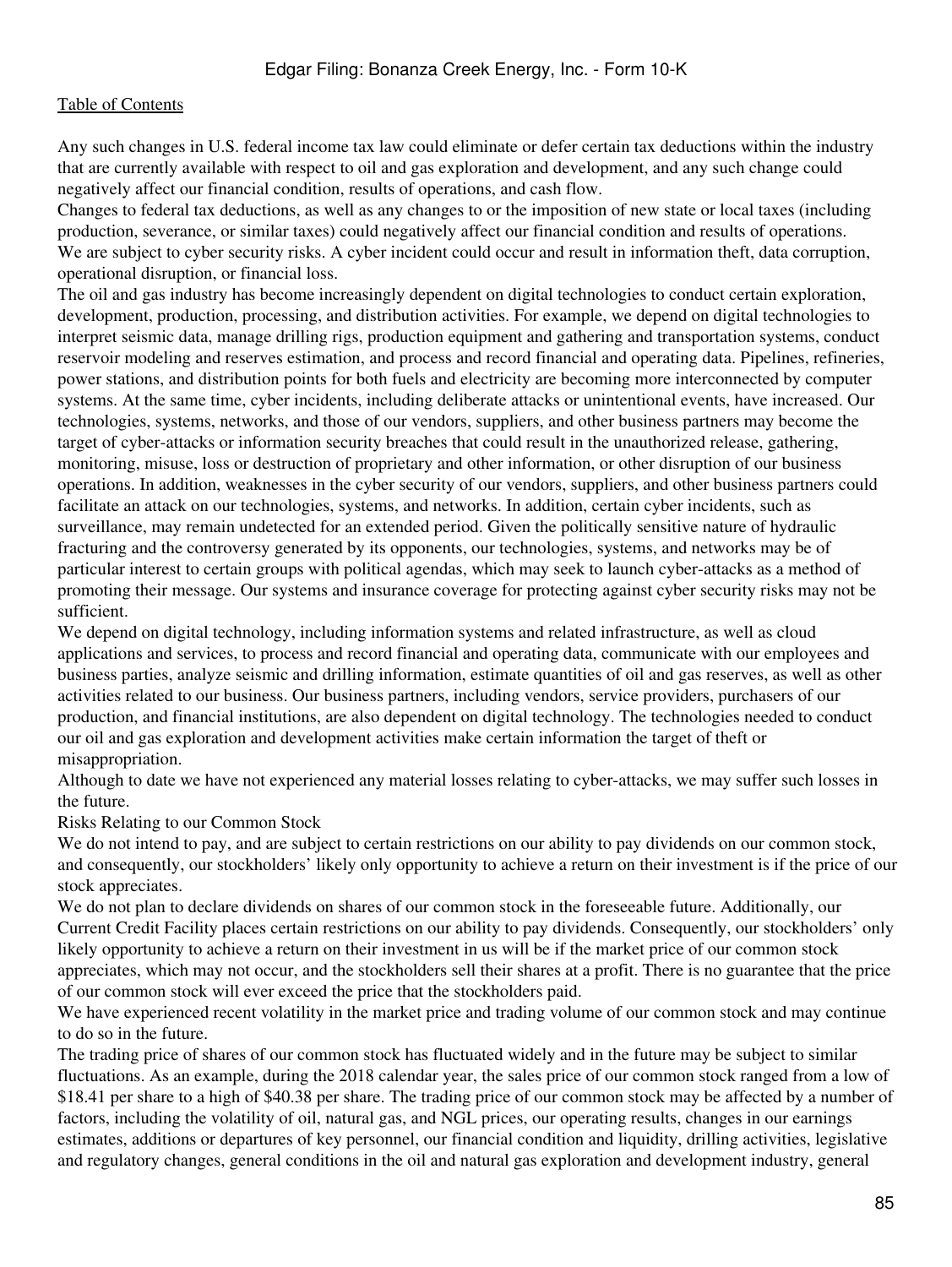economic conditions, and general conditions in the securities markets. In particular, a significant or extended decline in oil, natural gas, and NGL prices could have a material adverse effect our sales price of our common stock. Other risks described in this annual report could also materially and adversely affect our share price.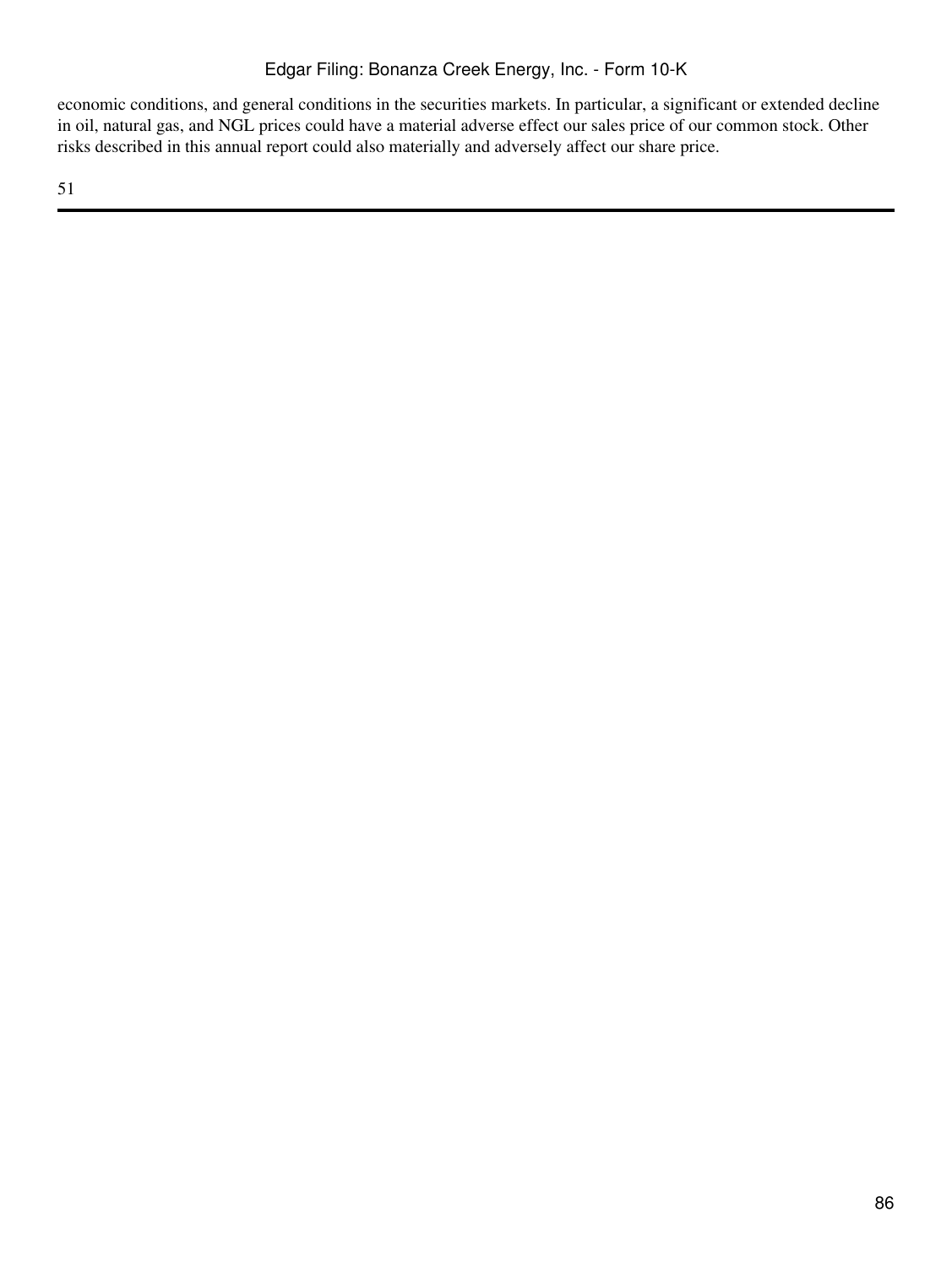Although our common stock is listed on the New York Stock Exchange, we cannot assure you that an active public market will continue for our common stock or that will be able to continue to meet the listing requirements of the NYSE. If an active public market for our common stock does not continue, the trading price and liquidity of our common stock will be materially and adversely affected. If there is a thin trading market or "float" for our stock, the market price for our common stock may fluctuate significantly more than the stock market as a whole. Without a large float, our common stock would be less liquid than the stock of companies with broader public ownership and, as a result, the trading prices of our common stock may be more volatile. In addition, in the absence of an active public trading market, investors may be unable to liquidate their investment in us.

Our certificate of incorporation and bylaws, as well as Delaware law, contain provisions that could discourage acquisition bids or merger proposals, even if such acquisition or merger may be in our stockholders' best interests. Our certificate of incorporation authorizes our Board of Directors to issue preferred stock without stockholder approval. If our Board of Directors elects to issue preferred stock, it could be more difficult for a third party to acquire us. In addition, some provisions of our certificate of incorporation and bylaws could make it more difficult for a third party to acquire control of us, even if the change of control would be beneficial to our stockholders, including: acted upon at meetings of stockholders; and advance notice provisions for stockholder proposals and nominations for elections to the Board of Directors to be

•limitations on the ability of our stockholders to call special meetings or act by written consent.

Delaware law prohibits us from engaging in any business combination with any "interested stockholder," meaning generally that a stockholder who beneficially owns more than 15% of our stock cannot acquire us for a period of three years from the date this person became an interested stockholder, unless various conditions are met, such as approval of the transaction by our Board of Directors.

Item 1B. Unresolved Staff Comments.

None.

Item 2. Properties.

The information required by Item 2. is contained in Item 1. Business and is incorporated herein by reference. Item 3. Legal Proceedings.

From time to time, we are subject to legal proceedings and claims that arise in the ordinary course of business. Like other gas and oil producers and marketers, our operations are subject to extensive and rapidly changing federal and state environmental, health, and safety and other laws and regulations governing air emissions, wastewater discharges, and solid and hazardous waste management activities. As of the date of this filing, there are no material pending or overtly threatened legal actions against us of which we are aware, except as set forth below.

During 2015, the Company voluntarily instigated an internal audit of its storage tank facilities located in the Wattenberg Field (the "Audit"). The purpose of the Audit was to determine compliance with applicable air quality regulations. Based on the results of the Audit, the Company self-reported in December 2015 and January 2016 several potential noncompliance issues to the Colorado Department of Public Health and Environment ("CDPHE") under Colorado's Environmental Audit Privilege and Immunity Law (the "Environmental Audit Law"). Independently, in October 2015, CDPHE issued to the Company a compliance advisory (the "Compliance Advisory") for certain facilities that was closely related to the matters voluntarily disclosed as a result of the Audit.

The Company vigorously defended against the CDPHE allegations of violation while also cooperating with CDPHE in its investigation and firmly asserting the Company's right to civil penalty immunity for voluntarily disclosed violations under the Environmental Audit Law. In February 2017, following further interaction between the CDPHE and the Company, the CDPHE proposed settlement terms under which the Company would be required to pay an administrative penalty and perform certain mitigation projects and adopt certain procedures and processes addressing the monitoring, reporting, and reduction of emissions with respect to the Company's storage tank facilities in the Wattenberg Field.

Following negotiations with CDPHE, on October 3, 2017, the Company agreed to a Compliance Order on Consent (the "COC") with the CDPHE. As part of the COC, the Company was required to pay a \$0.2 million penalty.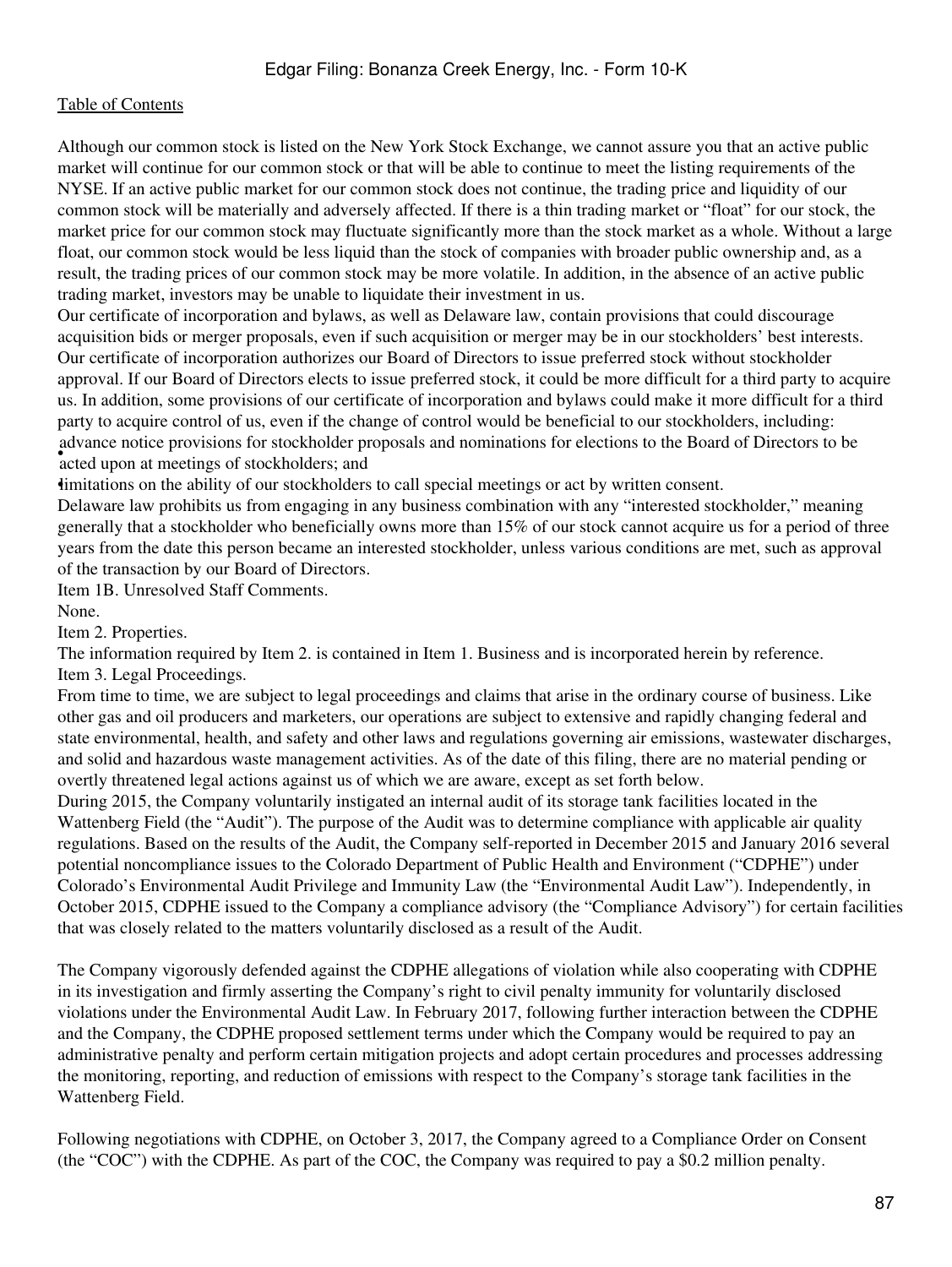Additionally, as further required by the COC, the Company will perform certain mitigation projects and adopt certain procedures and processes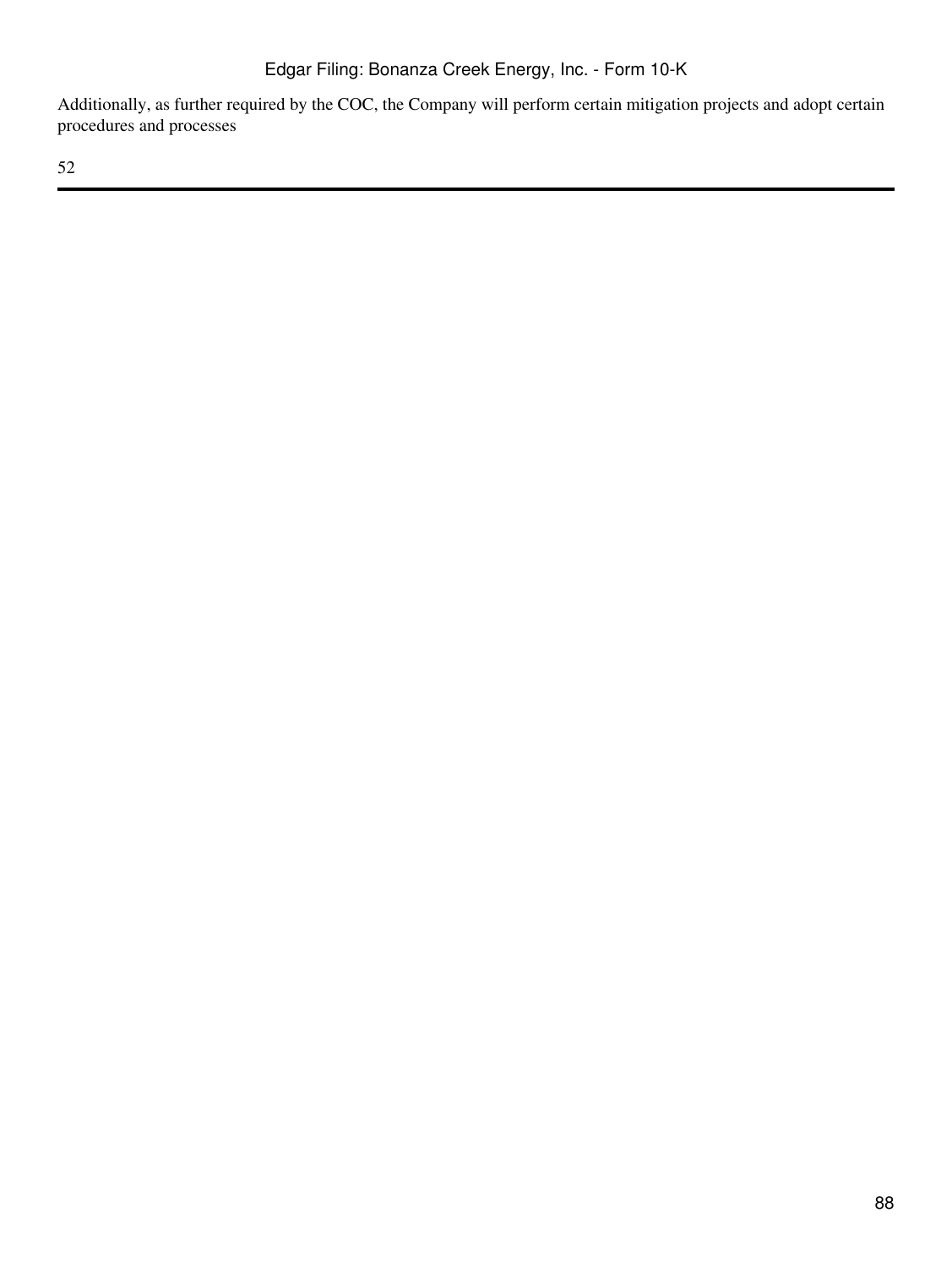addressing the monitoring, reporting, and control of air emissions with respect to the Company's storage tank facilities in the Wattenberg Field. The COC further sets forth compliance requirements and criteria for continued operations and contains provisions regarding record-keeping, modifications to the COC, circumstances under which the COC may terminate with respect to certain wells and facilities, and the sale or transfer of operational or ownership interests covered by the COC. In order to be in compliance, the Company incurred \$1.2 million and \$0.7 million in 2018 and 2017, respectively, and currently anticipates spending \$3.1 million for 2019 through 2022. The COC can be terminated after four years with a showing of substantial compliance and CDPHE approval.

In September 2018, the Company reached a settlement in a case in which it was one of several plaintiffs seeking reimbursement of ad valorem taxes that were assessed by a special metropolitan district in Colorado. Pursuant to that settlement, the Company received a gross reimbursement of ad valorem taxes paid in the amount of \$7.4 million. The Company estimates that \$2.3 million of the reimbursement is due to the Company's associated interest owners as shown in the accounts payable and accrued expenses line item in the accompanying balance sheets. The remaining net settlement amount of \$5.1 million is presented as a reimbursement in the accompanying statements of operations within the severance and ad valorem taxes line item. This net settlement amount will be further reduced to reflect the reimbursement to the State of Colorado of a certain amount of severance tax credits received in connection with ad valorem taxes historically paid by the Company.

In February 2019, the Company was sent a notice of intent to sue ("NOI") letter by WildEarth Guardians ("WEG"), an environmental non-governmental organization, alleging failure to obtain required permits under the federal Clean Air Act before constructing and operating well production facilities in the ozone non-attainment area around the Denver Metropolitan and North Front Range of Colorado, among other things. The Company is one of seven operators in the Wattenberg Field to receive such an NOI letter from WEG, and these letters appear to challenge long-established federal and state regulations and policies for permitting the construction and initial operation of upstream oil and gas production facilities in Colorado and elsewhere under the Clean Air Act and state counterpart statutes. Because the allegations made in the NOI letters are based on novel and unprecedented interpretations of complex federal and state air quality laws and regulations, it is not possible for the Company to determine at this time whether the allegations have merit or will lead to actual suit by WEG against the Company and other operators, but the Company will vigorously defend against such allegations if sued, and will coordinate as much as possible with state and federal permitting authorities to maintain the validity of its current and future air permits for such facilities. Item 4. Mine Safety Disclosures.

Not applicable.

PART II

Item 5. Market for Registrant's Common Equity, Related Stockholder Matters and Issuer Purchases of Equity Securities.

Market for Registrant's Common Equity. Our common stock is listed on the NYSE under the symbol "BCEI". Holders. As of February 25, 2019, there were approximately 34 registered holders of our common stock. Dividends. We have not paid any cash dividends since our inception. Covenants contained in our Current Credit Facility restrict the payment of cash dividends on our common stock, as discussed further in Part II, Item 7, Liquidity and Capital Resources. We currently intend to retain all future earnings for the development and growth of our business, and we do not anticipate declaring or paying any cash dividends to holders of our common stock in the foreseeable future.

Issuer Purchases of Equity Securities. The following table contains information about our acquisition of equity securities during the Current Successor Period.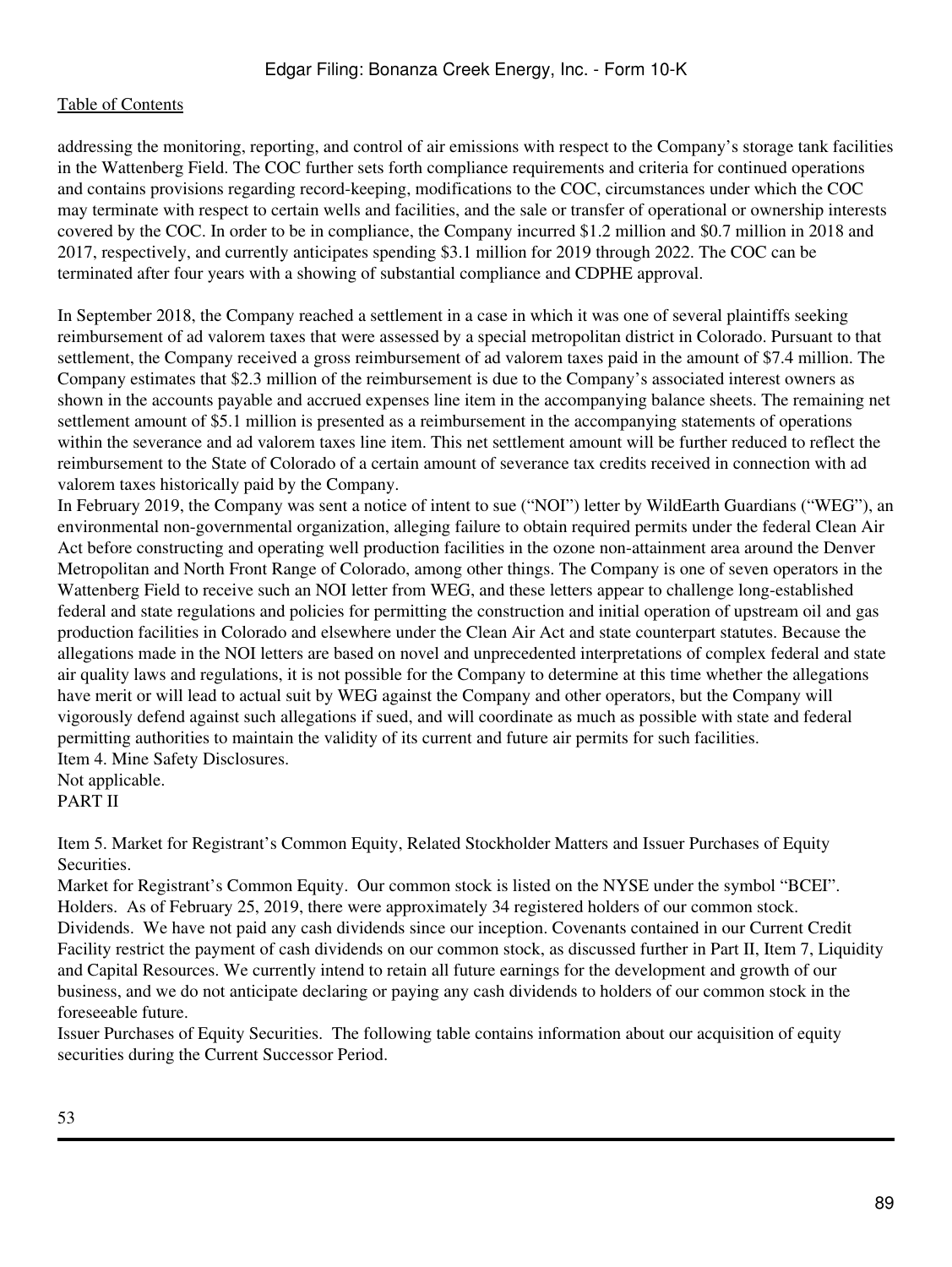|                                     |                       |          |                                                 | Maximum         |
|-------------------------------------|-----------------------|----------|-------------------------------------------------|-----------------|
|                                     |                       |          | <b>Total Number of</b>                          | Number of       |
|                                     | Total                 |          | <b>Shares</b>                                   | Shares that May |
|                                     | Number of             |          | Average Price Purchased as Part of Be Purchased |                 |
|                                     | <b>Shares</b>         | Paid per | Publicly Announced Under Plans or               |                 |
|                                     | Purchased $(1)$ Share |          | Plans or Programs                               | Programs        |
| January 1, 2018 - March 31, 2018    | 37                    | \$27.89  |                                                 |                 |
| April 1, 2018 - June 30, 2018       | 24,013                | \$30.56  |                                                 |                 |
| July 1, 2018 - September 30, 2018   | 1,941                 | \$32.67  |                                                 |                 |
| October 1, 2018 - December 31, 2018 |                       | $s =$    |                                                 |                 |
| Total                               | 25,991                | \$30.71  |                                                 |                 |

\_\_\_\_\_\_\_\_\_\_\_\_\_\_\_\_\_\_\_\_\_\_\_\_\_ (1) payroll tax withholding obligations upon the vesting of restricted stock awards. These repurchases were not part of  $(1)$  a multiply appearance along a program to repurchase above a four common steak, nor do we have a Represent shares that employees surrendered back to us that equaled in value the amount of taxes needed for

a publicly announced plan or program to repurchase shares of our common stock, nor do we have a publicly announced plan or program to repurchase shares of our common stock.

Sale of Unregistered Securities. We had no sales of unregistered securities during the year ended December 31, 2018. Stock Performance Graph. The following performance graph shall not be deemed "filed" for purposes of Section 18 of the Securities Exchange Act of 1934, as amended (the "Exchange Act"), or otherwise subject to liabilities under that section and shall not be deemed to be incorporated by reference into any filing under the Securities Act of 1933, as amended, or the Exchange Act, except as shall be expressly set forth by specific reference in such filing.

The following graph compares the cumulative total stockholder return for the Company's common stock, the Standard and Poor's 500 Stock Index (the "S&P 500 Index") and the Standard and Poor's 500 Oil & Gas Exploration & Production Index ("S&P O&G E&P Index"). The measurement points in the graph below are May 1, 2017 (the first trading day of our common stock on the NYSE upon emergence) and each fiscal quarter thereafter through December 31, 2018. The graph assumes that \$100 was invested on May 1, 2018 in each of the common stock of the Company, the S&P 500 Index and the S&P O&G E&P Index and assumes reinvestment of any dividends. The stock price performance on the following graph is not necessarily indicative of future stock price performance.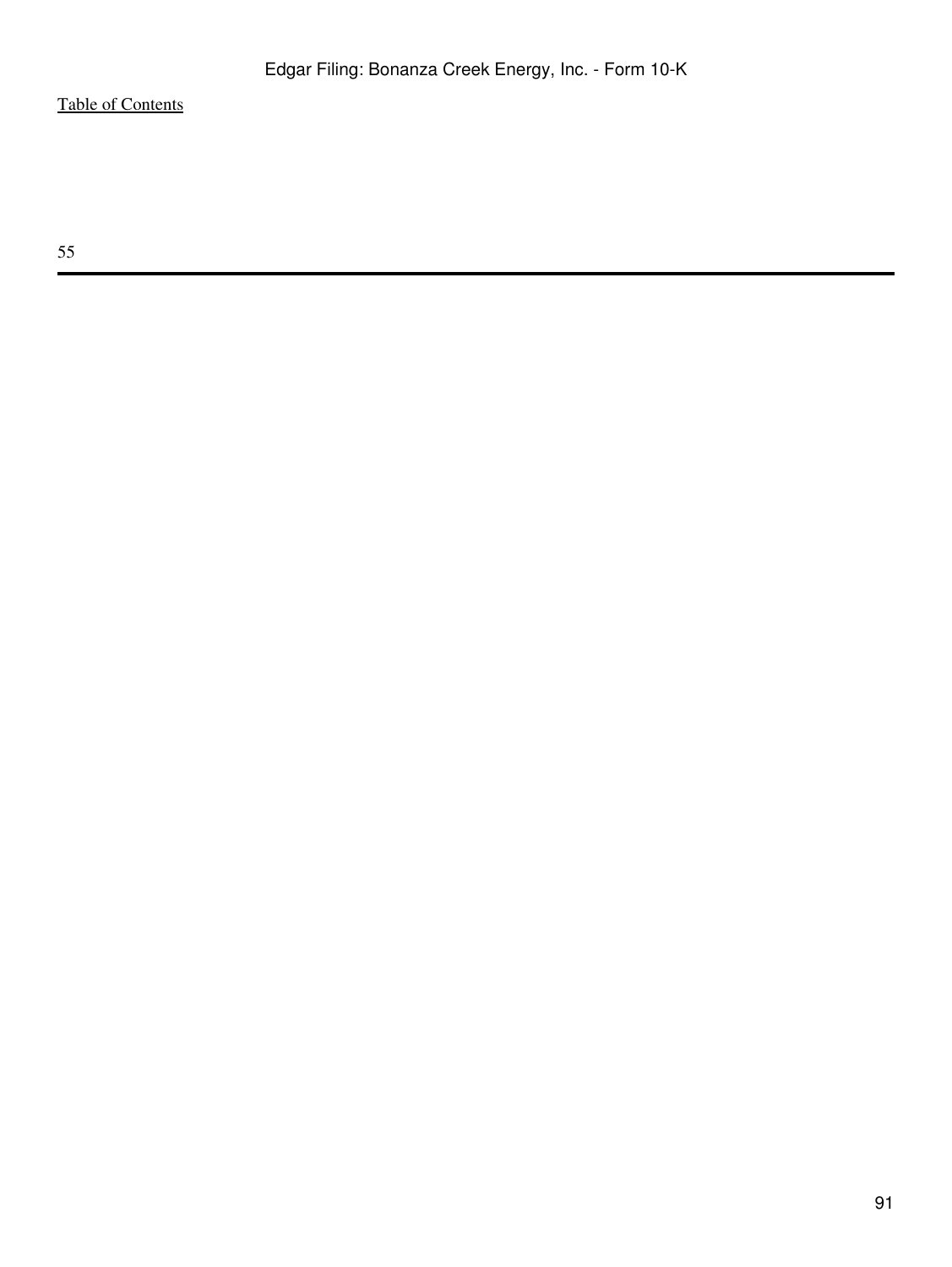Item 6. Selected Financial Data.

The selected historical financial data should be read in conjunction with Management's Discussion and Analysis of Financial Condition and Results of Operations below and financial statements and the notes to those financial statements in Part I, Item 8 of this Annual Report on Form 10-K.

The following tables set forth selected historical financial data of the Company for the period indicated (in thousands, except per share amounts).

|                                                                                              | Predecessor                           |                                       |                                       |                                                    | Successor                                            |                                       |
|----------------------------------------------------------------------------------------------|---------------------------------------|---------------------------------------|---------------------------------------|----------------------------------------------------|------------------------------------------------------|---------------------------------------|
|                                                                                              | Year<br>Ended<br>December<br>31, 2014 | Year<br>Ended<br>December<br>31, 2015 | Year<br>Ended<br>December<br>31, 2016 | January 1,<br>2017<br>through<br>April 28,<br>2017 | April 29,<br>2017<br>through<br>December<br>31, 2017 | Year<br>Ended<br>December<br>31, 2018 |
| <b>Statement of Operations Data:</b>                                                         |                                       |                                       |                                       |                                                    |                                                      |                                       |
| Total operating net revenues (1)<br>Income (loss) from operations $(1)$<br>Net income (loss) | \$558,633<br>(47,506)<br>20,283       | \$292,679<br>(907, 444)<br>(745, 547) | \$195,295<br>(129, 110)<br>(198,950)  | \$68,589<br>(1,600)<br>2,660                       | \$123,535<br>12,009<br>(5,020)<br>$\rightarrow$      | \$276,657<br>112,394<br>168,186       |
| Basic net income (loss) per common<br>share                                                  | \$0.50                                | \$(15.57<br>$\lambda$                 | \$(4.04)<br>$\lambda$                 | \$0.05                                             | \$(0.25)                                             | $)$ \$8.20                            |
| Basic weighted-average common<br>shares outstanding                                          | 40,139                                | 47,874                                | 49,268                                | 49,559                                             | 20,427                                               | 20,507                                |
| Diluted net income (loss) per<br>common share                                                | \$0.49                                | \$(15.57<br>$\lambda$                 | \$(4.04)<br>$\lambda$                 | \$0.05                                             | \$(0.25)                                             | $)$ \$8.16                            |
| Diluted weighted-average common<br>shares outstanding<br><b>Selected Cash Flow Data:</b>     | 40,290                                | 47,874                                | 49,268                                | 50,971                                             | 20,427                                               | 20,603                                |
| Net cash (used for) provided by<br>operating activities                                      | \$339,958                             | \$226,023                             | \$14,563                              | \$(19,884)                                         | \$27,574                                             | \$116,598                             |
| Net cash used in investing activities                                                        | (837, 232)                            | (452, 573)                            | (67, 460)                             | (6,022)                                            | (82, 641)                                            | (164, 376)                            |
| Net cash (used for) provided by<br>financing activities<br><b>Sales Volumes:</b>             | \$319,276                             | \$245,307                             | \$112,062                             | \$15,406                                           | \$(2,398)                                            | 347,998                               |
| Oil $(MBbls)^{(2)}$                                                                          | 5,618.7                               | 6,072.3                               | 4,309.9                               | 1,068.5                                            | 2,012.7                                              | 3,840.8                               |
| Natural gas $(MMcf)^{(3)}$                                                                   | 15,395.8                              | 14,551.1                              | 12,231.3                              | 3,336.1                                            | 5,938.0                                              | 8,591.2                               |
| Natural gas liquids (MBbls)<br>Average Sales Price (before                                   | 396.3                                 | 1,821.9                               | 1,587.0                               | 449.0                                              | 762.4                                                | 1,141.2                               |
| derivatives):                                                                                |                                       |                                       |                                       |                                                    |                                                      |                                       |
| Oil $(MBbls)^{(2)}$                                                                          | \$81.95                               | \$40.95                               | \$35.31                               | \$48.29                                            | \$47.18                                              | \$59.38                               |
| Natural gas $(MMcf)^{(3)}$                                                                   | \$5.11                                | \$1.77                                | \$1.76                                | \$2.57                                             | \$2.29                                               | \$2.45                                |
| Natural gas liquids (MBbls)<br>Average Sales Price (after<br>derivatives):                   | \$49.14                               | \$9.49                                | \$12.39                               | \$17.52                                            | \$18.38                                              | \$22.46                               |
| Oil (MBbls)                                                                                  | \$84.00                               | \$62.07                               | \$39.57                               | \$48.29                                            | \$46.44                                              | \$54.77                               |
| Natural gas (MMcf)                                                                           | \$5.16                                | \$1.95                                | \$1.76                                | \$2.57                                             | \$2.29                                               | \$2.39                                |
| Natural gas liquids (MBbls)<br>Expense per BOE:                                              | \$49.14                               | \$9.49                                | \$12.39                               | \$17.52                                            | \$18.38                                              | \$22.46                               |
| Lease operating expense and gas<br>plant and midstream operating                             | \$8.44                                | \$7.40                                | \$7.12                                | \$8.04                                             | \$9.09                                               | \$7.11                                |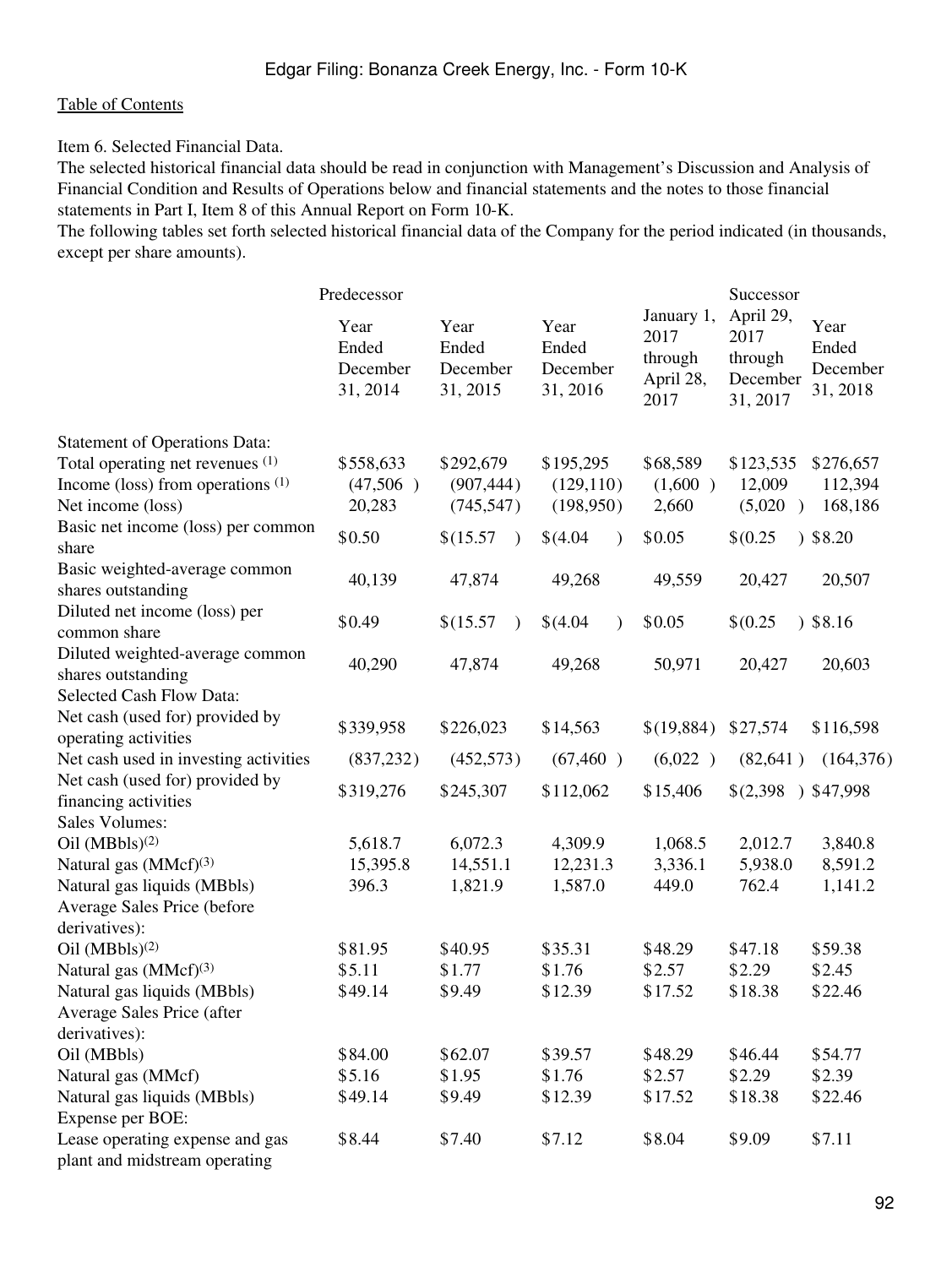| expense                                      |         |         |         |         |         |        |
|----------------------------------------------|---------|---------|---------|---------|---------|--------|
| Severance and ad valorem taxes               | \$5.88  | \$1.81  | \$1.93  | \$2.73  | \$2.55  | \$2.96 |
| Depreciation, depletion, and<br>amortization | \$26.66 | \$23.73 | \$14.01 | \$13.54 | \$5.66  | \$6.53 |
| General and administrative                   | \$9.51  | \$6.81  | \$9.71  | \$7.28  | \$11.34 | \$6.62 |

(1) Amounts reflect results for continuing operations and exclude results for discontinued operations related to  $(1)$  non-operations in Colifornia sold or hald for sola se of December 21, 2014. non-core properties in California sold or held for sale as of December 31, 2014.

(2) revenues from third parties, which do not have associated sales volumes, for the Current Successor Period, 2017 Crude oil sales excludes \$0.6 million, \$0.2 million, \$0.1 million, \$0.5 million, and \$0.2 million of oil transportation Successor Period, 2017 Predecessor Period, 2016 Predecessor Period, and 2015 Predecessor Period, respectively. Natural gas sales excludes \$1.3 million, \$0.8 million, \$0.4 million, \$1.5 million, and \$0.8 million of gas gathering

(3) revenues from third parties, which do not have associated sales volumes, for the Current Successor Period, 2017 Successor Period, 2017 Predecessor Period, 2016 Predecessor Period, and 2015 Predecessor Period, respectively.

\_\_\_\_\_\_\_\_\_\_\_\_\_\_\_\_\_\_\_\_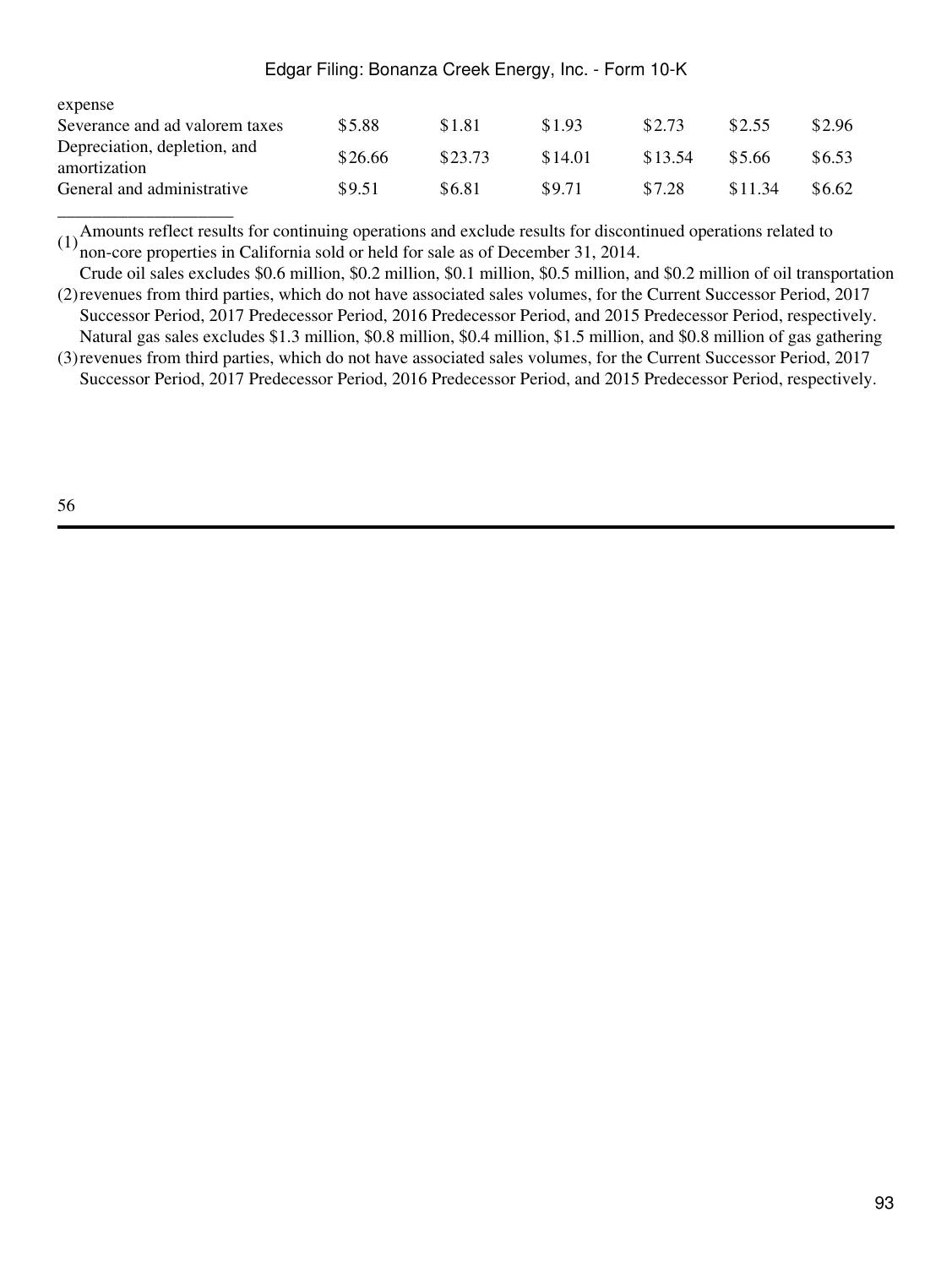The following table sets forth selected historical financial data of the Company as of the period indicated (in thousands).

|                                                                                                       | Predecessor<br>As of December 31, |           |           | Successor<br>As of | As of               |
|-------------------------------------------------------------------------------------------------------|-----------------------------------|-----------|-----------|--------------------|---------------------|
|                                                                                                       | 2014                              | 2015      | 2016      | 31, 2017 31, 2018  | December December   |
| <b>Balance Sheet Data:</b>                                                                            |                                   |           |           |                    |                     |
| Cash and cash equivalents                                                                             | \$2,584                           | \$21,341  | \$80,565  | \$12,711           | \$12,916            |
| Property and equipment, net (excludes assets held for<br>sale)                                        | 1,756,477                         | 922,344   | 1,018,968 | 774,082            | 917,974             |
| Oil and gas properties held for sale, net of accumulated<br>depreciation, depletion, and amortization |                                   | 214,922   |           |                    |                     |
| Total assets                                                                                          | 1,990,086                         | 1,259,641 | 1,134,478 | 830,371            | 1,061,534           |
| Debt                                                                                                  |                                   |           |           |                    |                     |
| <b>Current Credit Facility</b>                                                                        |                                   |           |           |                    | 50,000              |
| Prior Credit Facility                                                                                 | 33,000                            | 79,000    | 191,667   |                    |                     |
| Senior Notes, net of unamortized premium and                                                          | 791,616                           | 792,666   | 793,698   |                    |                     |
| deferred financing costs                                                                              |                                   |           |           |                    |                     |
| Total stockholders' equity                                                                            | \$740,071                         | \$209,407 | \$19,061  |                    | \$688,334 \$863,913 |
| <b>Estimated Proved Reserves:</b>                                                                     |                                   |           |           |                    |                     |
| Oil (MMBbls)                                                                                          | 54.7                              | 57.4      | 50.1      | 52.9               | 64.4                |
| Natural gas (Bcf)                                                                                     | 188.6                             | 144.2     | 138.0     | 157.7              | 165.0               |
| Natural gas liquids (MMBbls)                                                                          | 3.4                               | 19.9      | 17.5      | 22.8               | 24.9                |
| Total proved reserves (MMBoe)                                                                         | 89.5                              | 101.3     | 90.7      | 102.0              | 116.8               |
|                                                                                                       |                                   |           |           |                    |                     |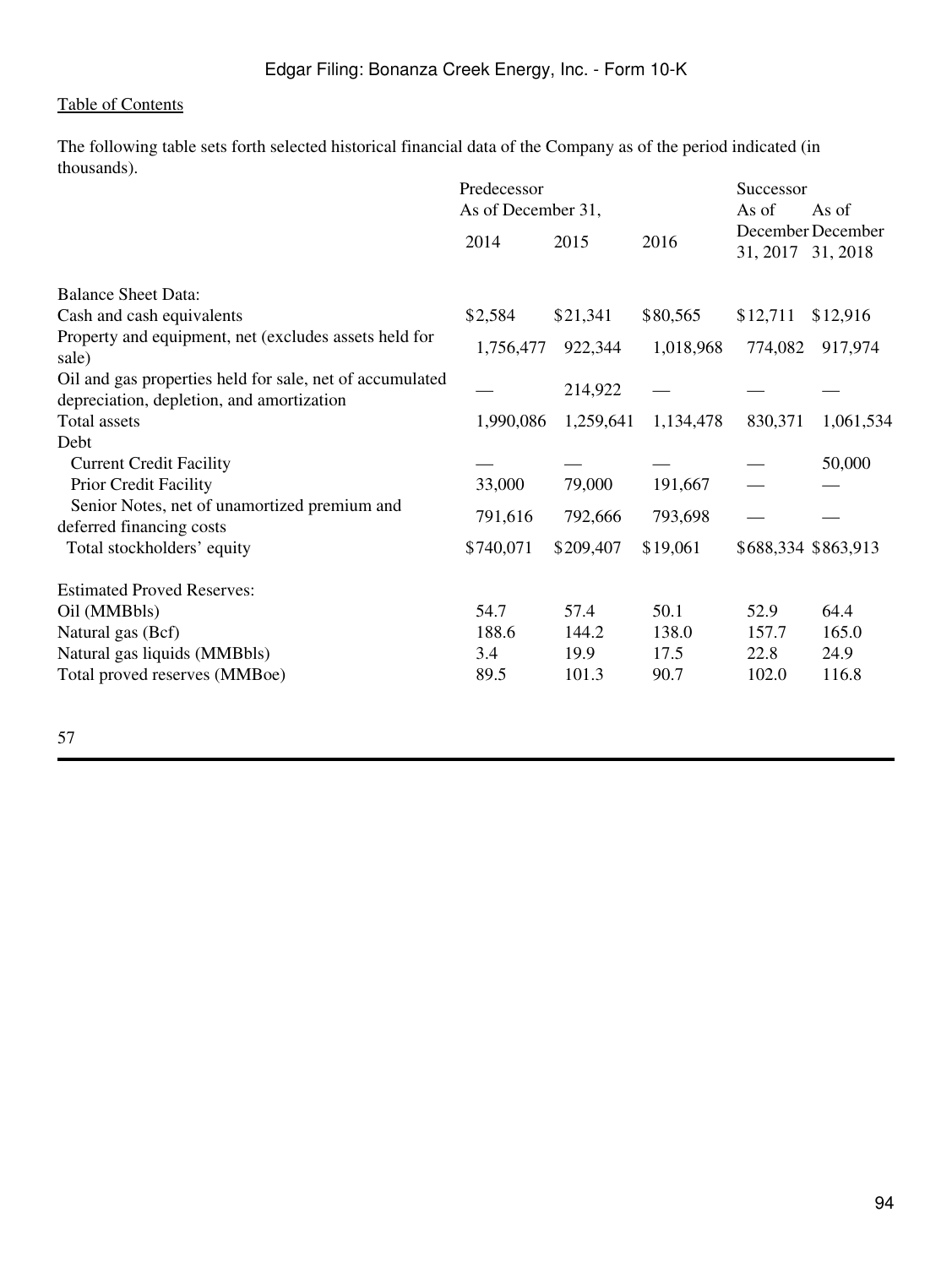Item 7. Management's Discussion and Analysis of Financial Condition and Results of Operations.

Executive Summary

We are an independent Denver-based exploration and production company focused on the acquisition, development, and extraction of oil and associated liquids-rich natural gas in the United States. Our oil and liquids-weighted assets and operations are concentrated in the rural portions of the Wattenberg Field in Colorado. Our development and extraction activities are primarily directed at the horizontal development of the Niobrara and Codell formations in the DJ Basin. We intend to continue to develop our reserves and increase production through drilling and exploration activities on our multi-year inventory of identified potential drilling locations and through acquisitions that meet our strategic and financial objectives. The majority of our revenues are generated through the sale of oil, natural gas, and natural gas liquids production.

Financial and Operating Results

Our 2018 financial and operational results include:

when compared to the same period in 2017; Wattenberg Field lease operating expense decreased 18% on a per Boe basis for the year ended December 31, 2018

•Net cash provided by operating activities was \$116.6 million as of December 31, 2018;

where the Current Credit Facility; Total liquidity of \$312.9 million at December 31, 2018, consisting of our year-end cash balance plus funds available

period in 2017; Wattenberg Field sales volumes increased by 24% for the year ended December 31, 2018 when compared to the same

• Field; Rapidly improving well performance yielded over 1,000 SRL equivalent economic drilling locations in Wattenberg

•Secured our \$750.0 million Current Credit Facility with a borrowing base of \$350.0 million on December 7, 2018; same period in 2017; Wattenberg Field proved reserves of 116.8 MMBoe as of December 31, 2018 increased 29% when compared to the

 $\frac{1}{2}$  in 2017; PV-10 reserve value increased by 60% to \$955.0 million as of December 31, 2018 when compared to the same period

proceeds of our time comment assess for the proceeds of  $\psi$ 102.9 Divested of our Mid-Continent assets for net proceeds of \$102.9 million and our North Park Basin assets for minimal

•Invested \$275.3 million to drill 78 gross wells and turning to sales 42 gross wells;

•Continued to increase our takeaway capacity utilizing four gas processors via eleven interconnects.

Chief Executive Officer Appointment

Effective April 11, 2018, the Company appointed Eric T. Greager as the new President and Chief Executive Officer of the Company. Mr. Greager has over 20 years of experience in the oil and gas industry, including exposure to both the operating and technical aspects of the industry. Mr. Greager, 47, previously served as a Vice President and General Manager at Encana Oil & Gas (USA) Inc. Mr. Greager joined Encana in 2006 and served in various management and executive positions, including as a member of the boards of directors of Encana Procurement Inc. and Encana Oil & Gas (USA) Inc. Mr. Greager previously served on the board of directors of Western Energy Alliance and the board of managers of Hunter Ridge Energy Services. Mr. Greager received his Master's Degree in Economics from the University of Oklahoma and his Bachelor's Degree in Engineering from the Colorado School of Mines.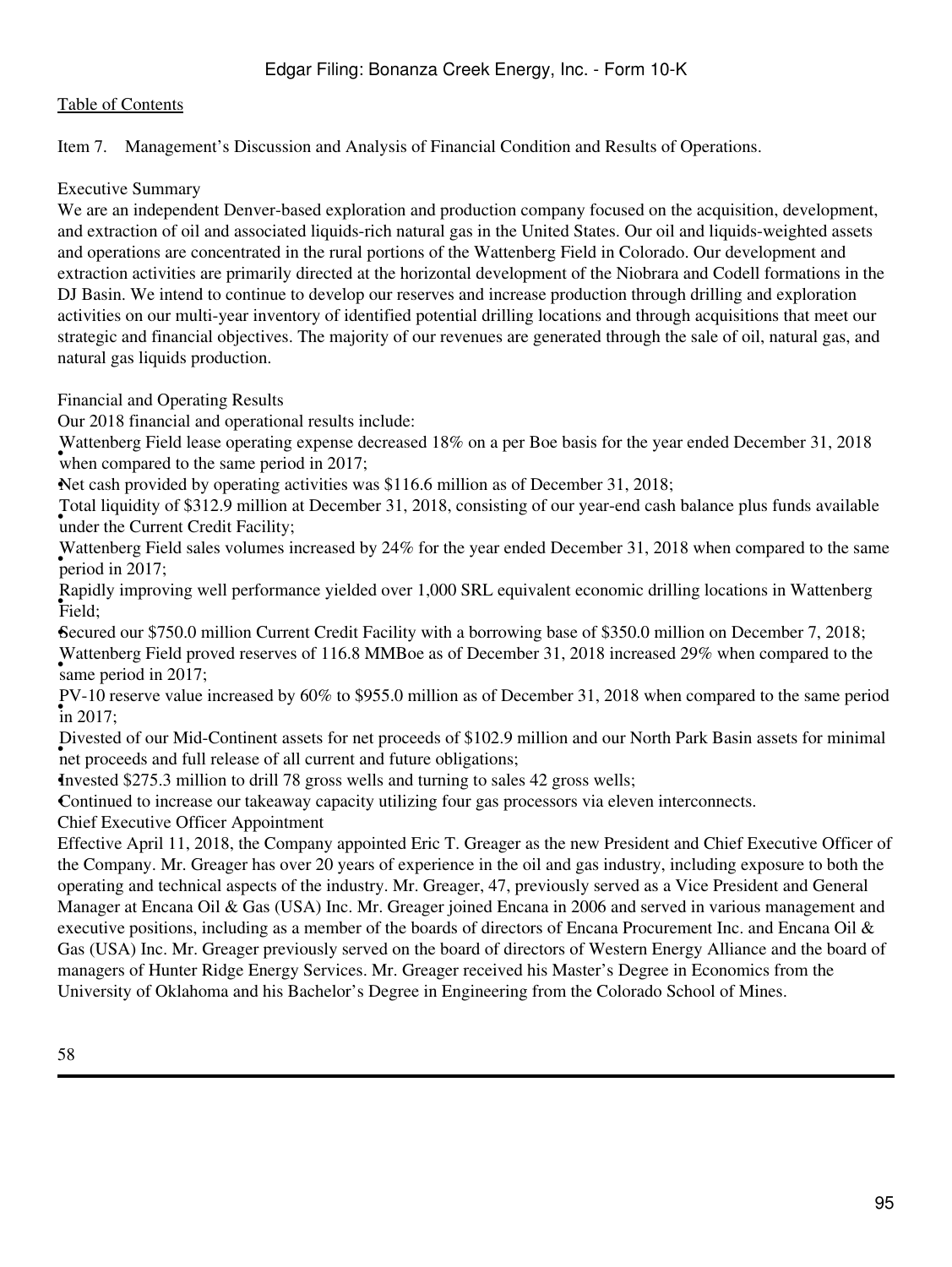# Chief Financial Officer Appointment

Effective November 13, 2018, the Company appointed Brant H. DeMuth as the new Executive Vice President and Chief Financial Officer and principal financial officer of the Company. Mr. DeMuth previously served as Vice President of Finance and Treasurer at SRC Energy Inc. from October 2014 until November 2018. Prior to joining SRC Energy, Mr. DeMuth served as Interim Chief Financial Officer of DJ Resources, LLC from August 2013 to September 2014 and as Executive Vice President of Strategy and Corporate Development of Gevo, Inc. from June 2011 to May 2013. Mr. DeMuth currently serves on the University of Northern Colorado's Monfort College of Business Dean's Leadership Council. Mr. DeMuth is a Chartered Financial Analyst and received his M.B.A. in Oil and Gas Finance from the University of Denver and his B.S. in Business Administration from Colorado State University.

# 2019 Capital Budget

The Company's 2019 capital budget of \$230.0 to \$255.0 million assumes a continuous one-rig development pace. The drilling and completion portion of the budget is expected to be approximately \$210.0 million to \$220.0 million, which will support drilling 59 gross wells and turning to sales 45 gross wells. Included in the drilling completion budget is \$15.0 million for non-operated capital. Of the wells planned to be completed, 16 are XRL wells, five are MRL wells, and 24 are SRL wells. The remaining 2019 capital budget of \$20.0 million to \$35.0 million is to support infrastructure and leasehold costs. Actual capital expenditures could vary significantly based on, among other things, market conditions, commodity prices, drilling and completion costs, well results, and changes in the borrowing base under our Current Credit Facility.

# Results of Operations

The following discussion and analysis should be read in conjunction with our consolidated financial statements and the notes thereto contained in Part II, Item 8 of this Annual Report on Form 10-K. Comparative results of operations for the period indicated are discussed below.

The Company conducted standard business operations throughout the bankruptcy proceedings and during the application of fresh-start accounting, resulting in specific financial statement line items following normal course of business trends. The trends associated with the non-impacted financial statement line items are explained throughout the results of operations and include revenues, lease operating expense, gas plant and midstream operating expense, severance and ad valorem taxes, and exploration expense. The financial statement line items that were specifically impacted by the bankruptcy proceedings and application of fresh-start accounting are discussed within the confines of the presented periods and include depreciation, depletion, and amortization, general and administrative expense, interest expense, and reorganization items, net.

References to "Successor" or "Successor Company" relate to the financial position and results of operations of the reorganized Company subsequent to April 28, 2017. References to "Predecessor" or "Predecessor Company" relate to the financial position and results of operations of the Company on or prior to April 28, 2017. Throughout this Management's Discussion and Analysis, the Company refers to the 2017 annual period which is comprised of both Successor and Predecessor periods. References to "Current Successor Period" relate to the year ended December 31, 2018. References to "2017 Successor Period" relate to the period of April 29, 2017 through December 31, 2018. References to the "2017 Predecessor Period" and "2016 Predecessor Period" relate to the periods of January 1, 2017 through April 28, 2017 and January 1, 2016 through December 31, 2016, respectively. For additional information about our bankruptcy proceedings and emergence, please refer to Part II, Item 8, Note 15 - Chapter 11. For additional information about our application of fresh-start accounting, please refer to Part II, Item 8, Note 16 - Fresh-Start Accounting.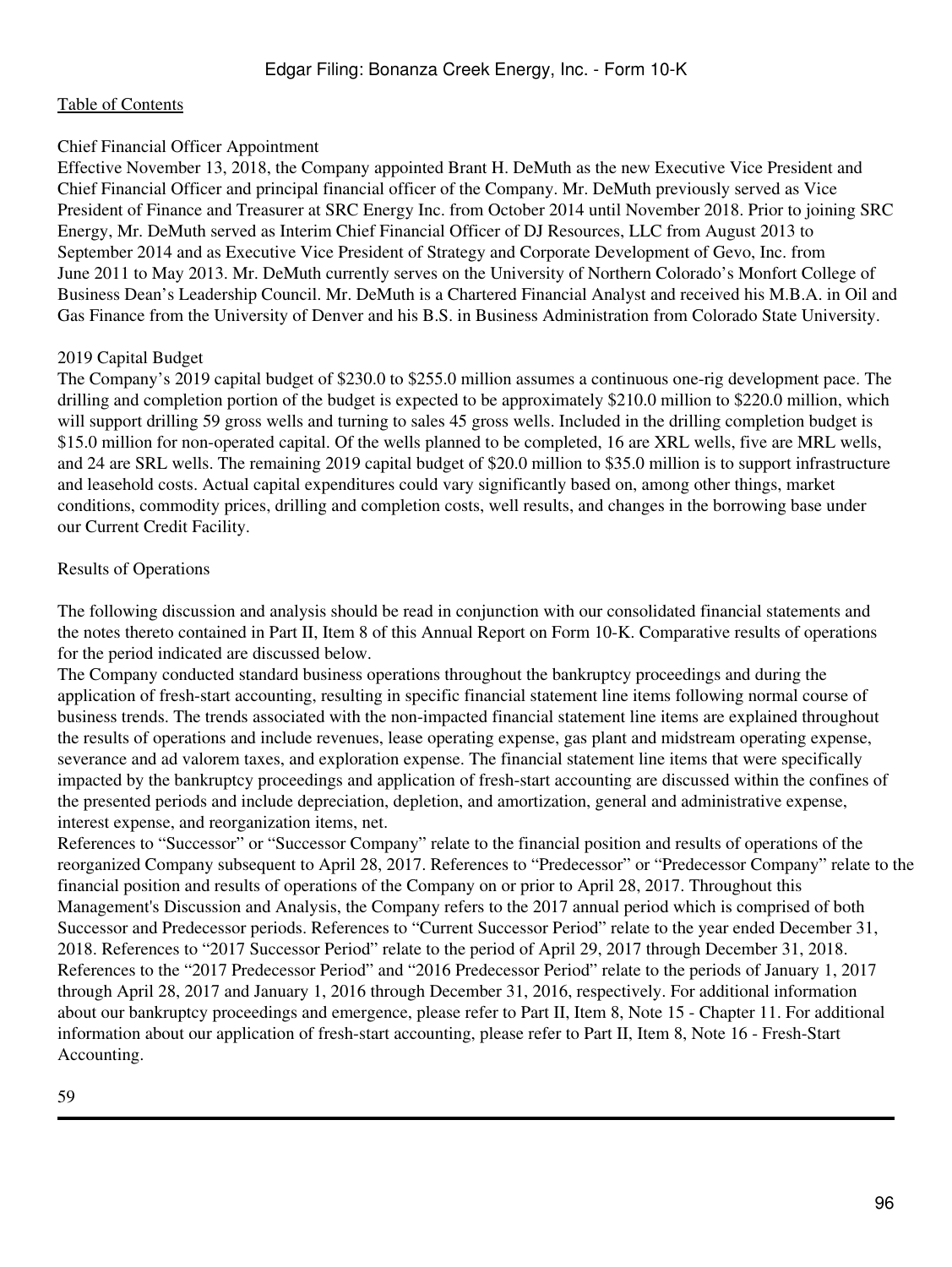The table below presents revenues, sales volumes, and average sales prices for the periods indicated (in thousands, except per Boe amounts):

|                                                           | Successor                             |                                                      | Predecessor                                        |
|-----------------------------------------------------------|---------------------------------------|------------------------------------------------------|----------------------------------------------------|
|                                                           | Year<br>Ended<br>December<br>31, 2018 | April 29,<br>2017<br>through<br>December<br>31, 2017 | January 1,<br>2017<br>through<br>April 28,<br>2017 |
| <b>Operating Revenues:</b>                                |                                       |                                                      |                                                    |
| Crude oil sales $(1)$                                     | \$228,075 \$94,956                    |                                                      | \$51,593                                           |
| Natural gas sales <sup>(2)</sup>                          |                                       | 21,022 13,605                                        | 8,584                                              |
| Natural gas liquids sales                                 | 25,627                                | 14,012                                               | 7,867                                              |
| Product revenue                                           |                                       | \$274,724 \$122,573                                  | \$68,044                                           |
| Sales Volumes:                                            |                                       |                                                      |                                                    |
| Crude oil (MBbls)                                         | 3,840.8                               | 2,012.7                                              | 1,068.5                                            |
| Natural gas (MMcf)                                        | 8,591.2                               | 5,938.0                                              | 3,336.1                                            |
| Natural gas liquids (MBbls)                               | 1,141.2                               | 762.4                                                | 449.0                                              |
| Crude oil equivalent (MBoe) <sup>(3)</sup>                | 6,413.8                               | 3,764.8                                              | 2,073.5                                            |
| Average Sales Prices (before derivatives):                |                                       |                                                      |                                                    |
| Crude oil (per Bbl)                                       | \$59.38                               | \$47.18                                              | \$48.29                                            |
| Natural gas (per Mcf)                                     | \$2.45                                | \$2.29                                               | \$2.57                                             |
| Natural gas liquids (per Bbl)                             | \$22.46                               | \$18.38                                              | \$17.52                                            |
| Crude oil equivalent (per Boe) $(3)$                      | \$42.83                               | \$32.56                                              | \$32.82                                            |
| Average Sales Prices (after derivatives) <sup>(4)</sup> : |                                       |                                                      |                                                    |
| Crude oil (per Bbl)                                       | \$54.77                               | \$46.44                                              | \$48.29                                            |
| Natural gas (per Mcf)                                     | \$2.39                                | \$2.29                                               | \$2.57                                             |
| Natural gas liquids (per Bbl)                             | \$22.46                               | \$18.38                                              | \$17.52                                            |
| Crude oil equivalent (per Boe) $(3)$                      | \$40.00                               | \$32.17                                              | \$32.82                                            |

(1) parties, which do not have associated sales volumes, for the Current Successor Period, 2017 Successor Period, and Crude oil sales excludes \$0.6 million, \$0.2 million, and \$0.1 million of oil transportation revenues from third

the 2017 Predecessor Period, respectively.

(2) which do not have associated sales volumes, for the Current Successor Period, 2017 Successor Period, and the Natural gas sales excludes \$1.3 million, \$0.8 million, and \$0.4 million of gas gathering revenues from third parties,

2017 Predecessor Period, respectively.

\_\_\_\_\_\_\_\_\_\_\_\_\_\_\_\_\_\_\_\_\_\_\_\_\_\_\_\_\_

(3) Determined using the ratio of 6 Mcf of natural gas to 1 Bbl of crude oil.

(4) derivative cash settlement loss for oil and natural gas was \$17.7 million and \$0.5 million, respectively, and the  $\frac{4}{3}$  derivative seek esttlement loss for oil was \$1.5 million for the 2017 Systems Derival Places The derivatives economically hedge the price we receive for crude oil. For the Current Successor Period, the

derivative cash settlement loss for oil was \$1.5 million for the 2017 Successor Period. Please refer to Part II, Item 8, Note 13 - Derivatives for additional disclosures.

Operating revenues increased by 44% to \$274.7 million for the year ended December 31, 2018 compared to \$190.6 million for the year ended December 31, 2017 largely due to a 31% increase in oil equivalent pricing and a 10% increase in sales volumes. The increased volumes are a direct result of the Company increasing the pace and efficiency of its Wattenberg development program during 2018. During the period from January 1, 2018 through December 31, 2018, we turned to sales 34.4 net operated wells in the Rocky Mountain region. In addition to the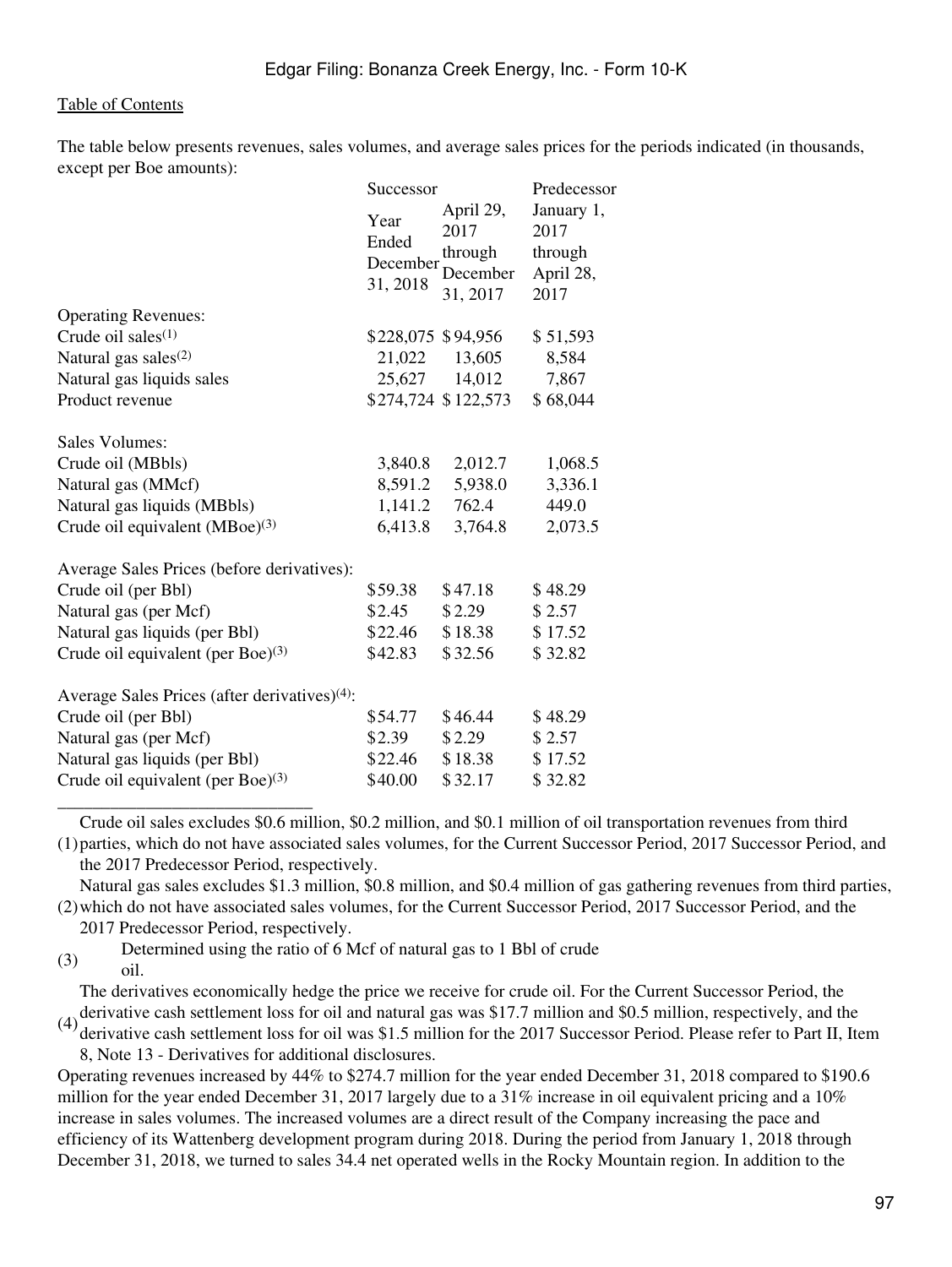overall increase of operational activity, there was an increase of \$9.7 million related to the adoption of ASC 606, which caused certain revenues to be presented on a gross basis compared to a historical net presentation. Please refer to Part II, Item 8, Note 2 - Revenue Recognition for additional disclosures.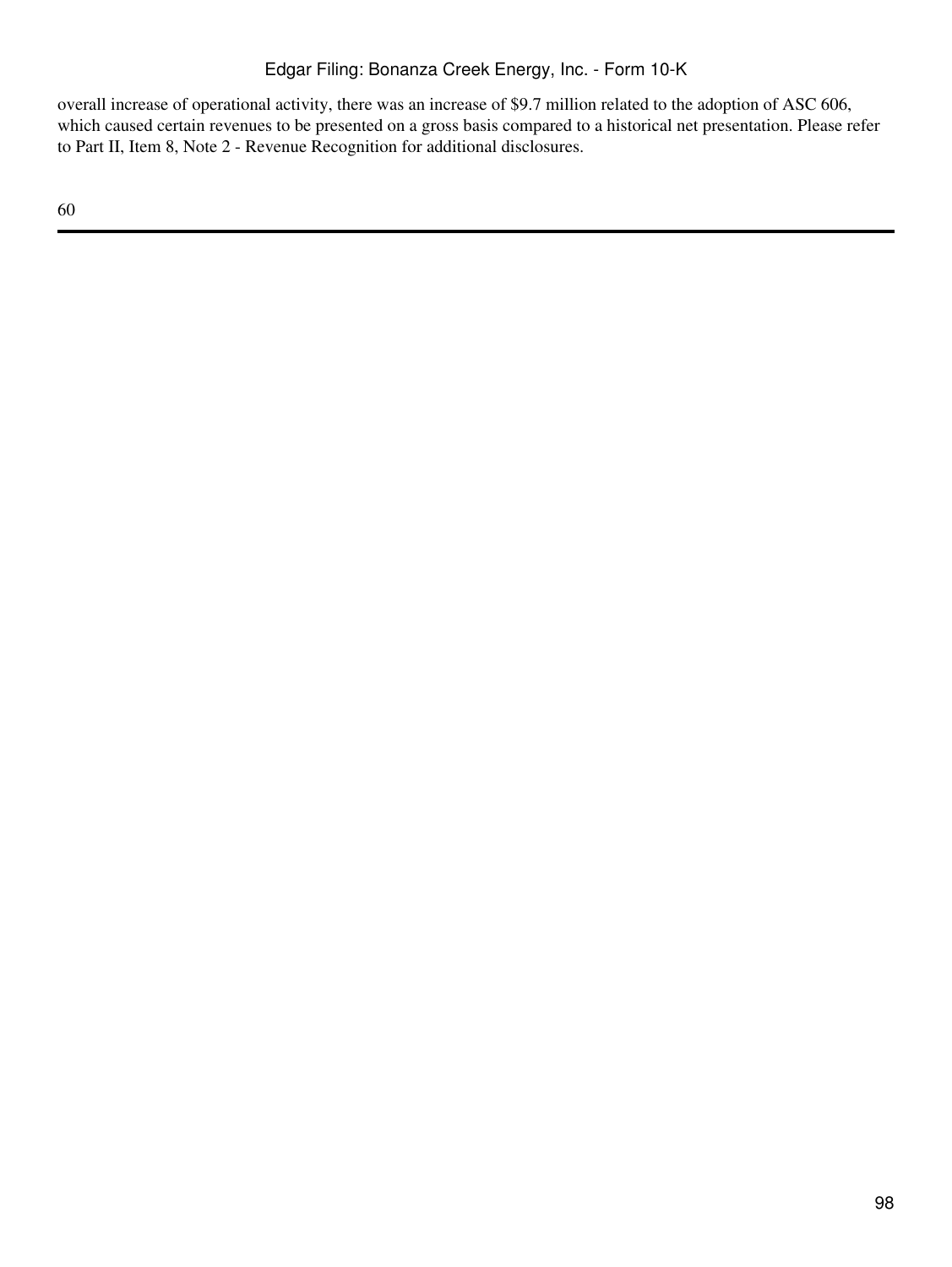The following table summarizes our operating expenses for the periods indicated (in thousands, except per Boe amounts):

|                                                                                      | Successor                             |                                                      | Predecessor                                        |
|--------------------------------------------------------------------------------------|---------------------------------------|------------------------------------------------------|----------------------------------------------------|
|                                                                                      | Year<br>Ended<br>December<br>31, 2018 | April 29,<br>2017<br>through<br>December<br>31, 2017 | January 1,<br>2017<br>through<br>April 28,<br>2017 |
| <b>Operating Expenses:</b>                                                           |                                       |                                                      |                                                    |
| Lease operating expense                                                              | \$34,825                              | \$25,862                                             | \$13,128                                           |
| Gas plant and midstream operating expense                                            | 10,788                                | 8,341                                                | 3,541                                              |
| Gathering, transportation, and processing                                            | 9,732                                 | $\qquad \qquad$                                      | $\qquad \qquad$                                    |
| Severance and ad valorem taxes                                                       | 18,999                                | 9,590                                                | 5,671                                              |
| Exploration                                                                          | 291                                   | 3,745                                                | 3,699                                              |
| Depreciation, depletion and amortization                                             | 41,883                                | 21,312                                               | 28,065                                             |
| Abandonment and impairment of unproved properties                                    | 5,271                                 |                                                      |                                                    |
| Unused commitments                                                                   | 21                                    |                                                      | 993                                                |
| General and administrative expense                                                   | 42,453                                | 42,676                                               | 15,092                                             |
| Operating expenses                                                                   |                                       | \$164,263 \$111,526                                  | \$70,189                                           |
| Selected Costs (\$ per Boe):                                                         |                                       |                                                      |                                                    |
| Lease operating expense                                                              | \$5.43                                | \$6.87                                               | \$6.33                                             |
| Gas plant and midstream operating expense                                            | 1.68                                  | 2.22                                                 | 1.71                                               |
| Gathering, transportation, and processing                                            | 1.52                                  | $\qquad \qquad \overbrace{\qquad \qquad }^{}$        |                                                    |
| Severance and ad valorem taxes                                                       | 2.96                                  | 2.55                                                 | 2.73                                               |
| Exploration                                                                          | 0.05                                  | 0.99                                                 | 1.78                                               |
| Depreciation, depletion and amortization                                             | 6.53                                  | 5.66                                                 | 13.54                                              |
| Abandonment and impairment of unproved properties                                    | 0.82                                  |                                                      | $\overline{\phantom{0}}$                           |
| Unused commitments                                                                   |                                       | $\overbrace{\phantom{aaaaa}}$                        | 0.48                                               |
| General and administrative expense                                                   | 6.62                                  | 11.34                                                | 7.28                                               |
| Operating expenses                                                                   | \$25.61                               | \$29.63                                              | \$33.85                                            |
| Operating expenses, excluding impairments and abandonments and unused<br>commitments | \$24.79                               | \$29.63                                              | \$33.37                                            |

Lease operating expense. Our lease operating expense decreased \$4.2 million or 11%, to \$34.8 million for the year ended December 31, 2018 from the combined 2017 Successor and Predecessor Periods of \$39.0 million, and decreased on an equivalent basis to \$5.43 per Boe from \$6.68 per Boe. The decrease is primarily due to the sale of our Mid-Continent assets on August 6, 2018. The Company has also taken measures to decrease its lease operating expense, in conjunction with an increase in production, which caused the per Boe metric to further decrease. During 2018, the Company experienced decreases in its well servicing and maintenance costs of \$3.2 million and \$0.7 million, respectively.

Gas plant and midstream operating expense. Our gas plant and midstream operating expense decreased \$1.1 million to \$10.8 million for the year ended December 31, 2018 from \$11.9 million for the combined 2017 Successor and Predecessor Periods, and decreased on an equivalent basis to \$1.68 per Boe from \$2.04 per Boe. The decrease is primarily due to the sale of our Mid-Continent assets on August 6, 2018.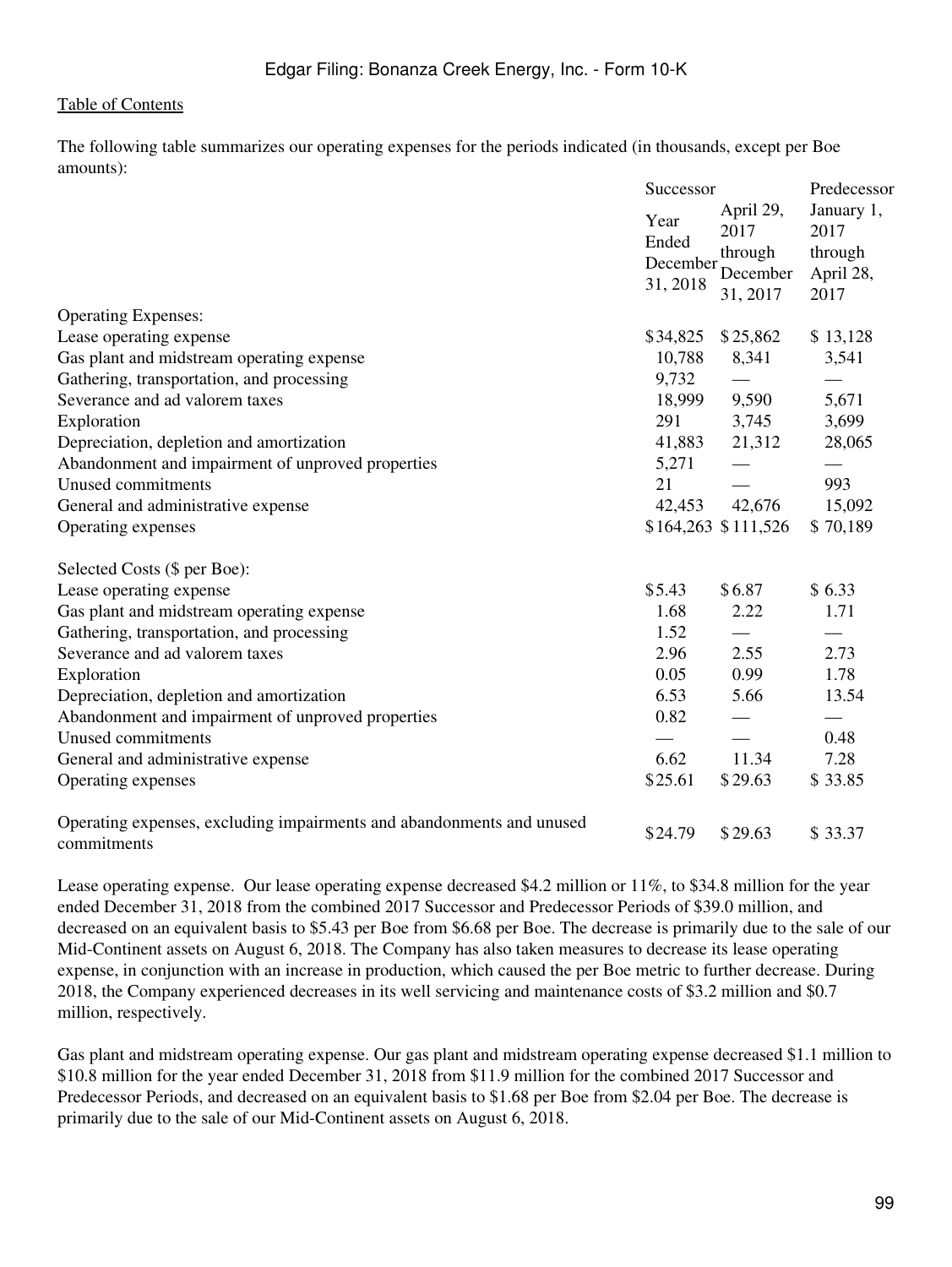Gathering, transportation, and processing. As noted in the operating revenues section above, the increase in gathering, transportation, and processing expense during the year ended December 31, 2018 to \$9.7 million is related to the Company's adoption of ASC 606 during 2018, which caused certain revenues to be shown gross, with the related expenses recorded in this line item. Please refer to Part II, Item 8, Note 2 - Revenue Recognition for additional disclosures.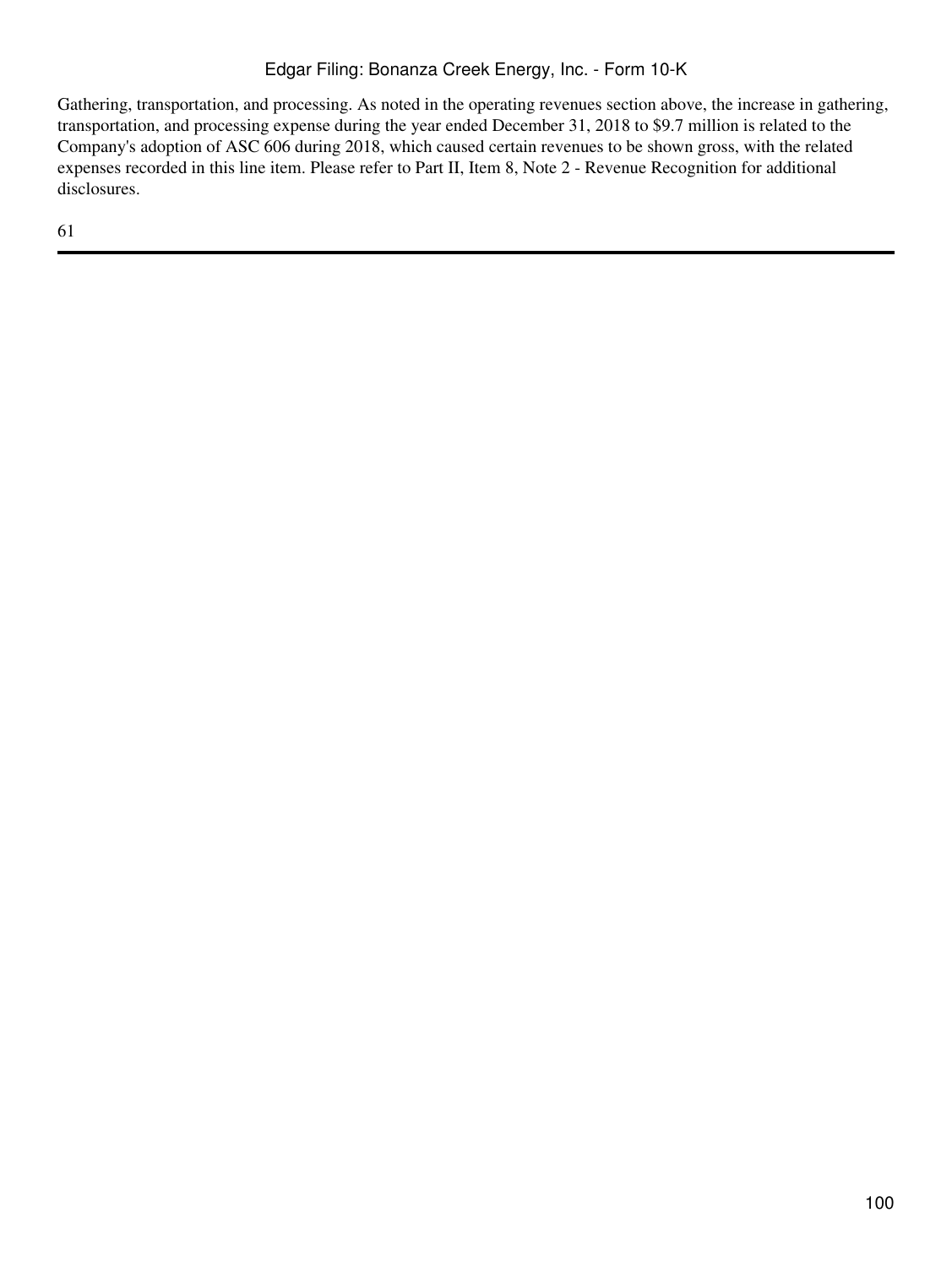Severance and ad valorem taxes. Our severance and ad valorem taxes increased by 24% from \$15.3 million for the combined 2017 Successor and Predecessor Periods to \$19.0 million for the year ended December 31, 2018. Severance and ad valorem taxes primarily correlate to revenue. Revenues increased by 44% for the year ended December 31, 2018 when compared to the same period in 2017. The Company received a net ad valorem tax settlement of \$5.1 million during the fourth quarter of 2018, which reduced this line item. Please refer to Part II, Item 8, Note 8 - Commitments and Contingencies for additional discussion on the settlement.

Exploration. Our exploration expense decreased \$7.1 million to \$0.3 million for the year ended December 31, 2018 from \$7.4 million for the combined 2017 Successor and Predecessor Periods. During the year ended December 31, 2018, we incurred \$0.3 million in delay rentals. During the combined 2017 Successor and Predecessor Periods, we paid \$3.8 million in delay rentals and incurred \$2.9 million on abandoned well projects and \$0.7 million in geological and geophysical expenses.

Depreciation, depletion, and amortization. Our depreciation, depletion, and amortization expense per Boe was \$6.53, \$5.66, and \$13.54 for the year ended December 31, 2018, 2017 Successor Period, and 2017 Predecessor Period, respectively. Together, the year ended December 31, 2018 and the 2017 Successor Period (collectively, the "Successor Periods") reflect the \$310.6 million fair value downward adjustment to the depletable asset base upon adoption of fresh-start accounting. The increase in depreciation, depletion, and amortization during the Current Successor Period when compared to the 2017 Successor Period primarily correlates to an increase in capital expenditures. Abandonment and impairment of unproved properties. During the year ended December 31, 2018, abandonment and impairment of unproved properties of \$5.3 million was due to the standard annual amortization of our emergence leases that were not held by production at the time of our emergence. There were no abandonment and impairment of unproved properties during the 2017 Successor and Predecessor Periods. Please refer to Part II, Item 8, Note 1 - Summary of Significant Accounting Policies for additional discussion on our impairment policy and practices. Unused commitments. There were immaterial amounts of unused commitments during the year ended December 31, 2018. No amounts of unused commitments were incurred during the 2017 Successor Period. During the 2017 Predecessor Period, we incurred \$1.0 million in unused commitment fees on a water supply contract in the Wattenberg Field.

General and administrative expense. Our general and administrative expense per Boe was \$6.62, \$11.34, and \$7.28 for the year ended December 31, 2018, 2017 Successor Period, and 2017 Predecessor Period, respectively. The 2017 Successor Period reflects a one-time cash and non-cash \$9.6 million, or \$2.55 per Boe, severance charge primarily related to the Company's former Chief Executive Officer's separation from the Company. The remaining decrease in expense for the year ended December 31, 2018 when compared to the combined 2017 Successor and Predecessor Periods was due to decreases in consultant restructuring fees of \$5.4 million and wages and benefits of \$2.7 million, partially offset by increases in employee bonuses of \$1.6 million and professional services of \$0.8 million. Derivative gain (loss). Our derivative gain for the year ended December 31, 2018 was \$30.3 million as compared to a loss of \$15.4 million for the 2017 Successor Period. We had no derivative contracts during the 2017 Predecessor Period. During the year ended December 31, 2018, we entered into several oil and gas costless collars, puts, and swap contracts. Our derivative gain is primarily due to fair market value adjustments caused by market prices being lower than our contracted hedge prices. Please refer to Part II, Item 8, Note 13 - Derivatives for additional discussion. Interest expense. Our interest expense for the year ended December 31, 2018, the 2017 Successor Period, and the 2017 Predecessor Period was \$2.6 million, \$0.8 million, and \$5.7 million, respectively. During the year ended December 31, 2018, the Company incurred \$1.4 million in interest expense associated with its Current and Prior Credit Facilities, commitment fees of \$0.9 million, and miscellaneous fees of \$0.3 million related to its Current and Prior Credit Facilities. The Company incurred \$0.7 million in commitment fees on the available borrowing base under the Prior Credit Facility during the 2017 Successor Period. Interest expense on the Company's Senior Notes was \$1.0 million for the 2017 Predecessor Period, with the remaining interest expense relating to the predecessor credit facility. The Company had no outstanding debt during the 2017 Successor Period. Average debt outstanding for the year ended December 31, 2018 and the 2017 Predecessor Period was \$26.8 million and \$991.7 million, respectively.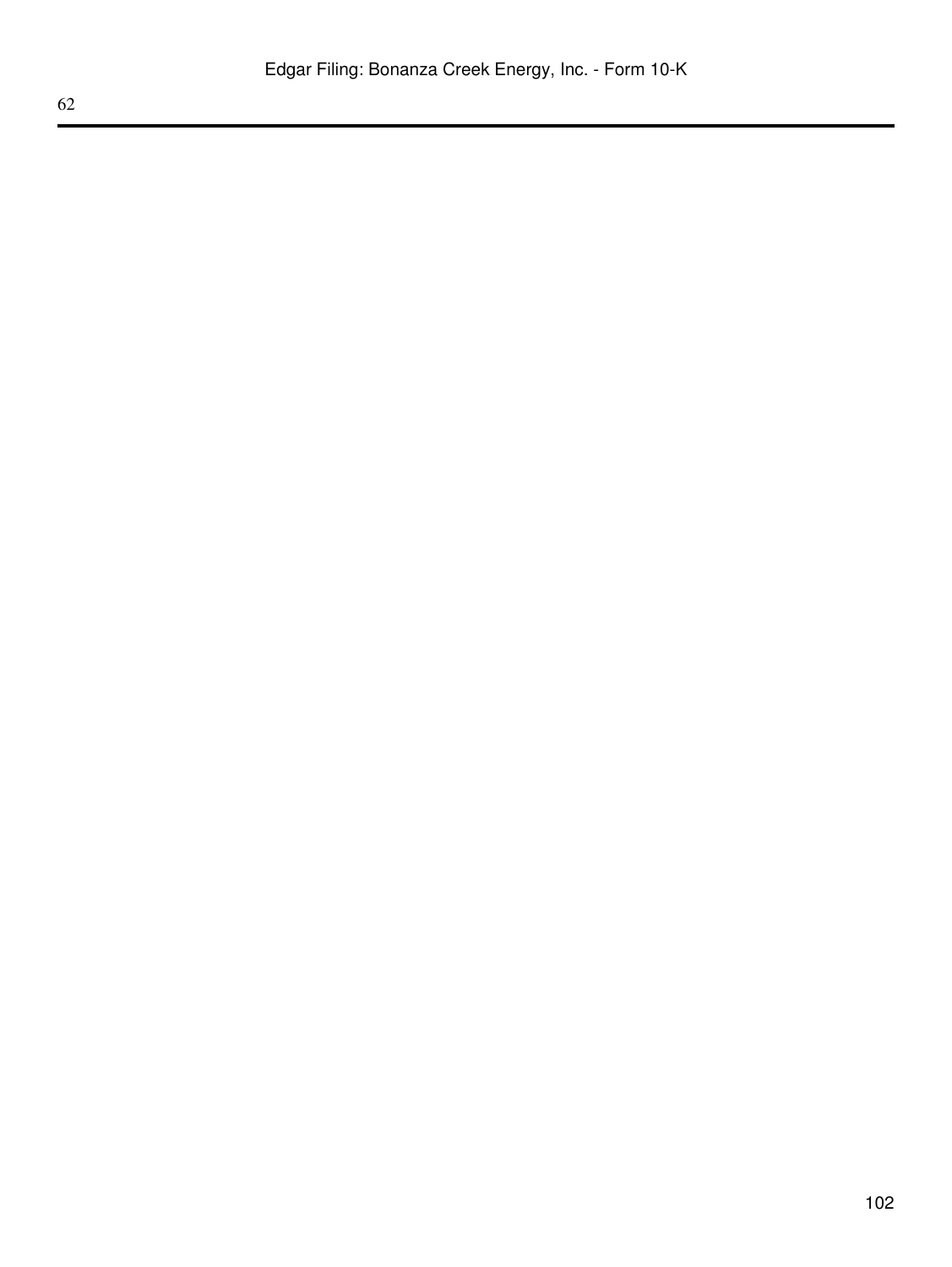Year Ended December 31, 2017 Compared to Year Ended December 31, 2016

The table below presents revenues, sales volumes, and average sales prices for the periods indicated (in thousands, except per Boe amounts):

|                                                           | Predecessor<br>Successor               |           |           |  |
|-----------------------------------------------------------|----------------------------------------|-----------|-----------|--|
|                                                           | April 29,<br>January<br>1,2017<br>2017 |           | Year      |  |
|                                                           | through                                | through   | Ended     |  |
|                                                           | December                               | April 28, | December  |  |
|                                                           | 31, 2017                               | 2017      | 31, 2016  |  |
| <b>Operating Revenues:</b>                                |                                        |           |           |  |
| Crude oil sales $(1)$                                     | \$94,956                               | \$51,593  | \$152,205 |  |
| Natural gas sales $(2)$                                   | 13,605                                 | 8,584     | 21,470    |  |
| Natural gas liquids sales                                 | 14,012                                 | 7,867     | 19,660    |  |
| Product revenue                                           | \$122,573                              | \$68,044  | \$193,335 |  |
| Sales Volumes:                                            |                                        |           |           |  |
| Crude oil (MBbls)                                         | 2,012.7                                | 1,068.5   | 4,309.9   |  |
| Natural gas (MMcf)                                        | 5,938.0                                | 3,336.1   | 12,231.3  |  |
| Natural gas liquids (MBbls)                               | 762.4                                  | 449.0     | 1,587.0   |  |
| Crude oil equivalent $(MBoe)^{(3)}$                       | 3,764.8                                | 2,073.5   | 7,935.5   |  |
| Average Sales Prices (before derivatives):                |                                        |           |           |  |
| Crude oil (per Bbl)                                       | \$47.18                                | \$48.29   | \$35.31   |  |
| Natural gas (per Mcf)                                     | \$2.29                                 | \$2.57    | \$1.76    |  |
| Natural gas liquids (per Bbl)                             | \$18.38                                | \$17.52   | \$12.39   |  |
| Crude oil equivalent (per Boe) $(3)$                      | \$32.56                                | \$32.82   | \$24.36   |  |
| Average Sales Prices (after derivatives) <sup>(4)</sup> : |                                        |           |           |  |
| Crude oil (per Bbl)                                       | \$46.44                                | \$48.29   | \$39.57   |  |
| Natural gas (per Mcf)                                     | \$2.29                                 | \$2.57    | \$1.76    |  |
| Natural gas liquids (per Bbl)                             | \$18.38                                | \$17.52   | \$12.39   |  |
| Crude oil equivalent (per Boe) $(3)$                      | \$32.17                                | \$32.82   | \$26.67   |  |

(1) parties, which do not have associated sales volumes, for the 2017 Successor Period, 2017 Predecessor Period, and Crude oil sales excludes \$0.2 million, \$0.1 million, and \$0.5 million of oil transportation revenues from third

the 2016 Predecessor Period, respectively.

(2) which do not have associated sales volumes, for the 2017 Successor Period, 2017 Predecessor Period, and the 2016 Natural gas sales excludes \$0.8 million, \$0.4 million, and \$1.5 million of gas gathering revenues from third parties,

Predecessor Period, respectively.

\_\_\_\_\_\_\_\_\_\_\_\_\_\_\_\_\_\_\_\_\_\_\_\_\_\_\_\_\_\_\_\_

(3) Determined using the ratio of 6 Mcf of natural gas to 1 Bbl of crude

oil.

(4) derivative cash settlement loss was \$1.5 million and the derivative cash settlement gain was \$18.3 million for the The derivatives economically hedge the price we receive for crude oil. For the 2017 Successor Period, the 2016 Predecessor Period. Please refer to Part II, Item 8, Note 13 - Derivatives for additional disclosures.

Operating revenues decreased by 1% to \$190.6 million for the year ended December 31, 2017 compared to \$193.3 million for the year ended December 31, 2016, largely due to a 26% decrease in sales volumes offset by a 34% increase in oil equivalent pricing. The decreased volumes were a direct result of the Company suspending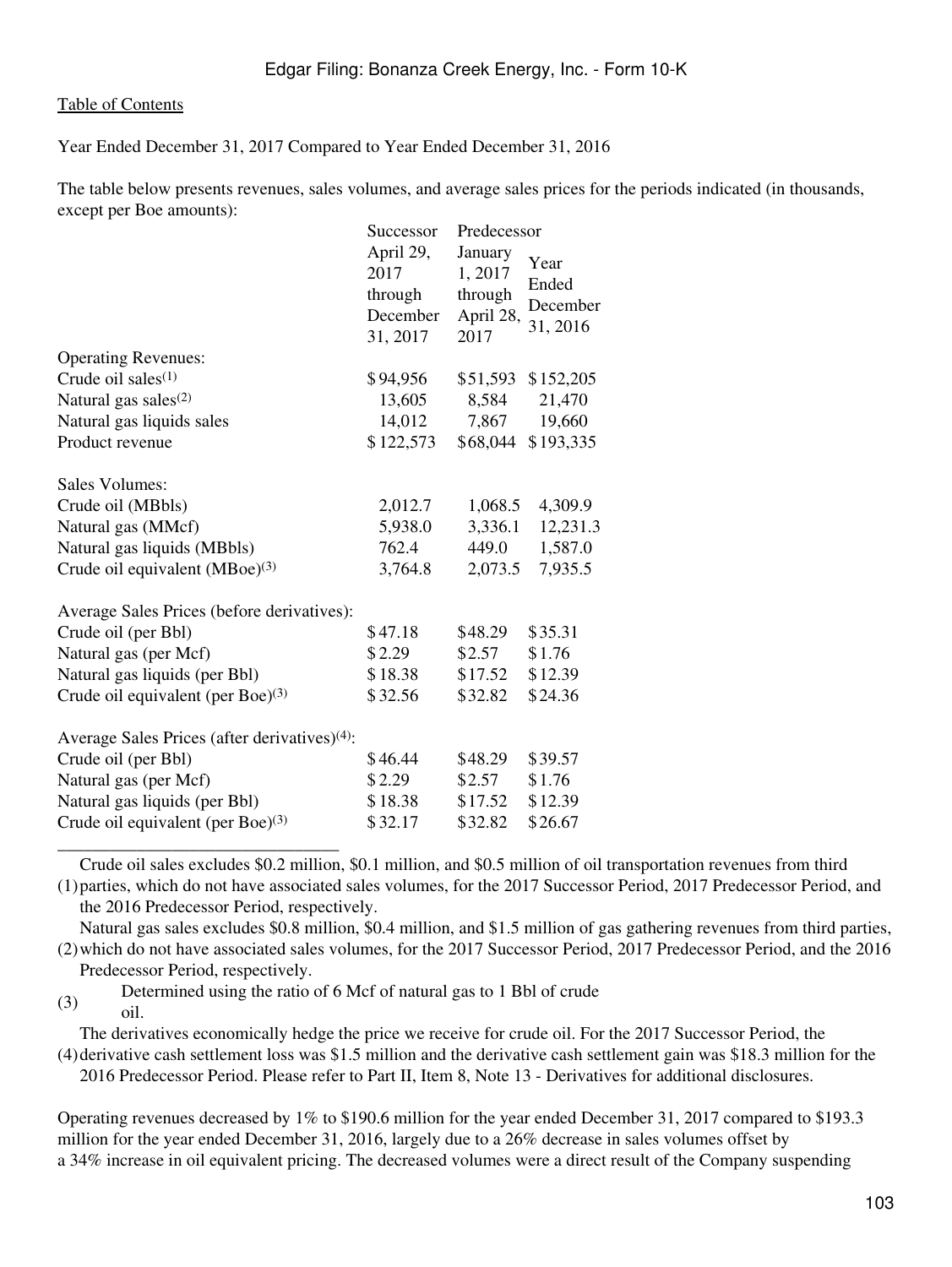drilling and completion activities through the majority of 2016 and the first half of 2017. During the period from December 31, 2016 through December 31, 2017, we turned to sales 10.0 net operated wells in the Rocky Mountain region and no wells in the Mid-Continent region.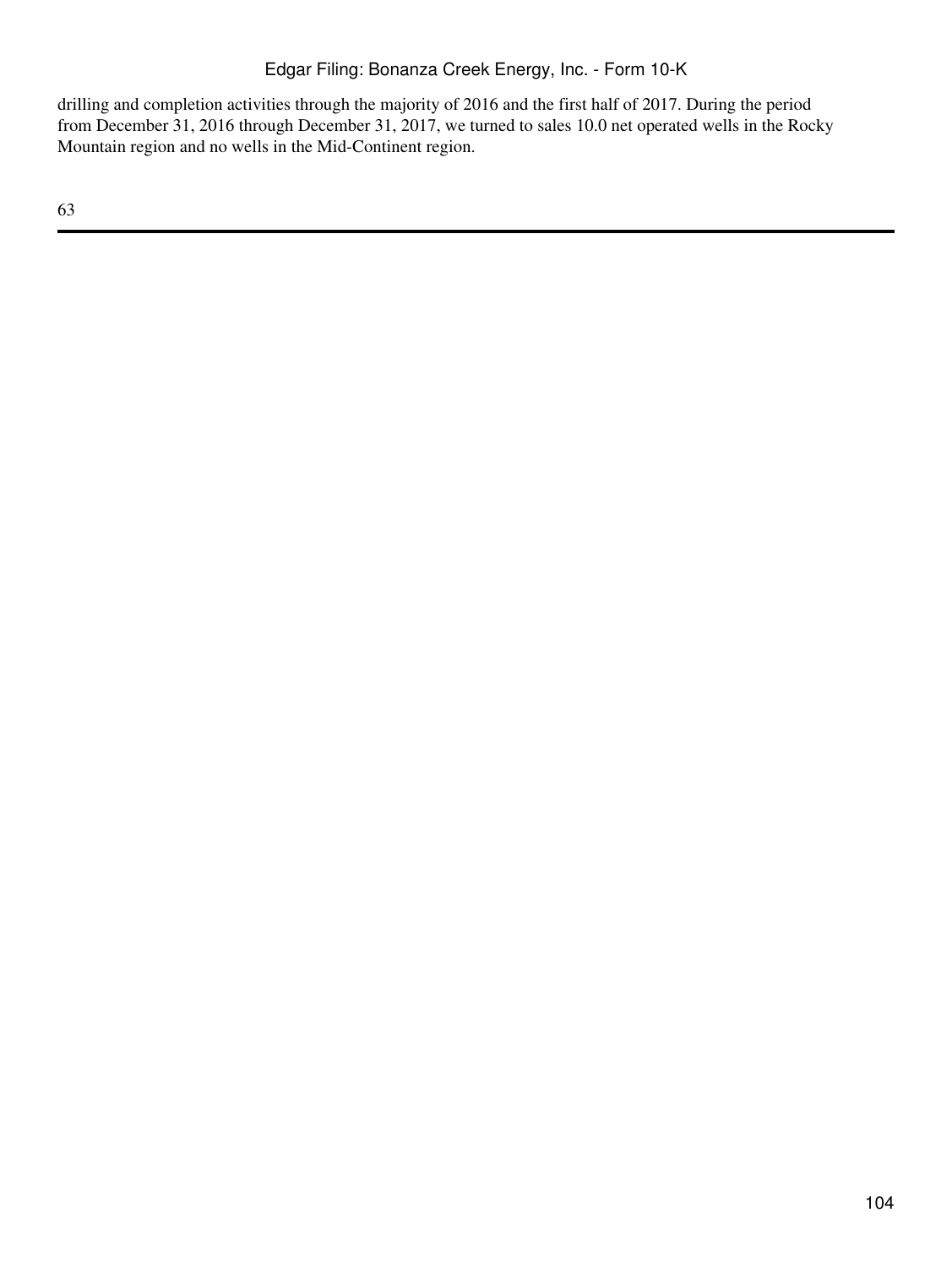The following table summarizes our operating expenses for the periods indicated (in thousands, except per Boe amounts):

|                                                                                           | Successor                                            | Predecessor                                                      |                      |
|-------------------------------------------------------------------------------------------|------------------------------------------------------|------------------------------------------------------------------|----------------------|
|                                                                                           | April 29,<br>2017<br>through<br>December<br>31, 2017 | January<br>1, 2017 Year<br>through Ended<br>April<br>28,<br>2017 | December<br>31, 2016 |
| <b>Operating Expenses:</b>                                                                |                                                      |                                                                  |                      |
| Lease operating expense                                                                   | \$25,862                                             |                                                                  | \$13,128 \$43,671    |
| Gas plant and midstream operating expense                                                 | 8,341                                                | 3,541                                                            | 12,826               |
| Severance and ad valorem taxes                                                            | 9,590                                                | 5,671                                                            | 15,304               |
| Exploration                                                                               | 3,745<br>21,312                                      | 3,699                                                            | 946                  |
| Depreciation, depletion and amortization                                                  |                                                      | 28,065                                                           | 111,215              |
| Impairment of oil and gas properties<br>Abandonment and impairment of unproved properties |                                                      | $\overline{\phantom{0}}$                                         | 10,000<br>24,692     |
| Unused commitments                                                                        |                                                      | 993                                                              | 7,686                |
| Contract settlement expense                                                               |                                                      |                                                                  | 21,000               |
| General and administrative expense                                                        | 42,676                                               | 15,092                                                           | 77,065               |
| Operating expenses                                                                        | \$111,526                                            |                                                                  | \$70,189 \$324,405   |
| Selected Costs (\$ per Boe):                                                              |                                                      |                                                                  |                      |
| Lease operating expense                                                                   | \$6.87                                               | \$6.33                                                           | \$5.50               |
| Gas plant and midstream operating expense                                                 | 2.22                                                 | 1.71                                                             | 1.62                 |
| Severance and ad valorem taxes                                                            | 2.55                                                 | 2.73                                                             | 1.93                 |
| Exploration                                                                               | 0.99                                                 | 1.78                                                             | 0.12                 |
| Depreciation, depletion and amortization                                                  | 5.66                                                 | 13.54                                                            | 14.01                |
| Impairment of oil and gas properties                                                      |                                                      | $\hspace{0.05cm}$                                                | 1.26                 |
| Abandonment and impairment of unproved properties                                         | $\overbrace{\phantom{13333}}$                        | $\overbrace{\phantom{aaaaa}}^{x}$                                | 3.11                 |
| Unused commitments                                                                        | $\qquad \qquad$                                      | 0.48                                                             | 0.97                 |
| Contract settlement expense                                                               |                                                      |                                                                  | 2.65                 |
| General and administrative expense                                                        | 11.34                                                | 7.28                                                             | 9.71                 |
| Operating expenses                                                                        | \$29.63                                              | \$33.85                                                          | \$40.88              |
| Operating expenses, excluding impairments and abandonments, unused                        |                                                      |                                                                  |                      |
|                                                                                           | \$29.63                                              | \$33.37                                                          | 32.89                |

commitments and contract settlement expense

Lease operating expense. Our lease operating expense decreased \$4.7 million or 11%, to \$39.0 million for the 2017 Successor and 2017 Predecessor Periods from \$43.7 million for the year ended December 31, 2016, but increased on an equivalent basis from \$5.50 per Boe to \$6.68 per Boe due to reduced production. The Company eliminated significant amounts of compression and labor costs resulting in a decrease in total compression costs of \$4.1 million for the 2017 Successor and Predecessor Period when compared to the same period in 2016.

Gas plant and midstream operating expense. Our gas plant and midstream operating expense decreased \$0.9 million to \$11.9 million for the 2017 Successor and 2017 Predecessor Period from \$12.8 million for the 2016 Predecessor Period, but increased on an equivalent basis from \$1.62 per Boe to \$2.04 per Boe due to reduced production. Gas plant and midstream operating expense on an aggregate basis was commensurate between the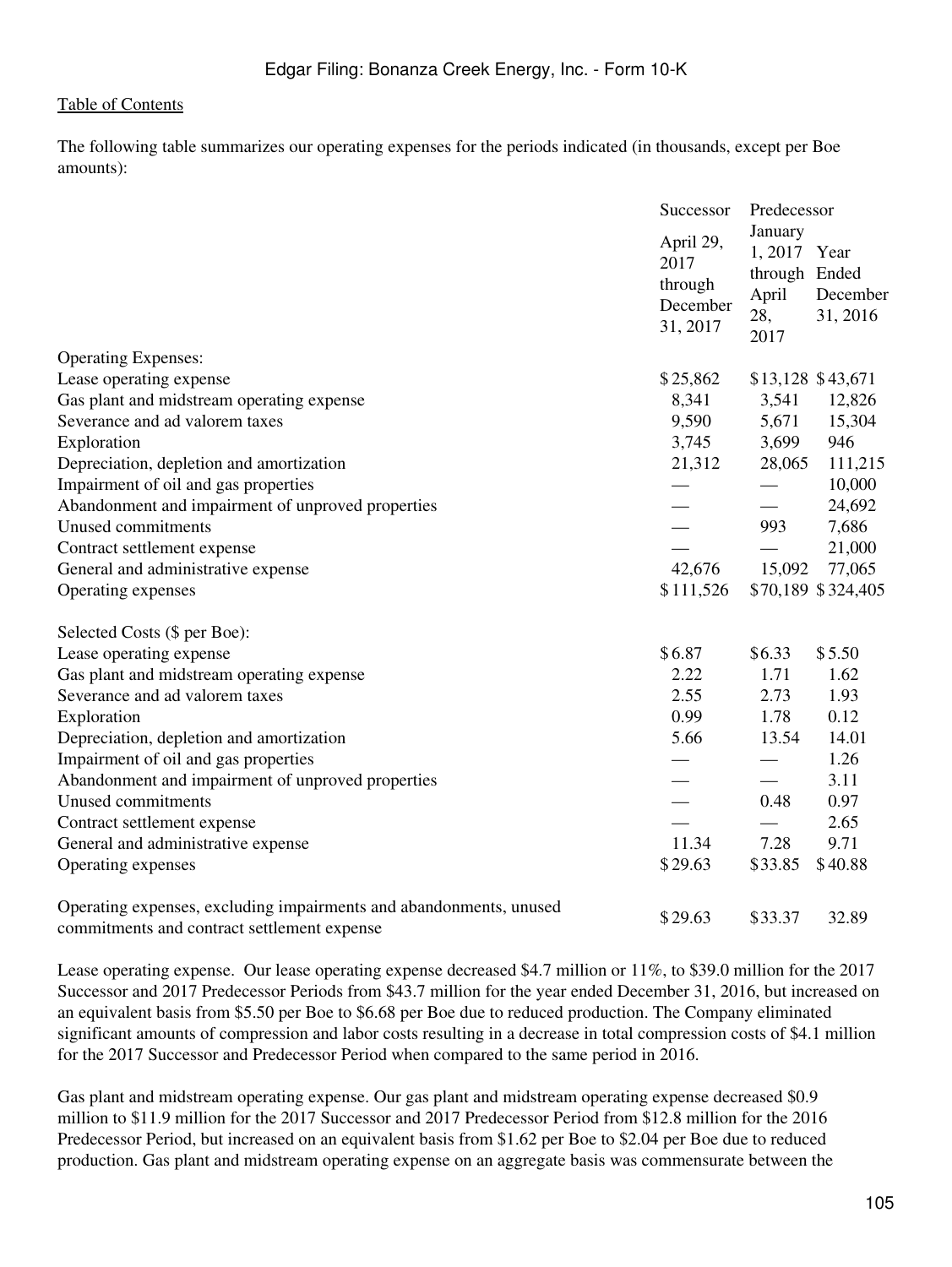comparable periods.

Severance and ad valorem taxes. Our severance and ad valorem taxes remained constant between the 2017 Successor and 2017 Period and the 2016 Predecessor Period. Severance and ad valorem taxes primarily correlate to revenue. Revenues decreased by 1% for the 2017 Successor and 2017 Predecessor Period when compared to the same period in 2016.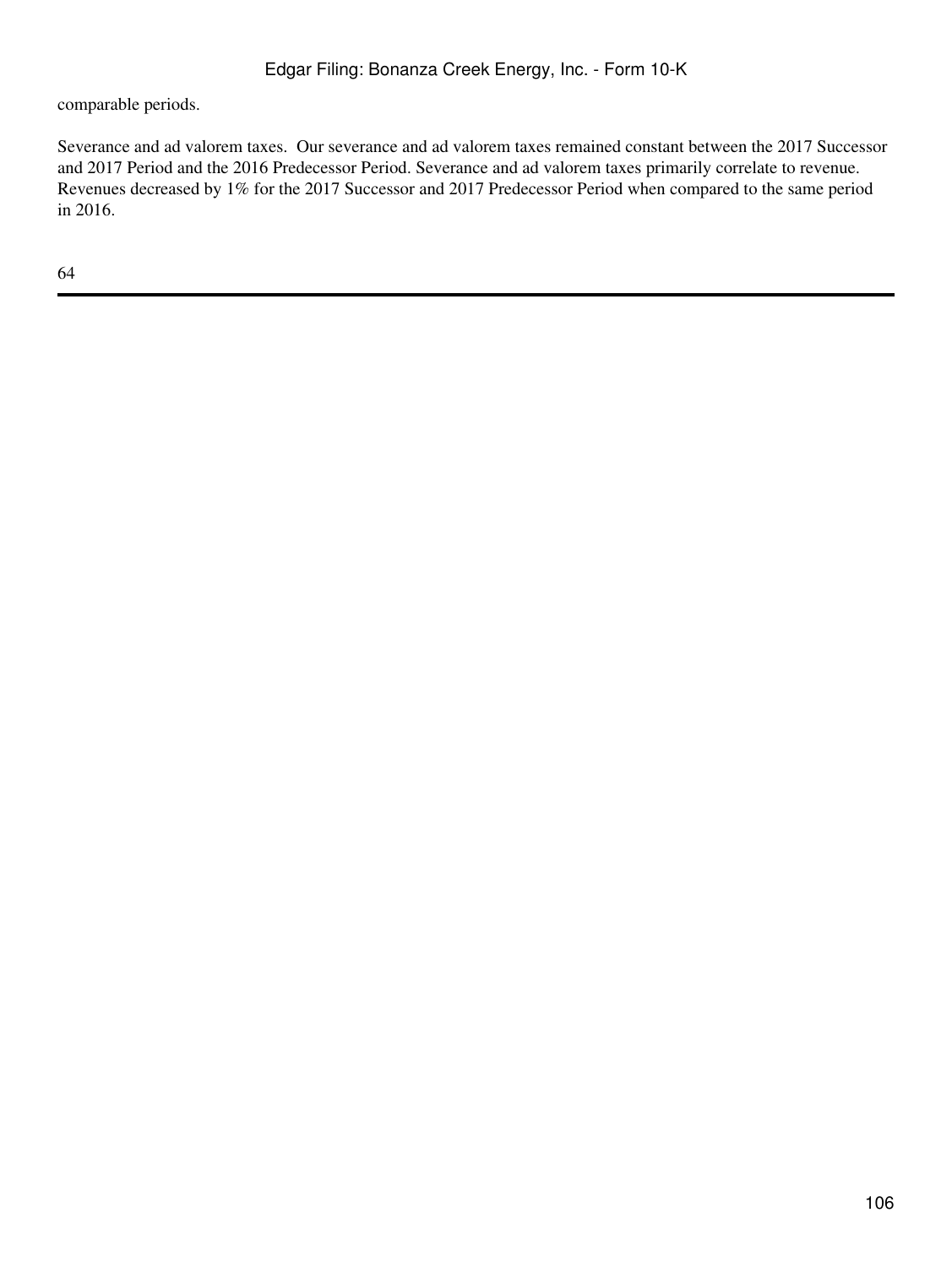### [Table of Contents](#page-2-0)

Exploration. Our exploration expense increased \$6.5 million to \$7.4 million for the 2017 Successor and 2017 Predecessor Period from \$0.9 million for the comparable period in 2016. During the 2017 Successor and 2017 Predecessor Period we paid \$3.8 million in delay rentals and incurred \$2.9 million on abandoned well projects and \$0.7 million in geological and geophysical expenses. During the 2016 Predecessor Period, we incurred \$0.9 million on abandoned well projects.

Depreciation, depletion, and amortization. Our depreciation, depletion, and amortization expense per Boe was \$5.66, \$13.54, and \$14.01 for the 2017 Successor Period, 2017 Predecessor Period, and 2016 Predecessor Period, respectively. The 2017 Successor Period reflects the \$310.6 million fair value downward adjustment to the depletable asset base upon adoption of fresh-start accounting.

Impairment of oil and gas properties. There were no impairment of oil and gas properties during the 2017 Successor and 2017 Predecessor Periods. During the 2016 Predecessor Period, we incurred a \$10.0 million impairment charge on our Mid-Continent assets based on the most current bid for the assets received during the first quarter of 2016, when they were held for sale. Please refer to Note 1 - Summary of Significant Accounting Policies in Part II, Item 8 of this Annual Report on Form 10-K for additional discussion on our impairment policy and practice.

Abandonment and impairment of unproved properties. There were no abandonment and impairment of unproved properties during the 2017 Successor and 2017 Predecessor Periods. During the 2016 Predecessor Period, we incurred an abandonment and impairment of unproved properties charge of \$24.7 million due to non-core leases expiring within the Wattenberg Field.

Unused commitments. There were no unused commitments during the 2017 Successor Period. During the 2017 Predecessor Period, we incurred \$1.0 million in unused commitment fees on a water supply contract in the Wattenberg Field. During the 2016 Predecessor Period, we incurred unused commitment fees of \$7.7 million, made up of \$4.3 million water commitment deficiency payments and \$3.4 million purchase and transportation deficiency payments. Please refer to Note 8 - Commitments and Contingencies in Part II, Item 8 of this Annual Report on Form 10-K for additional discussion.

Contract settlement expense. There were no contract settlement expenses during the 2017 Successor and 2017 Predecessor Periods. During the 2016 Predecessor Period, we incurred a \$21.0 million loss to settle our crude oil purchase agreement with Silo Energy, LLC as part of our bankruptcy process. Please see Note 8 - Commitments and Contingencies in Part II, Item 8 of this Annual Report on Form 10-K for additional discussion.

General and administrative expense. Our general and administrative expense per Boe was \$11.34, \$7.28 and \$9.71 for the 2017 Successor Period, 2017 Predecessor Period, and 2016 Predecessor Period, respectively. The 2017 Successor Period reflects a one-time cash and non-cash \$9.6 million or \$2.55 per Boe severance charge primarily related to the Company's former Chief Executive Officer's separation from the Company. The 2016 Predecessor Period includes \$13.3 million, or \$1.68 per Boe, more in advisor fees than the comparable period in 2017. Excluding those two items, the per Boe metrics were commensurate between the periods presented.

Derivative gain (loss). Our derivative loss for the 2017 Successor Period was \$15.4 million. We had no derivative contracts during the 2017 Predecessor Period. During the 2017 Successor Period, we entered into several oil and gas costless collar and swap contracts. Our derivative loss was mainly due to fair market value adjustments caused by market prices being higher than our contracted hedge prices. Our derivative loss for the 2016 Predecessor Period was \$11.2 million. Due to the Company being in default on the predecessor credit facility, all of these derivative contracts in the 2016 Predecessor Period were terminated during the fourth quarter of 2016. Please see Note 13 - Derivatives in Part II, Item 8 of this Annual Report on Form 10-K for additional discussion.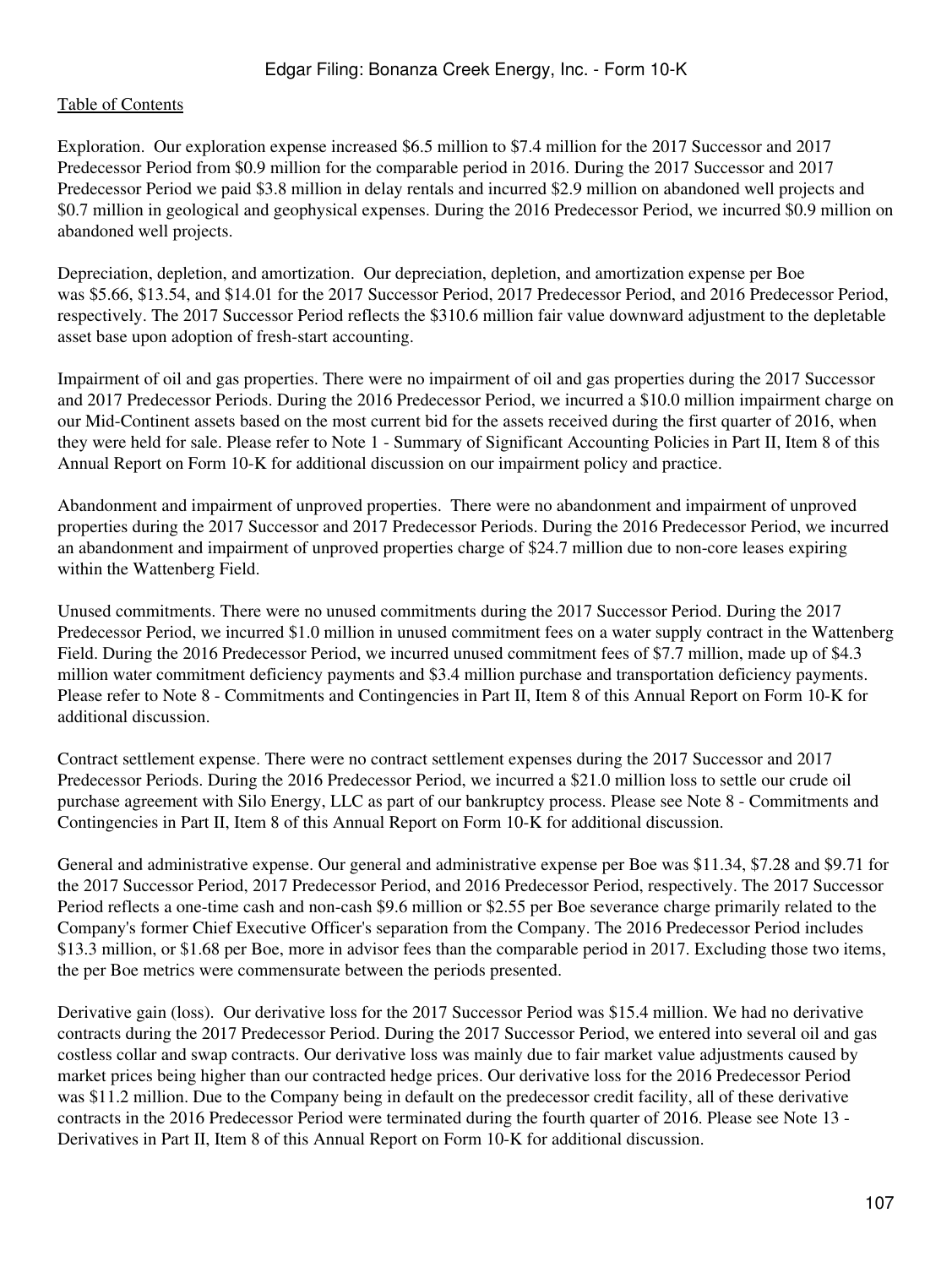Interest expense. Our interest expense for the 2017 Successor Period, 2017 Predecessor Period, and 2016 Predecessor Period was \$0.8 million, \$5.7 million, and \$62.1 million, respectively. Upon filing its petition for Chapter 11, the Company ceased accruing interest expense on its Senior Notes. The Company incurred \$0.7 million in commitment fees on the available borrowing base under the successor credit facility during the 2017 Successor Period. Interest expense on the Senior Notes was \$1.0 million and \$52.3 million for the 2017 Predecessor Period and 2016 Predecessor Period, respectively, with the remaining interest expense relating to the predecessor credit facility. The Company had no outstanding debt during the 2017 Successor Period. Average debt outstanding for the 2017 Predecessor Period and 2016 Predecessor Period was \$991.7 million and \$1.0 billion, respectively.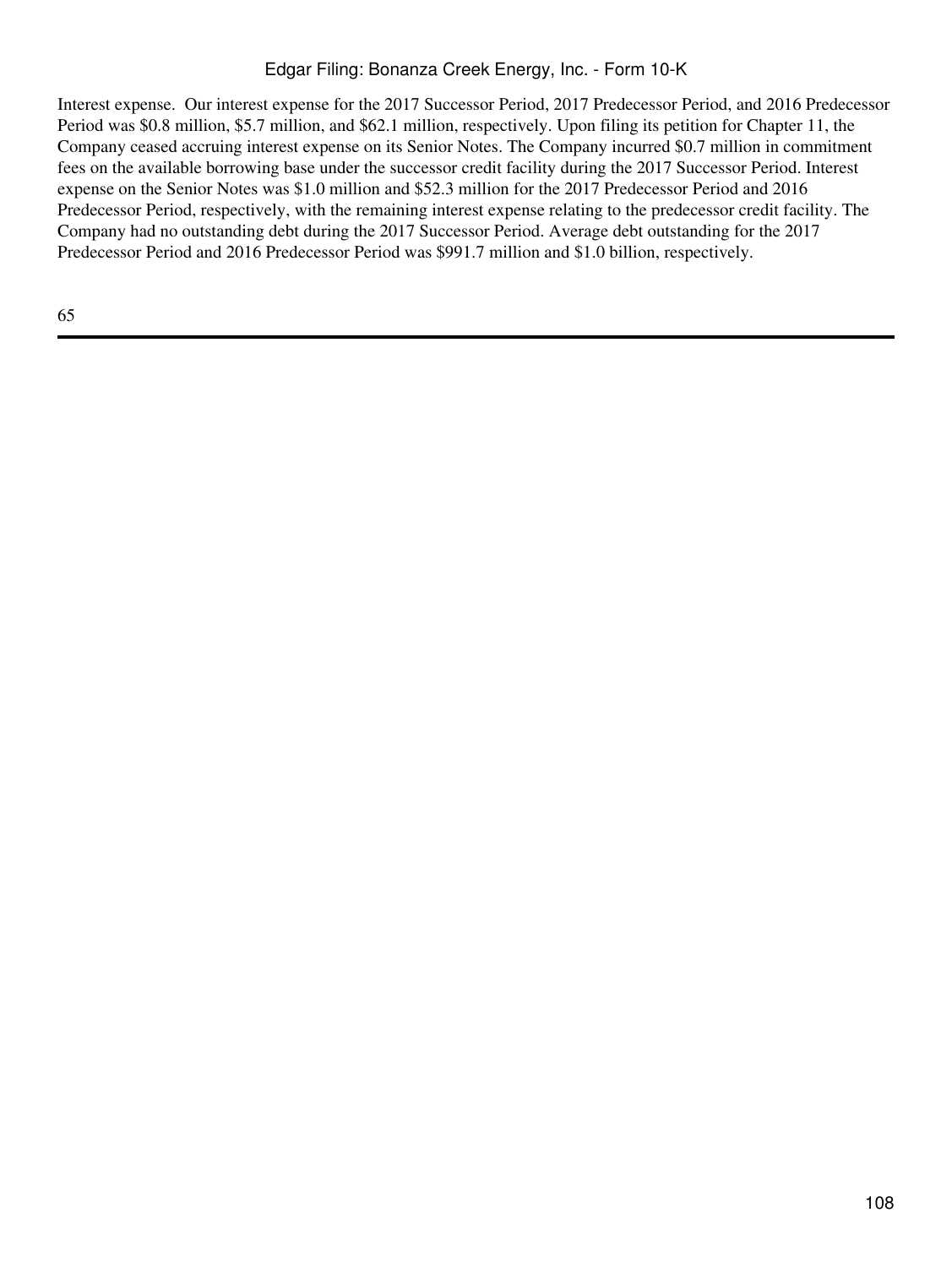## Liquidity and Capital Resources

The Company's anticipated sources of liquidity include cash from operating activities, borrowings under the credit facility, proceeds from sales of assets, and potential proceeds from equity and/or debt capital markets. Our cash flows from operating activities are subject to significant volatility due to changes in commodity prices, as well as variations in our production. The prices for these commodities are driven by a number of factors beyond our control, including global and regional product supply and demand, weather, product distribution, refining and processing capacity, regulatory constraints, and other supply chain dynamics, among other factors. To mitigate some of the pricing risk, we have approximately 54% and 59% of our average 2019 guided production hedged as of December 31, 2018 and as of the filing date of this report, respectively.

As of December 31, 2018, our liquidity was \$312.9 million, consisting of cash on hand of \$12.9 million and \$300.0 million of available borrowing capacity on our Current Credit Facility. As of the date of filing, we had \$65.0 million outstanding on our credit facility.

The following table summarizes our cash flows and other financial measures for the periods indicated (in thousands).

|                                                       | Successor                             |                                                      |                                                    | Predecessor                           |  |  |  |
|-------------------------------------------------------|---------------------------------------|------------------------------------------------------|----------------------------------------------------|---------------------------------------|--|--|--|
|                                                       | Year<br>Ended<br>December<br>31, 2018 | April 29,<br>2017<br>through<br>December<br>31, 2017 | January 1,<br>2017<br>through<br>April 28,<br>2017 | Year<br>Ended<br>December<br>31, 2016 |  |  |  |
| Net cash (used in) provided by operating activities   | \$116,598                             | \$27,574                                             | \$(19,884) \$14,563                                |                                       |  |  |  |
| Net cash used in investing activities                 | (164, 376)                            | (82, 641)                                            | (6,022)                                            | (67, 460)                             |  |  |  |
| Net cash (used in) provided by financing activities   | 47,998                                | (2,398)                                              | 15,406                                             | 112,062                               |  |  |  |
| Cash and cash equivalents, and restricted cash        | 13,002                                | 12,782                                               | 70,247                                             | 80,747                                |  |  |  |
| Acquisition of oil and gas properties                 | 2,892                                 | 5,383                                                | 445                                                | 98                                    |  |  |  |
| Exploration and development of oil and gas properties | 264,231                               | 76,384                                               | 5,123                                              | 52,344                                |  |  |  |
|                                                       |                                       |                                                      |                                                    |                                       |  |  |  |

Cash flows (used in) provided by operating activities

The Current Successor and 2017 Successor Periods include cash receipts and disbursements attributable to our normal operating cycle. The 2017 and 2016 Predecessor Period contained reorganization costs along with our normal operating receipts and disbursements. See Results of Operations above for more information on the factors driving these changes.

Cash flows used in investing activities

 Expenditures for development of oil and natural gas properties are the primary use of our capital resources. The Company spent \$267.1 million, \$81.8 million, \$5.6 million, and \$52.4 million for the Current Successor Period, 2017 Successor Period, 2017 Predecessor Period, and 2016 Predecessor Period, respectively. The fluctuation in cash flows in investing activities is a direct result of the Company's current strategic emphasis on growing operational capability as well as its entrance and emergence from bankruptcy.

Cash flows (used in) provided by financing activities

Net cash provided by financing activities for the Current Successor Period primarily consisted of net draws of \$50.0 million on our Current Credit Facility. Net cash used by financing activities for the 2017 Successor Period consisted of employee tax withholdings in exchange for the return of common stock (in conjunction with the vesting of equity awards). Net cash provided by financing activities for the 2017 Predecessor Period consisted of proceeds from the rights offering of \$207.5 million net of the \$191.7 million repayment to the predecessor credit facility. Net cash provided by financing activities for the year ended December 31, 2016 consisted primarily of net proceeds from the predecessor credit facility of \$112.7 million.

Credit facility

Current Credit Facility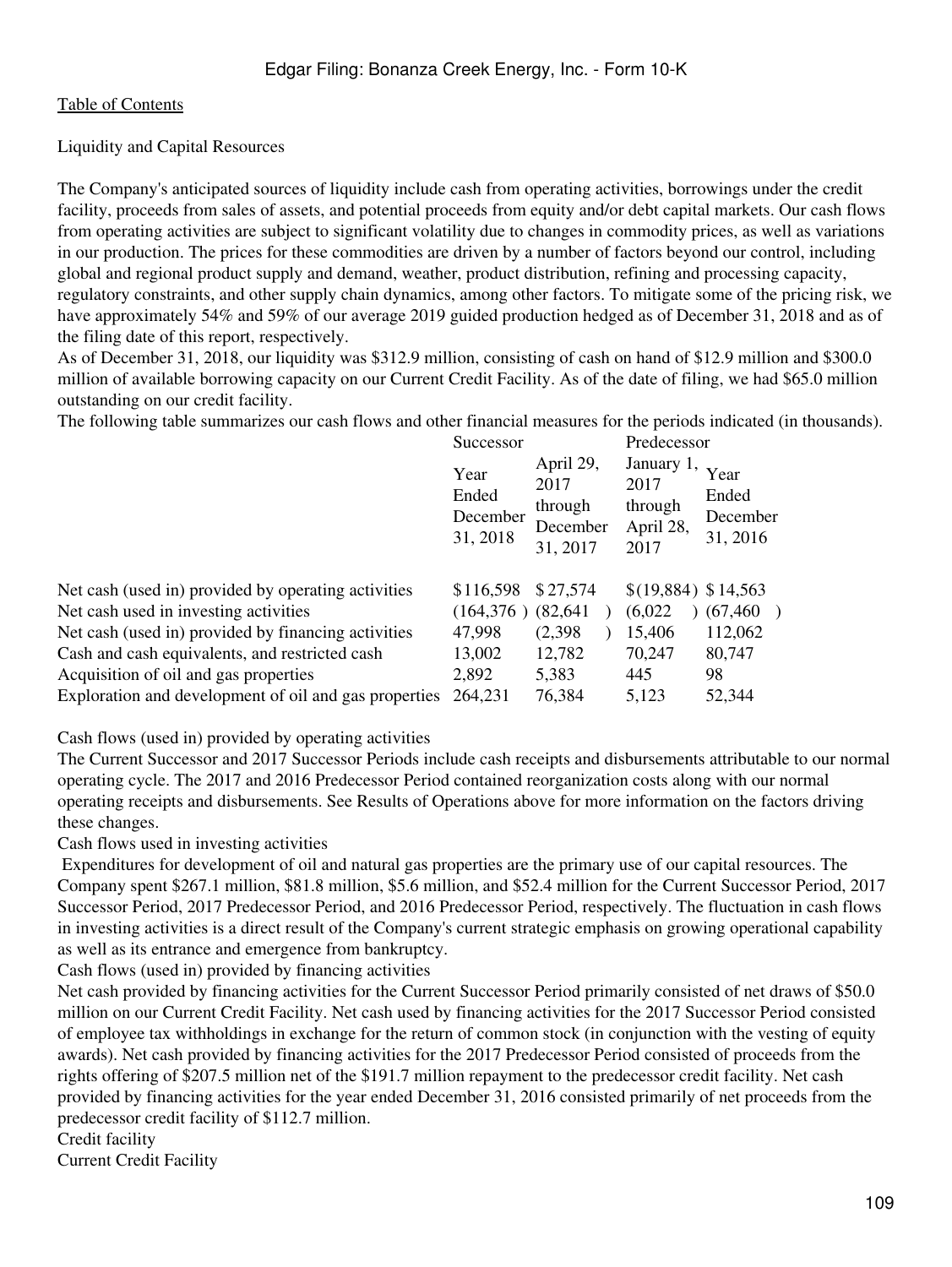On December 7, 2018, the Company entered into a reserve-based revolving facility, as the borrower, with JPMorgan Chase Bank, N.A., as the administrative agent, and a syndicate of financial institutions as lenders (the "Current Credit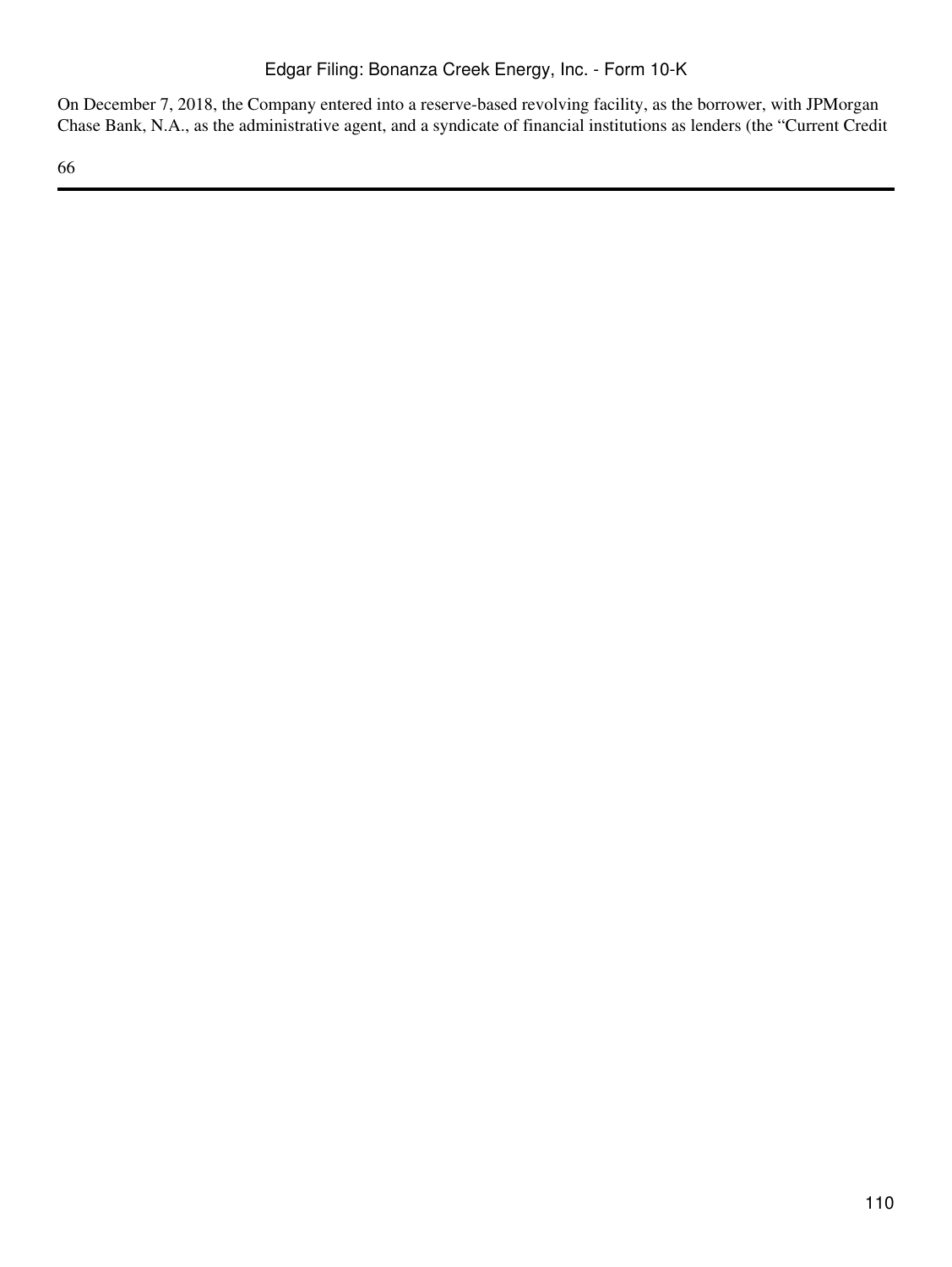## [Table of Contents](#page-2-0)

Facility"). The Current Credit Facility has an aggregate original commitment amount of \$750.0 million and matures on December 7, 2023.

The initial borrowing base in respect of the Current Credit Facility is \$350.0 million. The first borrowing base redetermination will occur on May 1, 2019 with subsequent semi-annual redeterminations thereafter.

Borrowings under the Current Credit Facility will bear interest at a per annum rate equal to, at the option of the Company, either (i) a London InterBank Offered Rate ("LIBOR"), subject to a 0% LIBOR floor plus a margin of 1.75% to 2.75%, based on the utilization of the Current Credit Facility (the "Eurodollar Rate") or (ii) a fluctuating interest rate per annum equal to the greatest of (a) the rate of interest publicly announced by JPMorgan Chase Bank, N.A. as its prime rate, (b) the rate of interest published by the Federal Reserve Bank of New York as the federal funds effective rate, (c) the rate of interest published by the Federal Reserve Bank of New York as the overnight bank funding rate and (d) a one month LIBOR, subject to a 0% LIBOR floor plus a margin of 0.75% to 1.75%, based on the utilization of the Current Credit Facility (the "Reference Rate"). Interest on borrowings that bear interest at the Eurodollar Rate shall be payable on the last day of the applicable interest period selected by the Company, which shall be one, two, three, or six months, and interest on borrowings that bear interest at the Reference Rate shall be payable quarterly in arrears.

The Current Credit Facility is guaranteed by all wholly owned domestic subsidiaries of the Company (each, a "Guarantor" and, together with the Company, the "Credit Parties"), and is secured by first priority security interests on substantially all assets of each Credit Party, subject to customary exceptions.

The Current Credit Facility contains customary representations and affirmative covenants.

The Current Credit Facility also contains customary negative covenants, which, among other things, and subject to certain exceptions, include restrictions on (i) liens, (ii) indebtedness, guarantees and other obligations, (iii) restrictions in agreements on liens and distributions, (iv) mergers or consolidations, (v) asset sales, (vi) restricted payments,  $(vii)$  investments,  $(viii)$  affiliate transactions,  $(ix)$  change of business,  $(x)$  foreign operations or subsidiaries,  $(xi)$  name changes, (xii) use of proceeds, letters of credit, (xiii) gas imbalances, (xiv) hedging transactions, (xv) additional subsidiaries, (xvi) changes in fiscal year or fiscal quarter, (xvii) operating leases, (xviii) prepayments of certain debt and other obligations, and (xix) sales or discounts of receivables.

The Credit Parties are subject to certain financial covenants under the Current Credit Facility, including, without limitation, tested on the last day of each fiscal quarter, (i) a maximum ratio of the Company's consolidated indebtedness (subject to certain exclusions) to adjusted EBITDAX of 4.00 to 1.00 and (ii) a current ratio, as defined in the agreement, inclusive of the unused Commitments then available to be borrowed, to not be less than 1.00 to 1.00.

As of December 31, 2018, the Company had \$50.0 million outstanding under the Current Credit Facility and had the ability to borrow up to the borrowing base of \$350.0 million. For more information regarding our debt, please refer to Part II, Item 8, Note 7 - Long-term Debt.

As of December 31, 2018, and through the filing date of this report, the Company is in compliance with all credit facility covenants.

#### Prior Credit Facility

On April 7, 2017, the Company's Plan was confirmed by the Bankruptcy Court, and the Plan became effective on April 28, 2017. Upon emergence from bankruptcy, we (i) executed a credit agreement (the "Prior Credit Facility") with an initial borrowing base of \$191.7 million and maturity date of March 31, 2021 and (ii) issued new common stock as part of the \$200.0 million rights offering and the \$7.5 million transaction with the ad hoc equity committee in the bankruptcy proceeding. Please refer to Note 15 - Chapter 11 Proceedings and Emergence for additional details.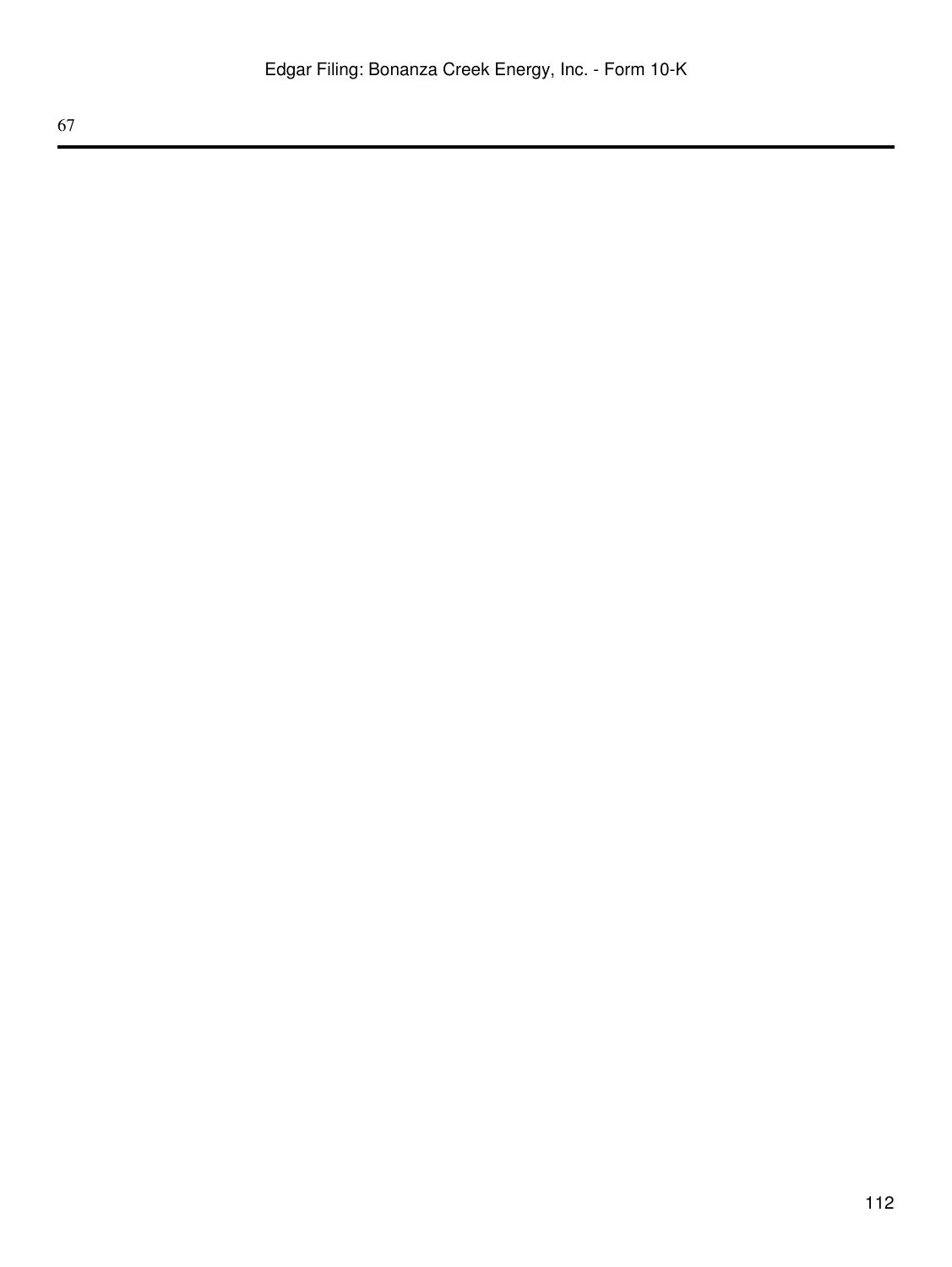## Contractual Obligations

Less than More than Total 1 Year 1 - 3 Years 3 - 5 Years 5 Years (in thousands) Contractual Obligation Current Credit Facility<sup>(1)</sup>  $50,000$  —  $-$  50,000 Interest and fees on Current Credit Facility<sup>(1)</sup>  $17,107$   $3,469$   $6,938$   $6,700$ Delivery commitments<sup>(2)</sup> 136,253 19,580 56,740 59,933 Office lease<sup>(3)</sup> 4,242 1,256 2,752 234 Asset retirement obligations<sup>(4)</sup> 118,783 — 17,369 6,343 95,071 Total \$326,385 \$24,305 \$83,799 \$123,210 \$95,071 \_\_\_\_\_\_\_\_\_\_\_\_\_\_\_\_\_\_\_

We have the following contractual obligations and commitments as of December 31, 2018:

(1) long as payment is made on the last day of the interest period. The interest is calculated using the stated rate within  $(1)$  the Current Credit Facility for the current outstanding belonge, and the commitment face ar No scheduled payments exist for the Current Credit Facility, and prepayments can be made without penalty, so

the Current Credit Facility for the current outstanding balance, and the commitment fees are based on the fess on the available borrowing base over the periods presented.

(2) commitments is based on the minimum gross volume commitment schedule (as defined in the NGL Crude  $(2)$ ) cointinents and  $(3)$  Commitments and The Company has one oil purchase agreement and one operating lease. The calculation on the delivery

Logistics, LLC agreement) and applicable differential fees. Please refer to Note 8 - Commitments and Contingencies for additional discussion on this agreement and for a description of our operating lease.

(3)The Company has subleased a portion of its office lease. The contractual amounts disclosed are presented gross, excluding total sublease income of \$1.4 million. Amounts represent our estimated future retirement obligations on an undiscounted basis. The discounted

obligations are recorded as liabilities on our accompanying balance sheets as of December 31, 2018 and 2017.

(4) Because these costs typically extend many years into the future, management prepares estimates and makes judgments that are subject to future revisions based upon numerous factors. Please refer to Part II, Item 8, Note 11 - Asset Retirement Obligation, for additional discussion.

Critical Accounting Policies and Estimates

The discussion and analysis of our financial condition and results of operations are based upon our consolidated financial statements, which have been prepared in accordance with accounting principles generally accepted in the United States. The preparation of our financial statements requires us to make estimates and assumptions that affect the reported amounts of assets, liabilities, revenues, and expenses and related disclosure of contingent assets and liabilities. Certain accounting policies involve judgments and uncertainties to such an extent that there is reasonable likelihood that materially different amounts could have been reported under different conditions, or if different assumptions had been used. We evaluate our estimates and assumptions on a regular basis. We base our estimates on historical experience and various other assumptions that are believed to be reasonable under the circumstances, the results of which form the basis for making judgments about the carrying values of assets and liabilities that are not readily apparent from other sources. Actual results may differ from these estimates and assumptions used in preparation of our consolidated financial statements. We provide expanded discussion of our more significant accounting policies, estimates, and judgments below. We believe these accounting policies reflect our more significant estimates and assumptions used in preparation of our consolidated financial statements. Please refer to Part II, Item 8, Note 1 - Summary of Significant Accounting Policies to our audited consolidated financial statements for a discussion of additional accounting policies and estimates made by management. Method of accounting for oil and natural gas properties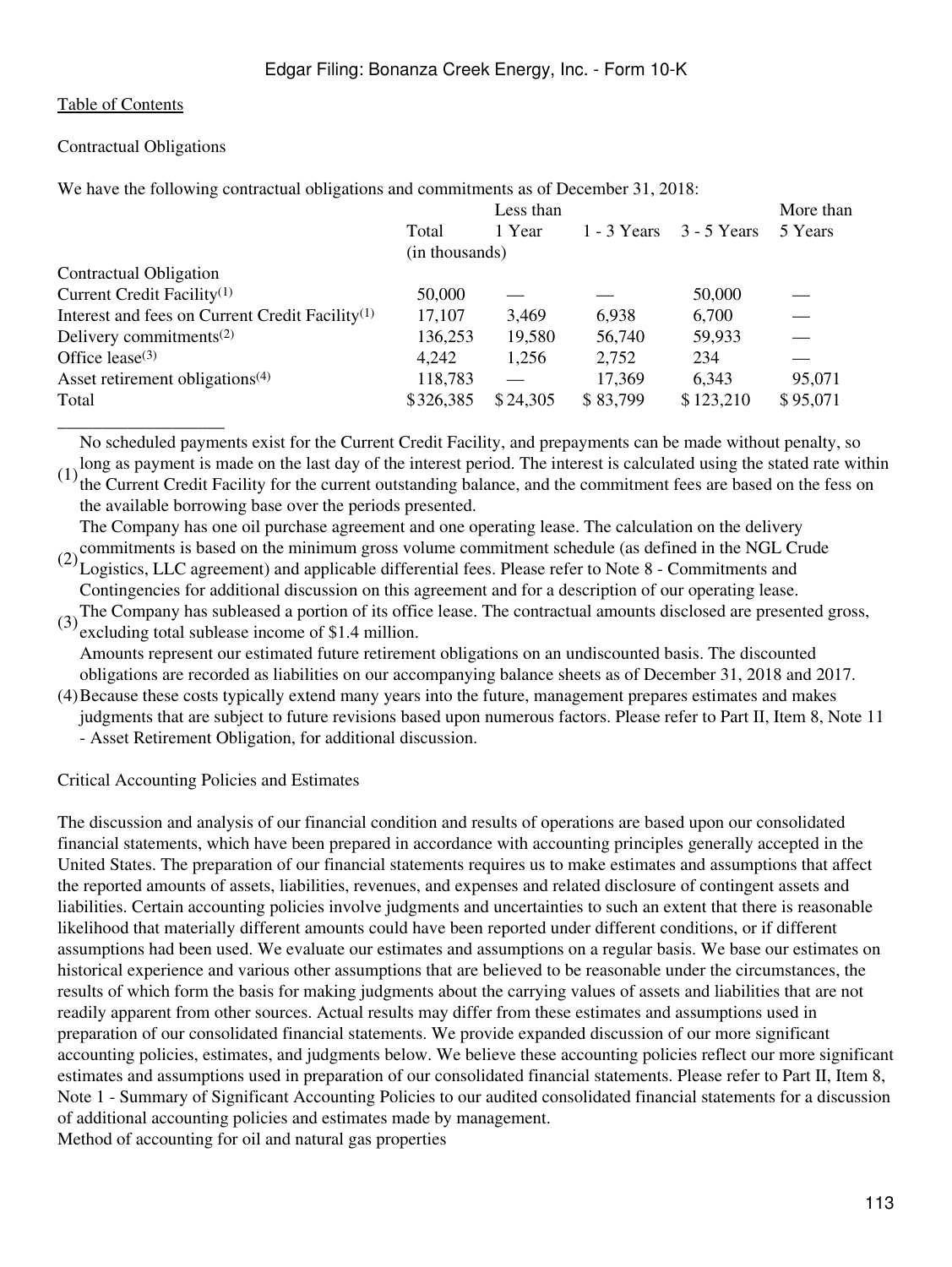Oil and natural gas exploration and development activities are accounted for using the successful efforts method. Under this method, all property acquisition costs and costs of exploratory and development wells are capitalized at cost when incurred, pending determination of whether the well has found proved reserves. If an exploratory well does not find proved reserves, the costs of drilling the well are charged to expense. The costs of development wells are capitalized whether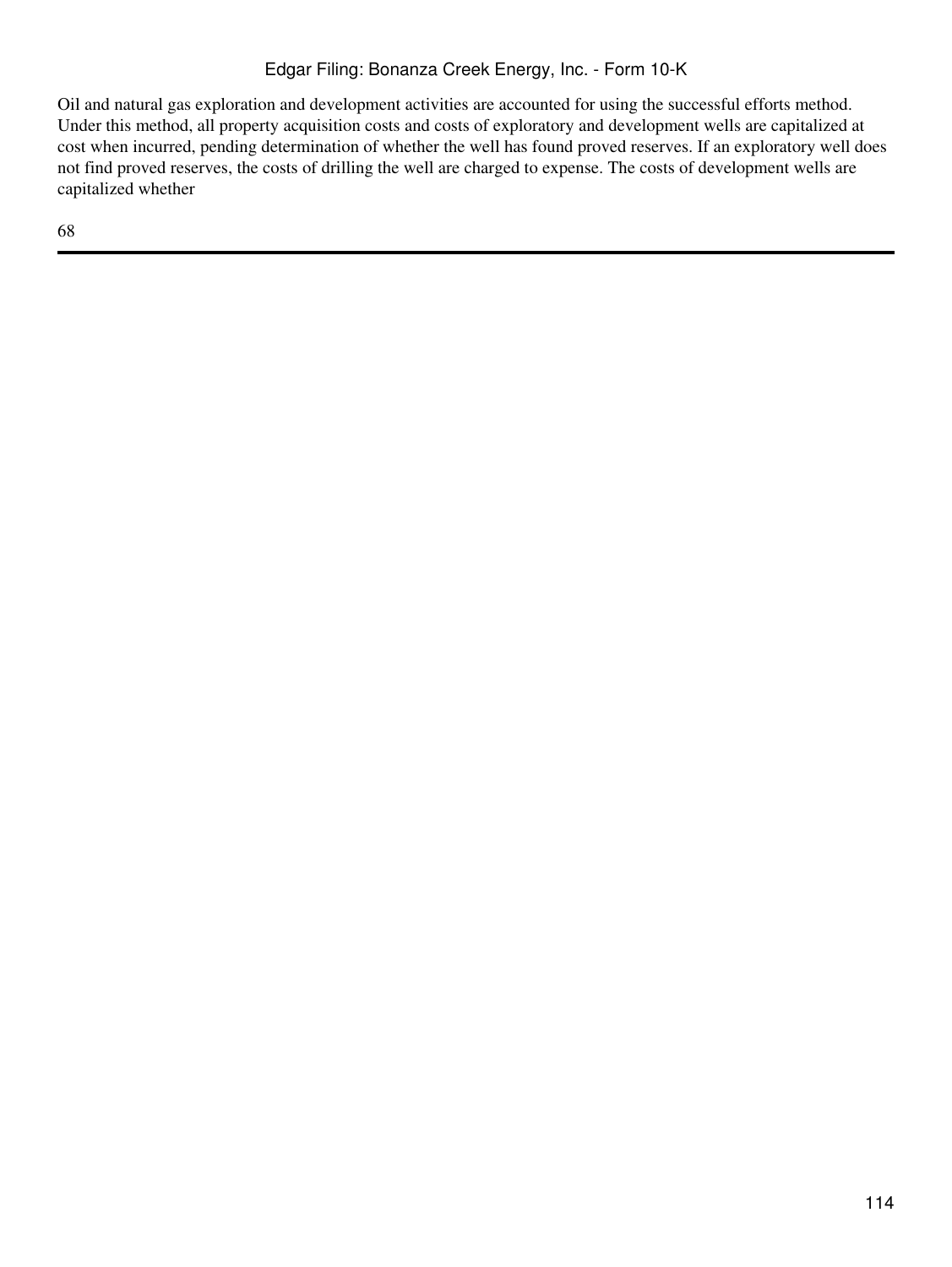productive or nonproductive. All capitalized well costs and other associated costs and leasehold costs of proved properties are amortized on a unit-of-production basis over the remaining life of proved developed reserves and proved reserves, respectively.

Costs of retired, sold, or abandoned properties that constitute a part of an amortization base (partial field) are charged or credited, net of proceeds, to accumulated depreciation, depletion, and amortization unless doing so significantly affects the unit-of-production amortization rate for an entire field, in which case a gain or loss is recognized currently. Gains or losses from the disposal of properties are recognized currently.

Expenditures for maintenance, repairs, and minor renewals necessary to maintain properties in operating condition are expensed as incurred. Major betterments, replacements, and renewals are capitalized to the appropriate property and equipment accounts. Estimated dismantlement and abandonment costs for oil and natural gas properties are capitalized, net of salvage, at their estimated net present value and amortized on a unit-of-production basis over the remaining life of the related proved developed reserves.

Unproved properties consist of costs incurred to acquire unproved leases, or lease acquisition costs. Unproved lease acquisition costs are capitalized until the leases expire or when we specifically identify leases that will revert to the lessor, at which time we expense the associated unproved lease acquisition costs. The expensing or expiration of unproved lease acquisition costs are recorded as abandonment or impairment of unproved properties in the statements of operations and comprehensive income (loss) in our consolidated financial statements. Lease acquisition costs are reclassified to proved properties and depleted on a unit-of-production basis once proved reserves have been assigned. For sales of entire working interests in unproved properties, gain or loss is recognized to the extent of the difference between the proceeds received and the net carrying value of the property. Proceeds from sales of partial interests in unproved properties are accounted for as a recovery of costs unless the proceeds exceed the entire cost of the property. Oil and natural gas reserve quantities and Standardized Measure

In the current and prior year, our third-party petroleum consultant prepared our estimates of oil and natural gas reserves and associated future net revenues. During 2016, our internal corporate reservoir engineering group prepared, and our third-party petroleum engineering consultant audited our estimates of oil and natural gas reserves and associated future net revenues. While the SEC has adopted rules which allow us to disclose proved, probable, and possible reserves, we have elected to disclose only proved reserves in this Annual Report on Form 10-K. The SEC's revised rules define proved reserves as the quantities of oil and gas, which, by analysis of geoscience and engineering data, can be estimated with reasonable certainty to be economically producible - from a given date forward, from known reservoirs, and under existing economic conditions, operating methods, and government regulations - prior to the time at which contracts providing the right to operate expire, unless evidence indicates that renewal is reasonably certain, regardless of whether deterministic or probabilistic methods are used for the estimation. The project to extract the hydrocarbons must have commenced or the operator must be reasonably certain that it will commence the project within a reasonable time. Our internal corporate reservoir engineering group and our third party petroleum engineering consultant must make a number of subjective assumptions based on their professional judgment in developing reserve estimates. Reserve estimates are updated annually and consider recent production levels and other technical information about each field. Oil and natural gas reserve engineering is a subjective process of estimating underground accumulations of oil and natural gas that cannot be precisely measured. The accuracy of any reserve estimate is a function of the quality of available data and of engineering and geological interpretation and judgment. Periodic revisions to the estimated reserves and future cash flows may be necessary as a result of a number of factors, including reservoir performance, oil and natural gas prices, cost changes, technological advances, new geological or geophysical data, or other economic factors. Accordingly, reserve estimates are generally different from the quantities of oil and natural gas that are ultimately recovered. We cannot predict the amounts or timing of future reserve revisions. If such revisions are significant, they could significantly affect future amortization of capitalized costs and result in impairment of assets that may be material.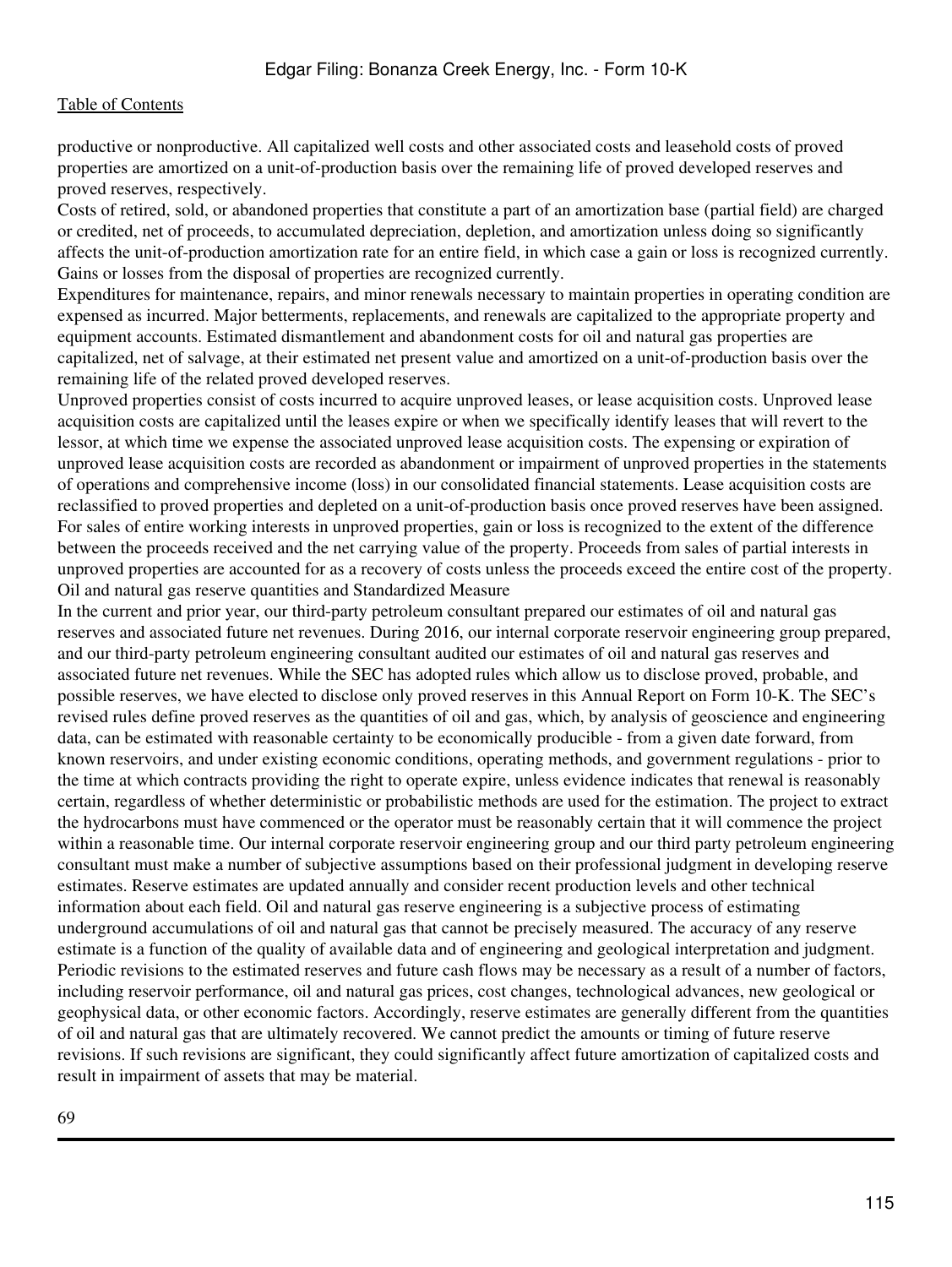## Revenue Recognition

Sales of oil, natural gas, and natural gas liquids are recognized when performance obligations are satisfied at the point control of the product is transferred to the customer. Virtually all of our contracts' pricing provisions are tied to a market index, with certain adjustments based on, among other factors, whether a well delivers to a gathering or transmission line, quality of the oil or natural gas, and prevailing supply and demand conditions. As a result, the price of the oil, natural gas, and NGLs fluctuates to remain competitive with other available oil, natural gas, and NGLs supplies. Please refer to Footnote 2 - Revenue Recognition for more information.

The Company records revenues, net of royalties, discounts, and allowances, as applicable, from the sales of crude oil, natural gas, and NGLs when delivery to the customer has occurred and title has transferred. This occurs when oil or gas has been delivered to a pipeline or a tank lifting has occurred. At the end of each month, the Company estimates the amount of production delivered to the purchaser and the price the Company will receive. The Company factors in historical performance, quality and transportation differentials, commodity prices, and other factors when deriving revenue estimates. Payment is generally received within 30 to 90 days after the date of production. The Company has interests with other producers in certain properties, in which case the Company uses the entitlement method to account for gas imbalances. The Company had no material gas imbalances as of December 31, 2018 and 2017. Impairment of proved properties

We review our proved oil and natural gas properties for impairment whenever events and circumstances indicate that a decline in the recoverability of their carrying value may have occurred and at least annually. We estimate the expected undiscounted future cash flows of our oil and natural gas properties and compare such undiscounted future cash flows to the carrying amount of the oil and natural gas properties to determine if the carrying amount is recoverable. If the carrying amount exceeds the estimated undiscounted future cash flows, we will adjust the carrying amount of the oil and natural gas properties to fair value. The factors used to determine fair value are subject to our judgment and expertise and include, but are not limited to, recent sales prices of comparable properties, the present value of future cash flows, net of estimated operating and development costs, using estimates of proved reserves, future commodity pricing, future production estimates, anticipated capital expenditures, and various discount rates commensurate with the risk and current market conditions associated with realizing the expected cash flows projected. Because of the uncertainty inherent in these factors, we cannot predict when or if future impairment charges for proved properties will be recorded.

## Impairment of unproved properties

We assess our unproved properties periodically for impairment on a property-by-property basis based on remaining lease terms, drilling results, or future plans to develop acreage and record abandonment and impairment expense for any decline in value. Leases that were not held by production upon emergence from bankruptcy are being amortized over the remainder of those leases.

We have historically recognized abandonment and impairment expense for unproved properties at the time when the lease term has expired or sooner if, in management's judgment, the unproved properties have lost some or all of their carrying value. We consider the following factors in our assessment of the impairment of unproved properties: the remaining amount of unexpired term under our leases;

but domly to derivery manage and prior our ability to actively manage and prioritize our capital expenditures to drill leases and to make payments to extend

• development; our ability to exchange lease positions with other companies that allow for higher concentrations of ownership and

•our ability to convey partial mineral ownership to other companies in exchange for their drilling of leases; and

Field by us or by other operators in areas adjacent to or near our unproved properties. our evaluation of the continuing successful results from the application of completion technology in the Wattenberg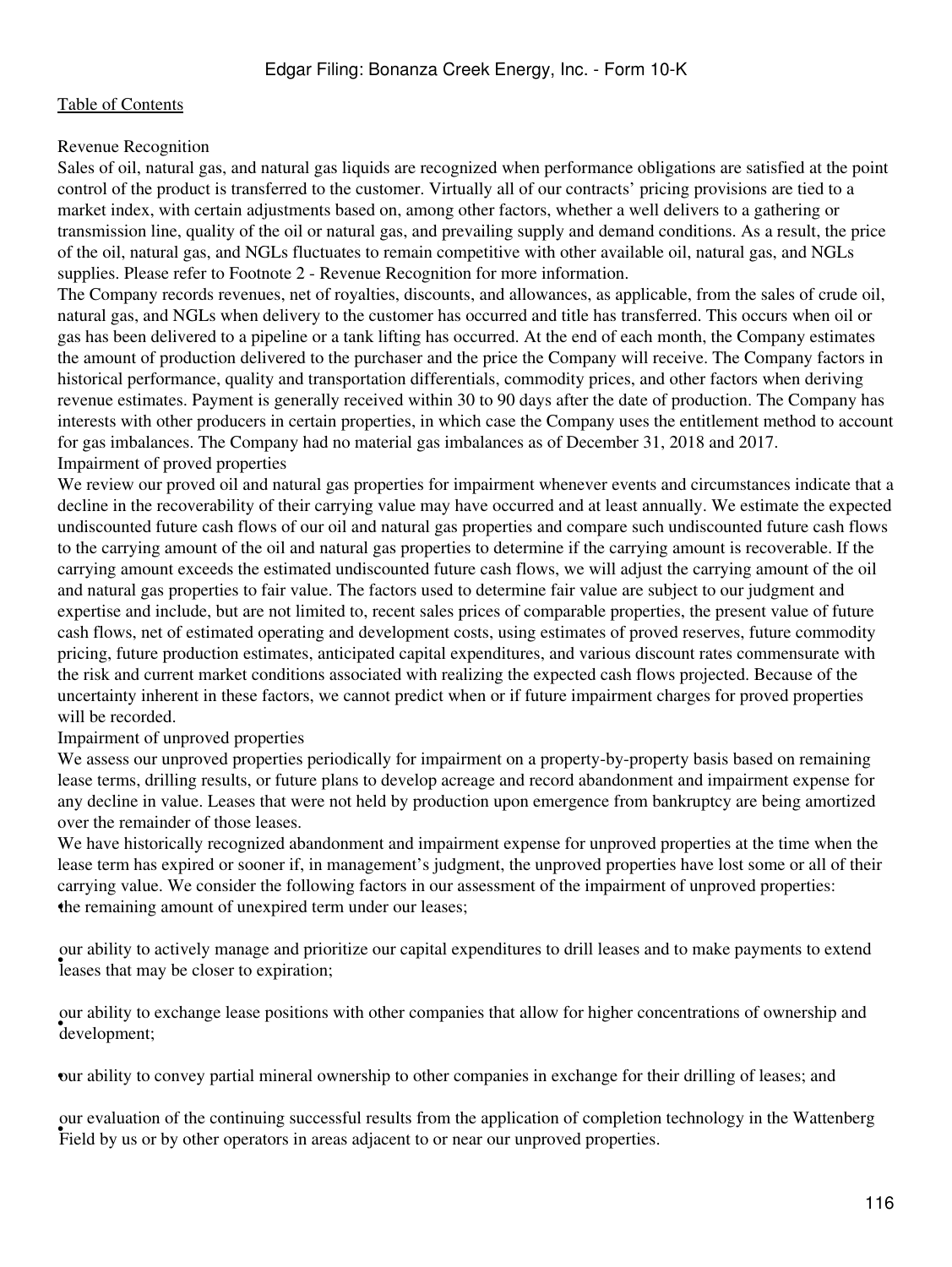The assessment of unproved properties to determine any possible impairment requires significant judgment.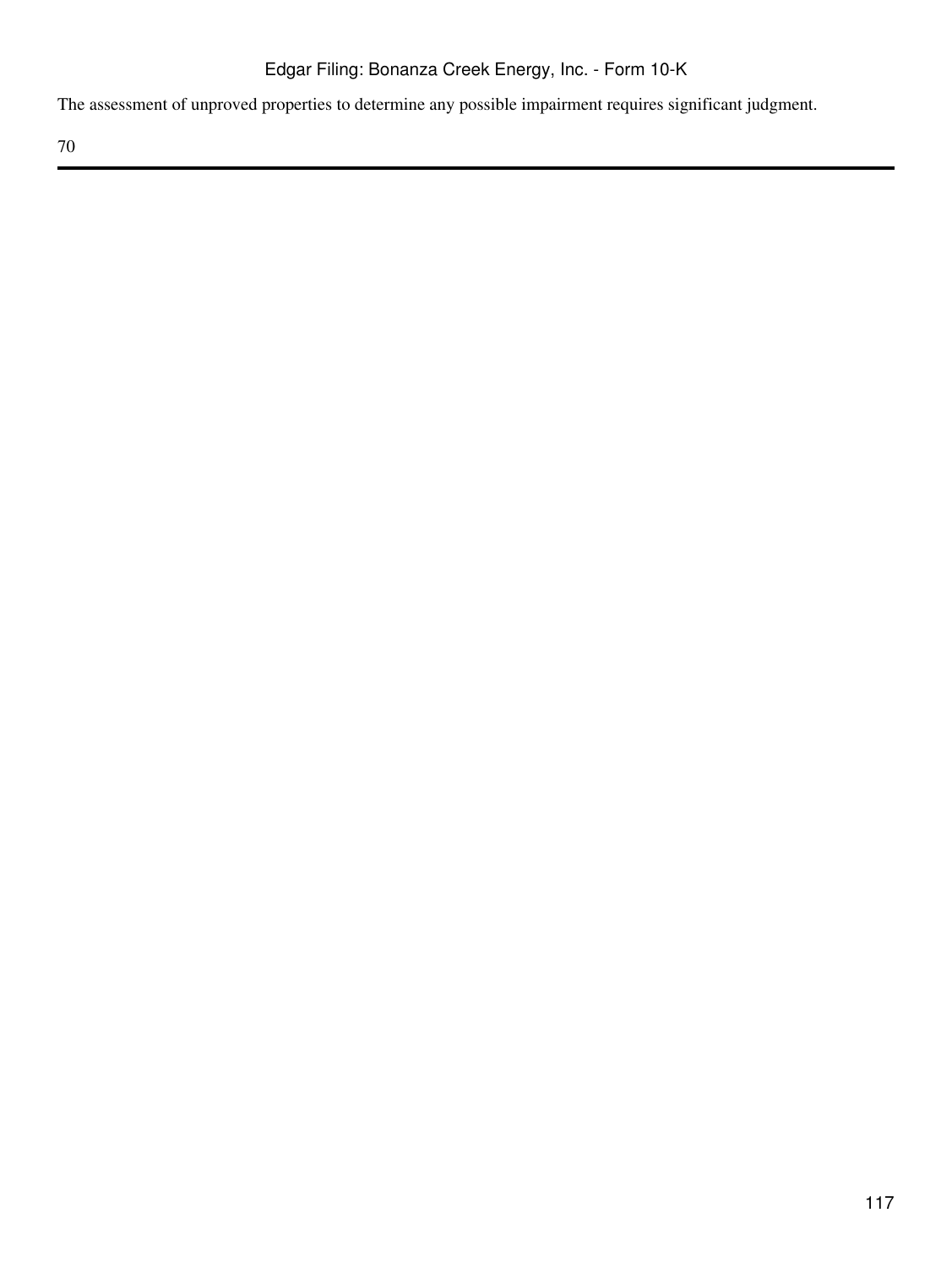## Asset retirement obligations

We record the fair value of a liability for a legal obligation to retire an asset in the period in which the liability is incurred with the corresponding cost capitalized by increasing the carrying amount of the related long-lived asset. For oil and gas properties, this is the period in which the well is drilled or acquired. The asset retirement obligation ("ARO") for oil and gas properties represents the estimated amount we will incur to plug, abandon, and remediate the properties at the end of their productive lives, in accordance with applicable state laws. The liability is accreted to its present value each period, and the capitalized cost is depreciated on the unit-of-production method. The accretion expense is recorded as a component of depreciation, depletion, and amortization in our accompanying statements of operations. We determine the ARO by calculating the present value of estimated cash flows related to the liability. Estimating the future ARO requires management to make estimates and judgments regarding timing, existence of a liability, as well as what constitutes adequate restoration. Inherent in the fair value calculation are numerous assumptions and judgments including the ultimate costs, inflation factors, credit-adjusted discount rates, timing of settlement, and changes in the legal, regulatory, environmental, and political environments. To the extent future revisions to these assumptions impact the fair value of the existing ARO liability, a corresponding adjustment is made to the related asset.

#### Derivatives

We record all derivative instruments on the balance sheet as either assets or liabilities measured at their estimated fair value. We have not designated any derivative instruments as hedges for accounting purposes, and we do not enter into such instruments for speculative trading purposes. Derivative instruments are adjusted to fair value every accounting period. Derivative cash settlements and gains and losses from valuation changes in the remaining unsettled commodity derivative instruments are reported under derivative gain (loss) in our accompanying statements of operations.

#### Stock-based compensation

Restricted Stock Units. We recognize compensation expense for all restricted stock units granted to employees and directors. Stock-based compensation expense is measured at the grant date based on the fair value of the award and is recognized as an expense on a straight-line basis over the requisite service period, which is generally the vesting period. The fair value of restricted stock grants is based on the value of our common stock on the date of grant. Stock-based compensation expense recorded for restricted stock units is included in general and administrative expenses on our accompanying statements of operations.

Stock Options. We recognize compensation expense for all stock option awards granted to employees. Stock-based compensation expense is measured at the grant date based on the fair value of the award and is recognized as an expense on a straight-line basis over the requisite service period, which is generally the vesting period. The fair value of stock option grants is based on a Black-Scholes Model. Stock-based compensation expense recorded for stock option awards is included in general and administrative expenses on our accompanying statements of operations. Performance Stock Units. We recognize compensation expense for all performance stock unit awards granted to employees. The number of shares of the Company's common stock that may be issued to settle PSUs range from zero to two times the number of PSUs awarded. The PSUs vest in their entirety at the end of the three-year performance period. The total number of PSUs granted is evenly split between two performance criteria. The first criterion is based on a comparison of the Company's absolute and relative total shareholder return ("TSR") for the performance period compared with the TSRs of a group of peer companies for the same performance period. The TSR for the Company and each of the peer companies is determined by dividing (A)(i) the volume-weighted average share price for the last 30 trading days of the performance period, minus (ii) the volume-weighted average share price for the 30 trading days preceding the beginning of the performance period, by (B) the volume-weighted average share price for the 30 trading days preceding the beginning of the performance period. The second criterion is based on the Company's average annual return on capital employed ("ROCE") for each year during the three-year performance period. Compensation expense associated with PSUs is recognized as general and administrative expense over the performance period.

The fair value of the PSUs is measured at the grant date with a stochastic process method using a Brownian Motion simulation. A stochastic process is a mathematically defined equation that can create a series of outcomes over time.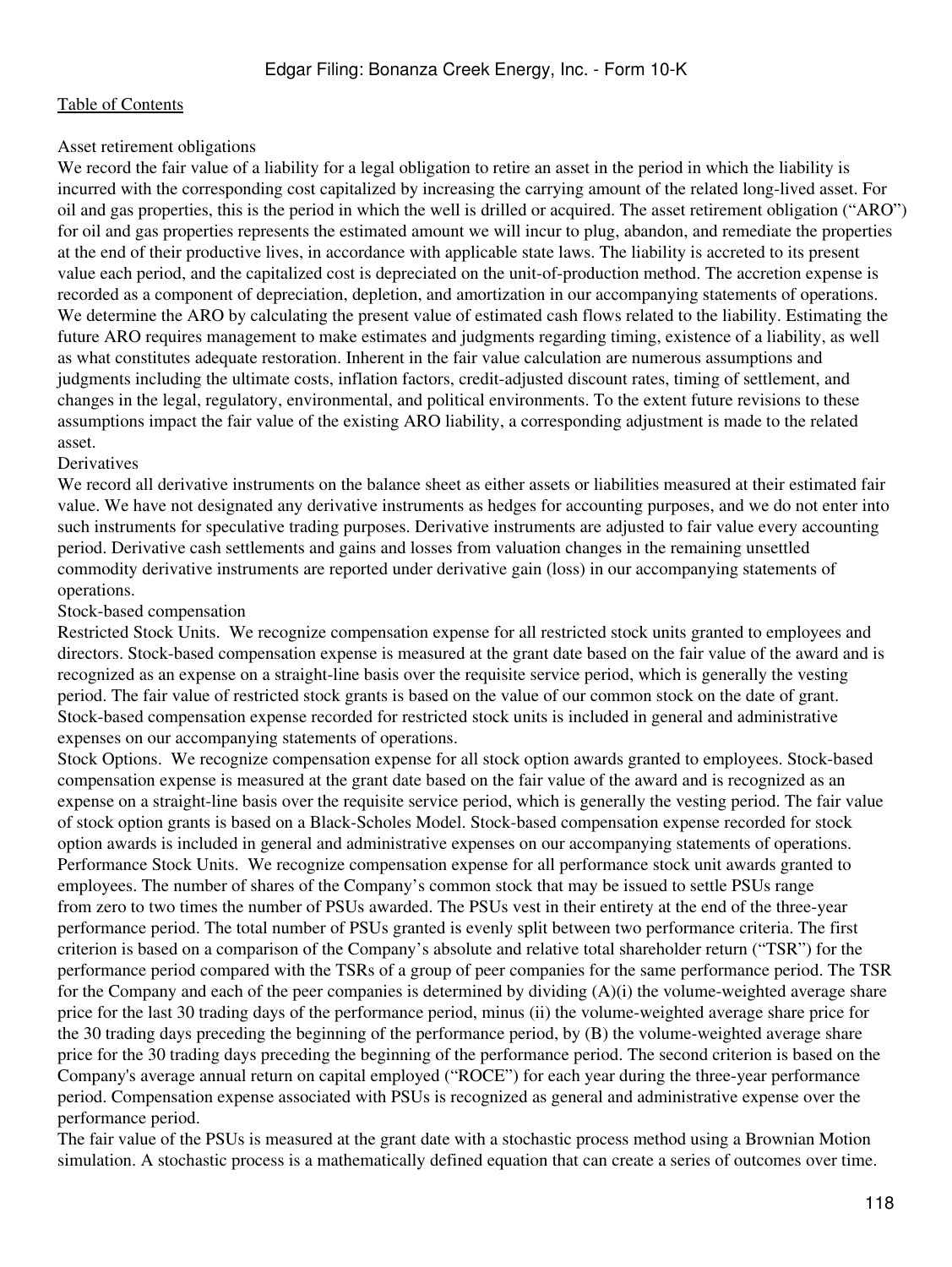These outcomes are not deterministic in nature, which means that by iterating the equations multiple times, different results will be obtained for those iterations. In the case of the Company's PSUs, the Company could not predict with certainty the path its stock price or the stock prices of its peers would take over the performance period. By using a stochastic simulation, the Company created multiple prospective stock pathways, statistically analyzed these simulations, and ultimately made inferences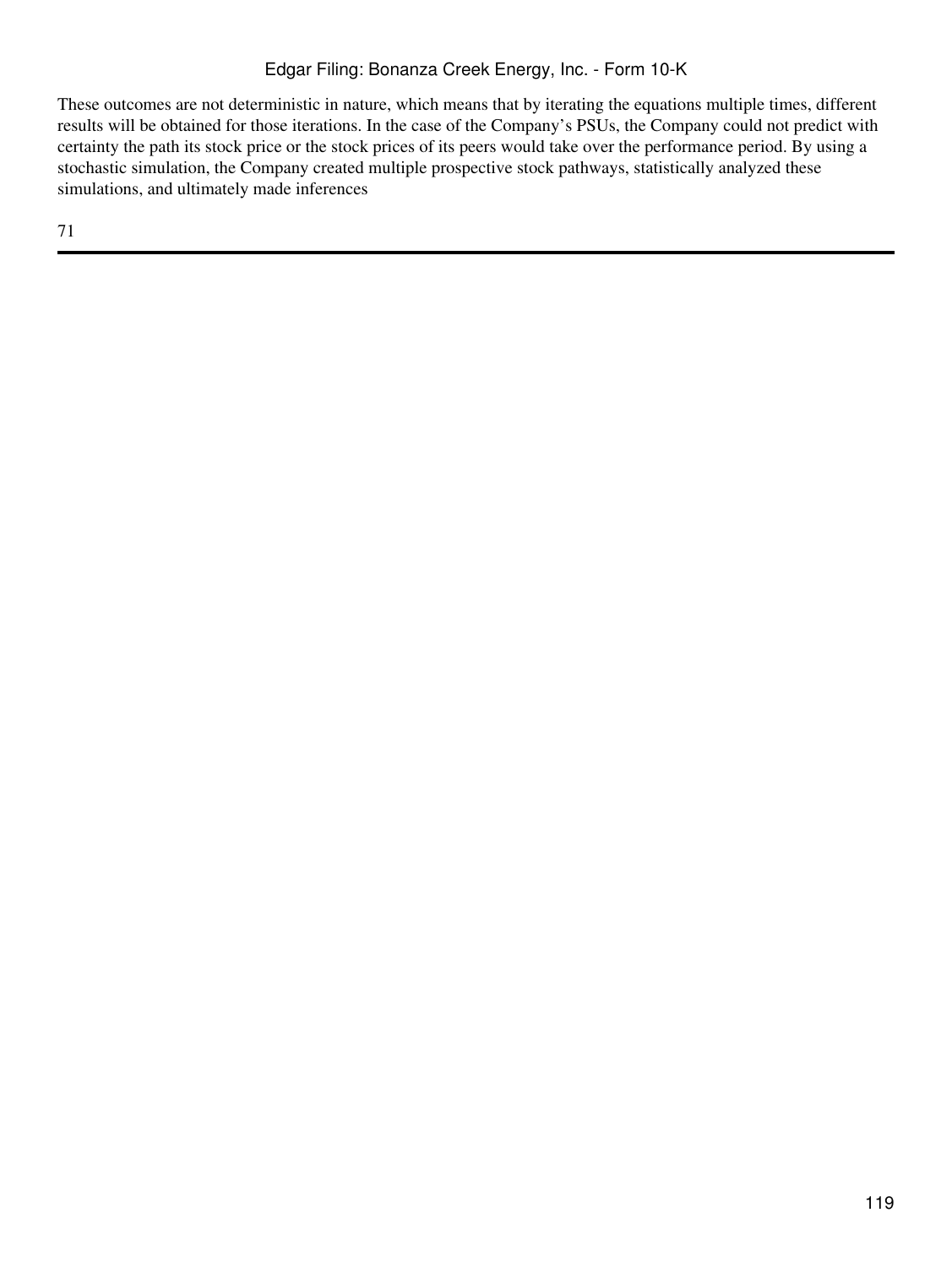regarding the most likely path the stock price would take. As such, because future stock prices are stochastic, or probabilistic with some direction in nature, the stochastic method, specifically the Brownian Motion Model, was deemed an appropriate method by which to determine the fair value of the portion of the PSUs tied to the TSR. Significant assumptions used in this simulation include the Company's expected volatility, risk-free interest rate based on U.S. Treasury yield curve rates with maturities consistent with the performance period, as well as the volatilities for each of the Company's peers.

## Income taxes

Our provision for taxes includes both federal and state taxes. We record our federal income taxes in accordance with accounting for income taxes under GAAP which results in the recognition of deferred tax assets and liabilities for the expected future tax consequences of temporary differences between the book carrying amounts and the tax basis of assets and liabilities. Deferred tax assets and liabilities are measured using enacted tax rates expected to apply to taxable income in the years in which those temporary differences and carryforwards are expected to be recovered or settled. The effect on deferred tax assets and liabilities of a change in tax rates is recognized in income in the period that includes the enactment date. A valuation allowance would be established to reduce deferred tax assets if it is more likely than not that the related tax benefits will not be realized.

We apply significant judgment in evaluating our tax positions and estimating our provision for income taxes. During the ordinary course of business, there are many transactions and calculations for which the ultimate tax determination is uncertain. The actual outcome of these future tax consequences could differ significantly from our estimates, which could impact our financial position, results of operations, and cash flows.

We also account for uncertainty in income taxes recognized in the financial statements in accordance with GAAP by prescribing a recognition threshold and measurement attribute for a tax position taken or expected to be taken in a tax return. Authoritative guidance for accounting for uncertainty in income taxes requires that we recognize the financial statement benefit of a tax position only after determining that the relevant tax authority would more likely than not sustain the position following an audit. For tax positions meeting the more-likely-than-not threshold, the amount recognized in the financial statements is the largest benefit that has a greater than 50% likelihood of being realized upon ultimate settlement with the relevant tax authority. We did not have any uncertain tax positions as of the year ended December 31, 2018.

Recent accounting pronouncements

Please refer to Part II, Item 8, Note 1 - Summary of Significant Accounting Policies for additional details. Effects of Inflation and Pricing

Inflation in the United States increased to 2.2% in 2018 from 1.8% in 2017, which was a decrease from 2.0% in 2016. These changes did not have a material impact on our results of operations for the periods ended December 31, 2018, 2017, and 2016. Although the impact of inflation has been relatively insignificant in recent years, it is still a factor in the United States economy, and we tend to experience inflationary pressure on the cost of oilfield services and equipment as increasing oil and gas prices increase drilling activity in our areas of operations. Material changes in prices also impact the current revenue stream, estimates of future reserves, borrowing base calculations, depletion expense, impairment assessments of oil and gas properties, ARO, and values of properties in purchase and sale transactions. Material changes in prices can impact the value of oil and gas companies and their ability to raise capital, borrow money, and retain personnel.

Off-Balance Sheet Arrangements

Currently, we do not have any off-balance sheet arrangements.

Item 7A. Quantitative and Qualitative Disclosures About Market Risks.

Oil and Natural Gas Price Risk

Our financial condition, results of operations, and capital resources are highly dependent upon the prevailing market prices of oil and natural gas. These commodity prices are subject to wide fluctuations and market uncertainties due to a variety of factors that are beyond our control. Factors influencing oil and natural gas prices include the level of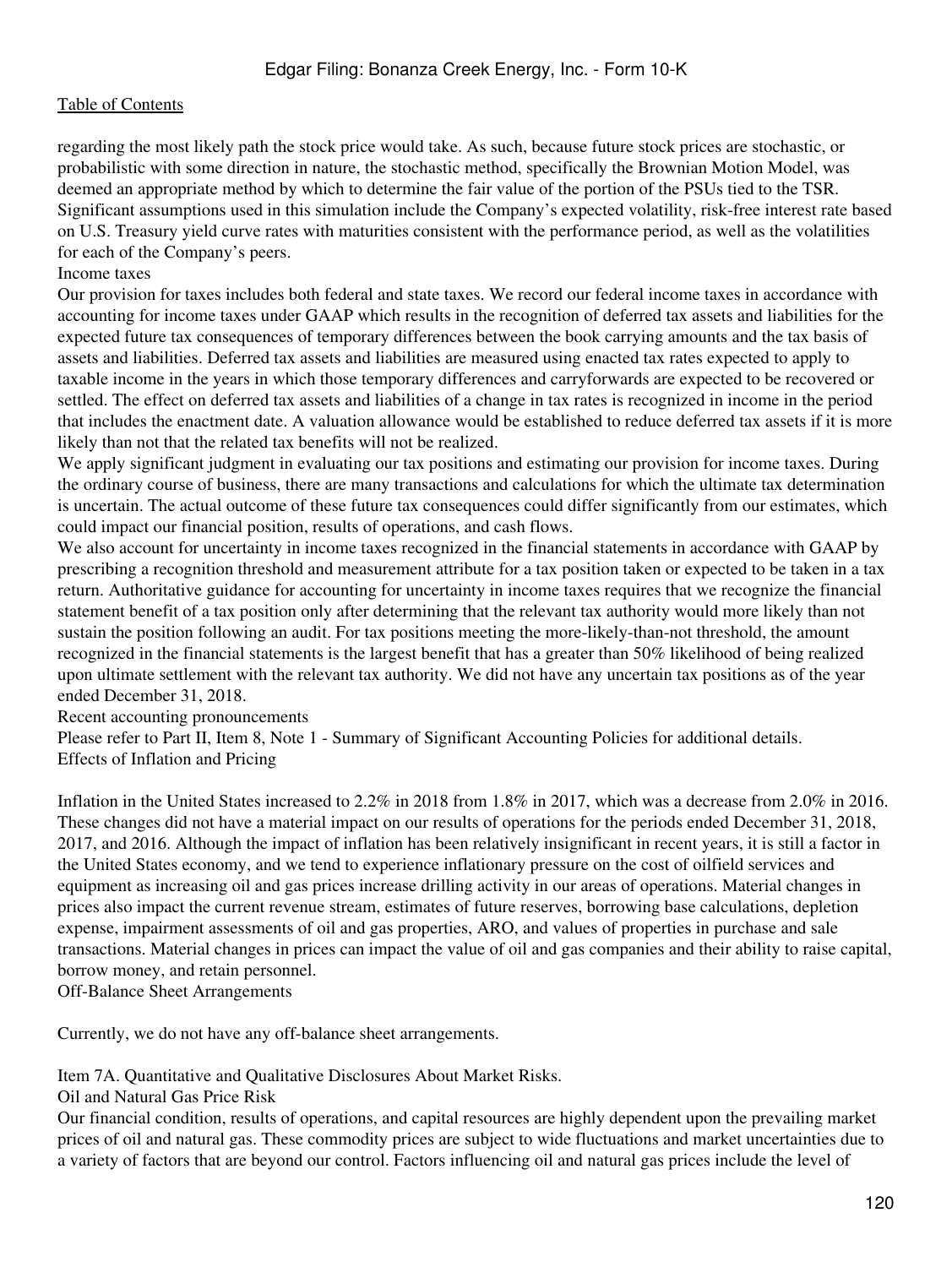global demand for oil and natural gas, the global supply of oil and natural gas, the establishment of and compliance with production quotas by oil exporting countries, weather conditions which determine the demand for natural gas, the price and availability of alternative fuels, local and global politics, and overall economic conditions. It is impossible to predict future oil and natural gas prices with any degree of certainty. Sustained weakness in oil and natural gas prices may adversely affect our financial condition and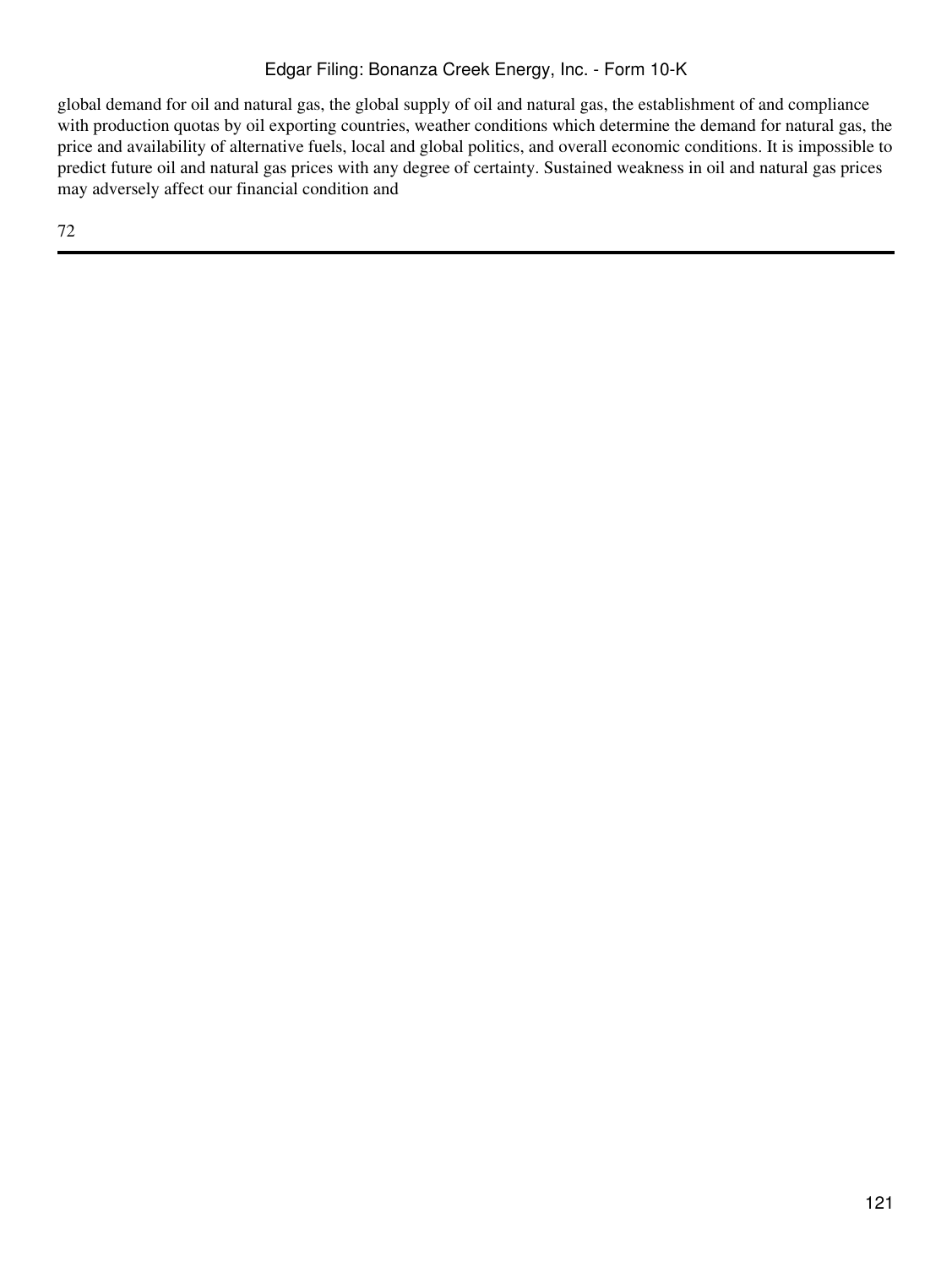results of operations, and may also reduce the amount of oil and natural gas reserves that we can produce economically. Any reduction in our oil and natural gas reserves, including reductions due to price fluctuations, can have an adverse effect on our ability to obtain capital for our exploration and development activities. Similarly, any improvements in oil and natural gas prices can have a favorable impact on our financial condition, results of operations, and capital resources. If oil and natural gas SEC prices declined by 10%, our proved reserve volumes would decrease by 0.3% and our PV-10 value as of December 31, 2018 would decrease by approximately 23% or \$223.1 million. If oil and natural gas SEC prices increased by 10%, our proved reserve volumes would increase by 0.4% and our PV-10 value as of December 31, 2018 would increase by approximately 24% or \$229.8 million. PV-10 is a non-GAAP financial measure. Please refer to Estimated Proved Reserves under Part I, Item 1 of this Annual Report on Form 10-K for management's discussion of this non-GAAP financial measure. Commodity Derivative Contracts

Our primary commodity risk management objective is to reduce volatility in our cash flows. We enter into derivative contracts for oil and natural gas using NYMEX futures or over-the-counter derivative financial instruments with only well-capitalized counterparties which have been approved by our Board of Directors.

To the extent that we engage in derivative contracts, we may be prevented from realizing the benefits of favorable price changes in the physical market. However, we are similarly insulated against decreases in such prices.

Presently, all of our derivative arrangements are concentrated with four counterparties, all of which are lenders under our Current Credit Facility. If these counterparties fail to perform their obligations, we may suffer financial loss or be prevented from realizing the benefits of favorable price changes in the physical market.

The result of oil market prices exceeding our swap prices or collar ceilings requires us to make payment for the settlement of our derivatives, if owed by us, generally up to 15 business days before we receive market price cash payments from our customers. This could have a material adverse effect on our cash flows for the period between derivative settlement and payment for revenues earned.

Please refer to the Derivative Activities section of Part I, Item 1 of this Annual Report on Form 10 K for summary derivative activity tables.

For the oil and natural gas derivatives outstanding at December 31, 2018, a hypothetical upward or downward shift of 10% per Bbl or MMBtu in the NYMEX forward curve as of December 31, 2018 would change our derivative gain by \$(15.3) million and \$16.1 million, respectively.

We have entered into various types of derivative instruments, including commodity price swaps, cashless collars, and puts to mitigate a portion of our exposure to fluctuations in commodity prices. Interest Rates

At December 31, 2018 and on the filing date of this report we had \$50.0 million and \$65.0 million outstanding under our Current Credit Facility, respectively. Borrowings under our Current Credit Facility bear interest at a fluctuating rate that is tied to an adjusted Base Rate or LIBOR, at our option. Any increases in these interest rates can have an adverse impact on our results of operations and cash flow. As of December 31, 2018 and through the filing date of this report, the Company was in compliance with all financial and non-financial covenants.

Counterparty and Customer Credit Risk

In connection with our derivatives activity, we have exposure to financial institutions in the form of derivative transactions. Four lenders under our Current Credit Facility are currently counterparties on our derivative instruments currently in place and have investment grade credit ratings.

We are also subject to credit risk due to concentration of our oil and natural gas receivables with certain significant customers. Please refer to the section titled Principal Customers under Part I, Item 1 of this Annual Report on Form 10-K for further details about our significant customers. The inability or failure of our significant customers to meet their obligations to us or their insolvency or liquidation may adversely affect our financial results. We review the credit rating, payment history, and financial resources of our customers, but we do not require our customers to post collateral.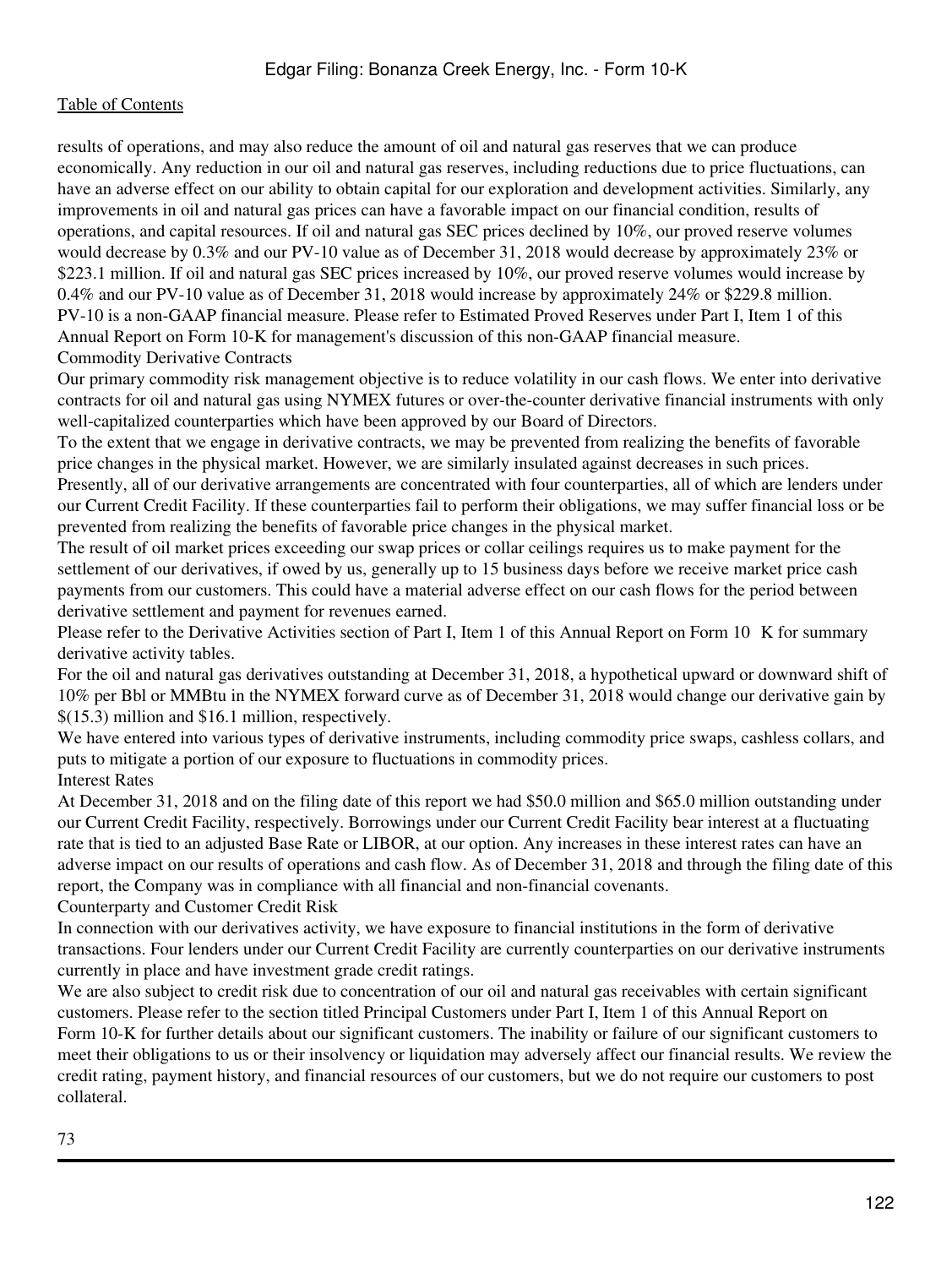# Marketability of Our Production

The marketability of our production depends in part upon the availability, proximity, and capacity of third-party refineries, access to regional trucking, pipeline and rail infrastructure, natural gas gathering systems, and processing facilities. We deliver crude oil and natural gas produced through trucking services, pipelines, and rail facilities that we do not own. The lack of availability or capacity on these systems and facilities could reduce the price offered for our production or result in the shut-in of producing wells or the delay or discontinuance of development plans for properties.

A portion of our production may also be interrupted, or shut in, from time to time for numerous other reasons, including as a result of accidents, weather, field labor issues or strikes, or we might voluntarily curtail production in response to market conditions. If a substantial amount of our production is interrupted at the same time, it could adversely affect our cash flow.

Currently, there are no pipeline systems that service wells in our French Lake area of the Wattenberg Field. If neither we nor a third-party constructs the required pipeline system, we may not be able to fully test or develop our resources in French Lake.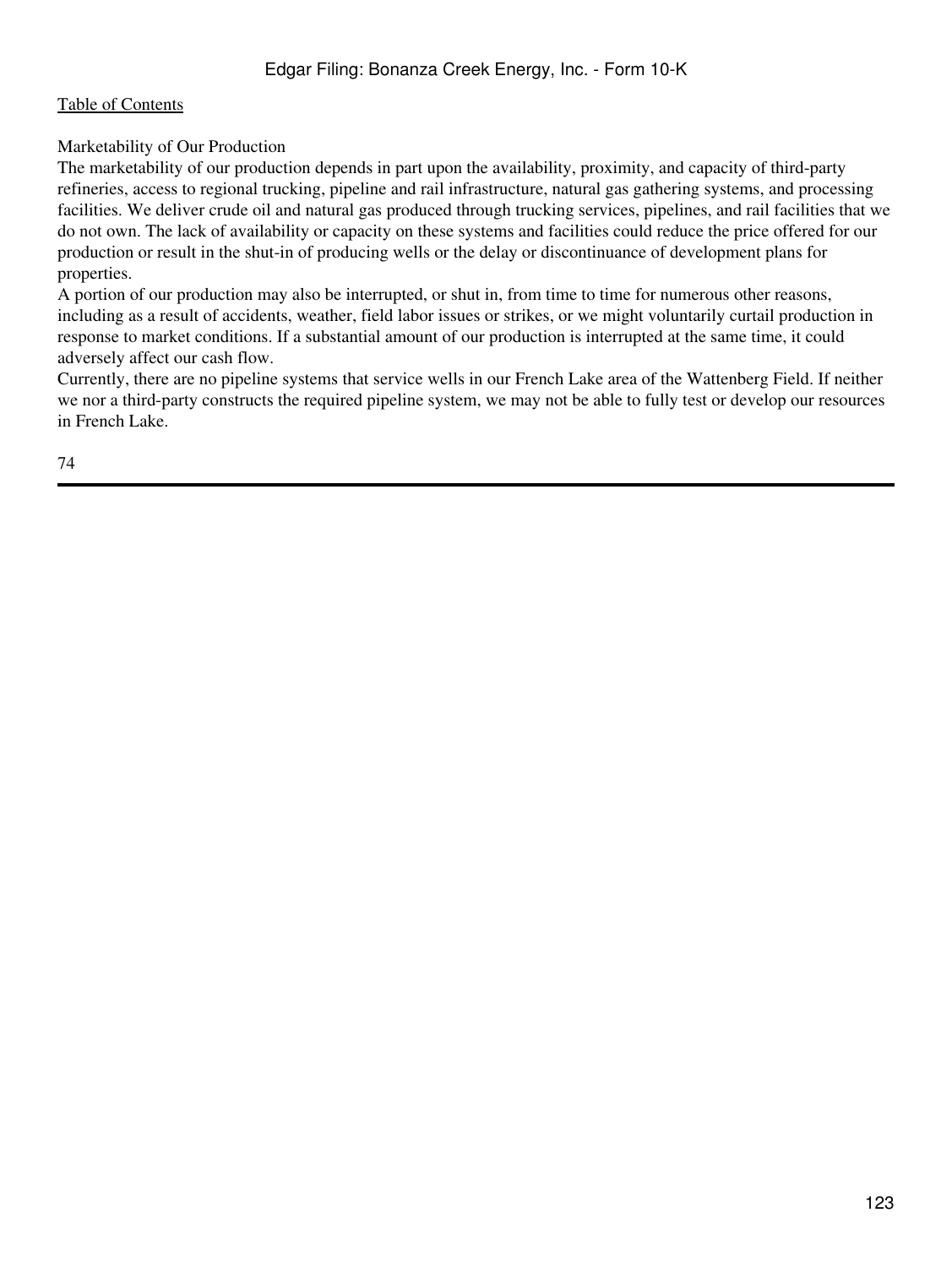Item 8. Financial Statements and Supplementary Data Report of Independent Registered Accounting Firm

Board of Directors and Stockholders

## Bonanza Creek Energy, Inc.

Opinion on the financial statements

We have audited the accompanying consolidated balance sheets of Bonanza Creek Energy, Inc. (a Delaware corporation) and subsidiaries (the "Company") as of December 31, 2018 and 2017 (Successor), and the related consolidated statements of operations and comprehensive income (loss), stockholders' equity, and cash flows for the year ended December 31, 2018 and for the period from April 29, 2017 through December 31, 2017 (Successor) and the period from January 1, 2017 through April 28, 2017 (Predecessor), and the related notes (collectively referred to as the "financial statements"). In our opinion, the financial statements present fairly, in all material respects, the financial position of the Company as of December 31, 2018 and 2017 (Successor), and the results of its operations and its cash flows for the year ended December 31, 2018 and for the period from April 29, 2017 through December 31, 2017 (Successor) and the period from January 1, 2017 through April 28, 2017 (Predecessor), in conformity with accounting principles generally accepted in the United States of America.

We also have audited, in accordance with the standards of the Public Company Accounting Oversight Board (United States) ("PCAOB"), the Company's internal control over financial reporting as of December 31, 2018, based on criteria established in the 2013 Internal Control-Integrated Framework issued by the Committee of Sponsoring Organizations of the Treadway Commission ("COSO"), and our report dated February 27, 2019 expressed an unqualified opinion.

Change in accounting principles

As discussed in Note 1 to the consolidated statements, the Company has changed its method of accounting for revenue from contracts with customers due to the adoption of the new revenue standard using the modified retrospective approach. Our opinion is not modified with respect to this matter.

# Basis of presentation

As discussed in Note 1 to the consolidated financial statements, the United States Bankruptcy Court for the District of Delaware entered an order confirming the plan for reorganization on April 7, 2017, and the Company emerged from bankruptcy on April 28, 2017. Accordingly, the accompanying consolidated financial statements have been prepared in conformity with FASB Accounting Standards Codification 852, Reorganizations, for the Successor as a new entity with assets, liabilities and a capital structure having carrying amounts not comparable with prior periods, as described in Note 1.

#### Basis for opinion

These financial statements are the responsibility of the Company's management. Our responsibility is to express an opinion on the Company's financial statements based on our audits. We are a public accounting firm registered with the PCAOB and are required to be independent with respect to the Company in accordance with the U.S. federal securities laws and the applicable rules and regulations of the Securities and Exchange Commission and the PCAOB. We conducted our audits in accordance with the standards of the PCAOB. Those standards require that we plan and perform the audit to obtain reasonable assurance about whether the financial statements are free of material misstatement, whether due to error or fraud. Our audits included performing procedures to assess the risks of material misstatement of the financial statements, whether due to error or fraud, and performing procedures that respond to those risks. Such procedures included examining, on a test basis, evidence supporting the amounts and disclosures in the financial statements. Our audits also included evaluating the accounting principles used and significant estimates made by management, as well as evaluating the overall presentation of the financial statements. We believe that our audits provide a reasonable basis for our opinion.

# /s/ GRANT THORNTON LLP

We have served as the Company's auditor since 2017.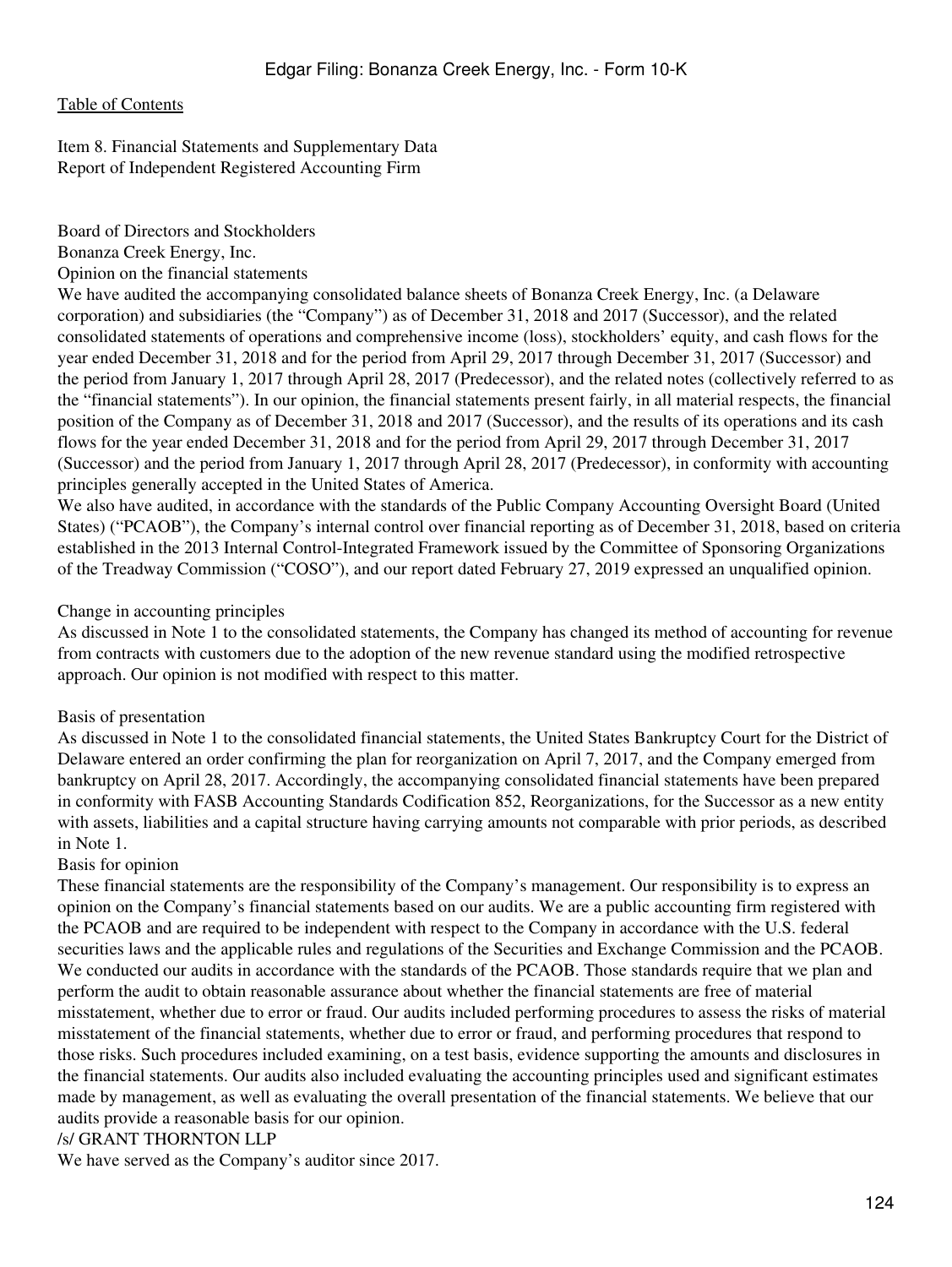Oklahoma City, Oklahoma February 27, 2019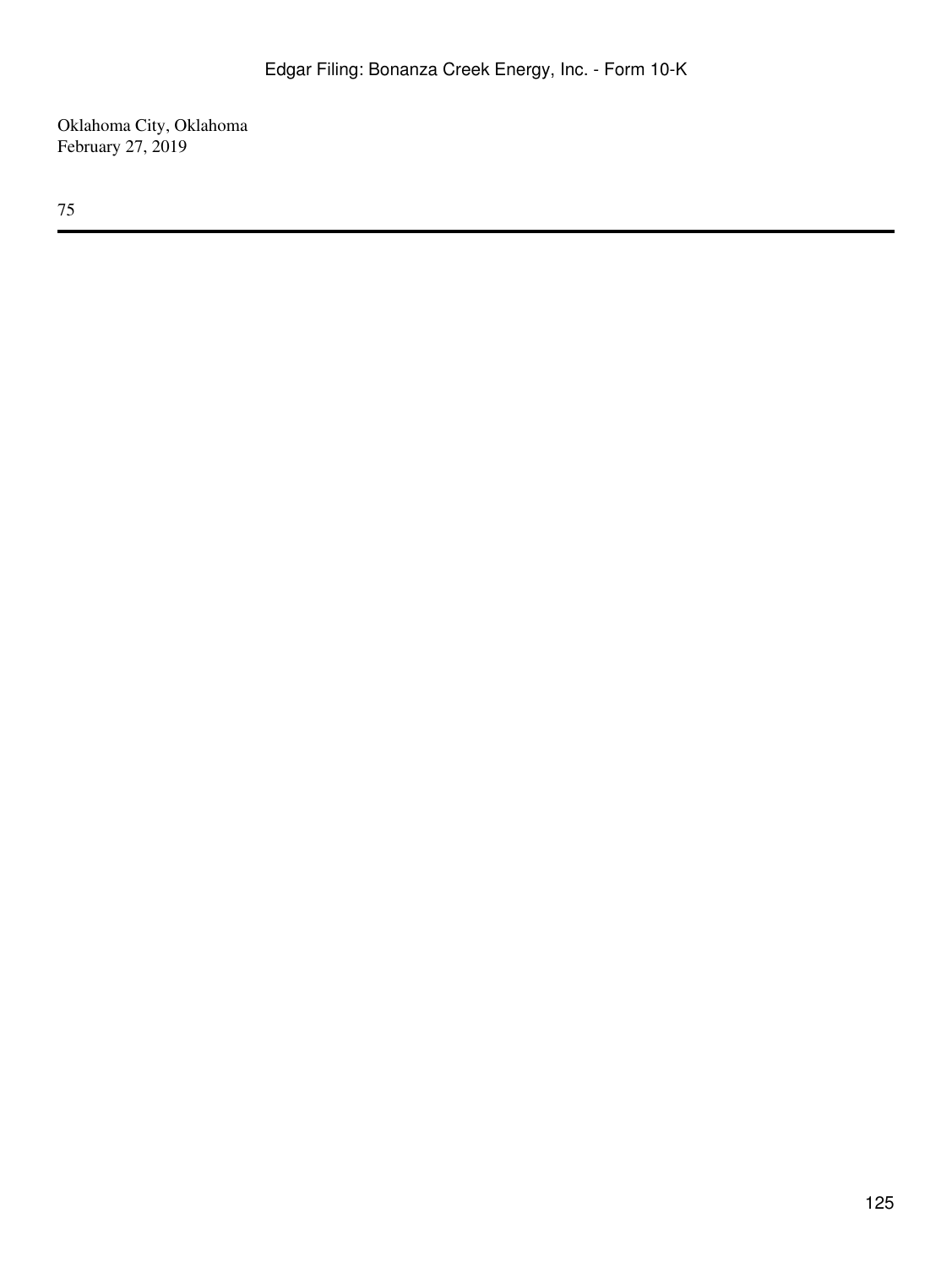## REPORT OF INDEPENDENT REGISTERED PUBLIC ACCOUNTING FIRM

To the Board of Directors and Stockholders Bonanza Creek Energy, Inc.

We have audited the accompanying consolidated statements of operations and comprehensive loss, stockholders' equity and cash flows of Bonanza Creek Energy, Inc. and subsidiaries for the year ended December 31, 2016. These financial statements are the responsibility of the Company's management. Our responsibility is to express an opinion on these financial statements based on our audit.

We conducted our audit in accordance with the standards of the Public Company Accounting Oversight Board (United States). Those standards require that we plan and perform the audit to obtain reasonable assurance about whether the financial statements are free of material misstatement. An audit includes examining, on a test basis, evidence supporting the amounts and disclosures in the financial statements. An audit also includes assessing the accounting principles used and significant estimates made by management, as well as evaluating the overall financial statement presentation. We believe that our audit provides a reasonable basis for our opinion.

In our opinion, the consolidated financial statements referred to above present fairly, in all material respects, the results of Bonanza Creek Energy, Inc. and subsidiaries' operations and their cash flows for the year ended December 31, 2016, in conformity with U.S. generally accepted accounting principles.

The accompanying financial statements have been prepared assuming that the Company will continue as a going concern. As discussed in Note 1 to the financial statements, the Company suffered a significant deterioration in liquidity during 2016, and filed for bankruptcy under Chapter 11 of the Bankruptcy Code on January 4, 2017. This raises substantial doubt about the Company's ability to continue as a going concern. Management's plans in regard to these matters are also described in Note 1. The financial statements do not include any adjustments that might result from the outcome of this uncertainty.

Hein & Associates LLP

Denver, Colorado March 15, 2017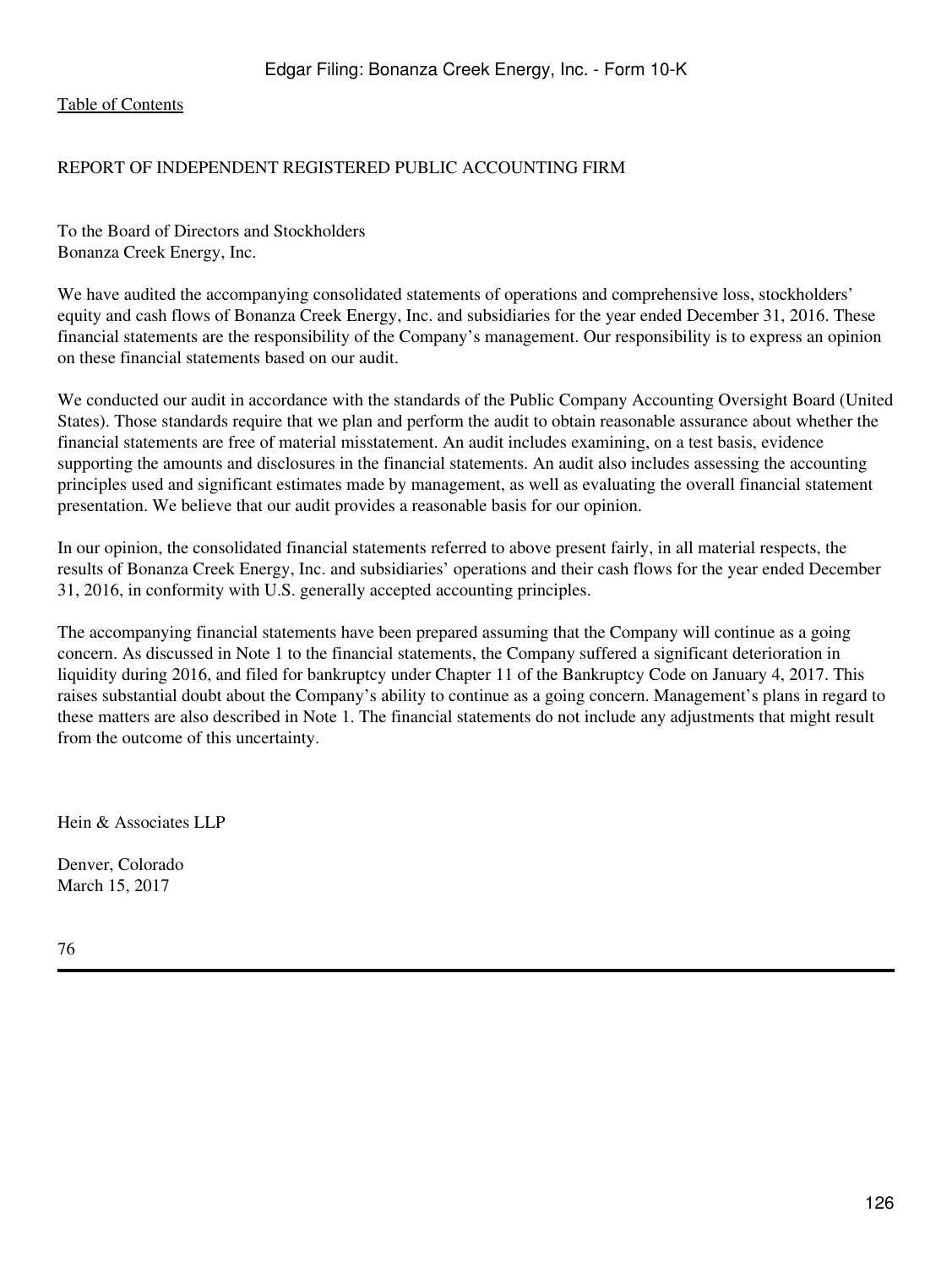# BONANZA CREEK ENERGY, INC. AND SUBSIDIARIES CONSOLIDATED BALANCE SHEETS (in thousands, except per share amounts)

|                                                                                               | Successor          |           |  |
|-----------------------------------------------------------------------------------------------|--------------------|-----------|--|
|                                                                                               | As of December 31, |           |  |
|                                                                                               | 2018               | 2017      |  |
| <b>ASSETS</b>                                                                                 |                    |           |  |
| Current assets:                                                                               |                    |           |  |
| Cash and cash equivalents                                                                     | \$12,916           | \$12,711  |  |
| Accounts receivable:                                                                          |                    |           |  |
| Oil and gas sales                                                                             | 31,799             | 28,549    |  |
| Joint interest and other                                                                      | 47,577             | 3,831     |  |
| Prepaid expenses and other                                                                    | 4,633              | 6,555     |  |
| Inventory of oilfield equipment                                                               | 3,478              | 1,019     |  |
| Derivative asset                                                                              | 34,408             | 488       |  |
| Total current assets                                                                          | 134,811            | 53,153    |  |
| Property and equipment (successful efforts method):                                           |                    |           |  |
| Proved properties                                                                             | 719,198            | 555,341   |  |
| Less: accumulated depreciation, depletion and amortization                                    | (52, 842)          | (17,032)  |  |
| Total proved properties, net                                                                  | 666,356            | 538,309   |  |
| Unproved properties                                                                           | 154,352            | 183,843   |  |
| Wells in progress                                                                             | 93,617             | 47,224    |  |
| Other property and equipment, net of accumulated depreciation of \$2,546 in 2018 and \$2,224  |                    |           |  |
| in 2017                                                                                       | 3,649              | 4,706     |  |
| Total property and equipment, net                                                             | 917,974            | 774,082   |  |
| Long-term derivative asset                                                                    | 3,864              | 6         |  |
| Other noncurrent assets                                                                       | 4,885              | 3,130     |  |
| Total assets                                                                                  | \$1,061,534        | \$830,371 |  |
| LIABILITIES AND STOCKHOLDERS' EQUITY                                                          |                    |           |  |
| <b>Current liabilities:</b>                                                                   |                    |           |  |
| Accounts payable and accrued expenses (note 6)                                                | \$79,390           | \$62,129  |  |
| Oil and gas revenue distribution payable                                                      | 19,903             | 15,667    |  |
| Derivative liability                                                                          | 183                | 11,423    |  |
| Total current liabilities                                                                     | 99,476             | 89,219    |  |
| Long-term liabilities:                                                                        |                    |           |  |
| Credit facility (note 7)                                                                      | 50,000             |           |  |
| Ad valorem taxes                                                                              | 18,740             | 11,584    |  |
| Long-term derivative liability                                                                |                    | 2,972     |  |
| Asset retirement obligations for oil and gas properties                                       | 29,405             | 38,262    |  |
| Total liabilities                                                                             | 197,621            | 142,037   |  |
| Commitments and contingencies (note 8)                                                        |                    |           |  |
| Stockholders' equity:                                                                         |                    |           |  |
| Successor preferred stock, \$.01 par value, 25,000,000 shares authorized, none outstanding as |                    |           |  |
| of December 31, 2018 and 2017                                                                 |                    |           |  |
| Successor common stock, \$.01 par value, 225,000,000 shares authorized, 20,543,940 and        |                    |           |  |
| 20,453,549 issued and outstanding as of December 31, 2018 and 2017, respectively              | 4,286              | 4,286     |  |

Additional paid-in capital 689,068 696,461 689,068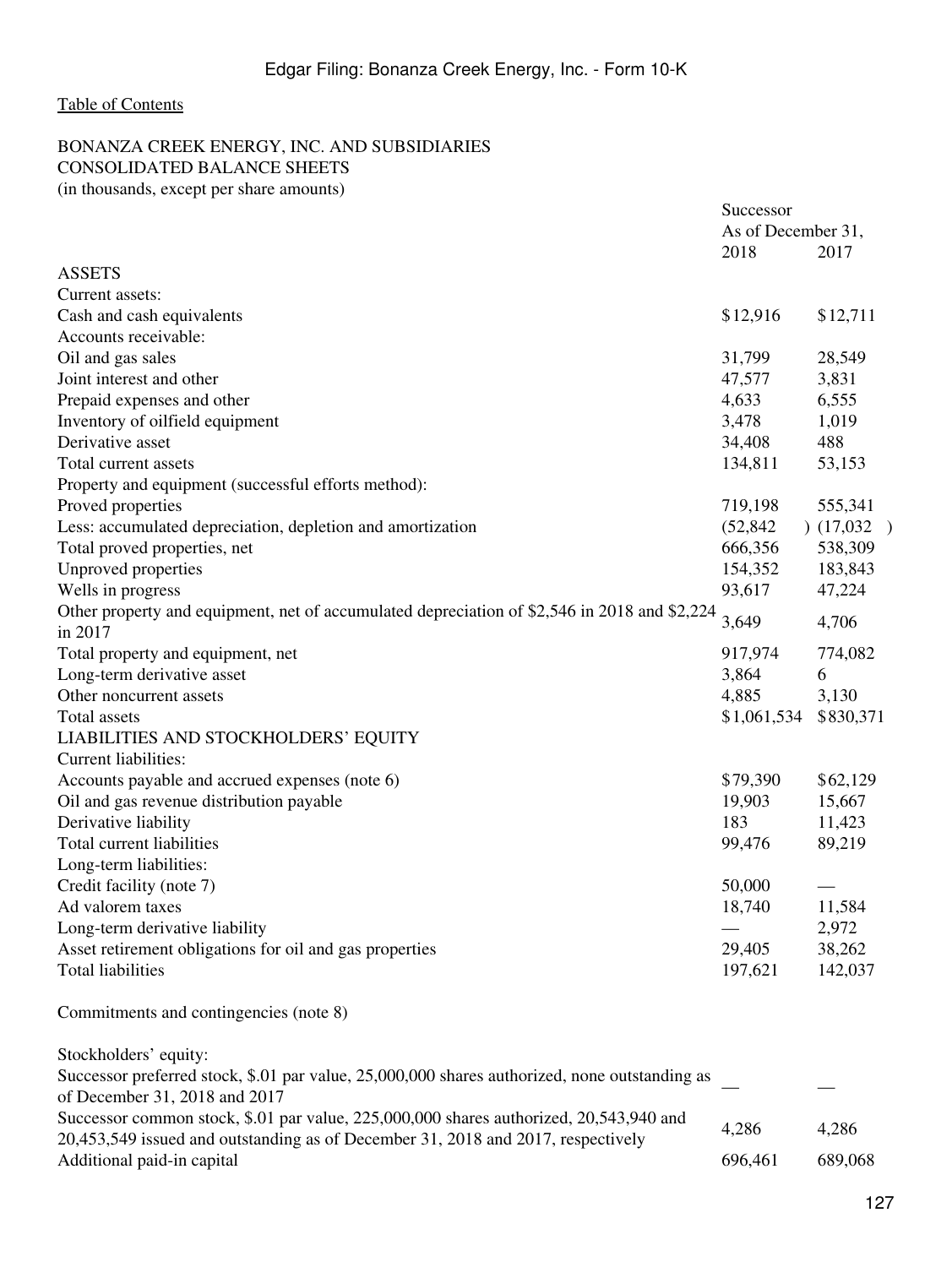| Retained earnings (deficit)                                                             | 163.166               | (5.020) |  |
|-----------------------------------------------------------------------------------------|-----------------------|---------|--|
| Total stockholders' equity                                                              | 863.913               | 688.334 |  |
| Total liabilities and stockholders' equity                                              | \$1,061,534 \$830,371 |         |  |
| The accompanying notes are an integral part of these consolidated financial statements. |                       |         |  |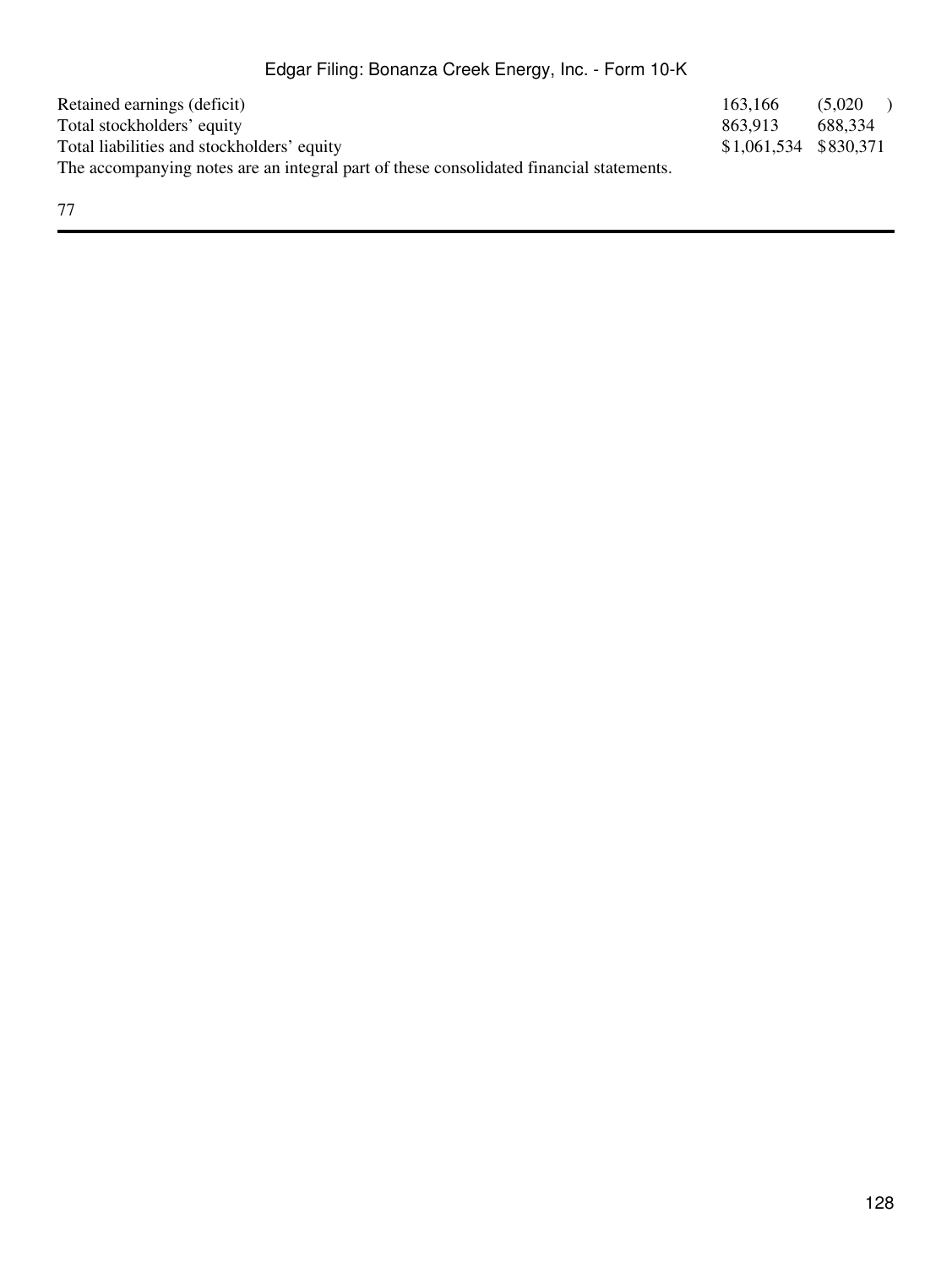# BONANZA CREEK ENERGY, INC. AND SUBSIDIARIES

# CONSOLIDATED STATEMENTS OF OPERATIONS AND COMPREHENSIVE INCOME (LOSS) (in thousands, except per share amounts)

|                                                                  | Successor |                          | Predecessor |                            |  |  |
|------------------------------------------------------------------|-----------|--------------------------|-------------|----------------------------|--|--|
|                                                                  | For the   | April 29,                | January     | For the                    |  |  |
|                                                                  | Year      | 2017                     | 1, 2017     | Year                       |  |  |
|                                                                  | Ended     | through                  | through     | Ended                      |  |  |
|                                                                  |           | December December        |             | April 28, December         |  |  |
|                                                                  | 31, 2018  | 31, 2017                 | 2017        | 31, 2016                   |  |  |
| Operating net revenues:                                          |           |                          |             |                            |  |  |
| Oil and gas sales                                                | \$276,657 | \$123,535                | \$68,589    | \$195,295                  |  |  |
| Operating expenses:                                              |           |                          |             |                            |  |  |
| Lease operating expense                                          | 34,825    | 25,862                   | 13,128      | 43,671                     |  |  |
| Gas plant and midstream operating expense                        | 10,788    | 8,341                    | 3,541       | 12,826                     |  |  |
| Gathering, transportation, and processing                        | 9,732     |                          |             |                            |  |  |
| Severance and ad valorem taxes                                   | 18,999    | 9,590                    | 5,671       | 15,304                     |  |  |
| Exploration                                                      | 291       | 3,745                    | 3,699       | 946                        |  |  |
| Depreciation, depletion, and amortization                        | 41,883    | 21,312                   | 28,065      | 111,215                    |  |  |
| Impairment of oil and gas properties                             |           |                          |             | 10,000                     |  |  |
| Abandonment and impairment of unproved properties                | 5,271     |                          |             | 24,692                     |  |  |
| Unused commitments                                               | 21        |                          | 993         | 7,686                      |  |  |
| Contract settlement expense                                      |           |                          |             | 21,000                     |  |  |
| General and administrative expense (including \$7,156, \$11,630, | 42,453    | 42,676                   | 15,092      | 77,065                     |  |  |
| \$2,116, and \$8,892, respectively, of stock-based compensation) |           |                          |             |                            |  |  |
| Total operating expenses                                         | 164,263   | 111,526                  | 70,189      | 324,405                    |  |  |
| Income (loss) from operations                                    | 112,394   | 12,009                   | (1,600)     | (129, 110)                 |  |  |
| Other income (expense):                                          |           |                          |             |                            |  |  |
| Derivative gain (loss)                                           | 30,271    | (15,365)                 |             | (11,234)<br>$\big)$        |  |  |
| Interest expense                                                 | (2,603)   | (773)                    | (5,656)     | (62,058)<br>$\mathcal{E}$  |  |  |
| Gain on sale of properties                                       | 27,324    |                          |             |                            |  |  |
| Reorganization items, net (note 16)                              |           |                          | 8,808       |                            |  |  |
| Gain on termination fee                                          |           |                          |             | 6,000                      |  |  |
| Other income (loss)                                              | 800       | (1,267)<br>$\mathcal{L}$ | 1,108       | (2,548)<br>$\mathcal{E}$   |  |  |
| Total other income (expense)                                     | 55,792    | (17, 405)<br>$\lambda$   | 4,260       | $\mathcal{E}$<br>(69, 840) |  |  |
| Income (loss) from operations before taxes                       | 168,186   | (5, 396)                 | 2,660       | (198,950)                  |  |  |
| Current income tax benefit (expense) (note 10)                   |           | 376                      |             |                            |  |  |
| Deferred income tax benefit (note 10)                            |           |                          |             |                            |  |  |
| Net income (loss)                                                | \$168,186 | \$ (5,020)               | \$2,660     | \$(198,950)                |  |  |
| Comprehensive income (loss)                                      | \$168,186 | \$ (5,020)               | \$2,660     | \$(198,950)                |  |  |
| Basic net income (loss) per common share:                        | \$8.20    | \$0.25                   | \$0.05      | \$(4.04)                   |  |  |
| Diluted net income (loss) per common share:                      | \$8.16    | \$0.25                   | \$0.05      | \$(4.04)<br>$\lambda$      |  |  |
| Basic weighted-average common shares outstanding                 | 20,507    | 20,427                   | 49,559      | 49,268                     |  |  |
| Diluted weighted-average common shares outstanding               | 20,603    | 20,427                   | 50,971      | 49,268                     |  |  |

The accompanying notes are an integral part of these consolidated financial statements.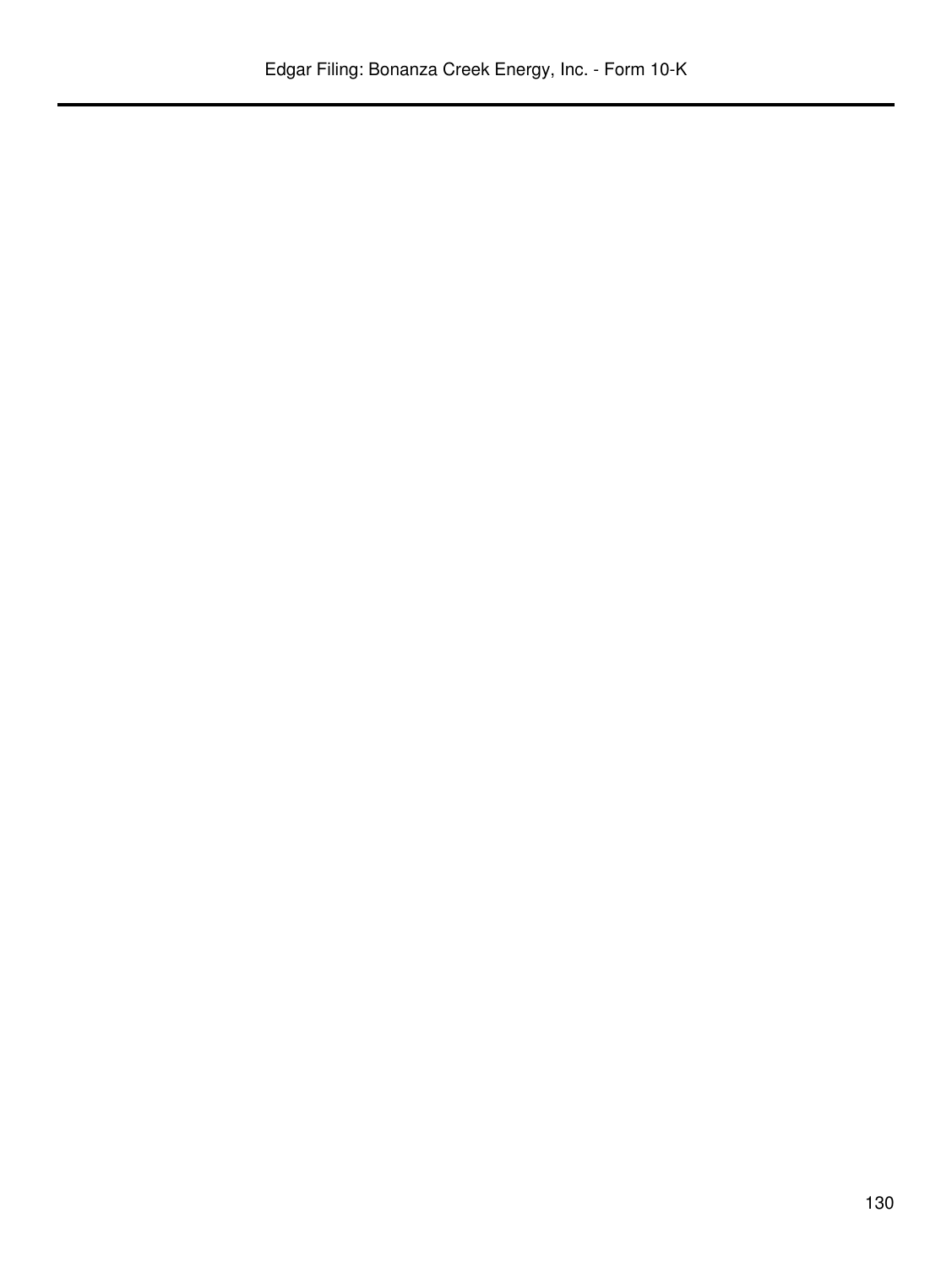# BONANZA CREEK ENERGY, INC. AND SUBSIDIARIES CONSOLIDATED STATEMENTS OF STOCKHOLDERS' EQUITY

|                                                                                        |                                   |                       | Additional                | Accumulated                   |                            |
|----------------------------------------------------------------------------------------|-----------------------------------|-----------------------|---------------------------|-------------------------------|----------------------------|
|                                                                                        | Common Stock                      |                       | Paid-In                   | Earnings                      |                            |
|                                                                                        | <b>Shares</b>                     | Amount                | Capital                   | (Deficit)                     | Total                      |
|                                                                                        | (in thousands, except share data) |                       |                           |                               |                            |
| Balances, January 1, 2016 (Predecessor)                                                | 49,754,408                        | \$49                  | \$806,386                 | \$ (597,028 )                 | \$209,407                  |
| Restricted common stock issued                                                         | 154,656                           | $\overline{2}$        |                           |                               | $\overline{2}$             |
| Restricted common stock forfeited                                                      | (120, 477)<br>$\lambda$           | (1)<br>$\mathcal{E}$  |                           |                               | (1)                        |
| Restricted stock used for tax withholdings                                             | (127, 904)<br>$\lambda$           | $\mathcal{L}$<br>(1)  | (288)<br>$\lambda$        |                               | (289)<br>$\mathcal{E}$     |
| Stock-based compensation                                                               |                                   |                       | 8,892                     |                               | 8,892                      |
| Net loss                                                                               |                                   |                       |                           | (198,950)                     | (198,950)                  |
| Balances, December 31, 2016 (Predecessor)                                              | 49,660,683                        | \$49                  | \$814,990                 | \$(795, 978)<br>$\rightarrow$ | \$19,061                   |
| Restricted common stock issued                                                         | 767,848                           | $\mathbf{1}$          |                           |                               | 1                          |
| Restricted common stock forfeited                                                      | (5, 134)                          |                       |                           |                               |                            |
| Restricted stock used for tax withholdings                                             | (318, 180)<br>$\lambda$           | (1)<br>$\lambda$      | (427)<br>$\lambda$        |                               | (428)                      |
| Fair value of equity issued to existing                                                |                                   |                       |                           |                               |                            |
| common stockholders                                                                    |                                   |                       | (23, 410)                 |                               | (23, 410)                  |
| Stock-based compensation                                                               |                                   |                       | 2,116                     |                               | 2,116                      |
| Net income                                                                             |                                   |                       |                           | 2,660                         | 2,660                      |
| Balances, April 28, 2017 (Predecessor)                                                 | 50,105,217                        | \$49                  | \$793,269                 | \$(793,318)<br>$\lambda$      | $\frac{\ }{s-}$            |
| Cancellation of Predecessor equity                                                     | (50, 105, 217)                    | (49)<br>$\rightarrow$ | (793,269)                 | 793,318                       |                            |
| Balances, April 28, 2017 (Predecessor)                                                 |                                   | $\frac{\ }{s-}$       | $\frac{\ }{s-}$           | $\frac{\S}{\S}$               | $\frac{\text{S}}{\text{}}$ |
| Issuance of Successor equity                                                           | 20,356,071                        | 4,285                 | 679,836                   |                               | 684,121                    |
|                                                                                        |                                   |                       |                           |                               |                            |
| Balances, April 28, 2017 (Successor)                                                   | 20,356,071                        | \$4,285               | \$679,836                 | $\mathbb{S}-$                 | \$684,121                  |
| Restricted common stock issued                                                         | 173,200                           | $\overline{c}$        |                           |                               | $\overline{2}$             |
| Restricted stock used for tax withholdings                                             | (75, 722)<br>$\mathcal{L}$        | (1)<br>$\mathcal{L}$  | (2, 398)<br>$\rightarrow$ |                               | (2, 399)<br>$\mathcal{E}$  |
| Stock-based compensation                                                               |                                   |                       | 11,630                    |                               | 11,630                     |
| Net loss                                                                               |                                   |                       |                           | (5,020)<br>$\lambda$          | (5,020)<br>$\lambda$       |
| Balances, December 31, 2017 (Successor)                                                | 20,453,549                        | \$4,286               | \$689,068                 | \$ (5,020)<br>$\lambda$       | \$688,334                  |
| Restricted common stock issued                                                         | 84,345                            |                       |                           |                               |                            |
| Restricted stock used for tax withholdings                                             | (25,991)<br>$\lambda$             |                       | (863)<br>$\lambda$        |                               | (863)<br>$\mathcal{E}$     |
| Exercise of stock options                                                              | 32,037                            |                       | 1,100                     |                               | 1,100                      |
| Stock-based compensation                                                               |                                   |                       | 7,156                     |                               | 7,156                      |
| Net income                                                                             |                                   |                       |                           | 168,186                       | 168,186                    |
| Balances, December 31, 2018 (Successor)                                                | 20,543,940                        | \$4,286               | \$696,461                 | \$163,166                     | \$863,913                  |
| The accompanying notes are an integral part of these consolidated financial statements |                                   |                       |                           |                               |                            |

The accompanying notes are an integral part of these consolidated financial statements.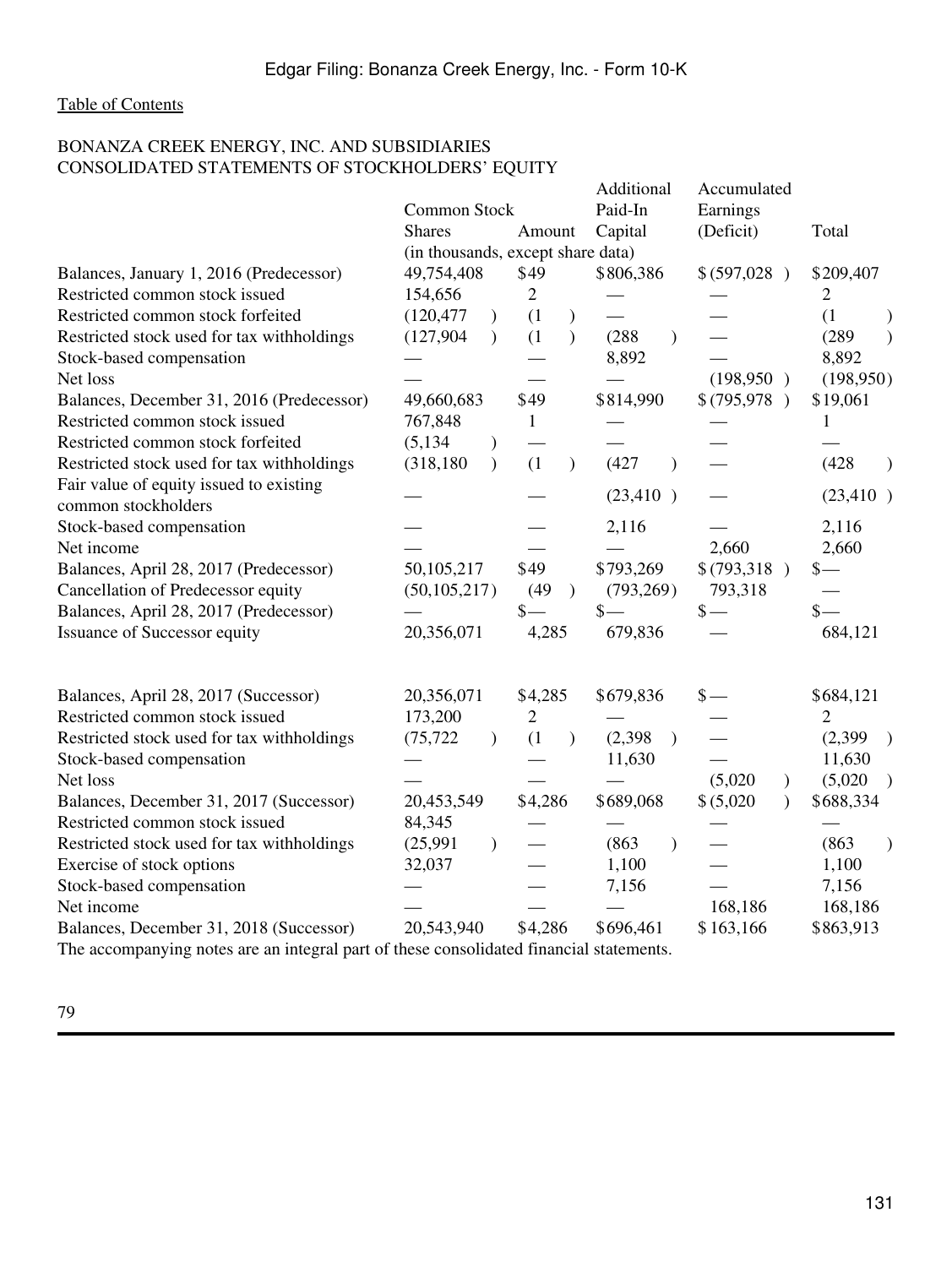## BONANZA CREEK ENERGY, INC. AND SUBSIDIARIES CONSOLIDATED STATEMENTS OF CASH FLOWS (in thousands)

|                                                                    | Successor                             |                                                      |               | Predecessor                                        |                                       |               |
|--------------------------------------------------------------------|---------------------------------------|------------------------------------------------------|---------------|----------------------------------------------------|---------------------------------------|---------------|
|                                                                    | Year<br>Ended<br>December<br>31, 2018 | April 29,<br>2017<br>through<br>December<br>31, 2017 |               | January<br>1, 2017<br>through<br>April 28,<br>2017 | Year<br>Ended<br>December<br>31, 2016 |               |
| Cash flows from operating activities:                              |                                       |                                                      |               |                                                    |                                       |               |
| Net income (loss)                                                  | \$168,186                             | \$ (5,020)                                           |               | \$2,660                                            | \$(198,950)                           |               |
| Adjustments to reconcile net income (loss) to net cash provided by |                                       |                                                      |               |                                                    |                                       |               |
| (used in) operating activities:                                    |                                       |                                                      |               |                                                    |                                       |               |
| Depreciation, depletion and amortization                           | 41,883                                | 21,312                                               |               | 28,065                                             | 111,215                               |               |
| Non-cash reorganization items                                      |                                       |                                                      |               | (44,160)                                           | $\overline{\phantom{m}}$              |               |
| Impairment of oil and gas properties                               |                                       |                                                      |               |                                                    | 10,000                                |               |
| Abandonment and impairment of unproved properties                  | 5,271                                 |                                                      |               |                                                    | 24,692                                |               |
| Well abandonment costs and dry hole expense                        |                                       | 75                                                   |               | 2,931                                              | 872                                   |               |
| Stock-based compensation                                           | 7,156                                 | 11,630                                               |               | 2,116                                              | 8,892                                 |               |
| Amortization of deferred financing costs and debt premium          | 30                                    |                                                      |               | 374                                                | 3,180                                 |               |
| Derivative (gain) loss                                             | (30,271)                              | 15,365                                               |               |                                                    | 11,234                                |               |
| Derivative cash settlements                                        | (18, 160)                             | (1,464)                                              |               | $\overline{\phantom{m}}$                           | 18,333                                |               |
| Gain on sale of oil and gas properties                             | (27, 324)                             | $)$ —                                                |               |                                                    |                                       |               |
| Inventory write-offs                                               | 248                                   | 1,758                                                |               |                                                    | 4,390                                 |               |
| Other                                                              | (3,559)                               | $)$ 11                                               |               | 18                                                 | (323)                                 | $\mathcal{E}$ |
| Changes in current assets and liabilities:                         |                                       |                                                      |               |                                                    |                                       |               |
| Accounts receivable                                                | (46,988)                              | (4, 477)                                             | $\lambda$     | (6,640)                                            | )35,282                               |               |
| Prepaid expenses and other assets                                  | 2,214                                 | (1,979)                                              | $\lambda$     | 963                                                | (1,838)                               | $\big)$       |
| Accounts payable and accrued liabilities                           | 19,953                                | (8, 470)                                             | $\lambda$     | (5,880)                                            | (11,616)                              | $\big)$       |
| Settlement of asset retirement obligations                         | (2,041)                               | (1,167)                                              | $\mathcal{L}$ | (331)                                              | (800)                                 |               |
| Net cash provided by (used in) operating activities                | 116,598                               | 27,574                                               |               | $(19,884)$ 14,563                                  |                                       |               |
| Cash flows from investing activities:                              |                                       |                                                      |               |                                                    |                                       |               |
| Acquisition of oil and gas properties                              | (2,892)                               | (5,383)                                              | $\lambda$     | (445)                                              | (98)                                  | )             |
| Exploration and development of oil and gas properties              | $(264, 231)$ $(76, 384)$              |                                                      | $\lambda$     | (5, 123)                                           | (52, 344)                             |               |
| Proceeds from sale of oil and gas properties                       | 103,134                               |                                                      |               |                                                    |                                       |               |
| Payments of contractual obligation                                 |                                       |                                                      |               |                                                    | (12,000)                              | $\mathcal{E}$ |
| Operating bonds                                                    |                                       |                                                      |               |                                                    | (2,672)                               |               |
| Additions to property and equipment - non oil and gas              | (387)                                 | )(874)                                               | $\lambda$     | (454)                                              | $)$ (346)                             |               |
| Net cash used in investing activities                              | $(164,376)$ $(82,641)$                |                                                      | $\lambda$     | (6,022)                                            | (67, 460)                             |               |
| Cash flows from financing activities:                              |                                       |                                                      |               |                                                    |                                       |               |
| Proceeds from Current Credit Facility                              | 50,000                                |                                                      |               |                                                    |                                       |               |
| Proceeds from Prior Credit Facility                                | 90,000                                |                                                      |               |                                                    |                                       |               |
| Payments to Prior Credit Facility                                  | (90,000)                              |                                                      |               |                                                    |                                       |               |
| Proceeds from predecessor credit facility                          |                                       |                                                      |               |                                                    | 209,000                               |               |
| Payments to predecessor credit facility                            |                                       |                                                      |               | $(191,667)$ $(96,333)$                             |                                       |               |
| Proceeds from sale of common stock                                 |                                       |                                                      |               | 207,500                                            |                                       |               |
| Proceeds from exercise of stock options                            | 1,100                                 |                                                      |               |                                                    |                                       |               |
|                                                                    | (863)                                 | )(2,398)                                             | $\lambda$     | (427)                                              | $)$ (289)                             |               |
|                                                                    |                                       |                                                      |               |                                                    |                                       |               |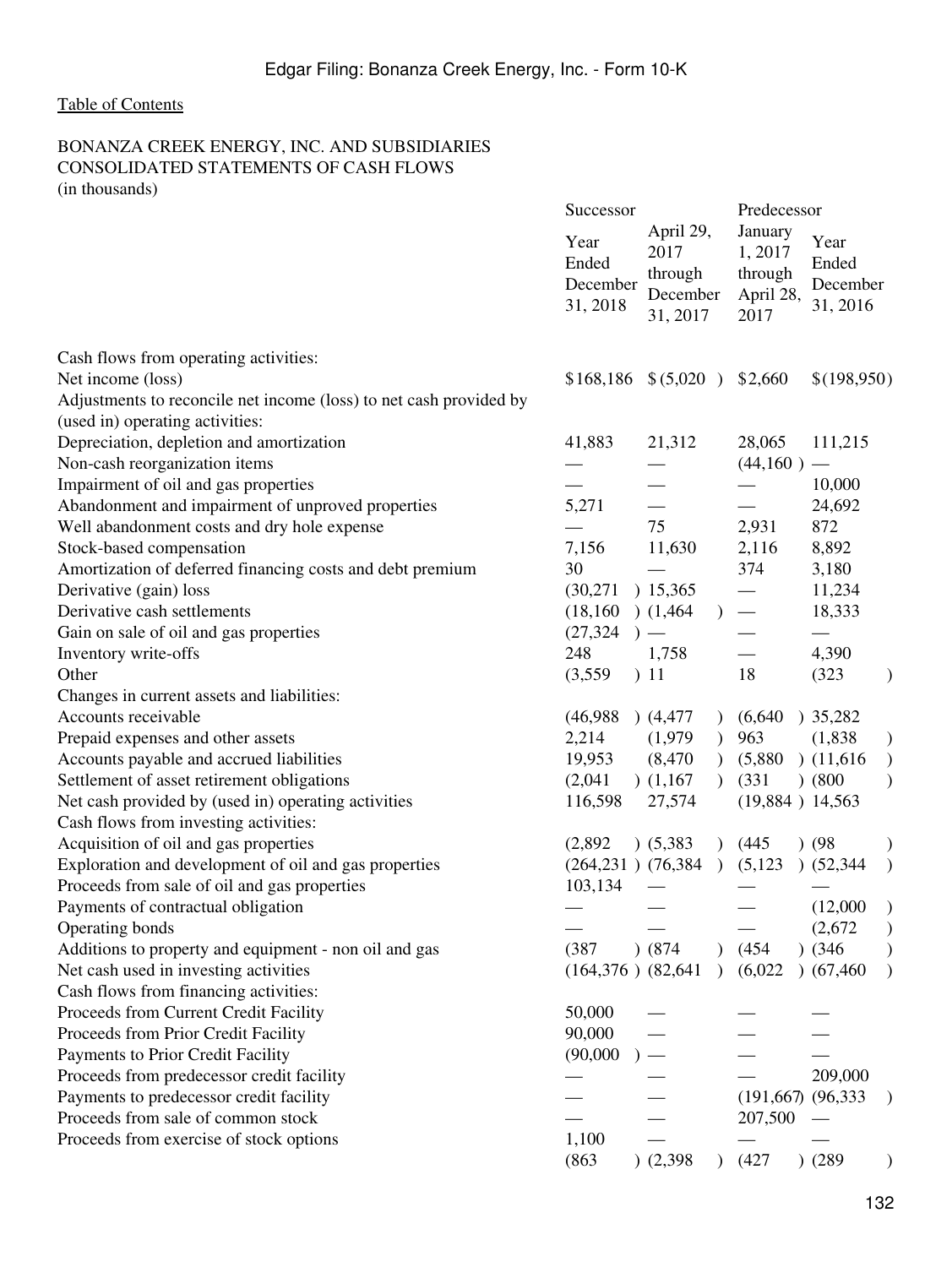| Payment of employee tax withholdings in exchange for the return of |          |           |                   |          |  |
|--------------------------------------------------------------------|----------|-----------|-------------------|----------|--|
| common stock                                                       |          |           |                   |          |  |
| Deferred financing costs                                           | (2,239)  |           |                   | (316)    |  |
| Net cash provided by (used in) financing activities                | 47,998   | (2,398)   | 15,406            | 112,062  |  |
| Net change in cash, cash equivalents, and restricted cash          | 220      | (57, 465) | $(10,500)$ 59,165 |          |  |
| Cash and cash equivalents, and restricted cash:                    |          |           |                   |          |  |
| Beginning of period                                                | 12,782   | 70,247    | 80.747            | 21,582   |  |
| End of period                                                      | \$13,002 | \$12,782  | \$70,247          | \$80,747 |  |
| Supplemental cash flow disclosure:                                 |          |           |                   |          |  |
|                                                                    |          |           |                   |          |  |
| 80                                                                 |          |           |                   |          |  |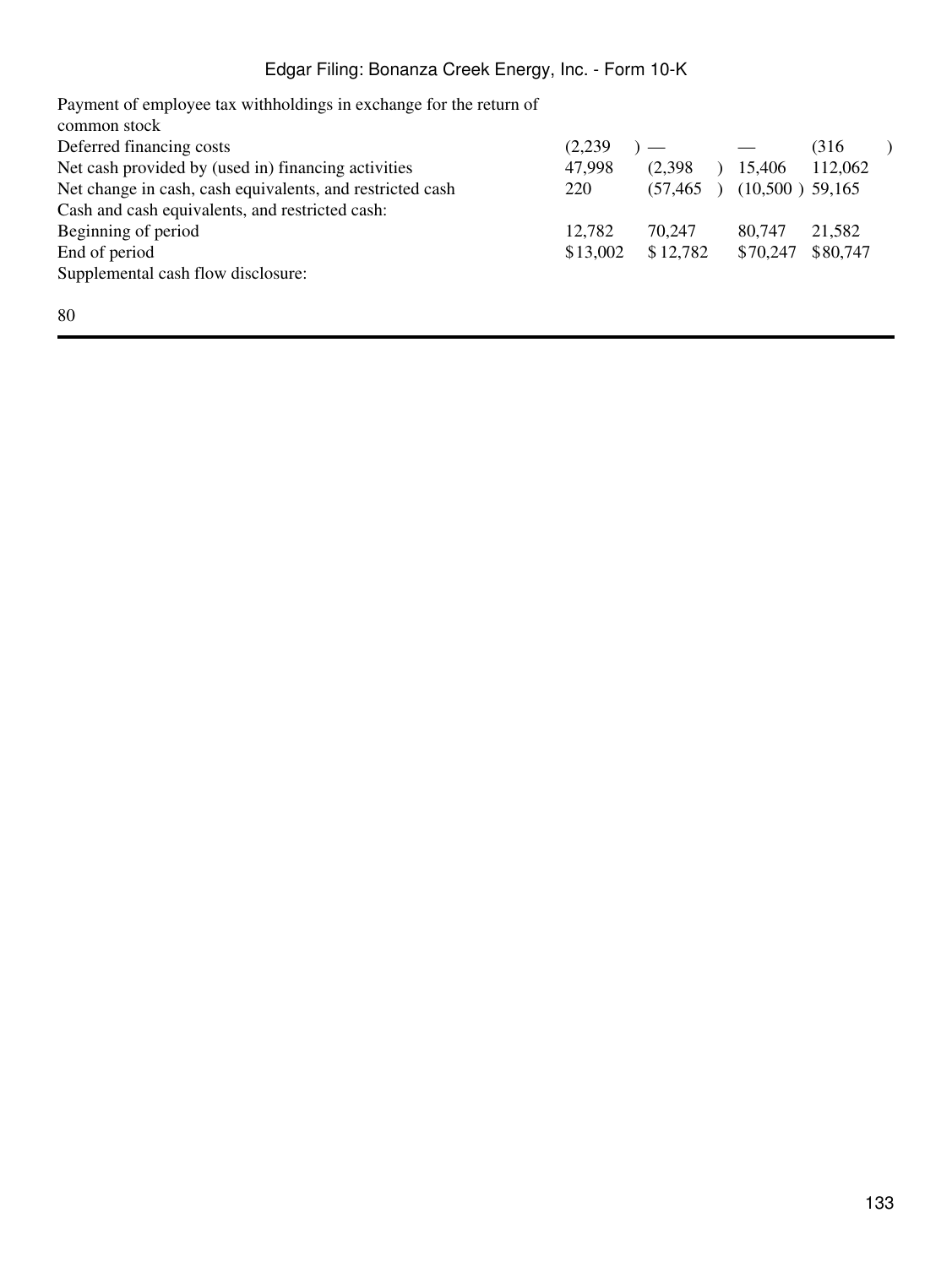# [Table of Contents](#page-2-0)

| Cash paid for interest                                                                                      | \$2,582 \$523 |  |              | \$3,509 \$58,900                      |  |
|-------------------------------------------------------------------------------------------------------------|---------------|--|--------------|---------------------------------------|--|
| Cash paid for reorganization items                                                                          | $s - s - s$   |  | $$52,968$ \$ |                                       |  |
| Changes in working capital related to exploration, development and<br>acquisition of oil and gas properties |               |  |              | $$11,769$ \$16,057 \$3,360 \$(30,044) |  |
| The accompanying notes are an integral part of these consolidated financial statements.                     |               |  |              |                                       |  |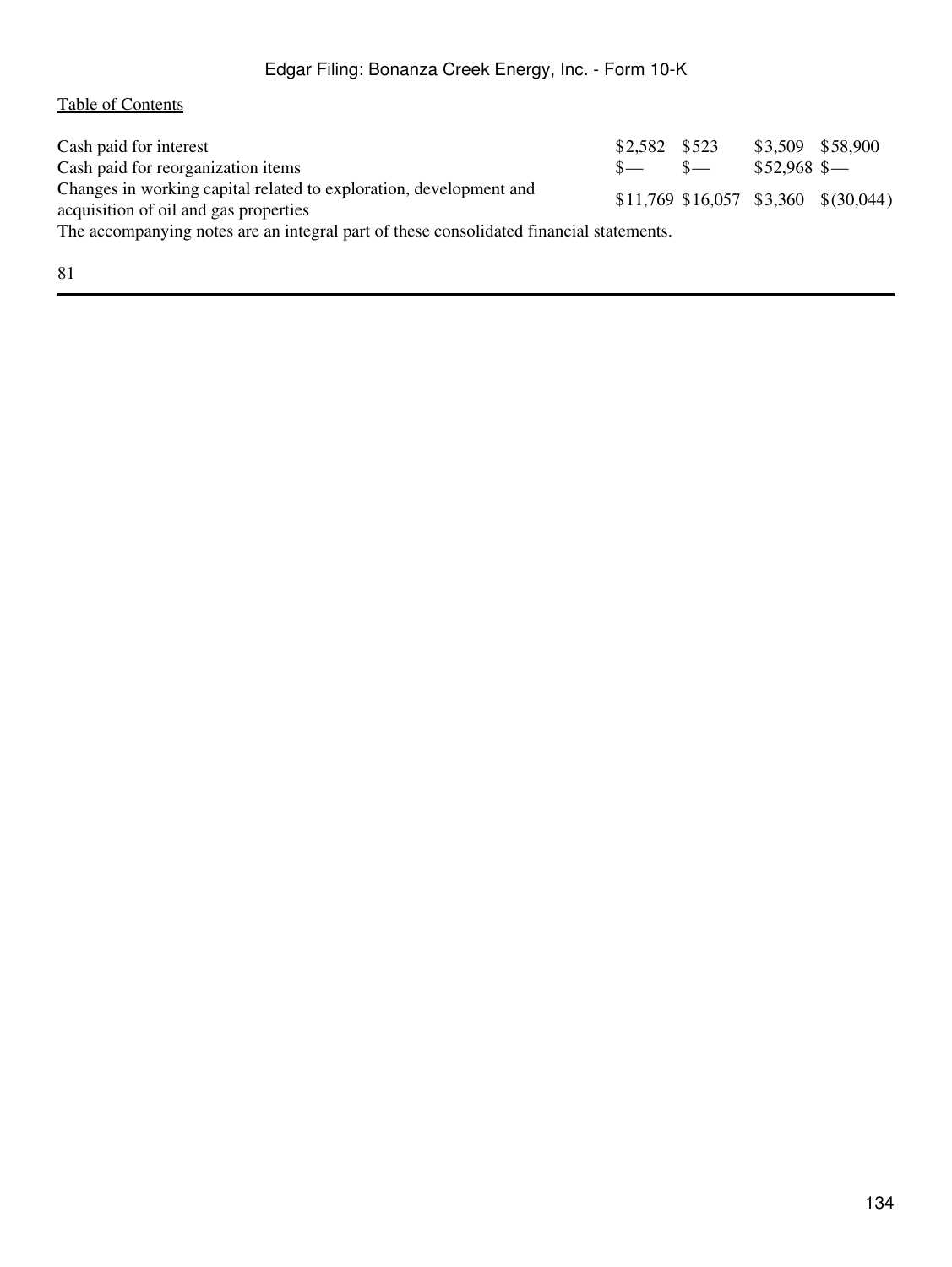## BONANZA CREEK ENERGY, INC. AND SUBSIDIARIES NOTES TO THE CONSOLIDATED FINANCIAL STATEMENTS

# NOTE 1 - SUMMARY OF SIGNIFICANT ACCOUNTING POLICIES

#### Description of Operations

Bonanza Creek Energy, Inc. ("BCEI" or, together with its consolidated subsidiaries, the "Company") is engaged primarily in acquiring, developing, extracting, and producing oil and gas properties. The Company's assets and operations are concentrated in the rural portions of the Wattenberg Field in Colorado.

## Basis of Presentation

As of December 31, 2018, the balance sheets include the accounts of the Company and its wholly owned subsidiaries, Bonanza Creek Energy Operating Company, LLC, Holmes Eastern Company, LLC, and Rocky Mountain Infrastructure, LLC. All significant intercompany accounts and transactions have been eliminated. In connection with the preparation of the consolidated financial statements, the Company evaluated subsequent events after the balance sheet date of December 31, 2018, through the filing date of this report.

On August 6, 2018, the Company sold its equity interests in Bonanza Creek Energy Resources, LLC, which owns all of the outstanding equity interest in Bonanza Creek Energy Upstream LLC and Bonanza Creek Energy Midstream, LLC. These subsidiaries comprised the Company's Mid-Continent region and assets. Please refer to Note 4 - Divestitures for additional discussion.

As of December 31, 2017, the balance sheets include the accounts of the Company and its wholly owned subsidiaries, Bonanza Creek Energy Operating Company, LLC, Bonanza Creek Energy Resources, LLC, Bonanza Creek Energy Upstream LLC, Bonanza Creek Energy Midstream, LLC, Holmes Eastern Company, LLC, and Rocky Mountain Infrastructure, LLC. All significant intercompany accounts and transactions have been eliminated. On January 4, 2017, the Company and certain of its subsidiaries (collectively with the Company, the "Debtors") filed voluntary petitions (the "Bankruptcy Petitions," and the cases commenced thereby, the "Chapter 11 Cases") under Chapter 11 of the United States Bankruptcy Code (the "Bankruptcy Code") in the United States Bankruptcy Court for the District of Delaware (the "Bankruptcy Court") to pursue the Debtors' Joint Prepackaged Plan of Reorganization Under Chapter 11 of the Bankruptcy Code (as proposed, the "Plan"). The Bankruptcy Court granted the Debtors' motion seeking to administer all of the Debtors' Chapter 11 Cases jointly under the caption "In re Bonanza Creek Energy, Inc., et al" (Case No. 17-10015). The Debtors received bankruptcy court confirmation of their Plan on April 7, 2017, and emerged from bankruptcy on April 28, 2017 (the "Effective Date"). Although the Company is no longer a debtor-in-possession, the Company was a debtor-in-possession during a portion of the year ended December 31, 2017. As such, certain aspects of the bankruptcy proceedings of the Company and related matters are described below in order to provide context and explain part of our financial condition and results of operations for the period presented. Upon emergence from bankruptcy, the Company adopted fresh-start accounting and became a new entity for financial reporting purposes. As a result of the application of fresh-start accounting and the effects of the implementation of the Plan, the Company's condensed consolidated financial statements after April 28, 2017 are not comparable with the financial statements on or prior to April 28, 2017. The Company's condensed consolidated financial statements and related footnotes are presented with a black line division which delineates the lack of comparability between amounts presented after April 28, 2017 and dates prior thereto. Please refer to Note 16 - Fresh-Start Accounting for additional discussion.

Subsequent to January 4, 2017 and through the date of emergence, all expenses, gains, and losses directly associated with the reorganization are reported as reorganization items, net in the accompanying consolidated statements of operations and comprehensive income (loss) ("statements of operations").

References to "Successor" or "Successor Company" relate to the financial position and results of operations of the reorganized Company subsequent to April 28, 2017. References to "Predecessor" or "Predecessor Company" relate to the financial position and results of operations of the Company on or prior to April 28, 2017. Throughout these financial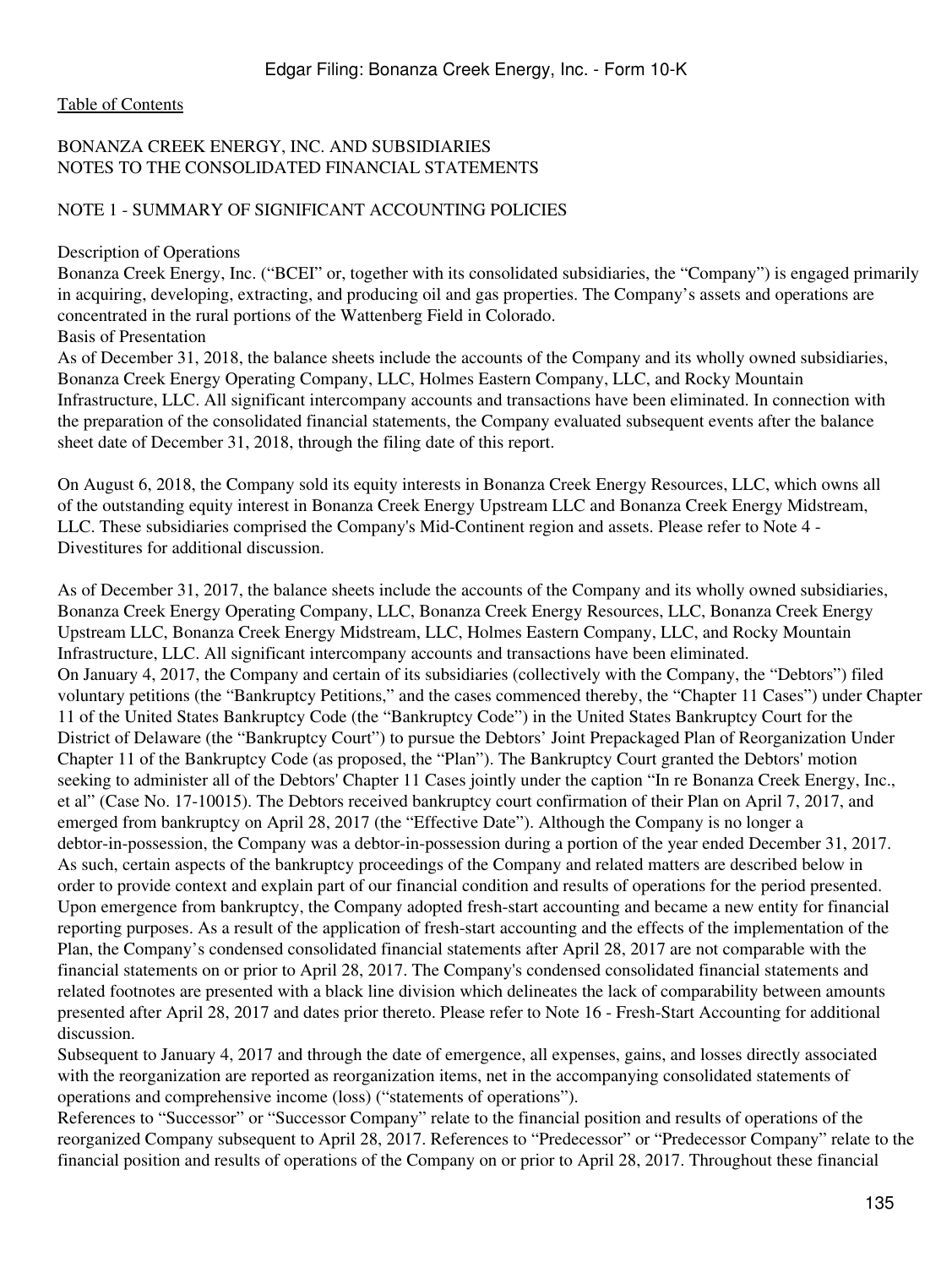statements, the Company refers to the 2017 annual period which is comprised of both Successor and Predecessor periods. References to "Current Successor Period" relate to the year ended December 31, 2018. References to "2017 Successor Period" relate to the period of April 29, 2017 through December 31, 2017. References to the "2017 Predecessor Period" and "2016 Predecessor Period" relate to the periods of January 1, 2017 through April 28, 2017 and January 1, 2016 through December 31, 2016, respectively.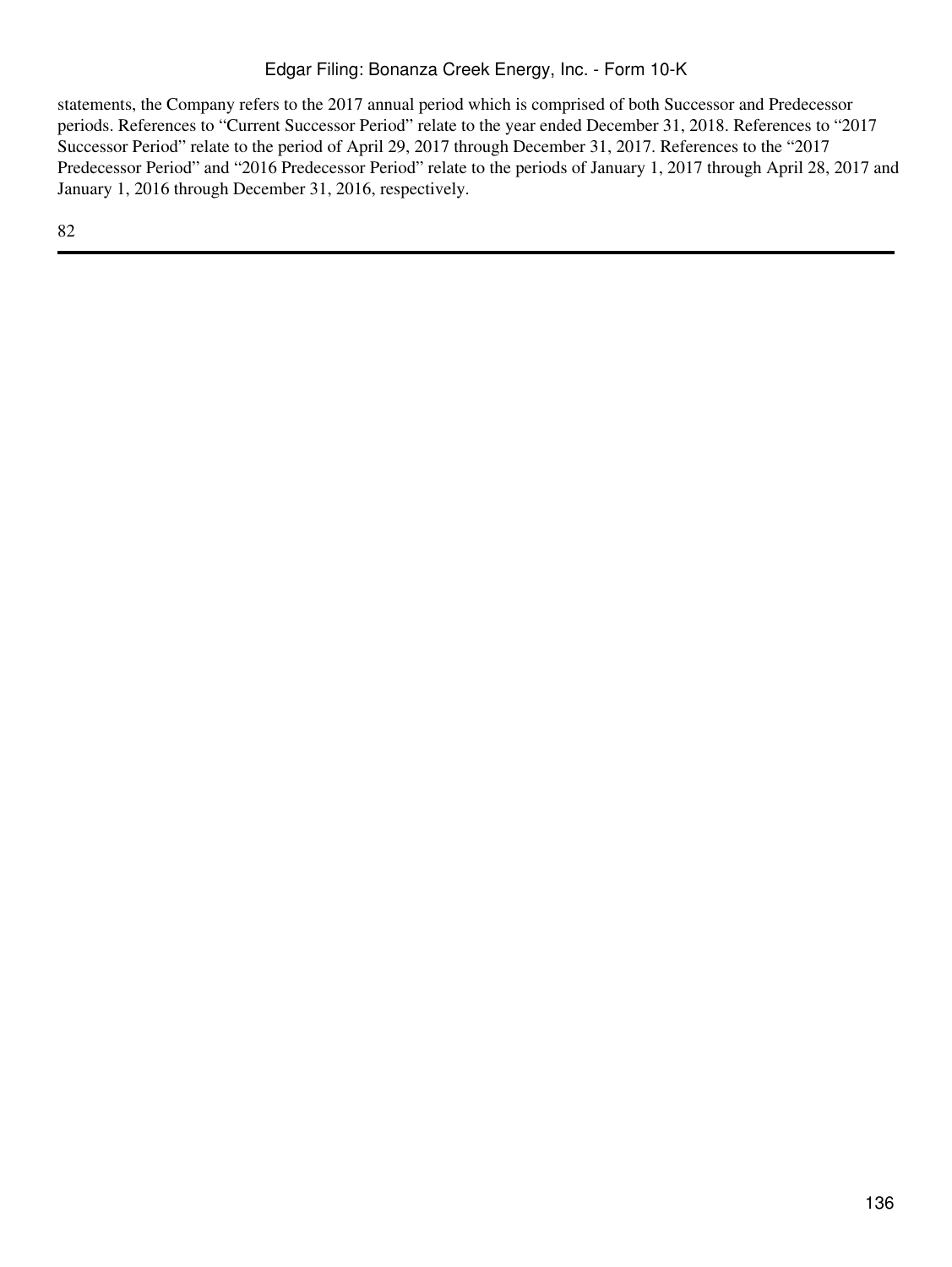#### Use of Estimates

The preparation of the Company's consolidated financial statements in conformity with accounting principles generally accepted in the United States of America requires management to make estimates and assumptions that affect the reported amounts of oil and gas reserves, assets and liabilities, and disclosure of contingent assets and liabilities at the date of the balance sheet and the reported amounts of revenue and expenses during the reporting period. Actual results could differ from those estimates.

## Going Concern Presumption

Our consolidated financial statements have been prepared on a going concern basis, which contemplates continuity of operations, realization of assets, and the satisfaction of liabilities and other commitments in the normal course of business.

#### Cash and Cash Equivalents

The Company considers all highly liquid investments with original maturity dates of three months or less to be cash equivalents. The carrying value of cash and cash equivalents approximate fair value due to the short-term nature of these instruments.

## Accounts Receivable

The Company's accounts receivables are generated from oil and gas sales and from joint interest owners on properties that the Company operates. These receivables are generally unsecured. The Company accrues an allowance on a receivable when, based on the judgment of management, it is probable that a receivable will not be collected and the amount of any allowance may be reasonably estimated. For receivables from joint interest owners, the Company usually has the ability to withhold future revenue disbursements to satisfy the outstanding balance. The Company's oil and gas receivables are typically collected within one to two months, and the Company has experienced minimal bad debts.

## Inventory of Oilfield Equipment

Inventory consists of material and supplies used in connection with the Company's drilling program. These inventories are stated at the lower of cost or net realizable value, which approximates fair value.

#### Oil and Gas Producing Activities

The Company follows the successful efforts method of accounting for its oil and gas exploration and development costs. Under this method of accounting, all property acquisition costs and costs of exploratory and development wells will be capitalized at cost when incurred, pending determination of whether economically recoverable reserves have been found. If an exploratory well does not find economically recoverable reserves, the costs of drilling the well and other associated costs are charged to dry hole expense. The costs of development wells are capitalized whether the well is productive or nonproductive. Costs incurred to maintain wells and their related equipment and leases as well as operating costs are charged to expense as incurred. Geological and geophysical costs are expensed as incurred. Depletion, depreciation, and amortization ("DD&A") of capitalized costs of proved oil and gas properties are provided for on a field-by-field basis using the units-of-production method based upon proved reserves. The computation of DD&A takes into consideration restoration, dismantlement, and abandonment costs and anticipated proceeds from salvaging equipment.

The Company assesses its proved oil and gas properties for impairment whenever events or circumstances indicate that the carrying value of the assets may not be recoverable. The impairment test compares undiscounted future net cash flows to the assets' net book value. If the net capitalized costs exceed future net cash flows, then the cost of the property is written down to fair value. The factors used to determine fair value are subject to the Company's judgment and expertise and include, but are not limited to, recent sales prices of comparable properties, the present value of future cash flows on all developed proved reserves and risk adjusted probable and possible reserves, net of estimated operating and development costs, future commodity pricing based on our internal budgeting model originating from the NYMEX strip price adjusted for basis differential, future production estimates, anticipated capital expenditures, and various discount rates commensurate with the risk and current market conditions associated with realizing the expected cash flows projected.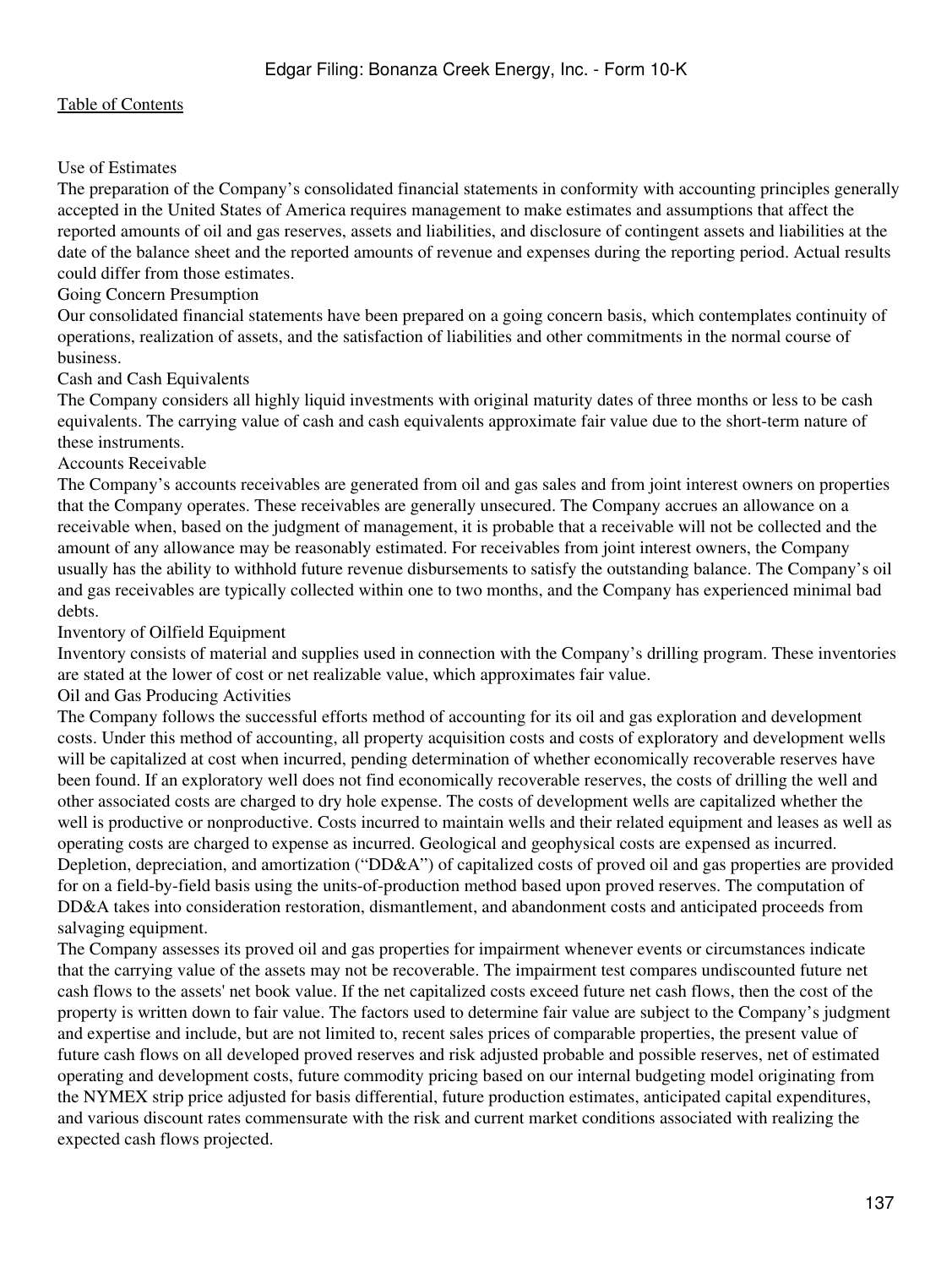As of December 31, 2018, the Company's gathering assets comprised \$120.4 million, \$0.9 million, and \$0.1 million of proved properties, wells in progress, and unproved properties, respectively, on the accompanying consolidated balance sheets.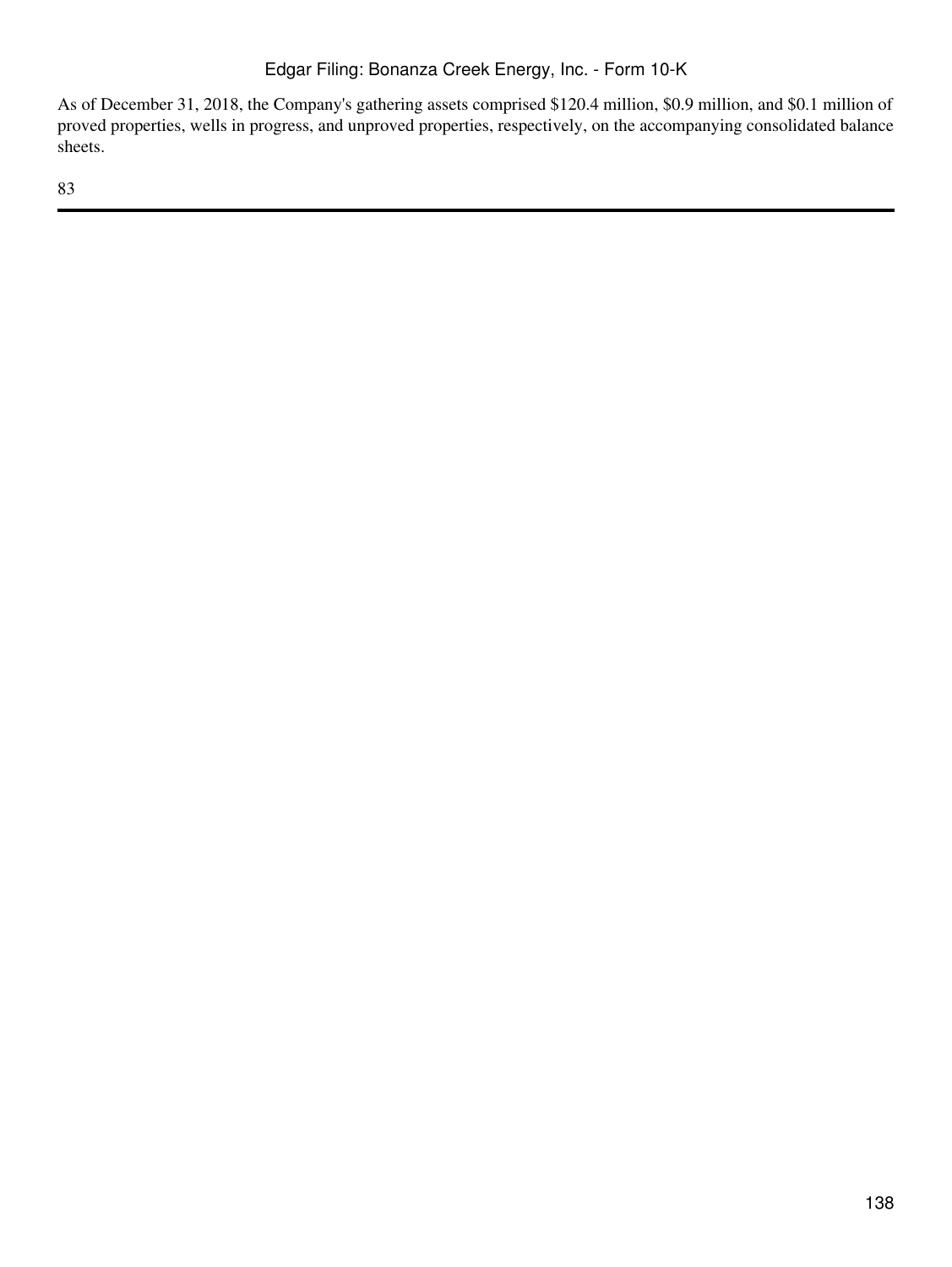## [Table of Contents](#page-2-0)

Lease acquisition costs are reclassified to proved properties and depleted on a unit-of-production basis once proved reserves have been assigned. The Company assesses its unproved properties periodically for impairment on a property-by-property basis, which requires significant judgment. Leases that were not held by production upon emergence from bankruptcy are being amortized off over the remainder of those leases. Leases acquired post-emergence are assessed for impairment applying the following factors:

- the remaining amount of unexpired term under
- leases;

extend leases that may be closer to expiration; the Company's ability to actively manage and prioritize its capital expenditures to drill leases and to make payments to

• development; its ability to exchange lease positions with other companies that allow for higher concentrations of ownership and

•its ability to convey partial mineral ownership to other companies in exchange for their drilling of leases;

by other operators in areas adjacent to or near its unproved properties; its evaluation of the continuing successful results from the application of completion technology by the Company or •its evaluation of the current fair market value of acreage; and

strategic shifts in development areas.

For additional discussion, please refer to Note 3 - Impairments.

The Company records the fair value of an asset retirement obligation as an asset and a liability when there is a legal obligation associated with the retirement of a long-lived asset and the amount can be reasonably estimated. The increase in carrying value is included in proved properties in the accompanying consolidated balance sheets ("balance sheets"). For additional discussion, please refer to Note 11 - Asset Retirement Obligations.

Gains and losses arising from sales of oil and gas properties will be included in income. However, a partial sale of proved properties within an existing field that does not significantly affect the unit-of-production depletion rate will be accounted for as a normal retirement with no gain or loss recognized. The sale of a partial interest within a proved property is accounted for as a recovery of cost. The partial sale of unproved property is accounted for as a recovery of cost when there is uncertainty of the ultimate recovery of the cost applicable to the interest retained. Other Property and Equipment

Other property and equipment such as office furniture and equipment, buildings, and computer hardware and software are recorded at cost. Cost of renewals and improvements that substantially extend the useful lives of the assets are capitalized. Maintenance and repair costs are expensed as incurred. Depreciation is calculated using the straight-line method over the estimated useful lives of the assets, which range from three to ten years. Assets Held for Sale

Assets are classified as held for sale when the Company commits to a plan to sell the assets and there is reasonable certainty that the sale will take place within one year. Upon classification as held for sale, long-lived assets are no longer depreciated or depleted, and a measurement for impairment is performed to identify and expense any excess of carrying value over fair value less estimated costs to sell. Any subsequent decreases to the estimated fair value less the costs to sell impact the measurement of assets held for sale. Any properties deemed held for sale as of the balance sheet date are presented separately on the accompanying balance sheets at the lower of net book value or fair value less cost to sell. Please refer to Footnote 4 - Divestitures for more information.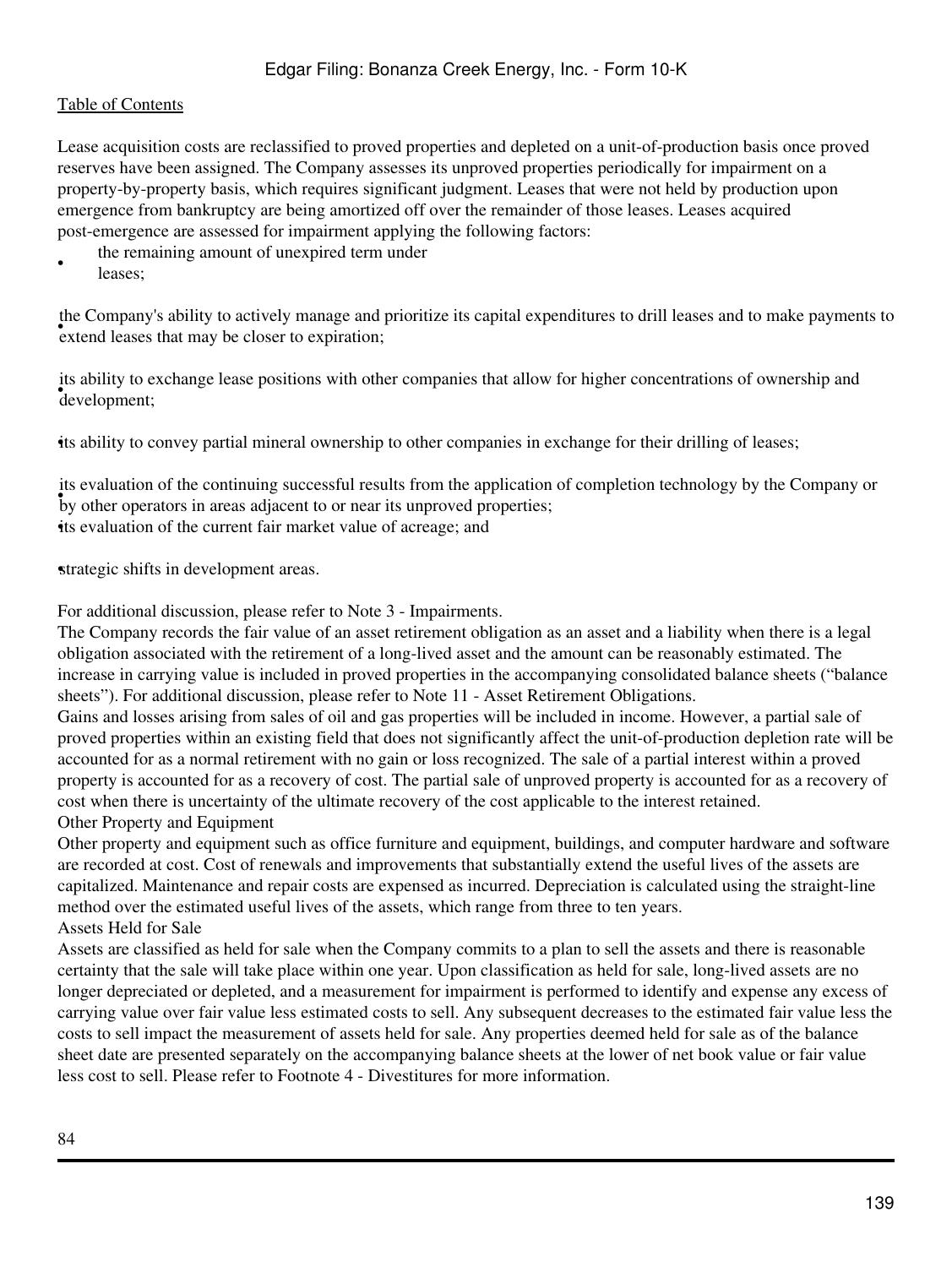## Revenue Recognition

Sales of oil, natural gas, and natural gas liquids ("NGLs") are recognized when performance obligations are satisfied at the point control of the product is transferred to the customer. Virtually all of our contracts' pricing provisions are tied to a market index, with certain adjustments based on, among other factors, whether a well delivers to a gathering or transmission line, quality of the oil or natural gas, and prevailing supply and demand conditions. As a result, the price of the oil, natural gas, and NGLs fluctuates to remain competitive with other available oil, natural gas, and NGLs supplies. Please refer to Footnote 2 - Revenue Recognition for more information.

The Company records revenues, net of royalties, discounts, and allowances, as applicable, from the sales of crude oil, natural gas, and NGLs when delivery to the customer has occurred and title has transferred. This occurs when oil or gas has been delivered to a pipeline or a tank lifting has occurred. At the end of each month, the Company estimates the amount of production delivered to the purchaser and the price the Company will receive. The Company factors in historical performance, quality and transportation differentials, commodity prices, and other factors when deriving revenue estimates. Payment is generally received within 30 to 90 days after the date of production. The Company has interests with other producers in certain properties, in which case the Company uses the entitlement method to account for gas imbalances. The Company had no material gas imbalances as of December 31, 2018 and 2017. Income Taxes

The Company accounts for income taxes under the liability method, which requires recognition of deferred tax assets and liabilities for the expected future tax consequences of events that have been included in the balance sheet or tax returns. Under this method, deferred tax assets and liabilities are determined based on the difference between the financial statements and tax basis of assets and liabilities using enacted tax rates in effect for the year in which the differences are expected to reverse.

Uncertain Tax Positions

The Company recognizes interest and penalties related to uncertain tax positions in income tax expense. The tax returns for 2017, 2016, and 2015 are still subject to audit by the Internal Revenue Service. There were no uncertain tax positions during any period presented.

Concentrations of Credit Risk

The Company maintains cash balances in excess of the Federal Deposit Insurance Corporation (FDIC) insured limit. The Company is exposed to credit risk in the event of nonpayment by counterparties whose creditworthiness is continuously evaluated. For the years ended December 31, 2018, 2017, and 2016, NGL Crude Logistics accounted for 66%, 44%, and 0% of sales, respectively; Lion Oil Trading & Transportation, Inc. accounted for 8%, 18%, and 18% of sales, respectively; and Duke Energy Field Services accounted for 8%, 16%, and 14% of sales, respectively. For the year ended December 31, 2016, Silo Energy, LLC accounted for 50% of sales.

Oil and Gas Derivative Activities

The Company is exposed to commodity price risk related to oil and gas prices. To mitigate this risk, the Company enters into oil and gas forward contracts. The contracts were placed with major financial institutions and take the form of swaps, collars, or puts. The oil contracts are indexed to NYMEX WTI prices, and natural gas contracts are indexed to NYMEX HH and CIG prices, which have a high degree of historical correlation with actual prices received by the Company, before differentials. The Company recognizes all derivative instruments on the balance sheet as either assets or liabilities at fair value. For additional discussion, please refer to Note 13 - Derivatives. Earnings Per Share

Earnings per basic and diluted share within the Successor Company are calculated under the treasury stock method. Basic net income (loss) per common share is calculated by dividing net income or loss available to common stockholders by the basic weighted-average common shares outstanding for the respective period. Diluted net income per common share is calculated by dividing net income by the diluted weighted-average common shares outstanding, which includes the effect of potentially dilutive securities. Potentially dilutive securities for this calculation consist of unvested restricted stock units ("RSUs"), in-the-money outstanding stock options, unvested performance stock units ("PSUs"), and exercisable warrants, which are measured using the treasury stock method. When the Company recognizes a loss from continuing operations, all potentially dilutive shares are anti-dilutive and are consequently excluded from the calculation of diluted earnings per share.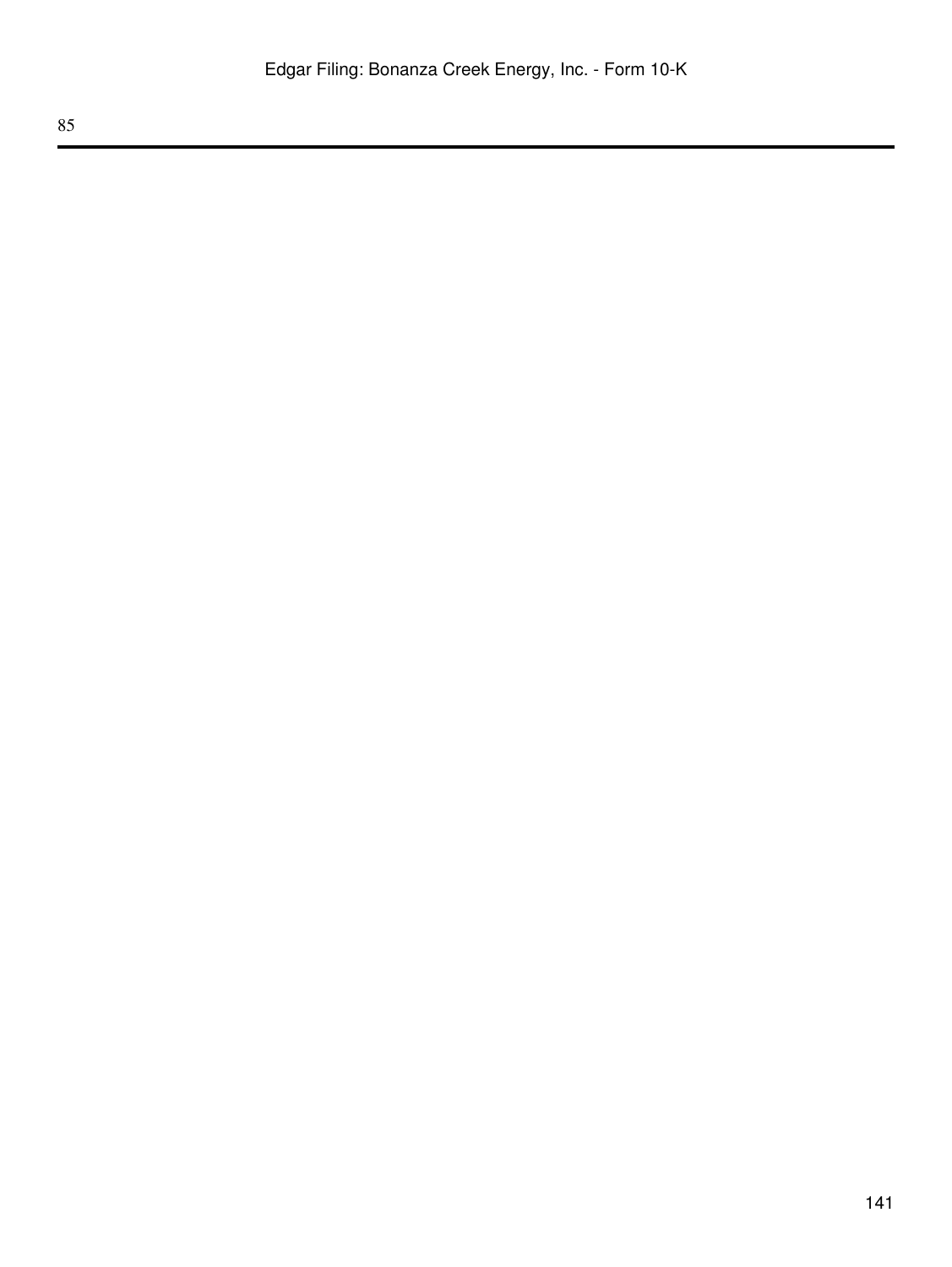Earnings per basic and diluted share within the Predecessor Company were calculated under the two-class method. Pursuant to the two-class method, the Company's unvested restricted stock awards with non-forfeitable rights to dividends are considered participating securities. Under the two-class method, earnings per basic share is calculated by dividing net income available to shareholders by the weighted-average number of common shares outstanding during the period. The two-class method includes an earnings allocation formula that determines earnings per share for each participating security according to undistributed earnings for the period. Net income available to shareholders is reduced by the amount allocated to participating restricted shares to arrive at the earnings allocated to common stock shareholders for purposes of calculating earnings per share. Participating shares are not contractually obligated to share in the losses of the Company, and therefore, the entire net loss is allocated to the outstanding shares. Earnings per diluted share is computed on the basis of the weighted-average number of common shares outstanding during the period plus the dilutive effect of any potential common shares outstanding during the period using the more dilutive of the treasury method or two-class method. For additional discussion, please refer to Note 14 - Earnings Per Share. Stock-Based Compensation

The Company measures the cost of employee services received in exchange for an award of equity instruments based on the grant-date fair value of the award. For additional discussion, please refer to Note 9 - Stock-Based Compensation.

Fair Value of Financial Instruments

The Company's financial instruments consist of cash and cash equivalents, trade receivables, trade payables, accrued liabilities, credit facilities, and derivative instruments. Cash and cash equivalents, trade receivables, trade payables, and accrued liabilities are carried at cost and approximate fair value due to the short-term nature of these instruments. Our credit facilities have variable interest rates, so they approximate fair value. Derivative instruments are recorded at fair value.

Recently Issued and Adopted Accounting Standards

In May 2014, the Financial Accounting Standards Board ("FASB") issued Update No. 2014-09, Revenue from Contracts with Customers (Topic 606) Accounting Standards Codification ("ASC") 606 ("ASC 606"). Several additional related updates were issued since that point. In summary, revenue recognition would occur upon the transfer of promised goods or services to customers in an amount that reflects the consideration to which the Company expects to be entitled in exchange for those goods or services. The guidance also requires enhanced financial statement disclosures over revenue recognition and provisions regarding future revenues and expenses under a gross-versus-net presentation.

The standard was required to be adopted using either the full retrospective approach, with all prior periods presented adjusted, or the modified retrospective approach, with a cumulative adjustment to retained earnings on the opening balance sheet. The standard is effective for annual reporting periods beginning after December 15, 2017, and interim periods within those annual periods. We adopted the new standard on January 1, 2018, and its adoption did not have a significant impact on our financial statements. Please refer to Note 2 - Revenue Recognition for additional discussion. In January 2016, the FASB issued Update No. 2016-01 – Financial Instruments - Overall to require separate presentation of financial assets and financial liabilities by measurement category and form of financial asset on the balance sheet or the accompanying notes to the financial statements. This authoritative guidance is effective for fiscal years beginning after December 15, 2017 and interim periods within those fiscal years. We adopted the new standard on January 1, 2018, and its adoption did not have a material impact on our financial statements and disclosures.

Effective January 1, 2017, the Company adopted FASB Update No. 2016-09, Improvements to Employee Share-Based Payment Accounting. The objective of this update was to simplify the current guidance for stock compensation. The areas for simplification involve several aspects of the accounting for share-based payment transactions, including the income tax consequences, classification of awards as either equity or liabilities, and classification on the statement of cash flows. This update is effective for the annual periods beginning after December 15, 2016, and interim periods within those annual periods. As of January 1, 2017, and thereafter, the Company did not have excess tax benefits associated with its stock compensation, and therefore, there was no tax impact upon adoption of this standard. In addition, the employee taxes paid on the statement of cash flows when shares were withheld for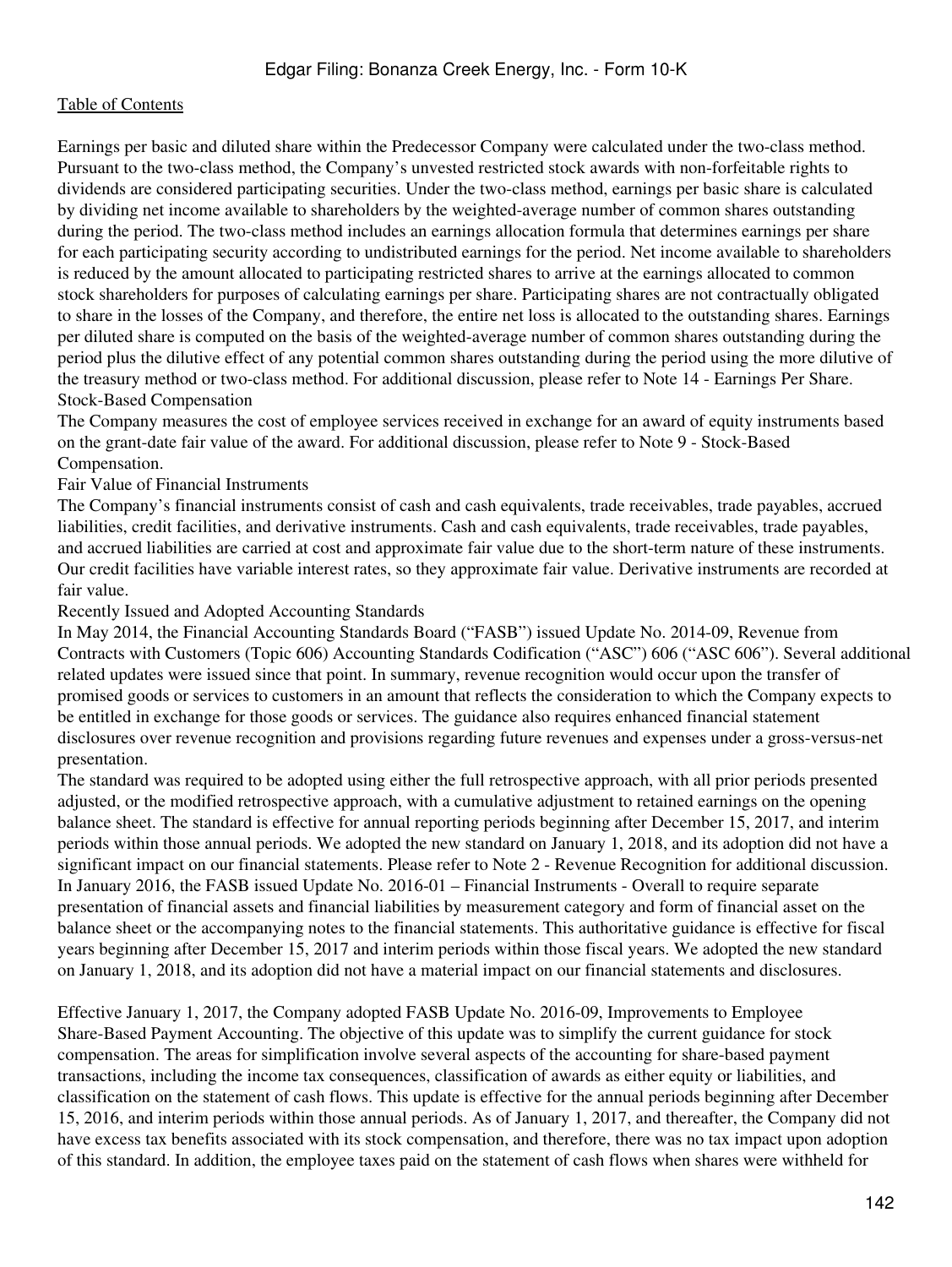taxes have already been classified as a financing activity; therefore, there was no cash flow statement impact upon adoption of this standard. This standard allowed companies to elect to account for forfeitures as they occurred or estimate the number of awards that will vest. The Company elected to account for forfeitures as they occur, resulting in a minimal impact upon adoption of this standard.

In August 2016, the FASB issued Update No. 2016-15 - Classification of Certain Cash Receipts and Cash Payments, which clarifies the presentation of specific cash receipts and cash payments within the statement of cash flows. This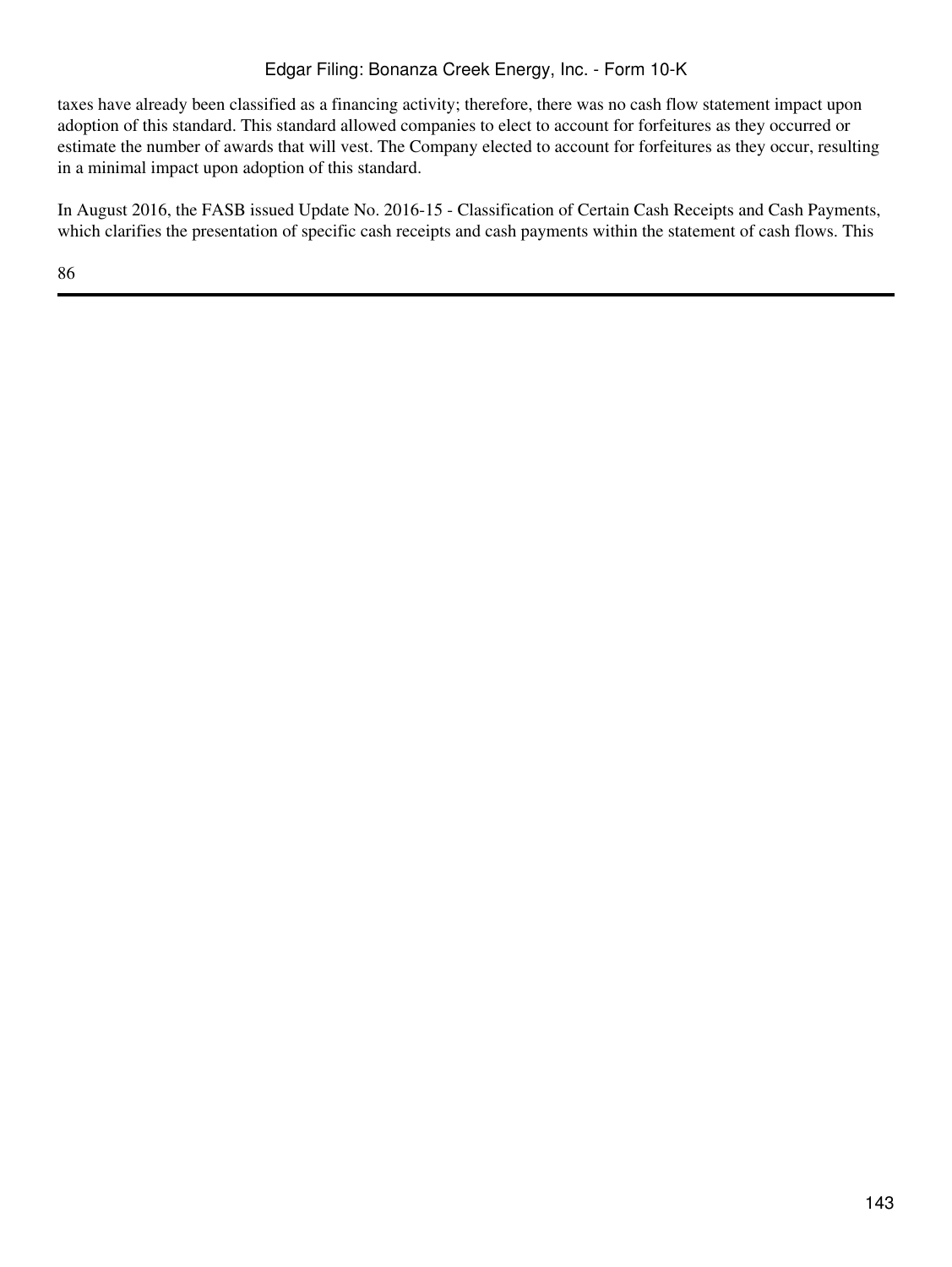authoritative accounting guidance is effective for annual periods, and interim periods within those annual periods, beginning after December 15, 2017. Early adoption is permitted. We adopted the new standard on January 1, 2018, and its adoption did not have a material impact on our consolidated statements of cash flows ("statements of cash flows") and related disclosures.

In November 2016, the FASB issued Update No. 2016-18, Statement of Cash Flows (Topic 230): Restricted Cash. This update clarifies how entities should present restricted cash and restricted cash equivalents in the statement of cash flows by including them with cash and cash equivalents when reconciling the total beginning and ending amounts for the periods shown on the statements of cash flows. This guidance is to be applied using a retrospective method and is effective for annual periods, and interim periods within those annual periods, beginning after December 15, 2017. Early adoption is permitted. We adopted the new standard on January 1, 2018, and the prior period has been adjusted to conform to the current period presentation, which resulted in an increase in cash used in investing activities of \$0.1 million for the 2017 Successor and Predecessor Periods, respectively, and \$0.2 million for the year ended December 31, 2016.

The following table provides a reconciliation of cash, cash equivalents, and restricted cash reported within the balance sheets that sums to the total of such amounts shown in the accompanying statements of cash flows (in thousands):

|                                                                                              | <u>ب</u> ب | Successor             |      | Predecessor<br>As of |                                     |  |
|----------------------------------------------------------------------------------------------|------------|-----------------------|------|----------------------|-------------------------------------|--|
|                                                                                              |            | As of December<br>31, |      |                      |                                     |  |
|                                                                                              |            | 2018                  | 2017 | April<br>28,<br>2017 | December<br>31, 2016                |  |
| Cash and cash equivalents                                                                    |            |                       |      |                      | \$12,916 \$12,711 \$70,183 \$80,565 |  |
| Restricted cash included in other noncurrent assets                                          |            | 86                    | 71   | 64                   | 182                                 |  |
| Total cash, cash equivalents and restricted cash as shown in the statements of<br>cash flows |            |                       |      |                      | \$13,002 \$12,782 \$70,247 \$80,747 |  |

Restricted cash consists of funds for road maintenance and repairs.

In January 2017, the FASB issued Update No. 2017-01, Business Combinations (Topic 805): Clarifying the Definition of a Business. This update clarifies the definition of a business with the objective of adding guidance to assist entities with evaluating whether transactions should be accounted for as acquisitions (or disposals) of assets or businesses. This guidance is to be applied using a prospective method and is effective for annual periods, and interim periods within those annual periods, beginning after December 15, 2017. Early adoption is permitted. We adopted this new standard on January 1, 2018 and will apply it to any future acquisitions or disposals of assets or business.

In February 2017, the FASB issued Update No. 2017-05, Other Income-Gains and Losses from the Derecognition of Nonfinancial Assets (Subtopic 610-20): Clarifying the Scope of Asset Derecognition Guidance and Accounting for Partial Sales of Nonfinancial Assets. This update is meant to clarify existing guidance and to add guidance for partial sales of nonfinancial assets. This guidance is to be applied using a full retrospective method or a modified retrospective method as outlined in the guidance and is effective at the same time as Update 2014-09, Revenue from Contracts with Customers (Topic 606). We adopted this new standard on January 1, 2018, and its adoption did not have a material impact on our financial statements and disclosures.

In May 2017, the FASB issued Update No. 2017-09 Compensation – Stock Compensation (Topic 718). The purpose of this update is to provide clarity as to which modifications of awards require modification accounting under Topic 718. Previously issued guidance frequently resulted in varying interpretations and a diversity of practice. An entity should employ modification accounting unless the following are met: (1) the fair value of the award is the same immediately before and after the award is modified; (2) the vesting conditions are the same under both the modified award and the original award; and (3) the classification of the modified award is the same as the original award, either equity or liability. Regardless of whether modification accounting is utilized, award disclosure requirements under Topic 718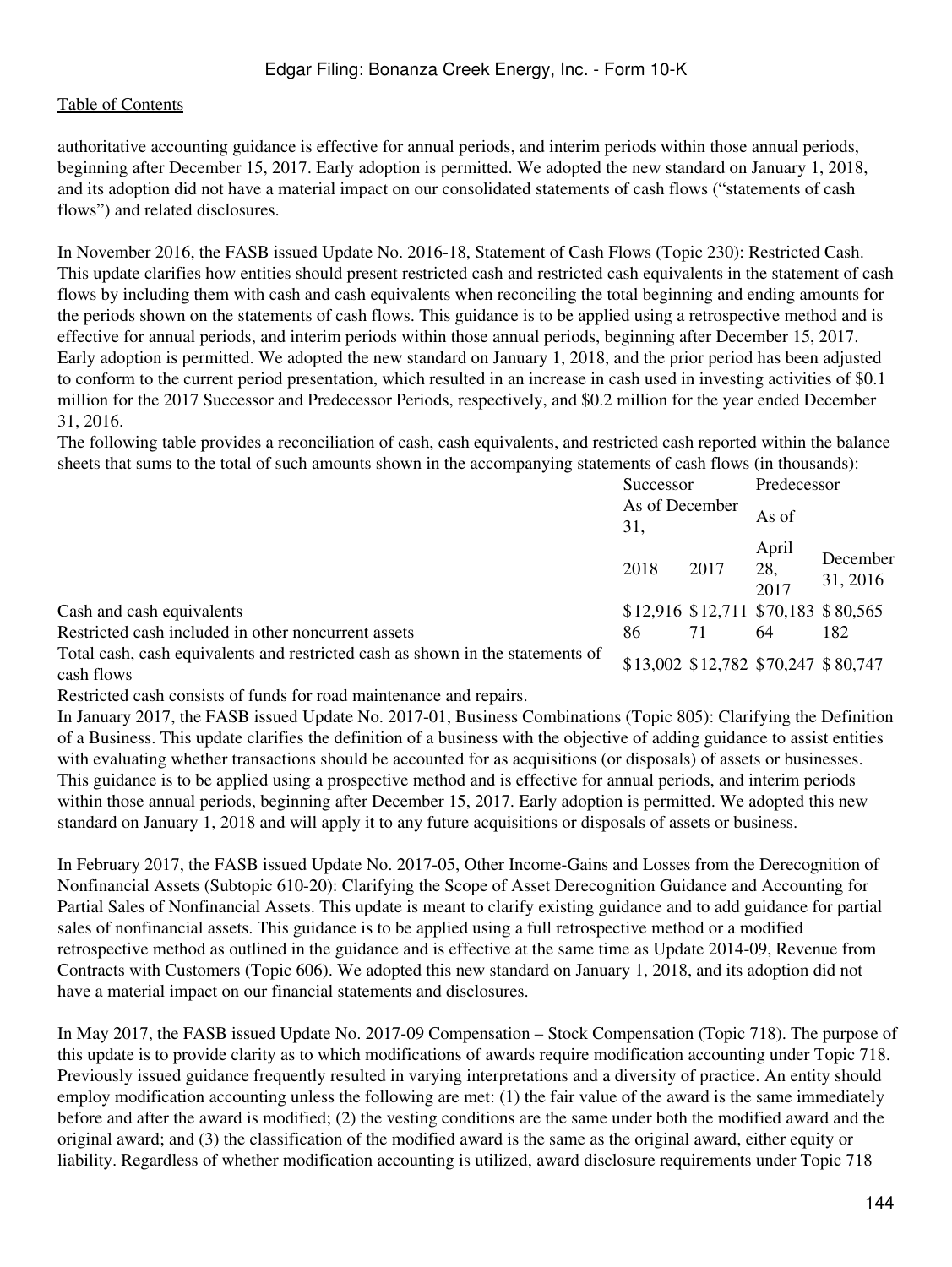# Edgar Filing: Bonanza Creek Energy, Inc. - Form 10-K

remain unchanged. This guidance was effective for annual or any interim periods beginning after December 15, 2017. We adopted this new standard on January 1, 2018. There was no material impact due to the adoption of this guidance.

In February 2016, the FASB issued Update No. 2016-02 - Leases (Topic 842) to increase transparency and comparability among organizations by recognizing lease assets and liabilities on the balance sheet and disclosing key information about leasing arrangements. Each lease that is recognized in the balance sheet will be classified as either finance or operating, with such classification affecting the presentation within the statements of cash flows. The standard will be effective for annual and interim periods beginning after December 15, 2018, with earlier application permitted. The Company adopted this guidance on January 1, 2019, using the modified retrospective approach.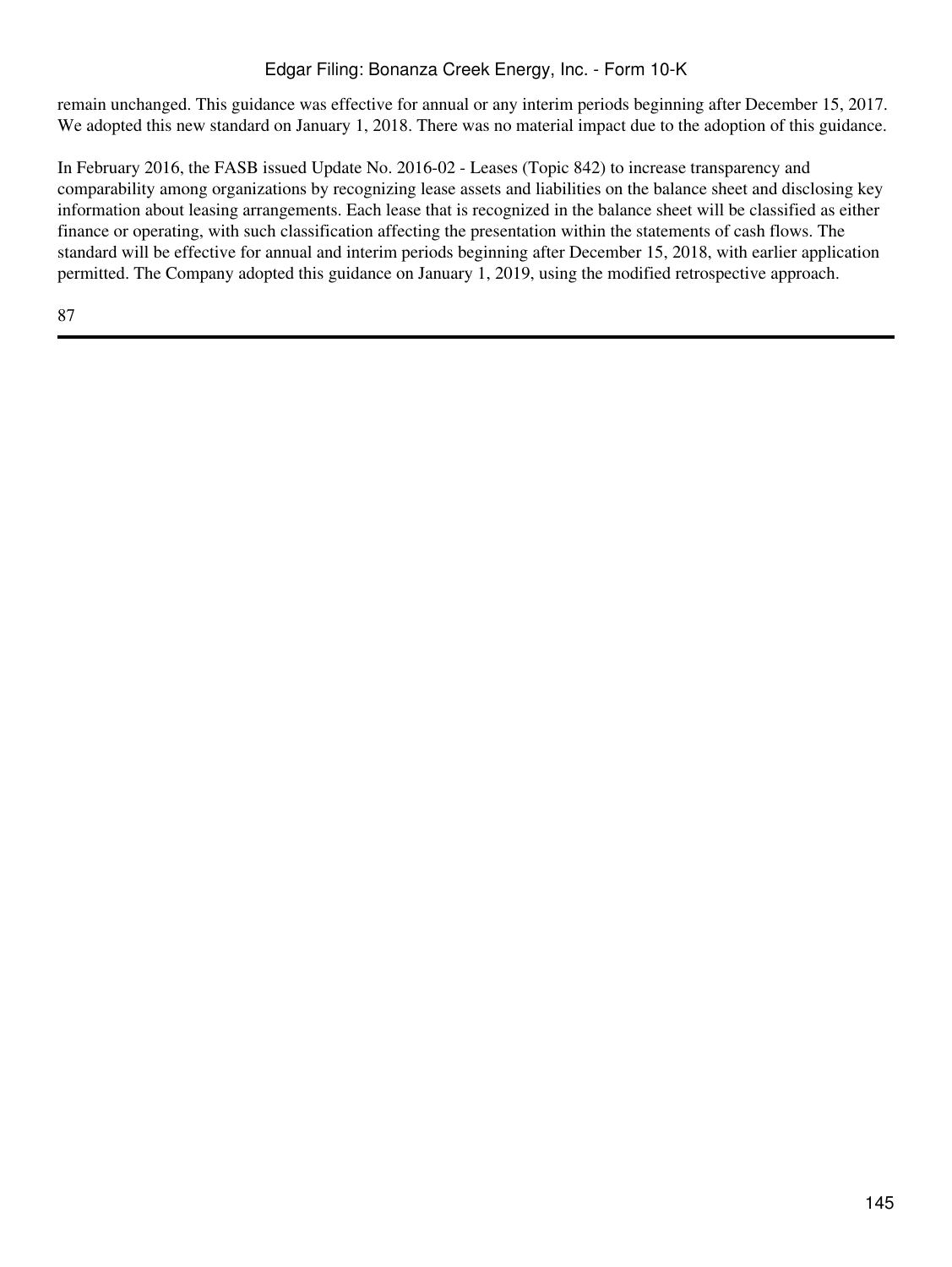As part of the assessment process, the Company utilized external consultants to evaluate agreements under this guidance as well as assess the completeness of the lease population. The types of agreements evaluated under this guidance included the Company's office leases, corporate asset rentals, drilling rig agreements, well-completion agreements, midstream infrastructure agreements, generator and compressor rentals, various other field equipment rentals, and other arrangements that included potential lease obligations under this guidance. The Company has completed the process of reviewing and determining the contracts and agreements to which the new guidance applies, and has implemented policies, internal controls, and processes that will be necessary to support the Company's compliance with the additional accounting and disclosure requirements under this guidance. The lease administration system that will support the Company's compliance with this guidance after adoption is operational and currently being populated with the necessary lease data and relevant assumptions.

Policy elections made by the Company as allowed under this guidance include (a) not recognizing leases with terms that are less than twelve months on the balance sheet, (b) combining lease and non-lease components as a single lease, (c) and applying practical expedients, which allow the Company to avoid reassessing contracts that commenced prior to adoption and were correctly classified under ASC 840. Adoption of this guidance will result in right-of-use assets and right-of-use liabilities on the balance sheets; however, the Company is not in a position to provide an estimate of the full quantitative impacts at this time.

In January 2018, the FASB issued Update 2018-01, Leases (Topic 842) Land Easement Practical Expedient for Transition to Topic 842, which permits an entity to elect an optional transition practical expedient to not evaluate land easements existing or expiring before the entity's adoption of Update 2016-02 and not previously accounted for as leases. An entity that elects this practical expedient should evaluate new or modified land easements under this guidance beginning at the date Update 2016-02 is adopted. The Company plans to elect this practical expedient option at the same time it adopts Update 2016-02.

In July 2018, the FASB issued Update No. 2018-11, Leases (Topic 842): Targeted Improvements, which provides for an additional transition method that allows an entity to initially apply the new leases standard at the adoption date and recognize a cumulative-effect adjustment to the opening balance of retained earnings (deficit) in the period of adoption. The Company plans to elect this transition method, which will eliminate the need for adjusting prior period comparable financial statements prepared under current lease accounting guidance. The Company will adopt this guidance at the same time it adopts Update 2016-02.

In August 2018, the FASB issued Update No. 2018-13, Disclosure Framework-Changes to the Disclosure Requirements for Fair Value Measurement. The objective of this update is to improve the effectiveness of fair value measurement disclosures. This update is effective for annual periods beginning after December 15, 2019, and interim periods within those annual periods. The standard will only impact the Company's disclosures.

In August 2018, the Securities and Exchange Commission, ("SEC") issued a final rule, Disclosure Update and Simplification, that updates and simplifies SEC disclosure requirements. The primary changes include removing the requirement to disclose outside of the consolidated financial statements historical and pro forma ratios of earnings to fixed charges and historical low and high trading prices of the Company's common stock and adding a requirement to provide within the interim financial statements an analysis of changes in stockholders' equity for the current and comparative quarterly and year-to-date periods. Other changes included requirements related to segment, geographic area and dividend disclosures. The final rule was effective November 5, 2018. The Company adopted the standard for this annual report ending December 31, 2018, and it did not have a material impact on the Company's disclosures.

 There are no other accounting standards applicable to the Company that would have a material effect on the Company's financial statements and disclosures that have been issued but not yet adopted by the Company as of December 31, 2018, and through the filing date of this report.

#### NOTE 2 - REVENUE RECOGNITION

On January 1, 2018, the Company adopted ASC 606, using the modified retrospective approach for all applicable contracts at the date of initial adoption. Results for reporting periods beginning January 1, 2018 are presented in accordance with ASC 606, while prior period amounts are reported in accordance with ASC 605 - Revenue Recognition. The impact of adoption is as follows (in thousands):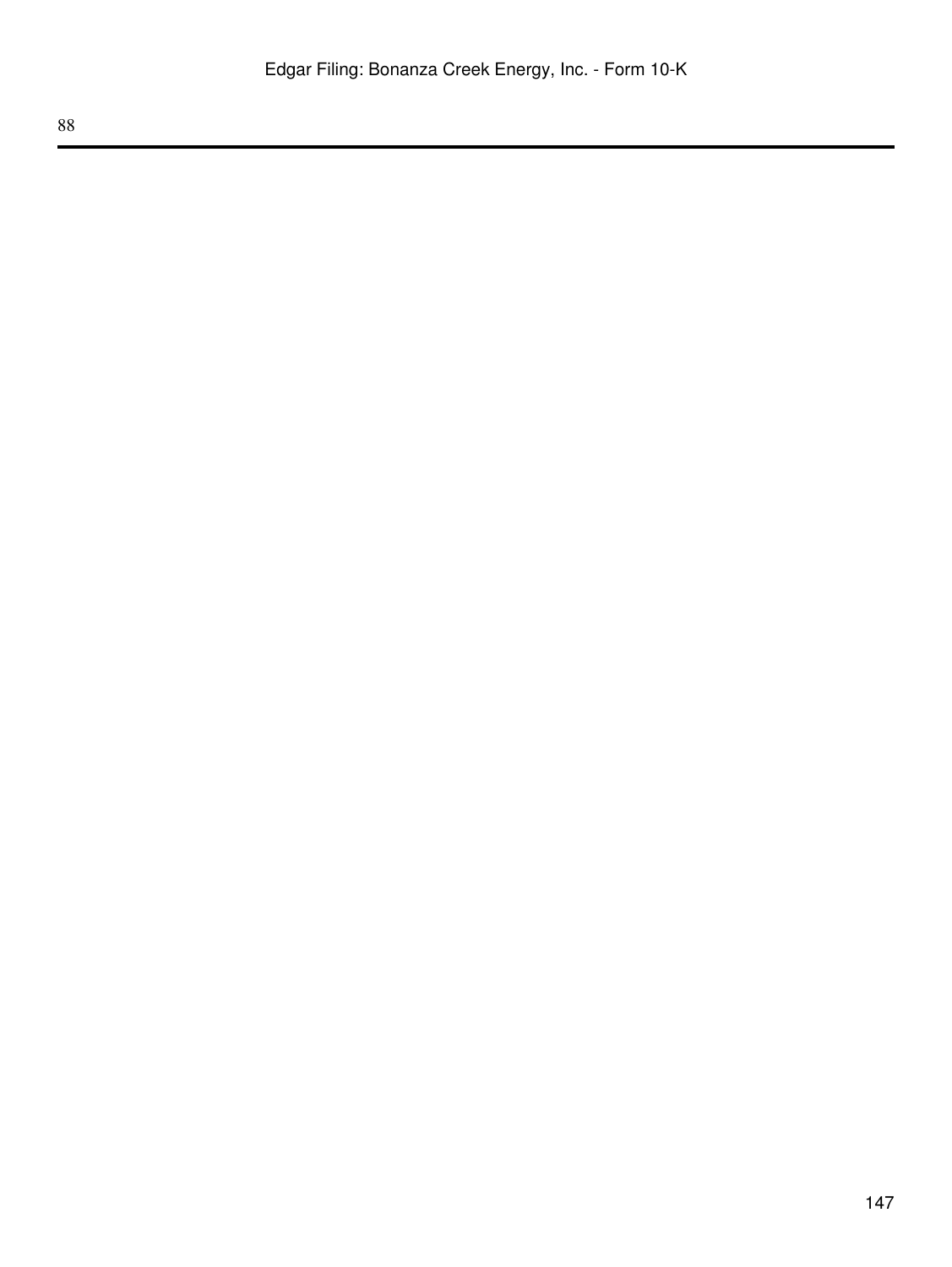|                                              | Year Ended December 31, 2018                    |         |           |  |  |  |
|----------------------------------------------|-------------------------------------------------|---------|-----------|--|--|--|
|                                              | ASC 606<br>As<br>UnadjustedAdjustments Reported |         | As        |  |  |  |
|                                              |                                                 |         |           |  |  |  |
| <b>Operating Revenues:</b>                   |                                                 |         |           |  |  |  |
| Oil sales                                    | $$228,661$ \$ -                                 |         | \$228,661 |  |  |  |
| Natural gas sales                            | 18,076                                          | 4,293   | 22,369    |  |  |  |
| NGLs sales                                   | 20,188                                          | 5,439   | 25,627    |  |  |  |
| Oil and gas sales                            | \$266,925 \$9,732                               |         | \$276,657 |  |  |  |
| Operating expenses:                          |                                                 |         |           |  |  |  |
| Gathering, transportation and processing \$— |                                                 | \$9,732 | \$9,732   |  |  |  |
| Net income                                   | $$168,186$ \$ -                                 |         | \$168,186 |  |  |  |
|                                              |                                                 |         |           |  |  |  |

(1) This column excludes the impact of ASC 606 and is consistent with the presentation prior to January 1, 2018. Revenue from Contracts with Customers

Sales of oil, natural gas, and NGLs are recognized when performance obligations are satisfied at the point control of the product is transferred to the customer. Virtually all of our contracts' pricing provisions are tied to a market index, with certain adjustments based on, among other factors, whether a well delivers to a gathering or transmission line, quality of the oil or natural gas, and prevailing supply and demand conditions. As a result, the price of the oil, natural gas, and NGLs fluctuates to remain competitive with other available oil, natural gas, and NGLs supplies. Performance Obligations

Oil Sales

Under our oil sales contracts we sell oil production at the wellhead, or other contractually agreed-upon delivery points, and collect an agreed-upon index price, net of pricing differentials. In this scenario, we recognize revenue when control transfers to the purchaser at the wellhead, tank outlet, lease automatic custody transfer meter, or other contractually agreed-upon delivery point, at the net contracted price received.

Natural Gas and NGLs Sales

Under our natural gas processing contracts, we deliver natural gas to an agreed-upon delivery point. The delivery points are specified within each contract, and the transfer of control varies between the inlet and outlet of the midstream processing facility. The midstream processing entity gathers and processes the natural gas and remits proceeds to the Company for the resulting sales of NGLs and residue gas. For the contracts where we maintain control through the outlet of the midstream processing facility, we recognize revenue on a gross basis, with gathering, transportation, and processing fees presented as an expense in our consolidated statements of operations. Alternatively, for those contracts where the Company relinquishes control at the inlet of the midstream processing facility, the Company recognizes natural gas and NGLs revenues based on the contracted amount of the proceeds received from the midstream processing entity and, as a result, we recognize revenue on a net basis. Working Interest Partners

The Company and its working interest partners have entered into joint operating agreements, which govern the marketing and selling of the working interest partners' share of oil, natural gas, and NGLs. When selling oil, natural gas, and NGLs on behalf of working interest owners, the Company is acting as an agent and thus reports the revenue on a net basis.

Transaction Price

As noted above, the transaction price is generally tied to a market index, net of adjustments or price differentials, with the variable consideration being the estimation process and related accruals; however, any identified differences between our revenue estimates and actual revenue received historically have not been significant.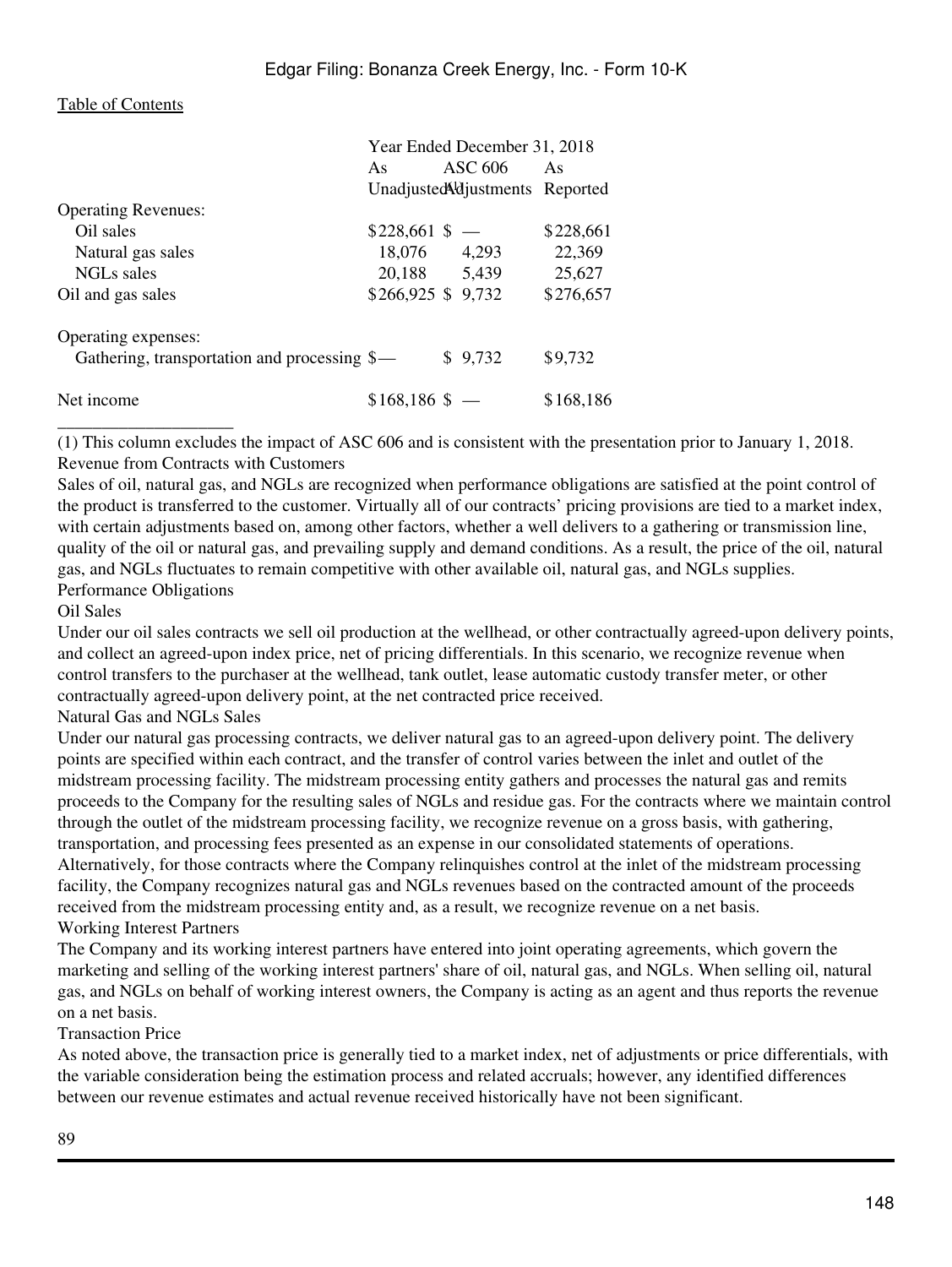As further described in Note 8 - Commitments and Contingencies, one contract with NGL Crude Logistics, LLP ("NGL", known as the "NGL agreement") has an additional aspect of variable consideration related to the minimum volume commitments ("MVCs") as specified in the agreement. On an on-going basis, the Company performs an analysis of expected risk adjusted production applicable to the NGL agreement based on approved production plans to determine if liquidated damages to NGL are probable. As of December 31, 2018, the Company believes that the volumes delivered to NGL will be in excess of the MVCs required then and during the upcoming approved production plan. As a result of this analysis, to date, no variable consideration related to potential liquidated damages has been considered in the transaction price for the NGL agreement.

Transaction Price Allocated to Remaining Performance Obligations

Under our sales contracts, each unit of product represents a separate performance obligation; therefore, future volumes are wholly unsatisfied, and the transaction price for remaining performance obligations is determined in accordance with the preceding section during the period in which the performance obligation is satisfied. For our product sales that have a contract term of one year or less, we applied the practical expedient under the guidance, which states that a Company is not required to disclose the transaction price allocated to remaining performance obligations if the performance obligation is part of a contract that has an original expected duration of one year or less. Contract Balances

Under our product sales contracts, we invoice customers once our performance obligations have been satisfied, at which point payment is unconditional. Accordingly, our product sales contracts do not give rise to contract assets or liabilities under this guidance. At December 31, 2018 and December 31, 2017, our receivables from contracts with customers were \$31.8 million and \$28.5 million, respectively.

Prior-Period Performance Obligations

We record revenue in the month production is delivered to the purchaser. However, settlement statements for certain natural gas and NGLs sales may not be received for 30 to 60 days after the date production is delivered, and as a result, we are required to estimate the amount of production delivered to the purchaser and the price that will be received for the sale of the product. We record the differences between our estimates and the actual amounts received for product sales in the month in which payment is received from the purchaser. We have existing internal controls for our revenue estimation process and related accruals, and any identified differences between our revenue estimates and actual revenue received historically have not been significant. For the period from January 1, 2018 through December 31, 2018, revenue recognized in the reporting period related to performance obligations satisfied in prior reporting periods was not material.

## NOTE 3 - IMPAIRMENTS

During 2018, the Company incurred its standard annual amortization of \$5.3 million on its emergence leases that were not held by production at the time of our emergence as disclosed in the abandonment and impairment of unproved properties line item in the accompanying statements of operations. There were no impairments for the year ended December 31, 2017.

During the first quarter of 2016, the Company impaired its oil and gas properties in the Mid-Continent region by \$10.0 million, based upon the most recent bid for the assets received while the assets were held for sale. The Company also recorded unproved properties impairments of \$24.7 million for non-core leases expiring within the Wattenberg Field. For additional discussion, please refer to Note 12 - Fair Value Measurements.

## NOTE 4 - DIVESTITURES

During the first quarter of 2018, the Company established a plan to sell all of the Company's assets within its Mid-Continent region and North Park Basin in order to focus on and partially fund the development of our core assets in the Wattenberg Field in Colorado, at which point they were deemed held for sale.

The Company sold its North Park Basin assets on March 9, 2018 for minimal net proceeds and full release of all current and future obligations resulting in a minimal net loss. As of December 31, 2017, the assets within the Company's North Park Basin represented \$5.4 million, net of accumulated depreciation, depletion, and amortization; and a corresponding asset retirement obligation liability of approximately \$5.4 million.

On August 6, 2018, the Company entered into an agreement to simultaneously close and divest of all of its assets within its Mid-Continent region. Net proceeds from the sale amounted to \$102.9 million, subject to customary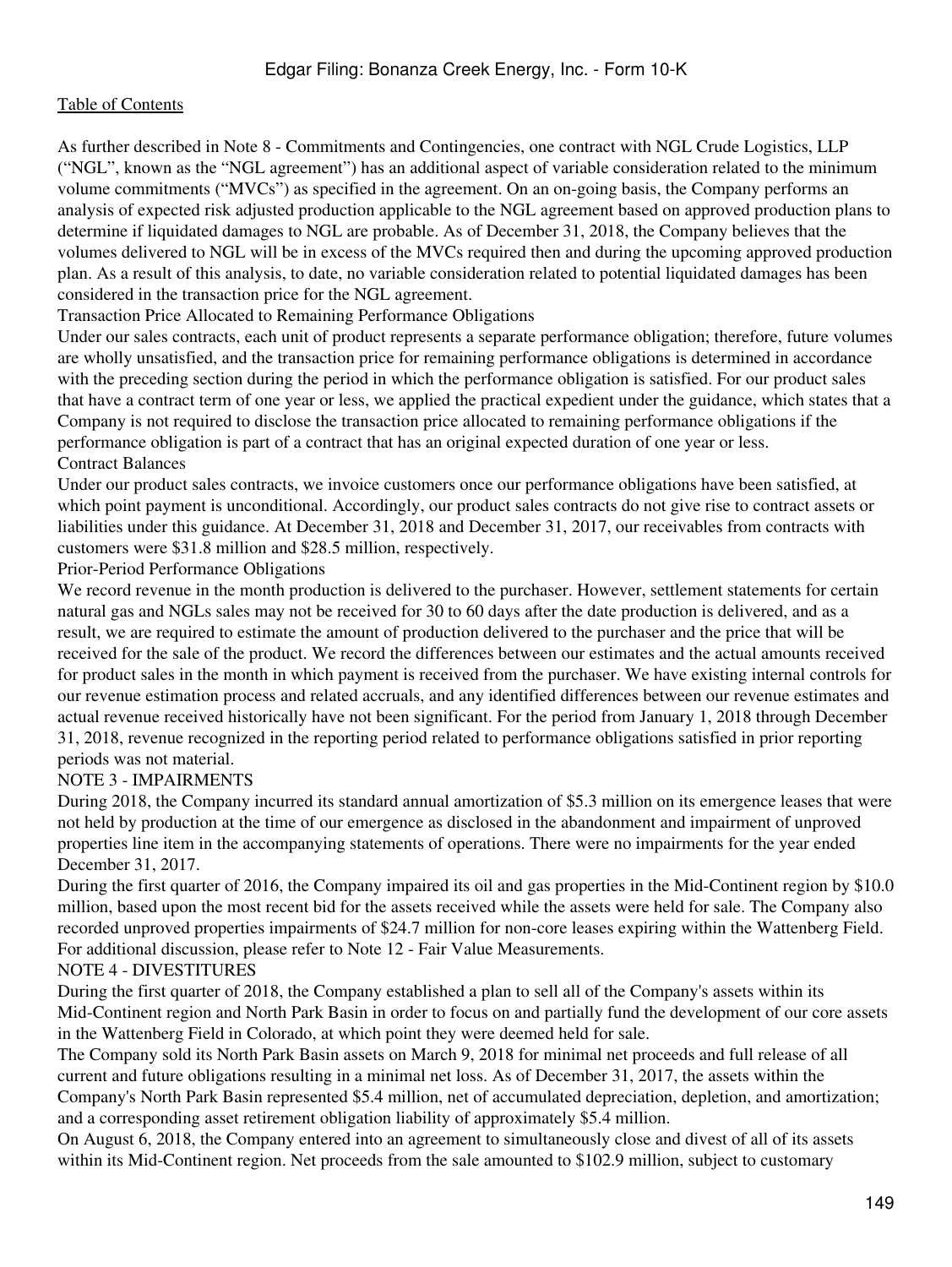post-closing adjustments, resulting in a gain of approximately \$27.3 million, included in the gain on sale of properties line item in the accompanying statements of operations. The original purchase price of \$117.0 million was subject to customary purchase-price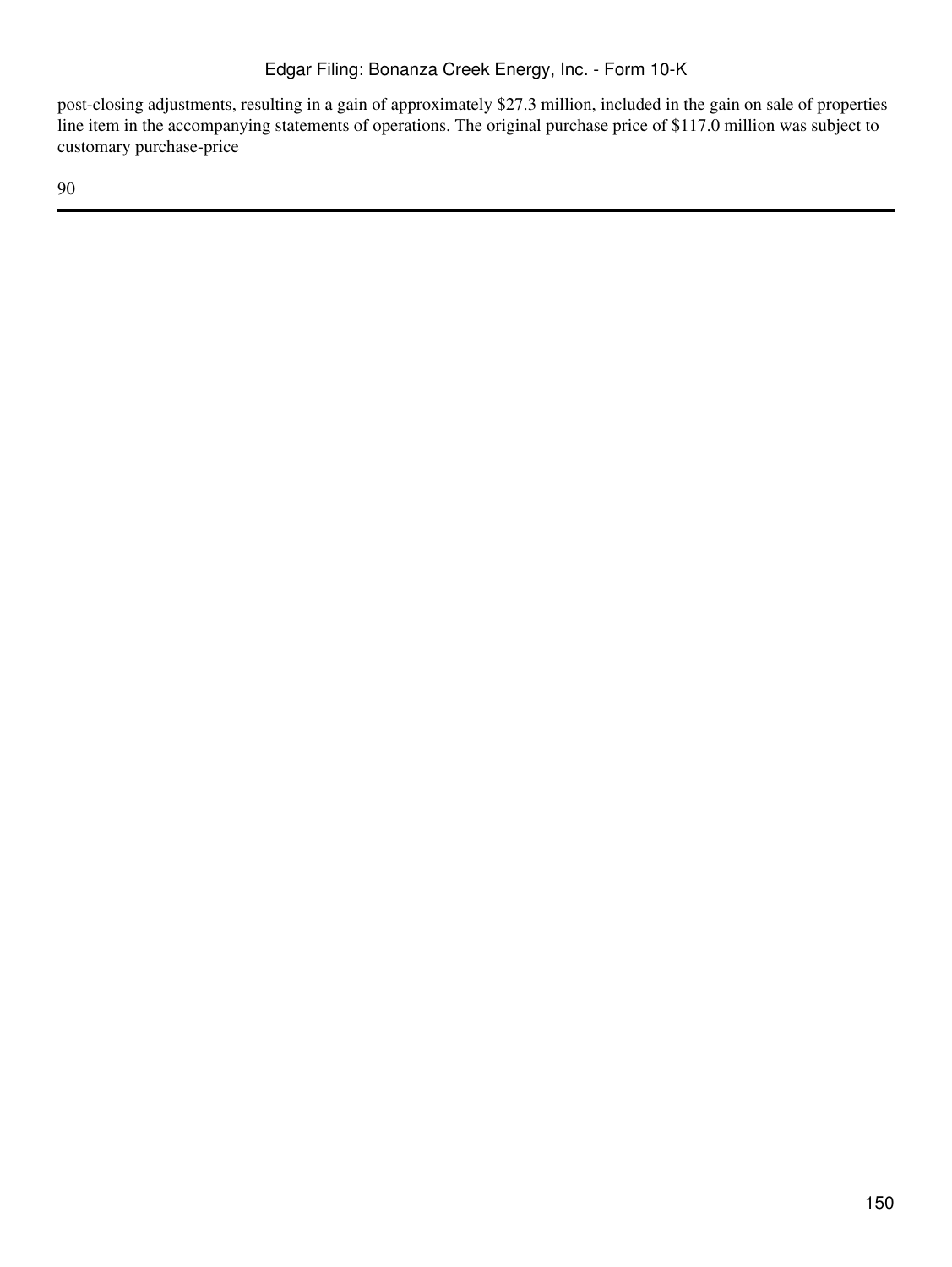adjustments, comprised of operational cash activity related to the Mid-Continent assets, for the time period between the effective date of February 1, 2018 and the closing date of August 6, 2018. The divestiture did not represent a strategic shift and is not expected to have a significant effect on the Company's operations or financial results; therefore, the disposal did not meet the criteria of discontinued operations.

#### NOTE 5 - OTHER NONCURRENT ASSETS

Other noncurrent assets contain the following (in thousands):

|                            | Successor      |         |  |
|----------------------------|----------------|---------|--|
|                            | As of December |         |  |
|                            | 31,            |         |  |
|                            | 2018           | 2017    |  |
| Operating bonds            | \$2,713        | \$2,683 |  |
| Deferred financing costs   | 1,710          |         |  |
| AMT credit refund $^{(1)}$ | 376            | 376     |  |
| Restricted cash            | 86             | 71      |  |
| Other noncurrent assets    | \$4,885        | \$3,130 |  |
|                            |                |         |  |

(1) Represents the alternative minimum tax credit refund due to the Company upon application of the newly enacted comprehensive tax legislation that took effect on December 22, 2017. NOTE 6 - ACCOUNTS PAYABLE AND ACCRUED EXPENSES

Accounts payable and accrued expenses contain the following (in thousands):

|                                             | Successor         |          |  |
|---------------------------------------------|-------------------|----------|--|
|                                             | As of December    |          |  |
|                                             | 31.               |          |  |
|                                             | 2018              | 2017     |  |
| Drilling and completion costs               | \$33,602 \$21,833 |          |  |
| Accounts payable trade                      | 11,532            | 6,256    |  |
| Accrued general and administrative cost     | 12,728            | 10,025   |  |
| Lease operating expense                     | 2,183             | 5,005    |  |
| Accrued interest                            | 241               | 250      |  |
| Accrued oil and gas hedging                 |                   | 808      |  |
| Production and ad valorem taxes and other   | 19,104            | 17,952   |  |
| Total accounts payable and accrued expenses | \$79,390          | \$62,129 |  |

NOTE 7 - LONG-TERM DEBT Successor Debt

#### Current Credit Facility

On December 7, 2018, the Company entered into a reserve-based revolving facility, as the borrower, with JPMorgan Chase Bank, N.A., as the administrative agent, and a syndicate of financial institutions, as lenders (the "Current Credit Facility"). The Current Credit Facility has an aggregate original commitment amount of \$750.0 million and matures on December 7, 2023. The initial borrowing base is \$350.0 million, and there are no scheduled borrowing base redeterminations until May 1, 2019, with subsequent semi-annual redeterminations thereafter.

Borrowings under the Current Credit Facility will bear interest at a per annum rate equal to, at the option of the Company, either (i) a London InterBank Offered Rate ("LIBOR"), subject to a 0% LIBOR floor plus a margin of 1.75% to 2.75%, based on the utilization of the Current Credit Facility (the "Eurodollar Rate") or (ii) a fluctuating interest rate per annum equal to the greatest of (a) the rate of interest publicly announced by JPMorgan Chase Bank, N.A. as its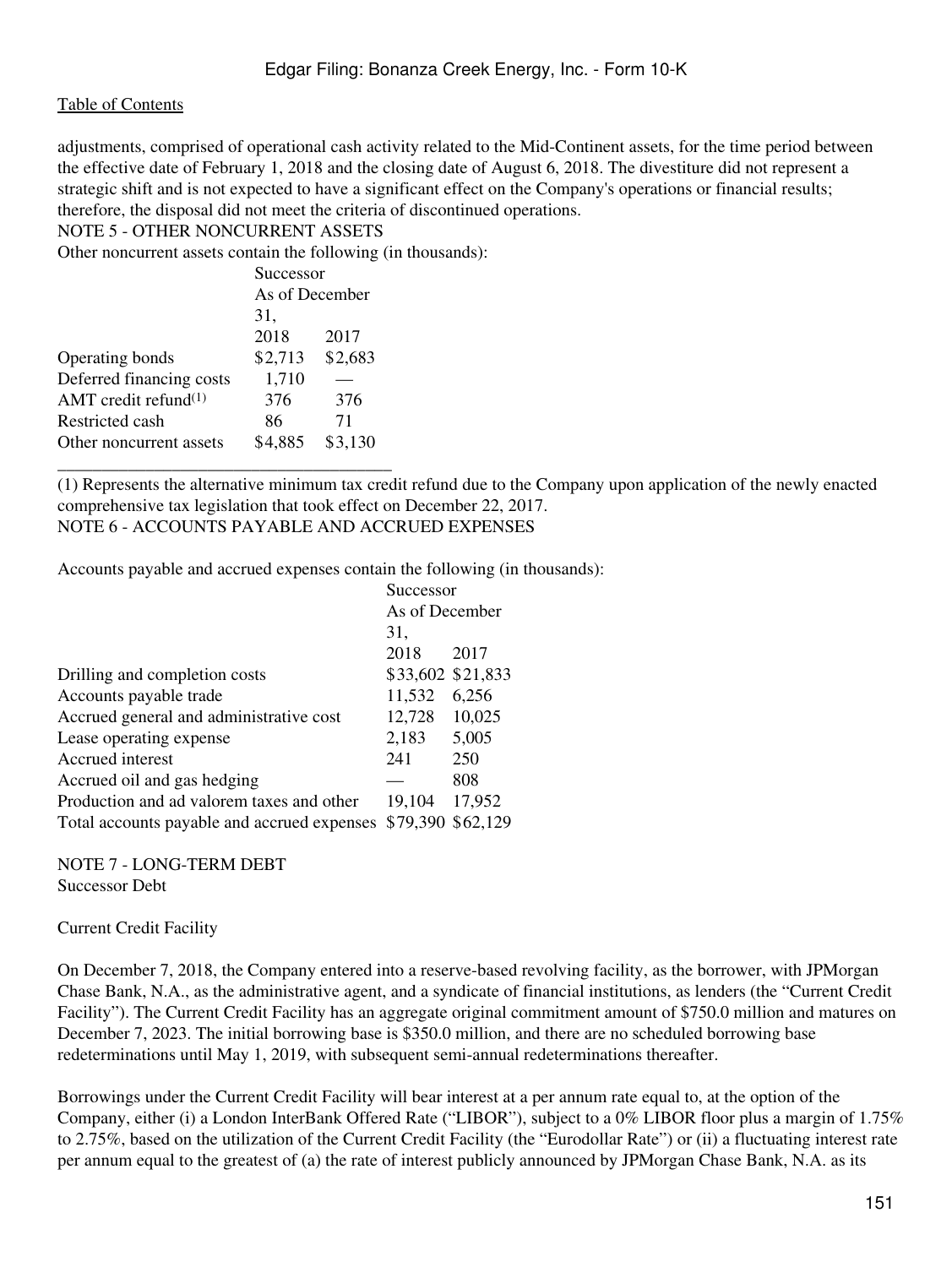prime rate, (b) the rate of interest published by the Federal Reserve Bank of New York as the federal funds effective rate, (c) the rate of interest published by the Federal Reserve Bank of New York as the overnight bank funding rate and (d) a LIBOR offered rate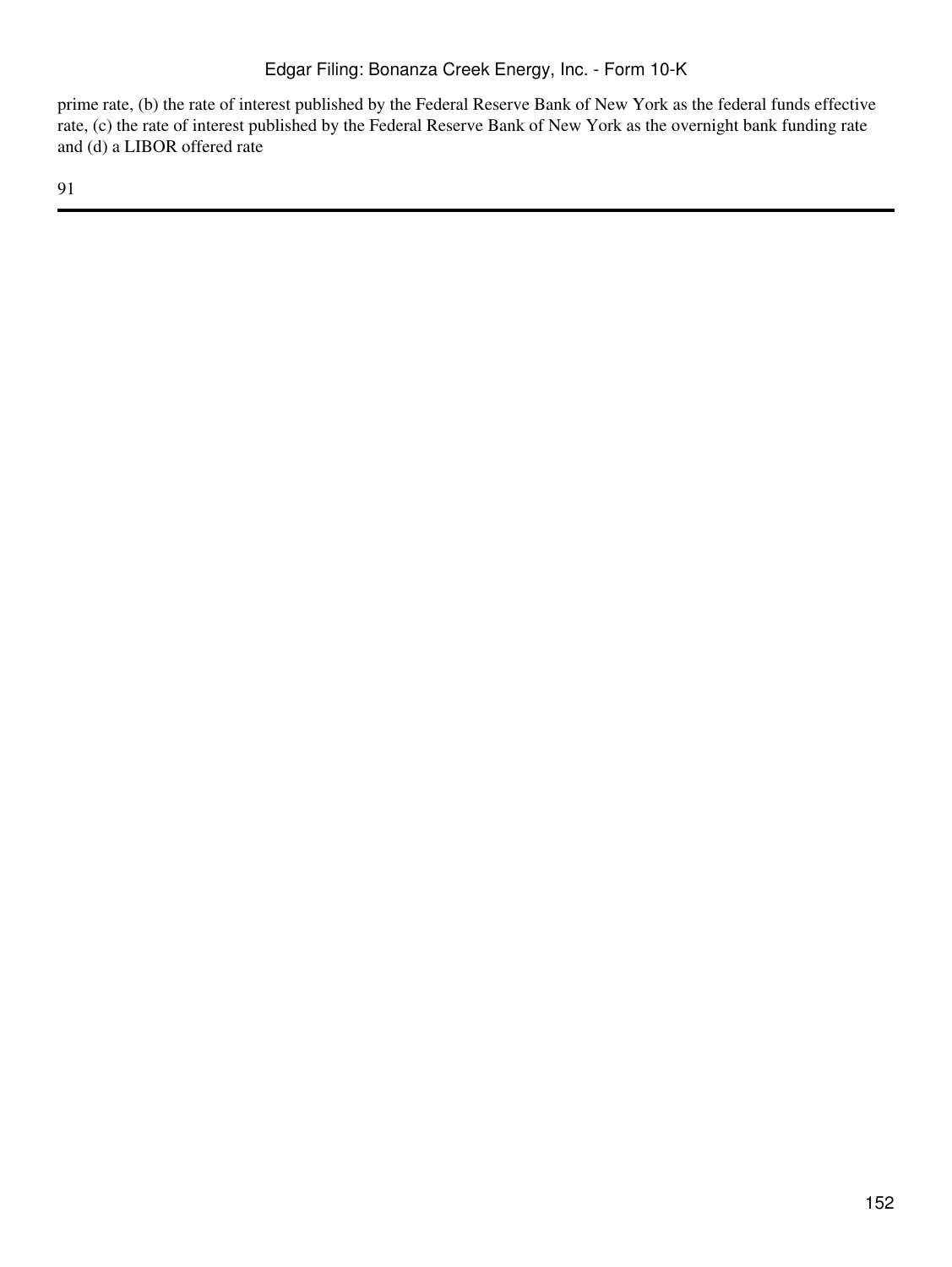for a one month interest period, subject to a 0% LIBOR floor plus a margin of 0.75% to 1.75%, based on the utilization of the Current Credit Facility (the "Reference Rate"). Interest on borrowings that bear interest at the Eurodollar Rate shall be payable on the last day of the applicable interest period selected by the Company, which shall be one, two, three, or six months, and interest on borrowings that bear interest at the Reference Rate shall be payable quarterly in arrears.

The Current Credit Facility is guaranteed by all wholly owned domestic subsidiaries of the Company (each, a "Guarantor" and, together with the Company, the "Credit Parties"), and is secured by first priority security interests on substantially all assets of each Credit Party, subject to customary exceptions.

The Current Credit Facility contains customary representations and affirmative covenants.

The Current Credit Facility also contains customary negative covenants, which, among other things, and subject to certain exceptions, include restrictions on (i) liens, (ii) indebtedness, guarantees and other obligations, (iii) restrictions in agreements on liens and distributions, (iv) mergers or consolidations, (v) asset sales, (vi) restricted payments, (vii) investments, (viii) affiliate transactions, (ix) change of business, (x) foreign operations or subsidiaries, (xi) name changes, (xii) use of proceeds, letters of credit, (xiii) gas imbalances, (xiv) hedging transactions, (xv) additional subsidiaries, (xvi) changes in fiscal year or fiscal quarter, (xvii) operating leases, (xviii) prepayments of certain debt and other obligations, and (xix) sales or discounts of receivables (xx) dividend payments.

The Credit Parties are subject to certain financial covenants under the Current Credit Facility, including, without limitation, tested on the last day of each fiscal quarter, (i) a maximum ratio of the Company's consolidated indebtedness (subject to certain exclusions) to adjusted EBITDAX of 4.00 to 1.00 and (ii) a current ratio, as defined in the agreement, inclusive of the unused Commitments then available to be borrowed, to not be less than 1.00 to 1.00.

 The Company had \$50.0 million outstanding on the Current Credit Facility as of December 31, 2018 and had no amounts outstanding under the credit facility in effect as of December 31, 2017.

In connection with the Current Credit Facility, the Company capitalized \$2.2 million in deferred financing costs, of which, \$1.7 million and \$0.5 million of the total amounts capitalized are presented within other noncurrent assets and prepaid expenses and other line items, respectively, in the accompanying balance sheets as of December 31, 2018.

## Prior Credit Facility

On the Effective Date, the Company entered into a new revolving credit facility, as the borrower, with KeyBank National Association, as the administrative agent, and certain lenders party thereto (the "Prior Credit Facility"). The new borrowing base of \$191.7 million was redetermined semiannually, as early as April and October of each year. The original maturity date of this Prior Credit Facility was March 31, 2021.

The Prior Credit Facility restricted, among other items, certain dividend payments, additional indebtedness, purchase of margin stock, asset sales, loans, investments, and mergers. The Prior Credit Facility also contains certain financial covenants, which require the maintenance of certain financial and leverage ratios, as defined by the Prior Credit Facility. The Prior Credit Facility stated that beginning with the fiscal quarter ending September 30, 2017, and each following fiscal quarter through the maturity of the Prior Credit Facility, the Company's leverage ratio of indebtedness to EBITDAX was not to exceed 3.50 to 1.00. Beginning also with the fiscal quarter ending September 30, 2017, and each following fiscal quarter, the Company was required to maintain a minimum current ratio of 1.00 to 1.00 and a minimum interest coverage ratio of trailing twelve-month EBITDAX to trailing twelve-month interest expense of 2.50 to 1.00 as of the end of the respective fiscal quarter. The Prior Credit Facility also required the Company maintain a minimum asset coverage ratio of 1.35 to 1.00 as of the fiscal quarters ending September 30, 2017 and December 31,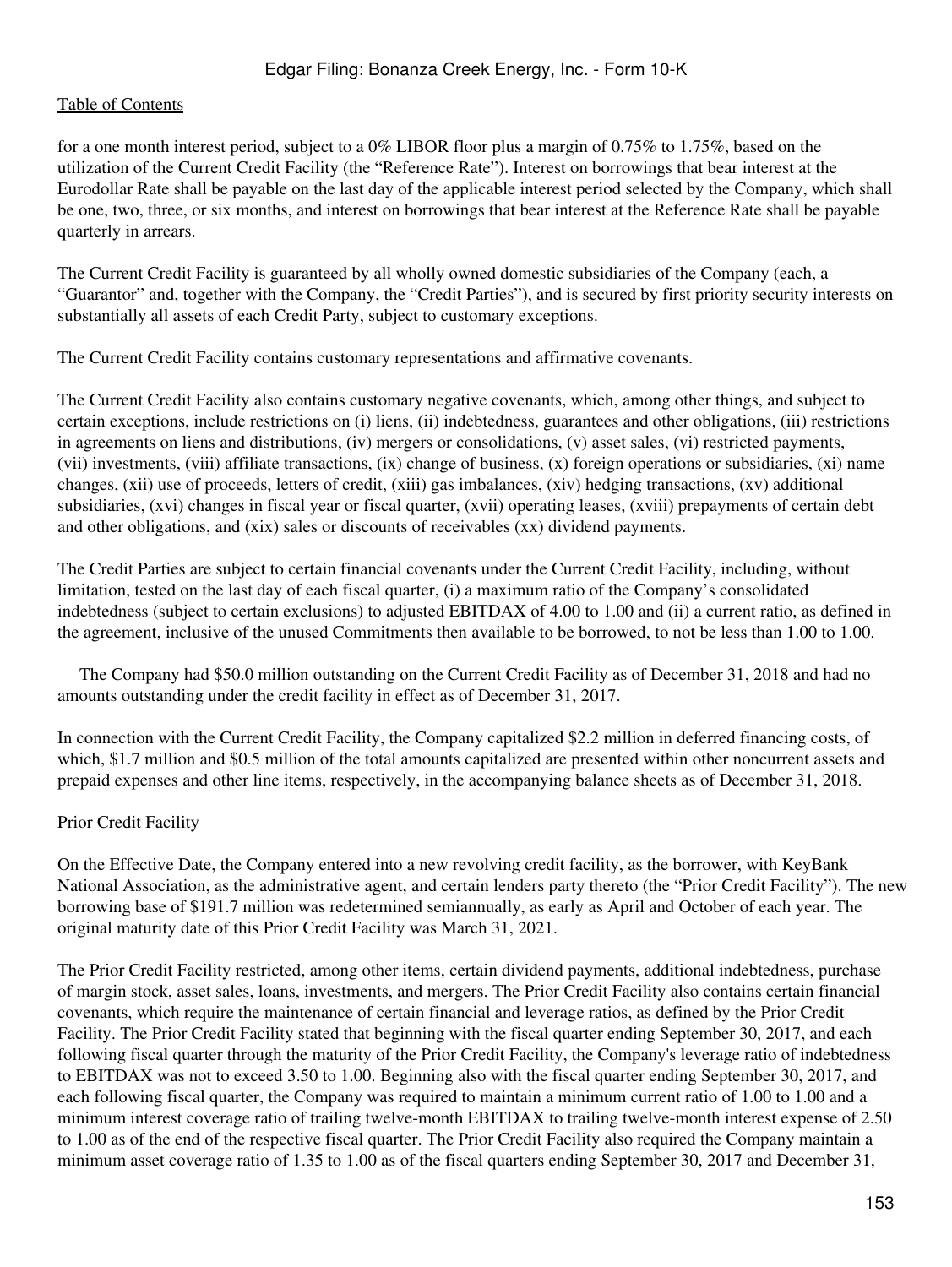# Edgar Filing: Bonanza Creek Energy, Inc. - Form 10-K

2017. The minimum asset coverage ratio was only applicable until the first redetermination in April of 2018. As of December 31, 2017, and through the filing date of this report, the Company is in compliance with all of the Prior Credit Facility covenants.

Our obligations under the Prior Credit Facility were secured by first priority liens on all of our property and assets (whether real, personal, or mixed, tangible or intangible), including our proved reserves and our oil and gas properties (which term was defined to include fee mineral interests, term mineral interests, leases, subleases, farm-outs, royalties, overriding royalties, net profit interests, carried interests, production payments, back in interests, and reversionary interests). The Prior Credit Facility was guaranteed by the Company and all of its direct and indirect subsidiaries.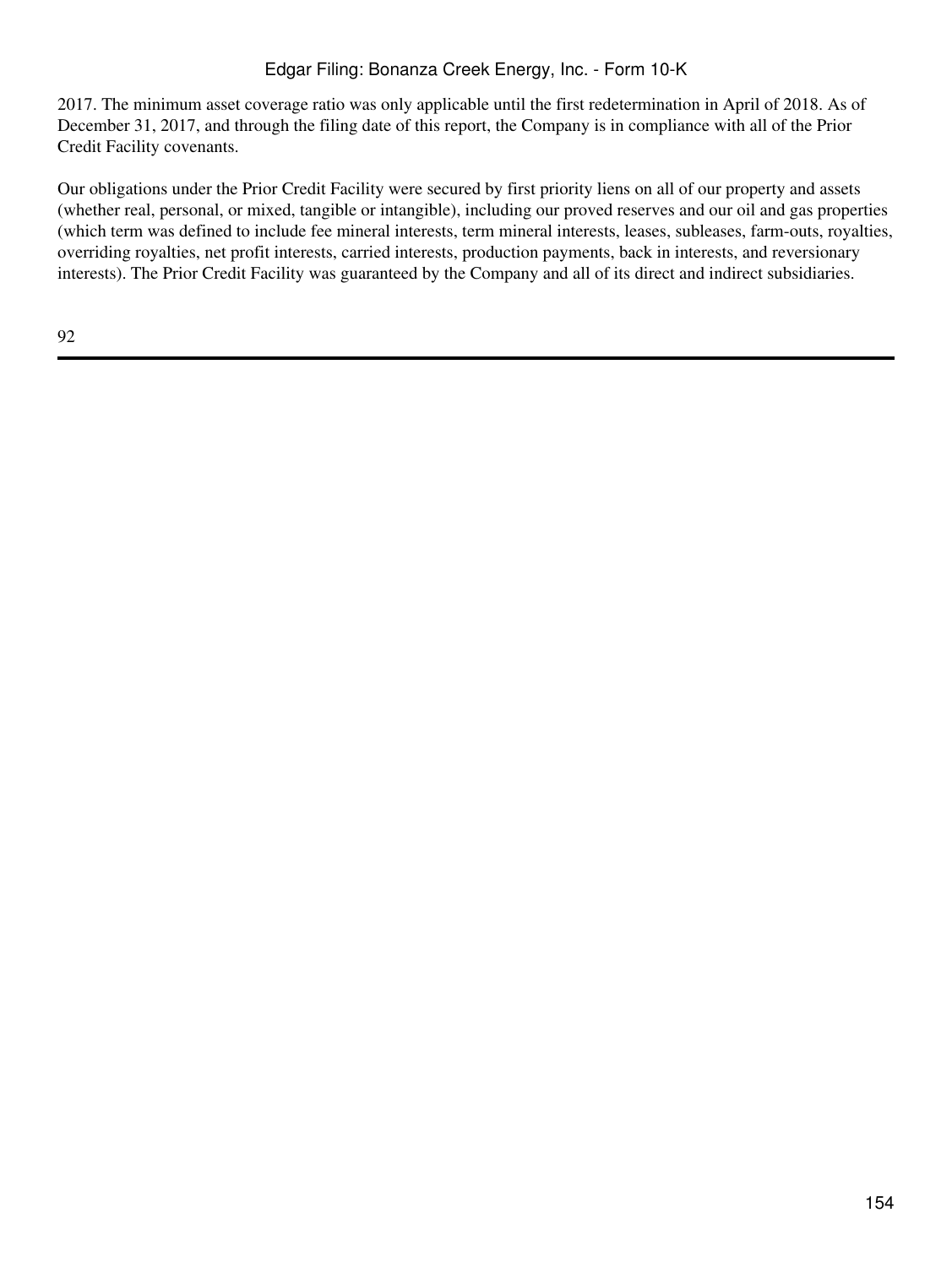The Prior Credit Facility provided for interest rates plus an applicable margin to be determined based on LIBOR or a base rate, at the Company's election. LIBOR borrowings bore interest at LIBOR, plus a margin of 3.00% to 4.00% depending on the utilization level, and the base rate borrowings bore interest at the Reference Rate, as defined in the Prior Credit Facility, plus a margin of 2.00% to 3.00% depending on the utilization level.

This Prior Credit Facility was dissolved and settled in full as of December 7, 2018.

#### Predecessor Debt

#### Predecessor Credit Facility

 The predecessor credit facility, dated March 29, 2011, as amended, with a syndication of banks, provided for a total credit facility size of \$1.0 billion. The predecessor credit facility provided for interest rates plus an applicable margin to be determined based on LIBOR or a base rate, at the Company's election. LIBOR borrowings bore interest at LIBOR plus 1.50% to 2.50% depending on the utilization level, and the base rate borrowings bore interest at the "Bank Prime Rate," as defined in the predecessor credit facility, plus 0.50% to 1.50%. The borrowing base on the predecessor credit facility was \$150.0 million on October 31, 2016. As of December 31, 2016, the Company had \$191.7 million outstanding under the credit facility and had a borrowing base deficiency of \$41.7 million.

Predecessor Senior Unsecured Notes

The \$500.0 million aggregate principal amount of 6.75% Senior Notes that, prior to the Company's Chapter 11 filing, matured on April 15, 2021 and the \$300.0 million aggregate principal amount of 5.75% Senior Notes that matured on February 1, 2023 were unsecured senior obligations.

On the Effective Date, by operation of the Plan, all outstanding obligations under the Senior Notes were canceled and 9,481,610 shares of the Company's new common stock were issued. Please refer to Note 15 - Chapter 11 Proceedings and Emergence for additional discussion.

#### NOTE 8 - COMMITMENTS AND CONTINGENCIES

#### Legal Proceedings

From time to time, the Company is involved in various commercial and regulatory claims, litigation, and other legal proceedings that arise in the ordinary course of its business. The Company assesses these claims in an effort to determine the degree of probability and range of possible loss for potential accrual in its consolidated financial statements. In accordance with authoritative accounting guidance, an accrual is recorded for a loss contingency when its occurrence is probable and damages can be reasonably estimated based on the most likely anticipated outcome or the minimum amount within a range of possible outcomes. Because legal proceedings are inherently unpredictable and unfavorable resolutions could occur, assessing contingencies is highly subjective and requires judgments about uncertain future events. When evaluating contingencies, the Company may be unable to provide a meaningful estimate due to a number of factors, including the procedural status of the matter in question, the presence of complex or novel legal theories, and/or the ongoing discovery and development of information important to the matters. The Company regularly reviews contingencies to determine the adequacy of its accruals and related disclosures. No claims have been made, nor is the Company aware of any material uninsured liability which the Company may have, as it relates to any environmental cleanup, restoration, or the violation of any rules or regulations. As of the filing date of this report, there were no material pending or overtly threatened legal actions against the Company of which it is aware.

Following negotiations with the Colorado Department of Public Health and Environment ("CDPHE"), over self-reported air quality noncompliance, on October 3, 2017, the Company agreed to a Compliance Order on Consent (the "COC") with the CDPHE. As part of the COC, the Company was required to pay a \$0.2 million penalty. Additionally, as further required by the COC, the Company will perform certain mitigation projects and adopt certain procedures and processes addressing the monitoring, reporting, and control of air emissions with respect to the Company's storage tank facilities in the Wattenberg Field. The COC further set forth compliance requirements and criteria for continued operations and contains provisions regarding, record-keeping, modifications to the COC, circumstances under which the COC may terminate with respect to certain wells and facilities, and the sale or transfer of operational or ownership interests covered by the COC. In order to be in compliance, the Company incurred \$1.2 million and \$0.7 million in 2018 and 2017, respectively, and currently anticipates spending \$3.1 million for 2019 through 2022. The COC can be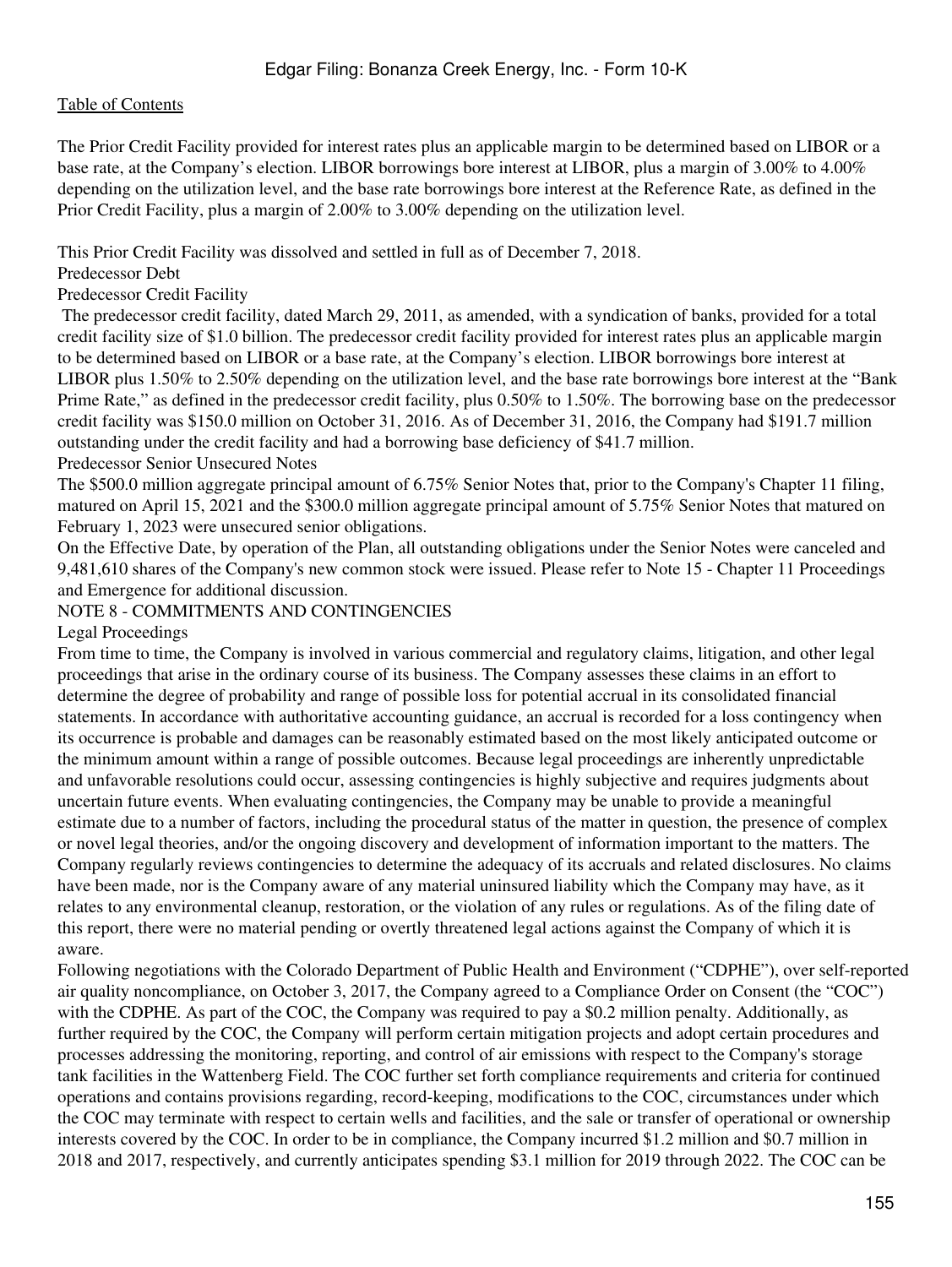# Edgar Filing: Bonanza Creek Energy, Inc. - Form 10-K

terminated after four years with a showing of substantial compliance and CDPHE approval.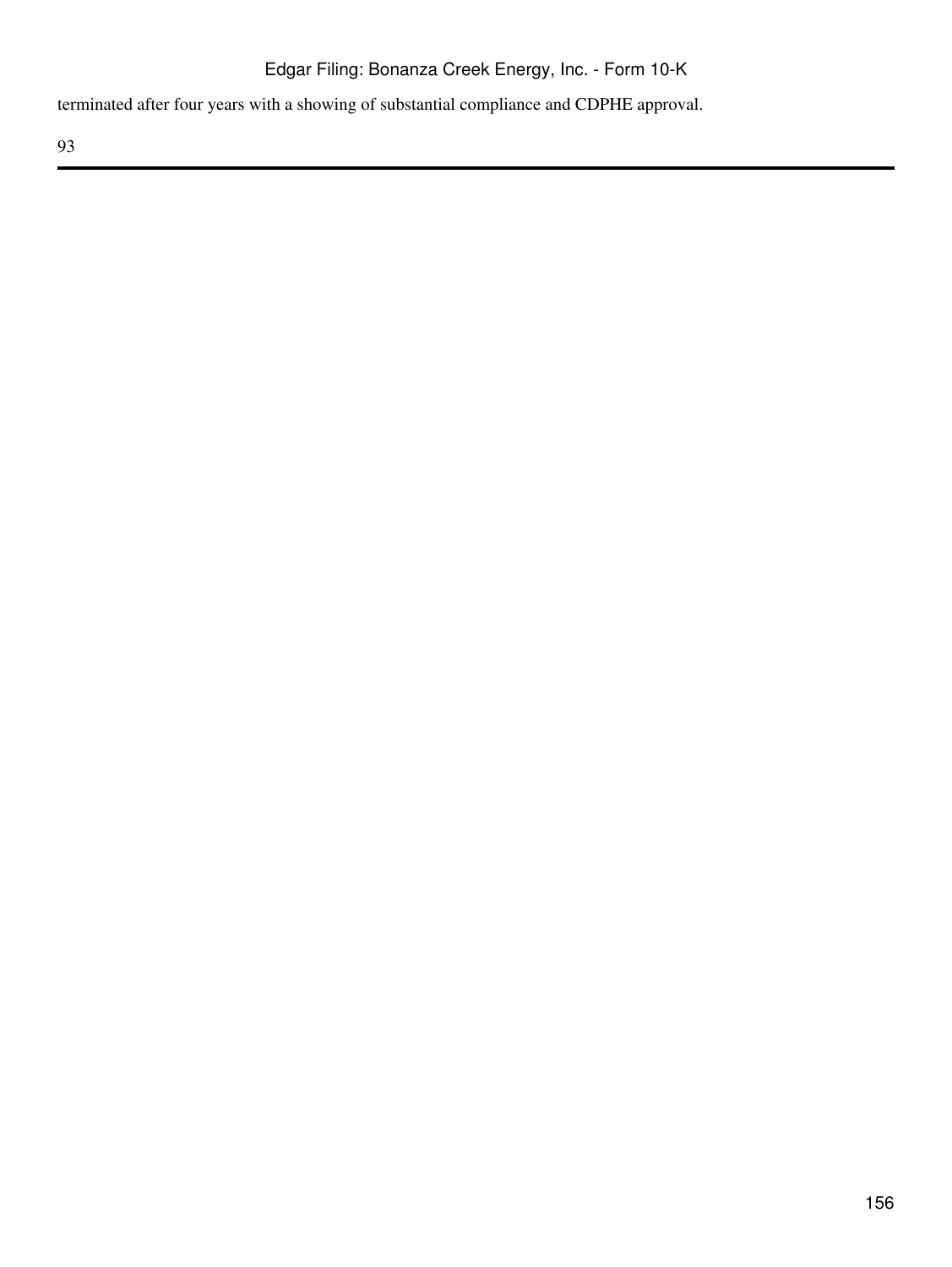In September 2018, the Company reached a settlement in a case in which it was one of several plaintiffs seeking reimbursement of ad valorem taxes that were assessed by a special metropolitan district in Colorado. Pursuant to that settlement, the Company received a gross reimbursement of ad valorem taxes paid in the amount of \$7.4 million. The Company estimates that \$2.3 million of the reimbursement is due to the Company's associated interest owners as shown in the accounts payable and accrued expenses line item in the accompanying balance sheets. The remaining net settlement amount of \$5.1 million is presented as a reimbursement in the accompanying statements of operations within the severance and ad valorem taxes line item. This net settlement amount will be further reduced to reflect the reimbursement to the State of Colorado of a certain amount of severance tax credits received in connection with ad valorem taxes historically paid by the Company.

In February 2019, the Company was sent a notice of intent to sue ("NOI") letter by WildEarth Guardians ("WEG"), alleging failure to obtain required permits under the federal Clean Air Act before constructing and operating well production facilities in the ozone non-attainment area around the Denver Metropolitan and North Front Range of Colorado, among other things. The NOI letter appears to challenge long-established federal and state regulations and policies for permitting the construction and initial operation of upstream oil and gas production facilities in Colorado and elsewhere under the Clean Air Act and state counterpart statutes. Because the allegations made in the NOI letter are based on novel and unprecedented interpretations of complex federal and state air quality laws and regulations, it is not possible for the Company to determine at this time whether the allegations have merit or will lead to actual suit by WEG against the Company, but the Company will vigorously defend against such allegations if sued, and will coordinate as much as possible with state and federal permitting authorities to maintain the validity of its current and future air permits for such facilities.

## **Commitments**

Upon emergence from bankruptcy, the new purchase agreement to deliver fixed determinable quantities of crude oil with NGL Crude Logistics, LLC became effective and the original purchase agreement with NGL was canceled. The terms of the new NGL agreement consists of defined volume commitments over an initial seven-year term. Under the terms of the new NGL agreement, the Company will be required to make periodic deficiency payments for any shortfalls in delivering minimum volume commitments, which are set in six-month periods beginning in January 2018. There were no minimum volume commitments for the year ending December 31, 2017. During 2018, the average minimum volume commitment was approximately 10,100 barrels per day and increases by approximately 41% from 2018 to 2019 and approximately 3% each year for the remainder of the contract, to a maximum of approximately 16,000 barrels per day. The aggregate financial commitment fee over the seven-year term, based on the minimum volume commitment schedule (as defined in the agreement) and the applicable differential fee, is \$136.3 million as of December 31, 2018. Upon notifying NGL at least twelve months prior to the expiration date of the new NGL agreement, the Company may elect to extend the term of the new NGL agreement for up to three additional years.

The Company rejected its Denver office lease, which was confirmed in the Plan. On April 29, 2017, the Company entered into a new office lease agreement to rent office facilities. The lease is non-cancelable and expires in February 2022. Rent expense was \$0.9 million for the year ended December 31, 2018, 2017 Successor Period, and 2017 Predecessor Period and \$2.8 million for the year ended December 31, 2016.

The annual minimum commitment payments on the new NGL agreement and the new office lease for the next five years as of December 31, 2018 are presented below (in thousands):

|                     | NGL<br>Commitments<br>(1) | Office Lease<br>Commitments <sup><math>(2)</math></sup> | Total  |
|---------------------|---------------------------|---------------------------------------------------------|--------|
| 2019                | \$19,580                  | 1,256                                                   | 20,836 |
| 2020                | 27,949                    | 1,351                                                   | 29,300 |
| 2021                | 28,791                    | 1,401                                                   | 30,192 |
| 2022                | 29,485                    | 234                                                     | 29,719 |
| 2023                | 30,448                    |                                                         | 30,448 |
| 2024 and thereafter |                           |                                                         |        |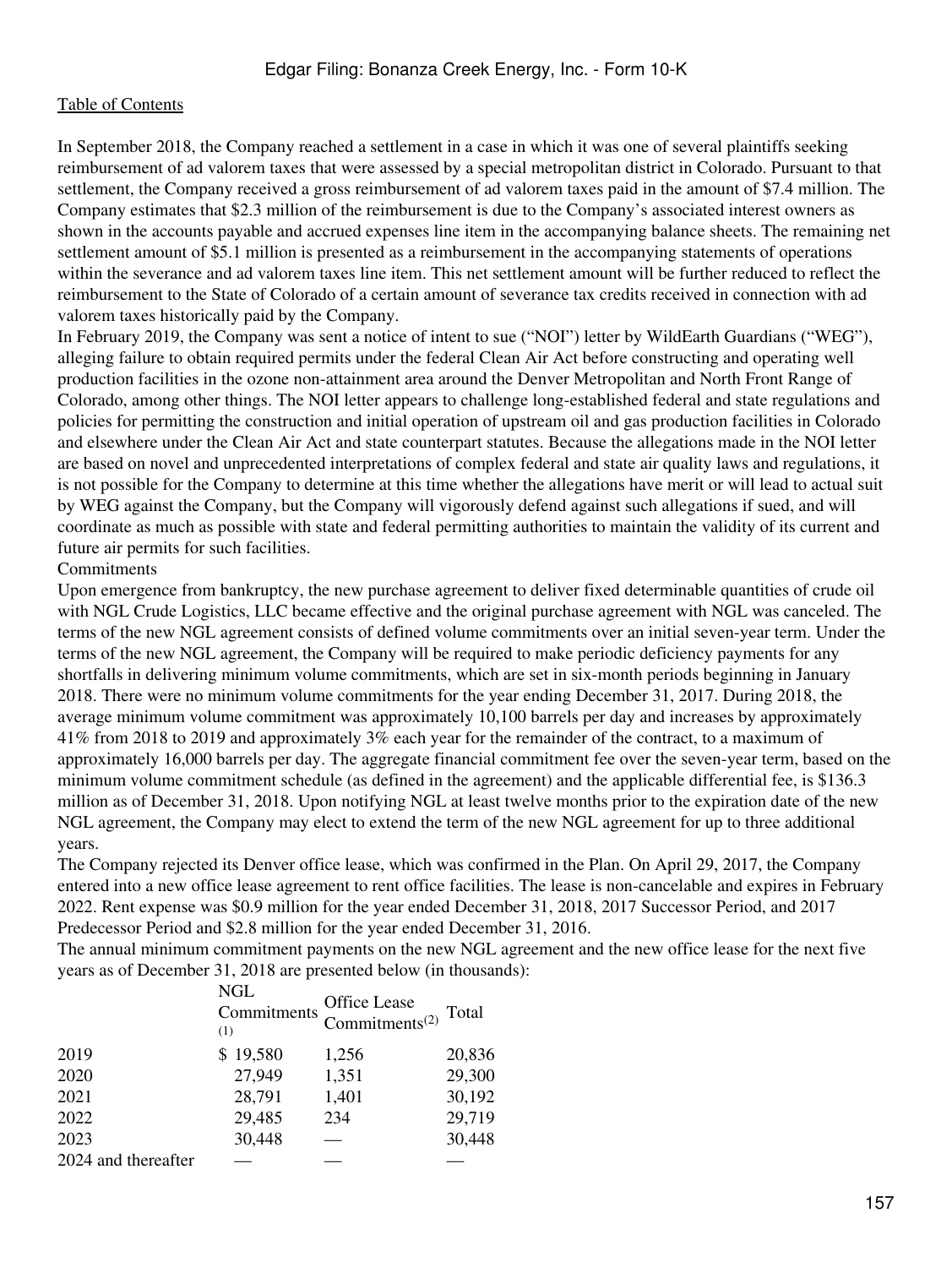Edgar Filing: Bonanza Creek Energy, Inc. - Form 10-K

Total \$ 136,253 4,242 140,495

 $\overline{\phantom{a}}$  , where  $\overline{\phantom{a}}$  , where  $\overline{\phantom{a}}$  , where  $\overline{\phantom{a}}$ (1) The above calculation is based on the minimum volume commitment schedule (as defined in the new NGL agreement) and applicable differential fees.

(2) The Company has subleased a portion of its office lease. The contractual amounts disclosed are presented gross, excluding total sublease income of \$1.4 million.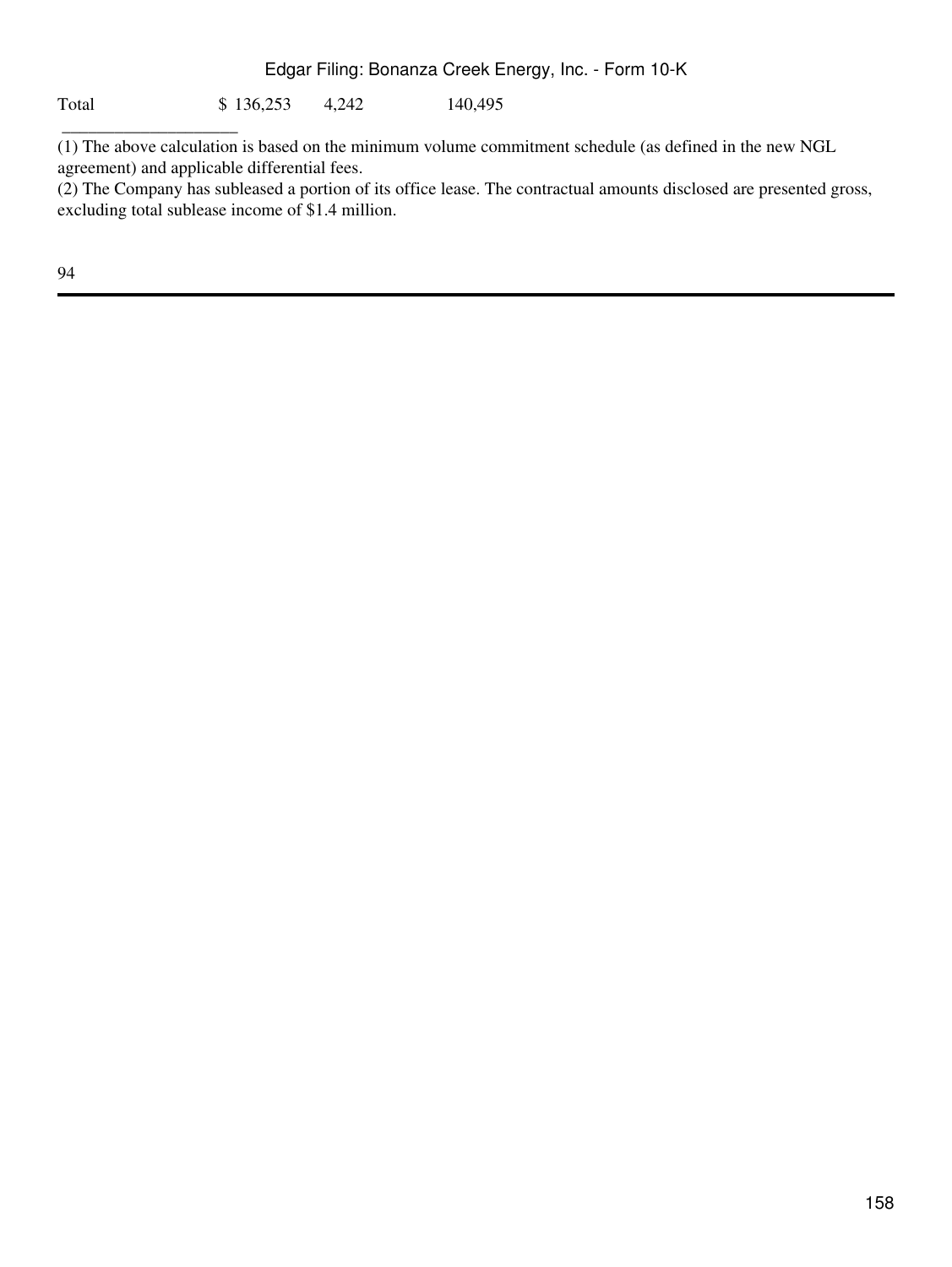#### NOTE 9 - STOCK-BASED COMPENSATION

#### 2017 Long Term Incentive Plan

Upon emergence from bankruptcy, the Company adopted a new Long Term Incentive Plan (the "2017 LTIP"), as established by the pre-emergence Board, which allows for the issuance of restricted stock units, performance stock units, and stock options. On the Effective Date, the Company reserved 2,467,430 shares of the new common stock for issuance under its 2017 Long Term Incentive Plan. See below for further discussion of awards granted under the 2017 LTIP.

#### Inducement Awards

During the year ended December 31, 2018, the Company granted inducement awards in the form of RSUs separate and distinct from the 2017 LTIP. The total number of inducement awards granted to employees during the year ended December 31, 2018 was 170,613 representing a total fair value of \$4.6 million.

#### Restricted Stock Units

The 2017 LTIP, established by the pre-emergence Board, allows for the issuance of RSUs to members of the Board of Directors and employees of the Company at the discretion of the Board of Directors. Each RSU represents one share of the Company's new common stock to be released from restriction upon completion of the vesting period. The awards typically vest in one-third increments over three years. The RSUs are valued at the grant date share price and are recognized as general and administrative expense over the vesting period of the award.

During June 2017, the Company granted 63,894 RSUs to non-executive members of the Board of Directors, with a fair value of \$2.3 million. This grant is intended to cover a three-year period, and the RSUs will vest in equal installments on each of the first three anniversaries. The vested shares will be released upon the earlier of the third anniversary of the grant date, a change of control, or the director's separation from the Company.

Total expense recorded for RSUs, inclusive of the Board of Director grants, for the Current and 2017 Successor Periods was \$5.2 million and \$7.9 million, respectively. The fair value of the RSUs granted from the 2017 LTIP during the Current and 2017 Successor Periods was \$6.2 million and \$13.4 million, respectively.

As of December 31, 2018, unrecognized compensation cost related to all RSUs was \$10.2 million and will be amortized through 2023.

A summary of the status and activity of non-vested restricted stock units is presented below:

|                                                  | Restricted<br><b>Stock</b><br>Units | Weighted-<br>Average<br>Grant-Date<br>Fair Value |
|--------------------------------------------------|-------------------------------------|--------------------------------------------------|
| Non-vested at beginning of 2017 Successor Period |                                     |                                                  |
| Granted                                          | 452,996                             | \$34.62                                          |
| Vested                                           | $(173,200)$ \$ 34.19                |                                                  |
| Forfeited                                        | $(18,631)$ \$ 34.36                 |                                                  |
| Non-vested as of December 31, 2017               | 261,165 \$ 34.93                    |                                                  |
| Granted                                          | 387,720 \$ 27.80                    |                                                  |
| Vested                                           | (84,345)                            | \$30.63                                          |
| Forfeited                                        | $(83,705)$ \$ 29.78                 |                                                  |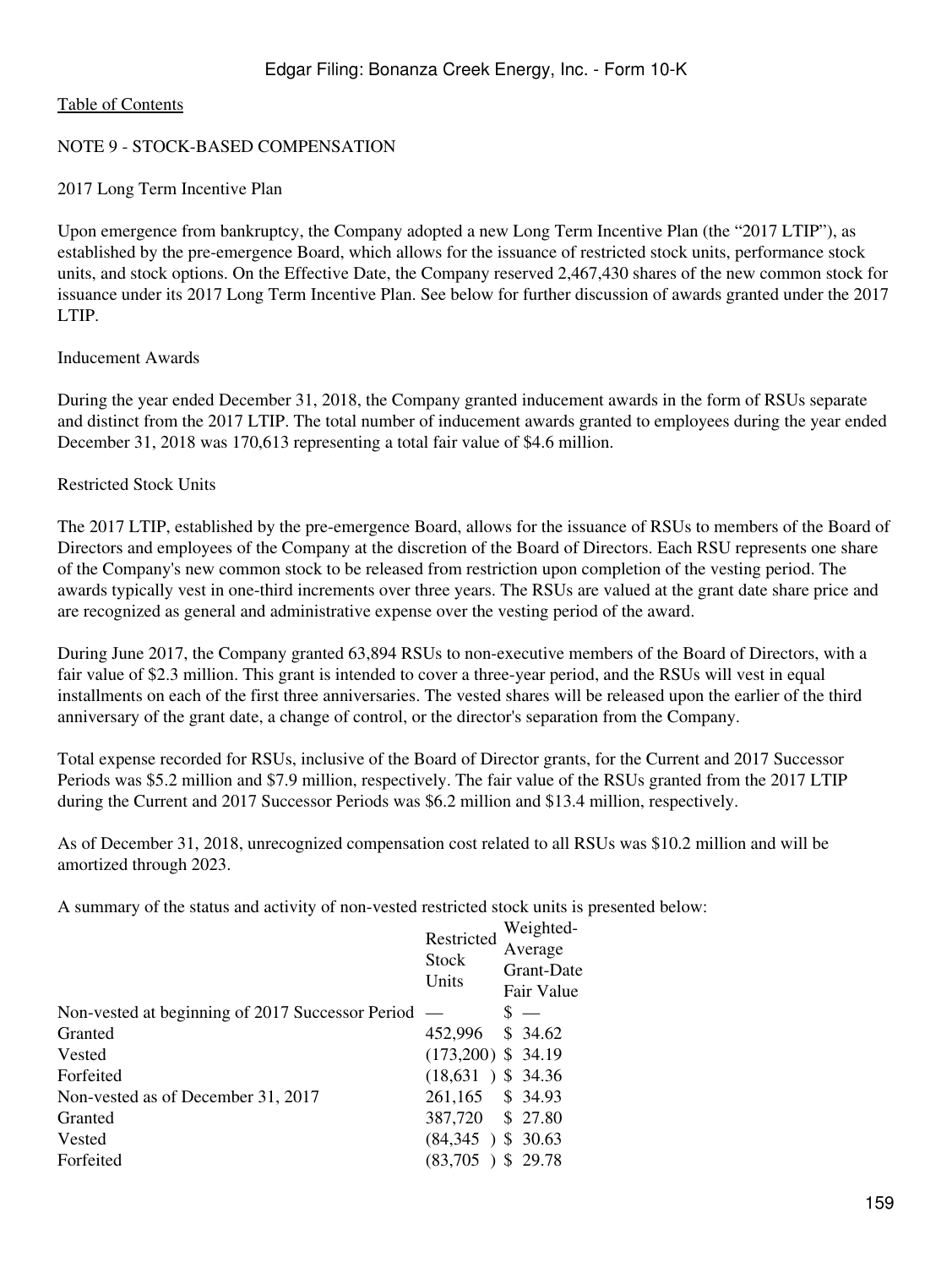Non-vested as of December 31, 2018 480,835 \$ 30.83 Cash flows resulting from excess tax benefits are to be classified as part of cash flows from financing activities. Excess tax benefits are realized tax benefits from tax deductions for vested restricted stock in excess of the deferred tax asset attributable to stock compensation costs for such restricted stock. The Company recorded no excess tax benefits for the Current and 2017 Successor Periods.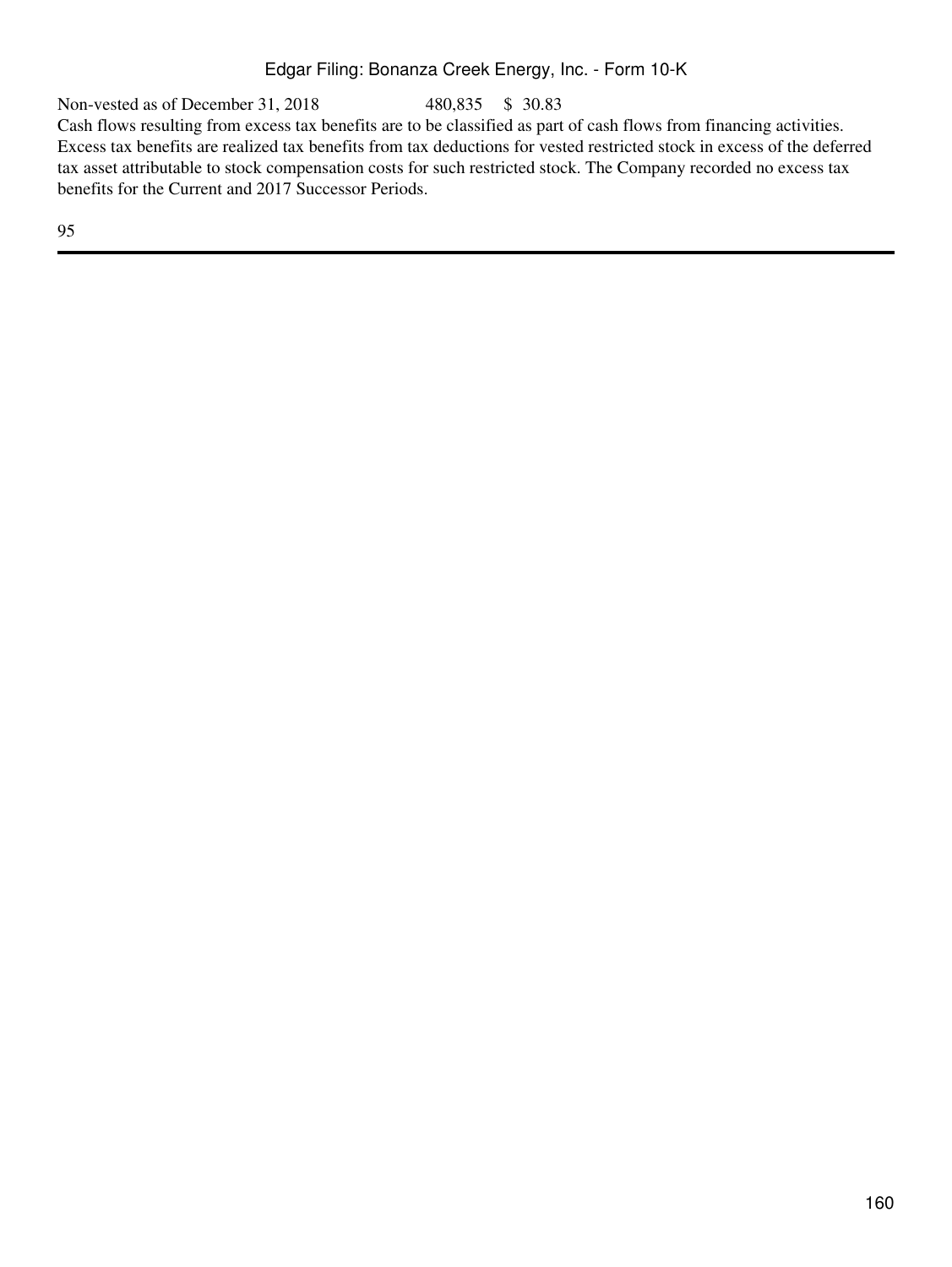## Performance Stock Units

The 2017 LTIP, established by the pre-emergence Board, allows for the issuance of PSUs to employees at the sole discretion of the Board of Directors. The number of shares of the Company's common stock that may be issued to settle PSUs range from zero to two times the number of PSUs awarded. The PSUs vest in their entirety at the end of the three-year performance period. The total number of PSUs granted is evenly split between two performance criterion. The first criterion is based on a comparison of the Company's absolute and relative total shareholder return ("TSR") for the performance period

compared with the TSRs of a group of peer companies for the same performance period. The TSR for the Company and each of the peer companies is determined by dividing (A)(i) the volume-weighted average share price for the last 30 trading days of the performance period, minus (ii) the volume-weighted average share price for the 30 trading days preceding the beginning of the performance period, by (B) the volume-weighted average share price for the 30 trading days preceding the beginning of the performance period. The second criterion is based on the Company's average annual return on capital employed ("ROCE") for each year during the three-year performance period. Compensation expense associated with PSUs is recognized as general and administrative expense over the performance period.

The fair value of the PSUs was measured at the grant date with a stochastic process method using a Brownian Motion simulation. A stochastic process is a mathematically defined equation that can create a series of outcomes over time. These outcomes are not deterministic in nature, which means that by iterating the equations multiple times, different results will be obtained for those iterations. In the case of the Company's PSUs, the Company could not predict with certainty the path its stock price or the stock prices of its peers would take over the performance period. By using a stochastic simulation, the Company created multiple prospective stock pathways, statistically analyzed these simulations, and ultimately made inferences regarding the most likely path the stock price would take. As such, because future stock prices are stochastic, or probabilistic with some direction in nature, the stochastic method, specifically the Brownian Motion Model, was deemed an appropriate method by which to determine the fair value of the portion of the PSUs tied to the TSR. Significant assumptions used in this simulation include the Company's expected volatility, risk-free interest rate based on U.S. Treasury yield curve rates with maturities consistent with the performance period, as well as the volatilities for each of the Company's peers.

The following table presents the assumptions used to determine the fair value of the TSR portion of the PSUs:

|                                     | For the  |      |
|-------------------------------------|----------|------|
|                                     | Year     |      |
|                                     | Ended    |      |
|                                     | December |      |
|                                     | 31, 2018 |      |
| Expected term of award (in years) 3 |          |      |
| Risk-free interest rate             | 2.76     | %    |
| Expected daily volatility           | 2.6      | $\%$ |

During the Current Successor Period, the Company recognized compensation expense for the PSUs of \$0.6 million. The fair value of the PSUs granted during the Current Successor Period was \$1.8 million. As of December 31, 2018, unrecognized compensation cost was \$1.2 million and will be amortized through 2020.

A summary of the status and activity of performance stock units is presented below:

Performance Average Stock Units Grant-Date Weighted-Fair Value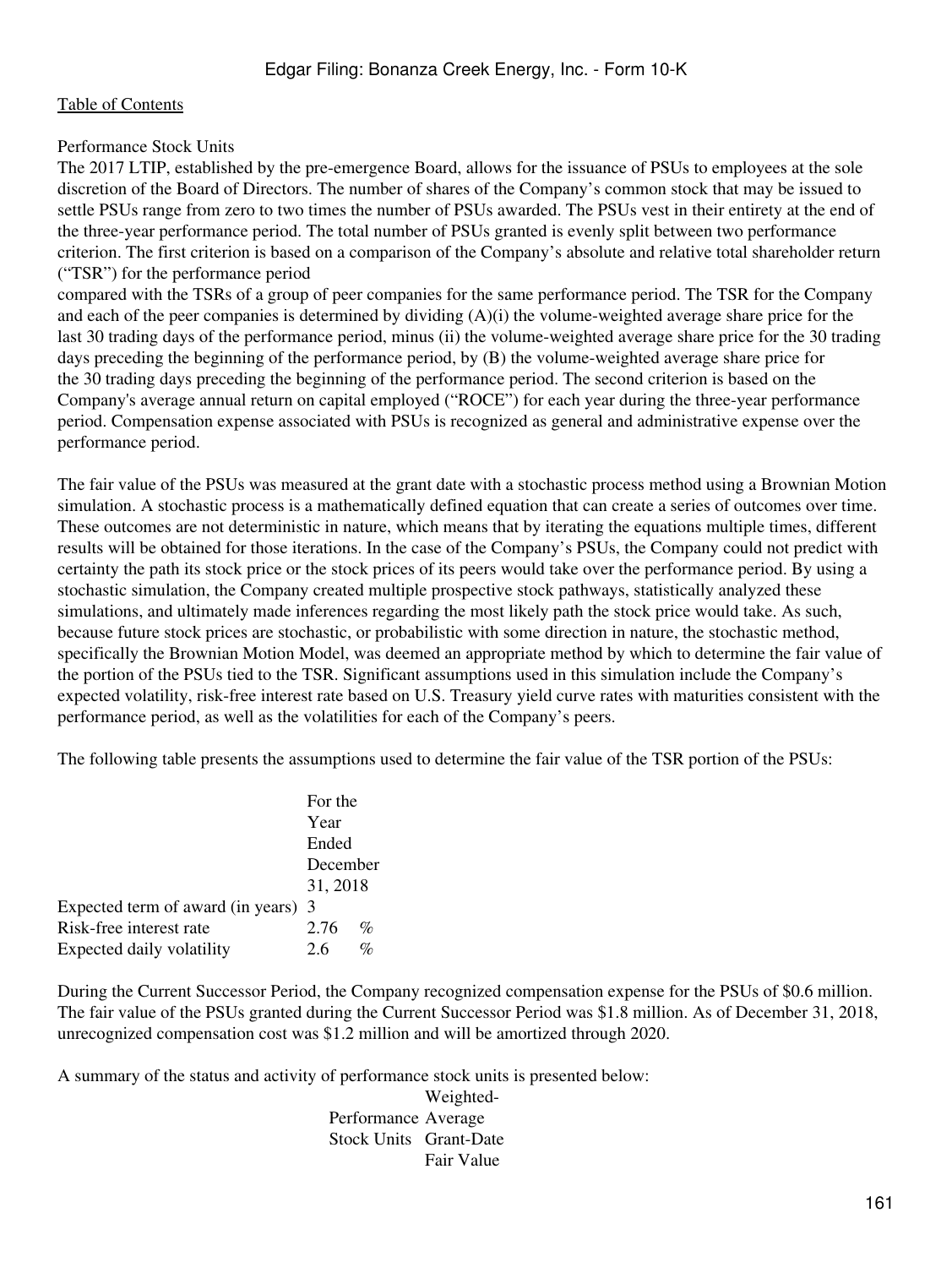# Edgar Filing: Bonanza Creek Energy, Inc. - Form 10-K

| Non-vested as of December 31, $2017$ —    |         |  |         |
|-------------------------------------------|---------|--|---------|
| Granted $(1)$                             | 59.641  |  | \$29.92 |
| Forfeited                                 | (5.952) |  | \$29.92 |
| Non-vested as of December 31, 2018 53,689 |         |  | \$29.92 |
|                                           |         |  |         |

(1) The number of awards assumes that the associated performance condition is met at the target amount. The final number of shares of the Company's common stock issued may vary depending on the performance multiplier, which ranges from zero to two times the number of units awarded, depending on the level of satisfaction of the performance condition.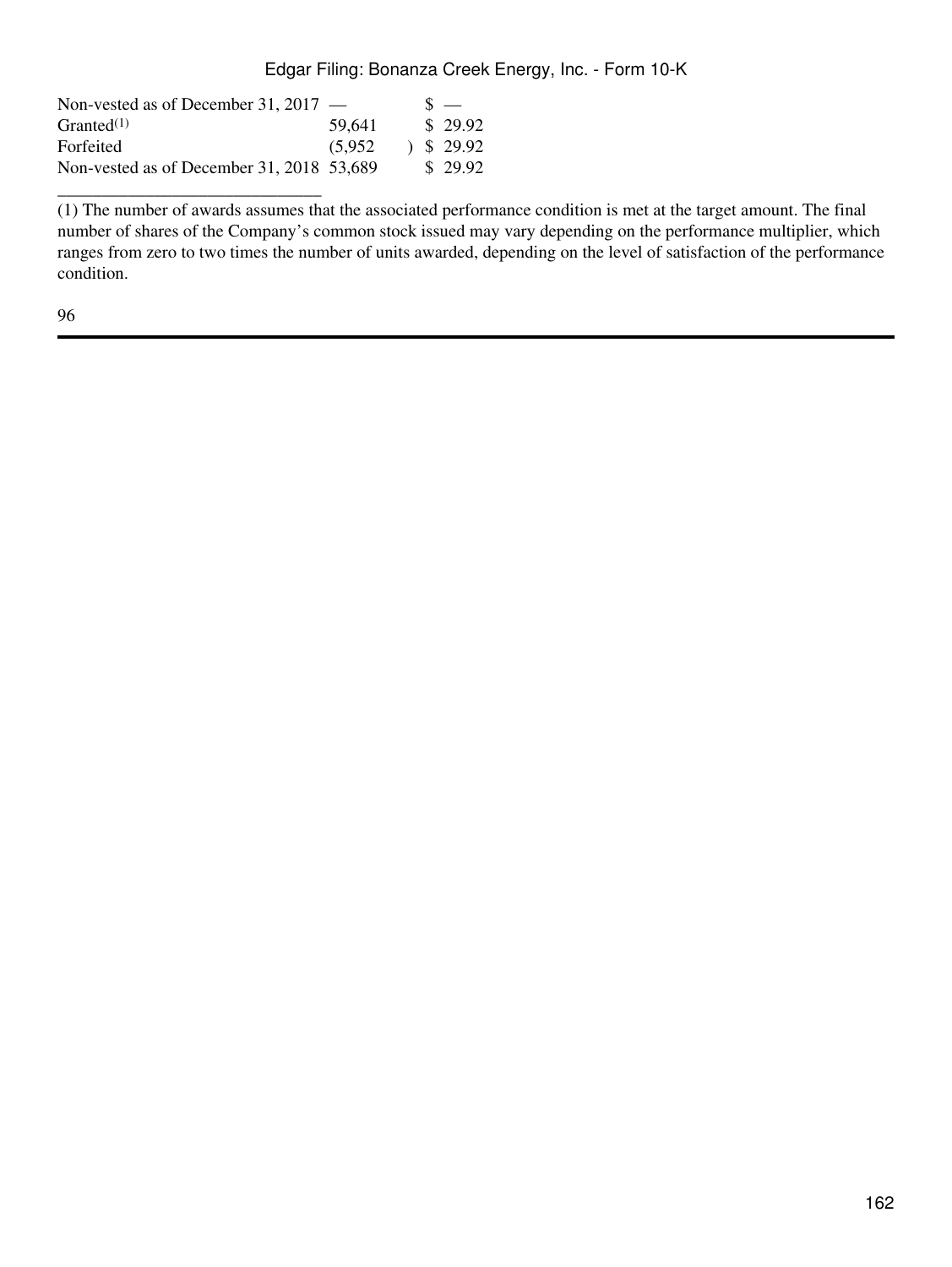## Stock Options

The 2017 LTIP, established by the pre-emergence Board, allows for the issuance of stock options to the Company's employees at the sole discretion of the Board of Directors. Options expire ten years from the grant date unless otherwise determined by the Board of Directors. Compensation expense on the stock options are recognized as general and administrative expense over the vesting period of the award.

There were no stock options granted during the Current Successor Period. Total expense recorded for stock options for the Current and 2017 Successor Periods was \$1.4 million and \$3.7 million, respectively. The fair value of the stock options granted during the 2017 Successor Period was \$6.8 million. As of December 31, 2018, unrecognized compensation cost was \$0.8 million and will be amortized through 2020.

Stock options were valued using a Black-Scholes Model using the following assumptions:

|                              | For the      |  |
|------------------------------|--------------|--|
|                              | Year         |  |
|                              | Ended        |  |
|                              | December     |  |
|                              | 31, 2017     |  |
| <b>Expected volatility</b>   | 52.1<br>$\%$ |  |
| <b>Expected dividends</b>    | $\%$         |  |
| Expected term (years) 6.0    |              |  |
| Risk-free interest rate 1.96 |              |  |
|                              |              |  |

Expected volatility is based on an average historical volatility of a peer group selected by management over a period consistent with the expected life assumption on the grant date. The risk-free rate of return is based on the U.S. Treasury constant maturity yield on the grant date with a remaining term equal to the expected term of the awards. The Company's expected life of stock option awards is derived from the midpoint of the average vesting time and contractual term of the awards.

A summary of the status and activity of non-vested stock options is presented below:

|                                                             |                   |                | Weighted-Weighted-Average Aggregate |            |  |
|-------------------------------------------------------------|-------------------|----------------|-------------------------------------|------------|--|
|                                                             | <b>Stock</b>      | Average        | Remaining                           | Intrinsic  |  |
|                                                             | Options           | Exercise       | <b>Contractual Term</b>             | Value (in  |  |
|                                                             |                   | Price          | (in years)                          | thousands) |  |
| Outstanding at beginning of Current Successor Period        |                   | $\mathbb{S}$ — |                                     |            |  |
| Granted                                                     | 389,102           | 34.36          |                                     |            |  |
| Exercised                                                   |                   |                |                                     |            |  |
| Forfeited                                                   | $(191,831)$ 34.36 |                | 9.3                                 |            |  |
| Outstanding as of December 31, 2017                         | 197,271           | \$ 34.36       | 9.3                                 |            |  |
| Granted                                                     |                   |                |                                     |            |  |
| Exercised                                                   | (32,037)          | 34.36          |                                     |            |  |
| Forfeited                                                   | $(32, 425)$ 34.36 |                |                                     |            |  |
| Outstanding as of December 31, 2018                         | 132,809           | \$ 34.36       | 6.7                                 |            |  |
| Options outstanding and exercisable as of December 31, 2018 | 61,880            | \$ 34.36       | 4.8                                 |            |  |
| Predecessor Long Term Incentive Plan                        |                   |                |                                     |            |  |

The Company's Predecessor Long Term Incentive Plan (the "Predecessor Plan") had different forms of equity issuances allowed under it, including restricted stock, performance stock units, and long term incentive plan units ("predecessor awards"), as further described in this section. Upon emergence from bankruptcy, the Company's predecessor awards were canceled.

Restricted Stock under the Predecessor Long Term Incentive Plan

The Company granted shares of restricted stock to directors, eligible employees, and officers under its Predecessor Plan. Each share of restricted stock represented one share of the Company's common stock to be released from restriction upon completion of the vesting period. The awards typically vested in one-third increments over three years. Each share of restricted stock was entitled to a non-forfeitable dividend, if the Company were to declare one,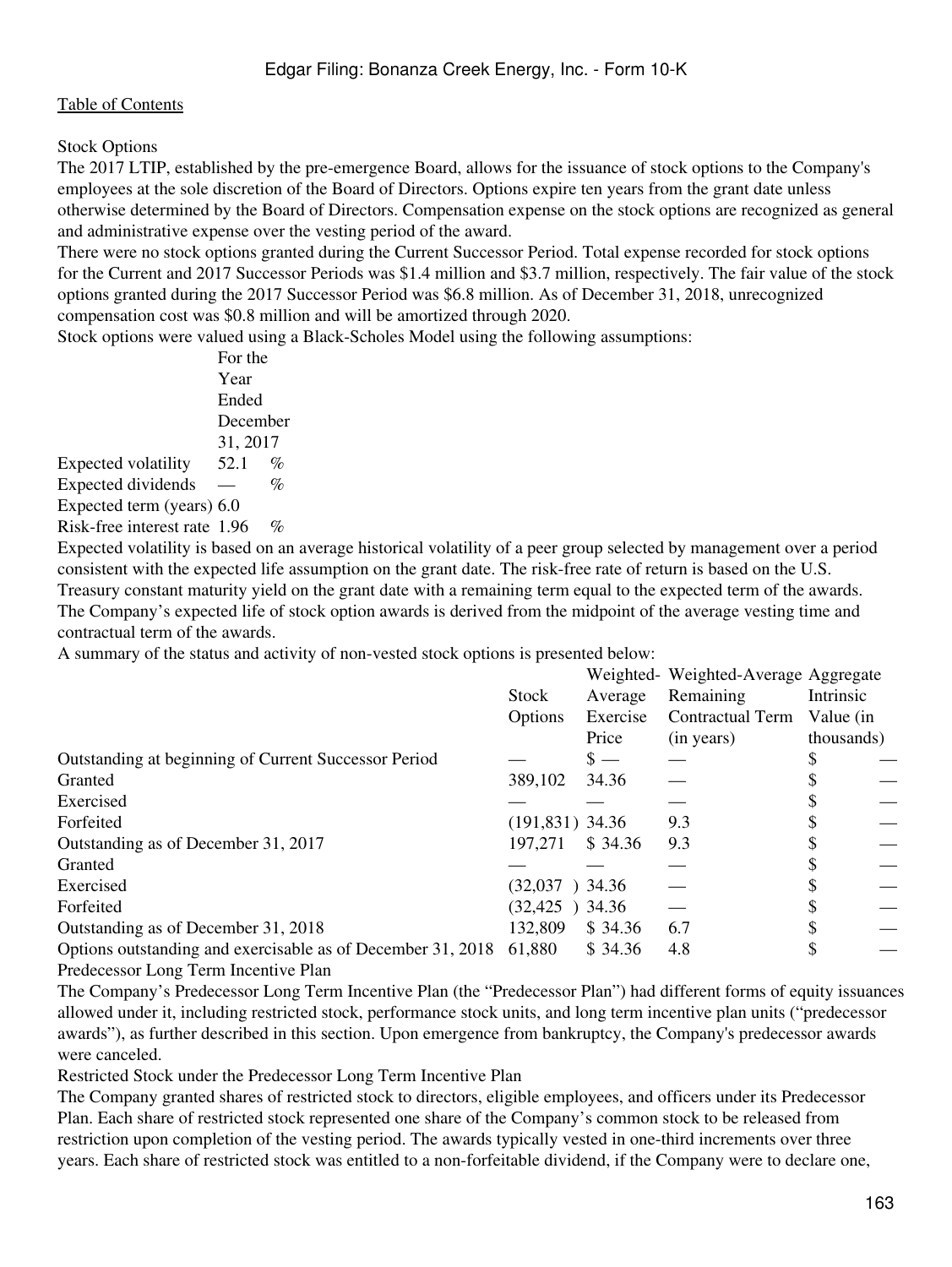and has the same voting rights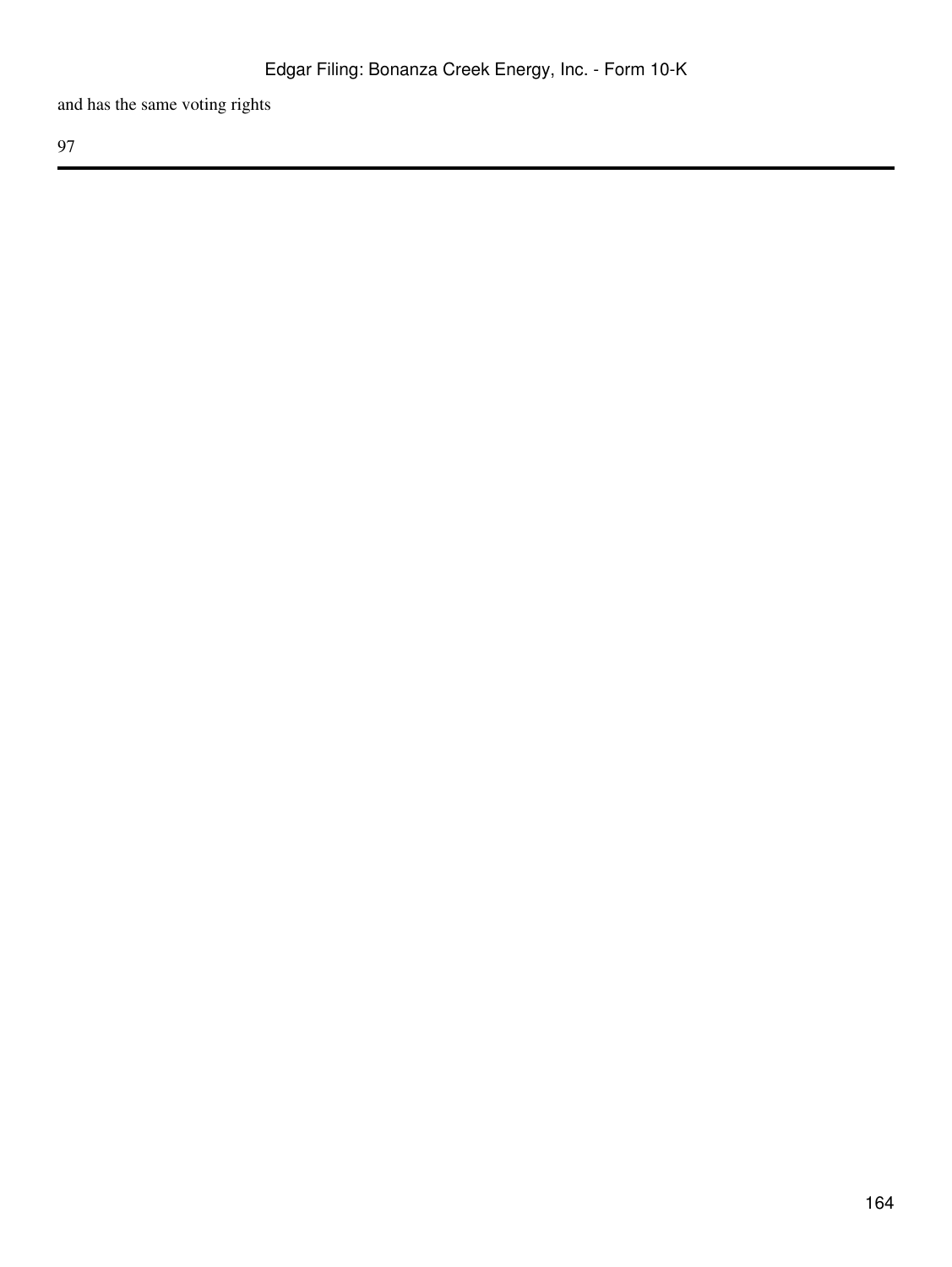as a share of the Company's common stock. Shares of restricted stock were valued at the closing price of the Company's common stock on the grant date and were recognized as general and administrative expense over the vesting period of the award.

The Company granted no shares of restricted stock under the Predecessor Plan during the 2017 or 2016 Predecessor Periods. The Company granted 568,832 shares of restricted stock under the Predecessor Plan to certain employees during 2015. The fair value of the restricted stock granted in 2015 was \$13.8 million. The Company recognized compensation expense of \$1.2 million and \$6.1 million for the 2017 and 2016 Predecessor Periods, respectively. There were no shares of restricted stock granted to non-employee directors under the Predecessor Plan during the 2017 Predecessor Period. During the year ended December 31, 2016, the Company issued 113,044 shares of restricted common stock under the Predecessor Plan to its non-employee directors. The Company recognized compensation expense of \$0.04 million and \$0.7 million for the 2017 and 2016 Predecessor Periods, respectively. These awards vested approximately one year after issuance.

A summary of the status and activity of non-vested restricted stock is presented below:

|                                         | Predecessor                                |            |                           |            |  |  |
|-----------------------------------------|--------------------------------------------|------------|---------------------------|------------|--|--|
|                                         | January 1, 2017 through For the Year Ended |            |                           |            |  |  |
|                                         | April 28, 2017                             |            | December 31, 2016         |            |  |  |
|                                         |                                            | Weighted-  |                           | Weighted-  |  |  |
|                                         | Restricted Average                         |            | <b>Restricted Average</b> |            |  |  |
|                                         | Stock                                      | Grant-Date | Stock                     | Grant-Date |  |  |
|                                         |                                            | Fair Value |                           | Fair Value |  |  |
| Non-vested at beginning of year 368,887 |                                            | \$19.45    | 731,818                   | \$29.47    |  |  |
| Granted                                 |                                            | $s =$      | 113,044                   | \$0.98     |  |  |
| Vested                                  | $(111,996)$ \$ 32.22                       |            | $(355,498)$ \$ 31.68      |            |  |  |
| Forfeited                               | (5, 134)                                   | 329.55     | $(120, 477)$ \$ 27.34     |            |  |  |
| Canceled                                | $(251,757)$ \$ 13.08                       |            |                           |            |  |  |
| Non-vested at end of period             |                                            |            | 368,887                   | 19.45<br>S |  |  |

The Company recorded no excess tax benefits for the 2017 and 2016 Predecessor Periods. Performance Stock Units under the Predecessor Long Term Incentive Plan

The Company granted PSUs to certain officers under its Predecessor Plan. The number of shares of the Company's common stock that may be issued to settle PSUs ranged from zero to two times the number of PSUs awarded. PSUs were determined at the end of each annual measurement period over the course of the three-year performance cycle in an amount up to two-thirds of the target number of PSUs that are eligible for vesting (such that an amount equal to 200% of the target number of PSUs may be earned during the performance cycle), although no stock was actually awarded to the participant until the end of the entire three-year performance cycle. Any PSUs that have not vested at the end of the applicable measurement period are forfeited. The performance criteria for the PSUs is based on a comparison of the Company's TSR for the measurement period compared with the TSRs of a group of peer companies for the same measurement period. Compensation expense associated with PSUs was recognized as general and administrative expense over the measurement period. The TSR for the Company and each of the peer companies was determined by dividing  $(A)(i)$  the average share price for the last 30 trading days of the applicable measuring period, minus (ii) the average share price for the 30 trading days immediately preceding the beginning of the applicable measuring period, by (B) the average share price for the 30 trading days immediately preceding the beginning of the applicable measuring period. The number of earned shares of the Company's common stock was calculated based on which quartile its TSR percentage ranks as of the end of the annual measurement period relative to the other companies in the comparator group.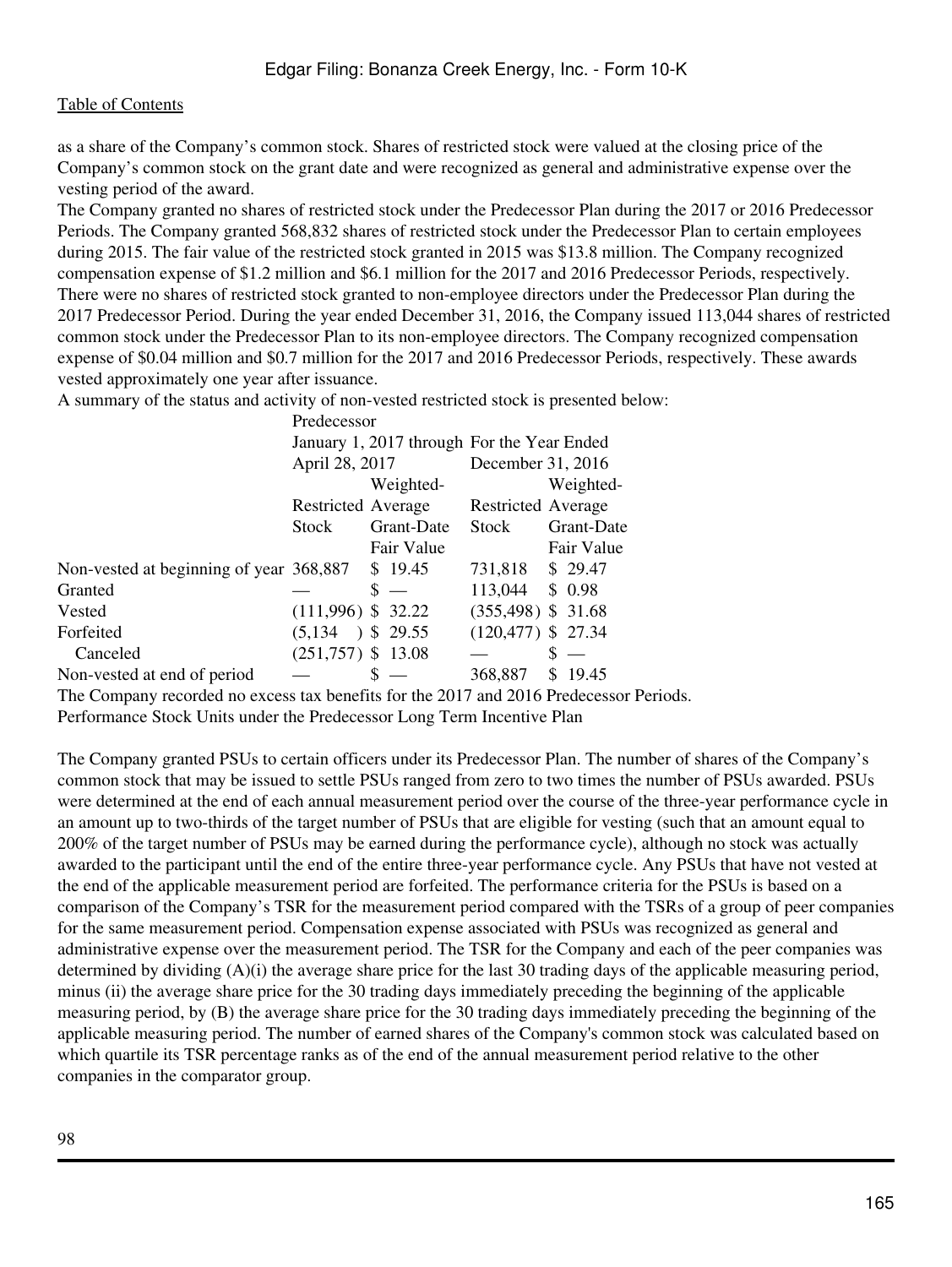The fair value of the PSUs was measured at the grant date with a stochastic process method using a Monte Carlo simulation. A stochastic process is a mathematically defined equation that can create a series of outcomes over time. These outcomes are not deterministic in nature, which means that by iterating the equations multiple times, different results will be obtained for those iterations. In the case of the Company's PSUs, the Company could not predict with certainty the path its stock price or the stock prices of its peers would take over the performance period. By using a stochastic simulation, the Company created multiple prospective stock pathways, statistically analyzed these simulations, and ultimately made inferences regarding the most likely path the stock price would take. As such, because future stock prices are stochastic, or probabilistic with some direction in nature, the stochastic method, specifically the Monte Carlo Model, was deemed an appropriate method by which to determine the fair value of the PSUs. Significant assumptions used in this simulation include the Company's expected volatility, risk-free interest rate based on U.S. Treasury yield curve rates with maturities consistent with the measurement period, as well as the volatilities for each of the Company's peers.

The Company granted no PSUs under the Predecessor Plan during the 2017 and 2016 Predecessor Periods. The Company recognized compensation expense for the Predecessor Company of \$0.5 million and \$1.8 million for the 2017 and 2016 Predecessor Periods, respectively, relating to the 2015 PSUs.

A summary of the status and activity of PSUs is presented in the following table:

|            |                                                       |                              | For the Year Ended                                                    |                  |                                |
|------------|-------------------------------------------------------|------------------------------|-----------------------------------------------------------------------|------------------|--------------------------------|
|            |                                                       |                              | December 31, 2016                                                     |                  |                                |
|            |                                                       |                              |                                                                       |                  | Weighted-Average               |
| <b>PSU</b> |                                                       |                              | <b>PSU</b>                                                            |                  | Grant-Date                     |
|            |                                                       |                              |                                                                       |                  | Fair Value                     |
|            | \$.                                                   | 33.31                        | 114,833                                                               | \$               | 35.27                          |
|            | \$                                                    |                              |                                                                       |                  |                                |
|            | \$                                                    |                              |                                                                       |                  | 36.61                          |
|            | \$                                                    |                              |                                                                       |                  | 35.55                          |
|            |                                                       | 33.31                        |                                                                       | \$               |                                |
|            | \$                                                    |                              | 21,538                                                                | \$               | 33.31                          |
|            | Non-vested at beginning of year <sup>(1)</sup> 21,538 | Predecessor<br>$(21,538)$ \$ | January 1, 2017 through<br>April 28, 2017<br>Grant-Date<br>Fair Value | Weighted-Average | $(59,725)$ \$<br>$(33,570)$ \$ |

(1) number of shares of the Company's common stock issued may vary depending on the performance multiplier,<br>(1) which gapes from zero to two times the number of  $DSU_2$  swapped, depending on the level of estisfaction of th The number of awards assumes that the associated performance condition is met at the target amount. The final

which ranges from zero to two times the number of PSUs awarded, depending on the level of satisfaction of the performance condition.

During the 2017 Predecessor Period the third tranche of the 2015 awards had a zero-times multiplier, in accordance with the terms of the respective PSU awards. During the year ended December 31, 2016, the third tranche of the 2014 awards and the second tranche of the 2015 awards had a zero-times multiplier, in accordance with the terms of the respective PSU awards.

Predecessor Long Term Incentive Plan Units

\_\_\_\_\_\_\_\_\_\_\_\_\_\_\_\_\_\_\_\_\_\_\_\_\_\_\_

The Company granted no Predecessor LTIP units ("units") during the 2017 Predecessor Period. During the year end December 31, 2016, the Company granted 2,958,558 units for a total fair value \$2.9 million, that settled in shares of the Company's common stock upon vesting. The units would vest in one-third increments over three years. The units contained a share price cap of \$26 that incrementally decreases the number of shares of the Company's common stock that will be released upon vesting if the Company's common stock were to exceed the share price cap. Total expense recorded for the units for the Predecessor Company for the 2017 and 2016 Predecessor Periods was \$0.4 million and \$0.9 million, respectively.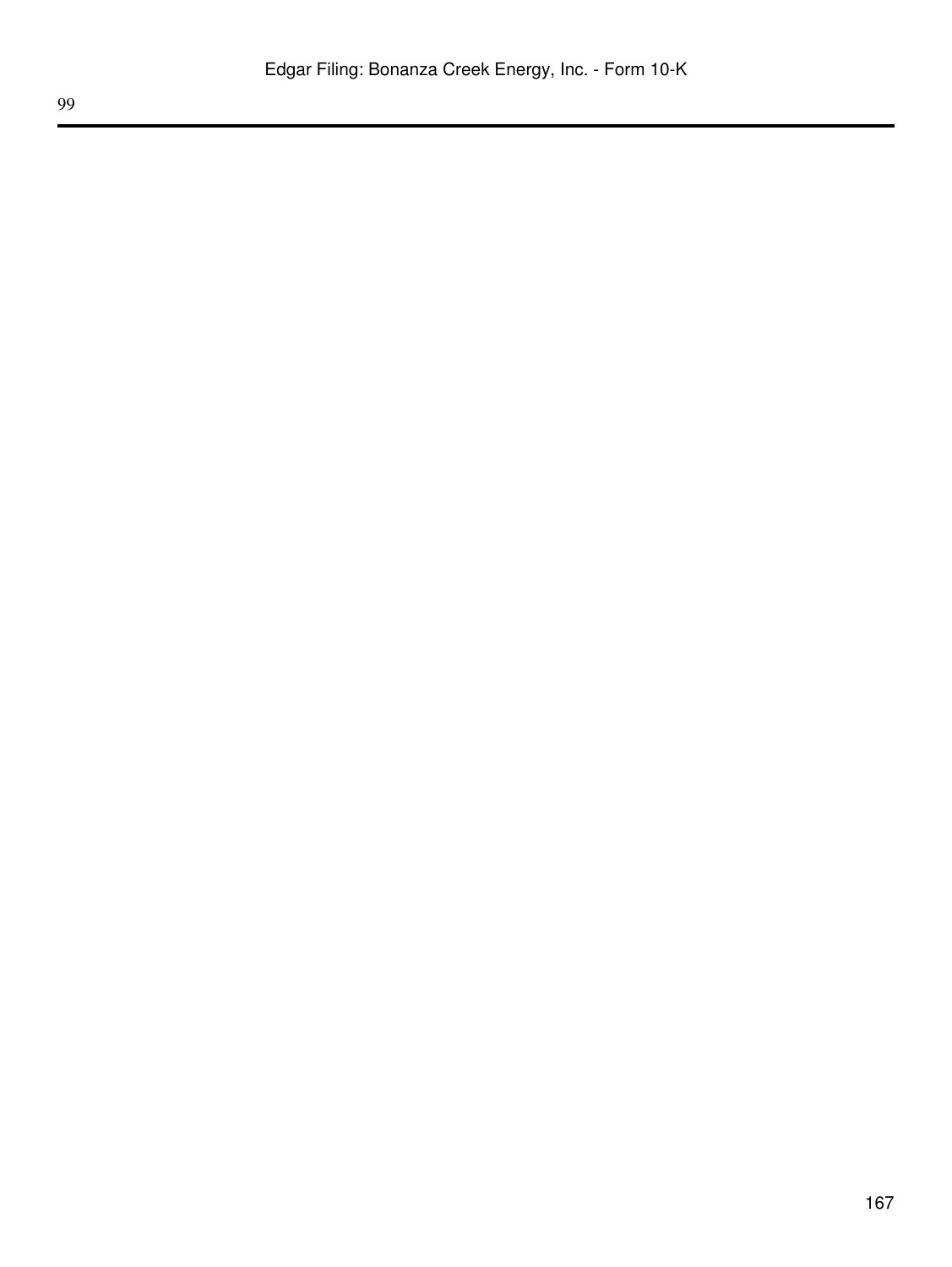A summary of the status and activity of non-vested units for the 2017 and 2016 Predecessor Periods is presented below.

|                                           | Predecessor                               |    |            |                    |           |            |
|-------------------------------------------|-------------------------------------------|----|------------|--------------------|-----------|------------|
|                                           | January 1, 2017 through<br>April 28, 2017 |    |            | For the Year Ended |           |            |
|                                           |                                           |    |            | December 31, 2016  |           |            |
|                                           | Weighted-                                 |    |            |                    | Weighted- |            |
|                                           | <b>LTIP Units</b>                         |    | Average    | <b>LTIP</b>        |           | Average    |
|                                           |                                           |    | Grant-Date | Units              |           | Grant-Date |
|                                           |                                           |    | Fair Value |                    |           | Fair Value |
| Non-vested at beginning of year 2,443,402 |                                           | S  | 0.99       |                    |           |            |
| Granted                                   |                                           | \$ |            | 2,958,558          | S         | 0.99       |
| Vested                                    | (767, 848)                                | S  | 0.98       |                    |           |            |
| Forfeited                                 | $(126,616)$ \$                            |    | 0.98       | (515, 156)         | S         | 0.98       |
| Canceled                                  | $(1,548,938)$ \$                          |    | 0.99       |                    |           |            |
| Non-vested at end of period               |                                           |    |            | 2,443,402          |           | 0.99       |
| $401(k)$ Plan                             |                                           |    |            |                    |           |            |

The Company has a defined contribution retirement plan (the "401(k) Plan") that is subject to the Employee Retirement Income Security Act of 1974. The 401(k) Plan allows eligible employees to contribute up to the contribution limits established under the IRC. The Company matches each employee's contribution up to six percent of the employee's base salary. The Company's matching contributions to the 401(k) Plan were \$1.1 million, \$0.6 million, \$0.6 million, and \$2.0 million for the Current Successor Period, 2017 Successor Period, 2017 Predecessor Period, and the year ended December 31, 2016, respectively.

NOTE 10 - INCOME TAXES

Deferred tax assets and liabilities are measured by applying the provisions of enacted tax laws to determine the amount of taxes payable or refundable currently or in future years related to cumulative temporary differences between the tax basis of assets and liabilities and amounts reported in the Company's balance sheets. The tax effect of the net change in the cumulative temporary differences during each period in the deferred tax assets and liabilities determines the periodic provision for deferred taxes.

The provision for income taxes consists of the following (in thousands):

|                          | Successor                                                              | Predecessor<br>January                        |                                       |  |
|--------------------------|------------------------------------------------------------------------|-----------------------------------------------|---------------------------------------|--|
|                          | YearApril 29,<br>End@017<br>Decelmologh<br>31, December<br>20181, 2017 | 1,<br>2017<br>through<br>April<br>28,<br>2017 | Year<br>Ended<br>December<br>31, 2016 |  |
| Current tax benefit      |                                                                        |                                               |                                       |  |
| Federal                  | $$ -\$ 376$                                                            | \$.                                           | S                                     |  |
| State                    |                                                                        |                                               |                                       |  |
| Deferred tax benefit     |                                                                        |                                               |                                       |  |
| Total income tax benefit | 376                                                                    |                                               | \$                                    |  |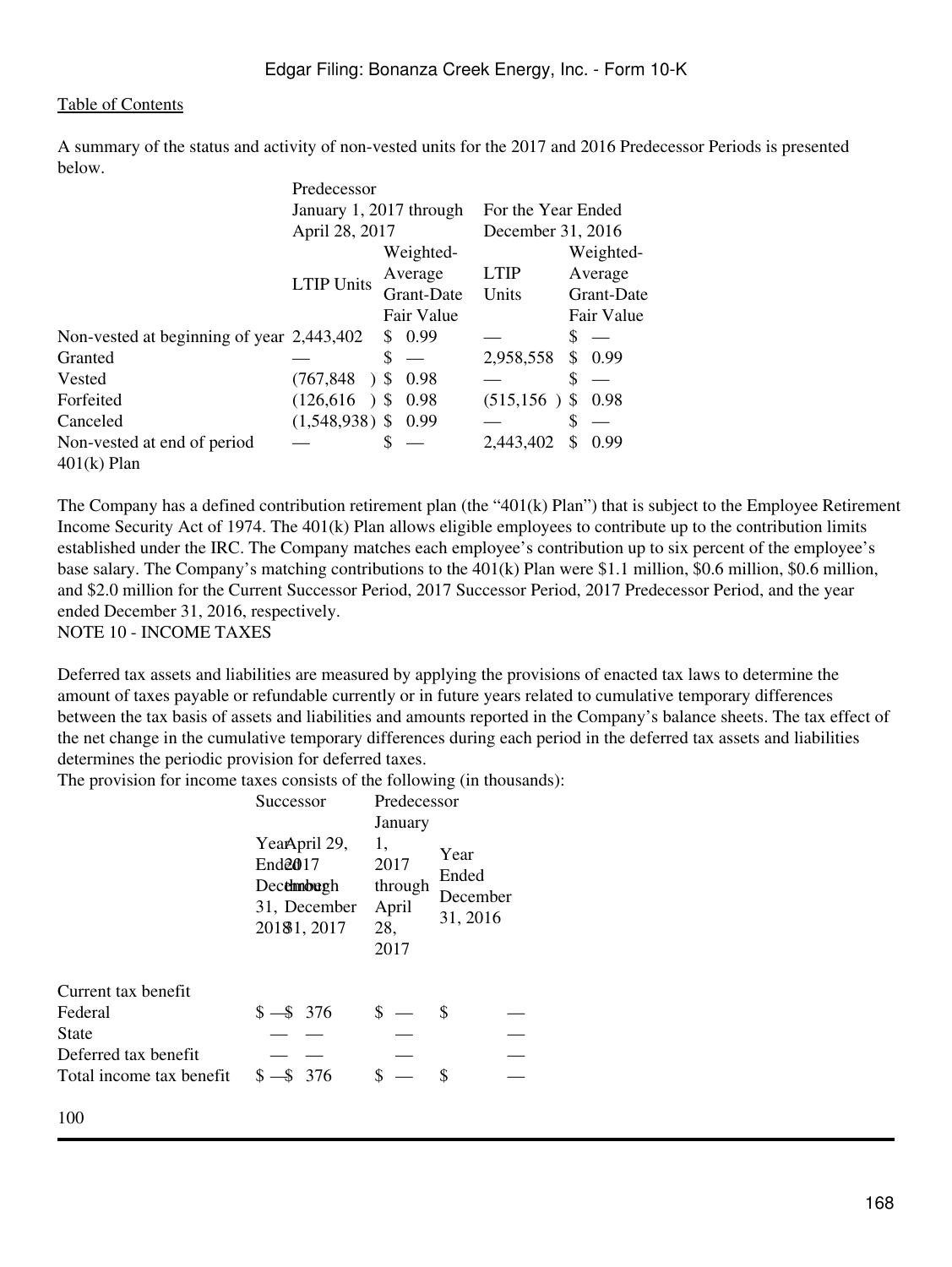Temporary differences between the financial statement carrying amounts and tax basis of assets and liabilities that give rise to the net deferred tax liability result from the following components (in thousands):

|                                                       | Successor          |         |
|-------------------------------------------------------|--------------------|---------|
|                                                       | As of December 31, |         |
|                                                       | 2018               | 2017    |
| Deferred tax liabilities:                             |                    |         |
| Oil and gas properties                                | \$52,006           | $S-$    |
| Derivative liability                                  | 8,527              |         |
| Total deferred tax liabilities                        | 60,533             |         |
| Deferred tax assets:                                  |                    |         |
| Federal and state tax net operating loss carryforward | 137,567            | 117,115 |
| Oil and gas properties                                |                    | 1,319   |
| Derivative liability                                  |                    | 3,457   |
| <b>Reclamation costs</b>                              | 7,251              | 9,516   |
| Stock compensation                                    | 1,635              | 1,419   |
| Accrued compensation                                  | 1,308              | 1,285   |
| Inventory                                             | 1,577              | 1,529   |
| Settlement liabilities                                |                    |         |
| <b>AMT</b> credit                                     |                    |         |
| State bonus depreciation addback                      |                    | 1,089   |
| Other long-term assets                                | 271                | 231     |
| Total deferred tax assets                             | 149,609            | 136,960 |
| Less: Valuation allowance                             | 89,076             | 136,960 |
| Total deferred tax assets after valuation allowance   |                    |         |
| Total non-current net deferred tax liability          |                    |         |
|                                                       |                    |         |

The Company has \$577.6 million and \$470.3 million of net operating loss carryovers for federal income tax purposes as of December 31, 2018 and 2017, respectively. Federal net operating loss carryforwards incurred prior to January 1, 2018 of \$470.3 million will begin to expire in 2036. Federal net operating loss carryforwards incurred after December 31, 2017 of \$107.3 million have no expiration and can only be used to offset 80% of taxable income when utilized.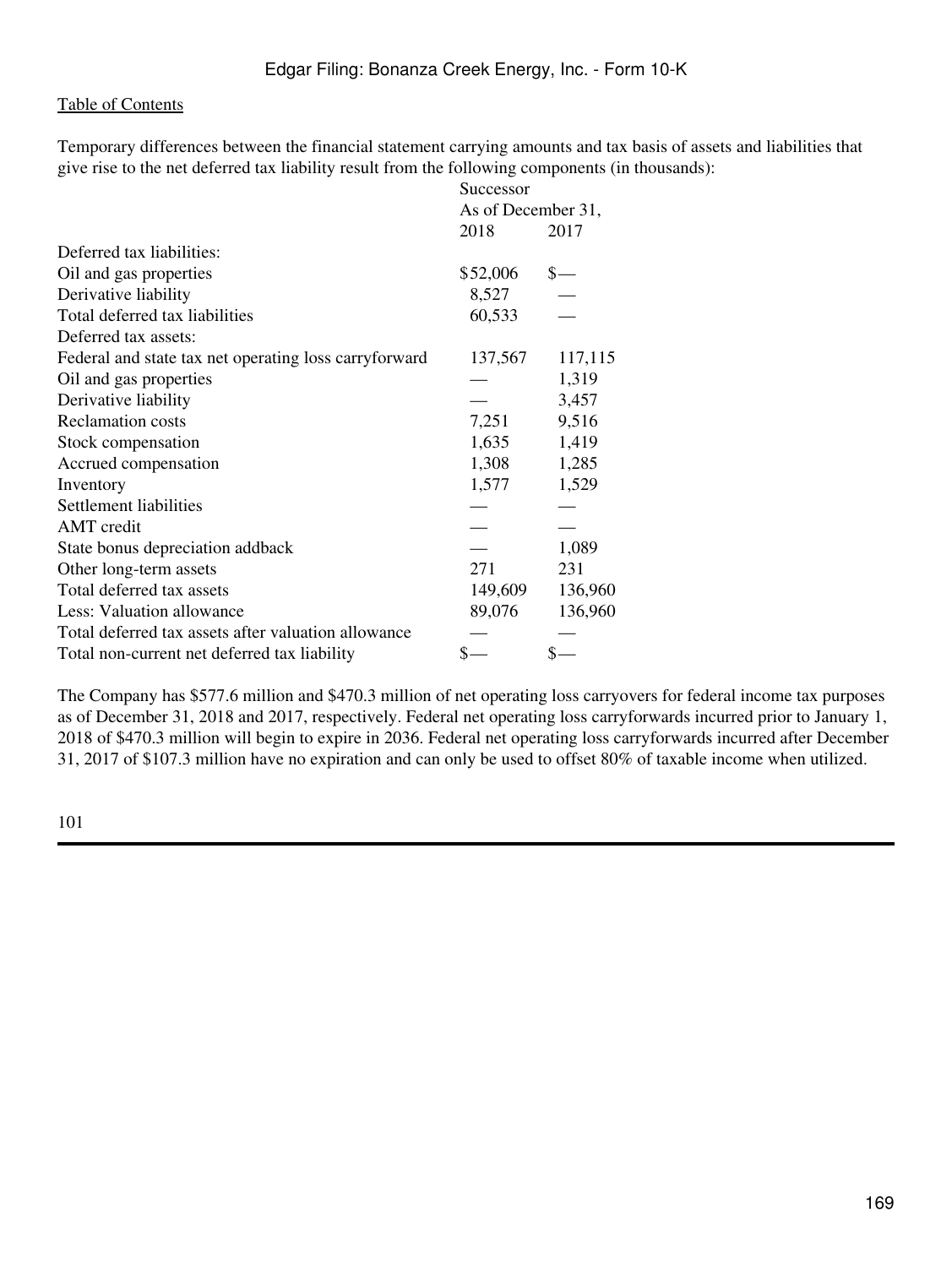Federal income tax expense differs from the amount that would be provided by applying the statutory United States federal income tax rate of 21% to income before income taxes primarily due to the effect of state income taxes, rate changes, and other permanent differences, as follows (in thousands):

|                                                                           | Successor                             |                                                      | Predecessor                                        |                                       |
|---------------------------------------------------------------------------|---------------------------------------|------------------------------------------------------|----------------------------------------------------|---------------------------------------|
|                                                                           | Year<br>Ended<br>December<br>31, 2018 | April 29,<br>2017<br>through<br>December<br>31, 2017 | January 1,<br>2017<br>through<br>April 28,<br>2017 | Year<br>Ended<br>December<br>31, 2016 |
| Federal statutory tax (expense) benefit by applying the statutory<br>rate | \$35,319                              | \$1,889                                              | \$(931)                                            | \$69,633                              |
| Decrease (increase) in tax resulting from:                                |                                       |                                                      |                                                    |                                       |
| State tax expense net of federal benefit                                  | 6,556                                 | 172                                                  | (85)                                               | 6,358                                 |
| Prior year true-up                                                        | (458)                                 |                                                      | (7,572)                                            |                                       |
| Stock compensation                                                        | 854                                   |                                                      | (1,773)                                            |                                       |
| Permanent differences                                                     | 61                                    | (715                                                 | (35,273)                                           |                                       |
| Rate change                                                               | (421)                                 | (73,956)                                             |                                                    |                                       |
| <b>NOL</b> Adjustment                                                     | 5,973                                 |                                                      |                                                    |                                       |
| Other                                                                     |                                       | (642)                                                |                                                    | (317)                                 |
| Valuation allowance                                                       | (47, 884)                             | 73,628                                               | 45,634                                             | (75,674)                              |
| Total income tax benefit                                                  |                                       | \$376                                                | $_{\rm s-}$                                        |                                       |

During the year ended December 31, 2018, the decrease in tax rate was primarily due to placing a valuation allowance against net deferred tax assets. There was no deferred income tax benefit or expense in the accompanying statements of operations. The valuation allowance decreased to \$89.1 million in 2018 due to improvement of operational results. Net operating losses are inherently subject to changes in ownership. The net operating loss adjustment was derived from the write-off of the Company's Mid-continent tax attributes upon the sale of those assets.

During the year ended December 31, 2017, the decrease in tax rate was primarily due to the enactment of the Tax Cuts and Jobs Act ("Tax Act"). There was \$0.4 million of current income tax benefits in the accompanying statements of operations due to the AMT payments being refunded as prescribed in the Tax Act. The valuation allowance decreased to \$137.0 million in 2017 due to decreased tax rate as mandated by the Tax Act.

During the year ended December 31, 2016, the decrease in tax rate was primarily due to placing a valuation allowance against net deferred tax assets. There was no deferred income tax benefit or expense in the accompanying statements of operations. The valuation allowance increased to \$256.2 million in 2016 due to continued deterioration of our operational results.

The Company had no unrecognized tax benefits as of December 31, 2018, 2017, and 2016.

## NOTE 11 - ASSET RETIREMENT OBLIGATIONS

The Company recognizes an estimated liability for future costs to abandon its oil and gas properties. The fair value of the asset retirement obligation is recorded as a liability when incurred, which is typically at the time the asset is acquired or placed in service. There is a corresponding increase to the carrying value of the asset, which is included in the proved properties line item in the accompanying balance sheets. The Company depletes the amount added to proved properties and recognizes expense in connection with accretion of the discounted liability over the remaining estimated economic lives of the properties.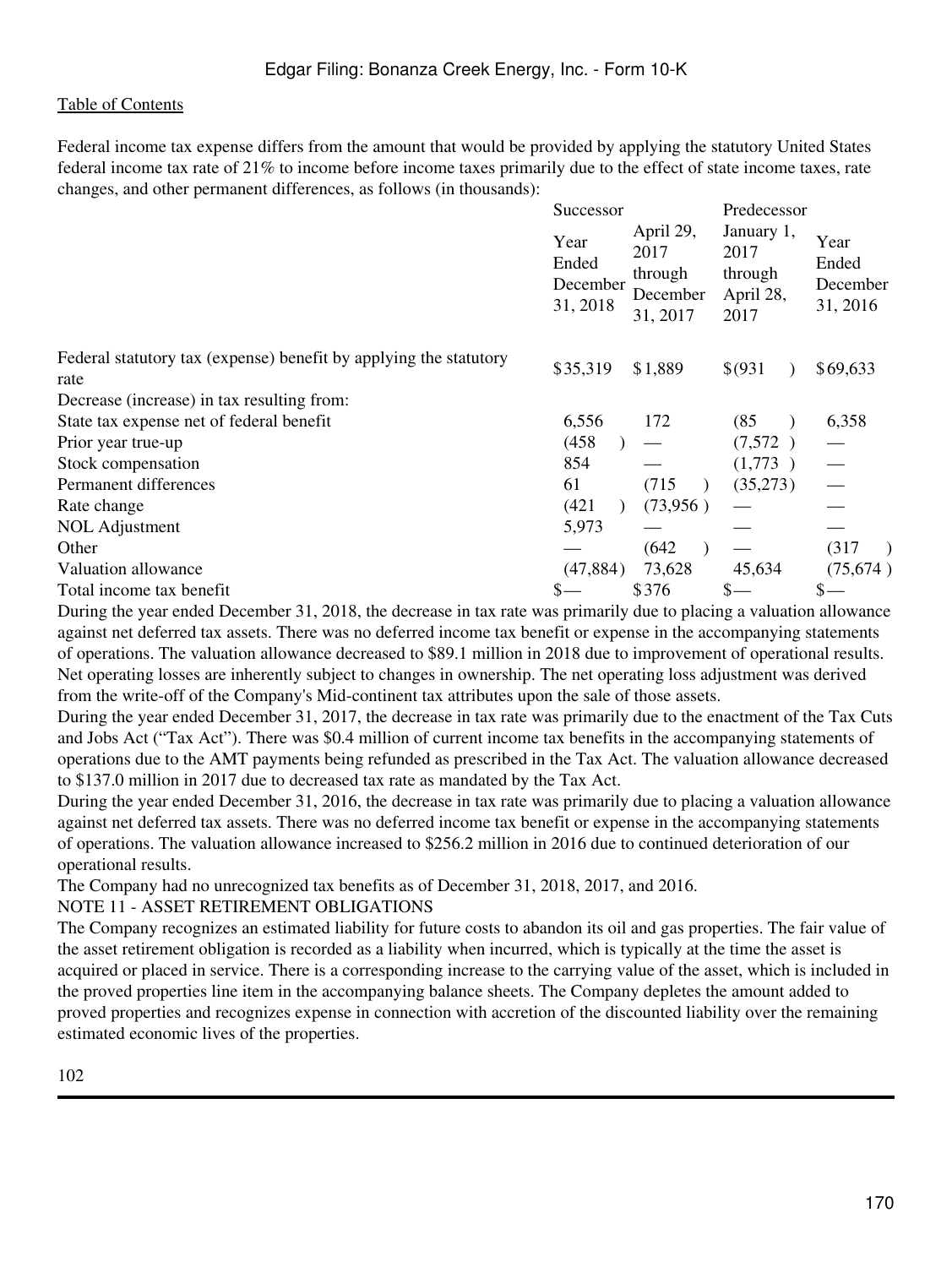The Company's estimated asset retirement obligation liability is based on historical experience in abandoning wells, estimated economic lives, estimated costs to abandon the wells, and regulatory requirements. The liability is discounted using the credit-adjusted risk-free rate estimated at the time the liability is incurred and ranges from 8% to 18% for the Predecessor Company and ranges from 5% to 7% for the Successor Company.

Upon the Company's emergence from bankruptcy, as discussed in Note 15 - Chapter 11 Proceedings and Emergence and Note 16 - Fresh-Start Accounting, the Company applied fresh-start accounting. This included adjusting the asset retirement obligations based on the estimated fair values at April 28, 2017. A roll-forward of the Company's asset retirement obligation is as follows (in thousands):

| Balance as of January 1, 2017 (Predecessor)        | \$30,833  |           |
|----------------------------------------------------|-----------|-----------|
| Liabilities settled                                | (218)     | $\big)$   |
| Accretion expense                                  | 1,045     |           |
| Ending balance as of April 28, 2017 (Predecessor)  | \$31,660  |           |
| Fair value fresh-start adjustment                  | \$(2,599) |           |
| Beginning balance as of April 29, 2017 (Successor) | \$29,061  |           |
| Additional liabilities incurred                    | 130       |           |
| Accretion expense                                  | 1,370     |           |
| Liabilities settled                                | (780)     | $\lambda$ |
| Revisions to estimate                              | 8,481     |           |
| Ending balance as of December 31, 2017 (Successor) | \$38,262  |           |

Additional liabilities incurred 373 Accretion expense 1,831 Liabilities settled (1,627) Revisions to estimate 1,490

| Sold properties                                                                                                   | (10, 924)                                                                                                                 |
|-------------------------------------------------------------------------------------------------------------------|---------------------------------------------------------------------------------------------------------------------------|
| Ending balance as of December 31, 2018 (Successor)                                                                | 29,405                                                                                                                    |
|                                                                                                                   | Revisions to the liability could occur due to changes in the estimated economic lives, abandonment costs of the wells,    |
| inflation rates, credit-adjusted risk-free rates, along with newly enacted regulatory requirements. Revisions to  |                                                                                                                           |
|                                                                                                                   | estimates for the year ended December 31, 2018 were primarily a result of an increase in the credit-adjusted risk-free    |
|                                                                                                                   | rate applied at year-end and an increase in the inflation rate on wells that had an asset retirement obligation as of the |
|                                                                                                                   | beginning of the year, offset by a slight decrease in abandonment costs. Revisions to estimates for the 2017 Successor    |
| Period were a result of a decrease in the credit-adjusted risk-free rate applied at year-end, decreased estimated |                                                                                                                           |
| economic well lives, and an increase in abandonment costs.                                                        |                                                                                                                           |

#### NOTE 12 - FAIR VALUE MEASUREMENTS

 The Company follows fair value measurement authoritative guidance, which defines fair value, establishes a framework for using fair value to measure assets and liabilities, and expands disclosures about fair value measurements. The authoritative accounting guidance defines fair value as the price that would be received to sell an asset or paid to transfer a liability in an orderly transaction between market participants at the measurement date. The statement establishes a hierarchy for inputs used in measuring fair value that maximizes the use of observable inputs and minimizes the use of unobservable inputs by requiring that the most observable inputs be used when available. Observable inputs are inputs that market participants would use in pricing the asset or liability developed based on market data obtained from sources independent of the Company. Unobservable inputs are inputs that reflect the Company's assumptions of what market participants would use in pricing the asset or liability developed based on the best information available in the circumstances. The hierarchy is broken down into three levels based on the reliability of the inputs as follows: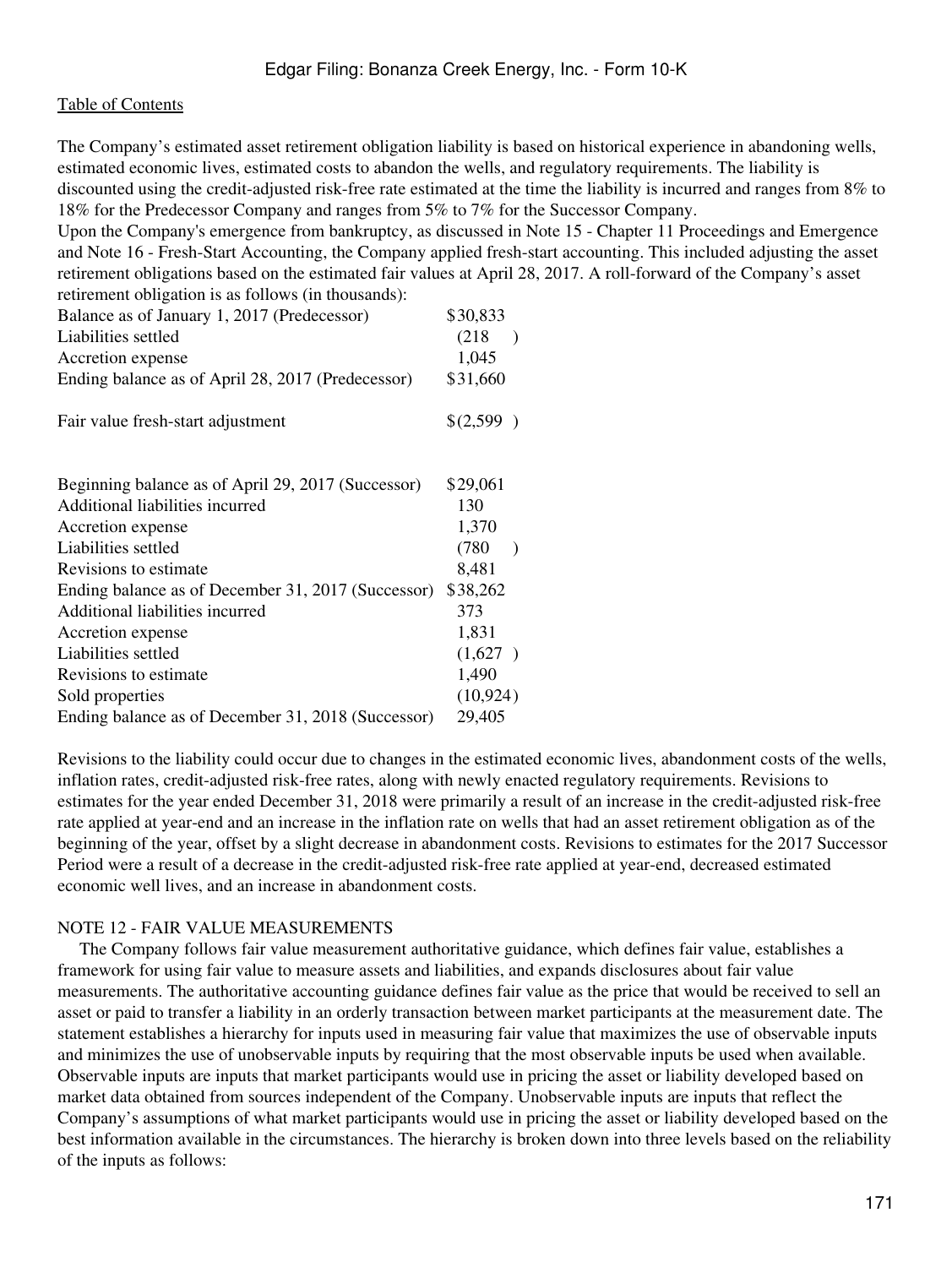Level 1: Quoted prices are available in active markets for identical assets or liabilities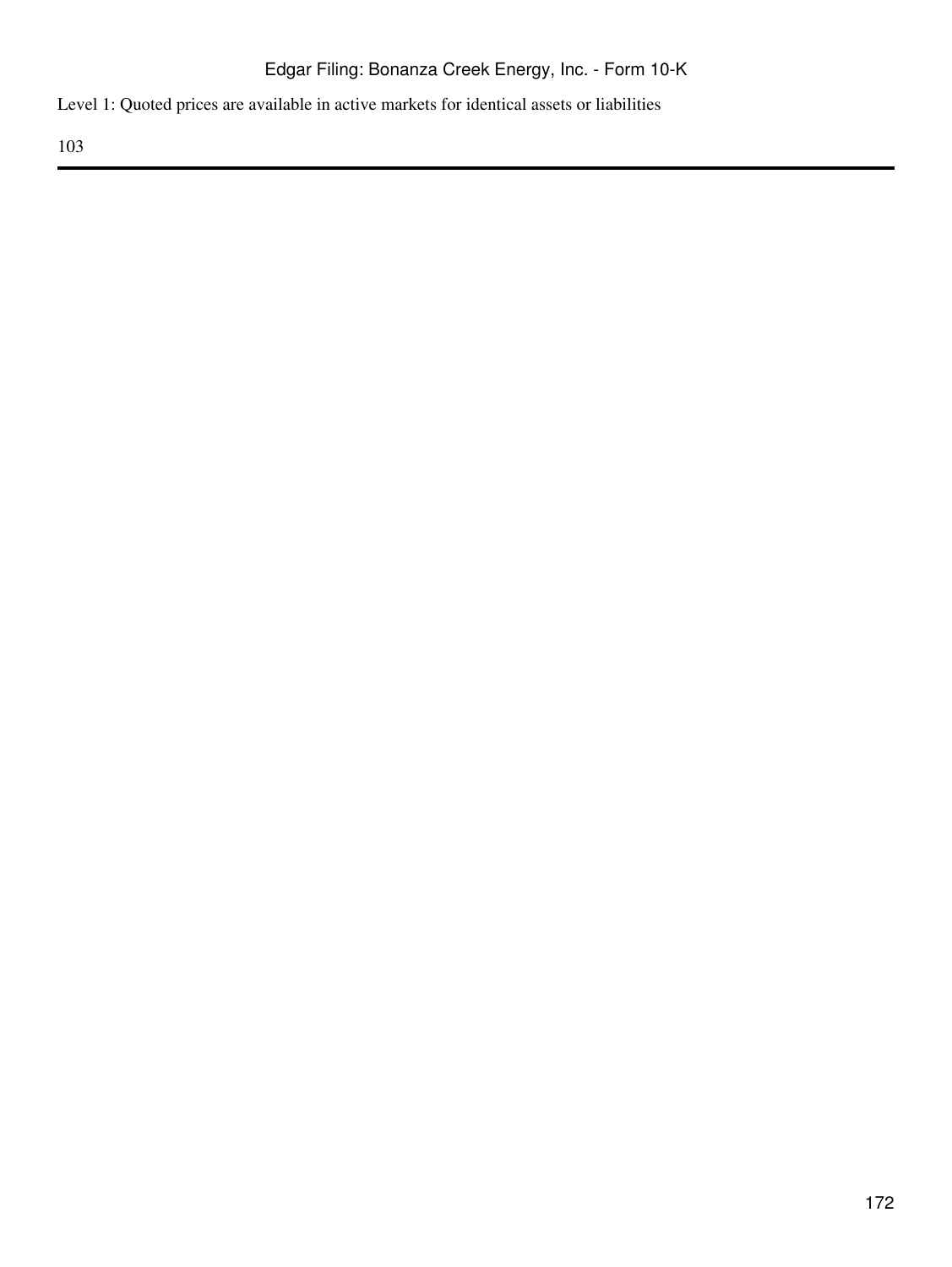Level 2: Quoted prices in active markets for similar assets and liabilities, quoted prices for identical or similar instruments in markets that are not active, and model-derived valuations whose inputs are observable or whose significant value drivers are observable

Level 3: Significant inputs to the valuation model are unobservable

Financial and non-financial assets and liabilities are to be classified based on the lowest level of input that is significant to the fair value measurement. The Company's assessment of the significance of a particular input to the fair value measurement requires judgment and may affect the valuation of the fair value of assets and liabilities and their placement within the fair value hierarchy levels.

The following tables present the Company's financial and non-financial assets and liabilities that were accounted for at fair value as of December 31, 2018 and 2017 and their classification within the fair value hierarchy:

|                                                          | Successor                 |         |
|----------------------------------------------------------|---------------------------|---------|
|                                                          | As of                     |         |
|                                                          | December 31, 2018         |         |
|                                                          | Lekewel 2 Level 3         |         |
|                                                          | (in thousands)            |         |
| Derivative assets $(1)$                                  | $$ - $38,272$ \$          |         |
| Derivative liabilities $(1)$                             | $$ - $183$ $$ -$          |         |
| Asset retirement obligations <sup><math>(2)</math></sup> | $\frac{$ - $}{3}$ \$1,490 |         |
|                                                          | Successor                 |         |
|                                                          | As of                     |         |
|                                                          | December 31, 2017         |         |
|                                                          | Lekewel 2 Level 3         |         |
|                                                          | (in thousands)            |         |
| Derivative assets $(1)$                                  | \$ <del>\$</del> 494 \$—  |         |
| Derivative liabilities $(1)$                             | $$ - $14,395$ \$          |         |
| Asset retirement obligations <sup><math>(2)</math></sup> |                           | \$8.481 |

(1)This represents a financial asset or liability that is measured at fair value on a recurring basis.

(2) measured at fair value on a nonrecurring basis. Please refer to the Asset Retirement Obligation section below for This represents the revision to estimates of the asset retirement obligation, which is a non-financial liability that is additional discussion.

#### **Derivatives**

Fair value of all derivative instruments are estimated with industry-standard models that consider various assumptions, including quoted forward prices for commodities, time value of money, volatility factors and current market and contractual prices for the underlying instruments, as well as other relevant economic measures. All valuations were compared against counterparty statements to verify the reasonableness of the estimate. The Company's commodity swaps and collars were validated by observable transactions for the same or similar commodity options using the NYMEX futures index, and were designated as Level 2 within the valuation hierarchy.

Proved Oil and Gas Properties

\_\_\_\_\_\_\_\_\_\_\_\_\_\_\_\_\_\_\_\_\_\_\_\_\_\_\_\_\_\_\_

Proved oil and gas property costs are evaluated for impairment and reduced to fair value when there is an indication that the carrying costs exceed the sum of the undiscounted cash flows. Depending on the availability of data, the Company uses Level 3 inputs and either the income valuation technique, which converts future amounts to a single present value amount, to measure the fair value of proved properties through an application of risk-adjusted discount rates and price forecasts selected by the Company's management, or the market valuation approach. The calculation of the risk-adjusted discount rate is a significant management estimate based on the best information available. Management believes that the risk-adjusted discount rate is representative of current market conditions and reflects the following factors: estimates of future cash payments, expectations of possible variations in the amount and/or timing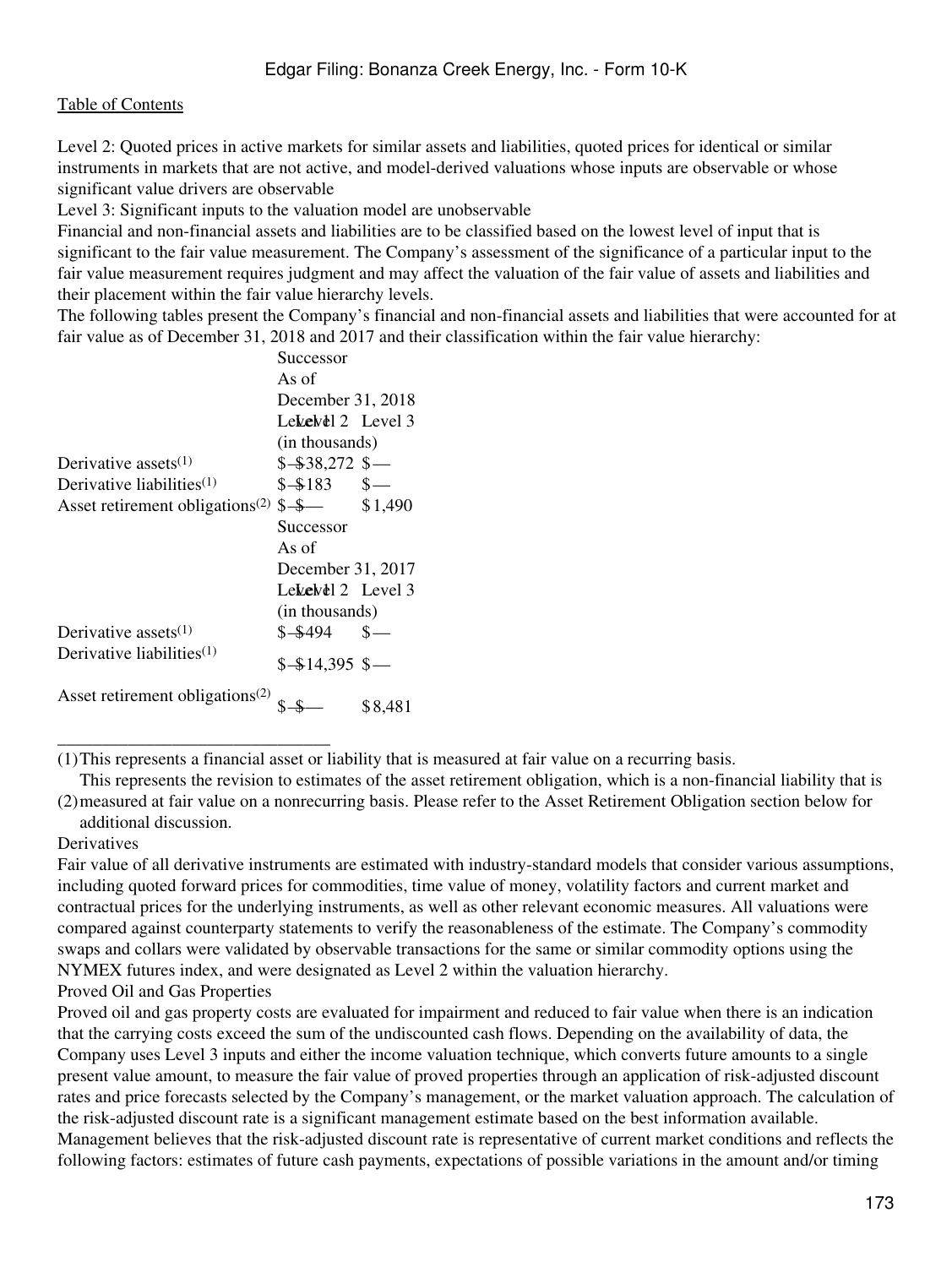of cash flows, the risk premium, and nonperformance risk. The price forecast is based on the Company's internal budgeting model derived from the NYMEX strip pricing, adjusted for management estimates and basis differentials. Future operating costs are also adjusted as deemed appropriate for these estimates. Proved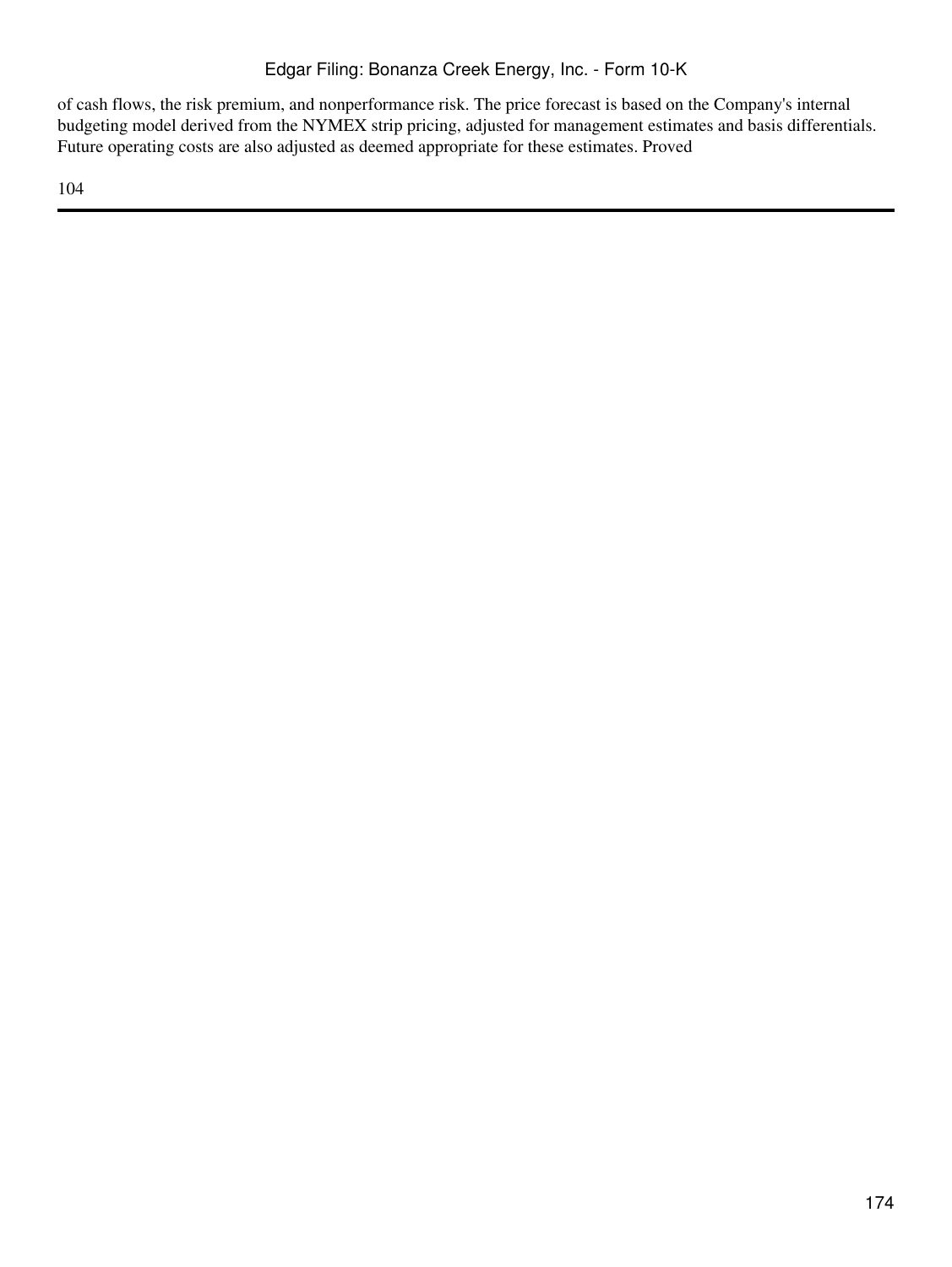properties classified as held for sale are valued using a market approach, based on an estimated selling price, as evidenced by the most current bid prices received from third parties. If a relevant estimated selling price is not available, the Company utilizes the income valuation technique discussed above. There were no oil and gas property impairments during the years ended December 31, 2018 and 2017. For the year ended December 31, 2016, the Company impaired its oil and gas properties in the Mid-Continent region by \$10.0 million, reflecting the difference between their \$110.0 million carrying value and their \$100.0 million fair value. For additional discussion on impairments, please refer to Note 3 - Impairments.

## Unproved Oil and Gas Properties

Unproved oil and gas property costs are evaluated for impairment and reduced to fair value when there is an indication that the carrying costs may not be fully recoverable. To measure the fair value of unproved properties, the Company uses Level 3 inputs and the income valuation technique, which takes into account the following significant assumptions: future development plans, risk weighted potential resource recovery, remaining lease life, and estimated reserve values. Unproved properties classified as held for sale are valued using a market approach, based on an estimated selling price, as evidenced by the most current bid prices received from third parties. If a relevant estimated selling price is not available, the Company uses the price received for similar acreage in recent transactions by the Company or other market participants in the principal market. During 2018, the Company incurred its standard annual amortization of \$5.3 million on its emergence leases that were not held by production as disclosed in the abandonment and impairment of unproved properties line item in the accompanying statements of operations. There were no unproved oil and gas property impairments during the year ended December 31, 2017. During the year ended December 31, 2016, the Company impaired non-core acreage in the Wattenberg Field due to lease expirations, which had a carrying value of \$187.4 million, to its fair value of \$162.7 million, and recognized an impairment of unproved properties of \$24.7 million.

## Asset Retirement Obligation

The Company utilizes the income valuation technique to determine the fair value of the asset retirement obligation liability at the point of inception by applying a credit-adjusted risk-free rate, which takes into account the Company's credit risk, the time value of money, and the current economic state, to the undiscounted expected abandonment cash flows. Upon completion of wells and natural gas plants, the Company records an asset retirement obligation at fair value using Level 3 assumptions. Given the unobservable nature of the inputs, the initial measurement of the asset retirement obligation liability is deemed to use Level 3 inputs. The Company had \$1.5 million and \$8.5 million of asset retirement obligations recorded at fair value as of December 31, 2018 and 2017, respectively. Long-term Debt

Upon emergence from bankruptcy, the Company's Senior Notes were canceled and the predecessor credit facility was paid in full. The Company's credit facility approximates fair value as the applicable interest rates are floating. The Company had \$50.0 million outstanding under the credit facility as of December 31, 2018. There were no long-term debt amounts outstanding as of December 31, 2017.

## NOTE 13 - DERIVATIVES

The Company enters into commodity derivative contracts to mitigate a portion of its exposure to potentially adverse market changes in commodity prices and the associated impact on cash flows. All contracts are entered into for other-than-trading purposes. The Company's derivatives include swaps, collar, and put arrangements for oil and gas, and none of the derivative instruments qualify as having hedging relationships.

In a typical commodity swap agreement, if the agreed upon published third-party index price is lower than the swap fixed price, the Company receives the difference between the index price and the agreed upon swap fixed price. If the index price is higher than the swap fixed price, the Company pays the difference.

A cashless collar arrangement establishes a floor and ceiling price on future oil and gas production. When the settlement price is above the ceiling price, the Company pays the difference between the settlement price and the ceiling price. When the settlement price is below the floor price, the Company receives the difference between the settlement price and floor price. In the event that the settlement price is between the ceiling and the floor, no payment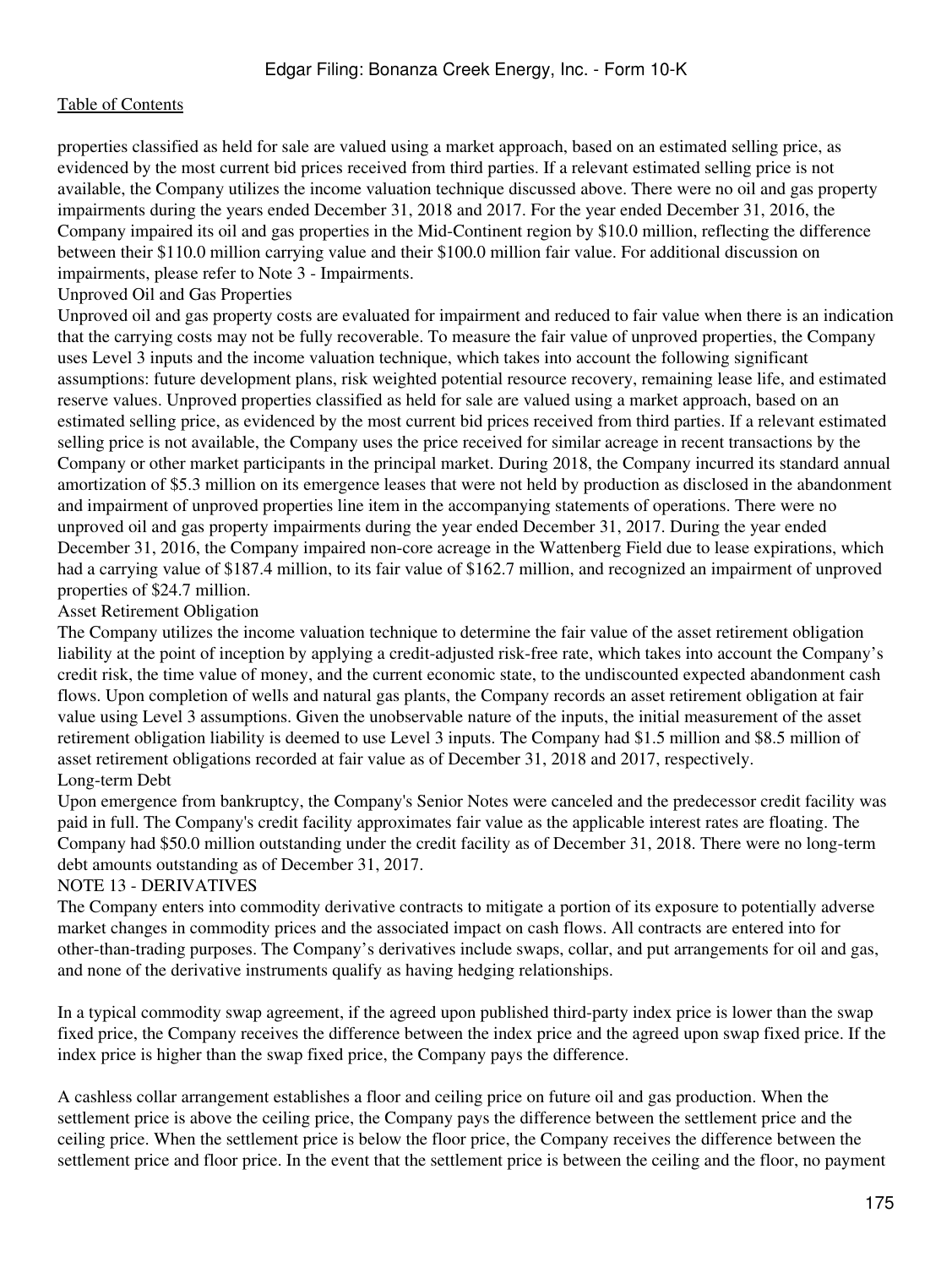or receipt occurs.

A basis swap arrangement guarantees a price differential from a specified delivery point. The Company receives the difference between the price differential and the stated terms, if the price differential is greater than the stated terms. The Company pays the difference between the price differential and the stated terms, if the stated terms are greater than the price differential.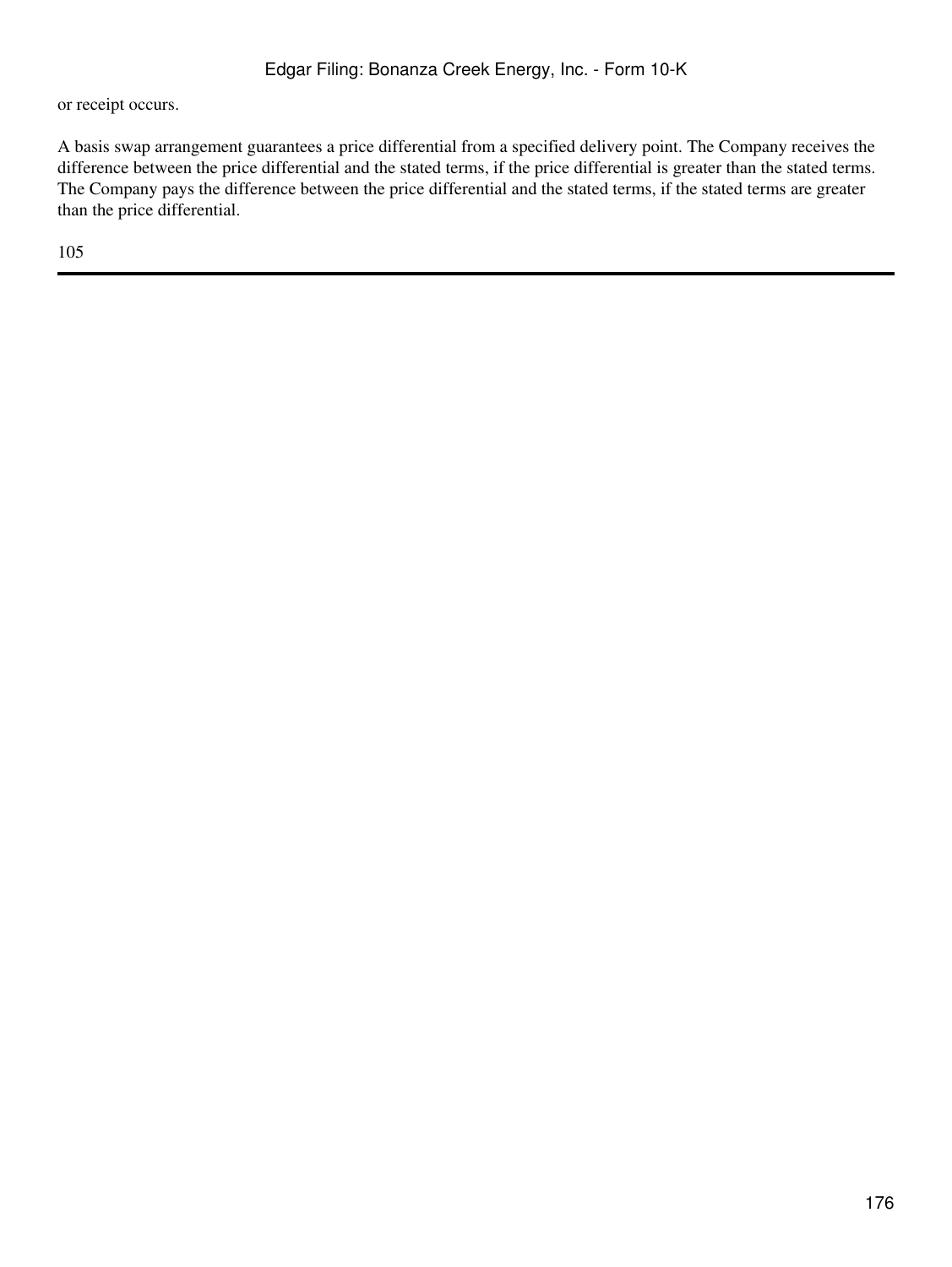A put option provides the Company the right, but not the obligation, to sell a specified underlying security at a designated price within a specified time frame.

As of December 31, 2018, the Company had entered into the following commodity derivative contracts:

|                    | Crude Oil | (NYMEX WTI)                                                                                                                       | <b>Natural Gas</b><br>(NYMEX Henry Hub)         | <b>Natural Gas</b><br>(CIG Basis) |                                                                               | <b>Natural Gas</b><br>(CIG) |                          |
|--------------------|-----------|-----------------------------------------------------------------------------------------------------------------------------------|-------------------------------------------------|-----------------------------------|-------------------------------------------------------------------------------|-----------------------------|--------------------------|
|                    |           | Weighted Avg.<br>Bbls/day Price per Bbl                                                                                           | Weighted Avg.<br>MMBtBridzeyper<br><b>MMBtu</b> |                                   | Weighted<br>MMBtu/day Avg. Price per MMBtu/day Avg. Price per<br><b>MMBtu</b> |                             | Weighted<br><b>MMBtu</b> |
| 1Q19               |           |                                                                                                                                   |                                                 |                                   |                                                                               |                             |                          |
| Cashless           |           | 4,000 \$50.88/\$63.83                                                                                                             | 7,600 \$2.75/\$3.22                             |                                   |                                                                               |                             |                          |
| Collar<br>Swap     |           | 4,000 \$59.16                                                                                                                     | 1,500 \$3.13                                    | 7,600                             | \$0.67                                                                        | 10,000                      | \$2.17                   |
| Put                | 500       | \$55.00                                                                                                                           |                                                 |                                   |                                                                               |                             |                          |
| 2Q19               |           |                                                                                                                                   |                                                 |                                   |                                                                               |                             |                          |
| Cashless<br>Collar |           | 5,330 \$54.42/\$67.57                                                                                                             | 2,505 \$2.75/\$3.22                             |                                   |                                                                               |                             |                          |
| Swap               |           | 3,500 \$57.84                                                                                                                     |                                                 |                                   |                                                                               | 16,703                      | \$2.11                   |
| Put                | 500       | \$55.00                                                                                                                           |                                                 |                                   |                                                                               |                             |                          |
| 3Q19               |           |                                                                                                                                   |                                                 |                                   |                                                                               |                             |                          |
| Cashless<br>Collar |           | 3,000 \$59.17/\$75.72                                                                                                             |                                                 |                                   |                                                                               |                             |                          |
| Swap               |           | 5,000 \$59.92                                                                                                                     |                                                 |                                   |                                                                               | 20,000                      | \$2.10                   |
| Put                | 500       | \$55.00                                                                                                                           |                                                 |                                   |                                                                               |                             |                          |
| 4Q19               |           |                                                                                                                                   |                                                 |                                   |                                                                               |                             |                          |
| Cashless<br>Collar |           | 3,000 \$59.17/\$75.72                                                                                                             |                                                 |                                   |                                                                               |                             |                          |
| Swap               |           | 5,000 \$59.92                                                                                                                     |                                                 |                                   |                                                                               | 20,000                      | \$2.10                   |
| Put                | 500       | \$55.00                                                                                                                           |                                                 |                                   |                                                                               |                             |                          |
| 1Q20               |           |                                                                                                                                   |                                                 |                                   |                                                                               |                             |                          |
| Swap               |           | 3,000 \$63.48<br>As of the filing date of this report, the Company had entered into the following commodity derivative contracts: |                                                 |                                   |                                                                               |                             |                          |
|                    | Crude Oil |                                                                                                                                   | <b>Natural Gas</b>                              | <b>Natural Gas</b>                |                                                                               | <b>Natural Gas</b>          |                          |
|                    |           | (NYMEX WTI)                                                                                                                       | (NYMEX Henry Hub)                               | (CIG Basis)                       |                                                                               | (CIG)                       |                          |
|                    |           |                                                                                                                                   | Weighted Avg.                                   |                                   | Weighted                                                                      |                             | Weighted                 |
|                    |           | Weighted Avg.<br>Bbls/day<br>Price per Bbl                                                                                        | MMBtRtidzeyper<br><b>MMBtu</b>                  |                                   | MMBtu/day Avg. Price per MMBtu/day Avg. Price per<br><b>MMBtu</b>             |                             | <b>MMBtu</b>             |
| 1Q19               |           |                                                                                                                                   |                                                 |                                   |                                                                               |                             |                          |
| Cashless           |           | 4,656 \$51.46/\$65.40                                                                                                             | 7,600 \$2.75/\$3.22                             |                                   |                                                                               |                             |                          |
| Collar             |           |                                                                                                                                   |                                                 |                                   |                                                                               |                             |                          |
| Swap<br>Put        | 172       | 4,000 \$59.16<br>\$55.00                                                                                                          | 1,500 \$3.13                                    | 7,600                             | \$0.67                                                                        | 11,639                      | \$2.20                   |
| 2Q19               |           |                                                                                                                                   |                                                 |                                   |                                                                               |                             |                          |
| Cashless           |           | 6,330 \$54.51/\$68.74                                                                                                             | 2,505 \$2.75/\$3.22                             |                                   |                                                                               |                             |                          |
| Collar             |           |                                                                                                                                   |                                                 |                                   |                                                                               |                             |                          |
| Swap               |           | 3,500 \$57.84                                                                                                                     |                                                 |                                   |                                                                               | 19,203                      | \$2.15                   |
| Put<br>3Q19        |           |                                                                                                                                   |                                                 |                                   |                                                                               |                             |                          |
|                    |           | 4,000 \$58.13/\$75.54                                                                                                             |                                                 |                                   |                                                                               |                             |                          |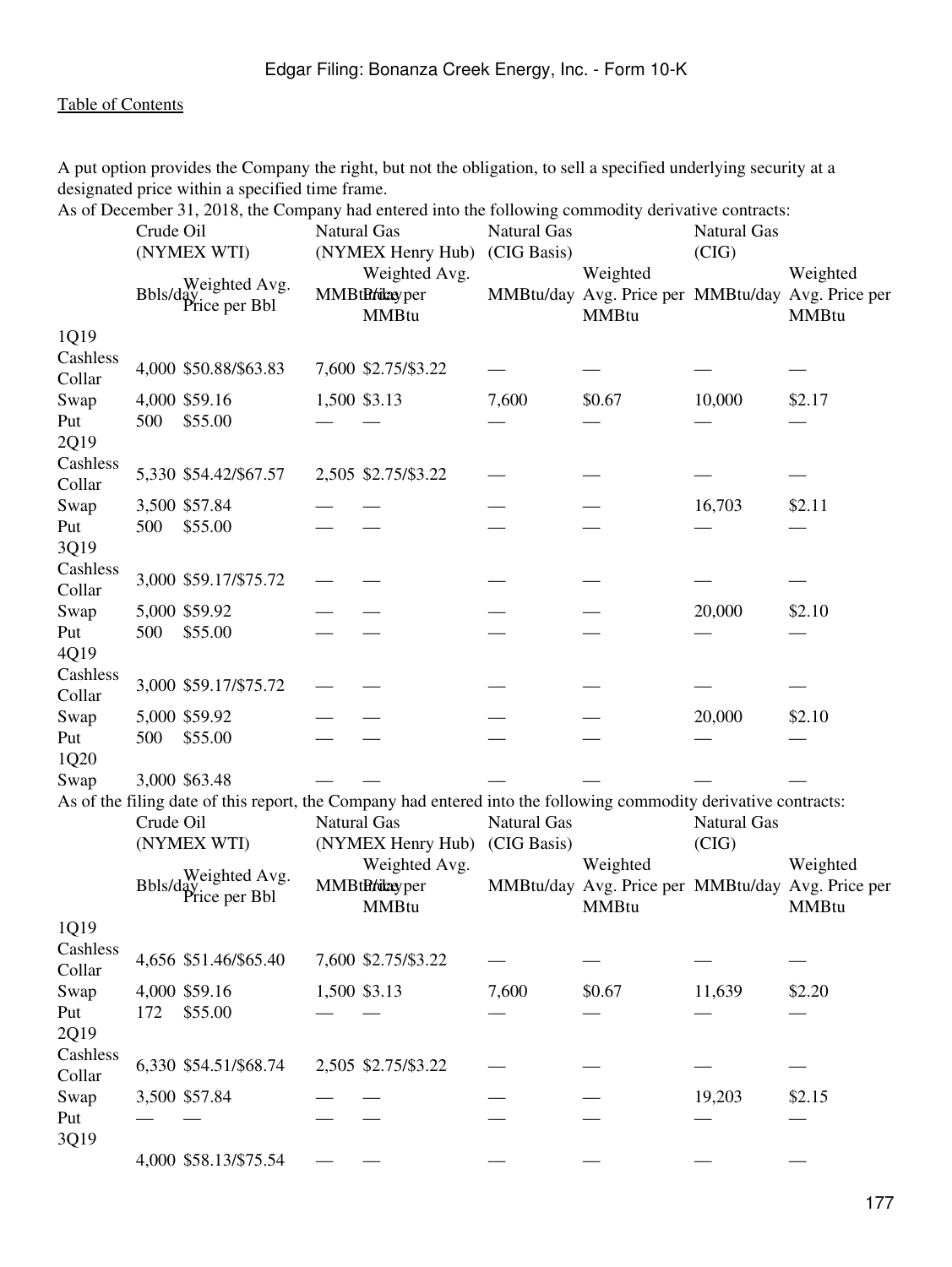| Cashless |                                              |  |  |        |        |
|----------|----------------------------------------------|--|--|--------|--------|
| Collar   |                                              |  |  |        |        |
| Swap     | 5,000 \$59.92                                |  |  | 22,500 | \$2.13 |
| Put      |                                              |  |  |        |        |
| 4Q19     |                                              |  |  |        |        |
| Cashless | 4,000 \$58.13/\$75.54                        |  |  |        |        |
| Collar   |                                              |  |  |        |        |
| Swap     | 5,000 \$59.92                                |  |  | 22,500 | \$2.13 |
| Put      |                                              |  |  |        |        |
| 1Q20     |                                              |  |  |        |        |
| Swap     | 3,000 \$63.48                                |  |  | 2,500  | \$2.40 |
| Collar   | 2,000 \$55.00/\$62.00                        |  |  |        |        |
|          | Derivative Assets and Liabilities Fair Value |  |  |        |        |
| 106      |                                              |  |  |        |        |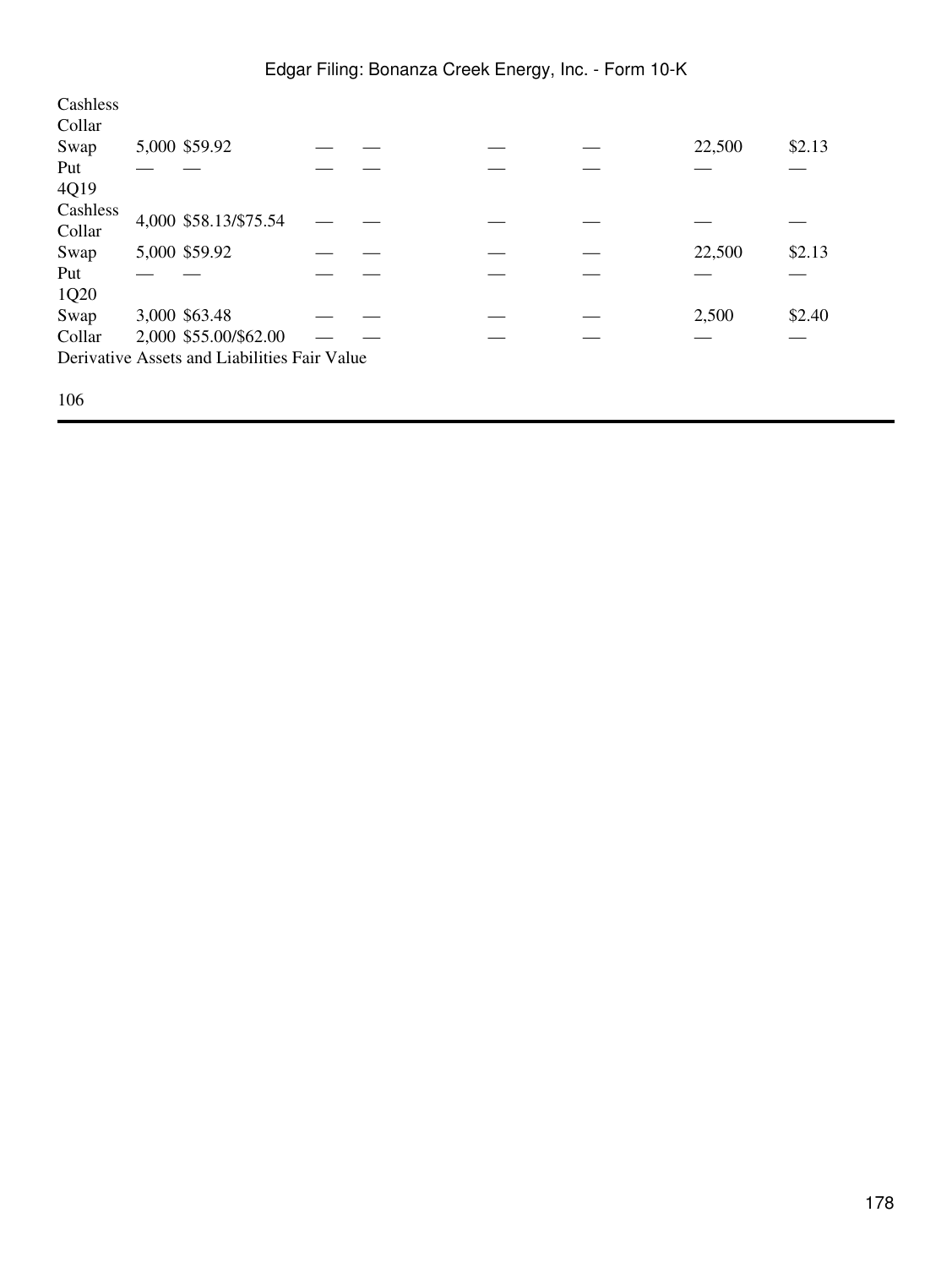The Company's commodity derivatives are measured at fair value and are included in the accompanying balance sheets as derivative assets and liabilities. The following table contains a summary of all the Company's derivative positions reported on the accompanying balance sheets as of December 31, 2018 and 2017 (in thousands):

|                                            |                                             | Successor          |            |
|--------------------------------------------|---------------------------------------------|--------------------|------------|
|                                            |                                             | As of December 31, |            |
|                                            |                                             | 2018               | 2017       |
|                                            | Balance Sheet Location Fair ValueFair Value |                    |            |
| Derivative Assets:                         |                                             |                    |            |
| Commodity contracts                        | Current assets                              | \$34,408           | \$488      |
| Commodity contracts                        | Noncurrent assets                           | 3.864              | 6          |
| Derivative Liabilities:                    |                                             |                    |            |
| Commodity contracts                        | Current liabilities                         | (183)              | (11, 423)  |
| Commodity contracts                        | Long-term liabilities                       |                    | (2,972)    |
| Total derivative assets (liabilities), net |                                             | \$38,089           | \$(13,901) |

The following table summarizes the components of the derivative gain (loss) presented on the accompanying statements of operations (in thousands):

|                                                             | Successor                             |                                                      | Predecessor                                                                             |
|-------------------------------------------------------------|---------------------------------------|------------------------------------------------------|-----------------------------------------------------------------------------------------|
|                                                             |                                       |                                                      | January                                                                                 |
|                                                             | Year<br>Ended<br>December<br>31, 2018 | April 29,<br>2017<br>through<br>December<br>31, 2017 | Year<br>Ended<br>through<br>December<br>$\frac{\text{A}_{23}}{2}$ , 2016<br>28.<br>2017 |
| Derivative cash settlement gain (loss):                     |                                       |                                                      |                                                                                         |
| Oil contracts                                               |                                       | $$(17,700) $(1,486)$ $$-\$18,333$                    |                                                                                         |
| Gas contracts                                               | (460)                                 | 22                                                   |                                                                                         |
| Total derivative cash settlement gain $(\text{loss})^{(1)}$ |                                       | $$(18,160) $(1,464) $ $-$18,333$                     |                                                                                         |
| Change in fair value gain (loss)                            | 48,431                                | (13.901)                                             | $\sqrt{$}4(29,567)$                                                                     |
| Total derivative gain $(\text{loss})^{(1)}$                 | \$30,271                              |                                                      | $$(15,365)$ $$-\$(11,234)$                                                              |

(1) reported in the derivative (gain) loss and derivative cash settlements line items on the accompanying statements of Total derivative gain (loss) and the derivative cash settlement gain (loss) for each of the periods presented above is cash flows within the net cash provided by operating activities.

#### NOTE 14 - EARNINGS PER SHARE

\_\_\_\_\_\_\_\_\_\_\_\_\_\_\_\_\_\_\_\_\_\_\_\_\_\_\_

 The Company issues RSUs, which represent the right to receive, upon vesting, one share of the Company's common stock. The number of potentially dilutive shares related to RSUs is based on the number of shares, if any, that would be issuable at the end of the respective reporting period, assuming that date was the end of the vesting period. The Company issues PSUs, which represent the right to receive, upon settlement of the PSUs, a number of shares of the Company's common stock that range from zero to two times the number of PSUs granted on the award date. The number of potentially dilutive shares related to PSUs is based on the number of shares, if any, that would be issuable at the end of the respective reporting period, assuming that date was the end of the performance period applicable to such PSUs. The Company issued stock options and warrants, which both represent the right to purchase the Company's common stock at a specified price. The number of potentially dilutive shares related to the stock options is based on the number of shares, if any, that would be exercised at the end of the respective reporting period,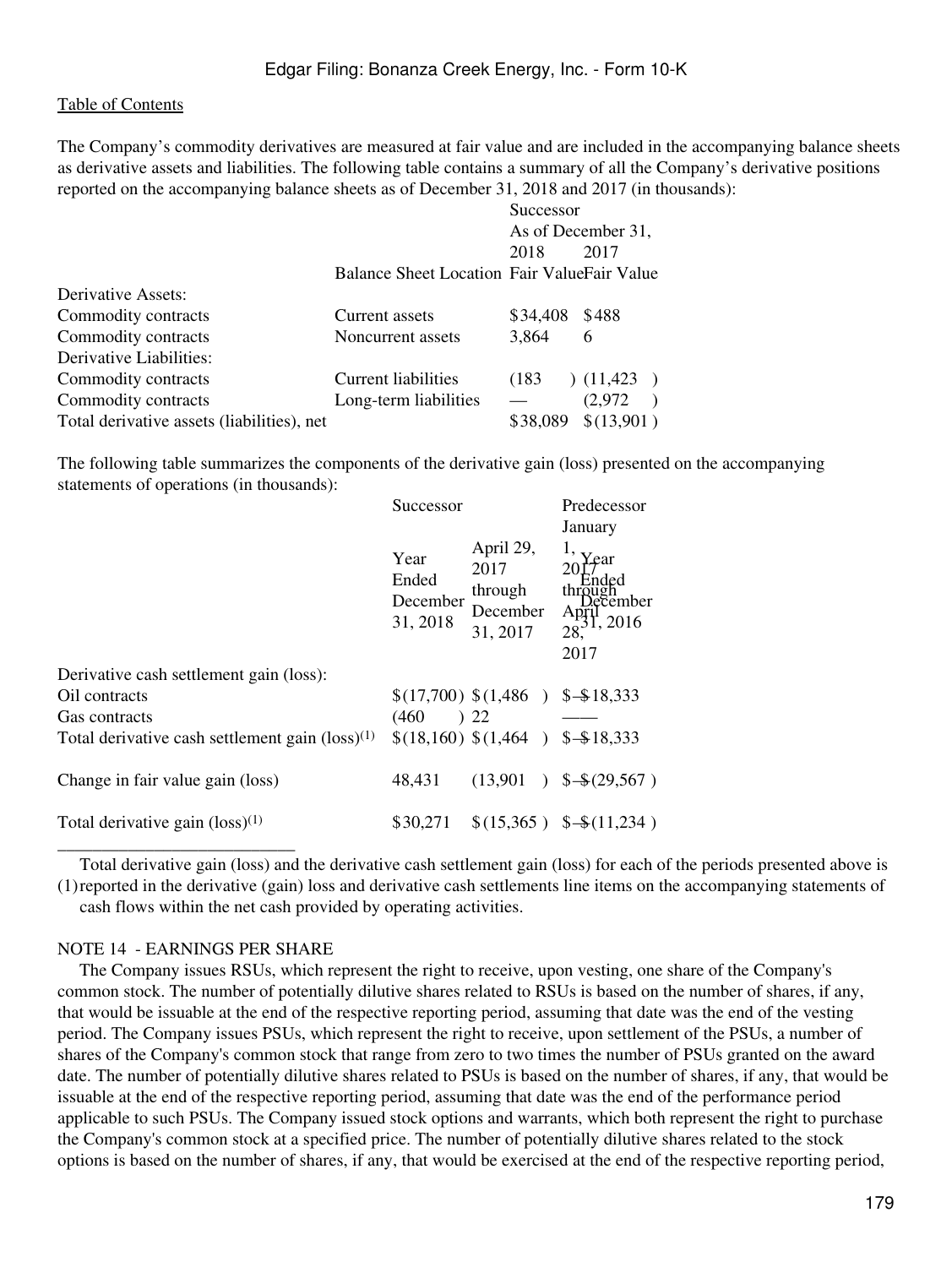# Edgar Filing: Bonanza Creek Energy, Inc. - Form 10-K

assuming that date was the end of such stock options' term. The number of potentially dilutive shares related to the warrants is based on the number of shares, if any, that would be exercisable at the end of the respective reporting period.

Please refer to Note 9 - Stock-Based Compensation for additional discussion.

The RSUs, PSUs, stock options, and warrants of the Company are all non-participating securities, and therefore, the Company uses the treasury stock method to calculate earnings per share as shown in the following table (in thousands, except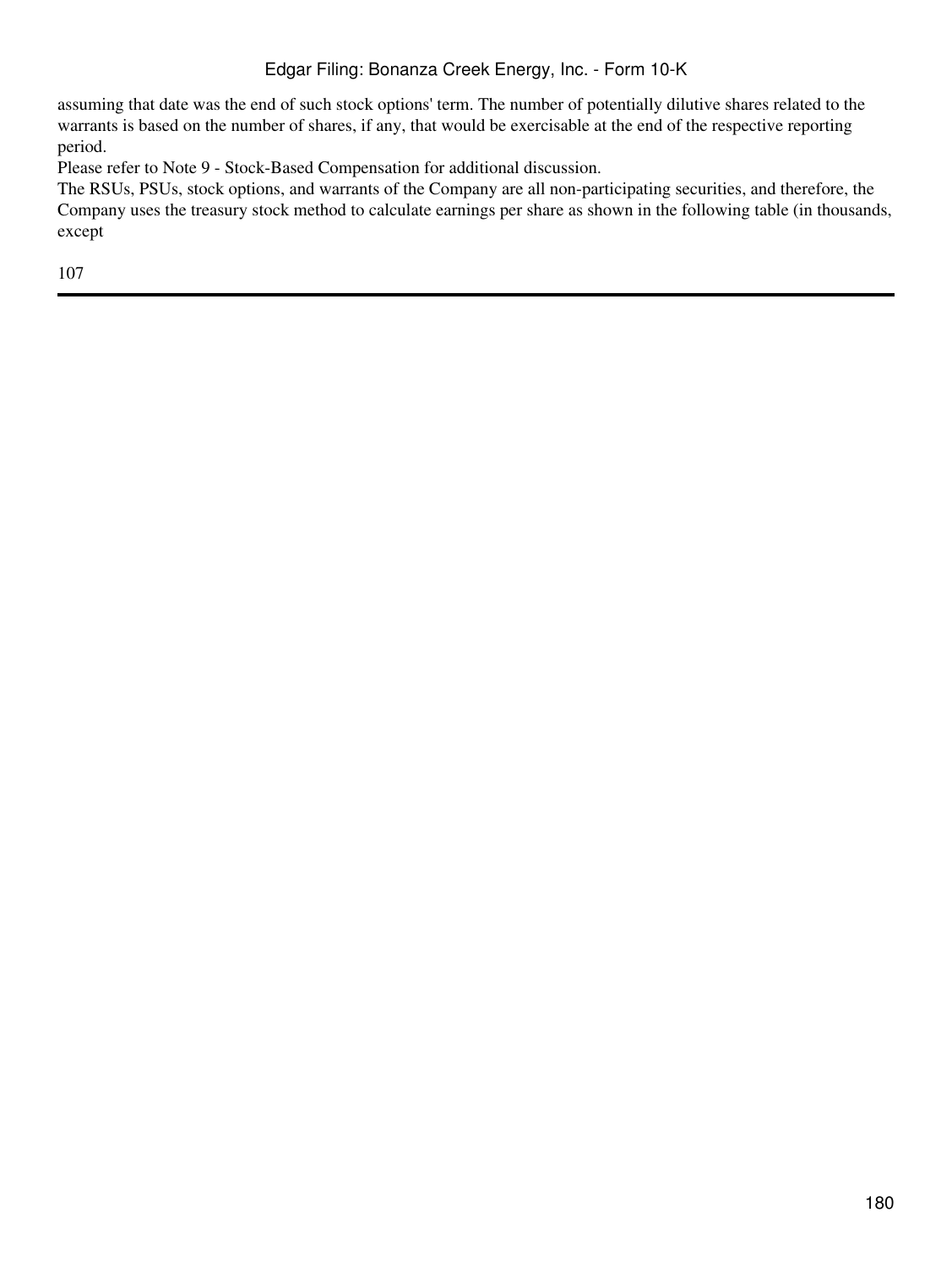$S<sub>U000000</sub>$ 

### [Table of Contents](#page-2-0)

per share amounts):

|                                                                                                                                                    | <b>SUCCESSUI</b>                      |                                                      |  |
|----------------------------------------------------------------------------------------------------------------------------------------------------|---------------------------------------|------------------------------------------------------|--|
|                                                                                                                                                    | Year<br>Ended<br>December<br>31, 2018 | April 29,<br>2017<br>through<br>December<br>31, 2017 |  |
| Net income (loss)                                                                                                                                  | $$168,186 \$ (5,020)$                 |                                                      |  |
| Basic net income (loss) per common share<br>Diluted net income (loss) per common share                                                             | \$8.20<br>\$8.16                      | \$ (0.25)<br>\$ (0.25)                               |  |
| Weighted-average shares outstanding - basic<br>Add: dilutive effect of contingent stock awards 96<br>Weighted-average shares outstanding - diluted | 20,507<br>20.603                      | 20,427<br>20,427                                     |  |

There were 170,755 shares which were anti-dilutive for the year ended December 31, 2018. The Company's warrants exercise price were in excess of the Company's stock price, therefore, they were excluded from the earnings per share calculation.

The Company was in a net loss position for the 2017 Successor Period, which made the 375,123 potentially dilutive shares anti-dilutive.

The Predecessor Company issued shares of restricted stock, which entitled the holders to receive non-forfeitable dividends if and when the Predecessor Company was to declare a dividend before vesting, thus making the awards participating securities. The awards are included in the calculation of earnings per share under the two-class method. The two-class method allocates earnings for the period between common shareholders and unvested participating shareholders and losses to common shareholders only.

The Predecessor Company issued units, which represented the right to receive, upon vesting, shares of the Predecessor Company's common stock on a one-to-one basis up to a share price of \$26. In the event the price of the Company's common stock were to exceed \$26, the number of shares distributed would be adjusted downward so that the shares distributed would represent a value equivalent to \$26 per share.

The Predecessor Company issued PSUs, which represented the right to receive, upon settlement of the PSUs, a number of shares of the Predecessor Company's common stock that range from zero to two times the number of PSUs granted on the award date. The number of potentially dilutive shares related to PSUs is based on the number of shares, if any, that would be issuable at the end of the respective reporting period, assuming that date was the end of the measurement period applicable to such PSUs. Please refer to Note 9 - Stock-Based Compensation for additional discussion.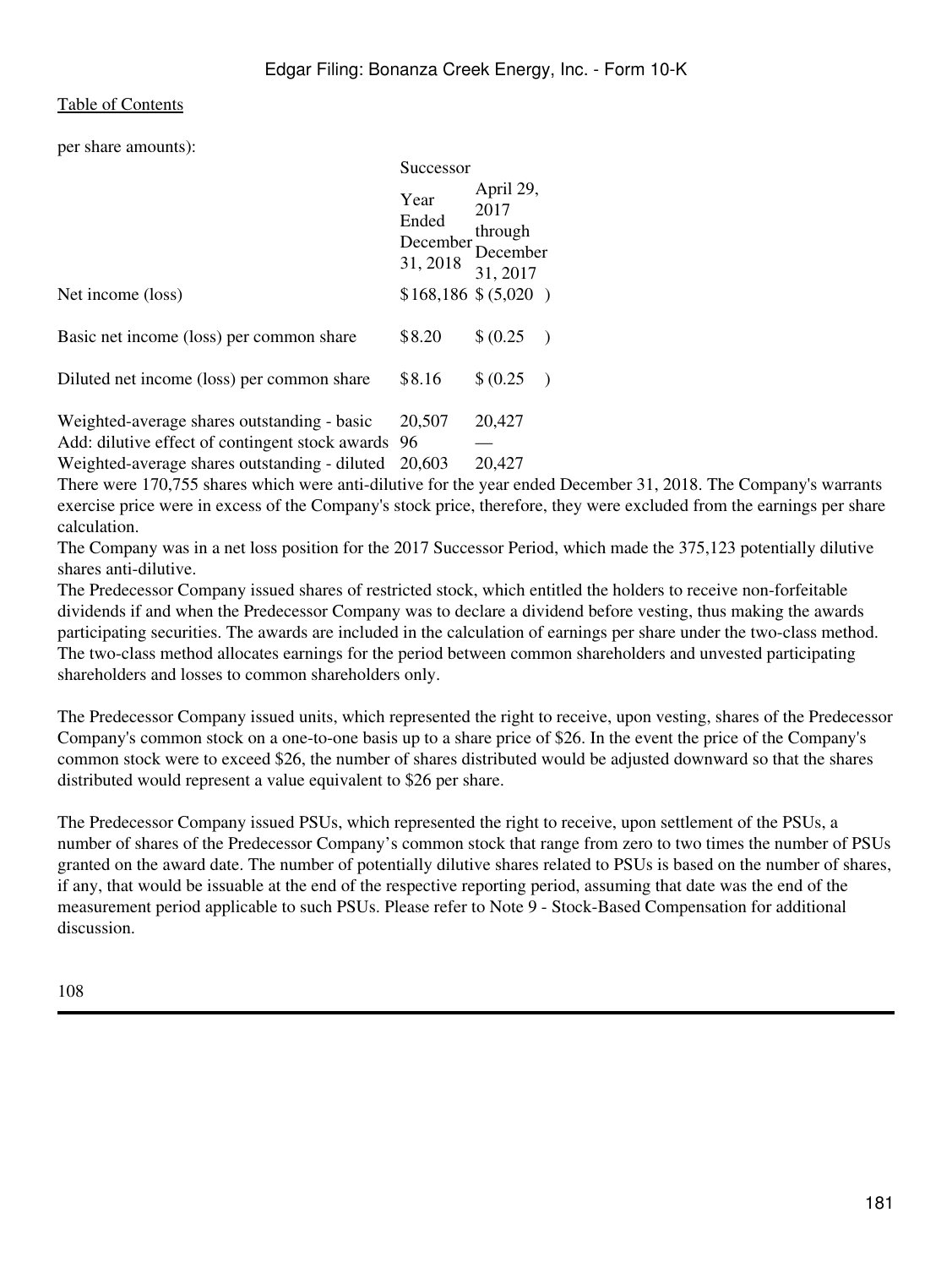The following table sets forth the calculation of income (loss) per basic and diluted shares from net income (loss) for the Predecessor Periods ended April 28, 2017 and December 31, 2016:

|                                                         | Predecessor<br>January                        |                                       |  |
|---------------------------------------------------------|-----------------------------------------------|---------------------------------------|--|
|                                                         | 1,<br>2017<br>through<br>April<br>28,<br>2017 | Year<br>Ended<br>December<br>31, 2016 |  |
|                                                         | (in thousands,                                |                                       |  |
|                                                         | amounts)                                      | except per share                      |  |
| Net income (loss)                                       |                                               | $$2,660 \$ (198,950)$                 |  |
| Less: undistributed income to unvested restricted stock | 120                                           |                                       |  |
| Undistributed income (loss) to common shareholders      |                                               | 2,540 (198,950)                       |  |
| Basic net income (loss) per common share                |                                               | $$0.05$ $$(4.04)$                     |  |
| Diluted net income (loss) per common share              | \$0.05                                        | \$(4.04)                              |  |
| Weighted-average shares outstanding - basic             |                                               | 49,559 49,268                         |  |
| Add: dilutive effect of contingent PSUs                 | 1,412                                         |                                       |  |
| Weighted-average shares outstanding - diluted           |                                               | 50,971 49,268                         |  |

The 2017 Predecessor Period had 258,126 anti-dilutive shares. The Company was in a net loss position for the 2016 Predecessor Period, which made the 519,362 potentially dilutive shares, anti-dilutive. The participating shareholders are not contractually obligated to share in losses, and therefore, the entire net loss is allocated to the outstanding common shareholders.

NOTE 15 - CHAPTER 11 PROCEEDINGS AND EMERGENCE

On December 23, 2016, Bonanza Creek Energy, Inc. and its subsidiaries entered into a Restructuring Support Agreement with (i) holders of approximately 51% in aggregate principal amount of the Company's 5.75% Senior Notes due 2023 ("5.75% Senior Notes") and 6.75% Senior Notes due 2021 ("6.75% Senior Notes"), collectively (the "Senior Notes") and (ii) NGL Energy Partners, LP and NGL Crude Logistics, LLC (collectively "NGL"). On January 4, 2017, the Company filed voluntary petitions under Chapter 11 of the United States Bankruptcy Code. The Debtors received bankruptcy court confirmation of their Plan on April 7, 2017, and emerged from bankruptcy on April 28, 2017.

During the bankruptcy proceedings, the Company conducted normal business activities and was authorized to pay and did pay pre-petition liabilities.

In addition, subject to specific exceptions under the Bankruptcy Code, the Chapter 11 filings automatically stayed most judicial or administrative actions against the Company and efforts by creditors to collect on or otherwise exercise rights or remedies with respect to pre-petition claims. As a result, we did not record interest expense on the Company's Senior Notes from January 6, 2017, the agreed-upon date, through April 28, 2017. For that period, contractual interest on the Senior Notes totaled \$16.0 million.

# Reorganization

On the Effective Date, the Senior Notes and existing common shares of the Company ("existing common shares") were canceled, and the reorganized Company issued: (i) new common stock; (ii) three year warrants ("warrants"); and (iii) rights (the "subscription rights") to acquire the new common shares offered in connection with the rights offering (the "rights offering").

•the Senior Notes aggregate principal amount of \$800.0 million, plus \$14.9 million of accrued and unpaid pre-petition interest and \$51.2 million of prepayment premiums was settled for 46.6% or 9,481,610 shares of the Company's new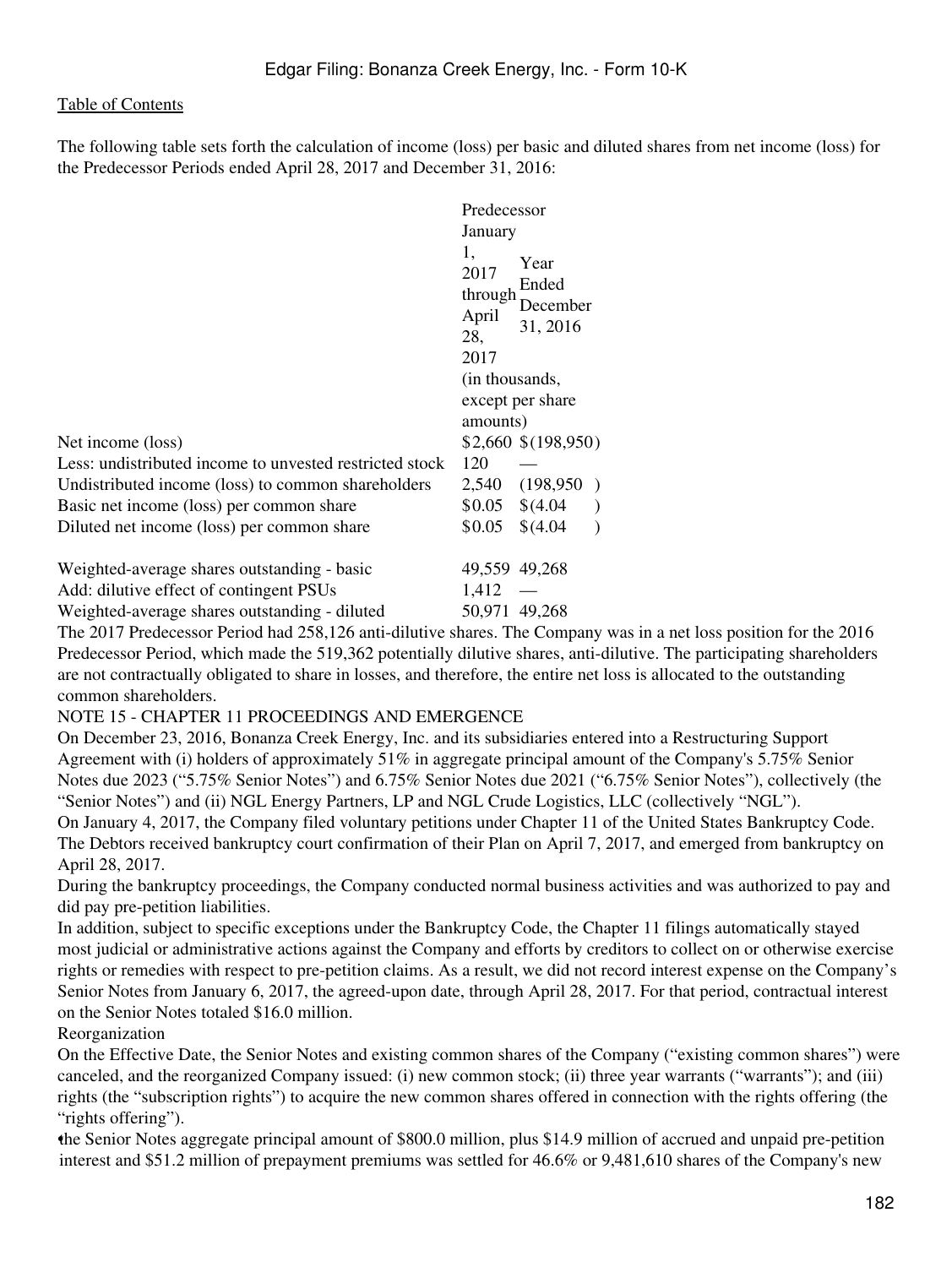common stock;

• 1.75% was for the ad hoc equity committee settlement in exchange for \$7.5 million, on terms equivalent to the rights the Company issued 803,083 or 3.9% of the new common stock to holders of our existing common stock, of which offering;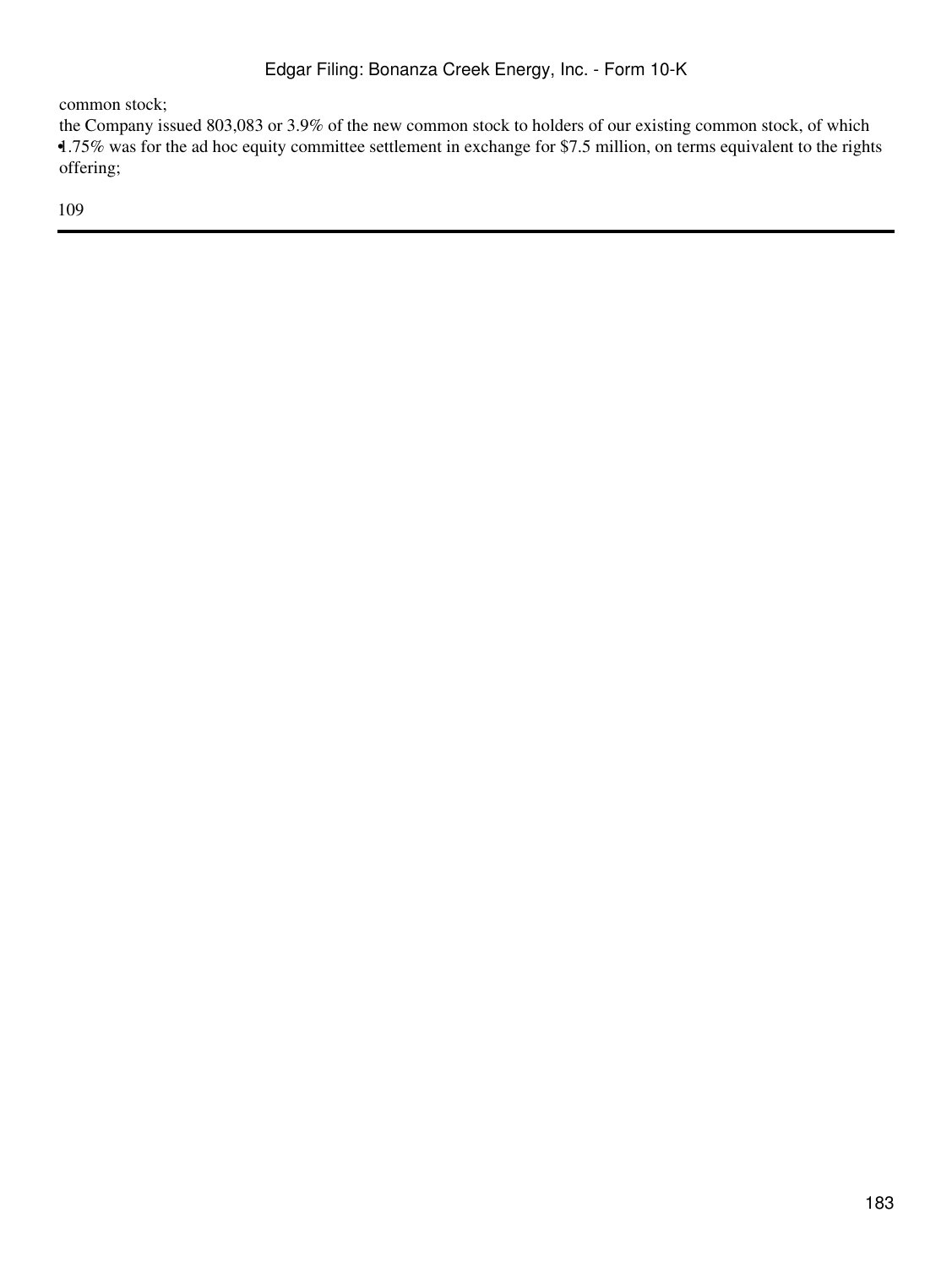• offering; the Company issued 10,071,378 shares of new common stock in exchange for \$200.0 million relating to the rights

the company issued 1,000,010 of warrants change at honders apon exercise incredit, the total outstanding new common shares at a per share price of \$71.23 per warrant; and the Company issued 1,650,510 of warrants entitling their holders upon exercise thereof, on a pro rata basis, to 7.5% of

• Plan ("LTIP"). the Company reserved 2,467,430 shares of the new common stock for issuance under its 2017 Long Term Incentive

Pursuant to the terms of the approved Plan the following transactions were completed on the Effective Date; •the Company paid Silo Energy, LLC ("Silo") the contract settlement amount of \$7.2 million in full;

when respect to the predecessor eredit namely, dated March 2.<br>accrued interest, and fees of \$193.7 million were paid in full; with respect to the predecessor credit facility, dated March 29, 2011 (the "predecessor credit facility"), principal,

•the Company paid \$1.6 million for the 2016 Short Term Incentive Plan ("2016 STIP") to various employees;

• advisers; the Company funded an escrow account in the amount of \$17.2 million for professional service fees attributable to its

bankruptcy proceedings; the Company paid \$13.8 million for professional services attributable to advisers of third parties involved in the

•the Company emerged with cash on hand of \$70.2 million for operations; and

•the Company amended its articles of incorporation and bylaws for the authorization of the new common stock. As confirmed in the Plan, the Company terminated its purchase agreement with Silo on February 1, 2017, and entered into a settlement agreement that allowed Silo to: (i) retain the \$5.0 million adequate assurance deposit maintained, (ii) retain the Company's \$8.7 million crude oil revenue receivable due to the Company for December 2016 production, and (iii) receive additional cash payment of \$7.2 million, which was paid on the Effective Date. The \$21.0 million settlement is shown in the contract settlement expense line item in the accompanying statements of operations as of December 31, 2016.

Board of Directors

Upon emergence from bankruptcy the Company's Board of Directors was made up of seven individuals, two of which were existing board members, Richard J. Carty and Jeffrey E. Wojahn, and five new board members consisting of Paul Keglevic, Brian Steck, Thomas B. Tyree, Jr., Jack E. Vaughn, and Scott D. Vogel were appointed. Executive Departure

On June 11, 2017, Richard J. Carty resigned as a member of the Board of Directors and left his role as President and Chief Executive Officer of the Company. In connection with the departure of Mr. Carty, the Board of Directors appointed R. Seth Bullock, a managing director of Alvarez & Marsal, LLC, interim Chief Executive Officer. Effective April 11, 2018, the Company appointed Eric T. Greager as the new President and Chief Executive Officer of the Company. Mr. Greager also joined the Company's Board of Directors.

# NOTE 16 - FRESH-START ACCOUNTING

Upon the Company's emergence from Chapter 11 bankruptcy, the Company adopted fresh-start accounting, pursuant to FASB ASC 852, Reorganizations, and applied the provisions thereof to its financial statements. The Company qualified for fresh-start accounting because: (i) the holders of existing voting shares of the Predecessor Company received less than 50% of the voting shares of the Successor Company; and (ii) the reorganization value of the Company's assets immediately prior to confirmation was less than the post-petition liabilities and allowed claims. The Company applied fresh-start accounting as of April 28, 2017, when it emerged from bankruptcy protection. Adopting fresh-start accounting results in a new reporting entity for financial reporting purposes with no beginning retained earnings or deficit as of the fresh-start reporting date. The cancellation of all existing shares outstanding on the Effective Date and issuance of new shares of the Successor Company caused a related change of control of the Company under ASC 852.

Reorganization Value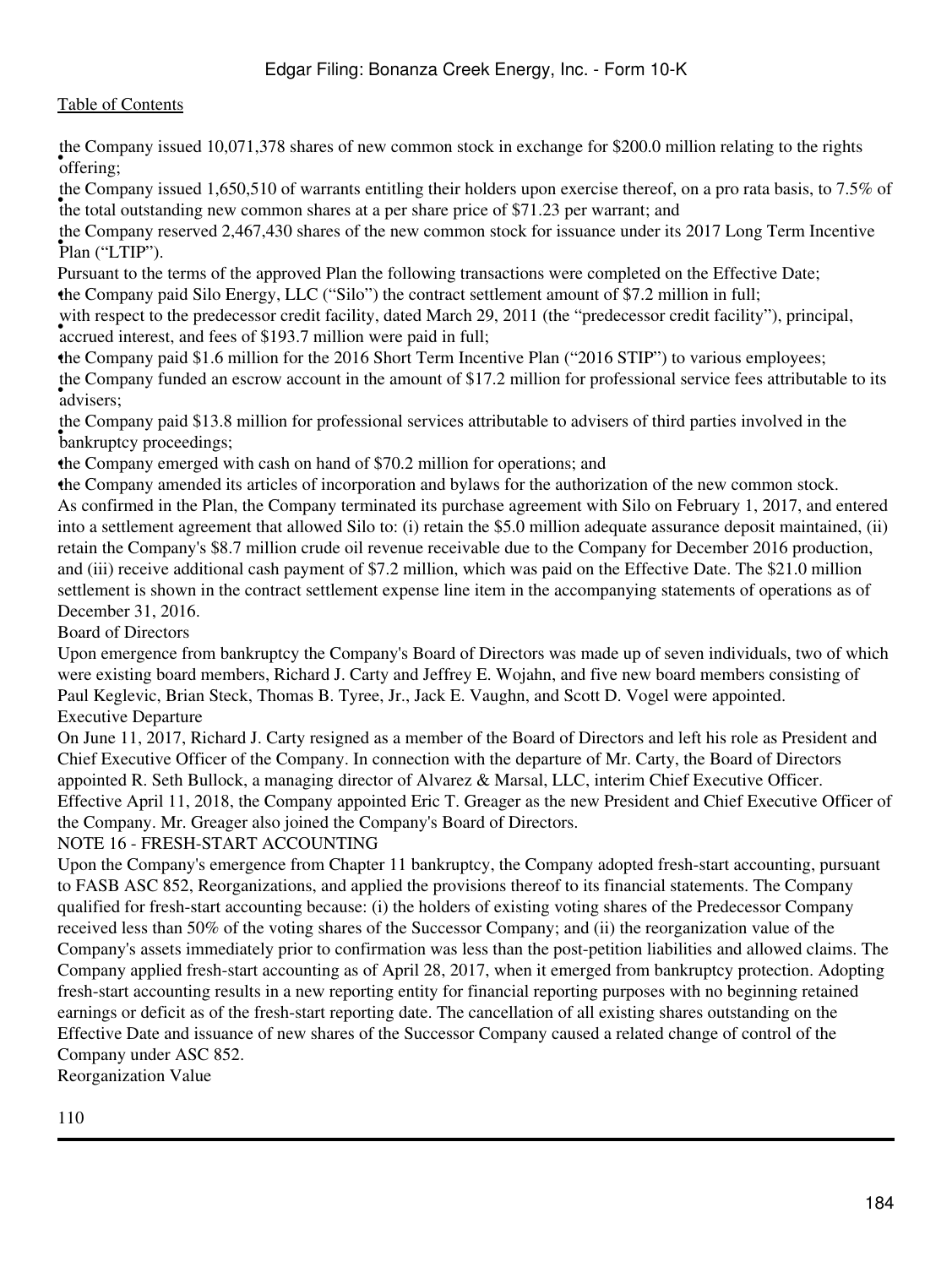Under fresh-start accounting, reorganization value represents the fair value of the Successor Company's total assets and is intended to approximate the amount a willing buyer would pay for the assets immediately after restructuring. Under application of fresh-start accounting, the Company allocated the reorganization value to its individual assets based on their estimated fair values.

The Company's reorganization value is derived from an estimate of enterprise value. Enterprise value represents the estimated fair value of an entity's long-term debt, other interest bearing liabilities, and shareholders' equity, less total cash and cash equivalents. In support of the Plan, the enterprise value of the Successor Company was estimated and approved by the Bankruptcy Court to be in the range of \$570.0 million to \$680.0 million. Based on the estimates and assumptions used in determining the enterprise value, as further discussed below, the Company estimated the enterprise value to be approximately \$643.0 million. This valuation analysis was prepared with the assistance of an independent third-party consultant utilizing reserve information prepared by the Company's internal reserve engineers, internal development plans and schedules, other internal financial information and projections and the application of standard valuation techniques including risked net asset value analysis and comparable public company metrics. The Company's principal assets are its oil and gas properties. The Company determined the fair value of its oil and gas properties based on the discounted cash flows expected to be generated from these assets segregated into geographic regions. The computations were based on market conditions and reserves in place as of the Effective Date. Discounted cash flow models were generated using the estimated future revenues and development and operating costs for all developed wells and undeveloped locations comprising our proved reserves. The proved locations were limited to wells expected to be drilled in the Company's five year plan. Future cash flows before application of risk factors were estimated by using the New York Mercantile Exchange five year forward prices for West Texas Intermediate oil and Henry Hub natural gas with inflation adjustments applied to periods beyond five years. The prices were further adjusted for typical differentials realized by the Company for the location and product quality. Wattenberg Field oil differential estimates were based on the new NGL purchase agreement that was confirmed as part of the Plan. Development costs were based on recent bids received by the Company and the operating costs were based on actual costs, and both were adjusted by the same inflation rate used for revenues. The discounted cash flow models also included estimates not typically included in proved reserves, such as an industry standard general and administrative expense and income tax expense. Due to the limited drilling plans that we had in place, proved undeveloped locations were risked within industry standards.

The risk-adjusted after-tax cash flows were discounted at a rate of 11.0%. This rate was determined from a weighted-average cost of capital computation, which utilized a blended expected cost of debt and expected returns on equity for similar industry participants.

From this analysis the Company concluded the fair value of its proved, probable, and possible reserves was \$397.3 million, \$146.8 million, and \$31.7 million, respectively, as of the Effective Date. The Company also reviewed its undeveloped leasehold acreage and determined that the fair value of its probable and possible reserves appropriately capture the fair value of its undeveloped leasehold acreage.

The Company performed an analysis of its Rocky Mountain Infrastructure, LLC ("RMI") assets using a replacement cost method which estimated the assets' replacement cost (for new assets), less any depreciation, physical deterioration, or obsolescence, resulting in a fair value of \$103.1 million.

The Company follows the lower of cost or net realizable value when valuing inventory of oilfield equipment. The valuation of the inventory of oilfield equipment as of the Effective Date did not yield a material difference from the Company's carrying value immediately prior to emergence from bankruptcy; as such, there was no valuation adjustment recorded.

The valuation of the Company's other property and equipment as of the Effective Date did not yield a material difference from the Predecessor Company's net book value; as such there was no valuation adjustment recorded. Our liabilities on the Effective Date include working capital liabilities and asset retirement obligations. Our working capital liabilities are ordinary course obligations, and their carrying amounts approximate their fair values. The asset retirement obligation was reset using a revised credit-adjusted risk-free rate and known attributes as of the Effective Date, resulting in a \$29.1 million obligation.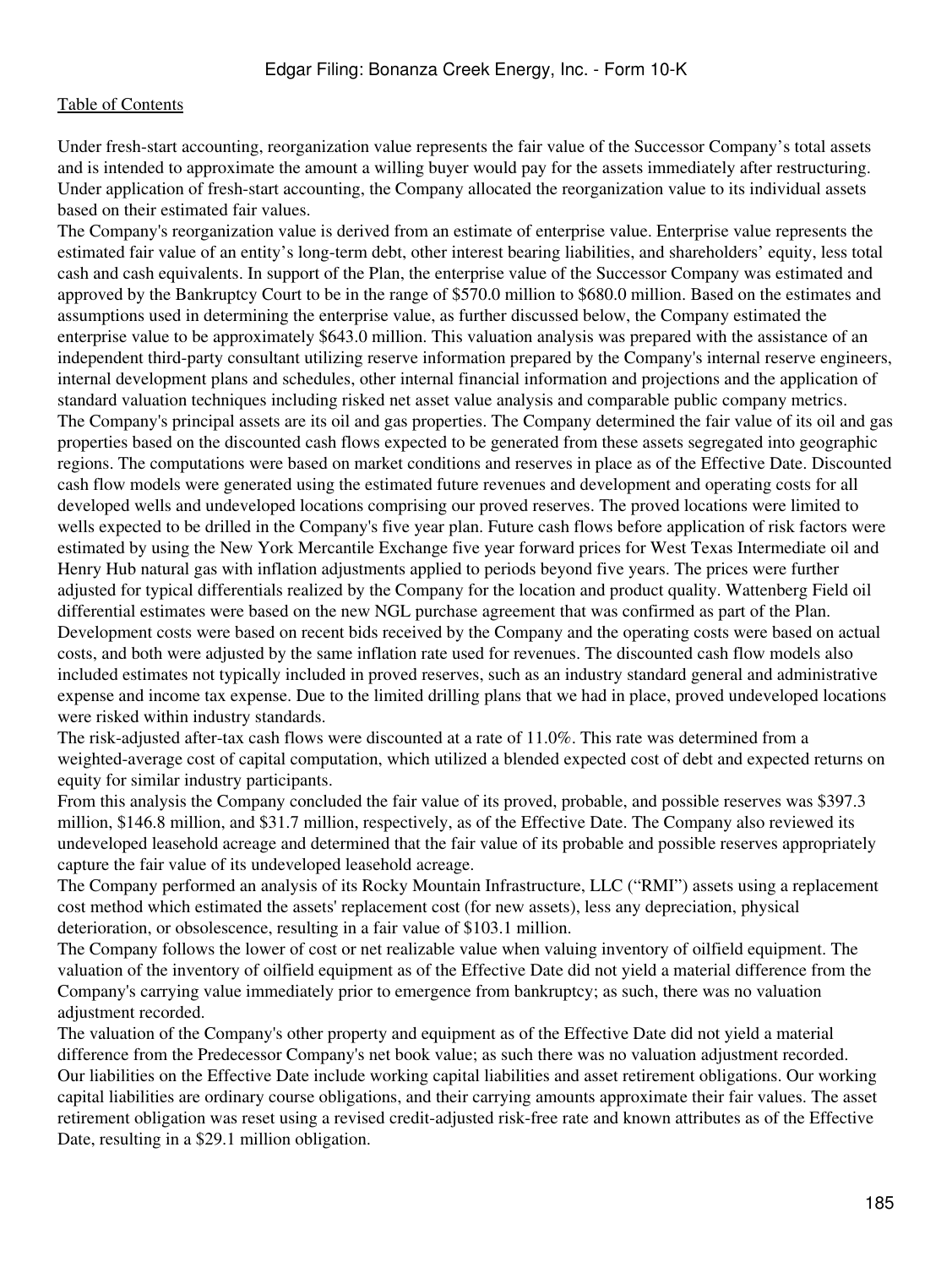In conjunction with the Company's emergence from bankruptcy, the Company issued 1,650,510 warrants to existing equity holders. The fair value of \$4.1 million was estimated using a Black-Scholes pricing model. The model used the following assumptions; an expected volatility of 40%, a risk-free interest rate of 1.44%, a stock price of \$34.36, a strike price of \$71.23, and an expiration date of 3 years.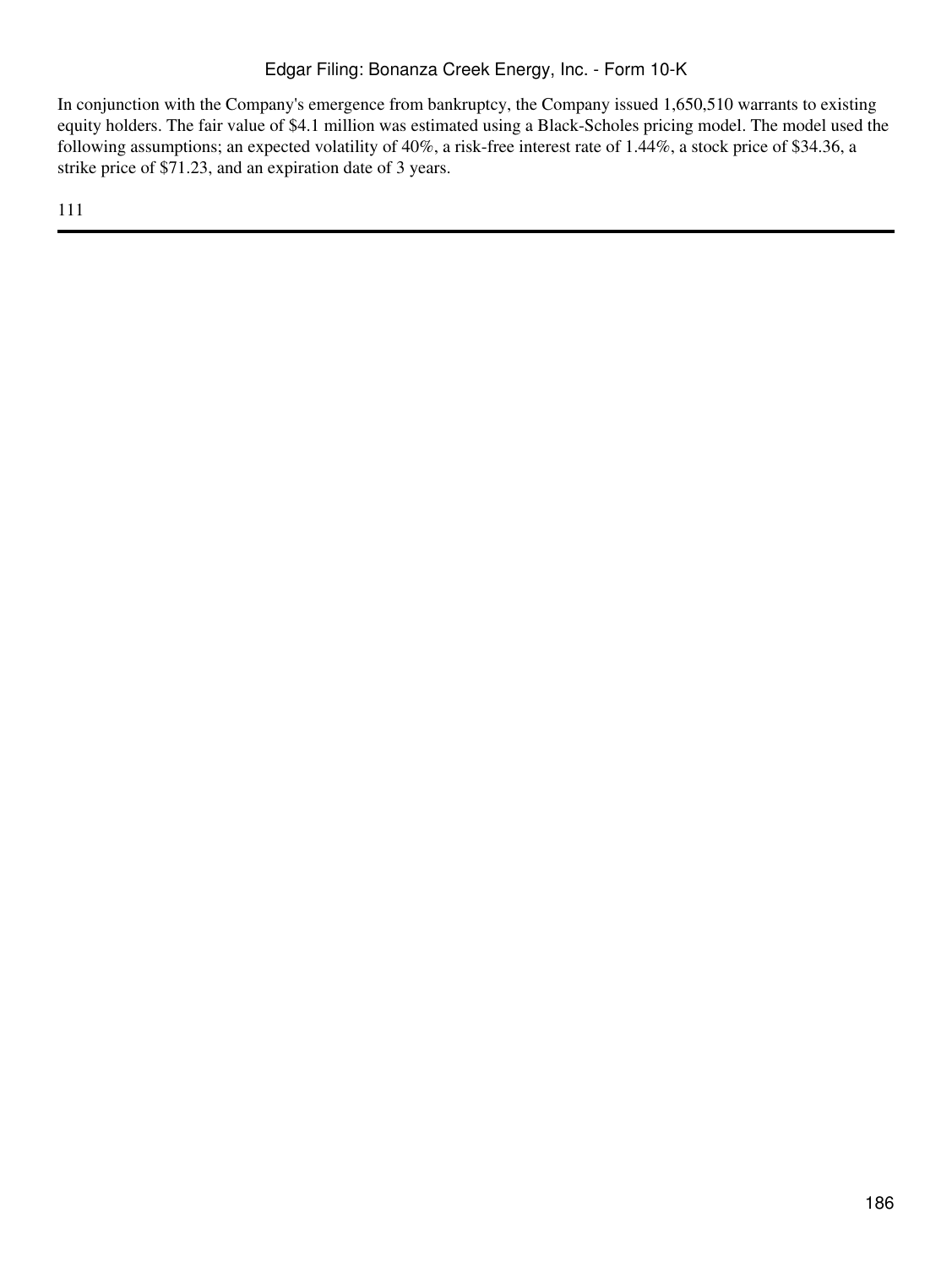The following table reconciles the enterprise value to the estimated fair value of Successor Company's common stock as of the Effective Date (in thousands, except per share amounts):

| <b>Enterprise Value</b>                        | \$642,999                                                                                                              |
|------------------------------------------------|------------------------------------------------------------------------------------------------------------------------|
| Plus: Cash and cash equivalents                | 70.183                                                                                                                 |
| Less: Interest bearing liabilities             | (29,061)                                                                                                               |
| Less: Fair value of warrants                   | (4.081                                                                                                                 |
| Fair value of Successor common stock \$680,040 |                                                                                                                        |
| Shares outstanding at April 28, 2017           | 20.356                                                                                                                 |
| Per share value                                | \$33.41                                                                                                                |
|                                                | The following table reconciles the enterprise value to the estimated reorganization value as of the Effective Date (in |
| thousands):                                    |                                                                                                                        |
| <b>Enterprise Value</b>                        | \$642,999                                                                                                              |
| Plus: Cash and cash equivalents                | 70,183                                                                                                                 |
| Plus: Working capital liabilities              | 63,871                                                                                                                 |
|                                                |                                                                                                                        |

Plus: Other long-term liabilities 17,919 Reorganization value of Successor assets \$794,972

Successor Condensed Consolidated Balance Sheet

The adjustments set forth in the following condensed consolidated balance sheet reflect the effect of the consummation of the transactions contemplated by the Plan (reflected in the column "Reorganization Adjustments") as well as estimated fair value adjustments as a result of the adoption of fresh-start accounting (reflected in the column "Fresh-Start Adjustments"). The explanatory notes highlight methods used to determine estimated fair values or other amounts of assets and liabilities, as well as significant assumptions.

|                                                                          |              | PredecessoReorganization             |          | Fresh-Start | Successor     |
|--------------------------------------------------------------------------|--------------|--------------------------------------|----------|-------------|---------------|
|                                                                          |              | Company Adjustments                  |          | Adjustments | Company       |
|                                                                          |              | (in thousands, except share amounts) |          |             |               |
| <b>ASSETS</b>                                                            |              |                                      |          |             |               |
| <b>Current Assets:</b>                                                   |              |                                      |          |             |               |
| Cash and cash equivalents                                                | \$96,286     | \$ (26,103)                          | $(1)$ \$ |             | \$70,183      |
| Accounts receivable:                                                     |              |                                      |          |             |               |
| Oil and gas sales                                                        | 24,876       |                                      |          |             | 24,876        |
| Joint interest and other                                                 | 3,028        |                                      |          |             | 3,028         |
| Prepaid expenses and other                                               | 4,952        |                                      |          |             | 4,952         |
| Inventory of oilfield equipment                                          | 4,218        |                                      |          |             | 4,218         |
| Total current assets                                                     | 133,360      | (26, 103)                            |          |             | 107,257       |
| Property and equipment (successful efforts method):                      |              |                                      |          |             |               |
| Proved properties                                                        | $2,531,834-$ |                                      |          | (2,031,373) | (6)500,461    |
| Less: accumulated depreciation, depletion and amortization $(1,720,736)$ |              |                                      |          | 1,720,736   | $(6)$ —       |
| Total proved properties, net                                             | 811,098      | $\overline{\phantom{0}}$             |          | (310,637)   | 500,461       |
| Unproved properties                                                      | 163,781      | $\overline{\phantom{0}}$             |          | 14,679      | $(6)$ 178,460 |
| Wells in progress                                                        | 18,002       | $\overline{\phantom{m}}$             |          | (18,002)    | $(7)$ —       |
| Other property and equipment, net                                        | 6,056        |                                      |          |             | 6,056         |
| Total property and equipment, net                                        | 998,937      |                                      |          | (313,960)   | 684,977       |
|                                                                          |              |                                      |          |             |               |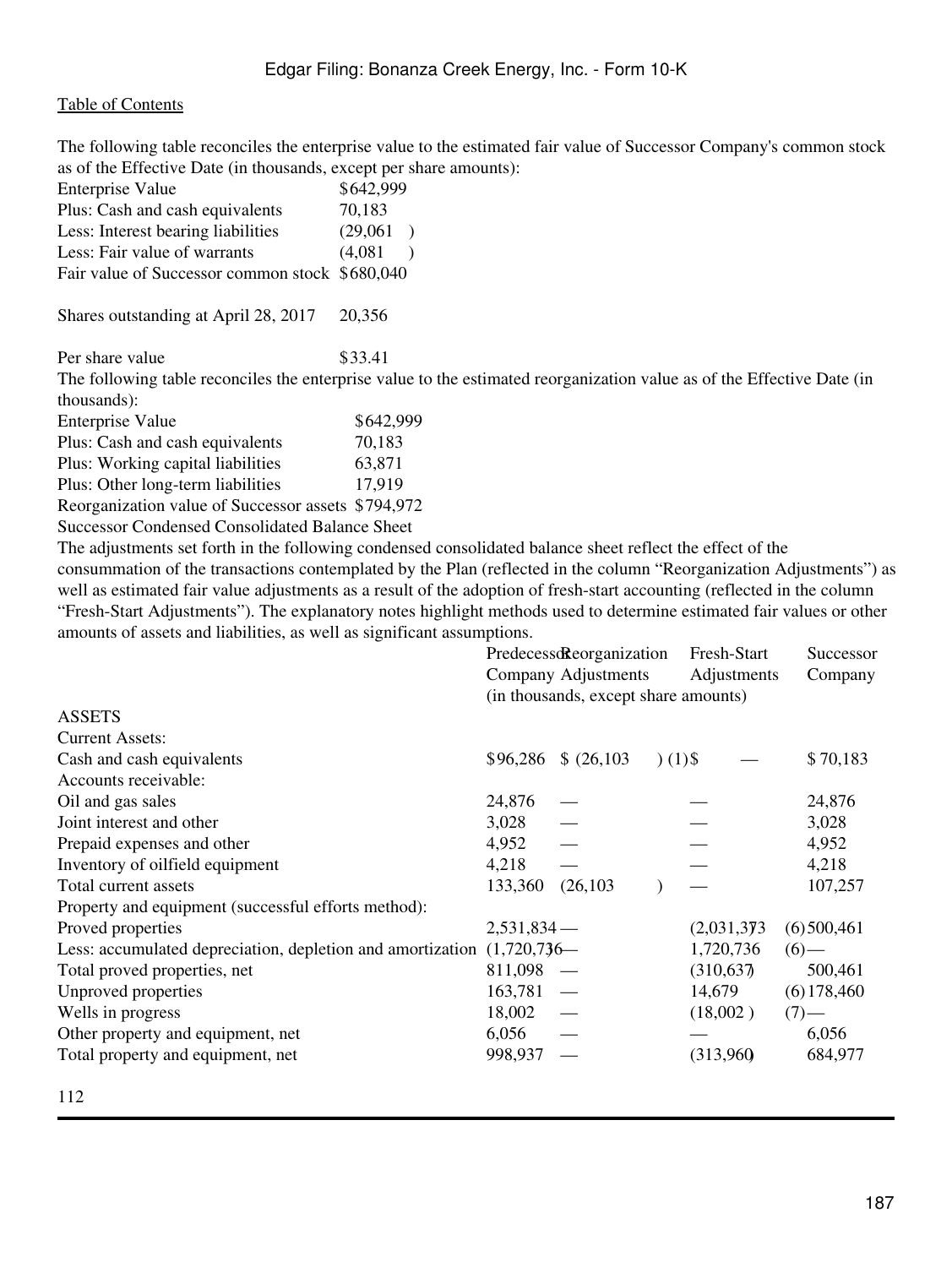| Other noncurrent assets<br>Total assets                                                                          | 2,738<br>$$1,135,035$ $$(26,103)$ |                        | $\lambda$     | \$(313,960)          |               | 2,738<br>\$794,972 |
|------------------------------------------------------------------------------------------------------------------|-----------------------------------|------------------------|---------------|----------------------|---------------|--------------------|
|                                                                                                                  |                                   |                        |               |                      |               |                    |
| LIABILITIES AND STOCKHOLDERS'S EQUITY                                                                            |                                   |                        |               |                      |               |                    |
| Current liabilities:                                                                                             |                                   |                        |               |                      |               |                    |
| Accounts payable and accrued expenses                                                                            | \$72,635                          | $$$ (33,701)           |               | $)(2)$ \$—           |               | \$38,934           |
| Oil and gas revenue distribution payable                                                                         | 24,937                            |                        |               |                      |               | 24,937             |
| Predecessor credit facility - current portion                                                                    | 191,667                           | (191, 667)             | $)(3)$ —      |                      |               |                    |
| Total current liabilities                                                                                        | 289,239                           | (225, 368)             |               |                      |               | 63,871             |
| Long-term liabilities:                                                                                           |                                   |                        |               |                      |               |                    |
| Ad valorem taxes                                                                                                 | 17,919                            |                        |               |                      |               | 17,919             |
| Asset retirement obligations for oil and gas properties                                                          | 31,660                            |                        |               | (2,599)              |               | $(8)$ 29,061       |
| Liabilities subject to compromise                                                                                | 873,292                           | (873, 292)             | $)(4)$ —      |                      |               |                    |
| <b>Total liabilities</b>                                                                                         | \$1,212,110                       | \$(1,098,660)          |               | \$(2,599)            | $\mathcal{L}$ | \$110,851          |
| Stockholders' equity:                                                                                            |                                   |                        |               |                      |               |                    |
| Predecessor preferred stock                                                                                      |                                   |                        |               |                      |               |                    |
| Predecessor common stock                                                                                         | 49                                |                        |               | (49)                 | $(9)$ —       |                    |
| Additional paid in capital                                                                                       | 816,679                           |                        |               | $(816,679)$ $)(9)$ - |               |                    |
| Successor common stock                                                                                           |                                   | 204                    |               | $(5)$ —              |               | 204                |
| Successor warrants                                                                                               |                                   | 4,081                  |               | $(5)$ —              |               | 4,081              |
| Additional paid-in capital                                                                                       |                                   | 679,836                |               | $(5)$ —              |               | 679,836            |
| Retained deficit                                                                                                 | (893, 803)                        | ) 388,436              |               | (4)505,367           | $(10)$ —      |                    |
| Total stockholders' equity                                                                                       | (77,075)                          | ) 1,072,557            |               | (311,361)            |               | 684,121            |
| Total liabilities and stockholders' equity                                                                       | $$1,135,035$ $$(26,103)$          |                        | $\mathcal{L}$ | \$(313,960)          |               | \$794,972          |
| Reorganization Adjustments                                                                                       |                                   |                        |               |                      |               |                    |
| (1) The following table reflects the net cash payments made upon emergence on the Effective Date (in thousands): |                                   |                        |               |                      |               |                    |
| Sources:                                                                                                         |                                   |                        |               |                      |               |                    |
| Proceeds from rights offering                                                                                    |                                   | \$200,000              |               |                      |               |                    |
| Proceeds from ad hoc equity committee                                                                            |                                   | 7,500                  |               |                      |               |                    |
| Total sources                                                                                                    |                                   | \$207,500              |               |                      |               |                    |
| Uses and transfers:                                                                                              |                                   |                        |               |                      |               |                    |
| Payment on predecessor credit facility (principal, interest and fees)                                            |                                   | \$(193,729)            |               |                      |               |                    |
| Payment and funding of escrow account related to professional fees                                               |                                   | (17, 193)              | $\lambda$     |                      |               |                    |
| Payment of professional fees and other                                                                           |                                   | (13, 831)<br>$\lambda$ |               |                      |               |                    |
| Payment of Silo contract settlement and other                                                                    |                                   | (7,228)                | $\mathcal{E}$ |                      |               |                    |
| Payment of remaining 2016 STIP                                                                                   |                                   | (1,622)                | $\lambda$     |                      |               |                    |
| Total uses and transfers                                                                                         |                                   | \$(233,603)            |               |                      |               |                    |
| Total net sources, uses and transfers                                                                            |                                   | \$(26,103)             |               |                      |               |                    |

(2) The following table shows the decrease of accounts payable and accrued liabilities attributable to reorganization items settled or paid upon emergence (in thousands):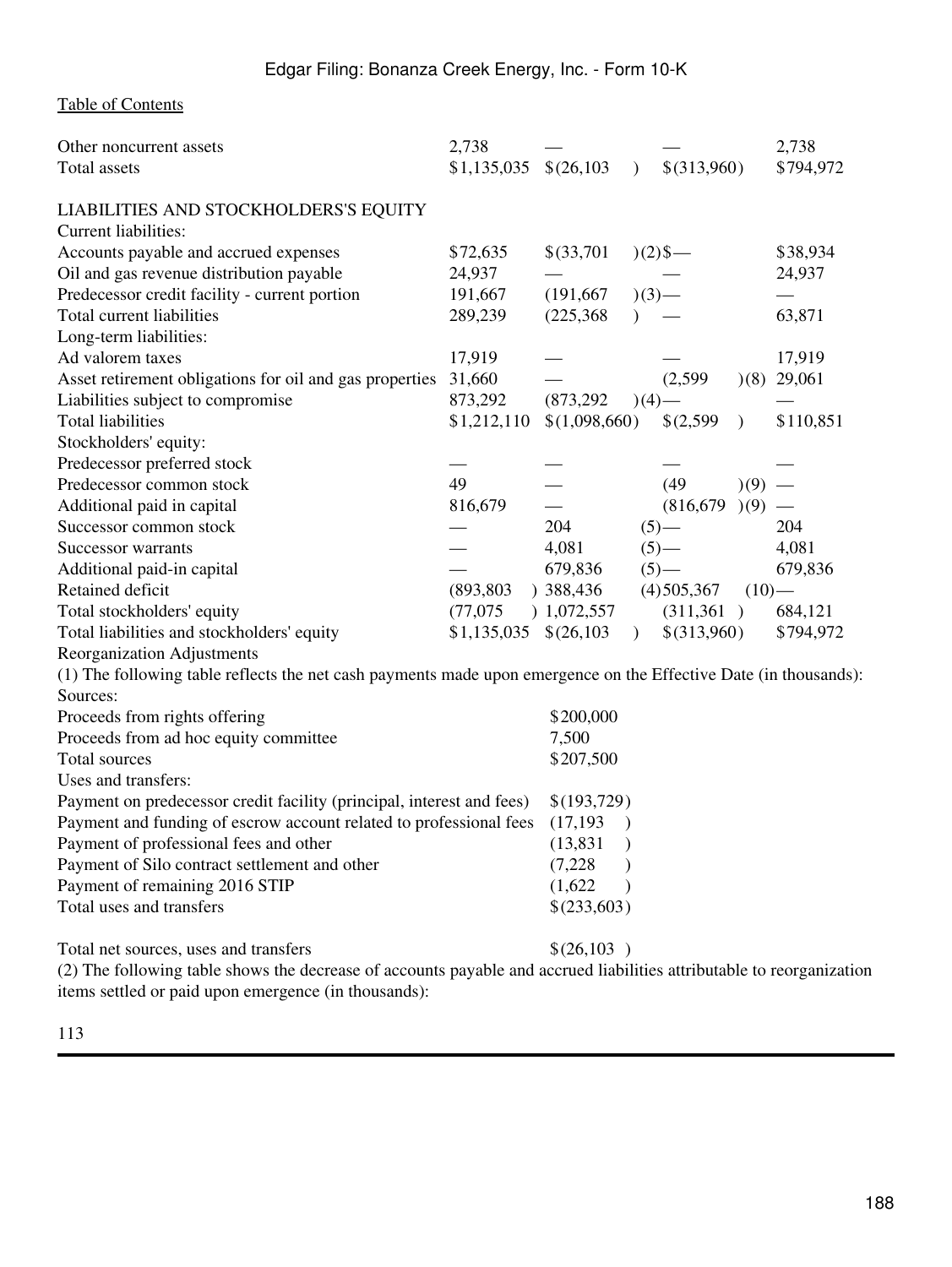| Accounts payable and accrued expenses:                                                                                                                          |           |                          |
|-----------------------------------------------------------------------------------------------------------------------------------------------------------------|-----------|--------------------------|
| Accrued 2016 STIP payment                                                                                                                                       | \$(1,574) |                          |
| Escrow account funding                                                                                                                                          | (17, 193) |                          |
| Professional fees and other                                                                                                                                     | (13, 831) |                          |
| Accrued unpaid interest on predecessor credit facility (1,103)                                                                                                  |           |                          |
| Total accounts payable and accrued expenses settled \$(33,701)                                                                                                  |           |                          |
| (3) Represents the payment in full of the predecessor credit facility on the Effective Date.                                                                    |           |                          |
| (4) On the Effective Date, the obligations of the Company with respect to the Senior Notes were canceled. Liabilities                                           |           |                          |
| subject to compromise were settled as follows in accordance with the Plan (in thousands):                                                                       |           |                          |
| <b>Senior Notes</b>                                                                                                                                             |           | \$800,000                |
| Accrued interest on Senior Notes (pre-petition)                                                                                                                 |           | 14,879                   |
| Make-whole payment on Senior Notes                                                                                                                              |           | 51,185                   |
| Silo contract settlement accrual                                                                                                                                |           | 7,228                    |
| Total liabilities subject to compromise of the predecessor                                                                                                      |           | 873,292                  |
| Rights offering                                                                                                                                                 |           | 200,000                  |
| Fair value of equity issued to creditors, excluding equity issued to existing equity holders                                                                    |           | (653,212)                |
| Payment of Silo contract settlement                                                                                                                             |           | (7,228)                  |
| Gain on settlement of liabilities subject to compromise                                                                                                         |           | 412,852                  |
|                                                                                                                                                                 |           |                          |
| Payment on predecessor credit facility fees and remaining unaccrued 2016 STIP                                                                                   |           | (1,007)<br>$\rightarrow$ |
| Total reorganization items at emergence                                                                                                                         |           | \$411,845                |
| Issuance of warrants to existing shareholders                                                                                                                   |           | \$(4,081)                |
| Proceeds from ad hoc equity committee                                                                                                                           |           | 7,500                    |
| Issuance of shares to existing shareholders                                                                                                                     |           | (26,828)                 |
| Total reorganization adjustments to retained deficit                                                                                                            |           | \$388,436                |
| $(5)$ Represents the fair value of 20,356,071 shares of new common stock and 1,650,510 warrants issued upon<br>emergence from bankruptcy on the Effective Date. |           |                          |

Fresh-Start Adjustments

(6) Fair value adjustments to proved and unproved oil and natural gas properties. A combination of the market and income approach were utilized to perform valuations. Included in this line items were adjustments to the fully-owned subsidiary, Rocky Mountain Infrastructure, LLC. Lastly, the accumulated depreciation was reset to zero in accordance with fresh-start accounting.

(7) Represents the reset of wells in progress with fair valuation of the associated reserves in proved property.

(8) Upon application of fresh-start accounting and due to the Company's emergence with no debt, the Company revalued its asset retirement obligations based upon comparable companies' credit-adjusted risk-free rates in accordance with ASC 410 - Asset Retirement and Environmental Obligations.

(9) Cancellation of Predecessor Company's common stock and additional paid-in capital.

(10) Adjustment to reset retained deficit to zero.

Reorganization Items, Net

Reorganization items represent liabilities settled, net of amounts incurred subsequent to the Chapter 11 filing as a direct result of the Plan, and are classified as Reorganization items, net in our statement of operations. The following table summarizes reorganization items recorded in the Current Predecessor Period (in thousands):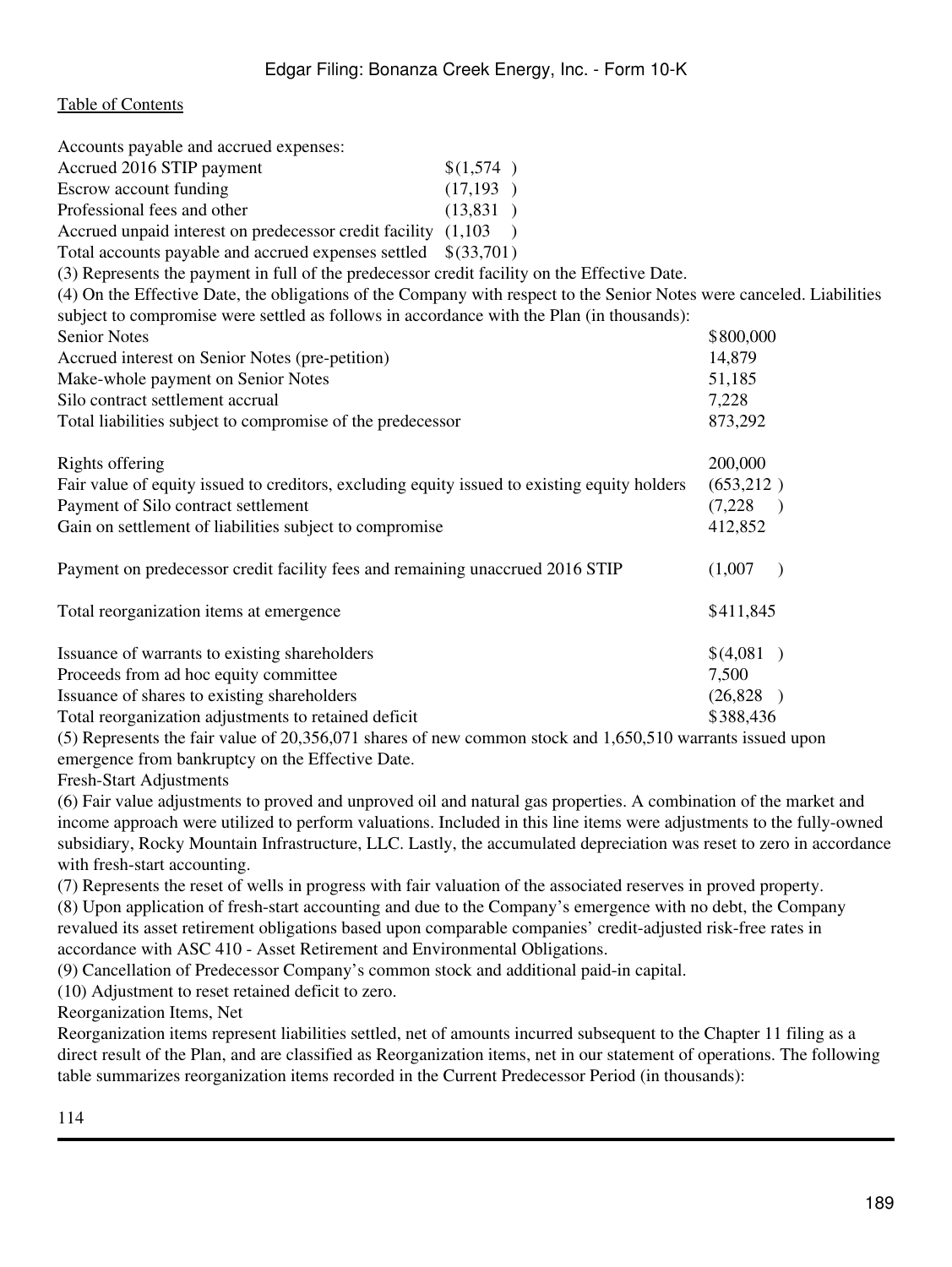| Gain on settlement of liabilities subject to compromise                       | \$412,852 |
|-------------------------------------------------------------------------------|-----------|
| Payment on predecessor credit facility fees and remaining unaccrued 2016 STIP | (1.007)   |
| Fresh-start valuation adjustments                                             | (311,361) |
| Legal and professional fees and expenses                                      | (34,335)  |
| Write-off of debt issuance and premium costs                                  | (6,156)   |
| Make-whole payment on Senior Notes                                            | (51,185)  |
| Total reorganization items, net                                               | \$8,808   |

### NOTE 17 - DISCLOSURES ABOUT OIL AND GAS PRODUCING ACTIVITIES (UNAUDITED)

The Company's oil and natural gas activities are located entirely within the United States. Costs incurred in oil and natural gas producing activities are as follows (in thousands):

|                                                                                               | Successor                             |                                                      | Predecessor                                          |                                       |
|-----------------------------------------------------------------------------------------------|---------------------------------------|------------------------------------------------------|------------------------------------------------------|---------------------------------------|
|                                                                                               | Year<br>Ended<br>December<br>31, 2018 | April 29,<br>2017<br>through<br>December<br>31, 2017 | January<br>1,2017<br>through<br>April<br>28,<br>2017 | Year<br>Ended<br>December<br>31, 2016 |
| Acquisition $(1)$<br>Development <sup><math>(2)(3)</math></sup><br>Exploration<br>Total $(4)$ | \$2,861<br>304,197<br>294             | \$5,383<br>106,449<br>3,671<br>\$307,352 \$115,503   | \$445<br>10,780<br>769<br>\$11,994                   | \$97<br>31,209<br>74<br>\$31,380      |
|                                                                                               |                                       |                                                      |                                                      |                                       |

Acquisition costs for unproved properties for the year ended December 31, 2018, 2017 Successor Period, 2017 Predecessor Period, and 2016 Predecessor Period were \$2.5 million, \$5.4 million, \$0.4 million, and \$0.1 million,

(1) respectively. There was \$0.4 million in acquisition costs for proved properties for the year ended December 31, 2018 and no acquisition costs for proved properties for the 2017 Successor Period, 2017 Predecessor Period, and 2016 Predecessor Period.

(2) lease operating expense for the Current Successor Period, 2017 Successor Period, 2017 Predecessor Period, and Development costs include workover costs of \$5.6 million, \$4.3 million, \$1.8 million, and \$6.0 million charged to

2016 Predecessor Period, respectively.

(3) million for the Current Successor Period, 2017 Successor Period, 2017 Predecessor Period, and 2016 Predecessor Includes amounts relating to asset retirement obligations of \$(9.0) million, \$8.3 million, \$3.1 million, and \$2.4

Period, respectively.

Suspended Well Costs

The Company did not incur any exploratory well costs during the Current Successor Period, 2017 Successor Period, 2017 Predecessor Period, and 2016 Predecessor Period.

Reserves

The proved reserve estimates at December 31, 2018 and 2017 were prepared by NSAI, our third party independent reserve engineers. The proved reserve estimate at December 31, 2016 was internally generated with an audit performed by NSAI. The estimates of proved reserves are inherently imprecise and are continually subject to revision based on production history, results of additional exploration and development, price changes, and other factors.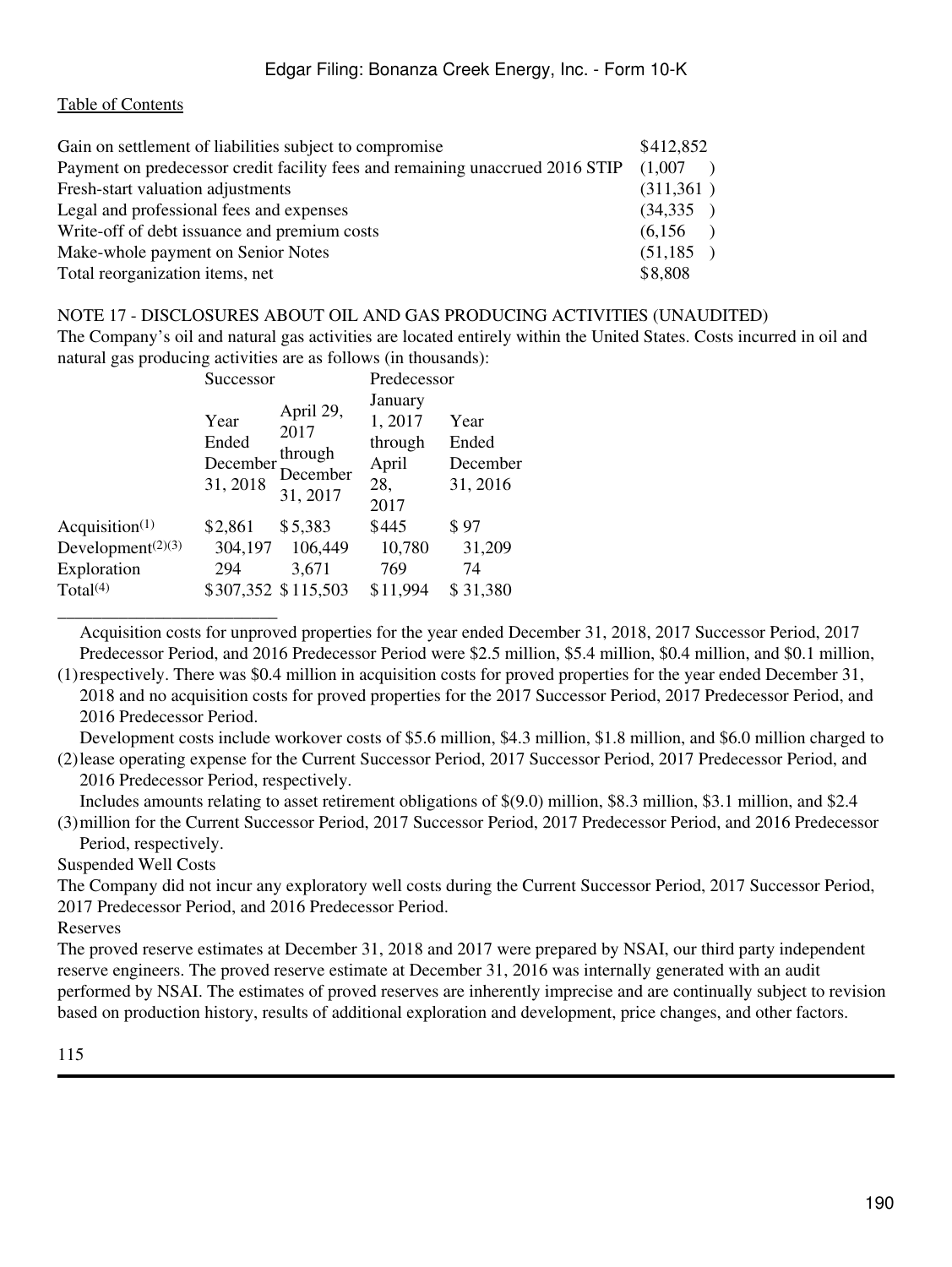\_\_\_\_\_\_\_\_\_\_\_\_\_\_\_\_\_\_\_\_\_\_\_\_

All of BCEI's oil, natural gas liquids, and natural gas reserves are attributable to properties within the United States. A summary of BCEI's changes in quantities of proved oil, natural gas liquids, and natural gas reserves for the years ended December 31, 2018, 2017, and 2016 are as follows:

|                                           |         | Natural              | Natural |
|-------------------------------------------|---------|----------------------|---------|
|                                           | Oil     | Gas                  | Gas     |
|                                           |         |                      | Liquids |
|                                           | (MBbl)  | (MMcf)               | (MBbl)  |
| Balance-December 31, 2015                 | 57.393  | 144.227              | 19.918  |
| Extensions, discoveries and infills $(1)$ | 6.133   | 15.128               | 2.142   |
| Production                                | (4.310) | (11.907)             | (1.491) |
| Sales of minerals in place                | (0.100) | (0.343)              | (0.035) |
| Revisions to previous estimates $(3)$     | (9.020) | (9.060)              | (2.987) |
| Balance-December 31, 2016                 | 50.096  | 138.045              | 17.547  |
| Extensions, discoveries and infills $(1)$ | 8.470   | 22.212               | 3.376   |
| Production                                | (3.081) | $(9.010)$ $(1.136)$  |         |
| Revisions to previous estimates $(3)$     | (2.557) | 6.422                | 3.028   |
| Balance-December 31, 2017                 | 52.928  | 157.669              | 22.815  |
| Extensions, discoveries and infills $(1)$ | 18.390  | 31.471               | 5.197   |
| Production                                | (3.841) | (8.567)              | (1.140) |
| Sales of minerals in place                | (6.236) | $(20.534)$ $(1.499)$ |         |
| Removed from capital program $^{(2)}$     | (1.442) | (3.246)              | (0.544) |
| Revisions to previous estimates $(3)$     | 4.555   | 8.219                | 0.101   |
| Balance-December 31, 2018                 | 64.354  | 165.012              | 24.930  |
| Proved developed reserves:                |         |                      |         |
| December 31, 2016                         | 26.313  | 85.972               | 9.951   |
| December 31, 2017                         | 25.785  | 92.718               | 12.702  |
| December 31, 2018                         | 23.725  | 79.630               | 11.703  |
| Proved undeveloped reserves:              |         |                      |         |
| December 31, 2016                         | 23.783  | 52.073               | 7.596   |
| December 31, 2017                         | 27.143  | 64.951               | 10.113  |
| December 31, 2018                         | 40.629  | 85.382               | 13.227  |

(1) At December 31, 2018, horizontal development in the Wattenberg Field resulted in additions in extensions,<br>(1) discoveries, and infills of 28,822 MB se discoveries, and infills of 28,832 MBoe.

At December 31, 2017, horizontal development in the Wattenberg Field resulted in additions in extensions and discoveries of 15,548 MBoe.

At December 31, 2016, horizontal development in the Wattenberg Field resulted in additions of 1,632 MBoe, and infill down-spacing within the Wattenberg Field resulted in 9,164 MBoe to the additions, extensions, and infills category.

(2)As of December 31, 2018, proved undeveloped reserves were reduced by 2,527 MBoe due to the removal of proved undeveloped locations from our five-year drilling program.

(3)As of December 31, 2018, the Company revised its proved reserves upward by 6,026 MBoe. The commodity prices at December 31, 2018 increased to \$65.56 per Bbl WTI and \$3.10 per MMBtu HH from \$51.34 per Bbl WTI and \$2.98 per MMBtu HH at December 31, 2017, resulting in positive revisions of 2,333 MBoe. In addition,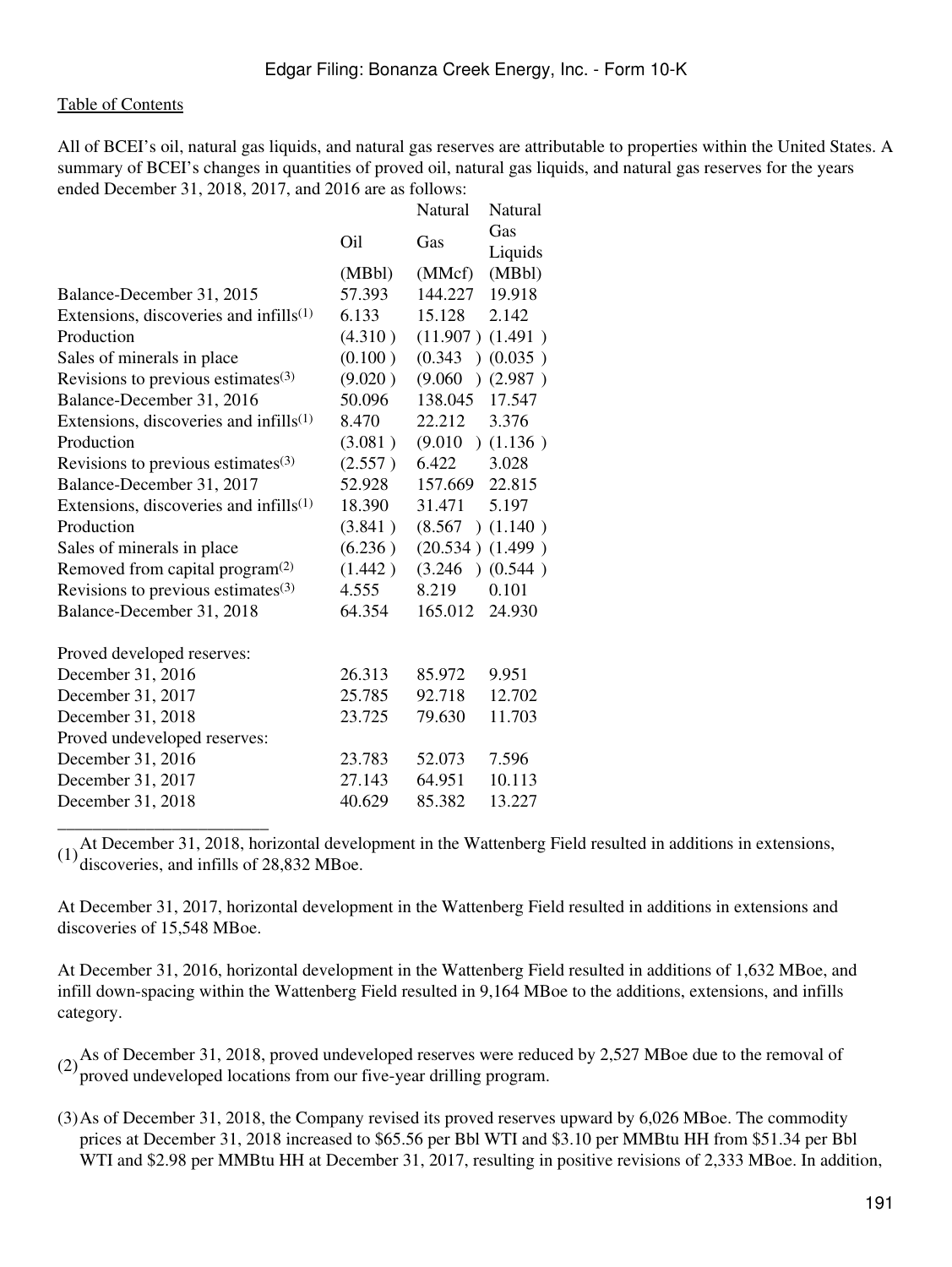lower operating cost estimates resulted in positive reserve adjustments of 1,536 MBoe. There were net positive engineering revisions of 2,163 MBoe.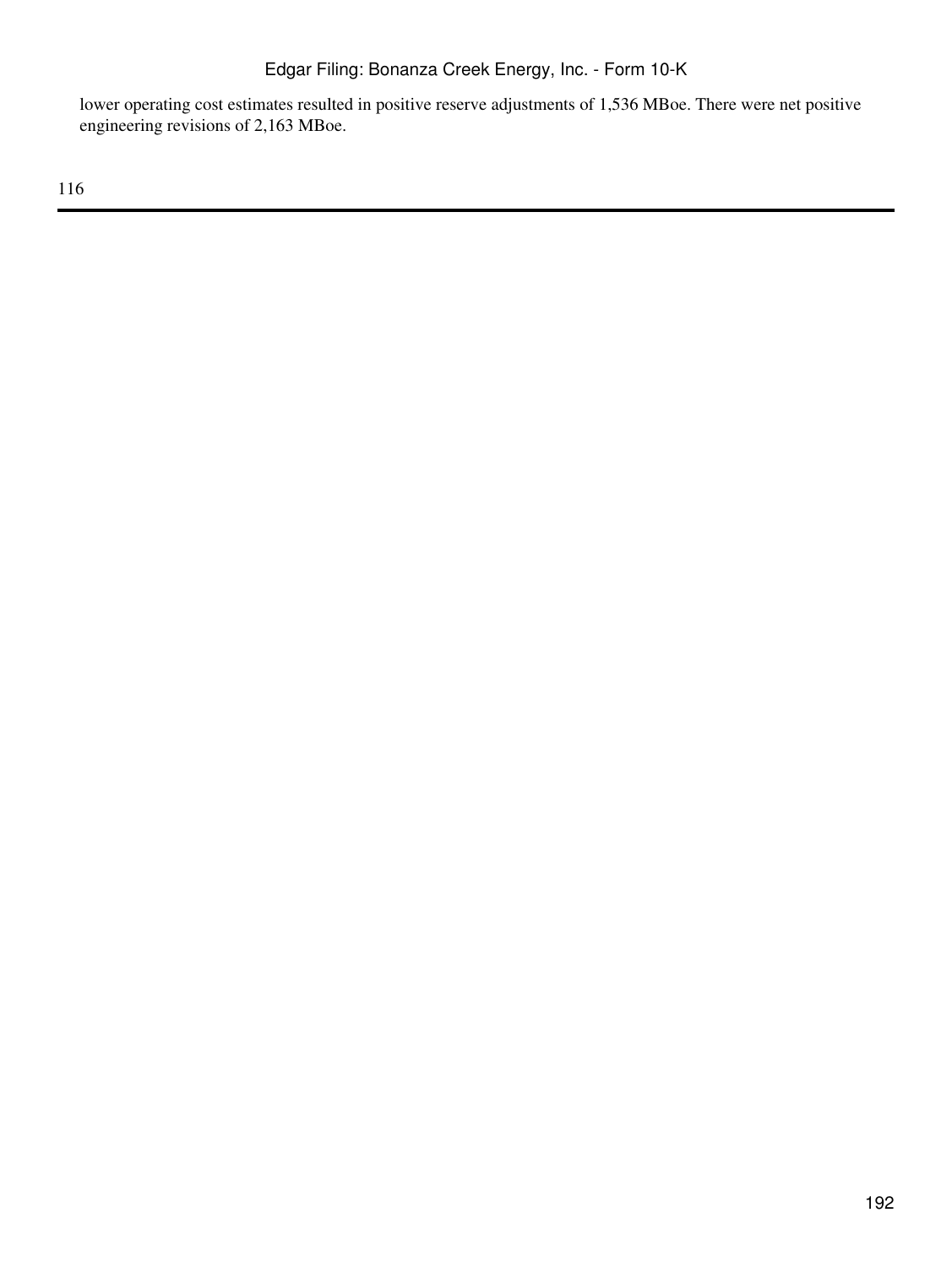As of December 31, 2017, the Company revised its proved reserves upward by 1,542 MBoe. The commodity prices at December 31, 2017 increased to \$51.34 per Bbl WTI and \$2.98 per MMBtu HH from \$42.75 per Bbl WTI and \$2.48 per MMBtu HH at December 31, 2016, resulting in positive revisions of 5,405 MBoe. In addition, lower operating cost estimates resulted in positive reserve adjustments (net of price increases) of 1,672 MBoe, of which 1,370 MBoe relate to operations in the Wattenberg Field. The Company also had positive other engineering revisions of 2,042 MBoe, offset by PUD demotions of 7,577 MBoe.

As of December 31, 2016, the Company revised its proved reserves downward by 13,517 MBoe. The commodity prices at December 31, 2016 decreased to \$42.75 per Bbl WTI and \$2.48 per MMBtu HH from \$50.28 per Bbl WTI and \$2.59 per MMBtu HH at December 31, 2015. The negative effects of commodity price reductions on reserves were offset by lower cost estimates to drill and complete future development locations in the Wattenberg Field along with lower operating cost estimates across the Company's operations, to reflect a positive reserves adjustment (net of price reductions) of 4,652 MBoe. Also, all future proved undeveloped locations in the Mid-Continent region were demoted to non-proved reserves resulting in a negative revision of 7,761 MBoe. In the Wattenberg Field, certain proved undeveloped locations totaling 8,611 MBoe were demoted due to their not being centric to current infrastructure. The Company also had negative other engineering revisions of 1,797 MBoe in 2016.

The standardized measure of discounted future net cash flows relating to proved oil and natural gas reserves were prepared in accordance with accounting authoritative guidance. Future cash inflows were computed by applying prices to estimated future production. Future production and development costs are computed by estimating the expenditures to be incurred in developing and producing the proved oil and natural gas reserves at year-end, based on costs and assuming continuation of existing economic conditions.

Future income tax expenses are calculated by applying appropriate year-end tax rates to future pretax net cash flows relating to proved oil and natural gas reserves. Future income tax expenses give effect to permanent differences, tax credits, and loss carryforwards relating to the proved oil and natural gas reserves. Future net cash flows are discounted at a rate of 10% annually to derive the standardized measure of discounted future net cash flows. This calculation procedure does not necessarily result in an estimate of the fair market value or the present value of the Company's oil and natural gas properties.

The standardized measure of discounted future net cash flows relating to proved oil and natural gas reserves are as follows:

|                                                                                                                | For the Years Ended December 31, |             |             |  |
|----------------------------------------------------------------------------------------------------------------|----------------------------------|-------------|-------------|--|
|                                                                                                                | 2018                             | 2017        | 2016        |  |
| (in thousands)                                                                                                 |                                  |             |             |  |
| Future cash flows                                                                                              | \$4,742,180                      | \$3,307,868 | \$2,424,415 |  |
| Future production costs                                                                                        | (1,585,032)                      | (1,490,091) | (1,365,765) |  |
| Future development costs                                                                                       | (925, 640)                       | (622, 344)  | (468, 804)  |  |
| Future income tax expense                                                                                      |                                  |             |             |  |
| Future net cash flows                                                                                          | 2,231,508                        | 1,195,433   | 589,846     |  |
| 10% annual discount for estimated timing of cash flows                                                         | (1,276,528)                      | (596, 935)  | (312,891)   |  |
| Standardized measure of discounted future net cash flows                                                       | \$954,980                        | \$598,498   | \$276,955   |  |
| Euture each flowe as shown above were reported without consideration for the effects of derivative transaction |                                  |             |             |  |

Future cash flows as shown above were reported without consideration for the effects of derivative transactions outstanding at period end.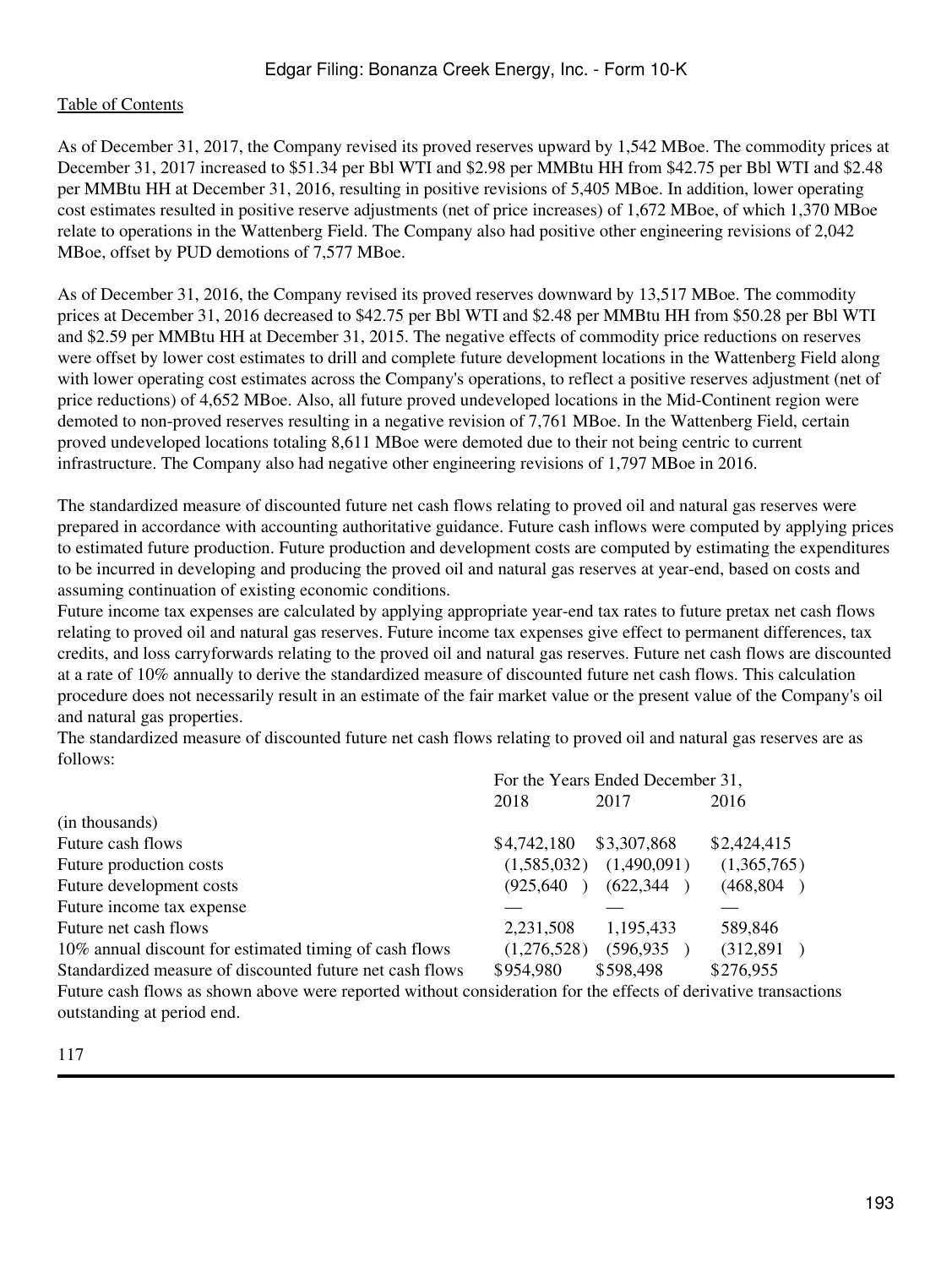The changes in the standardized measure of discounted future net cash flows relating to proved oil and natural gas reserves are as follows: For the Years Ended December 31,

|                                                       | For the Years Ended December 31, |           |            |  |
|-------------------------------------------------------|----------------------------------|-----------|------------|--|
|                                                       | 2018                             | 2017      | 2016       |  |
| (in thousands)                                        |                                  |           |            |  |
| Beginning of period                                   | \$598,498                        | \$276,955 | \$327,816  |  |
| Sale of oil and gas produced, net of production costs | (204, 566)                       | (125,992) | (123, 494) |  |
| Net changes in prices and production costs            | 365,952                          | 282,112   | (126, 536) |  |
| Extensions, discoveries and improved recoveries       | 153,691                          | 103,937   | 22,800     |  |
| Development costs incurred                            | 127,788                          | 24,121    | 19,701     |  |
| Changes in estimated development cost                 | (52,260)                         | 2,122     | 281,062    |  |
| Purchases of minerals in place                        |                                  |           |            |  |
| Sales of minerals in place                            | (115,742)                        |           | 16         |  |
| Revisions of previous quantity estimates              | 12,341                           | 14,119    | (182, 938) |  |
| Net change in income taxes                            |                                  |           |            |  |
| Accretion of discount                                 | 59,850                           | 27,696    | 32,782     |  |
| Changes in production rates and other                 | 9,428                            | (6,572)   | 25,746     |  |
| End of period                                         | \$954,980                        | \$598,498 | \$276,955  |  |

The average wellhead prices used in determining future net revenues related to the standardized measure calculation as of December 31, 2018, 2017, and 2016 were calculated using the twelve-month arithmetic average of first-day-of-the-month price inclusive of adjustments for quality and location.

|                                       | For the Years Ended |         |         |  |
|---------------------------------------|---------------------|---------|---------|--|
|                                       | December 31,        |         |         |  |
|                                       | 2018                | 2017    | 2016    |  |
| Oil (per Bbl)                         | \$59.29             | \$46.76 | \$38.42 |  |
| Gas (per Mcf)                         | \$2.28              | \$2.45  | \$2.07  |  |
| Natural gas liquids (per Bbl) \$22.06 |                     | \$19.57 | \$12.12 |  |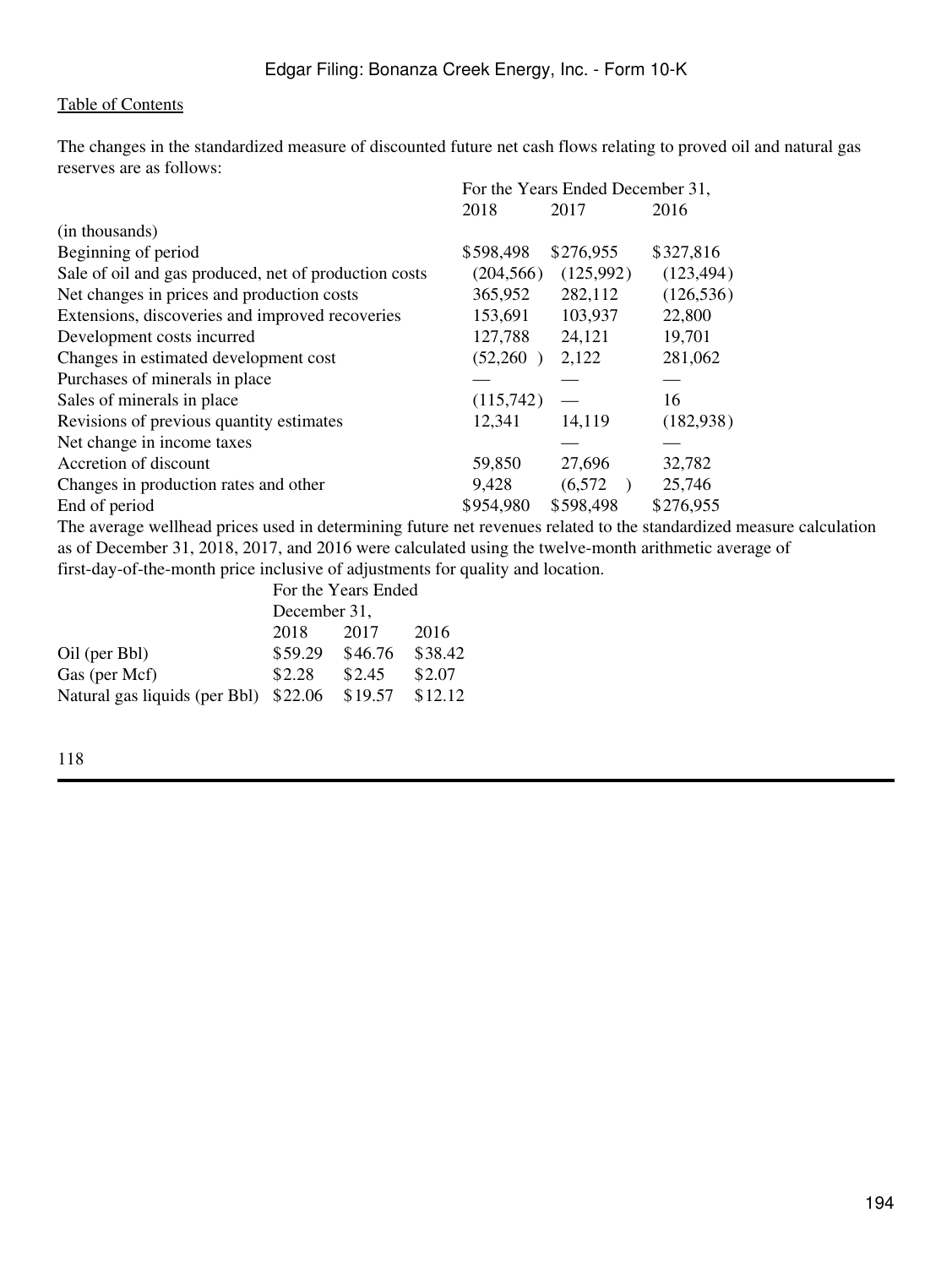#### NOTE 18 - QUARTERLY FINANCIAL DATA (UNAUDITED)

The following is a summary of the unaudited quarterly financial data for the years ended December 31, 2018 and 2017 (in thousands, except per share data):

|                                            |          | <b>Successor Three Months Ended</b>           |                                                     |                                                  |                                                   |                                                  |
|--------------------------------------------|----------|-----------------------------------------------|-----------------------------------------------------|--------------------------------------------------|---------------------------------------------------|--------------------------------------------------|
| 2018                                       | March    | June 30                                       |                                                     | September December                               |                                                   |                                                  |
|                                            | 31       |                                               | 30                                                  | 31                                               |                                                   |                                                  |
| Oil and gas sales                          | \$64,193 | \$71,872                                      | \$74,380                                            | \$66,213                                         |                                                   |                                                  |
| Operating profit $(1)$                     | \$35,042 | \$40,014                                      | \$43,959                                            | \$41,416                                         |                                                   |                                                  |
| Net Income                                 | \$13,870 | \$4,859                                       | \$43,363                                            | \$106,094                                        |                                                   |                                                  |
| Basic net income per common share          | \$0.68   | \$0.24                                        | \$2.11                                              | \$5.16                                           |                                                   |                                                  |
| Diluted net income per common share        | \$0.68   | \$0.24                                        | \$2.10                                              | \$5.15                                           |                                                   |                                                  |
|                                            |          | Predecessor                                   |                                                     | Successor                                        |                                                   |                                                  |
|                                            |          | Three<br>Months<br>Ended<br>March 31,<br>2017 | April 1,<br>2017<br>through<br>April<br>28,<br>2017 | April 29,<br>2017<br>through<br>June 30,<br>2017 | Three<br>Months<br>Ended<br>September<br>30, 2017 | Three<br>Months<br>Ended<br>December<br>31, 2017 |
| 2017                                       |          |                                               |                                                     |                                                  |                                                   |                                                  |
| Oil and gas sales                          |          | \$52,559                                      | \$16,030                                            | \$28,114                                         | \$45,232                                          | \$50,189                                         |
| Operating profit $(1)$                     |          | 14,398                                        | 3,786                                               | 12,955                                           | 22,540                                            | 22,935                                           |
| Net income (loss)                          |          | (94,276)                                      | 96,936                                              | (3,580)                                          | 4,328                                             | (5,768)                                          |
| Basic net income (loss) per common share   |          | \$(1.91)                                      | \$1.88                                              | \$(0.18)                                         | \$0.21                                            | \$ (0.28)<br>$\rightarrow$                       |
| Diluted net income (loss) per common share | \$(1.91) | 31.85                                         | \$(0.18)                                            | \$ 0.21                                          | \$ (0.28)<br>$\big)$                              |                                                  |

(1)Oil and gas sales less lease operating expense, gas plant and midstream operating expense, gathering, transportation, and processing, severance and ad valorem taxes, depreciation, and depletion and amortization. Item 9. Changes in and Disagreements with Accountants on Accounting and Financial Disclosure.

As disclosed in our Current Report on Form 8-K, filed on April 19, 2017, we engaged Grant Thornton LLP ("Grant Thornton") on April 13, 2017 as the Company's new independent registered public accounting firm to audit the Company's financial statements for the fiscal year ending December 31, 2017, and dismissed Hein & Associates LLP ("Hein") as the Company's independent registered accounting firm. The decision to change the Company's independent registered accounting firm from Hein to Grant Thornton was approved by the Audit Committee of the Board of Directors of the Company.

During the fiscal years ended December 31, 2016 and December 31, 2015, and through April 13, 2017, there were no disagreements with Hein on any matter of accounting principles or practices, financial statement disclosure, or auditing scope or procedures, that if not resolved to the satisfaction of Hein, would have caused Hein to make reference thereto in its reports on the Company's financial statements for such years.

During the fiscal years ended December 31, 2016 and 2015, and the subsequent interim period through April 13, 2017, there were no "reportable events" (as that term is defined in Item  $304(a)(1)(v)$  of Regulation S-K). Item 9A. Controls and Procedures.

Evaluation of Disclosure Controls and Procedures

\_\_\_\_\_\_\_\_\_\_\_\_\_\_\_\_\_\_\_\_\_\_\_\_

Our management, with the participation of our principal executive officer and principal financial officer, evaluated the effectiveness of our disclosure controls and procedures as of December 31, 2018. The term "disclosure controls and procedures," as defined in Rules 13a-15(e) and 15d-15(e) under the Exchange Act, means controls and other procedures of a company that are designed to ensure that information required to be disclosed by a company in the reports that it files or submits under the Exchange Act is recorded, processed, summarized, and reported, within the time periods specified in SEC rules and forms. Disclosure controls and procedures include, without limitation, controls and procedures designed to ensure that information required to be disclosed by a company in the reports that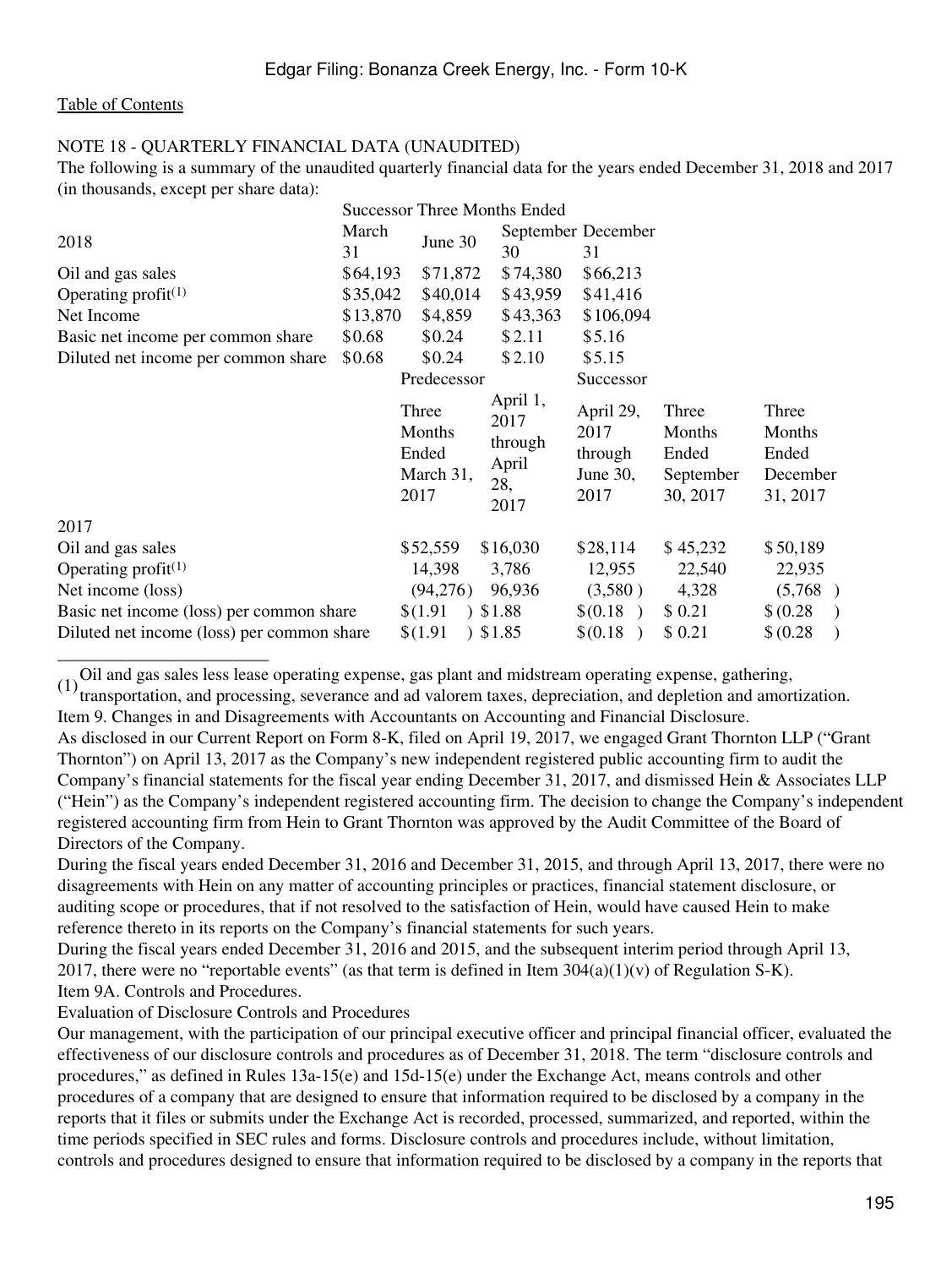it files or submits under the Exchange Act is accumulated and communicated to the company's management, including its principal executive and principal financial officers and internal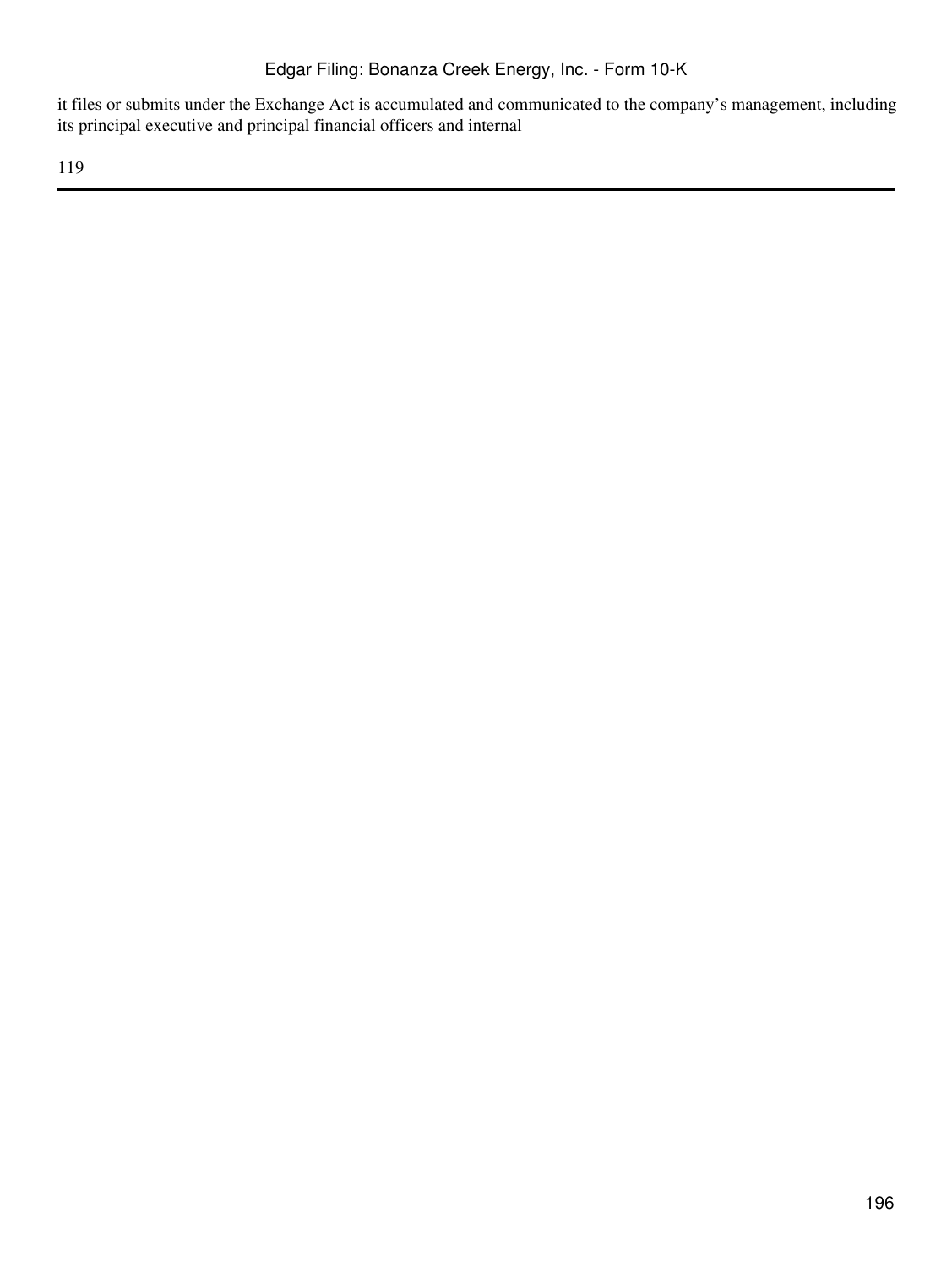audit function, as appropriate to allow timely decisions regarding required disclosure. Based on the evaluation of our disclosure controls and procedures as of December 31, 2018, our principal executive officer and principal financial officer concluded that, as of such date, our disclosure controls and procedures were effective at the reasonable assurance level.

Management recognizes that any controls and procedures, no matter how well designed and operated, can provide only reasonable assurance of achieving their objectives and management necessarily applies its judgment in evaluating the cost benefit relationship of possible controls and procedures. To assist management, we have established an internal audit function to verify and monitor our internal controls and procedures. The Company's internal control system is supported by written policies and procedures, contains self-monitoring mechanisms, and is audited by the internal audit function. Appropriate actions are taken by management to correct deficiencies as they are identified.

Management's Assessment of Internal Control Over Financial Reporting

The Company's management is responsible for establishing and maintaining adequate internal control over financial reporting, as defined in Exchange Act Rule 13a-15(f). The Company's internal control over financial reporting is a process designed under the supervision of the Company's Chief Executive Officer and Principal Financial Officer to provide reasonable assurance regarding the reliability of financial reporting and the preparation of consolidated financial statements for external purposes in accordance with accounting principles generally accepted in the United States. Because of its inherent limitations, internal control over financial reporting may not detect or prevent misstatements. Also, projections of any evaluation of the effectiveness to future periods are subject to the risk that controls may become inadequate because of changes in conditions, or that the degree of compliance with the policies or processes may deteriorate.

As of December 31, 2018, management assessed the effectiveness of our internal control over financial reporting based on the criteria for effective internal control over financial reporting established in Internal Control-Integrated Framework, issued by the Committee of Sponsoring Organizations of the Treadway Commission in 2013. Based on the assessment, management determined that the Company maintained effective internal control over financial reporting as of December 31, 2018, based on those criteria. Management included in its assessment of internal control over financial reporting all consolidated entities.

Grant Thornton LLP, the independent registered public accounting firm that audited the consolidated financial statements included in this Annual Report on Form 10-K, has issued an attestation report on the effectiveness of internal control over financial reporting as of December 31, 2018, which is included in the consolidated financial statements in Item 8, Part II of this Annual Report on Form 10-K.

Changes in Internal Control over Financial Reporting

There were no changes in our internal control over financial reporting identified in management's evaluation pursuant to Rules 13a-15(d) or 15d-15(d) of the Exchange Act during the year ended December 31, 2018 that materially affected, or are reasonably likely to materially affect, our internal control over financial reporting.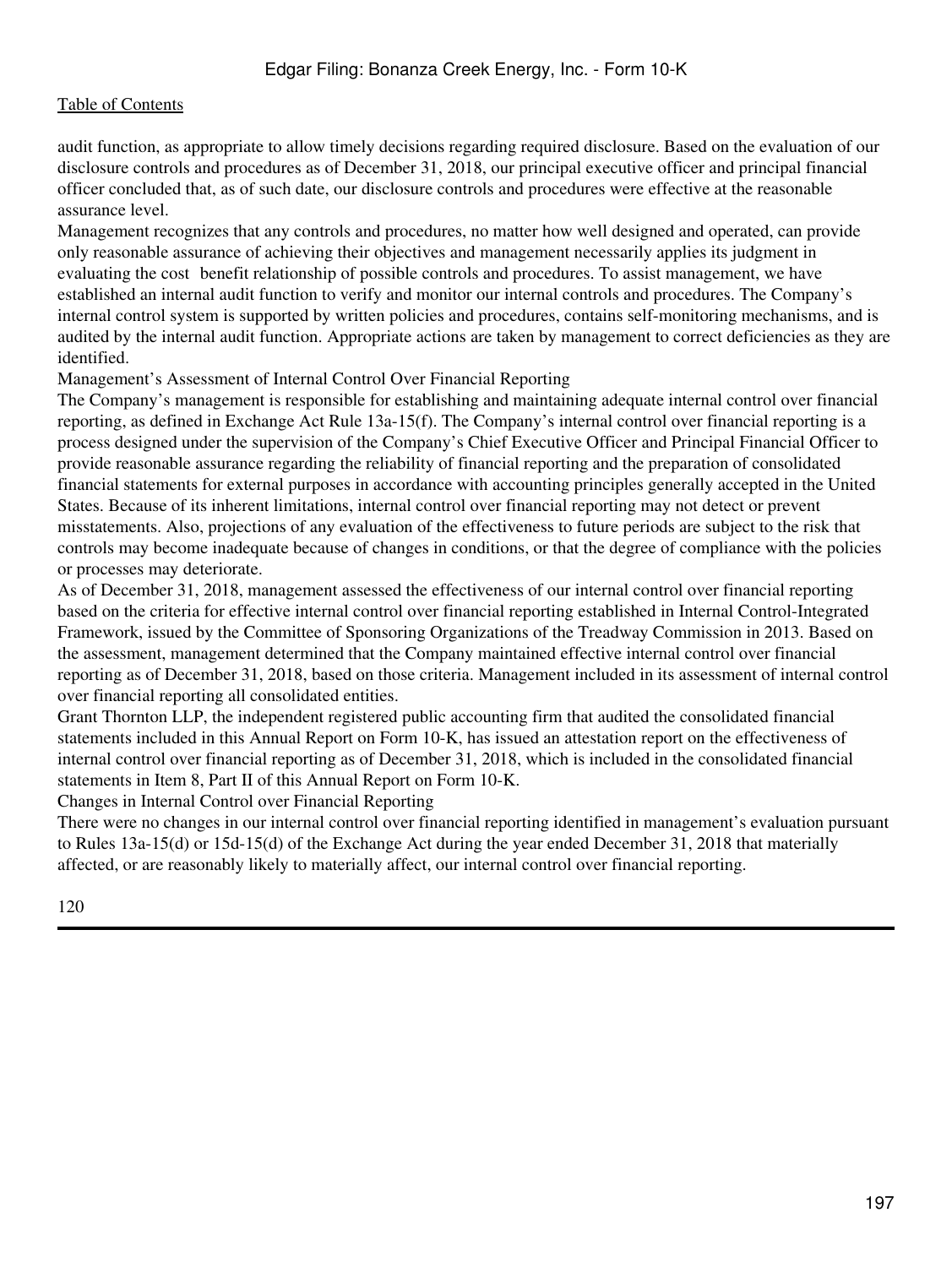Report of Independent Registered Accounting Firm

Board of Directors and Stockholders

Bonanza Creek Energy, Inc.

Opinion on internal control over financial reporting

We have audited the internal control over financial reporting of Bonanza Creek Energy, Inc. (a Delaware Company) and subsidiaries (the "Company") as of December 31, 2018, based on criteria established in the 2013 Internal Control-Integrated Framework issued by the Committee of Sponsoring Organizations of the Treadway Commission ("COSO"). In our opinion, the Company maintained, in all material respects, effective internal control over financial reporting as of December 31, 2018, based on criteria established in the 2013 Internal Control-Integrated Framework issued by COSO.

We also have audited, in accordance with the standards of the Public Company Accounting Oversight Board (United States) ("PCAOB"), the consolidated financial statements of the Company as of and for the year ended December 31, 2018 and our report dated February 27, 2019 expressed an unqualified opinion on those financial statements. Basis for opinion

The Company's management is responsible for maintaining effective internal control over financial reporting and for its assessment of the effectiveness of internal control over financial reporting, included in the accompanying Management's Assessment of Internal Control Over Financial Reporting. Our responsibility is to express an opinion on the Company's internal control over financial reporting based on our audit. We are a public accounting firm registered with the PCAOB and are required to be independent with respect to the Company in accordance with the U.S. federal securities laws and the applicable rules and regulations of the Securities and Exchange Commission and the PCAOB. We conducted our audit in accordance with the standards of the PCAOB. Those standards require that we plan and perform the audit to obtain reasonable assurance about whether effective internal control over financial reporting was maintained in all material respects. Our audit included obtaining an understanding of internal control over financial reporting, assessing the risk that a material weakness exists, testing and evaluating the design and operating effectiveness of internal control based on the assessed risk, and performing such other procedures as we considered necessary in the circumstances. We believe that our audit provides a reasonable basis for our opinion. Definition and limitations of internal control over financial reporting

A company's internal control over financial reporting is a process designed to provide reasonable assurance regarding the reliability of financial reporting and the preparation of financial statements for external purposes in accordance with generally accepted accounting principles. A company's internal control over financial reporting includes those policies and procedures that (1) pertain to the maintenance of records that, in reasonable detail, accurately and fairly reflect the transactions and dispositions of the assets of the company; (2) provide reasonable assurance that transactions are recorded as necessary to permit preparation of financial statements in accordance with generally accepted accounting principles, and that receipts and expenditures of the company are being made only in accordance with authorizations of management and directors of the company; and (3) provide reasonable assurance regarding prevention or timely detection of unauthorized acquisition, use, or disposition of the company's assets that could have a material effect on the financial statements.

Because of its inherent limitations, internal control over financial reporting may not prevent or detect misstatements. Also, projections of any evaluation of effectiveness to future periods are subject to the risk that controls may become inadequate because of changes in conditions, or that the degree of compliance with the policies or procedures may deteriorate.

/s/ GRANT THORNTON LLP Oklahoma City, Oklahoma February 27, 2019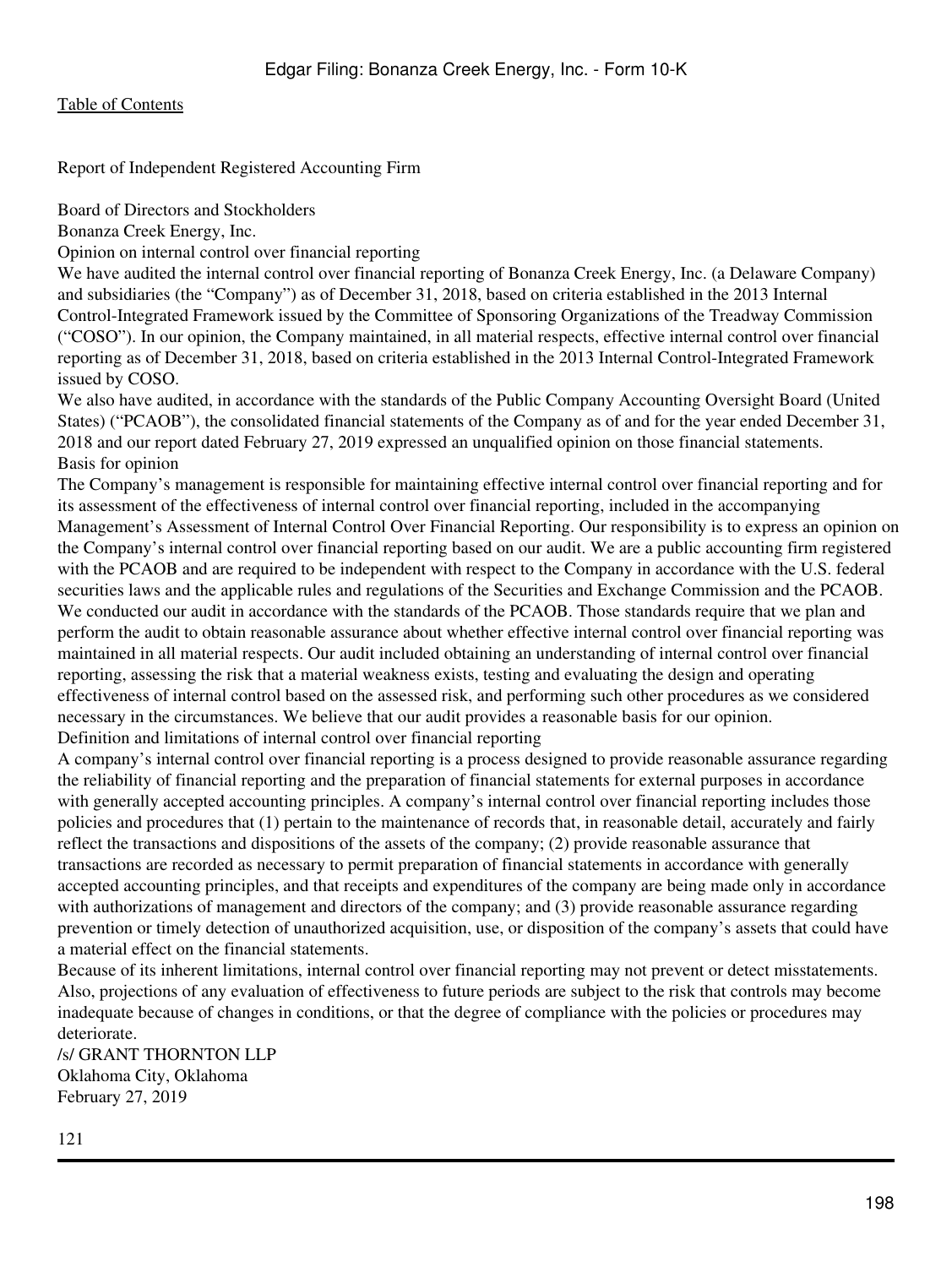Item 9B. Other Information. None.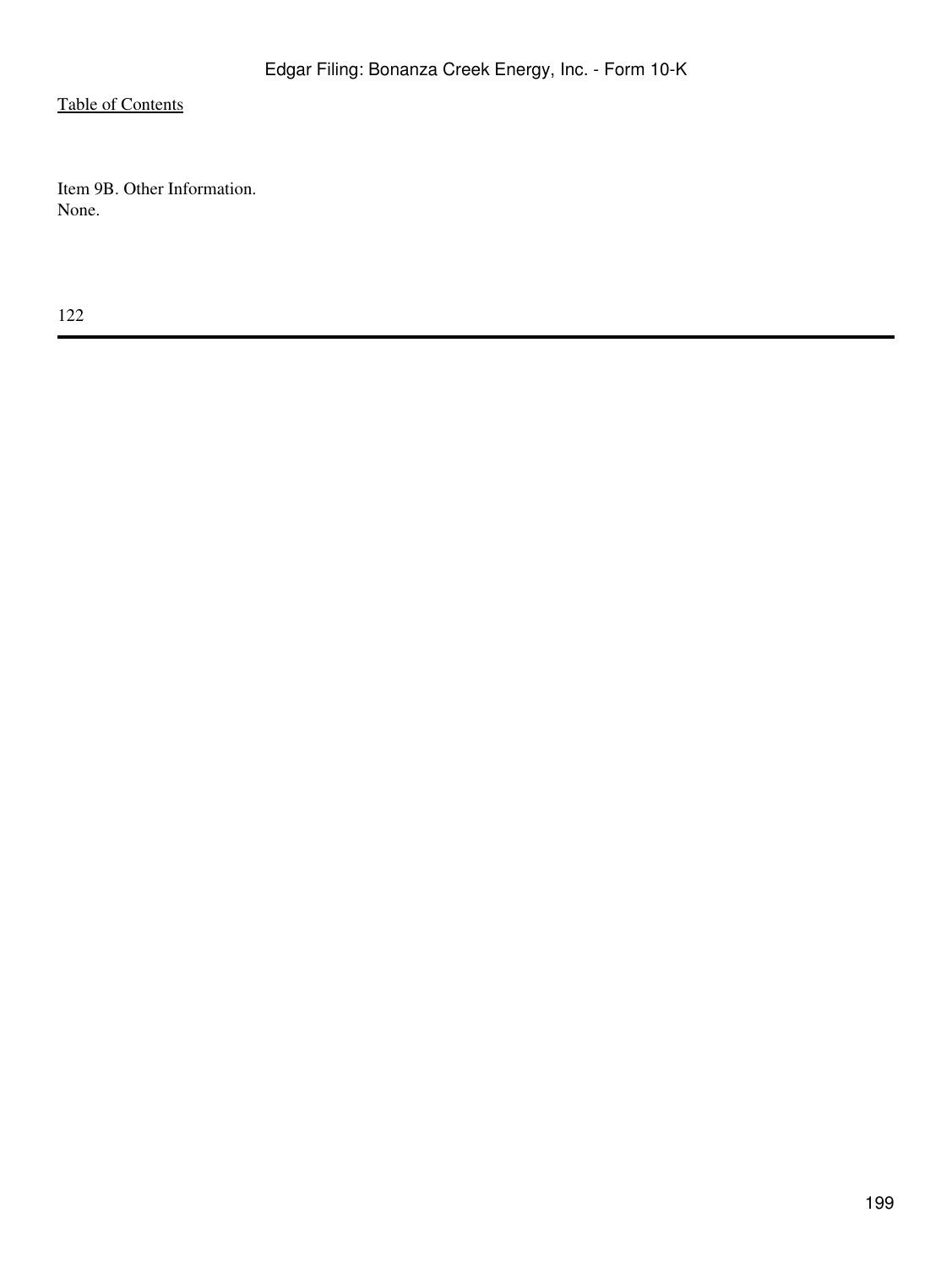# PART III

Item 10. Directors, Executive Officers, and Corporate Governance.

The information required by this item will be incorporated by reference in a future filing with the SEC within 120 days after the end of the fiscal year ended December 31, 2018.

Our Board of Directors has adopted a Code of Business Conduct and Ethics applicable to all officers, directors, and employees, which is available on our website (www.bonanzacrk.com) under "Corporate Governance" under the "For Investors" tab. We will provide a copy of this document to any person, without charge, upon request by writing to us at Bonanza Creek Energy, Inc., Investor Relations, 410 17th Street, Suite 1400, Denver, Colorado 80202. We intend to satisfy the disclosure requirement under Item 406(c) of Regulation S K regarding an amendment to, or waiver from, a provision of our Code of Business Conduct and Ethics by posting such information on our website at the address and the location specified above.

Item 11. Executive Compensation.

The information required by this item will be incorporated by reference in a future filing with the SEC within 120 days after the end of the fiscal year ended December 31, 2018.

Item 12. Security Ownership of Certain Beneficial Owners and Management and Related Stockholder Matters. The information required by this item will be incorporated by reference in a future filing with the SEC within 120 days after the end of the fiscal year ended December 31, 2018.

Item 13. Certain Relationships and Related Transaction and Director Independence.

The information required by this item will be incorporated by reference in a future filing with the SEC within 120 days after the end of the fiscal year ended December 31, 2018.

Item 14. Principal Accounting Fees and Services.

The information required by this item will be incorporated by reference in a future filing with the SEC within 120 days after the end of the fiscal year ended December 31, 2018.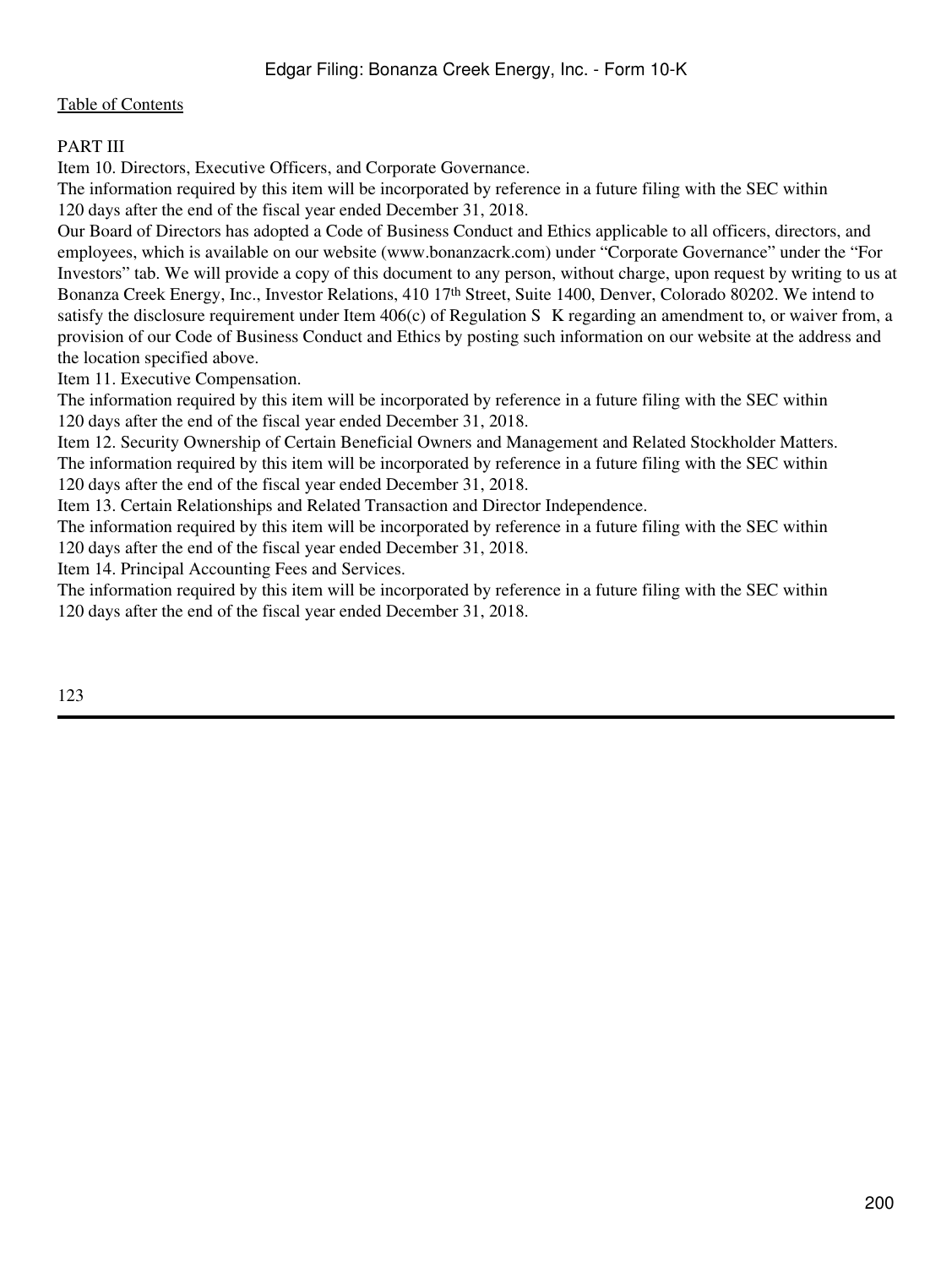# PART IV

Item 15. Exhibits, Financial Statement Schedules.

(a)The following documents are filed as a part of this Annual Report on Form 10-K or incorporated herein by reference:

(1)Financial Statements:

See Item 8. Financial Statements and Supplementary Data.

(2)Financial Statement Schedules:

None.

(3)Exhibits:

The information required by this Item is set forth on the exhibit index that follows the signature page to this Annual Report on Form 10-K.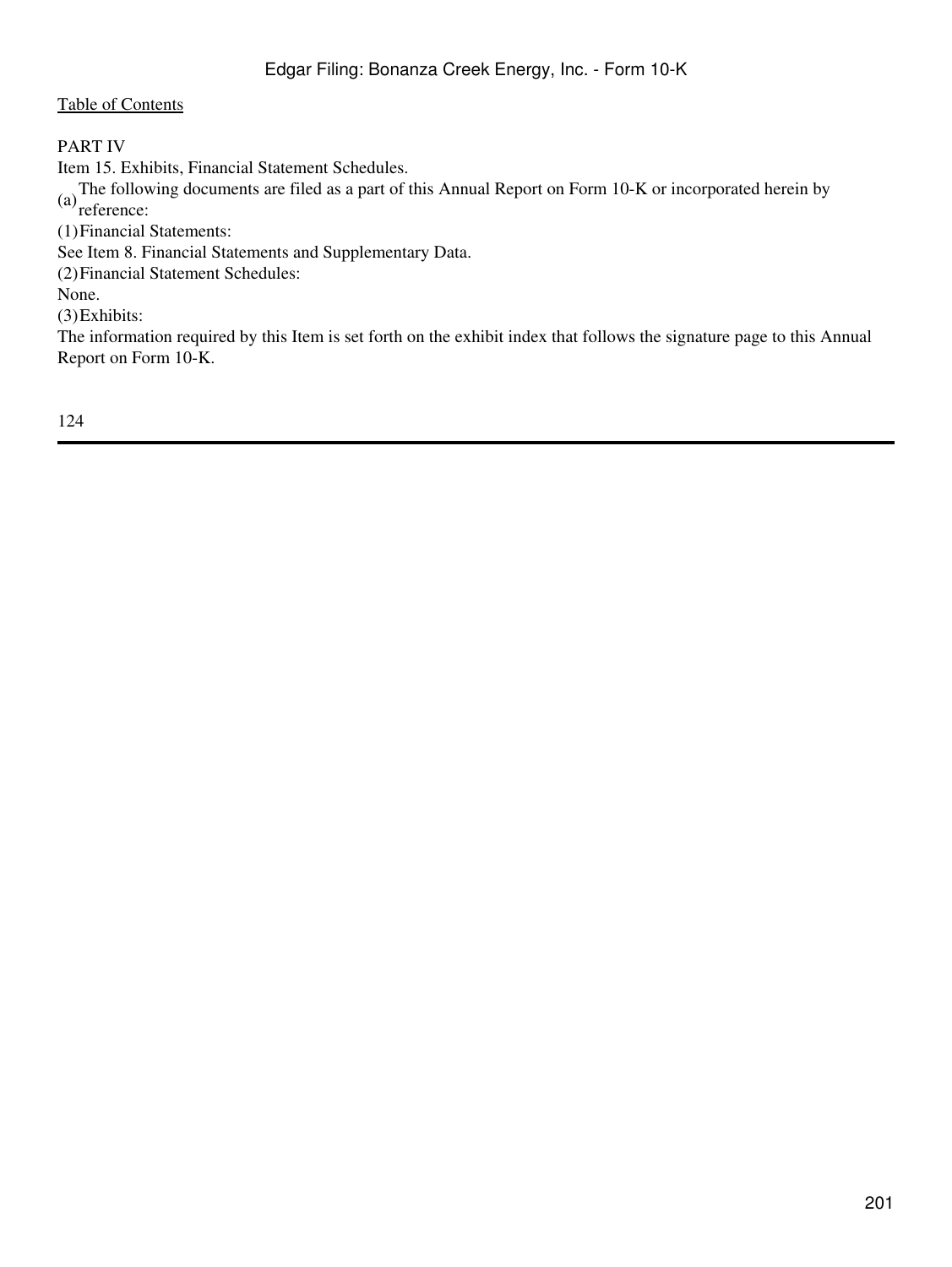#### SIGNATURES

Pursuant to the requirements of Section 13 or 15(d) of the Securities Exchange Act of 1934, the registrant has duly caused this report to be signed on its behalf by the undersigned, thereunto duly authorized.

BONANZA CREEK ENERGY, INC. By:/s/ Eric T. Greager Eric T. Greager, President and Chief Executive Officer (principal executive officer)

February 27, 2019

KNOW ALL MEN BY THESE PRESENTS, that each person whose signature appears below constitutes and appoints Eric T. Greager, Brant DeMuth, Cyrus D. Marter IV, and Sandi K. Garbiso and each of them severally, his true and lawful attorney or attorneys-in-fact and agents, with full power to act with or without the others and with full power of substitution and resubstitution, to execute in his name, place, and stead, in any and all capacities, any or all amendments to this report, and to file the same, with all exhibits thereto, and other documents in connection therewith, with the Securities and Exchange Commission, granting unto said attorneys-in-fact and agents and each of them, full power and authority to do and perform in the name of on behalf of the undersigned, in any and all capacities, each and every act and thing necessary or desirable to be done in and about the premises, to all intents and purposes and as fully as they might or could do in person, hereby ratifying, approving and confirming all that said attorneys-in-fact and agents or their substitutes may lawfully do or cause to be done by virtue hereof.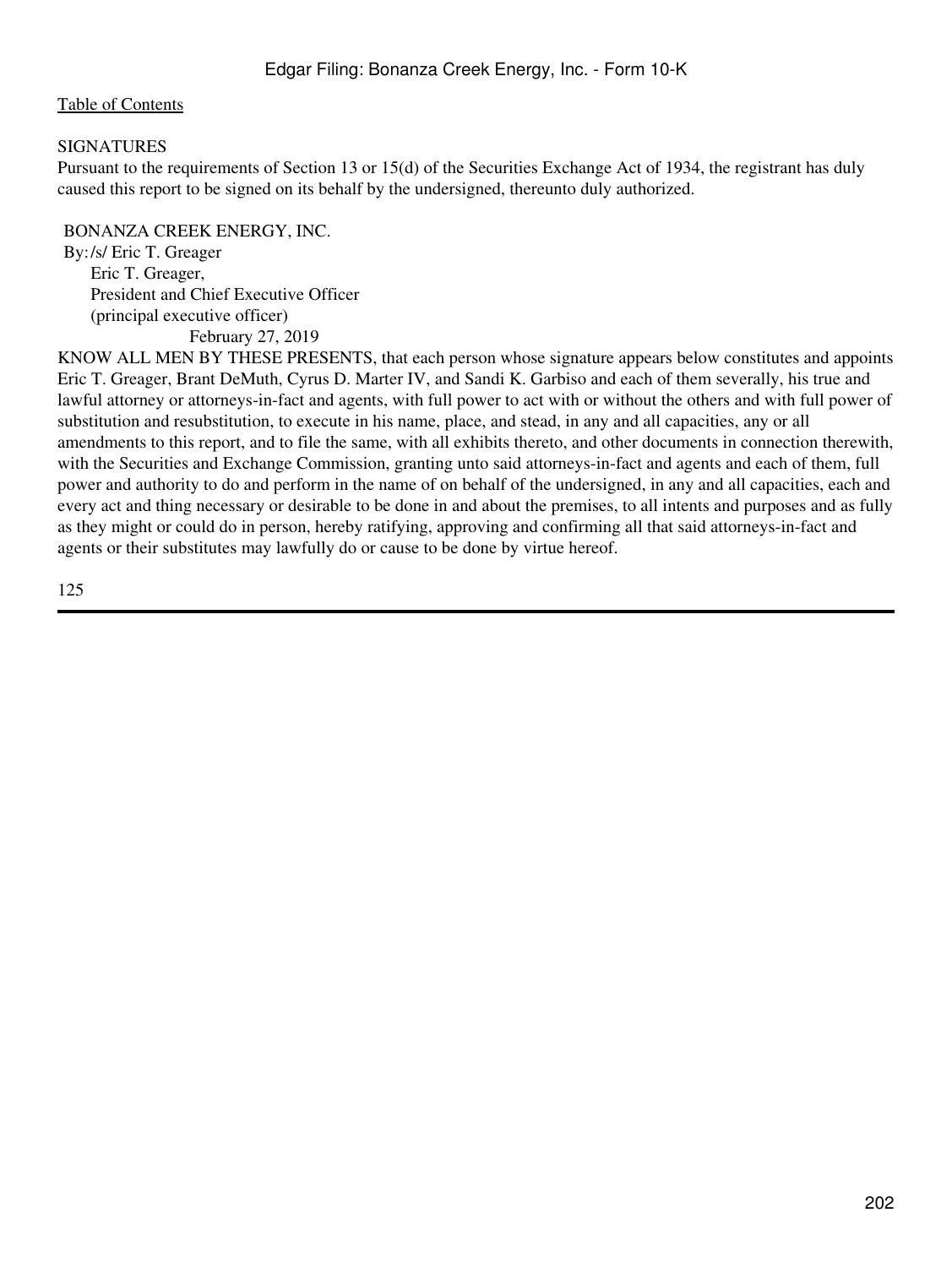| Pursuant to the requirements of the Securities Exchange Act of 1934, this annual report has been signed by the |
|----------------------------------------------------------------------------------------------------------------|
| following persons on behalf of the registrant and in the capacities and on the dates indicated.                |
| Date: February 27, 2019 By:/s/ Eric T. Greager                                                                 |
| Eric T. Greager,                                                                                               |
| President and Chief Executive Officer                                                                          |
| (principal executive officer)                                                                                  |
| Date: February 27, 2019 By:/s/ Brant DeMuth                                                                    |
| Brant DeMuth,                                                                                                  |
| Executive Vice President and Chief Financial Officer (principal financial officer)                             |
| Date: February 27, 2019 By:/s/ Sandi K. Garbiso                                                                |
| Sandi K. Garbiso,                                                                                              |
| Vice President and Chief Accounting Officer                                                                    |
| (principal accounting officer)                                                                                 |
| Date: February 27, 2019 By:/s/ Jack E. Vaughn                                                                  |
| Jack E. Vaughn,                                                                                                |
| Chairman of the Board                                                                                          |
| Date: February 27, 2019 By:/s/ Paul Keglevic                                                                   |
| Paul Keglevic,                                                                                                 |
| Director                                                                                                       |
| Date: February 27, 2019 By:/s/ Brian Steck                                                                     |
| Brian Steck,                                                                                                   |
| Director                                                                                                       |
| Date: February 27, 2019 By:/s/ Thomas B. Tyree, Jr.                                                            |
| Thomas B. Tyree, Jr.,                                                                                          |
| Director                                                                                                       |
| Date: February 27, 2019 By:/s/ Scott D. Vogel                                                                  |
| Scott D. Vogel,                                                                                                |
| Director                                                                                                       |
| Date: February 27, 2019 By:/s/ Jeffrey E. Wojahn                                                               |
| Jeffrey E. Wojahn,                                                                                             |
| Director                                                                                                       |
|                                                                                                                |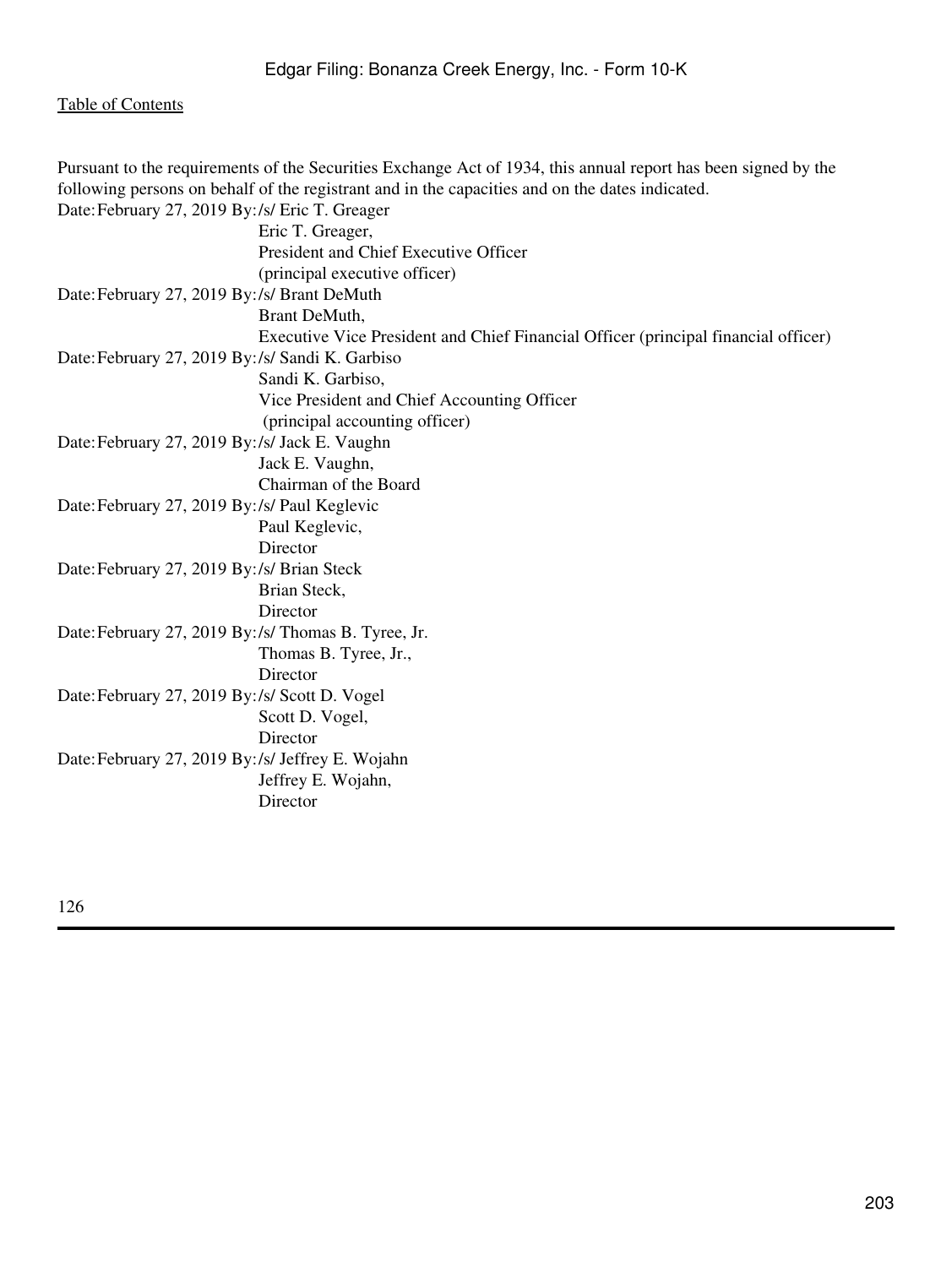#### INDEX TO EXHIBITS

Exhibit<br>Number

- Order Confirming Debtors' Third Amended Joint Prepackaged Plan of Reorganization Under Chapter 11 of
- [2.1](http://www.sec.gov/Archives/edgar/data/1509589/000095010317003402/dp75000_ex0201.htm) the Bankruptcy Code on April 7, 2017 (incorporated by reference to Exhibit 2.1 to Bonanza Creek Energy, Inc.'s Current Report on Form 8-K filed on April 7, 2017) Debtors' Third Amended Joint Prepackaged Plan of Reorganization Under Chapter 11 of the Bankruptcy Code
- [2.2](http://www.sec.gov/Archives/edgar/data/1509589/000095010317003402/dp75000_ex0202.htm) (incorporated by reference to Exhibit 2.2 to Bonanza Creek Energy, Inc.'s Current Report on Form 8-K filed on April 7, 2017)
	- Agreement and Plan of Merger, dated as of November 14, 2017, by and among Bonanza Creek Energy, Inc.,
- [2.3](http://www.sec.gov/Archives/edgar/data/1509589/000110465917068901/a17-27070_1ex2d1.htm) SandRidge Energy, Inc. and Brook Merger Sub, Inc. (incorporated by reference to Exhibit 2.1 to Bonanza Creek Energy, Inc.'s Current Report on Form 8-K filed on November 15, 2017) Third Amended and Restated Certificate of Incorporation of Bonanza Creek Energy, Inc. (incorporated by
- [3.1](http://www.sec.gov/Archives/edgar/data/1509589/000095010317004011/dp75599_ex0301.htm) reference to Exhibit 3.1 to Bonanza Creek Energy, Inc.'s Registration Statement on Form 8-A filed on April 28, 2017)
- 5.2 Fourth Amended and Restated Bylaws of Bonanza Creek Energy, Inc. (incorporated by reference to Exhibit<br>2.2 to Bananza Creek Energy, Inc. is Designation Statement on Faun 8. A filed an April 28, 2017). 3.2 to Bonanza Creek Energy, Inc.'s Registration Statement on Form 8-A filed on April 28, 2017).
- [10.1](http://www.sec.gov/Archives/edgar/data/1509589/000095010316018899/dp71326_ex1001.htm) Restructuring Support Agreement, dated as of December 23, 2016 (incorporated by reference to Exhibit 10.1 to Bonanza Creek Energy, Inc.'s Current Report on Form 8-K filed on December 23, 2016)
- [10.2](http://www.sec.gov/Archives/edgar/data/1509589/000095010316018899/dp71326_ex1002.htm) Backstop Commitment Agreement, dated as of December 23, 2016 (incorporated by reference to Exhibit 10.2 to Bonanza Creek Energy, Inc.'s Current Report on Form 8-K filed on December 23, 2016)
- [10.3](http://www.sec.gov/Archives/edgar/data/1509589/000095010317001084/dp72669_ex1001.htm) Stipulation dated February 1, 2017 among the Debtors, the Ad Hoc Noteholder Group and Silo (incorporated by reference to Exhibit 10.1 to Bonanza Creek Energy, Inc.'s Current Report on Form 8-K filed on February 3, 2017)

Restructuring Support and Lock-Up Agreement, dated as of February 16, 2017, among the Debtors and the

[10.4](http://www.sec.gov/Archives/edgar/data/1509589/000095010317002521/dp74124_ex1001.htm) RBL Lenders (incorporated by reference to Exhibit 10.1 of the Current Report on Form 8-K filed on March 16, 2017)

Amended and Restated Credit Agreement dated as of April 28, 2017, among Bonanza Creek Energy, Inc., as borrower, the lenders party thereto and KeyBank National Association, as administrative agent and as issuing

- [10.5](http://www.sec.gov/Archives/edgar/data/1509589/000095010317004047/dp75602_ex1001.htm) lender (incorporated by reference to Exhibit 10.1 to Bonanza Creek Energy, Inc.'s Current Report on Form 8-K filed on April 28, 2017)
	- Warrant Agreement dated as of April 28, 2017, among Bonanza Creek Energy, Inc. and Broadridge Investor
- [10.6](http://www.sec.gov/Archives/edgar/data/1509589/000095010317004047/dp75602_ex1002.htm) Communication Solutions, Inc. as warrant agent (incorporated by reference to Exhibit 10.2 to Bonanza Creek Energy, Inc.'s Current Report on Form 8-K filed on April 28, 2017) Termination Agreement, dated as of December 28, 2017, by and among Bonanza Creek Creek Energy, Inc.,
- [10.7](http://www.sec.gov/Archives/edgar/data/1509589/000110465917075454/a17-27070_10ex10d1.htm) SandRidge Energy, Inc. and Brook Merger Sub, Inc. (incorporated by reference to Exhibit 10.1 of the Current Report on Form 8-K filed on December 28, 2017)
- [10.8\\*](http://www.sec.gov/Archives/edgar/data/1509589/000095010317004047/dp75602_ex1003.htm) Bonanza Creek Energy, Inc. 2017 Long Term Incentive Plan (incorporated by reference to Exhibit 10.3 to Bonanza Creek Energy, Inc.'s Current Report on Form 8-K filed on April 28, 2017)
- [10.9\\*](http://www.sec.gov/Archives/edgar/data/1509589/000095010317004047/dp75602_ex1004.htm) Form of Restricted Stock Unit Agreement under the Bonanza Creek Energy, Inc. 2017 Long Term Incentive Plan (incorporated by reference to Exhibit 10.4 to Bonanza Creek Energy, Inc.'s Current Report on Form 8-K filed on April 28, 2017)
- Form of Non-Qualified Stock Option Agreement under the Bonanza Creek Energy, Inc. 2017 Long Term
- 10.10<sup>\*</sup> Incentive Plan (incorporated by reference to Exhibit 10.5 to Bonanza Creek Energy, Inc.'s Current Report on Form 8-K filed on April 28, 2017)

Bonanza Creek Energy, Inc. Third Amended and Restated Executive Change in Control and Severance Plan

- 10.11<sup>\*</sup> (incorporated by reference to Exhibit 10.6 to Bonanza Creek Energy, Inc.'s Current Report on Form 8-K filed on April 28, 2017)
- [10.12\\*](http://www.sec.gov/Archives/edgar/data/1509589/000110465917038587/a17-15080_1ex10d2.htm)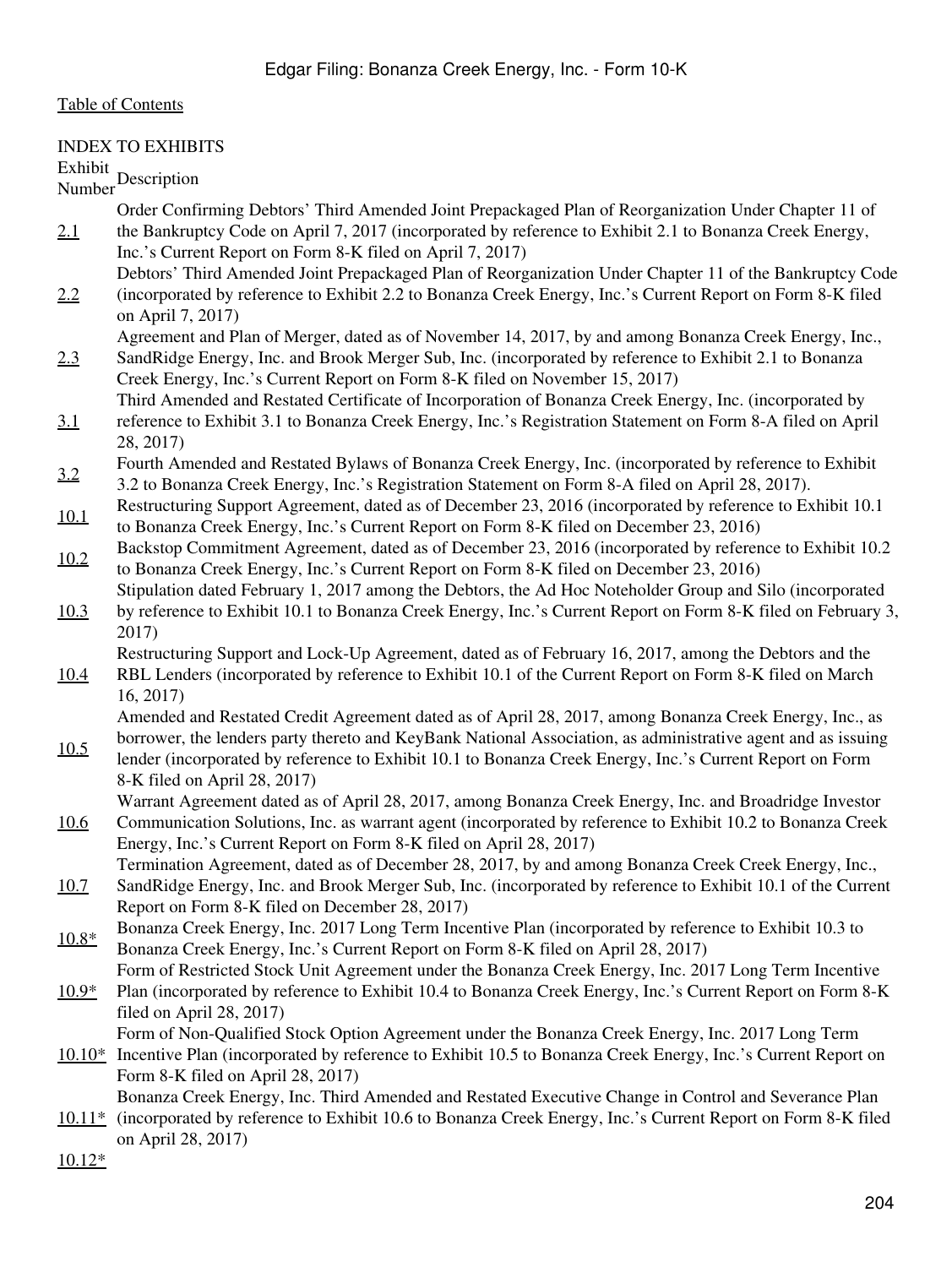# Edgar Filing: Bonanza Creek Energy, Inc. - Form 10-K

Bonanza Creek Energy, Inc. Fourth Amended and Restated Executive Change in Control and Severance Plan (incorporated by reference to Exhibit 10.2 to Bonanza Creek Energy, Inc.'s Current Report on Form 8-K filed on June 12, 2017)

Form of Indemnification Agreement between Bonanza Creek Energy, Inc. and the directors and executive

10.13<sup>\*</sup> officers of Bonanza Creek Energy, Inc (incorporated by reference to Exhibit 10.7 to Bonanza Creek Energy, Inc.'s Current Report on Form 8-K filed on April 28, 2017)

Separation and General Release Agreement dated as of June 11, 2017, by and between Bonanza Creek

10.14<sup>\*</sup> Energy, Inc. and Richard J. Carty (incorporated by reference to Exhibit 10.1 to Bonanza Creek Energy, Inc.'s Current Report on Form 8-K filed on June 12, 2017)